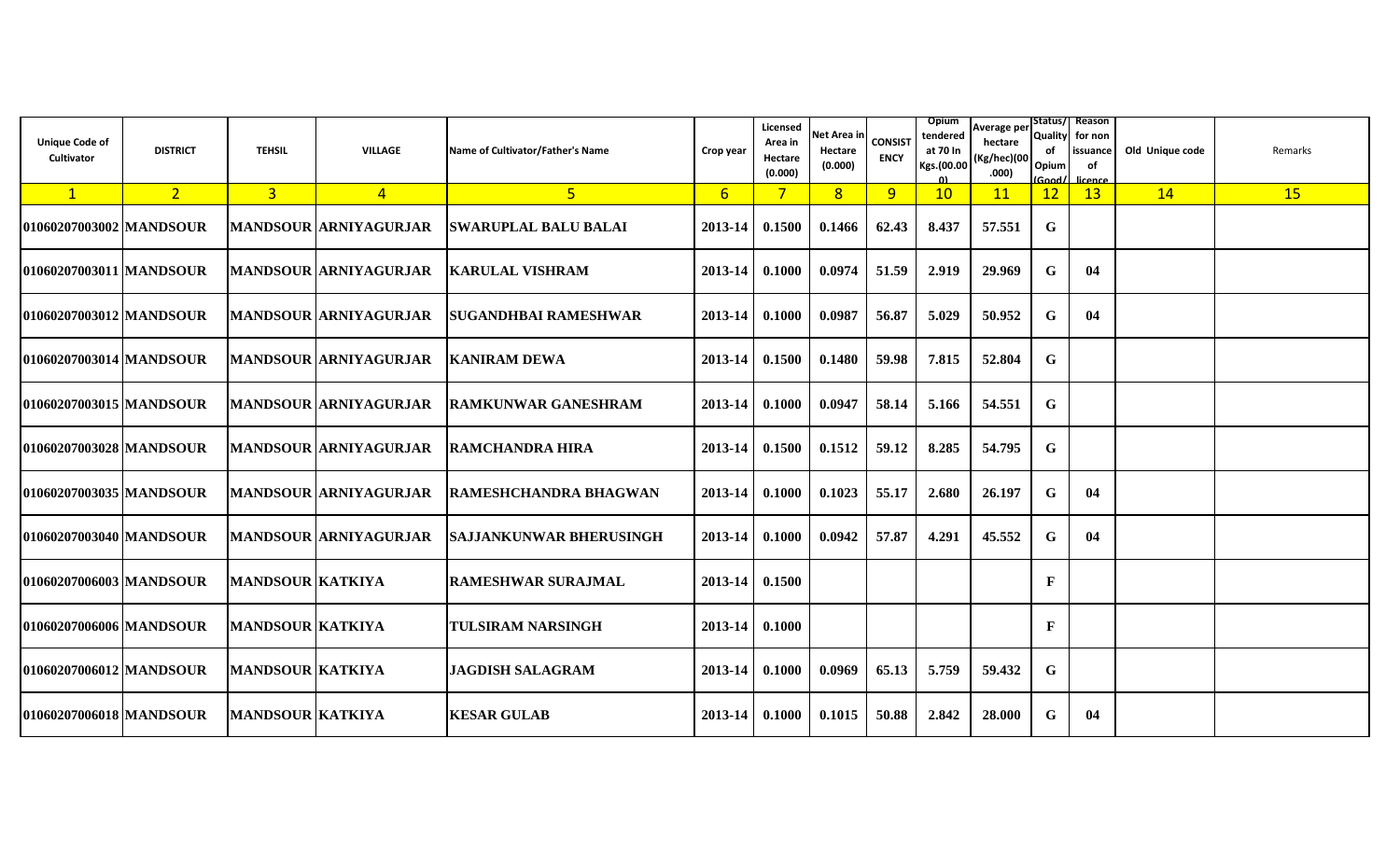| 01060207006020 MANDSOUR   | <b>MANDSOUR KATKIYA</b> |                             | <b>RUPA GANGARAM</b>          | 2013-14 | 0.1000 | 0.0960 | 60.35 | 5.656 | 58.917 | G            |    |                    |
|---------------------------|-------------------------|-----------------------------|-------------------------------|---------|--------|--------|-------|-------|--------|--------------|----|--------------------|
| 01060207006030 MANDSOUR   | <b>MANDSOUR KATKIYA</b> |                             | <b>BALURAM NANDA</b>          | 2013-14 | 0.1000 |        |       |       |        | $\mathbf{F}$ |    |                    |
| 01060207009001   MANDSOUR |                         | <b>MANDSOUR SEMLIYAKAZI</b> | <b>RATANSINGH JAWANSINGH</b>  | 2013-14 | 0.1000 | 0.0996 | 62.07 | 5.719 | 57.420 | G            |    |                    |
| 01060207009004 MANDSOUR   |                         | <b>MANDSOUR SEMLIYAKAZI</b> | <b>DHANNIBAI GANGARAM</b>     | 2013-14 | 0.1500 | 0.1452 | 59.30 | 7.768 | 53.499 | G            |    |                    |
| 01060207009005 MANDSOUR   |                         | <b>MANDSOUR SEMLIYAKAZI</b> | <b>GAJRAJSINGH GANGASINGH</b> | 2013-14 | 0.1500 | 0.1484 | 61.76 | 3.353 | 22.594 | G            | 04 |                    |
| 01060207009007 MANDSOUR   |                         | <b>MANDSOUR SEMLIYAKAZI</b> | LUNA DHURA CHAMAR             | 2013-14 | 0.1000 | 0.1005 | 49.96 | 4.982 | 49.572 | G            | 04 |                    |
| 01060207009012 MANDSOUR   |                         | <b>MANDSOUR SEMLIYAKAZI</b> | <b>GITABAI BALMUKUND</b>      | 2013-14 | 0.1500 | 0.1560 | 68.32 | 9.594 | 61.500 | G            |    |                    |
| 01060207009013   MANDSOUR |                         | <b>MANDSOUR SEMLIYAKAZI</b> | <b>BHOPAL VARDAJI</b>         | 2013-14 | 0.1500 | 0.0727 | 60.91 | 4.159 | 57.208 | G            |    |                    |
| 01060207009014 MANDSOUR   |                         | <b>MANDSOUR SEMLIYAKAZI</b> | <b>RAMCHANDRA PURA</b>        | 2013-14 | 0.1000 | 0.1014 | 57.60 | 5.242 | 51.696 | G            |    |                    |
| 01060207009026 MANDSOUR   |                         | <b>MANDSOUR SEMLIYAKAZI</b> | <b>RUPKUNWAR RAMSINGH</b>     | 2013-14 | 0.1000 |        |       |       |        | F            |    |                    |
| 01060207009032 MANDSOUR   |                         | <b>MANDSOUR SEMLIYAKAZI</b> | <b>GAJRAJSINGH MODSINGH</b>   | 2013-14 | 0.1000 | 0.0979 | 44.98 | 2.769 | 28.284 | G            | 04 |                    |
| 01060207009034   MANDSOUR |                         | <b>MANDSOUR SEMLIYAKAZI</b> | <b>SHIVNATH CHETNATH</b>      | 2013-14 | 0.1000 | 0.0981 | 50.13 | 4.197 | 42.783 | G            | 04 |                    |
| 01060207009037 MANDSOUR   |                         | <b>MANDSOUR SEMLIYAKAZI</b> | <b>PURA HIRA</b>              | 2013-14 | 0.1000 | 0.0930 | 46.37 | 2.060 | 22.151 | G            | 04 |                    |
| 01060207009041   MANDSOUR |                         | <b>MANDSOUR SEMLIYAKAZI</b> | NANDIBAI BHUWAN               | 2013-14 | 0.1000 | 0.1026 | 44.01 | 3.376 | 32.904 | G            | 04 |                    |
| 01060207009042 MANDSOUR   |                         | <b>MANDSOUR SEMLIYAKAZI</b> | <b>RAMUBAI NATHUNATH</b>      | 2013-14 | 0.1000 | 0.1000 | 57.16 | 2.621 | 26.210 | G            | 04 | <b>NAME CHANGE</b> |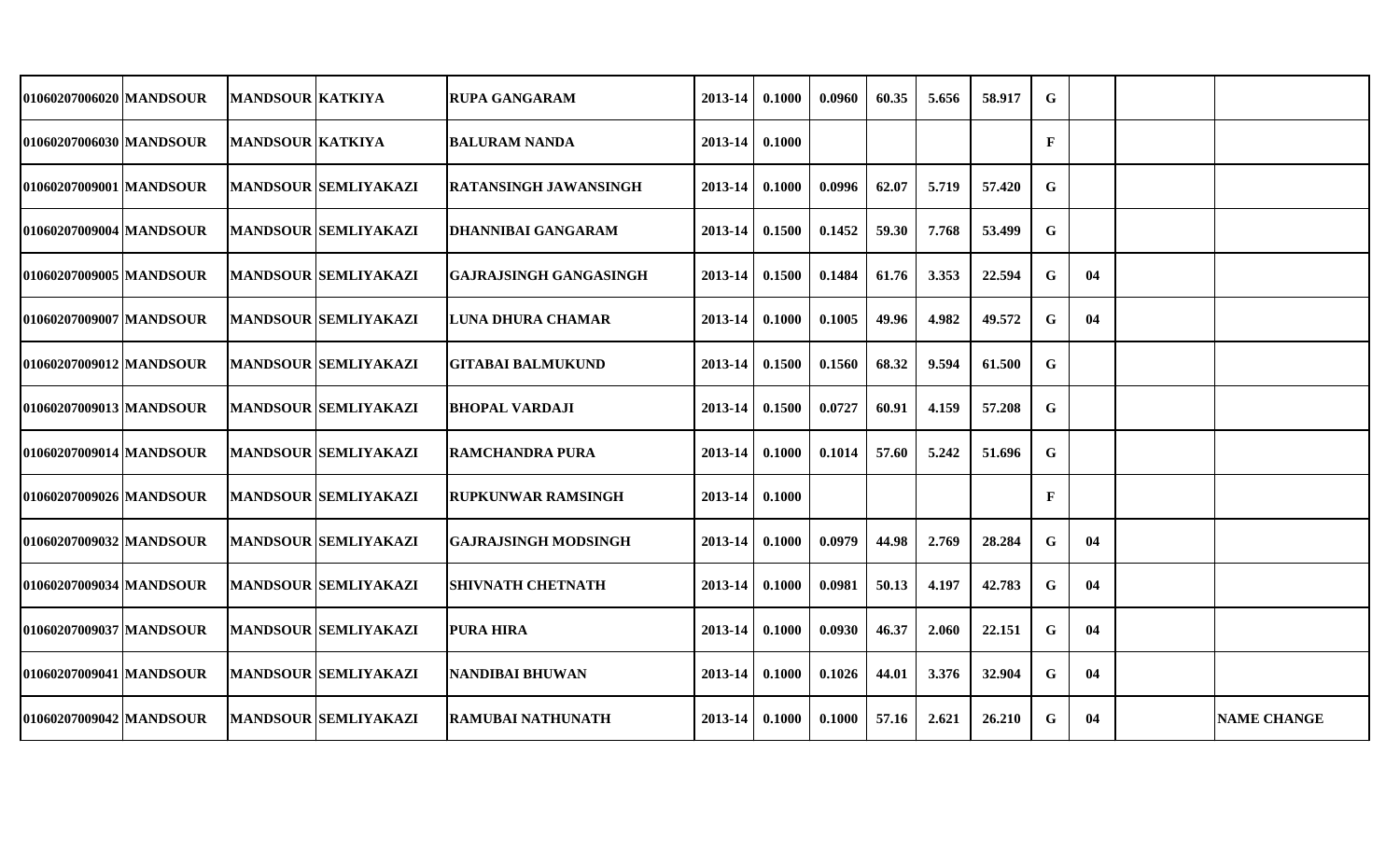| 01060207009045 MANDSOUR   |                          | <b>MANDSOUR SEMLIYAKAZI</b> | <b>SHIVPALSINGH CHANDARSINGH</b> | 2013-14            | 0.1500 | 0.1327 | 61.10 | 6.808 | 51.304 | G           |    |  |
|---------------------------|--------------------------|-----------------------------|----------------------------------|--------------------|--------|--------|-------|-------|--------|-------------|----|--|
| 01060207009047   MANDSOUR |                          | <b>MANDSOUR SEMLIYAKAZI</b> | MADANLAL LAXMINARAYAN            | 2013-14            | 0.1000 | 0.0989 | 55.93 | 4.818 | 48.716 | G           | 04 |  |
| 01060207013001 MANDSOUR   | <b>MANDSOUR HATUNIYA</b> |                             | LILABAI KAILASH                  | 2013-14            | 0.1000 | 0.1013 | 60.85 | 6.546 | 64.620 | G           |    |  |
| 01060207013002 MANDSOUR   | <b>MANDSOUR HATUNIYA</b> |                             | NAGUBAI BANSHILAL                | 2013-14            | 0.1500 | 0.1479 | 62.72 | 9.363 | 63.306 | G           |    |  |
| 01060207013004 MANDSOUR   | <b>MANDSOUR HATUNIYA</b> |                             | <b>HARIRAM JASRUP</b>            | $2013 - 14$        | 0.1500 | 0.1476 | 54.57 | 8.263 | 55.982 | G           |    |  |
| 01060207013006 MANDSOUR   | <b>MANDSOUR HATUNIYA</b> |                             | <b>RADHIBAI BALARAM</b>          | $2013-14$ 0.1000   |        | 0.0951 | 59.32 | 5.568 | 58.549 | G           |    |  |
| 01060207013010 MANDSOUR   | <b>MANDSOUR HATUNIYA</b> |                             | <b>JUJHARSINGH AMARSINGH</b>     | 2013-14            | 0.1000 | 0.0981 | 54.38 | 2.323 | 23.680 | G           | 04 |  |
| 01060207013011 MANDSOUR   | <b>MANDSOUR HATUNIYA</b> |                             | <b>MANGILAL BHAGIRATH</b>        | 2013-14            | 0.1000 | 0.0928 | 54.89 | 4.642 | 50.022 | G           | 04 |  |
| 01060207013012 MANDSOUR   | <b>MANDSOUR HATUNIYA</b> |                             | <b>LALKUNWAR RAMSINGH</b>        | 2013-14            | 0.1500 | 0.1466 | 62.74 | 9.169 | 62.544 | G           |    |  |
| 01060207013019 MANDSOUR   | <b>MANDSOUR HATUNIYA</b> |                             | <b>MANAKLAL PYARCHAND</b>        | 2013-14            | 0.1500 | 0.1500 | 51.30 | 7.292 | 48.613 | G           | 04 |  |
| 01060207013020 MANDSOUR   | <b>MANDSOUR HATUNIYA</b> |                             | BALARAM KASHIRAM                 | 2013-14            | 0.1500 | 0.1483 | 61.10 | 9.383 | 63.270 | G           |    |  |
| 01060207013023 MANDSOUR   | <b>MANDSOUR HATUNIYA</b> |                             | <b>VISHNULAL NANDIBAI</b>        | 2013-14            | 0.1500 | 0.1454 | 61.36 | 9.002 | 61.912 | G           |    |  |
| 01060207013027 MANDSOUR   | <b>MANDSOUR HATUNIYA</b> |                             | <b>KANHAIYALAL BHERULAL</b>      | $2013 - 14$        | 0.1000 | 0.0993 | 60.16 | 5.939 | 59.809 | G           |    |  |
| 01060207013028 MANDSOUR   | <b>MANDSOUR HATUNIYA</b> |                             | <b>SITABAI JUJHARLAL</b>         | 2013-14            | 0.1500 | 0.1453 | 62.28 | 9.155 | 63.008 | G           |    |  |
| 01060207013031 MANDSOUR   | <b>MANDSOUR HATUNIYA</b> |                             | <b>RAMJASBAI VARDICHAND</b>      | $2013 - 14$ 0.1500 |        | 0.1428 | 54.88 | 7.393 | 51.772 | $\mathbf G$ |    |  |
|                           |                          |                             |                                  |                    |        |        |       |       |        |             |    |  |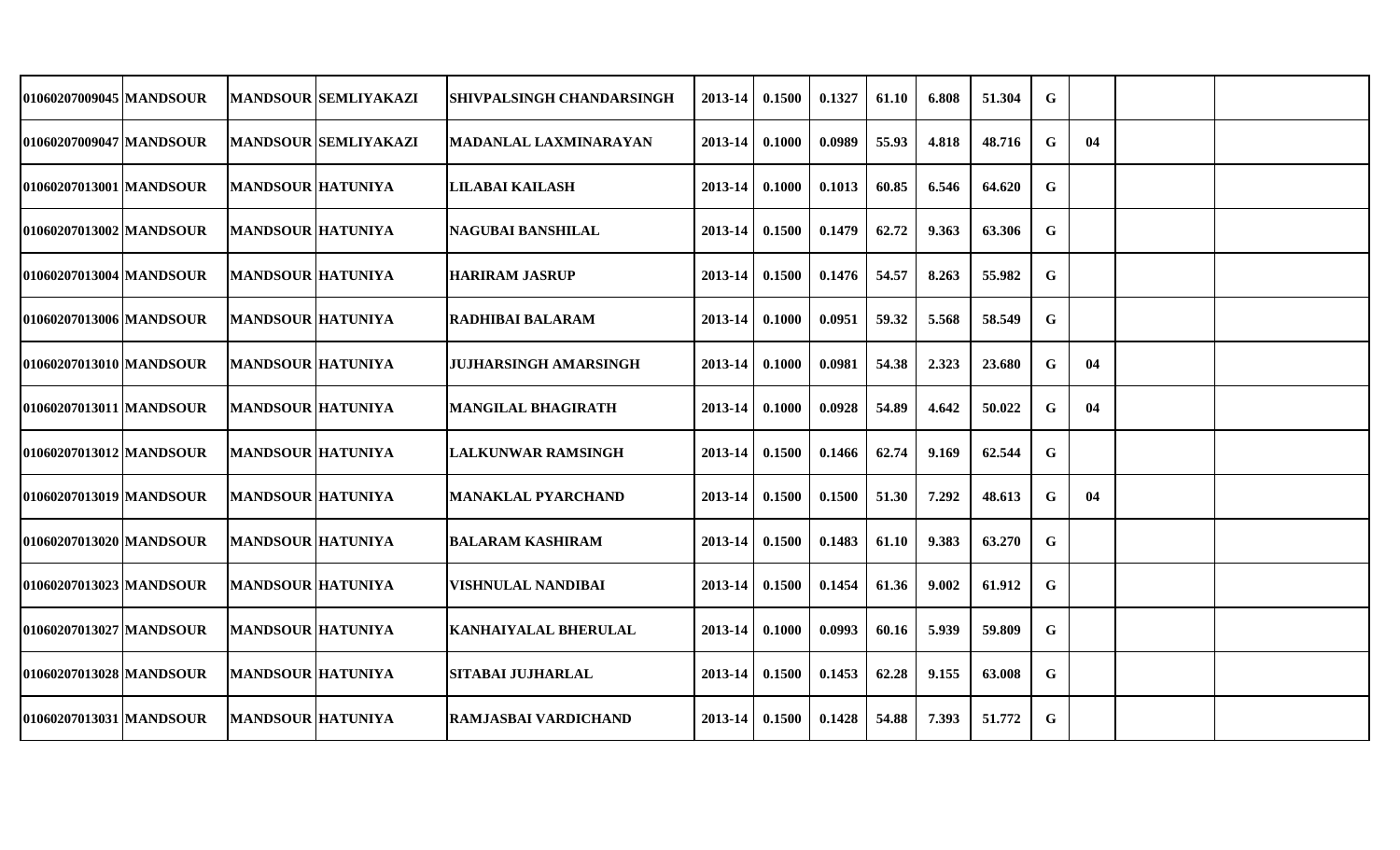| 01060207013033 MANDSOUR | <b>MANDSOUR HATUNIYA</b> | <b>SUKHIBAI MANGILAL</b>     | 2013-14            | 0.1000 | 0.1008 | 48.10 | 4.597 | 45.605 | G            | 04 |  |
|-------------------------|--------------------------|------------------------------|--------------------|--------|--------|-------|-------|--------|--------------|----|--|
| 01060207013036 MANDSOUR | <b>MANDSOUR HATUNIYA</b> | MOHANKUNWAR CHATARSINGH      | 2013-14            | 0.1000 | 0.1002 | 52.14 | 5.147 | 51.367 | G            |    |  |
| 01060207013037 MANDSOUR | <b>MANDSOUR HATUNIYA</b> | <b>RAMIBAI GANGARAM</b>      | 2013-14            | 0.1000 | 0.0916 | 53.03 | 4.992 | 54.498 | G            |    |  |
| 01060207013042 MANDSOUR | <b>MANDSOUR HATUNIYA</b> | JAMNABAI TULSIRAM            | 2013-14            | 0.1000 | 0.1004 | 49.65 | 4.830 | 48.108 | G            | 04 |  |
| 01060207013043 MANDSOUR | <b>MANDSOUR HATUNIYA</b> | <b>PRATAPSINGH RAMSINGH</b>  | 2013-14 0.1000     |        |        |       |       |        | $\mathbf{F}$ |    |  |
| 01060207013049 MANDSOUR | <b>MANDSOUR HATUNIYA</b> | <b> DINESHCHAND BHERULAL</b> | $2013 - 14$        | 0.1000 | 0.0946 | 60.89 | 5.724 | 60.507 | G            |    |  |
| 01060207013051 MANDSOUR | <b>MANDSOUR HATUNIYA</b> | <b>CHAMPALAL MOTILAL</b>     | 2013-14            | 0.1000 | 0.0972 | 53.57 | 5.265 | 54.167 | G            |    |  |
| 01060207013052 MANDSOUR | <b>MANDSOUR HATUNIYA</b> | <b>RAJUBAI BALARAM</b>       | 2013-14            | 0.1500 | 0.1450 | 53.46 | 7.958 | 54.883 | G            |    |  |
| 01060207013060 MANDSOUR | <b>MANDSOUR HATUNIYA</b> | VIMLABAI RAKHABCHAND         | $2013 - 14$        | 0.1000 |        |       |       |        | $\mathbf{F}$ |    |  |
| 01060207013073 MANDSOUR | <b>MANDSOUR HATUNIYA</b> | <b>GHISIBAI PANNALAL</b>     | 2013-14            | 0.1000 | 0.0965 | 55.10 | 5.101 | 52.860 | G            |    |  |
| 01060207013087 MANDSOUR | <b>MANDSOUR HATUNIYA</b> | TEJKUNWAR SAJJANSINGH        | 2013-14            | 0.1000 | 0.0940 | 59.33 | 5.636 | 59.957 | G            |    |  |
| 01060207013091 MANDSOUR | <b>MANDSOUR HATUNIYA</b> | <b>BHANWRIBAI FUNDALAL</b>   | 2013-14            | 0.1000 | 0.1016 | 56.41 | 4.755 | 46.801 | G            | 04 |  |
| 01060207013099 MANDSOUR | <b>MANDSOUR HATUNIYA</b> | BALARAM SHANKARLAL           | $2013 - 14$        | 0.1500 | 0.1457 | 54.42 | 4.649 | 31.908 | G            | 04 |  |
| 01060207013100 MANDSOUR | <b>MANDSOUR HATUNIYA</b> | <b>PRABHULAL PYARJI</b>      | $2013 - 14$        | 0.1500 | 0.1338 | 58.65 | 7.457 | 55.732 | -1           | 02 |  |
| 01060207013101 MANDSOUR | <b>MANDSOUR HATUNIYA</b> | <b>GORDHAN KANIRAM</b>       | $2013 - 14$ 0.1500 |        | 0.1465 | 56.58 | 8.091 | 55.229 | $\mathbf G$  |    |  |
|                         |                          |                              |                    |        |        |       |       |        |              |    |  |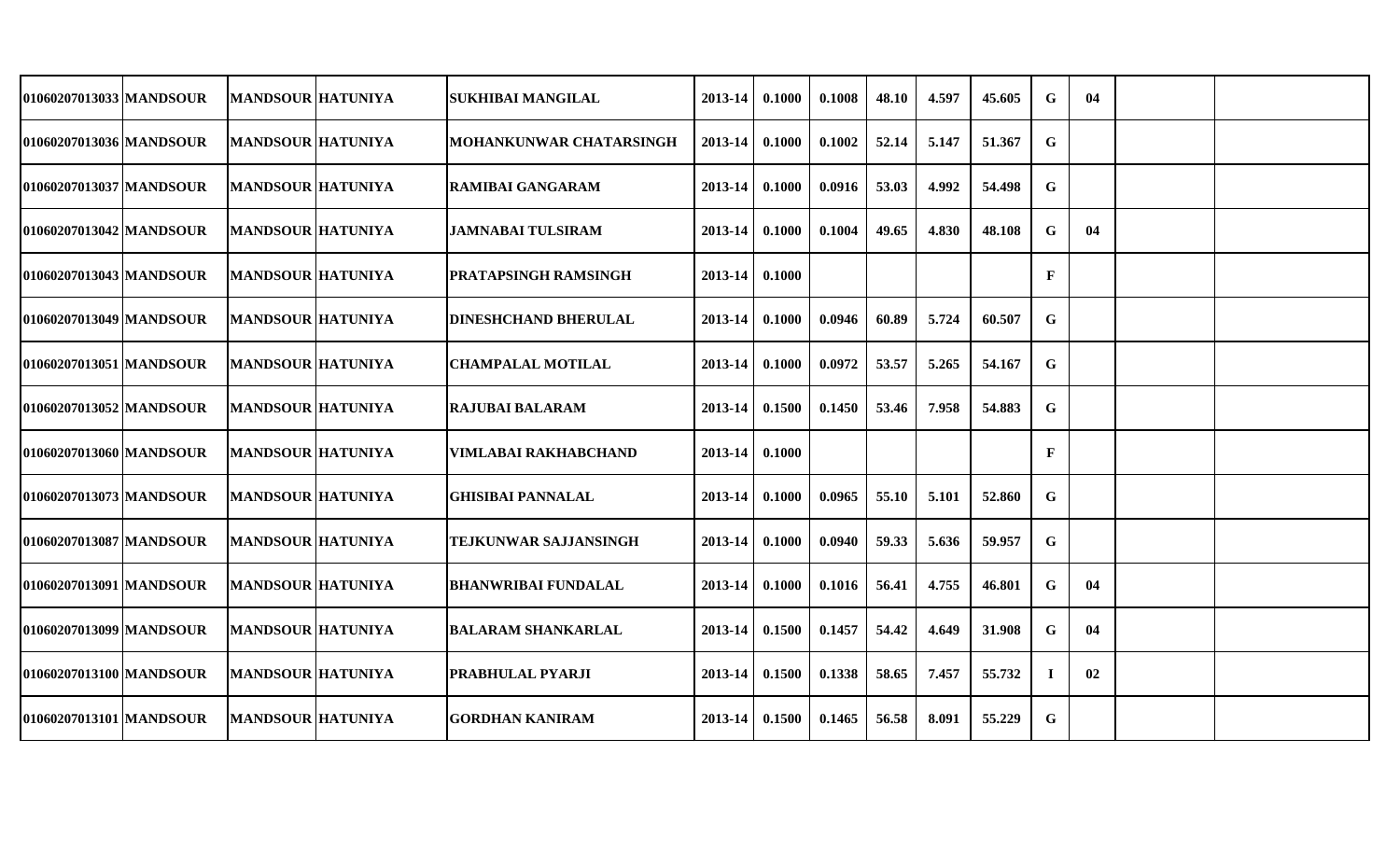| 01060207013104 MANDSOUR   | <b>MANDSOUR HATUNIYA</b> | BHANWARLAL KANIRAM             | 2013-14     | 0.1500 | 0.1469 | 53.45 | 6.475 | 44.078 | G  | 04 |  |
|---------------------------|--------------------------|--------------------------------|-------------|--------|--------|-------|-------|--------|----|----|--|
| 01060207013106 MANDSOUR   | <b>MANDSOUR HATUNIYA</b> | LAXMINARAYAN CHAMPALAL         | 2013-14     | 0.1000 | 0.0990 | 42.61 | 1.686 | 17.030 | G  | 04 |  |
| 01060207013112 MANDSOUR   | <b>MANDSOUR HATUNIYA</b> | <b>SHANTIBAI BHANWARLAL</b>    | 2013-14     | 0.1000 | 0.0964 | 50.14 | 4.620 | 47.925 |    | 02 |  |
| 01060207013115 MANDSOUR   | <b>MANDSOUR HATUNIYA</b> | <b>BRHAMNAND JUJHARLAL</b>     | 2013-14     | 0.1500 | 0.1442 | 61.75 | 9.060 | 62.829 | G  |    |  |
| 01060207013117 MANDSOUR   | <b>MANDSOUR HATUNIYA</b> | <b>SHANTILAL BADRILAL</b>      | 2013-14     | 0.1500 | 0.1431 | 59.02 | 7.892 | 55.150 | л. | 02 |  |
| 01060207013119   MANDSOUR | <b>MANDSOUR HATUNIYA</b> | <b> OMPRAKASH BANSHILAL</b>    | $2013 - 14$ | 0.1500 | 0.1496 | 52.97 | 7.953 | 53.162 | G  |    |  |
| 01060207013126 MANDSOUR   | <b>MANDSOUR HATUNIYA</b> | <b>KACHRU NIRBHAYRAM</b>       | $2013 - 14$ | 0.1500 | 0.1469 | 60.81 | 8.261 | 56.236 | -1 | 02 |  |
| 01060207013128 MANDSOUR   | <b>MANDSOUR HATUNIYA</b> | <b>RAMNARAYAN CHAGANLAL</b>    | $2013 - 14$ | 0.1000 | 0.0948 | 62.99 | 5.993 | 63.217 | G  |    |  |
| 01060207013131   MANDSOUR | <b>MANDSOUR HATUNIYA</b> | <b>SATYANARAYAN RAMNARAYAN</b> | $2013 - 14$ | 0.1000 | 0.1005 | 63.98 | 6.352 | 63.204 | G  |    |  |
| 01060207013137 MANDSOUR   | <b>MANDSOUR HATUNIYA</b> | <b>RUPABAI ONKARLAL</b>        | 2013-14     | 0.1000 | 0.0979 | 60.59 | 5.540 | 56.588 | G  |    |  |
| 01060207013143 MANDSOUR   | <b>MANDSOUR HATUNIYA</b> | <b>GANPATLAL MANNALAL</b>      | 2013-14     | 0.1000 | 0.0987 | 57.48 | 5.608 | 56.819 | G  |    |  |
| 01060207013144 MANDSOUR   | <b>MANDSOUR HATUNIYA</b> | <b>PAPPUSINGH RODSINGH</b>     | 2013-14     | 0.1000 | 0.0967 | 48.16 | 1.754 | 18.139 | G  | 04 |  |
| 01060207013148 MANDSOUR   | <b>MANDSOUR HATUNIYA</b> | <b>JUJHAR NANDA</b>            | 2013-14     | 0.1000 | 0.0994 | 60.38 | 5.572 | 56.056 | G  |    |  |
| 01060207013151 MANDSOUR   | <b>MANDSOUR HATUNIYA</b> | <b>GITABAI BAPULAL</b>         | 2013-14     | 0.1000 | 0.0951 | 52.56 | 4.603 | 48.402 | G  | 04 |  |
| 01060207013153 MANDSOUR   | <b>MANDSOUR HATUNIYA</b> | <b>SURENDRAKUMAR BALARAM</b>   | $2013 - 14$ | 0.1000 | 0.0990 | 57.01 | 5.799 | 58.576 | G  |    |  |
|                           |                          |                                |             |        |        |       |       |        |    |    |  |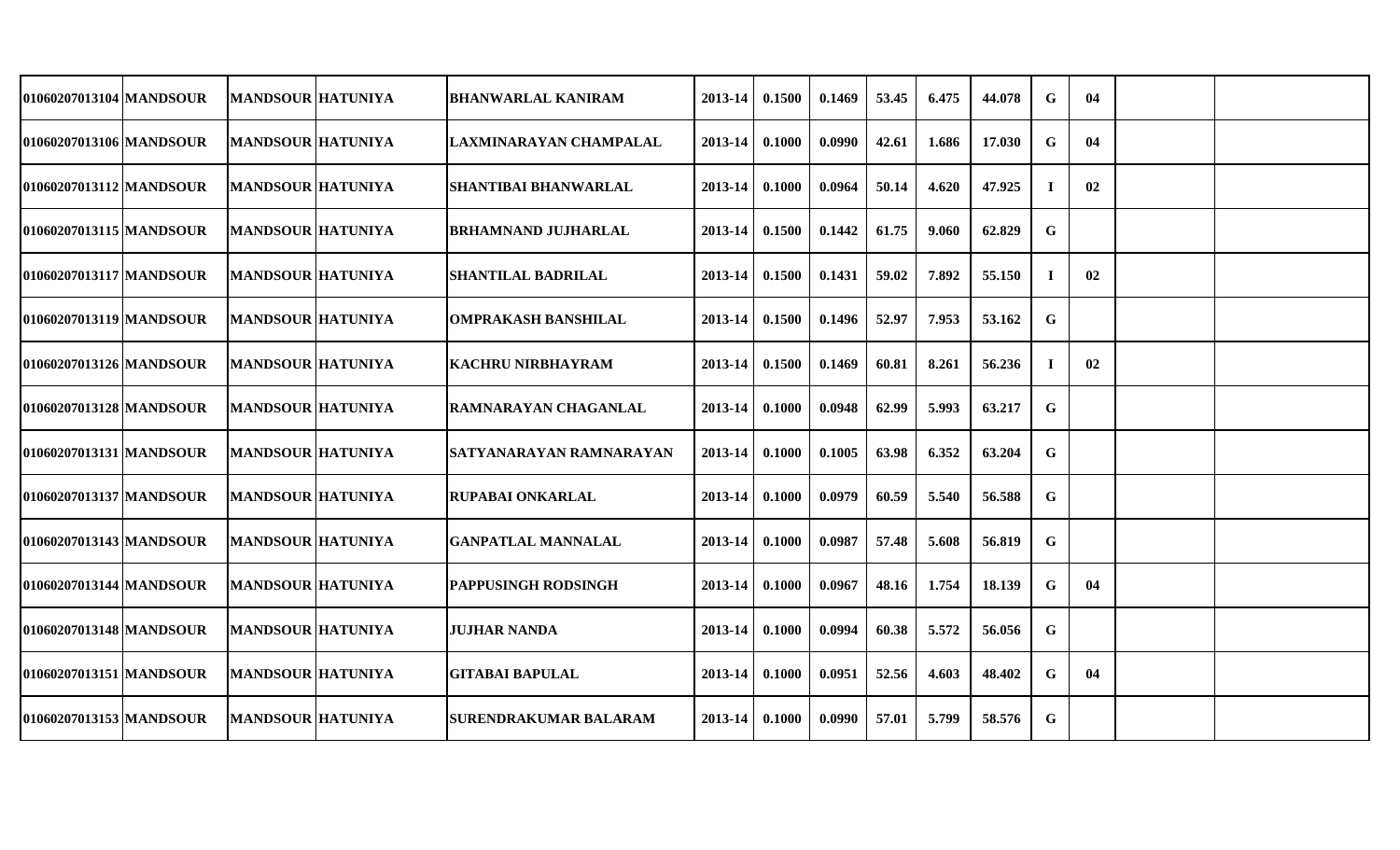| 01060207014001 MANDSOUR |                           |                                           | MANDSOUR JAMUNIYAMEENA PRABHULAL GAMER MINA      | 2013-14          | 0.1500   | 0.1485 | 49.58 | 7.189 | 48.411 | G            | 04 |  |
|-------------------------|---------------------------|-------------------------------------------|--------------------------------------------------|------------------|----------|--------|-------|-------|--------|--------------|----|--|
| 01060207014008 MANDSOUR |                           | <b>MANDSOUR JAMUNIYAMEENA KACHRU GOGA</b> |                                                  | 2013-14          | 0.1000   | 0.0951 | 52.10 | 4.741 | 49.853 | $\bf{I}$     | 02 |  |
| 01060207014012 MANDSOUR |                           |                                           | MANDSOUR JAMUNIYAMEENA SURAJMAL GANGARAM         | 2013-14          | 0.1000   | 0.1020 | 51.77 | 4.955 | 48.578 | G            | 04 |  |
| 01060207014017 MANDSOUR |                           |                                           | MANDSOUR JAMUNIYAMEENA KARANSINGH BHANWARLAL     | $2013 - 14$      | 0.1000   | 0.0980 | 55.68 | 5.369 | 54.786 | G            |    |  |
| 01060207014018 MANDSOUR |                           |                                           | MANDSOUR   JAMUNIYAMEENA   RADHESHYAM SITARAM    | 2013-14          | 0.1000   | 0.1010 | 21.46 | 1.487 | 14.723 | G            | 04 |  |
| 01060207014019 MANDSOUR |                           |                                           | MANDSOUR JAMUNIYAMEENA RAMNARAYAN MOHABBATLAL    | 2013-14          | $0.1000$ | 0.1001 | 57.60 | 5.480 | 54.745 | G            |    |  |
| 01060207014026 MANDSOUR |                           |                                           | <b>MANDSOUR JAMUNIYAMEENA KACHRULAL BAGDIRAM</b> | 2013-14          | 0.1000   | 0.0980 | 57.91 | 5.576 | 56.898 | $\mathbf G$  |    |  |
| 01060207017002 MANDSOUR | <b>MANDSOUR RATIKHEDI</b> |                                           | <b>AMARSINGH MOHANLAL</b>                        | 2013-14 0.1000   |          |        |       |       |        | $\mathbf{F}$ |    |  |
| 01060207017004 MANDSOUR | <b>MANDSOUR RATIKHEDI</b> |                                           | <b>BHAGIRATH JIVRAJ</b>                          | 2013-14          | 0.1500   | 0.1500 | 61.40 | 9.631 | 64.207 | $\bf I$      | 02 |  |
| 01060207017012 MANDSOUR | <b>MANDSOUR RATIKHEDI</b> |                                           | <b>RAMLAL BAGDIRAM</b>                           | 2013-14          | 0.1000   | 0.1023 | 59.70 | 5.782 | 56.520 | G            |    |  |
| 01060207017013 MANDSOUR | <b>MANDSOUR RATIKHEDI</b> |                                           | AMARSINGH NATHULAL                               | 2013-14          | 0.1500   | 0.1455 | 41.47 | 1.914 | 13.155 | G            | 04 |  |
| 01060207017015 MANDSOUR | <b>MANDSOUR RATIKHEDI</b> |                                           | <b>TEKCHAND HIRALAL</b>                          | 2013-14          | 0.1000   |        |       |       |        | $\mathbf{F}$ |    |  |
| 01060207017019 MANDSOUR | <b>MANDSOUR RATIKHEDI</b> |                                           | RATANLAL KISHANLAL                               | 2013-14 0.1000   |          | 0.0952 | 60.86 | 3.356 | 35.252 | G            | 04 |  |
| 01060207017047 MANDSOUR | <b>MANDSOUR RATIKHEDI</b> |                                           | <b>KARU BHERA</b>                                | $2013 - 14$      | 0.1000   | 0.1024 | 40.37 | 2.872 | 28.047 |              | 02 |  |
| 01060207017049 MANDSOUR | <b>MANDSOUR RATIKHEDI</b> |                                           | <b>ONKARLAL KALU</b>                             | $2013-14$ 0.1000 |          | 0.1003 | 50.15 | 5.194 | 51.785 | $\mathbf G$  |    |  |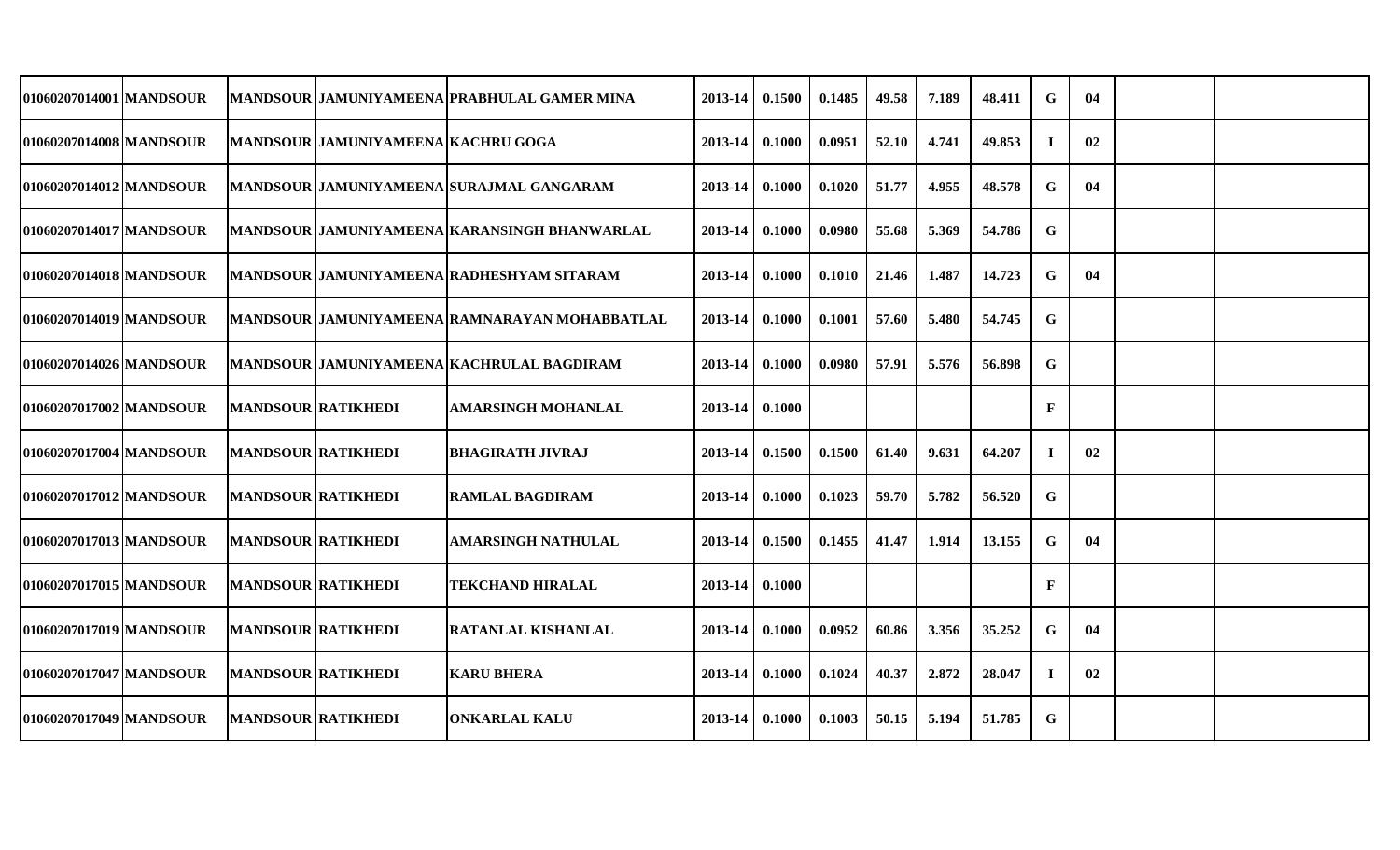| 01060207017056   MANDSOUR | <b>MANDSOUR RATIKHEDI</b> | <b>KAMLABAI BHAGWAN</b>     | 2013-14 | 0.1500 | 0.1478 | 57.68 | 8.256 | 55.859 | G           |    |                       |                    |
|---------------------------|---------------------------|-----------------------------|---------|--------|--------|-------|-------|--------|-------------|----|-----------------------|--------------------|
| 01060207017059 MANDSOUR   | <b>MANDSOUR RATIKHEDI</b> | <b>HIRALAL BHOPALSINGH</b>  | 2013-14 | 0.1000 | 0.0990 | 56.60 | 5.385 | 54.394 | G           |    |                       |                    |
| 01060207017060 MANDSOUR   | <b>MANDSOUR RATIKHEDI</b> | <b>PANNALAL GOPI</b>        | 2013-14 | 0.1000 | 0.1005 | 52.91 | 5.185 | 51.592 | G           |    |                       |                    |
| 01060207017062 MANDSOUR   | <b>MANDSOUR RATIKHEDI</b> | <b>BALARAM BHERA</b>        | 2013-14 | 0.1000 | 0.1001 | 50.85 | 1.998 | 19.960 | G           | 04 |                       |                    |
| 01060207017063 MANDSOUR   | <b>MANDSOUR RATIKHEDI</b> | <b>BALARAM ONKARLAL</b>     | 2013-14 | 0.1000 | 0.0988 | 47.98 | 2.502 | 25.324 | G           | 04 |                       |                    |
| 01060207017064 MANDSOUR   | <b>MANDSOUR RATIKHEDI</b> | <b>GITABAI BALURAM</b>      | 2013-14 | 0.1500 | 0.1500 | 50.99 | 7.088 | 47.253 | G           | 04 | 01060207001025        |                    |
| 01060207017066 MANDSOUR   | <b>MANDSOUR RATIKHEDI</b> | <b>JAWAHARLAL BABRU</b>     | 2013-14 | 0.1500 | 0.1427 | 57.99 | 7.224 | 50.624 | G           | 04 |                       |                    |
| 01060207017067   MANDSOUR | <b>MANDSOUR RATIKHEDI</b> | <b>NANDLAL HIRA</b>         | 2013-14 | 0.1500 | 0.1472 | 60.03 | 8.910 | 60.530 | G           |    | <b>01060207001014</b> |                    |
| 01060207017068 MANDSOUR   | <b>MANDSOUR RATIKHEDI</b> | <b>PANNALAL NANDA</b>       | 2013-14 | 0.1500 | 0.1500 | 64.21 | 2.357 | 15.713 | G           | 04 | 101060207001029       |                    |
| 01060207017069 MANDSOUR   | <b>MANDSOUR RATIKHEDI</b> | <b>RUKMANIBAI RAMLAL</b>    | 2013-14 | 0.1000 |        |       |       |        | F           |    |                       |                    |
| 01060207017070 MANDSOUR   | <b>MANDSOUR RATIKHEDI</b> | <b>SHIVLAL NANDA</b>        | 2013-14 | 0.1000 | 0.1001 | 52.08 | 1.860 | 18.581 | G           | 04 |                       |                    |
| 01060207018003 MANDSOUR   | <b>MANDSOUR KUCHROD</b>   | <b>PARVATIBAI ATMARAM</b>   | 2013-14 | 0.1500 | 0.1444 | 60.02 | 8.531 | 59.079 | G           |    |                       |                    |
| 01060207018005 MANDSOUR   | <b>MANDSOUR KUCHROD</b>   | <b>RUKMANIBAI GANESHRAM</b> | 2013-14 | 0.1000 | 0.0998 | 56.55 | 5.502 | 55.130 |             | 02 |                       |                    |
| 01060207018006 MANDSOUR   | <b>MANDSOUR KUCHROD</b>   | <b>KANWARLAL KESHURAM</b>   | 2013-14 | 0.1500 | 0.1500 | 55.46 | 5.498 | 36.653 | G           | 04 |                       |                    |
| 01060207018008 MANDSOUR   | <b>MANDSOUR KUCHROD</b>   | RUKMANIBAI LAXMINARAYAN     | 2013-14 | 0.1000 | 0.0950 | 61.08 | 5.942 | 62.547 | $\mathbf G$ |    |                       | <b>NAME CHANGE</b> |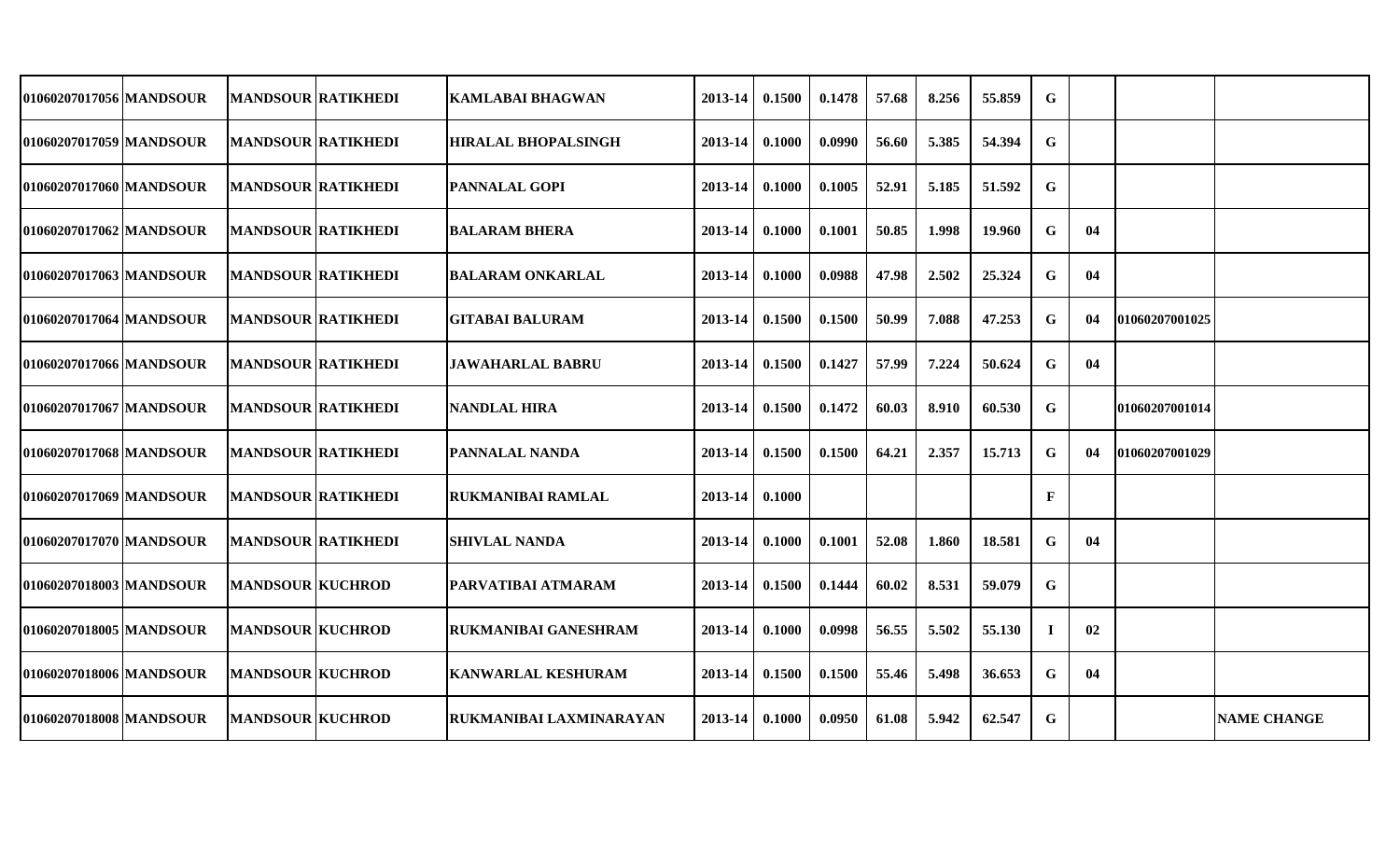| 01060207018010 MANDSOUR   | <b>MANDSOUR KUCHROD</b> | BASANTIBAI GORDHAN           | 2013-14     | 0.1500 | 0.1450 | 55.50 | 8.055 | 55.552 | G |    |                    |
|---------------------------|-------------------------|------------------------------|-------------|--------|--------|-------|-------|--------|---|----|--------------------|
| 01060207018012   MANDSOUR | <b>MANDSOUR KUCHROD</b> | KANHAIYALAL VARDA            | 2013-14     | 0.1000 | 0.0981 | 55.88 | 1.285 | 13.099 | G | 04 |                    |
| 01060207018021 MANDSOUR   | <b>MANDSOUR KUCHROD</b> | IBAGDIRAM PANNA              | 2013-14     | 0.1000 | 0.0948 | 53.85 | 5.093 | 53.724 |   | 02 |                    |
| 01060207018024   MANDSOUR | <b>MANDSOUR KUCHROD</b> | NATHULAL LALU SUWAN          | 2013-14     | 0.1500 | 0.1369 | 52.33 | 6.265 | 45.763 | G | 04 |                    |
| 01060207018025 MANDSOUR   | <b>MANDSOUR KUCHROD</b> | <b>RAMPRATAP ONKARLAL</b>    | $2013 - 14$ | 0.1500 | 0.1450 | 58.70 | 8.973 | 61.883 | G |    |                    |
| 01060207018032 MANDSOUR   | <b>MANDSOUR KUCHROD</b> | BHAGUBAI GANESHRAM           | $2013 - 14$ | 0.1000 | 0.0966 | 55.20 | 5.291 | 54.772 | G |    |                    |
| 01060207018033 MANDSOUR   | <b>MANDSOUR KUCHROD</b> | RAMCHANDRA BHAGWAN           | 2013-14     | 0.1500 | 0.1431 | 49.85 | 6.837 | 47.778 | G | 04 |                    |
| 01060207018036 MANDSOUR   | <b>MANDSOUR KUCHROD</b> | <b>RAMNARAYAN GANGARAM</b>   | 2013-14     | 0.1500 | 0.1436 | 66.16 | 8.941 | 62.263 | G |    | <b>NAME CHANGE</b> |
| 01060207018038 MANDSOUR   | <b>MANDSOUR KUCHROD</b> | <b>GOPAL MANGILAL</b>        | 2013-14     | 0.1000 | 0.0980 | 52.10 | 5.121 | 52,255 | G |    |                    |
| 01060207018043 MANDSOUR   | <b>MANDSOUR KUCHROD</b> | LALITABAI RAMGOPAL           | 2013-14     | 0.1500 | 0.1463 | 41.05 | 3.724 | 25.455 | G | 04 |                    |
| 01060207018047   MANDSOUR | <b>MANDSOUR KUCHROD</b> | KANKUBAI MOTILAL             | 2013-14     | 0.1000 | 0.1000 | 64.63 | 6.823 | 68.230 | G |    |                    |
| 01060207018048 MANDSOUR   | <b>MANDSOUR KUCHROD</b> | <b>SHYAMKUNWAR KANWARLAL</b> | 2013-14     | 0.1000 | 0.0973 | 35.09 | 1.890 | 19.424 | G | 04 | <b>NAME CHANGE</b> |
| 01060207018049 MANDSOUR   | <b>MANDSOUR KUCHROD</b> | ANARSINGH RATANSINGH         | 2013-14     | 0.1000 | 0.1000 | 48.66 | 1.995 | 19.950 | G | 04 |                    |
| 01060207018052 MANDSOUR   | <b>MANDSOUR KUCHROD</b> | <b>GORDHAN KALU</b>          | 2013-14     | 0.1500 | 0.1532 | 45.05 | 7.253 | 47.343 | G | 04 |                    |
| 01060207018059 MANDSOUR   | <b>MANDSOUR KUCHROD</b> | <b>KISHAN GANESHRAM</b>      | $2013 - 14$ | 0.1000 | 0.1000 | 59.06 | 4.826 | 48.260 | G | 04 |                    |
|                           |                         |                              |             |        |        |       |       |        |   |    |                    |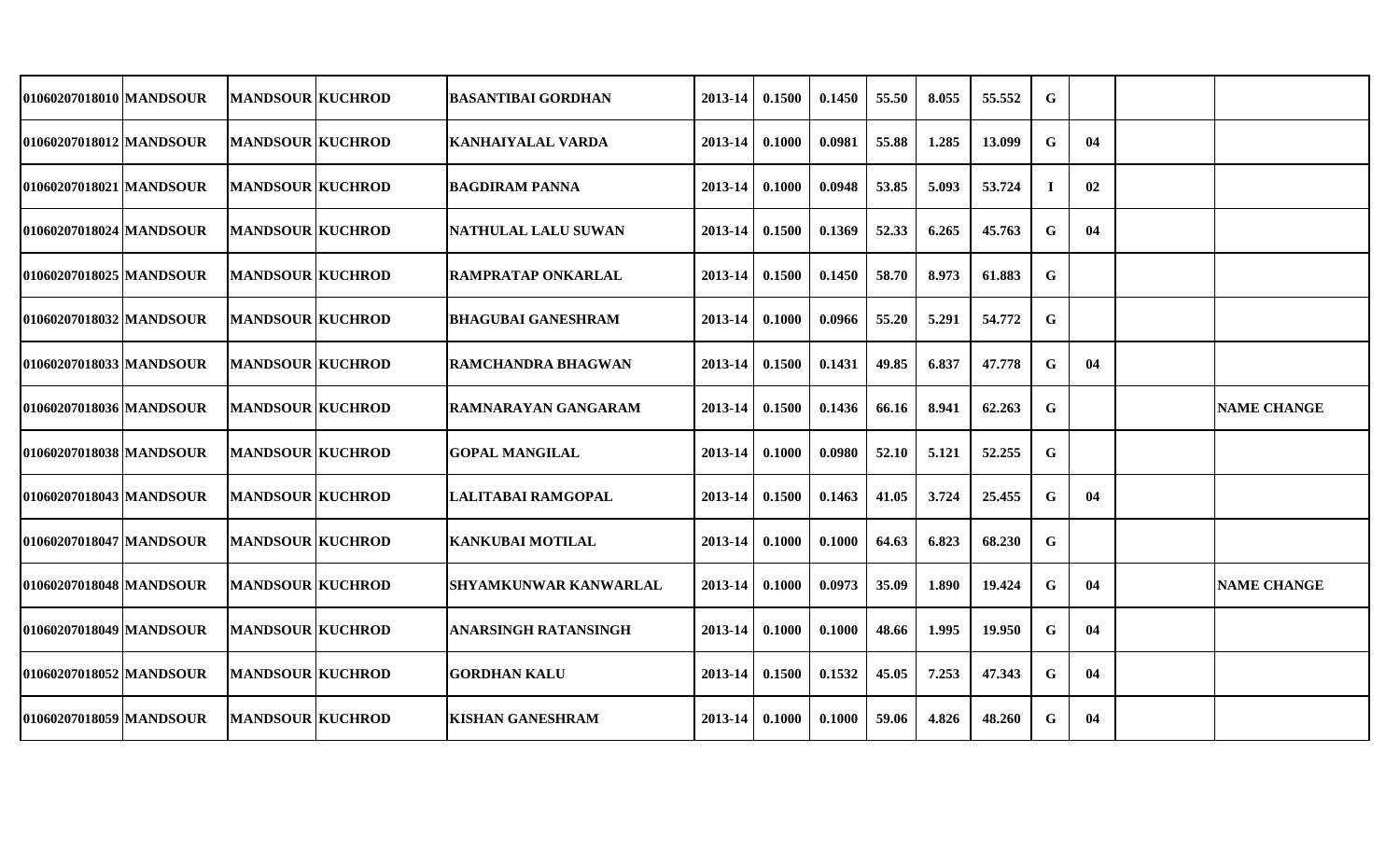| 01060207018062   MANDSOUR | <b>MANDSOUR KUCHROD</b> | <b>RATANLAL SHOBHARAM</b>      | 2013-14     | 0.1500 | 0.1450 | 61.61 | 8.986 | 61.972 | $\mathbf G$ |    |  |
|---------------------------|-------------------------|--------------------------------|-------------|--------|--------|-------|-------|--------|-------------|----|--|
| 01060207018063   MANDSOUR | <b>MANDSOUR KUCHROD</b> | <b>BHANWARSINGH PYARSINGH</b>  | 2013-14     | 0.1500 | 0.1456 | 60.30 | 7.718 | 53.008 | $\mathbf G$ |    |  |
| 01060207018064 MANDSOUR   | <b>MANDSOUR KUCHROD</b> | NARAYAN DOLA PARMAR            | 2013-14     | 0.1000 | 0.0992 | 54.39 | 5.276 | 53.185 | J.          | 02 |  |
| 01060207018067 MANDSOUR   | <b>MANDSOUR KUCHROD</b> | <b>MANGILAL GANGARAM</b>       | 2013-14     | 0.1500 | 0.1498 | 55.30 | 8.208 | 54.793 | G           |    |  |
| 01060207018068 MANDSOUR   | <b>MANDSOUR KUCHROD</b> | LAXMINARAYAN NAGUSHANKAR       | $2013 - 14$ | 0.1000 | 0.1050 | 55.36 | 5.742 | 54.686 | G           |    |  |
| 01060207018071   MANDSOUR | <b>MANDSOUR KUCHROD</b> | <b>MANGIBAI MANGILAL</b>       | $2013 - 14$ | 0.1000 | 0.0973 | 45.77 | 1.778 | 18.273 | G           | 04 |  |
| 01060207018073 MANDSOUR   | <b>MANDSOUR KUCHROD</b> | <b>BALU GANESHRAM</b>          | $2013 - 14$ | 0.1000 | 0.0941 | 63.56 | 5.720 | 60.786 | G           |    |  |
| 01060207018074 MANDSOUR   | <b>MANDSOUR KUCHROD</b> | BHANWARLAL RAMCHANDRA          | $2013 - 14$ | 0.1000 | 0.0981 | 59.45 | 6.285 | 64.067 | G           |    |  |
| 01060207018075 MANDSOUR   | <b>MANDSOUR KUCHROD</b> | <b>GOPAL CHOTHRAM</b>          | 2013-14     | 0.1500 | 0.1445 | 57.60 | 8.558 | 59.225 | G           |    |  |
| 01060207018204 MANDSOUR   | <b>MANDSOUR KUCHROD</b> | <b>RADHESHYAM BASANTILAL</b>   | 2013-14     | 0.1000 | 0.0959 | 58.44 | 5.627 | 58.676 | G           |    |  |
| 01060207018082 MANDSOUR   | <b>MANDSOUR KUCHROD</b> | <b>DHURALAL DEWA</b>           | 2013-14     | 0.1500 | 0.1445 | 55.86 | 8.180 | 56.609 | G           |    |  |
| 01060207018084 MANDSOUR   | <b>MANDSOUR KUCHROD</b> | <b>BHANWARLAL D.P. NANURAM</b> | 2013-14     | 0.1000 | 0.1008 | 54.05 | 3.119 | 30.942 | G           | 04 |  |
| 01060207018086 MANDSOUR   | <b>MANDSOUR KUCHROD</b> | <b>RAMCHANDRA RATANLAL</b>     | 2013-14     | 0.1000 | 0.1016 | 60.66 | 2.695 | 26.526 | G           | 04 |  |
| 01060207018092 MANDSOUR   | <b>MANDSOUR KUCHROD</b> | <b>ANOKHILAL NATHULAL</b>      | 2013-14     | 0.1500 | 0.1376 | 57.23 | 7.219 | 52.464 | G           |    |  |
| 01060207018094 MANDSOUR   | <b>MANDSOUR KUCHROD</b> | <b>VISHNULAL RATANLAL</b>      | $2013 - 14$ | 0.1000 | 0.0990 | 58.23 | 5.191 | 52.434 | G           |    |  |
|                           |                         |                                |             |        |        |       |       |        |             |    |  |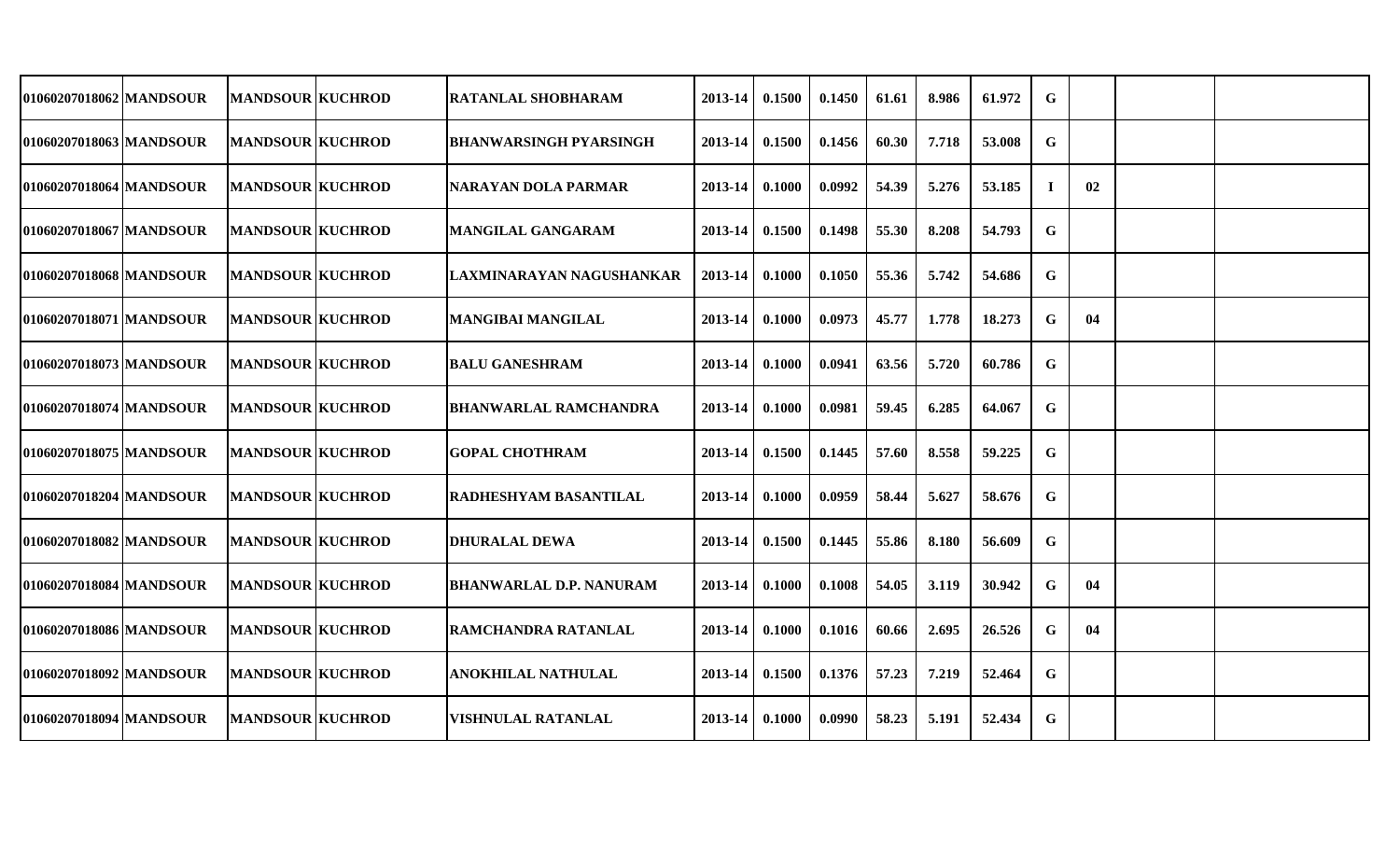| 01060207018097   MANDSOUR | <b>MANDSOUR KUCHROD</b> | GANGARAM DHURA               | 2013-14     | 0.1000 | 0.1000 | 58.21 | 5.705 | 57.050 | G           |    |  |
|---------------------------|-------------------------|------------------------------|-------------|--------|--------|-------|-------|--------|-------------|----|--|
| 01060207018098   MANDSOUR | <b>MANDSOUR KUCHROD</b> | <b>BHERULAL BHULIBAI</b>     | 2013-14     | 0.1500 | 0.1494 | 56.16 | 3.169 | 21.212 | G           | 04 |  |
| 01060207018101 MANDSOUR   | <b>MANDSOUR KUCHROD</b> | <b>LALIBAI RADHESHYAM</b>    | 2013-14     | 0.1500 | 0.1471 | 57.58 | 8.045 | 54.691 | G           |    |  |
| 01060207018104 MANDSOUR   | <b>MANDSOUR KUCHROD</b> | <b>RUPLAL BAGDIRAM</b>       | 2013-14     | 0.1000 | 0.0999 | 55.14 | 5.656 | 56.617 | G           |    |  |
| 01060207018106 MANDSOUR   | <b>MANDSOUR KUCHROD</b> | <b>GANPATLAL CHAMPALAL</b>   | 2013-14     | 0.1500 | 0.1480 | 53.12 | 6.291 | 42.507 | G           | 04 |  |
| 01060207018172 MANDSOUR   | <b>MANDSOUR KUCHROD</b> | <b>KARU GANESHRAM</b>        | 2013-14     | 0.1000 | 0.0921 | 57.36 | 5.039 | 54.712 | G           |    |  |
| 01060207018116 MANDSOUR   | <b>MANDSOUR KUCHROD</b> | <b>BALU BHAGWAN</b>          | $2013 - 14$ | 0.1000 | 0.0960 | 48.10 | 4.817 | 50.177 | G           | 04 |  |
| 01060207018117 MANDSOUR   | <b>MANDSOUR KUCHROD</b> | <b>DEVRAM BALMUKUND</b>      | $2013 - 14$ | 0.1500 | 0.1486 | 60.59 | 8.396 | 56.501 | G           |    |  |
| 01060207018129 MANDSOUR   | <b>MANDSOUR KUCHROD</b> | <b>MANGILAL BAGDIRAM</b>     | 2013-14     | 0.1000 | 0.0976 | 52.39 | 4.857 | 49.764 | G           | 04 |  |
| 01060207018139 MANDSOUR   | <b>MANDSOUR KUCHROD</b> | <b>KANCHANBAI RAMCHANDRA</b> | 2013-14     | 0.1000 | 0.1020 | 56.59 | 5.279 | 51.755 | $\bf{l}$    | 02 |  |
| 01060207018141 MANDSOUR   | <b>MANDSOUR KUCHROD</b> | <b>BAGDIBAI MAGNIRAM</b>     | 2013-14     | 0.1000 | 0.0952 | 53.61 | 4.595 | 48.267 | G           | 04 |  |
| 01060207018144 MANDSOUR   | <b>MANDSOUR KUCHROD</b> | <b>RAMESHWAR NANDA</b>       | 2013-14     | 0.1000 | 0.0986 | 39.20 | 2.783 | 28.225 | G           | 04 |  |
| 01060207018148 MANDSOUR   | <b>MANDSOUR KUCHROD</b> | <b>BADRILAL RODA</b>         | 2013-14     | 0.1000 | 0.1020 | 56.31 | 5.462 | 53.549 |             | 02 |  |
| 01060207018149 MANDSOUR   | <b>MANDSOUR KUCHROD</b> | <b>BALUDAS DHURADAS</b>      | 2013-14     | 0.1000 | 0.0496 | 56.85 | 2.737 | 55.181 | G           |    |  |
| 01060207018154 MANDSOUR   | <b>MANDSOUR KUCHROD</b> | <b>BHANWARLAL AMBARAM</b>    | $2013 - 14$ | 0.1000 | 0.0984 | 50.58 | 5.282 | 53.679 | $\mathbf G$ |    |  |
|                           |                         |                              |             |        |        |       |       |        |             |    |  |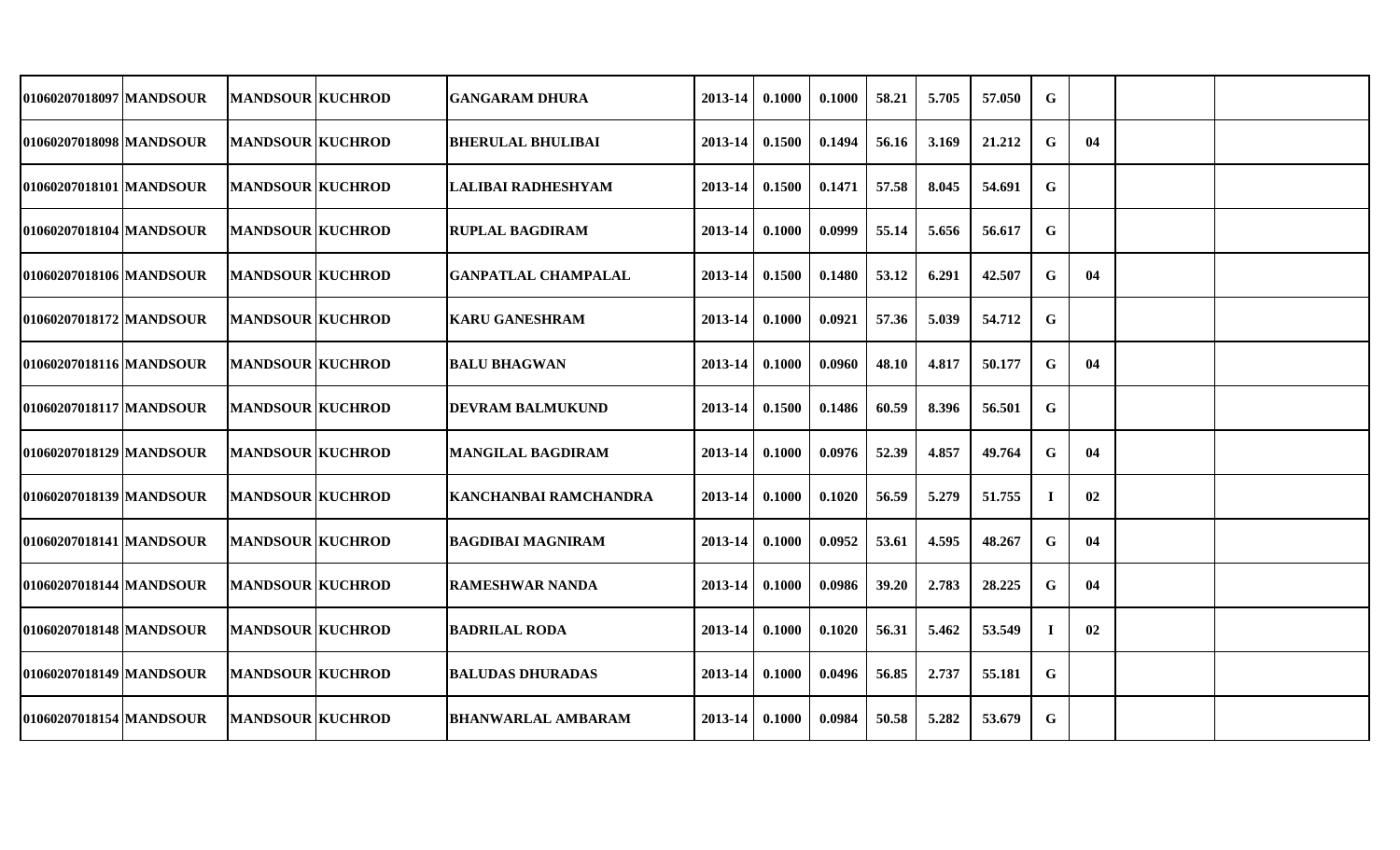| 01060207018161 MANDSOUR   | <b>MANDSOUR KUCHROD</b> | AMRATRAM LAXMINARAYAN                           | 2013-14          | 0.1500 | 0.1510 | 55.63 | 6.111 | 40.470 | G           | 04 |                    |
|---------------------------|-------------------------|-------------------------------------------------|------------------|--------|--------|-------|-------|--------|-------------|----|--------------------|
| 01060207018166   MANDSOUR | <b>MANDSOUR KUCHROD</b> | JANIBAI ONKARLAL                                | 2013-14          | 0.1000 | 0.0994 | 58.32 | 1.400 | 14.085 | G           | 04 |                    |
| 01060207018167 MANDSOUR   | <b>MANDSOUR KUCHROD</b> | PRABHUBAI NAGULAL                               | 2013-14          | 0.1000 | 0.0960 | 50.14 | 4.620 | 48.125 | G           | 04 |                    |
| 01060207018171 MANDSOUR   | <b>MANDSOUR KUCHROD</b> | IBHAGIRATH JAGANNATH                            | 2013-14          | 0.1500 | 0.1450 | 50.45 | 7.654 | 52.786 | G           |    |                    |
| 01060207018174 MANDSOUR   | <b>MANDSOUR KUCHROD</b> | MUNNALAL GANESHRAM                              | $2013 - 14$      | 0.1000 | 0.0958 | 52.55 | 5.105 | 53.288 | G           |    |                    |
| 01060207018176 MANDSOUR   | <b>MANDSOUR KUCHROD</b> | ILALIBAI MODIRAM                                | $2013 - 14$      | 0.1000 | 0.0999 | 46.73 | 2.537 | 25.395 | G           | 04 |                    |
| 01060207018180 MANDSOUR   | <b>MANDSOUR KUCHROD</b> | KANKUBAI SHIVNARAYAN                            | 2013-14          | 0.1000 | 0.0981 | 38.93 | 3.303 | 33.670 | G           | 04 |                    |
| 01060207018192 MANDSOUR   | <b>MANDSOUR KUCHROD</b> | <b>FULKUNWAR NAHARSINGH</b>                     | 2013-14          | 0.1500 | 0.1482 | 52.79 | 2.745 | 18.522 | G           | 04 |                    |
| 01060207018206 MANDSOUR   | <b>MANDSOUR KUCHROD</b> | <b>RUKMANIBAI MANNALAL</b>                      | 2013-14          | 0.1000 | 0.1008 | 60.39 | 5.849 | 58.026 | G           |    |                    |
| 01060207018218 MANDSOUR   | <b>MANDSOUR KUCHROD</b> | <b>PRABHULAL LAXMINARAYAN PATIDAR   2013-14</b> |                  | 0.1500 | 0.1480 | 52.50 | 3.308 | 22.351 | G           | 04 |                    |
| 01060207018229   MANDSOUR | <b>MANDSOUR KUCHROD</b> | <b>SURAJBAI NANDRAM</b>                         | 2013-14          | 0.1000 | 0.0976 | 52.42 | 4.853 | 49.723 | G           | 04 |                    |
| 01060207018231 MANDSOUR   | <b>MANDSOUR KUCHROD</b> | NANDIBAI RAMPRATAP                              | 2013-14          | 0.1000 | 0.0990 | 40.25 | 3.692 | 37.293 | G           | 04 | <b>NAME CHANGE</b> |
| 01060207018235 MANDSOUR   | <b>MANDSOUR KUCHROD</b> | <b>GATTUBAI NATHULAL</b>                        | $2013 - 14$      | 0.1500 | 0.1395 | 57.16 | 7.741 | 55.491 | G           |    |                    |
| 01060207018241 MANDSOUR   | <b>MANDSOUR KUCHROD</b> | <b>SURESH MOHANLAL</b>                          | $2013 - 14$      | 0.1500 | 0.1463 | 55.71 | 7.879 | 53.855 | G           |    |                    |
| 01060207018246 MANDSOUR   | <b>MANDSOUR KUCHROD</b> | <b>KARULAL ATMARAM</b>                          | $2013-14$ 0.1500 |        | 0.1468 | 62.68 | 9.429 | 64.230 | $\mathbf G$ |    |                    |
|                           |                         |                                                 |                  |        |        |       |       |        |             |    |                    |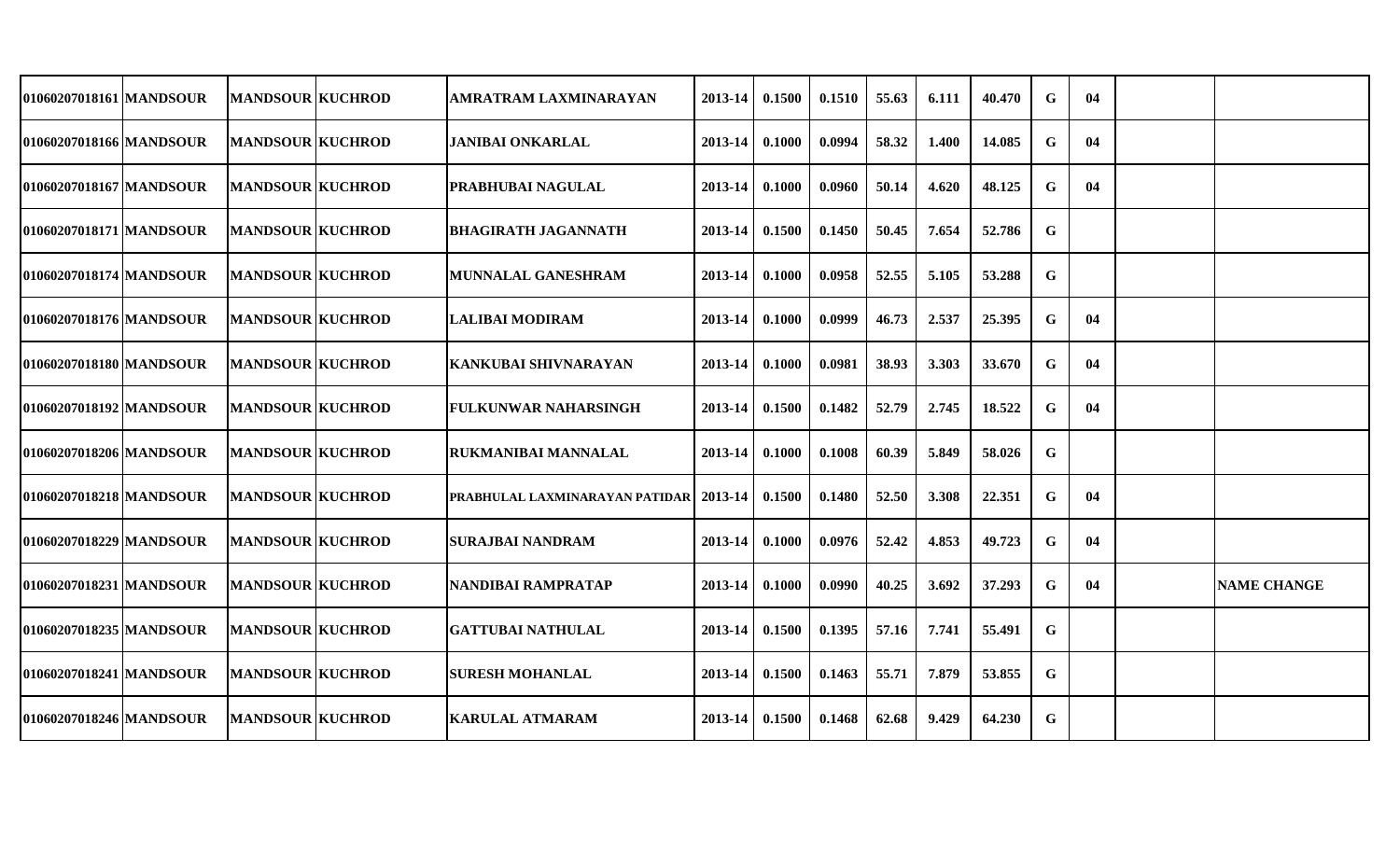| 01060207018247 MANDSOUR | <b>MANDSOUR KUCHROD</b> | CHANDABAI SURESH            | 2013-14          | 0.1500 | 0.1414 | 48.22 | 2.225 | 15.736 | G           | 04 |                |  |
|-------------------------|-------------------------|-----------------------------|------------------|--------|--------|-------|-------|--------|-------------|----|----------------|--|
| 01060207018254 MANDSOUR | <b>MANDSOUR KUCHROD</b> | GITABAI SHANKARLAL          | 2013-14          | 0.1000 | 0.0988 | 57.54 | 5.820 | 58.907 | G           |    |                |  |
| 01060207018255 MANDSOUR | <b>MANDSOUR KUCHROD</b> | <b>JASVANT SARDULSINGH</b>  | 2013-14          | 0.1000 | 0.0990 | 65.91 | 6.374 | 64.384 | G           |    |                |  |
| 01060207018257 MANDSOUR | <b>MANDSOUR KUCHROD</b> | <b>BHANWARLAL NAGULAL</b>   | 2013-14          | 0.1000 | 0.1040 | 42.42 | 4.333 | 41.663 | G           | 04 |                |  |
| 01060207018264 MANDSOUR | <b>MANDSOUR KUCHROD</b> | ILAXMINARAYAN CHAGANLAL     | 2013-14          | 0.1000 | 0.0992 | 46.23 | 4.801 | 48.397 | G           | 04 |                |  |
| 01060207018266 MANDSOUR | <b>MANDSOUR KUCHROD</b> | GOVINDRAM BHAGIRATH         | $2013 - 14$      | 0.1000 | 0.0873 | 54.61 | 3.160 | 36.197 | G           | 04 |                |  |
| 01060207018267 MANDSOUR | <b>MANDSOUR KUCHROD</b> | SOBHAGKUNWAR JASVANTSINGH   | 2013-14          | 0.1500 | 0.1509 | 49.45 | 7.410 | 49.105 | G           | 04 | 01060207001001 |  |
| 01060207018268 MANDSOUR | <b>MANDSOUR KUCHROD</b> | NARAYANSINGH SAJJANSINGH    | 2013-14          | 0.1500 | 0.1440 | 41.15 | 2.786 | 19.347 | G           | 04 |                |  |
| 01060207018269 MANDSOUR | <b>MANDSOUR KUCHROD</b> | <b>JAGDISH KANHAIYALAL</b>  | 2013-14          | 0.1000 | 0.1000 | 49.22 | 4.929 | 49.290 | -1          | 02 |                |  |
| 01060207018271 MANDSOUR | <b>MANDSOUR KUCHROD</b> | <b>BALCHAND VARDA</b>       | 2013-14          | 0.1000 | 0.0961 | 47.57 | 4.451 | 46.316 | G           | 04 |                |  |
| 01060207018272 MANDSOUR | <b>MANDSOUR KUCHROD</b> | AZADKUNWAR NANDLAL          | 2013-14          | 0.1000 | 0.1020 | 51.56 | 5.370 | 52.647 | G           |    |                |  |
| 01060207018274 MANDSOUR | <b>MANDSOUR KUCHROD</b> | <b>GIRDHARILAL MAGNIRAM</b> | 2013-14          | 0.1000 | 0.1008 | 53.91 | 5.345 | 53.026 | G           |    |                |  |
| 01060207018277 MANDSOUR | <b>MANDSOUR KUCHROD</b> | KANHAIYALAL RAMCHANDRA      | $2013 - 14$      | 0.1500 | 0.1475 | 49.26 | 5.039 | 34.163 |             | 02 |                |  |
| 01060207018278 MANDSOUR | <b>MANDSOUR KUCHROD</b> | <b>SHANTIBAI RADHESHYAM</b> | 2013-14          | 0.1000 | 0.0992 | 54.53 | 5.243 | 52.853 | G           |    |                |  |
| 01060207018280 MANDSOUR | <b>MANDSOUR KUCHROD</b> | RADHESHYAM MANGILAL         | $2013-14$ 0.1500 |        | 0.1488 | 56.63 | 8.236 | 55.349 | $\mathbf G$ |    |                |  |
|                         |                         |                             |                  |        |        |       |       |        |             |    |                |  |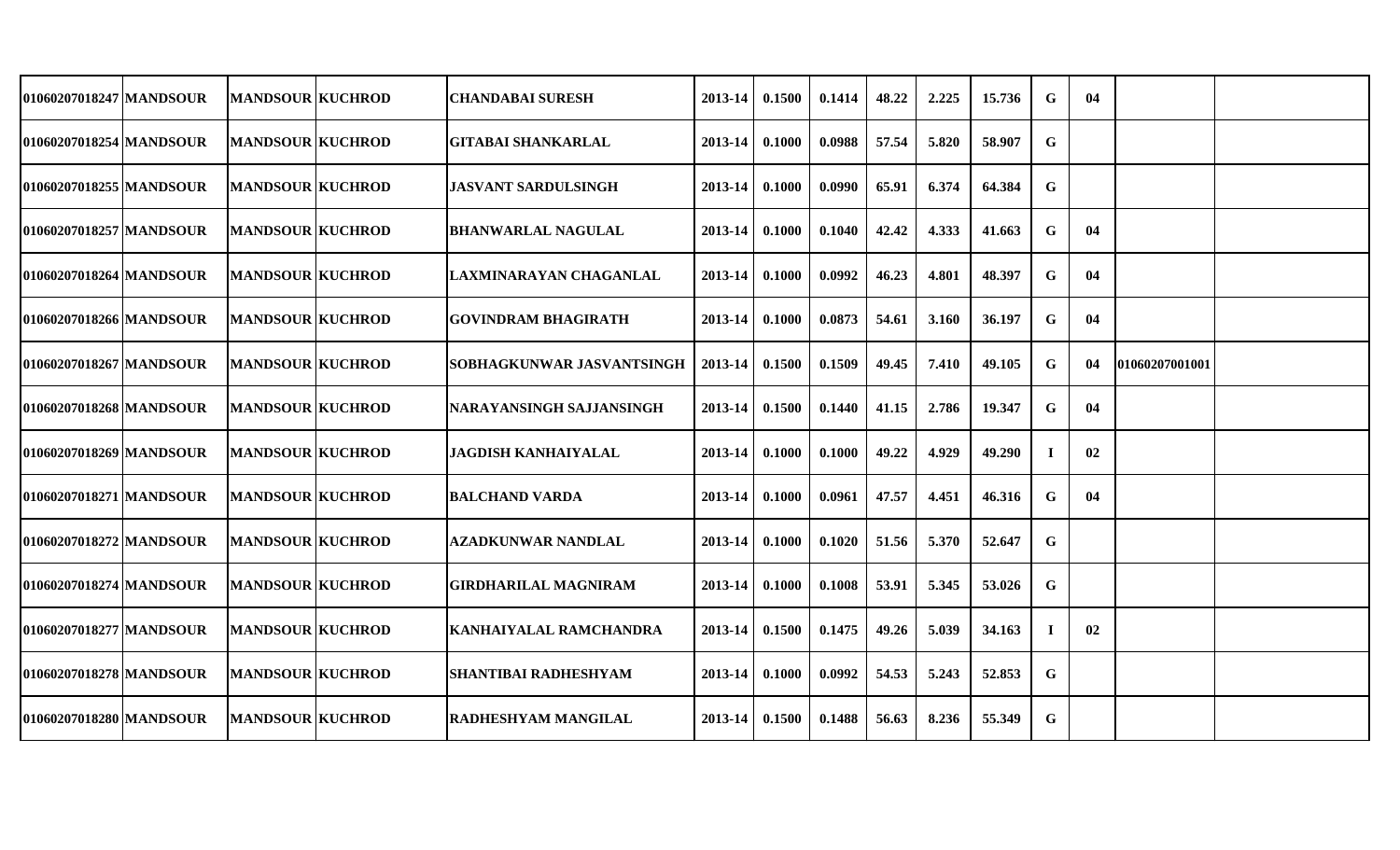| 01060207018281 MANDSOUR   | <b>MANDSOUR KUCHROD</b> | <b>JAGDISH AATMARAM</b>               | 2013-14     | 0.1500 | 0.1482 | 57.10 | 8.516 | 57.463 | G |    |  |
|---------------------------|-------------------------|---------------------------------------|-------------|--------|--------|-------|-------|--------|---|----|--|
| 01060207018284 MANDSOUR   | <b>MANDSOUR KUCHROD</b> | <b>SHIVKUMAR DINDAYAL</b>             | 2013-14     | 0.1000 | 0.0994 | 56.84 | 5.741 | 57.757 | G |    |  |
| 01060207018287 MANDSOUR   | <b>MANDSOUR KUCHROD</b> | <b>RAGHUVIR BALUSINGH</b>             | 2013-14     | 0.1500 | 0.1440 | 45.76 | 2.131 | 14.799 | G | 04 |  |
| 01060207018291 IMANDSOUR  | <b>MANDSOUR KUCHROD</b> | RAMLAL KANHAIYALAL                    | $2013 - 14$ | 0.1000 | 0.1000 | 45.25 | 4.234 | 42.340 | G | 04 |  |
| 01060207018292 MANDSOUR   | <b>MANDSOUR KUCHROD</b> | DHANNALAL DHURALAL (CHOHAN)   2013-14 |             | 0.1500 | 0.1365 | 53.51 | 6.628 | 48.557 | G | 04 |  |
| 01060207018295 MANDSOUR   | <b>MANDSOUR KUCHROD</b> | <b>KARIMANBEE SHOKINSHAH</b>          | $2013 - 14$ | 0.1000 | 0.1000 | 48.94 | 2.069 | 20.690 | G | 04 |  |
| 01060207018300 MANDSOUR   | <b>MANDSOUR KUCHROD</b> | JAGDISH RATANLAL (DIKSHIT)            | 2013-14     | 0.1000 | 0.0999 | 53.34 | 4.351 | 43.554 | G | 04 |  |
| 01060207018301 MANDSOUR   | <b>MANDSOUR KUCHROD</b> | <b>BADRILAL GORDHANLAL</b>            | 2013-14     | 0.1000 | 0.0939 | 37.58 | 3.511 | 37.391 | G | 04 |  |
| 01060207018302 MANDSOUR   | <b>MANDSOUR KUCHROD</b> | <b>RAMLAL AMARCHAND</b>               | 2013-14     | 0.1500 | 0.1506 | 54.15 | 9.028 | 59.947 | G |    |  |
| 01060207018313 MANDSOUR   | <b>MANDSOUR KUCHROD</b> | <b>BADRILAL GANESHRAM</b>             | 2013-14     | 0.1500 | 0.1480 | 52.62 | 3.059 | 20.669 | G | 04 |  |
| 01060207018323   MANDSOUR | <b>MANDSOUR KUCHROD</b> | <b>SHANKARLAL VENIRAM</b>             | 2013-14     | 0.1500 | 0.1470 | 45.57 | 6.640 | 45.170 | G | 04 |  |
| 01060207018324 MANDSOUR   | <b>MANDSOUR KUCHROD</b> | <b>RAMPRATAP SAWA</b>                 | 2013-14     | 0.1000 | 0.0990 | 51.00 | 3.825 | 38.636 | G | 04 |  |
| 01060207018328 MANDSOUR   | <b>MANDSOUR KUCHROD</b> | <b>RAMCHANDRA MANGILAL</b>            | 2013-14     | 0.1000 | 0.0977 | 56.49 | 5.447 | 55.752 | G |    |  |
| 01060207018334 MANDSOUR   | <b>MANDSOUR KUCHROD</b> | <b>SALAGRAM DHURALAL</b>              | $2013 - 14$ | 0.1000 | 0.1008 | 51.01 | 5.035 | 49.950 | G | 04 |  |
| 01060207018338 MANDSOUR   | <b>MANDSOUR KUCHROD</b> | <b>BADRILAL BAGDIRAM</b>              | $2013 - 14$ | 0.1500 | 0.1452 | 49.41 | 7.009 | 48.271 | G | 04 |  |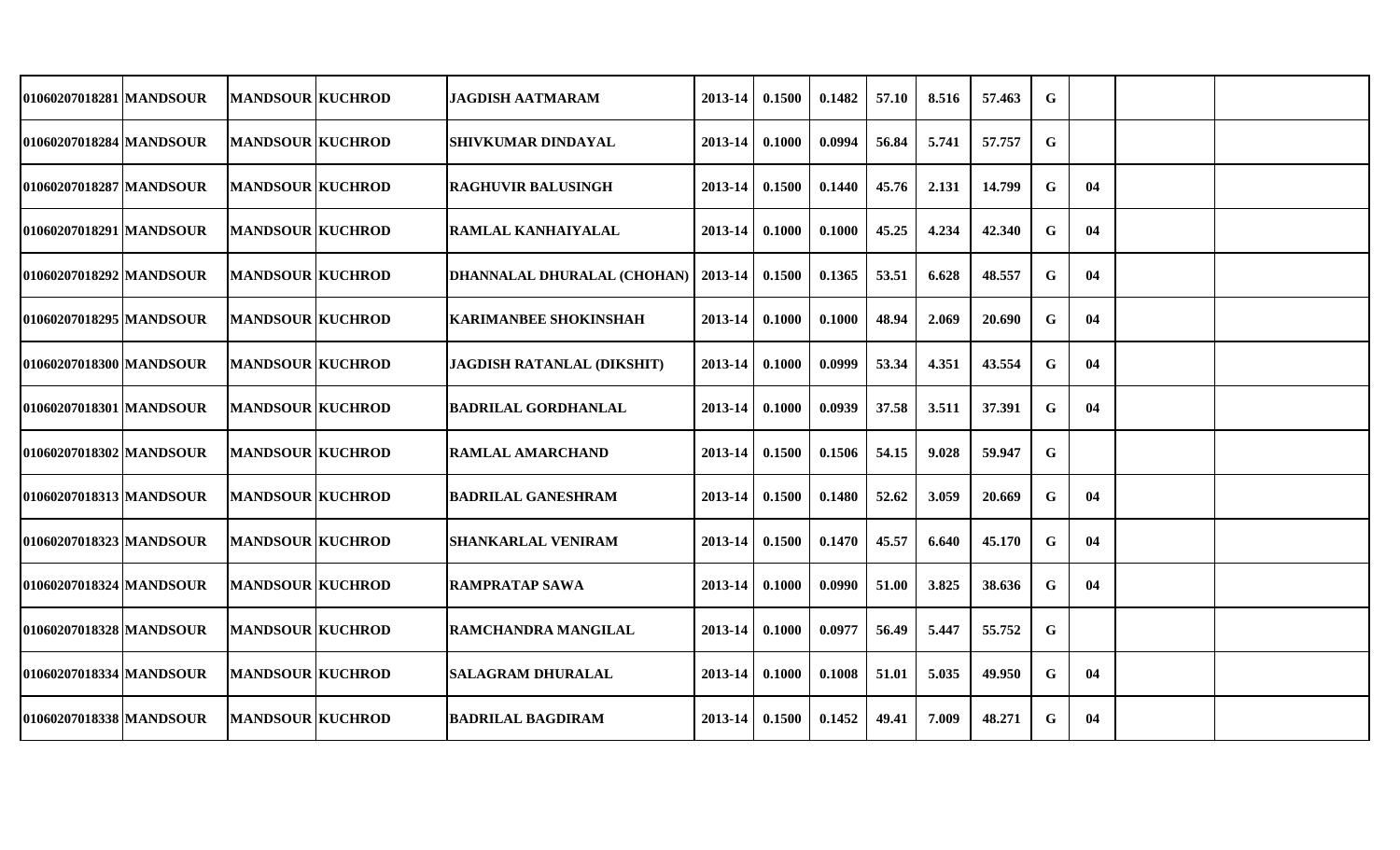| 01060207018341  MANDSOUR  | <b>MANDSOUR KUCHROD</b>  |                  | <b>CHAGANLAL SHOBHARAM</b>    | 2013-14     | 0.1500 |        |       |       |        | F           |     |                 |  |
|---------------------------|--------------------------|------------------|-------------------------------|-------------|--------|--------|-------|-------|--------|-------------|-----|-----------------|--|
| 01060207018343   MANDSOUR | <b>MANDSOUR KUCHROD</b>  |                  | <b>DASHRATH JASVANTSINGH</b>  | 2013-14     | 0.1500 | 0.1298 | 48.42 | 6.371 | 49.083 | G           | 04  | 101060207001050 |  |
| 01060207018344 MANDSOUR   | <b>MANDSOUR KUCHROD</b>  |                  | <b>DINDAYAL MAGNIRAM</b>      | 2013-14     | 0.1500 | 0.1474 | 60.75 | 8.757 | 59.410 | I           | 02  |                 |  |
| 01060207018345 MANDSOUR   | <b>MANDSOUR KUCHROD</b>  |                  | <b>GANGARAM MANNA</b>         | 2013-14     | 0.1000 |        |       |       |        | F           |     |                 |  |
| 01060207020004 MANDSOUR   | <b>MANDSOUR PETLAWAD</b> |                  | <b>TEJKUNWAR UMRAVSINGH</b>   | 2013-14     | 0.1000 | 0.0951 | 60.01 | 2.546 | 26,772 | G           | 04  |                 |  |
| 01060207020021   MANDSOUR | <b>MANDSOUR PETLAWAD</b> |                  | <b>BALURAM LAXMAN</b>         | 2013-14     | 0.1000 | 0.0975 | 56.84 | 1.989 | 20.400 | G           | 04  |                 |  |
| 01060207020076 MANDSOUR   | <b>MANDSOUR PETLAWAD</b> |                  | RAMSINGH ONKARSINGH           | 2013-14     | 0.1500 | 0.1481 | 64.89 | 4.681 | 31.607 | G           | 04  |                 |  |
| 01060207020083 MANDSOUR   | <b>MANDSOUR PETLAWAD</b> |                  | IRAMCHANDRA DAYARAM           | $2013 - 14$ | 0.1000 | 0.0990 | 58.26 | 2.314 | 23.374 | G           | 04  |                 |  |
| 01060207020085 MANDSOUR   | <b>MANDSOUR PETLAWAD</b> |                  | NARAYAN PUNNA                 | 2013-14     | 0.1000 | 0.1040 | 54.77 | 2.355 | 22.644 | G           | -04 | 01060207015049  |  |
| 01060207020091 MANDSOUR   | <b>MANDSOUR PETLAWAD</b> |                  | <b>MITTHUSINGH ONKARISNGH</b> | 2013-14     | 0.1500 | 0.1500 | 63.17 | 3.583 | 23.887 | G           | 04  |                 |  |
| 01060207020098 MANDSOUR   | <b>MANDSOUR PETLAWAD</b> |                  | <b>HIRALAL VARDICHAND</b>     | 2013-14     | 0.1500 | 0.1488 | 61.90 | 3.210 | 21.573 | G           | 04  |                 |  |
| 01060207020107 MANDSOUR   | <b>MANDSOUR PETLAWAD</b> |                  | DAYARAM VARDICHAND            | 2013-14     | 0.1000 | 0.0975 | 58.04 | 2.172 | 22.277 | G           | 04  | 01060207015062  |  |
| 01060207020109 MANDSOUR   | <b>MANDSOUR PETLAWAD</b> |                  | <b>BHERULAL VARDICHAND</b>    | 2013-14     | 0.1000 | 0.1020 | 59.85 | 2.548 | 24.980 | G           | 04  |                 |  |
| 01060208021002 MANDSOUR   | <b>DALOUDA</b>           | <b>DHANDHODA</b> | <b>KALUSINGH DHULSINGH</b>    | 2013-14     | 0.1500 | 0.1410 | 59.47 | 7.765 | 55.071 | G           |     |                 |  |
| 01060208021003 MANDSOUR   | <b>DALOUDA</b>           | <b>DHANDHODA</b> | <b>NANDA BHAGWAN</b>          | $2013 - 14$ | 0.1500 | 0.1496 | 59.28 | 9.459 | 63.229 | $\mathbf G$ |     |                 |  |
|                           |                          |                  |                               |             |        |        |       |       |        |             |     |                 |  |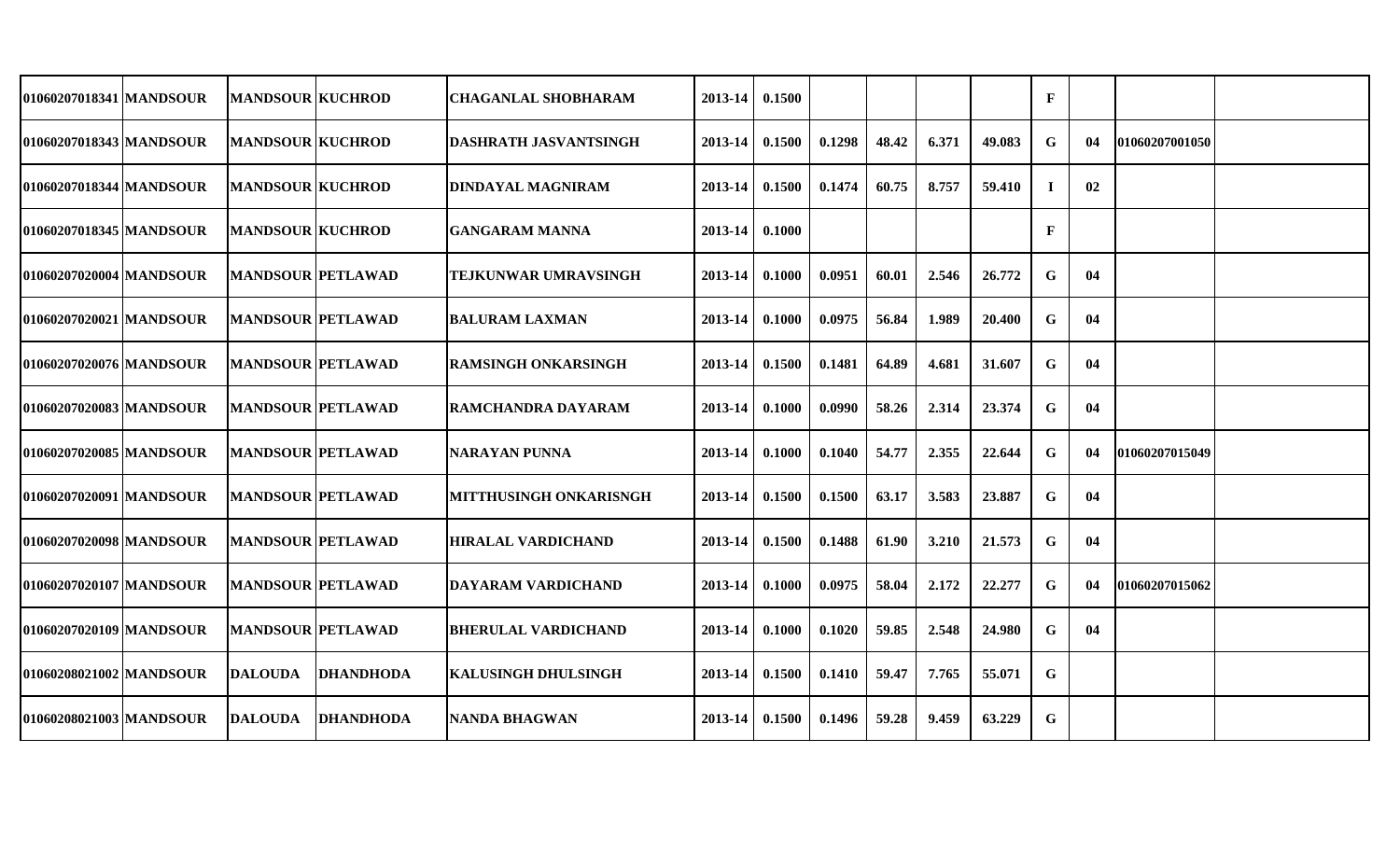| 01060208021017 MANDSOUR   | <b>DALOUDA</b> | <b>DHANDHODA</b> | <b>RAMA MOTILAL</b>          | 2013-14 | 0.1500 | 0.1503 | 60.09 | 9.202 | 61.224 | G           |    |                    |
|---------------------------|----------------|------------------|------------------------------|---------|--------|--------|-------|-------|--------|-------------|----|--------------------|
| 01060208021022 MANDSOUR   | <b>DALOUDA</b> | <b>DHANDHODA</b> | <b>MAGANBAI RAMNARAYAN</b>   | 2013-14 | 0.1000 |        |       |       |        | F           |    |                    |
| 01060208021033 MANDSOUR   | <b>DALOUDA</b> | <b>DHANDHODA</b> | <b>RAGHUNATH ONKAR</b>       | 2013-14 | 0.1500 | 0.1443 | 59.14 | 8.863 | 61.421 | G           |    |                    |
| 01060208021036 MANDSOUR   | <b>DALOUDA</b> | <b>DHANDHODA</b> | <b>KABERIBAI MANGILAL</b>    | 2013-14 | 0.1500 | 0.0946 | 62.09 | 5.916 | 62.537 | G           |    |                    |
| 01060208021047 MANDSOUR   | <b>DALOUDA</b> | <b>DHANDHODA</b> | <b>GITABAI RAMLAL</b>        | 2013-14 | 0.1000 | 0.0990 | 65.17 | 6.992 | 70.626 | G           |    | <b>NAME CHANGE</b> |
| 01060208021059 MANDSOUR   | <b>DALOUDA</b> | <b>DHANDHODA</b> | <b>ONKARSINGH SOHANSINGH</b> | 2013-14 | 0.1500 | 0.1466 | 61.41 | 9.168 | 62.538 | G           |    |                    |
| 01060208021060 MANDSOUR   | <b>DALOUDA</b> | <b>DHANDHODA</b> | <b>RAMLAL ONKAR</b>          | 2013-14 | 0.1000 | 0.1017 | 52.63 | 4.037 | 39.695 | G           | 04 |                    |
| 01060208021061   MANDSOUR | <b>DALOUDA</b> | <b>DHANDHODA</b> | <b>SALAGRAM CHUNNILAL</b>    | 2013-14 | 0.1000 | 0.0988 | 49.90 | 5.133 | 51.953 | $\mathbf G$ |    |                    |
| 01060208021076 MANDSOUR   | <b>DALOUDA</b> | <b>DHANDHODA</b> | <b>GAYATRIBAI NANDRAM</b>    | 2013-14 | 0.1000 | 0.0988 | 61.57 | 6.606 | 66.862 | G           |    |                    |
| 01060208021081 MANDSOUR   | <b>DALOUDA</b> | <b>DHANDHODA</b> | <b>NAGU AASHA BHIL</b>       | 2013-14 | 0.1000 |        |       |       |        | F           |    |                    |
| 01060208021082 MANDSOUR   | <b>DALOUDA</b> | <b>DHANDHODA</b> | <b>MOHANBAI TULSIRAM</b>     | 2013-14 | 0.1000 | 0.1000 | 61.84 | 6.520 | 65.200 | G           |    |                    |
| 01060208021092 MANDSOUR   | <b>DALOUDA</b> | <b>DHANDHODA</b> | <b>CHUNNIBAI DEVRAM</b>      | 2013-14 | 0.1000 | 0.1000 | 69.26 | 7.065 | 70.650 | G           |    |                    |
| 01060208021093 MANDSOUR   | <b>DALOUDA</b> | <b>DHANDHODA</b> | <b>BADRILAL SHOBHARAM</b>    | 2013-14 | 0.1000 | 0.0897 | 59.06 | 5.408 | 60.290 | G           |    |                    |
| 01060208021094 MANDSOUR   | <b>DALOUDA</b> | <b>DHANDHODA</b> | <b>BHERULAL BHAGWAN</b>      | 2013-14 | 0.1000 | 0.1006 | 53.13 | 5.389 | 53.569 | G           |    |                    |
| 01060208021098 MANDSOUR   | <b>DALOUDA</b> | <b>DHANDHODA</b> | <b>SOHANBAI SUHAGBAI</b>     | 2013-14 | 0.1500 | 0.1456 | 59.15 | 8.256 | 56.703 | $\bf G$     |    |                    |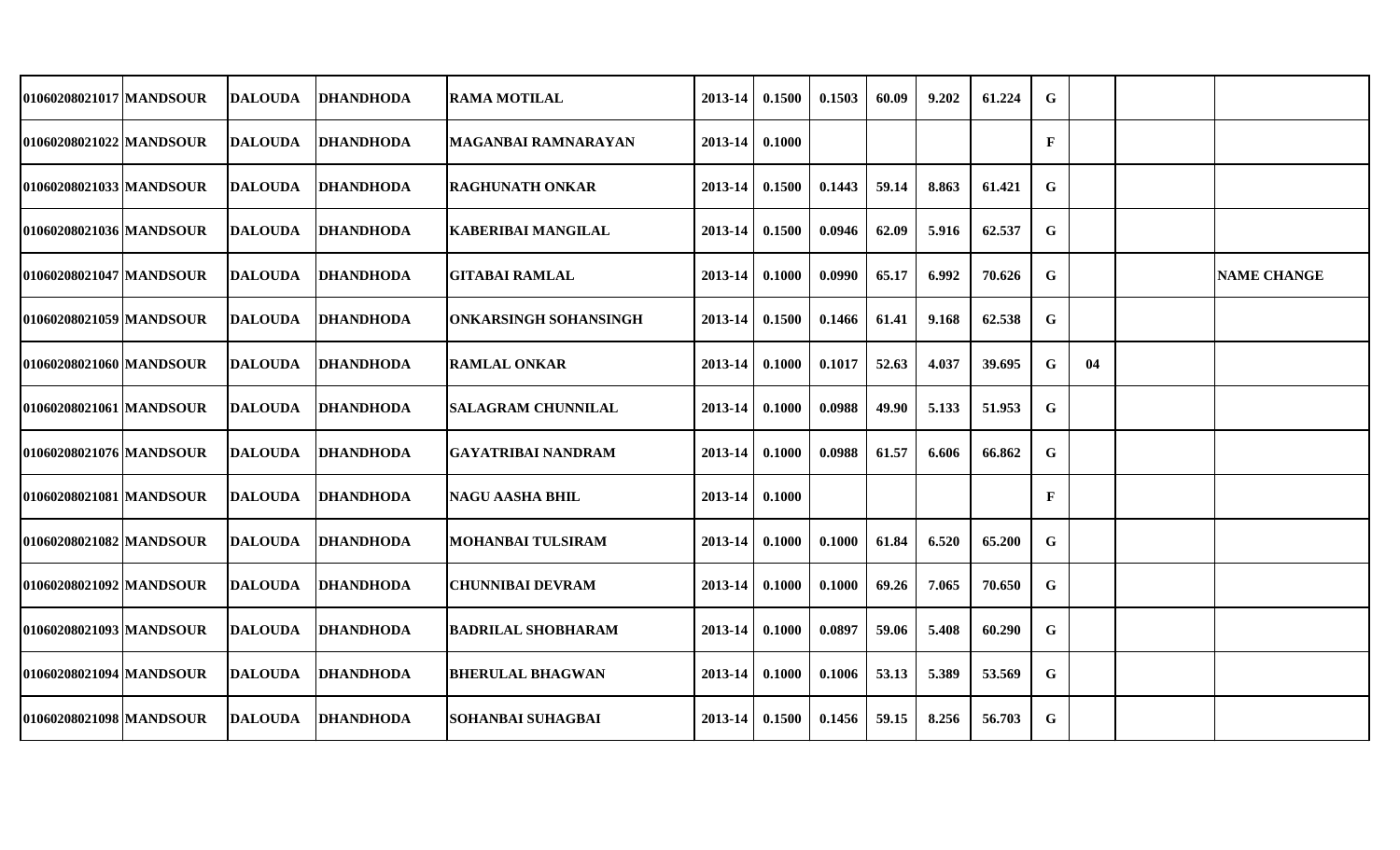| 01060208021106 MANDSOUR | DALOUDA        | <b>IDHANDHODA</b> | <b>PRABHUBAI AMRATRAM</b>                      | 2013-14            | 0.1500 | 0.1459 | 61.19 | 9.065 | 62.132 | G           |    |  |
|-------------------------|----------------|-------------------|------------------------------------------------|--------------------|--------|--------|-------|-------|--------|-------------|----|--|
| 01060208023012 MANDSOUR | DALOUDA        | <b>NANDWEL</b>    | KESRIMAL NATHULAL                              | 2013-14            | 0.1000 | 0.0979 | 56.32 | 5.366 | 54.811 | $\mathbf G$ |    |  |
| 01060208023054 MANDSOUR | DALOUDA        | <b>NANDWEL</b>    | <b>UDDA CHENA</b>                              | 2013-14            | 0.1000 | 0.0892 | 54.76 | 5.038 | 56.480 | G           |    |  |
| 01060208023077 MANDSOUR | <b>DALOUDA</b> | <b>NANDWEL</b>    | <b>KHIMA MODA</b>                              | 2013-14            | 0.1000 | 0.1000 | 57.00 | 5.822 | 58.220 | G           |    |  |
| 01060208023103 MANDSOUR | <b>DALOUDA</b> | <b>NANDWEL</b>    | MOHAMMADHUSSAIN FAKIRMOHAMMAD                  | $2013-14$ 0.1000   |        | 0.0896 | 52.35 | 4.786 | 53.415 | G           |    |  |
| 01060208023121 MANDSOUR | <b>DALOUDA</b> | <b>NANDWEL</b>    | <b>DAKUBAI NATHUBAI</b>                        | $2013-14$ 0.1000   |        | 0.1008 | 53.75 | 5.429 | 53.859 | G           |    |  |
| 01060208023151 MANDSOUR | <b>DALOUDA</b> | <b>NANDWEL</b>    | <b>SAMANTSINGH JUJHARSINGH</b>                 | 2013-14 0.1000     |        |        |       |       |        | $\mathbf F$ |    |  |
| 01060208024001 MANDSOUR | <b>DALOUDA</b> | <b>MAJESHREE</b>  | MANGILAL DEUBAI (BHARATRAM)   2013-14   0.1500 |                    |        | 0.1515 | 51.89 | 8.102 | 53.479 | G           |    |  |
| 01060208024002 MANDSOUR | <b>DALOUDA</b> | <b>MAJESHREE</b>  | LALKUNWARBAI RAMSINGH                          | 2013-14            | 0.1000 | 0.1000 | 56.25 | 5.689 | 56.890 | G           |    |  |
| 01060208024004 MANDSOUR | <b>DALOUDA</b> | <b>MAJESHREE</b>  | <b>KALU BAGDIRAM</b>                           | 2013-14            | 0.1000 | 0.0993 | 46.88 | 4.735 | 47.684 | G           | 04 |  |
| 01060208024006 MANDSOUR | <b>DALOUDA</b> | <b>MAJESHREE</b>  | <b>SOHANBAI DEVRAM</b>                         | 2013-14            | 0.1500 | 0.1509 | 57.22 | 8.305 | 55.036 | G           |    |  |
| 01060208024007 MANDSOUR | <b>DALOUDA</b> | <b>MAJESHREE</b>  | <b>AMRATRAM NAHARJI</b>                        | 2013-14            | 0.1000 | 0.0974 | 71.15 | 7.186 | 73.778 | G           |    |  |
| 01060208024014 MANDSOUR | <b>DALOUDA</b> | <b>MAJESHREE</b>  | <b>TEJKUNVER HIMMATSINGH</b>                   | $2013 - 14$        | 0.1500 | 0.1484 | 60.65 | 8.907 | 60.020 | G           |    |  |
| 01060208024015 MANDSOUR | <b>DALOUDA</b> | <b>MAJESHREE</b>  | <b>AMRIBAI SUKHKHA</b>                         | $2013 - 14$        | 0.1000 | 0.0993 | 64.99 | 6.174 | 62.175 | G           |    |  |
| 01060208024018 MANDSOUR | <b>DALOUDA</b> | <b>MAJESHREE</b>  | <b>MOHANLAL CHENRAM</b>                        | $2013 - 14$ 0.1000 |        | 0.1039 | 54.00 | 5.138 | 49.451 | G           | 04 |  |
|                         |                |                   |                                                |                    |        |        |       |       |        |             |    |  |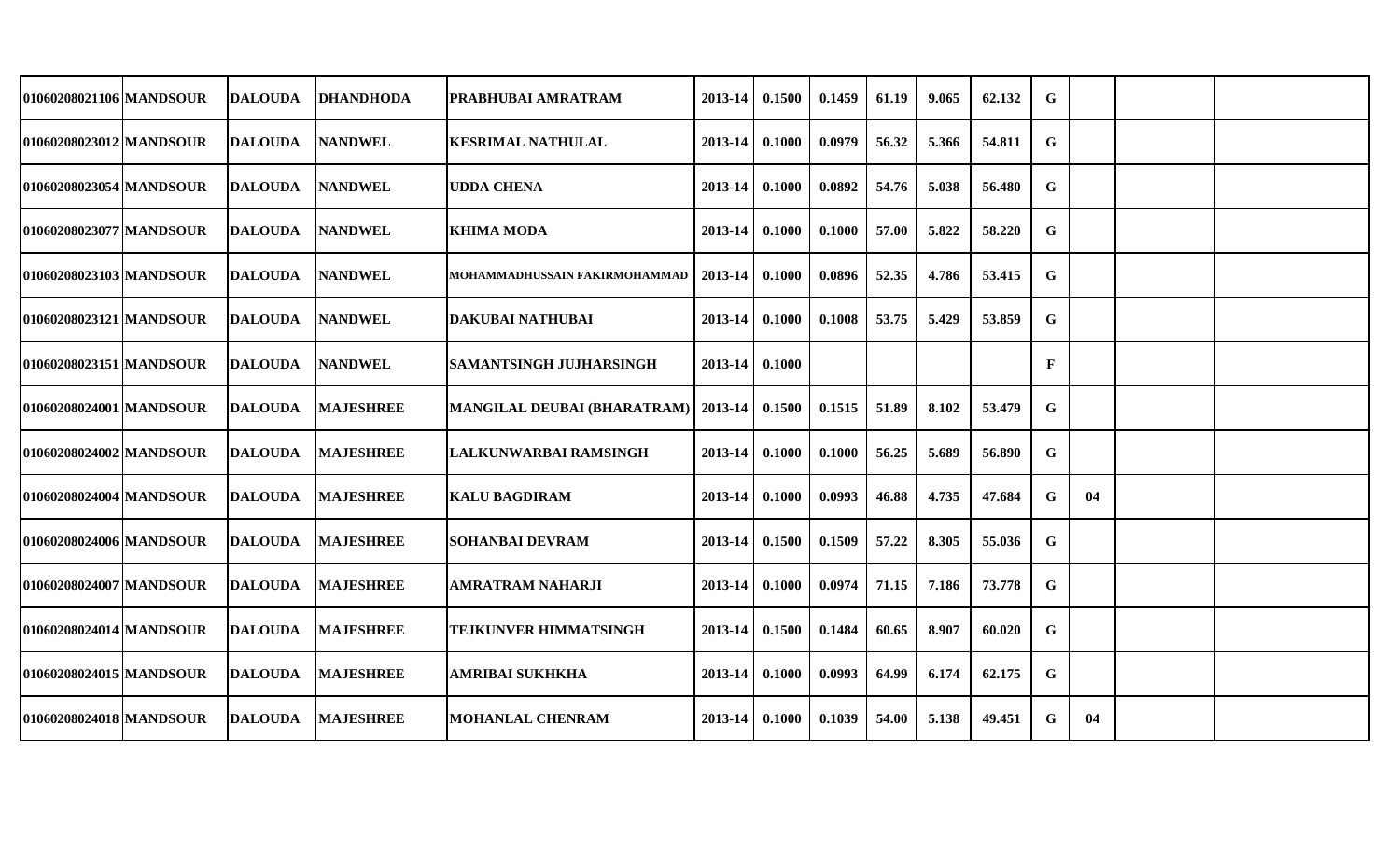| 01060208024026 MANDSOUR | <b>IDALOUDA</b> | <b>MAJESHREE</b> | <b>BHANWARSINGH FATEHSINGH</b>        | 2013-14          | 0.1000 | 0.1023 | 52.95 | 4.977 | 48.651 | $\mathbf G$ | 04 |  |
|-------------------------|-----------------|------------------|---------------------------------------|------------------|--------|--------|-------|-------|--------|-------------|----|--|
| 01060208024030 MANDSOUR | <b>IDALOUDA</b> | <b>MAJESHREE</b> | <b>AMBARAM KACHRU</b>                 | 2013-14          | 0.1000 | 0.1028 | 51.68 | 4.651 | 45.243 | $\mathbf G$ | 04 |  |
| 01060208025001 MANDSOUR | <b>IDALOUDA</b> | <b>Dehri</b>     | <b>KANWARLAL NATHULAL</b>             | 2013-14          | 0.1500 | 0.1372 | 66.11 | 9.510 | 69.315 | $\mathbf G$ |    |  |
| 01060208025002 MANDSOUR | <b>IDALOUDA</b> | Dehri            | <b>RAMESHWAR NATHULAL</b>             | 2013-14          | 0.1500 | 0.1470 | 60.01 | 9.507 | 64.673 | $\mathbf G$ |    |  |
| 01060208025003 MANDSOUR | <b>IDALOUDA</b> | <b>Dehri</b>     | <b>BHANWARLAL KESHURAM</b>            | 2013-14          | 0.1500 | 0.1479 | 60.23 | 9.052 | 61.204 | $\mathbf G$ |    |  |
| 01060208025004 MANDSOUR | <b>DALOUDA</b>  | Dehri            | <b>KACHRU KANHAIYALAL</b>             | 2013-14          | 0.1000 | 0.1000 | 57.01 | 5.921 | 59.210 | $\mathbf G$ |    |  |
| 01060208025005 MANDSOUR | <b>DALOUDA</b>  | Dehri            | PANNALAL KESHURAM                     | 2013-14          | 0.1000 | 0.1000 | 60.44 | 6.027 | 60.270 | $\mathbf G$ |    |  |
| 01060208025006 MANDSOUR | <b>DALOUDA</b>  | Dehri            | LAXMINARAYAN AMRATRAM SHARM   2013-14 |                  | 0.1000 | 0.1008 | 47.51 | 4.771 | 47.331 | $\mathbf G$ | 04 |  |
| 01060208025007 MANDSOUR | <b>DALOUDA</b>  | Dehri            | <b>SHANIBAI NARSINGHDAS</b>           | 2013-14          | 0.1500 | 0.1513 | 62.87 | 9.305 | 61.500 | $\mathbf G$ |    |  |
| 01060208025008 MANDSOUR | <b>IDALOUDA</b> | <b>Dehri</b>     | PUNAMCHAND BHUWAN                     | 2013-14          | 0.1500 | 0.0817 | 66.19 | 5.361 | 65.618 | $\mathbf G$ |    |  |
| 01060208025009 MANDSOUR | <b>DALOUDA</b>  | Dehri            | JAYKUNWAR AMBARAM                     | 2013-14          | 0.1000 | 0.1020 | 64.82 | 6.556 | 64.275 | $\mathbf G$ |    |  |
| 01060208025010 MANDSOUR | <b>DALOUDA</b>  | <b>Dehri</b>     | <b>BANSHILAL GANESHRAM</b>            | 2013-14          | 0.1500 | 0.1443 | 56.72 | 8.792 | 60.929 | $\mathbf G$ |    |  |
| 01060208025011 MANDSOUR | <b>DALOUDA</b>  | Dehri            | <b>GANGABAI RAMNARAYAN</b>            | 2013-14          | 0.1000 | 0.1016 | 59.50 | 6.197 | 60.994 | $\mathbf G$ |    |  |
| 01060208025012 MANDSOUR | <b>DALOUDA</b>  | <b>Dehri</b>     | <b>MANNALAL MODIRAM</b>               | 2013-14          | 0.1500 | 0.1525 | 47.71 | 7.375 | 48.361 | $\mathbf G$ | 04 |  |
| 01060208025013 MANDSOUR | <b>DALOUDA</b>  | Dehri            | <b>RAMDAYAL ASHARAM</b>               | $2013-14$ 0.1500 |        | 0.1506 | 60.27 | 9.307 | 61.799 | ${\bf G}$   |    |  |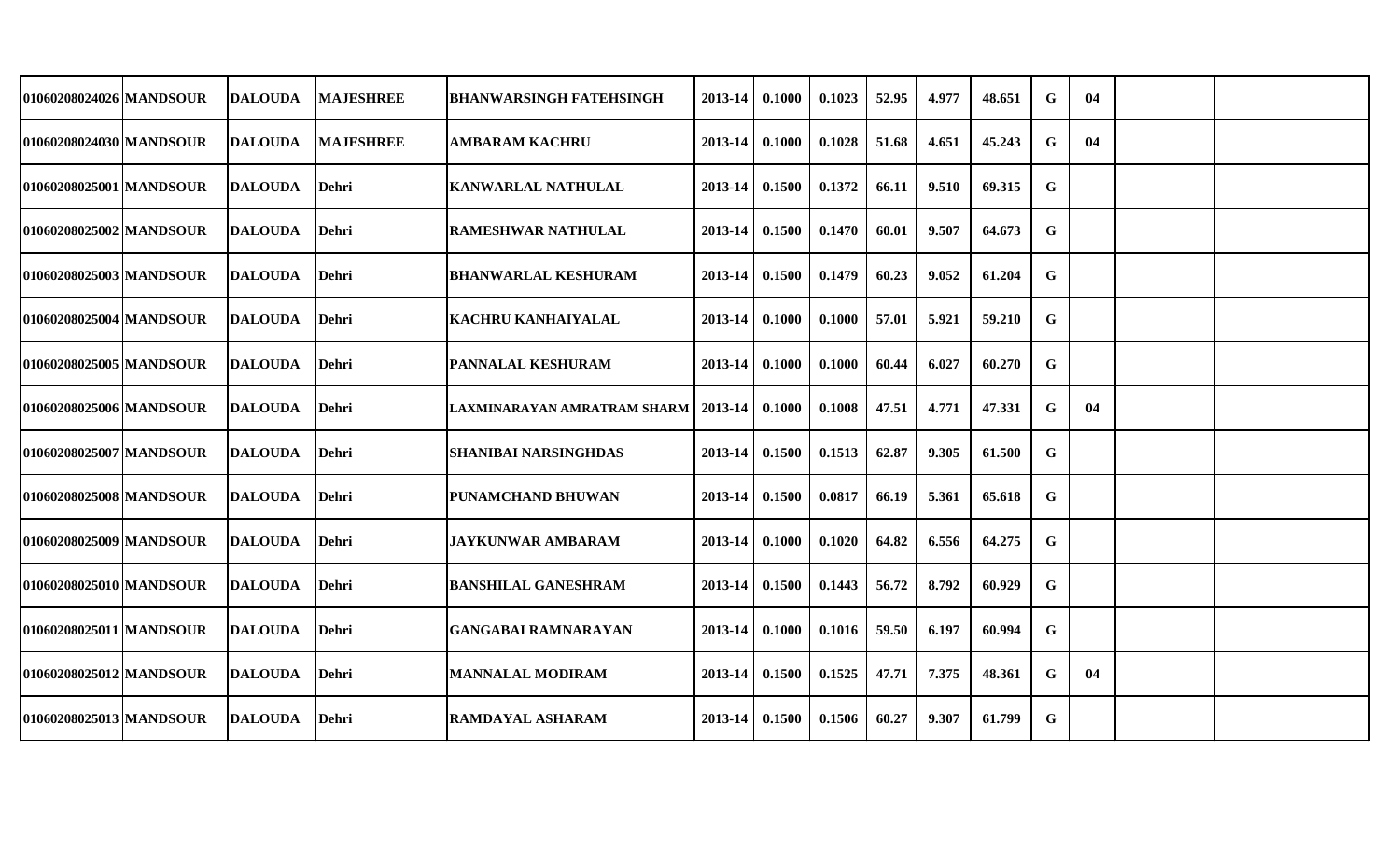| 01060208025016 MANDSOUR   | DALOUDA        | <b>Dehri</b> | SHRIRAM AMRATRAM              | 2013-14          | 0.1000 | 0.0985 | 56.91 | 5.358 | 54.396 | G            |  |  |
|---------------------------|----------------|--------------|-------------------------------|------------------|--------|--------|-------|-------|--------|--------------|--|--|
| 01060208025017 MANDSOUR   | <b>DALOUDA</b> | Dehri        | GOVINDRAM KESHURAM            | 2013-14          | 0.1500 | 0.1462 | 61.26 | 9.364 | 64.049 | G            |  |  |
| 01060208025020 MANDSOUR   | <b>DALOUDA</b> | Dehri        | <b>BHANWARLAL NANDLAL</b>     | 2013-14          | 0.1500 | 0.1487 | 60.78 | 9.143 | 61.486 | G            |  |  |
| 01060208025022 MANDSOUR   | <b>DALOUDA</b> | Dehri        | VARDIBAI SHOBHARAM            | 2013-14 0.1500   |        | 0.1462 | 60.77 | 9.055 | 61.936 | G            |  |  |
| 01060208025023 MANDSOUR   | <b>DALOUDA</b> | Dehri        | <b>AMBARAM MODIRAM</b>        | $2013 - 14$      | 0.1500 | 0.1500 | 64.25 | 9.986 | 66.573 | G            |  |  |
| 01060208025024   MANDSOUR | DALOUDA        | Dehri        | NIRANJANDAS MATHURADAS        | $2013-14$ 0.1000 |        | 0.1008 | 57.13 | 5.803 | 57.569 | G            |  |  |
| 01060208025025 MANDSOUR   | <b>DALOUDA</b> | <b>Dehri</b> | UMMEDRAM BADRILAL             | 2013-14          | 0.1000 | 0.1004 | 62.20 | 6.433 | 64.074 | G            |  |  |
| 01060208025026 MANDSOUR   | <b>DALOUDA</b> | Dehri        | <b>VISHNULAL DEVRAM</b>       | $2013 - 14$      | 0.1500 | 0.1485 | 58.08 | 8.529 | 57.434 | G            |  |  |
| 01060208025028 MANDSOUR   | <b>DALOUDA</b> | Dehri        | <b>AMBARAM BHANWARLAL</b>     | 2013-14          | 0.1500 | 0.1003 | 70.56 | 7.237 | 72.154 | G            |  |  |
| 01060208025030 MANDSOUR   | DALOUDA        | Dehri        | <b>BHANWARLAL RAMESHWAR</b>   | 2013-14          | 0.1500 | 0.1470 | 54.49 | 8.353 | 56.823 | G            |  |  |
| 01060208025031 MANDSOUR   | DALOUDA        | <b>Dehri</b> | <b>RAMLAL NANALAL</b>         | 2013-14          | 0.1500 |        |       |       |        | $\mathbf{F}$ |  |  |
| 01060208025033 MANDSOUR   | <b>DALOUDA</b> | Dehri        | <b>MANIBAI BHUWAN</b>         | 2013-14          | 0.1000 | 0.1000 | 62.33 | 6.233 | 62.330 | G            |  |  |
| 01060208025035 MANDSOUR   | <b>DALOUDA</b> | Dehri        | <b>RUPLAL GIRDHARI</b>        | 2013-14 0.1000   |        | 0.0990 | 54.29 | 5.119 | 51.707 | G            |  |  |
| 01060208025036 MANDSOUR   | <b>DALOUDA</b> | Dehri        | <b>AMBARAM KANWARLAL BADA</b> | $2013 - 14$      | 0.1500 | 0.1414 | 58.43 | 8.255 | 58.380 | G            |  |  |
| 01060208025037 MANDSOUR   | <b>DALOUDA</b> | Dehri        | <b>BANSHILAL KESHURAM</b>     | $2013-14$ 0.1500 |        | 0.1486 | 63.38 | 9.761 | 65.686 | $\mathbf G$  |  |  |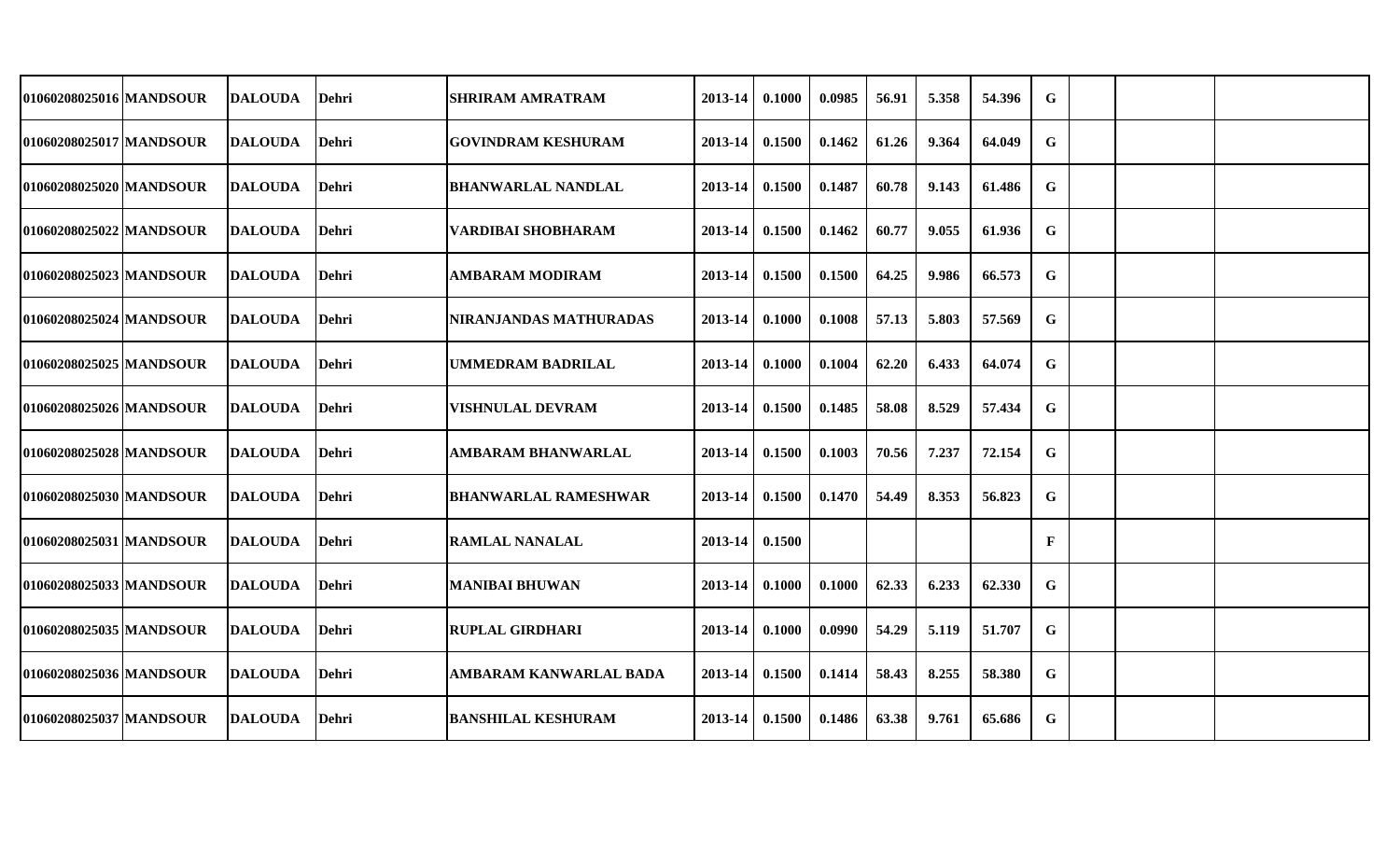| 01060208025039 MANDSOUR | DALOUDA         | <b>Dehri</b> | IBALARAM BHAGATRAM          | 2013-14            | 0.1500           | 0.1495 | 60.64 | 8.507  | 56.903 | G           |    |                    |
|-------------------------|-----------------|--------------|-----------------------------|--------------------|------------------|--------|-------|--------|--------|-------------|----|--------------------|
| 01060208025040 MANDSOUR | DALOUDA         | Dehri        | IDHANNALAL MOTILAL          | 2013-14            | 0.1500           | 0.1313 | 67.30 | 8.759  | 66.710 | G           |    |                    |
| 01060208025041 MANDSOUR | DALOUDA         | <b>Dehri</b> | ISURENDRAKUMAR DHANNALAL    | 2013-14            | 0.1500           | 0.1470 | 65.83 | 9.940  | 67.619 | G           |    |                    |
| 01060208025042 MANDSOUR | DALOUDA         | Dehri        | IMANGUBAI DHANNALAL         | 2013-14            | 0.1500           | 0.0525 | 67.24 | 3.621  | 68.971 | G           |    |                    |
| 01060208025043 MANDSOUR | <b>DALOUDA</b>  | Dehri        | <b>PRABHULAL BHANWARLAL</b> | $2013 - 14$        | 0.1500           | 0.1525 | 53.37 | 8.234  | 53.993 | G           |    | <b>NAME CHANGE</b> |
| 01060208025044 MANDSOUR | <b>DALOUDA</b>  | Dehri        | UDAYLAL NATHULAL            | $2013 - 14$ 0.1500 |                  | 0.1422 | 66.87 | 10.269 | 72.215 | G           |    |                    |
| 01060208025045 MANDSOUR | <b>IDALOUDA</b> | Dehri        | <b>RAMLAL NATHULAL</b>      | 2013-14            | 0.1000           | 0.1000 | 50.58 | 5.116  | 51.160 | G           |    |                    |
| 01060208025046 MANDSOUR | <b>DALOUDA</b>  | Dehri        | <b>BALARAM MATHURALAL</b>   | $2013 - 14$        | 0.1500           | 0.1512 | 63.37 | 9.614  | 63.585 | G           |    |                    |
| 01060208025047 MANDSOUR | <b>DALOUDA</b>  | <b>Dehri</b> | <b>PREMIBAI CHENRAM</b>     | 2013-14            | 0.1500           | 0.1505 | 59.26 | 9.092  | 60.412 | G           |    |                    |
| 01060208025048 MANDSOUR | <b>DALOUDA</b>  | Dehri        | <b>MATHURALAL BHERULAL</b>  | 2013-14            | 0.1500           | 0.1505 | 67.54 | 9.822  | 65.262 | G           |    |                    |
| 01060208025049 MANDSOUR | <b>DALOUDA</b>  | <b>Dehri</b> | RANCHOD BHERULAL            | 2013-14            | 0.1000           | 0.1000 | 68.95 | 6.994  | 69.940 | G           |    |                    |
| 01060208025050 MANDSOUR | <b>DALOUDA</b>  | Dehri        | <b>PANNIBAI DALU</b>        | 2013-14            | 0.1500           | 0.1484 | 61.11 | 9.297  | 62.648 |             | 02 |                    |
| 01060208025051 MANDSOUR | <b>DALOUDA</b>  | Dehri        | <b>BASANTILAL SALAGRAM</b>  | $2013 - 14$        | 0.1000           | 0.0990 | 59.96 | 6.262  | 63.253 | G           |    | <b>NAME CHANGE</b> |
| 01060208025052 MANDSOUR | <b>DALOUDA</b>  | Dehri        | <b>NATHIBAI ONKAR</b>       | $2013 - 14$        | 0.1500           | 0.1416 | 62.16 | 9.111  | 64.343 | G           |    |                    |
| 01060208025053 MANDSOUR | <b>DALOUDA</b>  | Dehri        | <b>SHOBHARAM SAVRAM</b>     |                    | $2013-14$ 0.1500 | 0.1482 | 63.79 | 9.860  | 66.532 | $\mathbf G$ |    |                    |
|                         |                 |              |                             |                    |                  |        |       |        |        |             |    |                    |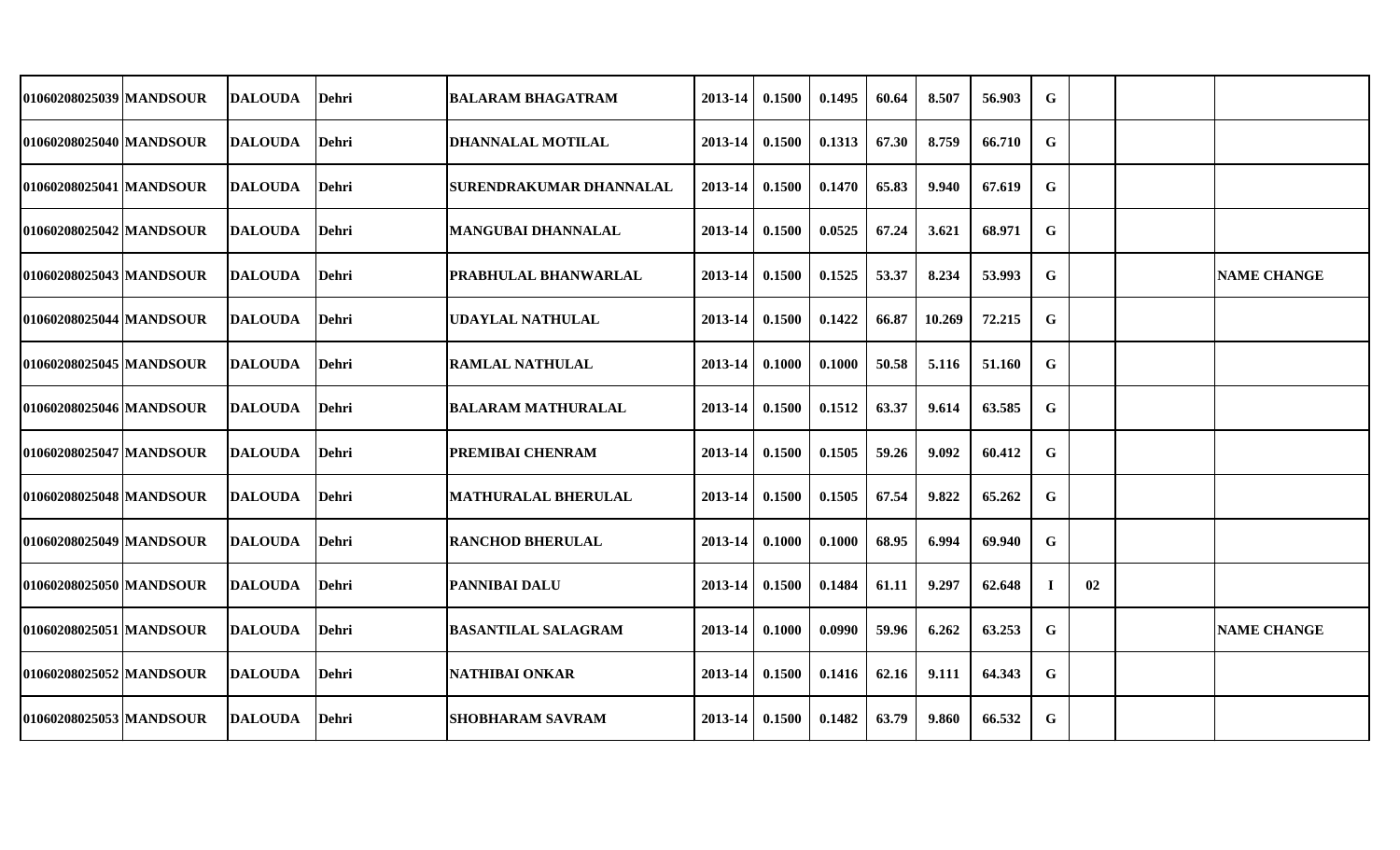| 01060208025054 MANDSOUR   | <b>IDALOUDA</b> | <b>IDehri</b> | BALARAM BHERULAL             | 2013-14     | 0.1500        | 0.1477 | 60.67 | 9.040  | 61.205 | G |  |                    |
|---------------------------|-----------------|---------------|------------------------------|-------------|---------------|--------|-------|--------|--------|---|--|--------------------|
| 01060208025055 MANDSOUR   | <b>DALOUDA</b>  | <b>Dehri</b>  | <b>DEUBAI PANNALAL</b>       | 2013-14     | 0.1000        | 0.0944 | 64.78 | 6.182  | 65.487 | G |  |                    |
| 01060208025056 MANDSOUR   | <b>DALOUDA</b>  | <b>Dehri</b>  | <b>KAMLABAI RAMPRASAD</b>    | 2013-14     | 0.1000        | 0.0980 | 57.29 | 5.713  | 58.296 | G |  |                    |
| 01060208025059 MANDSOUR   | <b>DALOUDA</b>  | Dehri         | <b>KANWARLAL MADHO</b>       | $2013 - 14$ | 0.1500        | 0.1510 | 66.79 | 10.314 | 68.305 | G |  |                    |
| 01060208025061 MANDSOUR   | <b>DALOUDA</b>  | Dehri         | <b>BAPULAL KANWARLAL</b>     | $2013 - 14$ | 0.1500        | 0.1423 | 67.21 | 9.784  | 68.756 | G |  |                    |
| 01060208025063 MANDSOUR   | <b>DALOUDA</b>  | <b>IDehri</b> | <b>SHIVNARAYAN BHAGATRAM</b> | $2013 - 14$ | 0.1500        | 0.1504 | 65.44 | 9.975  | 66.323 | G |  |                    |
| 01060208025066 MANDSOUR   | <b>DALOUDA</b>  | <b>Dehri</b>  | <b>BANSHILAL NANDLAL</b>     | 2013-14     | 0.1500        | 0.1528 | 66.45 | 10.224 | 66.911 | G |  |                    |
| 01060208025067 MANDSOUR   | <b>IDALOUDA</b> | <b>IDehri</b> | <b>PUNAMCHAND NANALAL</b>    | $2013 - 14$ | 0.1500        | 0.1470 | 63.43 | 9.424  | 64.109 | G |  |                    |
| 01060208025068 MANDSOUR   | <b>DALOUDA</b>  | <b>IDehri</b> | <b>NAGULAL SHRIRAM</b>       | $2013 - 14$ | 0.1500        | 0.1500 | 69.73 | 10.709 | 71.393 | G |  |                    |
| 01060208025070 MANDSOUR   | <b>DALOUDA</b>  | <b>Dehri</b>  | <b>MANGILAL KESHURAM</b>     | 2013-14     | 0.1500        | 0.1496 | 62.72 | 9.363  | 62.587 | G |  |                    |
| 01060208025071 MANDSOUR   | <b>IDALOUDA</b> | <b>Dehri</b>  | <b> RAMLAL BHUWAN</b>        | 2013-14     | 0.1500        | 0.1532 | 67.37 | 10.712 | 69.922 | G |  |                    |
| 01060208025072 MANDSOUR   | <b>IDALOUDA</b> | <b>Dehri</b>  | <b>KANCHANBAI RATANLAL</b>   | 2013-14     | 0.1000        | 0.0998 | 63.70 | 6.707  | 67.204 | G |  |                    |
| 01060208025073   MANDSOUR | <b>DALOUDA</b>  | Dehri         | AMBARAM KANWARLAL CHOTA      | $2013 - 14$ | 0.1500        | 0.1482 | 68.90 | 10.876 | 73.387 | G |  |                    |
| 01060208025075 MANDSOUR   | <b>DALOUDA</b>  | Dehri         | <b>MAHESHKUMAR NANALAL</b>   | $2013 - 14$ | 0.1500        | 0.1015 | 60.73 | 5.483  | 54.020 | G |  |                    |
| 01060208025077 MANDSOUR   | <b>DALOUDA</b>  | <b>Dehri</b>  | <b>RAMPRATAP MADHAVLAL</b>   | $2013 - 14$ | $\bm{0.1000}$ | 0.0958 | 61.80 | 5.977  | 62.390 | G |  | <b>NAME CHANGE</b> |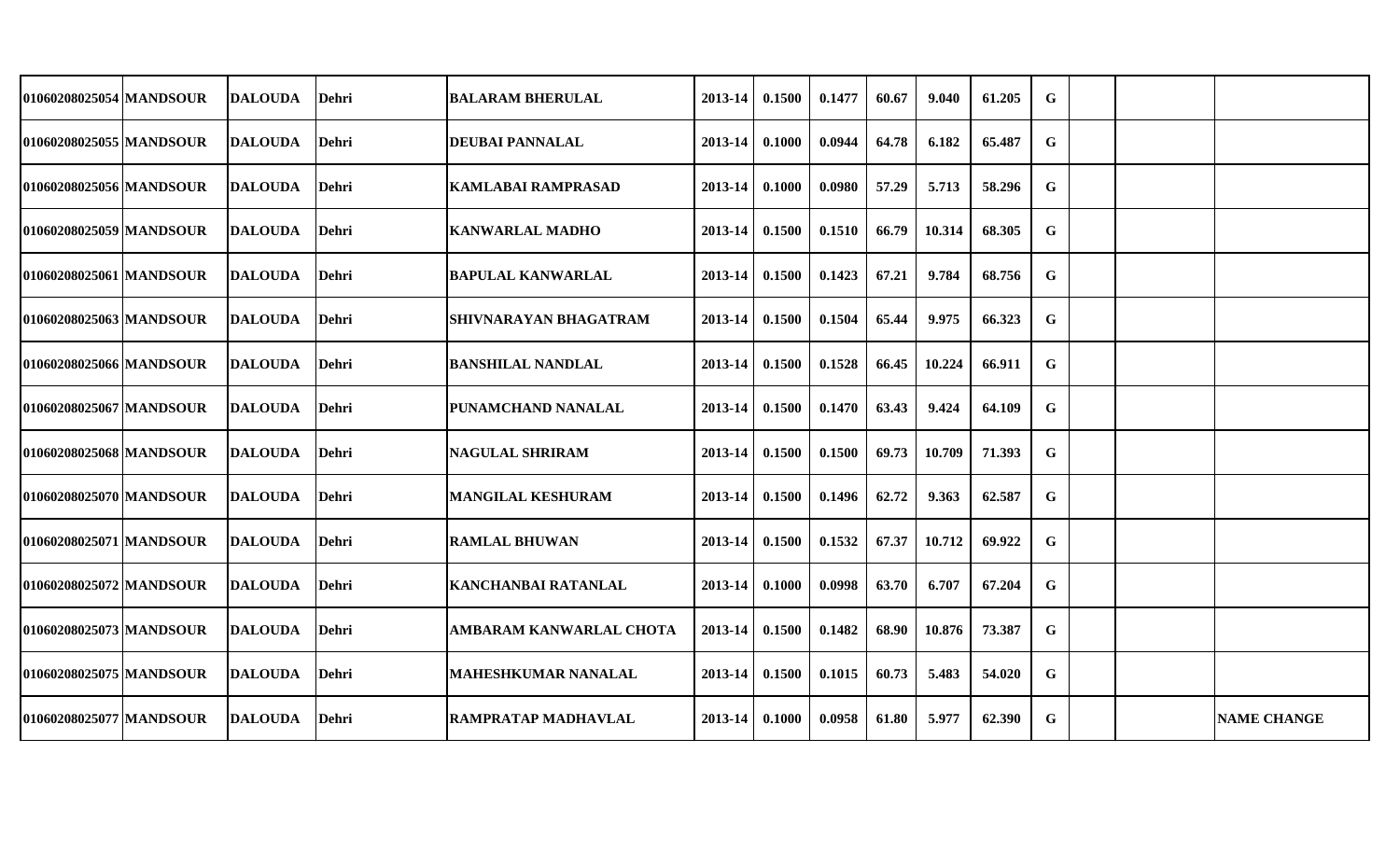| 01060208025079 MANDSOUR | <b>DALOUDA</b>  | Dehri        | JAGDISH RANCHOD            | 2013-14            | 0.1500 | 0.1428 | 62.70 | 9.235 | 64.671 | G |    |  |
|-------------------------|-----------------|--------------|----------------------------|--------------------|--------|--------|-------|-------|--------|---|----|--|
| 01060208025080 MANDSOUR | <b>IDALOUDA</b> | Dehri        | <b>SHANKARLAL PANNALAL</b> | 2013-14            | 0.1000 | 0.0968 | 62.85 | 6.483 | 66.973 | G |    |  |
| 01060208025081 MANDSOUR | <b>DALOUDA</b>  | <b>Dehri</b> | <b>KESHURAM BHERULAL</b>   | 2013-14            | 0.1000 | 0.1000 | 50.05 | 4.891 | 48.910 | G | 04 |  |
| 01060208025082 MANDSOUR | <b>DALOUDA</b>  | Dehri        | NARSINGH JAISINGH          | $2013 - 14$        | 0.1500 | 0.1490 | 61.70 | 9.793 | 65.725 | G |    |  |
| 01060208025084 MANDSOUR | <b>DALOUDA</b>  | <b>Dehri</b> | <b>BANSHILAL KANWARLAL</b> | $2013 - 14$        | 0.1500 | 0.1471 | 62.91 | 9.463 | 64.330 | G |    |  |
| 01060208025085 MANDSOUR | <b>DALOUDA</b>  | <b>Dehri</b> | MANGIBAI RAMBHAJAN         | $2013-14$   0.1500 |        | 0.1462 | 59.46 | 9.267 | 63.386 | G |    |  |
| 01060208025086 MANDSOUR | <b>DALOUDA</b>  | <b>Dehri</b> | <b>RAMVILAS KANWARLAL</b>  | $2013 - 14$        | 0.1500 | 0.1480 | 62.32 | 9.446 | 63.824 | G |    |  |
| 01060208025088 MANDSOUR | <b>IDALOUDA</b> | <b>Dehri</b> | <b>RAJESH RAMESHWAR</b>    | 2013-14            | 0.1000 | 0.1010 | 56.37 | 5.685 | 56.287 | G |    |  |
| 01060208025094 MANDSOUR | <b>DALOUDA</b>  | Dehri        | DOLATRAM RAMNARAYAN        | 2013-14            | 0.1500 | 0.1463 | 58.36 | 8.004 | 54.710 | G |    |  |
| 01060208025095 MANDSOUR | <b>DALOUDA</b>  | <b>Dehri</b> | <b>JAGDISH DOLATRAM</b>    | 2013-14            | 0.1000 | 0.0851 | 58.17 | 4.920 | 57.814 | G |    |  |
| 01060208025098 MANDSOUR | <b>IDALOUDA</b> | Dehri        | <b>RAMSUKH VENIRAM</b>     | 2013-14            | 0.1500 | 0.1505 | 58.61 | 9.043 | 60.086 | G |    |  |
| 01060208025099 MANDSOUR | <b>DALOUDA</b>  | <b>Dehri</b> | <b>PUNAMCHAND PANNALAL</b> | 2013-14            | 0.1000 | 0.0992 | 59.17 | 6.247 | 62.974 | G |    |  |
| 01060208025100 MANDSOUR | <b>DALOUDA</b>  | Dehri        | <b>CHENRAM KASTURIBAI</b>  | 2013-14            | 0.1000 | 0.0990 | 56.48 | 5.769 | 58.273 | G |    |  |
| 01060208025101 MANDSOUR | <b>DALOUDA</b>  | <b>Dehri</b> | <b>BAGDIRAM SALAGRAM</b>   | 2013-14            | 0.1000 | 0.1011 | 50.02 | 4.845 | 47.923 | G | 04 |  |
| 01060208025103 MANDSOUR | <b>DALOUDA</b>  | <b>Dehri</b> | <b>RAMIBAI RAMA</b>        | $2013 - 14$        | 0.1000 | 0.1010 | 61.92 | 6.484 | 64.198 | G |    |  |
|                         |                 |              |                            |                    |        |        |       |       |        |   |    |  |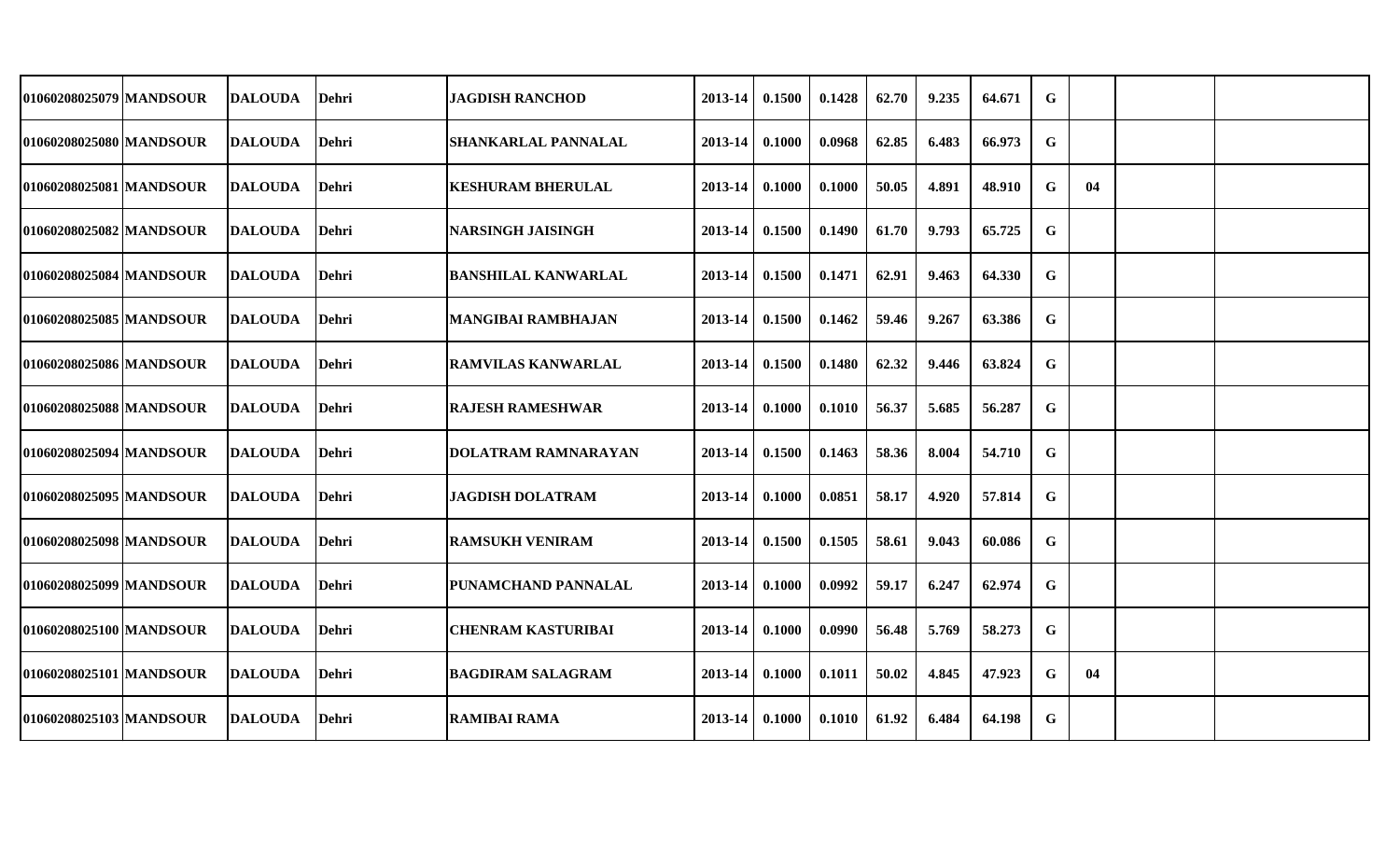| 01060208025105 MANDSOUR | DALOUDA         | <b>Dehri</b> | <b>SNEHLATA MANAKLAL</b>    | 2013-14            | 0.1000 | 0.0936 | 62.48 | 6.105  | 65.224 | G           |  |  |
|-------------------------|-----------------|--------------|-----------------------------|--------------------|--------|--------|-------|--------|--------|-------------|--|--|
| 01060208025107 MANDSOUR | DALOUDA         | Dehri        | RADHESHYAM MAGNIRAM         | 2013-14            | 0.1500 | 0.1488 | 68.24 | 10.470 | 70.363 | G           |  |  |
| 01060208025111 MANDSOUR | DALOUDA         | <b>Dehri</b> | MOHANLAL RAMNARAYAN         | 2013-14            | 0.1000 | 0.0953 | 62.03 | 5.981  | 62.760 | G           |  |  |
| 01060208025113 MANDSOUR | DALOUDA         | Dehri        | IDHAPUBAI GANESHRAM         | 2013-14            | 0.1000 | 0.0995 | 53.79 | 5.402  | 54.291 | G           |  |  |
| 01060208025114 MANDSOUR | <b>DALOUDA</b>  | Dehri        | <b>KASTURIBAI MOTILAL</b>   | 2013-14 0.1500     |        | 0.1500 | 67.60 | 10.121 | 67.473 | G           |  |  |
| 01060208025118 MANDSOUR | <b>DALOUDA</b>  | Dehri        | <b>DHAPUBAI MANGILAL</b>    | $2013 - 14$ 0.1500 |        | 0.1510 | 61.05 | 9.018  | 59.722 | G           |  |  |
| 01060208025119 MANDSOUR | <b>IDALOUDA</b> | Dehri        | <b>BASANTIBAI NANDA</b>     | 2013-14            | 0.1000 | 0.0990 | 62.66 | 6.132  | 61.939 | G           |  |  |
| 01060208025120 MANDSOUR | <b> DALOUDA</b> | Dehri        | <b>AMBARAM KANA</b>         | $2013 - 14$        | 0.1500 | 0.1517 | 61.34 | 9.700  | 63.942 | G           |  |  |
| 01060208025122 MANDSOUR | <b>DALOUDA</b>  | <b>Dehri</b> | <b>BALAKDAS NARSINGHDAS</b> | 2013-14            | 0.1000 | 0.1024 | 61.71 | 5.783  | 56.475 | G           |  |  |
| 01060208025123 MANDSOUR | <b>DALOUDA</b>  | Dehri        | <b>RADHESHYAM RAMCHARAN</b> | 2013-14            | 0.1500 | 0.1514 | 63.25 | 9.614  | 63.501 | G           |  |  |
| 01060208025124 MANDSOUR | <b>DALOUDA</b>  | <b>Dehri</b> | BHUWANIRAM UMMEDRAM         | 2013-14            | 0.1500 | 0.1428 | 60.04 | 8.809  | 61.688 | G           |  |  |
| 01060208025125 MANDSOUR | <b>DALOUDA</b>  | Dehri        | NANDRAM ONKARLAL            | 2013-14            | 0.1500 | 0.1496 | 64.80 | 9.896  | 66.150 | G           |  |  |
| 01060208025130 MANDSOUR | <b>DALOUDA</b>  | Dehri        | <b>RAMESHWAR RAMNARAYAN</b> | $2013 - 14$        | 0.1000 | 0.0999 | 55.83 | 5.607  | 56.126 | G           |  |  |
| 01060208025132 MANDSOUR | <b>DALOUDA</b>  | Dehri        | <b>RADHESHYAM BHAGATRAM</b> | $2013 - 14$        | 0.1500 | 0.1504 | 61.10 | 9.348  | 62.154 | G           |  |  |
| 01060208025133 MANDSOUR | <b>DALOUDA</b>  | Dehri        | <b>JAGDISH RAMLAL</b>       | $2013-14$ 0.1500   |        | 0.1409 | 62.19 | 9.231  | 65.515 | $\mathbf G$ |  |  |
|                         |                 |              |                             |                    |        |        |       |        |        |             |  |  |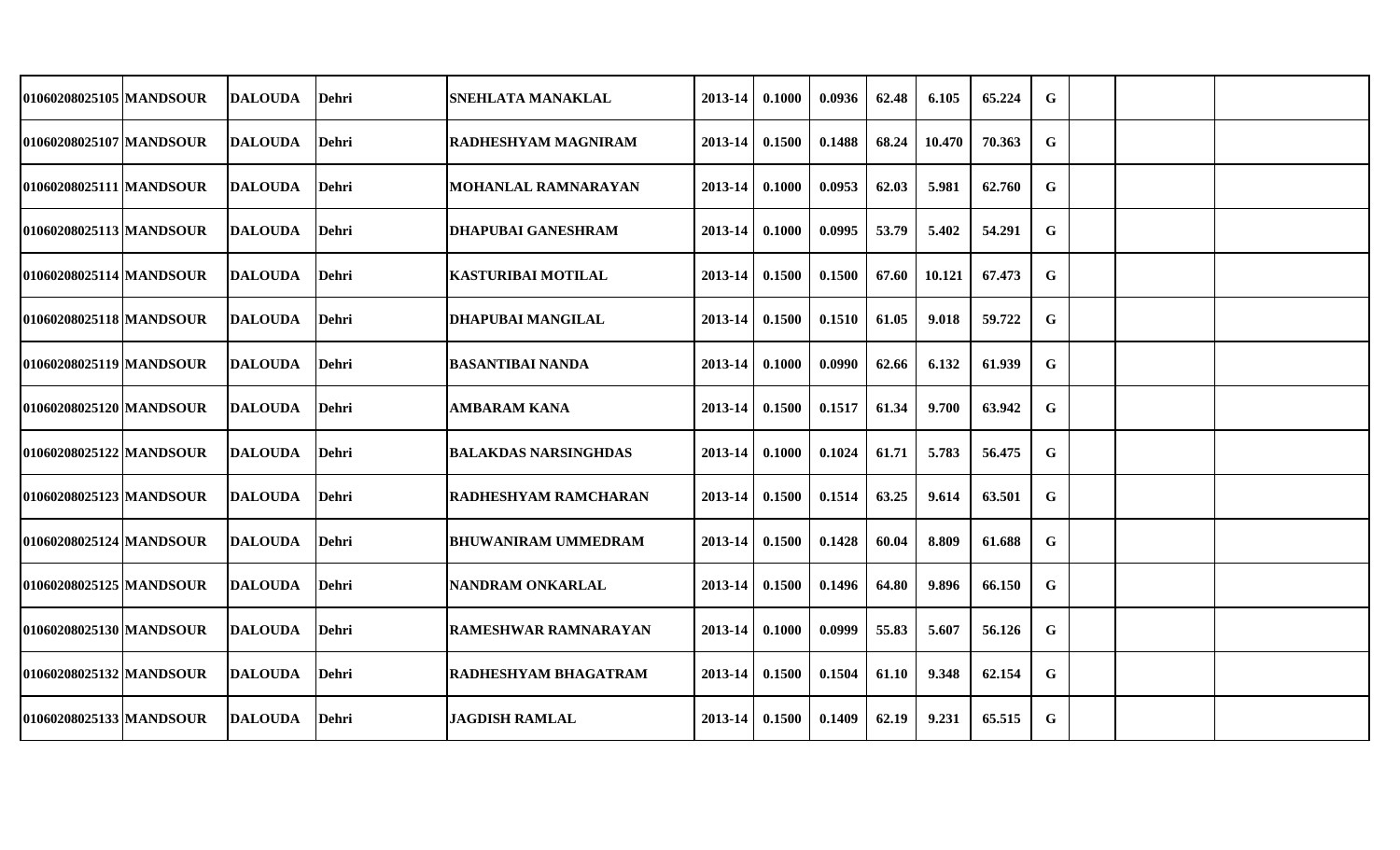| 01060208025134 MANDSOUR | <b>DALOUDA</b>  | <b>Dehri</b> | IPUNAMCHAND BALARAM         | 2013-14     | 0.1000 | 0.0989 | 58.45 | 6.463  | 65.349 | $\mathbf G$ |  |  |
|-------------------------|-----------------|--------------|-----------------------------|-------------|--------|--------|-------|--------|--------|-------------|--|--|
| 01060208025135 MANDSOUR | <b>DALOUDA</b>  | Dehri        | <b>LAXMINARAYAN CHENRAM</b> | 2013-14     | 0.1500 | 0.1456 | 56.52 | 8.478  | 58.228 | G           |  |  |
| 01060208025136 MANDSOUR | <b>DALOUDA</b>  | <b>Dehri</b> | <b>NANDLAL MOTILAL</b>      | 2013-14     | 0.1500 | 0.1479 | 67.06 | 10.011 | 67.688 | G           |  |  |
| 01060208025140 MANDSOUR | <b>DALOUDA</b>  | Dehri        | <b>AMBARAM MOTILAL</b>      | $2013 - 14$ | 0.1500 | 0.1484 | 57.36 | 8.735  | 58.861 | G           |  |  |
| 01060208025141 MANDSOUR | <b>DALOUDA</b>  | <b>Dehri</b> | PREMNARAYAN BHARATRAM       | $2013 - 14$ | 0.1500 | 0.1512 | 60.65 | 9.843  | 65.099 | G           |  |  |
| 01060208025142 MANDSOUR | <b>DALOUDA</b>  | <b>Dehri</b> | <b>BADRIDAS NARSINGHDAS</b> | $2013 - 14$ | 0.1000 | 0.1010 | 60.25 | 5.999  | 59.396 | G           |  |  |
| 01060208025144 MANDSOUR | <b>DALOUDA</b>  | <b>Dehri</b> | <b>BHAGIRATH RANCHOD</b>    | $2013 - 14$ | 0.1500 | 0.1512 | 63.34 | 9.582  | 63.373 | G           |  |  |
| 01060208025145 MANDSOUR | <b>IDALOUDA</b> | <b>Dehri</b> | IPUNAMCHAND RAMNARAYAN      | $2013 - 14$ | 0.1500 | 0.1496 | 67.53 | 10.467 | 69.967 | G           |  |  |
| 01060208025146 MANDSOUR | <b>DALOUDA</b>  | Dehri        | <b>PARMANAND MOTILAL</b>    | 2013-14     | 0.1500 | 0.1515 | 66.50 | 9.871  | 65.155 | G           |  |  |
| 01060208025148 MANDSOUR | <b>DALOUDA</b>  | <b>Dehri</b> | NANALAL RAMCHARAN           | 2013-14     | 0.1500 | 0.1485 | 63.27 | 9.780  | 65.859 | G           |  |  |
| 01060208025149 MANDSOUR | <b>IDALOUDA</b> | Dehri        | <b>SURATRAM BANSHILAL</b>   | 2013-14     | 0.1500 | 0.1500 | 66.31 | 9.511  | 63.407 | G           |  |  |
| 01060208025150 MANDSOUR | <b>DALOUDA</b>  | <b>Dehri</b> | <b>PREMBAI GAUTAMLAL</b>    | 2013-14     | 0.1500 | 0.1471 | 60.76 | 8.958  | 60.897 | G           |  |  |
| 01060208025151 MANDSOUR | <b>DALOUDA</b>  | Dehri        | <b>GOPAL BHANWARLAL</b>     | $2013 - 14$ | 0.1500 | 0.1465 | 62.65 | 9.415  | 64.266 | G           |  |  |
| 01060208025152 MANDSOUR | <b>DALOUDA</b>  | <b>Dehri</b> | <b>KANTABAI SHANKARLAL</b>  | $2013 - 14$ | 0.1500 | 0.1489 | 56.92 | 8.636  | 57.999 | G           |  |  |
| 01060208025153 MANDSOUR | <b>DALOUDA</b>  | <b>Dehri</b> | <b>AMRATRAM GANGARAM</b>    | $2013 - 14$ | 0.1500 | 0.1500 | 57.52 | 8.505  | 56.700 | G           |  |  |
|                         |                 |              |                             |             |        |        |       |        |        |             |  |  |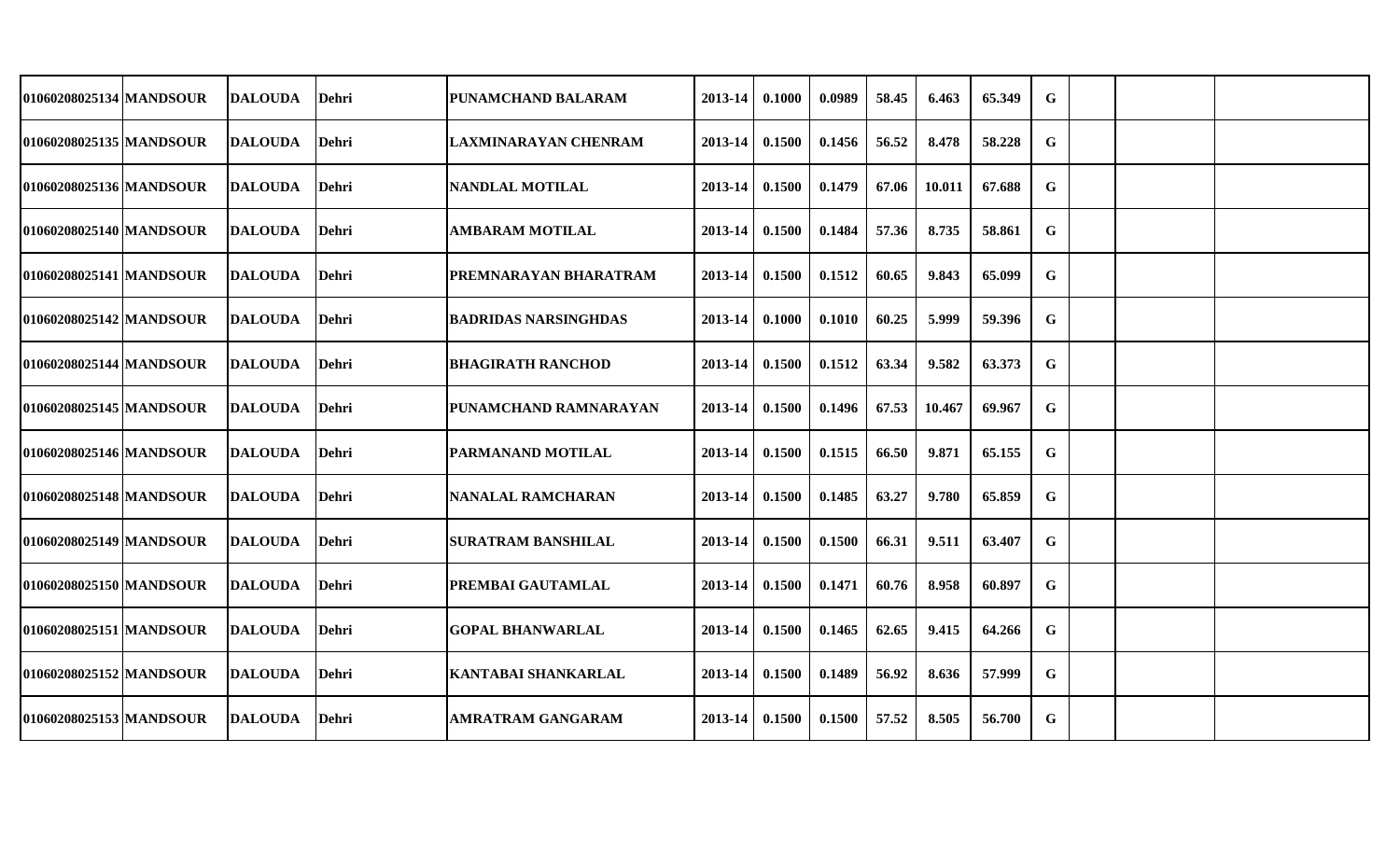| 01060208025154 MANDSOUR   | <b>DALOUDA</b> | Dehri               | <b>RAMESHCHANDRA RAMCHANDRA</b>   | 2013-14     | 0.1500 | 0.1491 | 57.81 | 8.523  | 57.163 | G           |                |  |
|---------------------------|----------------|---------------------|-----------------------------------|-------------|--------|--------|-------|--------|--------|-------------|----------------|--|
| 01060208025158 MANDSOUR   | <b>DALOUDA</b> | Dehri               | <b>MOHANLAL BANSHILAL</b>         | 2013-14     | 0.1500 | 0.1512 | 69.64 | 9.819  | 64.940 | G           |                |  |
| 01060208025160 MANDSOUR   | <b>DALOUDA</b> | Dehri               | <b>BANSHILAL MOTILAL</b>          | 2013-14     | 0.1500 | 0.1505 | 65.49 | 10.076 | 66.950 | G           |                |  |
| 01060208025161 MANDSOUR   | <b>DALOUDA</b> | Dehri               | <b>RAMLAL HARLAL</b>              | 2013-14     | 0.1000 | 0.1000 | 56.69 | 6.025  | 60.250 | G           |                |  |
| 01060208025162 MANDSOUR   | <b>DALOUDA</b> | <b>Dehri</b>        | <b>BHABHUTRAM ONKARLAL</b>        | 2013-14     | 0.1500 | 0.1421 | 63.13 | 9.244  | 65.053 | G           |                |  |
| 01060208025163   MANDSOUR | <b>DALOUDA</b> | Dehri               | <b>PRABHUBAI BHAGATRAM</b>        | 2013-14     | 0.1500 | 0.1480 | 53.62 | 8.280  | 55.946 | G           |                |  |
| 01060208025168 MANDSOUR   | <b>DALOUDA</b> | <b>Dehri</b>        | NANALAL GIRDHARI                  | 2013-14     | 0.1500 | 0.1012 | 60.56 | 5.848  | 57.787 | $\mathbf G$ |                |  |
| 01060208029001 MANDSOUR   | <b>DALOUDA</b> |                     | RICHALALMUHA RADHESHYAM JAGANNATH | $2013 - 14$ | 0.1500 | 0.1506 | 65.69 | 10.341 | 68.665 | G           | 01060208024038 |  |
| 01060208029003 MANDSOUR   | <b>DALOUDA</b> |                     | RICHALALMUHA RAMESHWAR RAMNARAYAN | 2013-14     | 0.1000 | 0.1023 | 63.40 | 6.612  | 64.633 | G           |                |  |
| 01060208029004 MANDSOUR   | <b>DALOUDA</b> |                     | RICHALALMUHA SHANKARLAL AMBARAM   | 2013-14     | 0.1000 | 0.1008 | 61.11 | 6.670  | 66.171 | G           |                |  |
| 01060208029005 MANDSOUR   | <b>DALOUDA</b> |                     | RICHALALMUHA MOHANLAL MADHOLAL    | 2013-14     | 0.1000 | 0.0990 | 64.93 | 6.502  | 65.677 | G           |                |  |
| 01060208029006 MANDSOUR   | <b>DALOUDA</b> |                     | RICHALALMUHA   KAILASH FAKIRCHAND | 2013-14     | 0.1000 | 0.0996 | 62.20 | 6.291  | 63.163 | G           |                |  |
| 01060208029007 MANDSOUR   | <b>DALOUDA</b> | <b>RICHALALMUHA</b> | <b>SHIVNARAYAN RAMDAYAL</b>       | $2013 - 14$ | 0.1500 |        |       |        |        | F           |                |  |
| 01060208029008 MANDSOUR   | <b>DALOUDA</b> |                     | RICHALALMUHA SALAGRAM BAPULAL     | $2013 - 14$ | 0.1500 | 0.1534 | 65.03 | 10.033 | 65.404 | G           |                |  |
| 01060208029010 MANDSOUR   | <b>DALOUDA</b> | <b>RICHALALMUHA</b> | <b>KRISHNAGOPAL DOLATRAM</b>      | $2013 - 14$ | 0.1500 | 0.1487 | 62.43 | 9.623  | 64.714 | G           |                |  |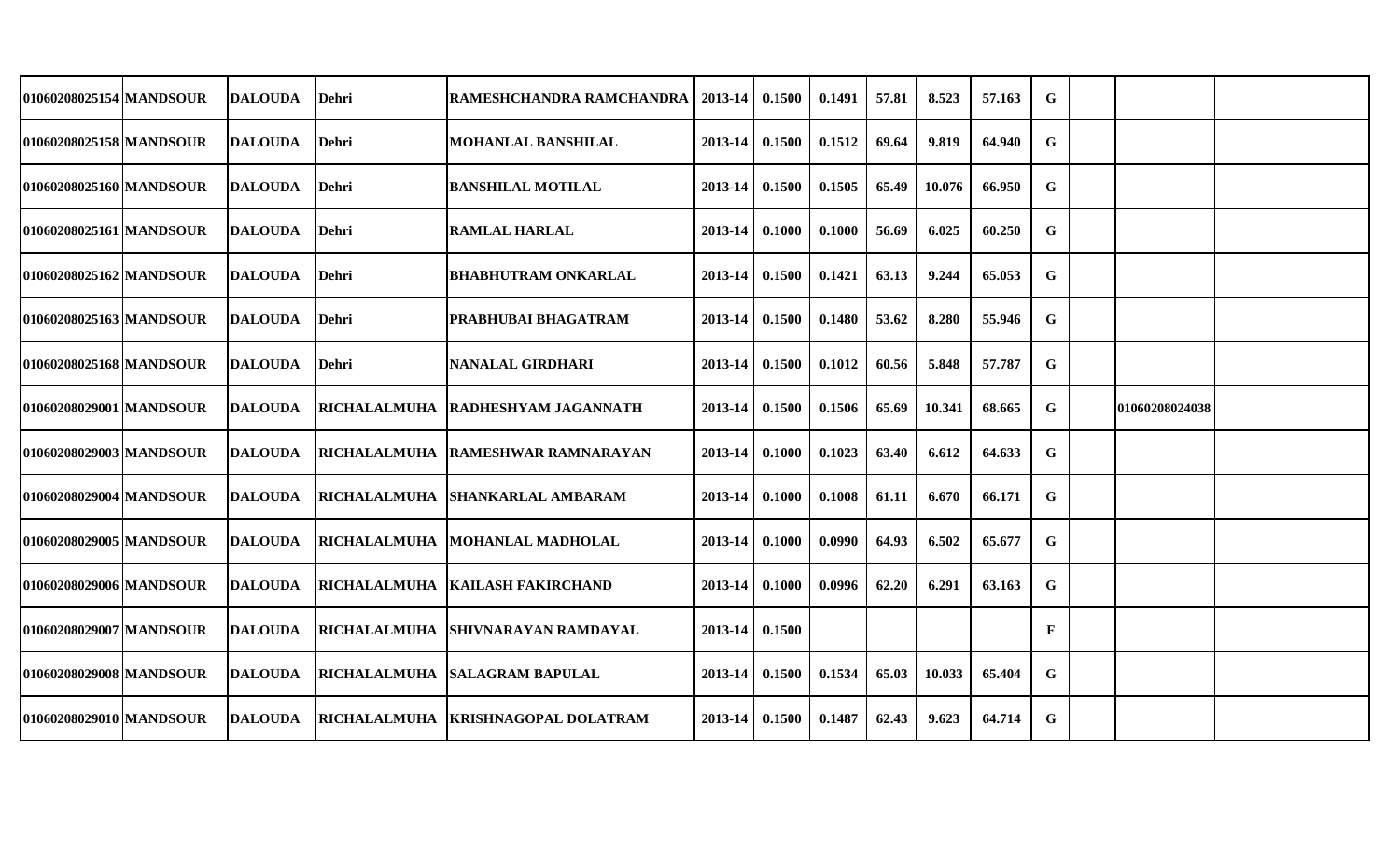| 01060208029012   MANDSOUR | DALOUDA        |                                | <b>IRICHALALMUHA INANDLAL KESHARLAL</b> | 2013-14            | 0.1500 | 0.1500 | 59.05 | 9.077  | 60.513 | G |    |                    |
|---------------------------|----------------|--------------------------------|-----------------------------------------|--------------------|--------|--------|-------|--------|--------|---|----|--------------------|
| 01060208029013 MANDSOUR   | <b>DALOUDA</b> | <b>RICHALALMUHA BALU NAGGA</b> |                                         | 2013-14            | 0.1500 | 0.1525 | 64.37 | 9.849  | 64.584 | G |    |                    |
| 01060208029014 MANDSOUR   | <b>DALOUDA</b> |                                | <b>RICHALALMUHA BAGDIRAM VANIRAM</b>    | 2013-14            | 0.1000 | 0.1004 | 60.12 | 6.596  | 65.697 |   | 02 |                    |
| 01060208029015   MANDSOUR | <b>DALOUDA</b> |                                | RICHALALMUHA SHIVRAM BHANWARLAL         | 2013-14 0.1500     |        | 0.1504 | 57.80 | 9.256  | 61.543 | G |    |                    |
| 01060208029016 MANDSOUR   | <b>DALOUDA</b> |                                | RICHALALMUHA NATHULAL BHANWARLAL        | $2013-14$ 0.1500   |        | 0.1524 | 65.25 | 9.592  | 62.940 | G |    |                    |
| 01060208029018   MANDSOUR | DALOUDA        |                                | RICHALALMUHA PARASRAM GANESHRAM         | $2013-14$ 0.1500   |        | 0.1510 | 65.40 | 10.324 | 68.371 | G |    |                    |
| 01060208029019 MANDSOUR   | DALOUDA        |                                | RICHALALMUHA RAMPRASAD MAGNIRAM         | $2013 - 14$        | 0.1000 | 0.0985 | 62.80 | 6.899  | 70.041 | G |    |                    |
| 01060208029020 MANDSOUR   | DALOUDA        |                                | RICHALALMUHA GANGARAM GANGABAI          | $2013-14$ 0.1500   |        | 0.1495 | 57.88 | 9.129  | 61.064 | G |    |                    |
| 01060208029021 MANDSOUR   | DALOUDA        |                                | RICHALALMUHA PRAMODKUMAR BALMUKAND      | $2013 - 14$        | 0.1500 | 0.1476 | 63.76 | 9.628  | 65.230 | G |    |                    |
| 01060208029022 MANDSOUR   | DALOUDA        |                                | <b>RICHALALMUHA RAMESHWAR SHIVRAM</b>   | 2013-14            | 0.1500 | 0.1511 | 61.20 | 9.678  | 64.050 | G |    |                    |
| 01060208029023 MANDSOUR   | DALOUDA        |                                | RICHALALMUHA ISHWARLAL KHEMRAJ          | 2013-14            | 0.1500 | 0.1469 | 62.47 | 9.656  | 65.732 | G |    |                    |
| 01060208029024 MANDSOUR   | DALOUDA        |                                | RICHALALMUHA   OMPRAKASH RAJARAM        | 2013-14            | 0.1000 | 0.1008 | 60.23 | 6.161  | 61.121 | G |    | <b>NAME CHANGE</b> |
| 01060208029027 MANDSOUR   | <b>DALOUDA</b> |                                | RICHALALMUHA   MADANLAL RANCHOD         | $2013-14$ 0.1500   |        | 0.1435 | 69.59 | 10.260 | 71.498 | G |    |                    |
| 01060208029029 MANDSOUR   | <b>DALOUDA</b> |                                | RICHALALMUHA   ONKARLAL SHIVRAM         | $2013-14$ 0.1000   |        | 0.0952 | 53.66 | 5.297  | 55.641 | G |    |                    |
| 01060208029031 MANDSOUR   | <b>DALOUDA</b> |                                | RICHALALMUHA BALARAM PUNAMCHAND         | $2013 - 14$ 0.1000 |        | 0.0998 | 63.64 | 6.419  | 64.319 | G |    |                    |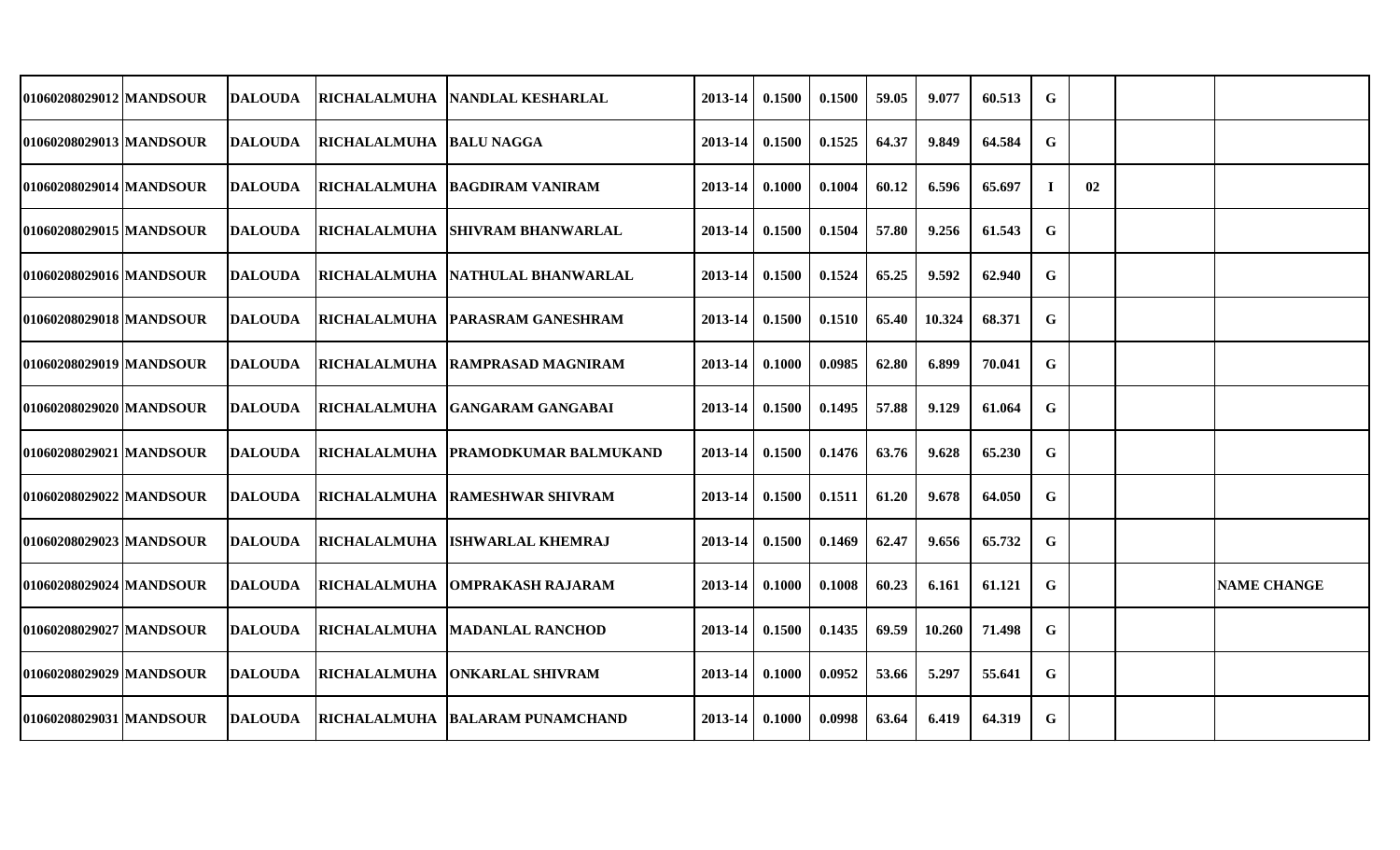| 01060208029032 MANDSOUR   | <b>DALOUDA</b> | RICHALALMUHA   AMBARAM NANURAM      | 2013-14     | 0.1000 | 0.1008 | 57.61 | 5.596 | 55.516 | G           |    |  |
|---------------------------|----------------|-------------------------------------|-------------|--------|--------|-------|-------|--------|-------------|----|--|
| 01060208029033 MANDSOUR   | <b>DALOUDA</b> | RICHALALMUHA BALMUKAND MODIRAM      | 2013-14     | 0.1500 | 0.1496 | 53.41 | 7.386 | 49.372 | G           | 04 |  |
| 01060208029034 MANDSOUR   | <b>DALOUDA</b> | RICHALALMUHA RAMCHANDRA DHAPUBAI    | 2013-14     | 0.1500 | 0.1505 | 61.41 | 9.676 | 64.292 | G           |    |  |
| 01060208029036 MANDSOUR   | DALOUDA        | RICHALALMUHA   KACHRULAL RAMCHANDRA | $2013 - 14$ | 0.1500 | 0.1400 | 55.89 | 8.200 | 58.571 | G           |    |  |
| 01060208029038   MANDSOUR | <b>DALOUDA</b> | RICHALALMUHA BAPULAL HARIKISHAN     | $2013 - 14$ | 0.1500 | 0.1474 | 48.20 | 7.306 | 49.566 | G           | 04 |  |
| 01060208029043 MANDSOUR   | <b>DALOUDA</b> | RICHALALMUHA  BHUWANIRAM BHAGWAN    | $2013 - 14$ | 0.1500 | 0.1500 | 46.82 | 7.204 | 48.027 | G           | 04 |  |
| 01060208029044 MANDSOUR   | <b>DALOUDA</b> | RICHALALMUHA MADHULAL BALAJI        | 2013-14     | 0.1500 | 0.1434 | 59.67 | 9.036 | 63.013 | G           |    |  |
| 01060208029045 MANDSOUR   | DALOUDA        | RICHALALMUHA HARDEVRAM RATANLAL     | $2013 - 14$ | 0.1500 | 0.1473 | 59.84 | 9.190 | 62.390 | G           |    |  |
| 01060208029047 MANDSOUR   | <b>DALOUDA</b> | RICHALALMUHA   JAYCHAND CHOTELAL    | 2013-14     | 0.1500 | 0.1534 | 55.19 | 8.302 | 54.120 | G           |    |  |
| 01060208029048 MANDSOUR   | <b>DALOUDA</b> | RICHALALMUHA SUGANDHBAI BALMUKUND   | 2013-14     | 0.1000 | 0.0988 | 50.84 | 5.099 | 51.609 | G           |    |  |
| 01060208029050   MANDSOUR | <b>DALOUDA</b> | RICHALALMUHA   ASHOKKUMAR SURATRAM  | 2013-14     | 0.1000 | 0.0990 | 57.46 | 5.623 | 56.798 | G           |    |  |
| 01060208029054 MANDSOUR   | <b>DALOUDA</b> | RICHALALMUHA NATHULAL CHATURBHUJ    | 2013-14     | 0.1500 | 0.1510 | 57.50 | 8.551 | 56.629 | G           |    |  |
| 01060208029056 MANDSOUR   | <b>DALOUDA</b> | RICHALALMUHA GENDALAL TULSIRAM      | 2013-14     | 0.1500 | 0.1455 | 57.52 | 8.554 | 58.790 | G           |    |  |
| 01060208029057 MANDSOUR   | <b>DALOUDA</b> | RICHALALMUHA  DEVICHAND RAMNARAYAN  | $2013 - 14$ | 0.1500 | 0.1485 | 60.63 | 9.216 | 62.061 | G           |    |  |
| 01060208029058 MANDSOUR   | <b>DALOUDA</b> | RICHALALMUHA SHOBHARAM DEVICHAND    | $2013 - 14$ | 0.1500 | 0.1107 | 58.02 | 6.283 | 56.757 | $\mathbf G$ |    |  |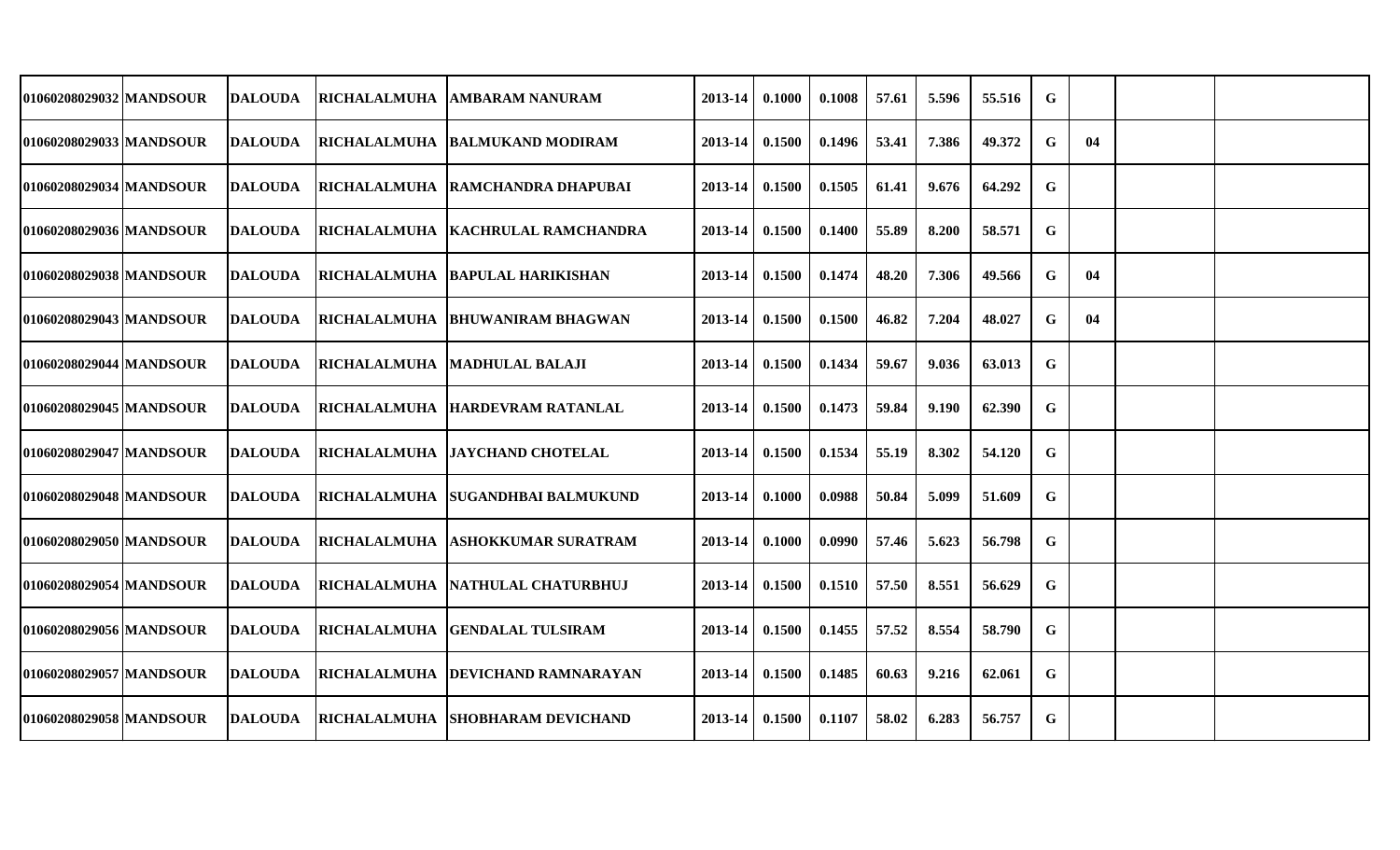| 01060208029059   MANDSOUR | DALOUDA        |                     | RICHALALMUHA NANURAM RATANLAL         | 2013-14     | 0.1500 | 0.1494 | 65.75 | 9.327  | 62.430 | G           |    |  |
|---------------------------|----------------|---------------------|---------------------------------------|-------------|--------|--------|-------|--------|--------|-------------|----|--|
| 01060208029060   MANDSOUR | <b>DALOUDA</b> |                     | RICHALALMUHA   PANNALAL MADHOLAL      | 2013-14     | 0.1500 | 0.1525 | 56.90 | 9.055  | 59.377 | G           |    |  |
| 01060208029061 MANDSOUR   | <b>DALOUDA</b> | <b>RICHALALMUHA</b> | <b>TULSIRAM KASHIRAM</b>              | 2013-14     | 0.1500 | 0.1460 | 61.78 | 9.011  | 61.719 | G           |    |  |
| 01060208029062 MANDSOUR   | <b>DALOUDA</b> | <b>RICHALALMUHA</b> | <b>VISHRAM RAMSUKH</b>                | 2013-14     | 0.1000 | 0.0964 | 51.33 | 4.774  | 49.523 | G           | 04 |  |
| 01060208029063 MANDSOUR   | <b>DALOUDA</b> |                     | RICHALALMUHA  BANSHILAL ONKARLAL      | $2013 - 14$ | 0.1500 | 0.1435 | 67.06 | 9.551  | 66.557 | G           |    |  |
| 01060208029064   MANDSOUR | <b>DALOUDA</b> |                     | RICHALALMUHA  ANANDILAL KESARLAL      | $2013 - 14$ | 0.1500 | 0.1436 | 55.47 | 8.313  | 57.890 | G           |    |  |
| 01060208029066 MANDSOUR   | <b>DALOUDA</b> |                     | RICHALALMUHA RAMNARAYAN KASHIRAM      | $2013 - 14$ | 0.1500 | 0.1478 | 59.97 | 9.115  | 61.671 | G           |    |  |
| 01060208029068 MANDSOUR   | <b>DALOUDA</b> |                     | RICHALALMUHA   UKARLAL BHAGWAN        | $2013 - 14$ | 0.1500 | 0.1530 | 61.42 | 8.985  | 58.725 | G           |    |  |
| 01060208029070 MANDSOUR   | DALOUDA        |                     | RICHALALMUHA VENIRAM CHENRAM          | 2013-14     | 0.1500 | 0.1562 | 55.32 | 8.440  | 54.033 | G           |    |  |
| 01060208029071 MANDSOUR   | <b>DALOUDA</b> |                     | RICHALALMUHA FULCHAND SHIVRAM         | 2013-14     | 0.1500 | 0.1505 | 68.60 | 9.820  | 65.249 | G           |    |  |
| 01060208029073 MANDSOUR   | <b>DALOUDA</b> |                     | RICHALALMUHA   GHANSHYAM BADRILAL     | 2013-14     | 0.1500 | 0.1478 | 71.81 | 10.997 | 74.405 | G           |    |  |
| 01060208029074 MANDSOUR   | <b>DALOUDA</b> |                     | RICHALALMUHA SATYANARAYAN KANHAIYALAL | $2013 - 14$ | 0.1500 | 0.1505 | 58.15 | 4.071  | 27.050 | G           | 04 |  |
| 01060208029075 MANDSOUR   | DALOUDA        |                     | RICHALALMUHA KHYALIRAM DEVRAM         | 2013-14     | 0.1000 | 0.0980 | 58.35 | 5.960  | 60.816 | G           |    |  |
| 01060208029076 MANDSOUR   | <b>DALOUDA</b> |                     | RICHALALMUHA   MADHOLAL KASHIRAM      | 2013-14     | 0.1000 | 0.0989 | 43.27 | 4.240  | 42.872 | G           | 04 |  |
| 01060208029077 MANDSOUR   | <b>DALOUDA</b> |                     | RICHALALMUHA  BADRILAL SHIVRAM        | $2013 - 14$ | 0.1500 | 0.1511 | 69.79 | 10.409 | 68.888 | $\mathbf G$ |    |  |
|                           |                |                     |                                       |             |        |        |       |        |        |             |    |  |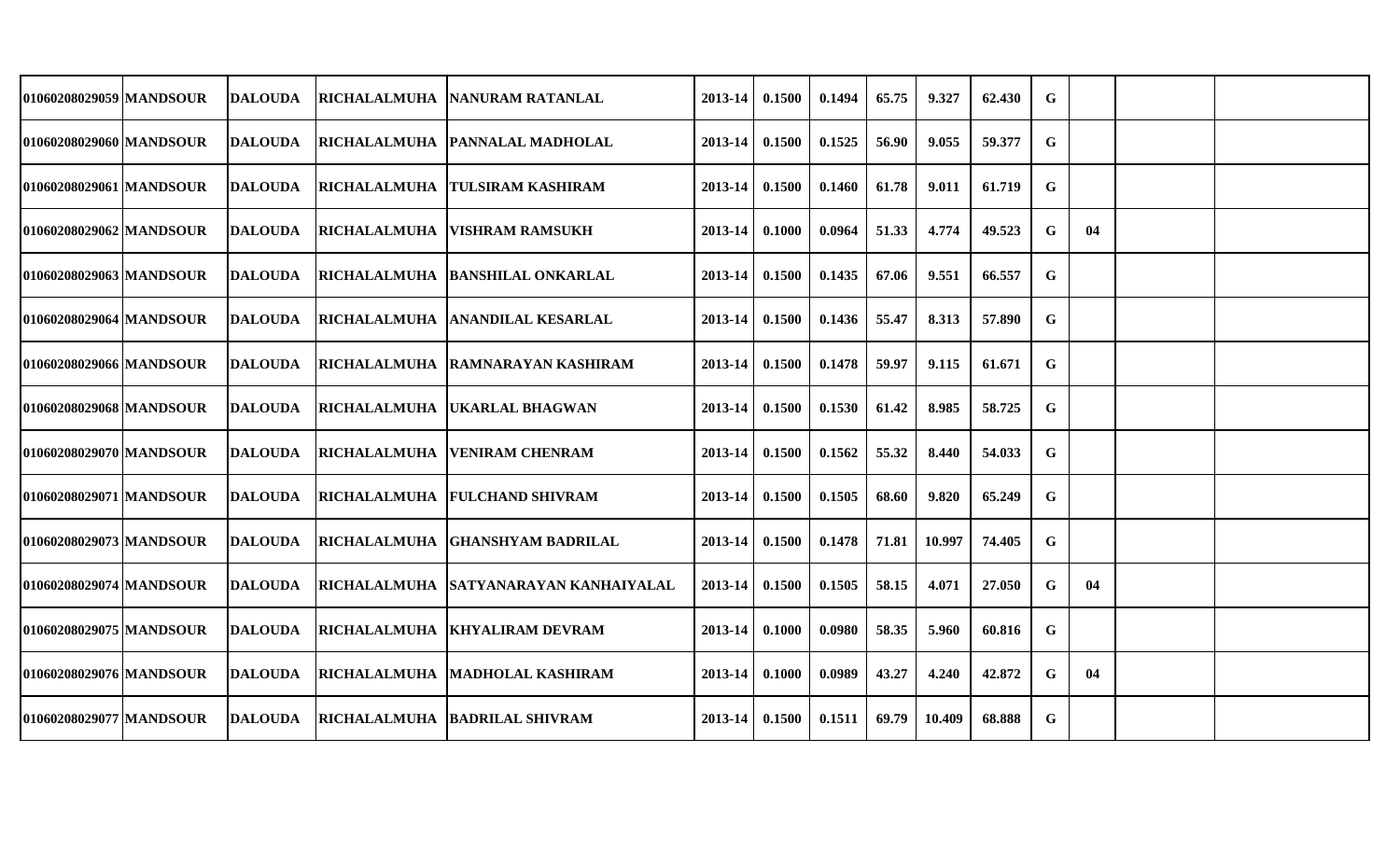| 01060208029078   MANDSOUR | DALOUDA        | RICHALALMUHA  UMASHANKAR RAMNARAYAN                  | 2013-14     | 0.1500 | 0.1463 | 66.16 | 9.915 | 67.772 | G           |    |  |
|---------------------------|----------------|------------------------------------------------------|-------------|--------|--------|-------|-------|--------|-------------|----|--|
| 01060208029080   MANDSOUR | <b>DALOUDA</b> | RICHALALMUHA  BALMUKAND PANNALAL                     | 2013-14     | 0.1000 | 0.1029 | 58.52 | 5.961 | 57.930 | G           |    |  |
| 01060208029081 MANDSOUR   | <b>DALOUDA</b> | RICHALALMUHA  BALMUKAND BHANWARLAL PATIDAR   2013-14 |             | 0.1500 | 0.1500 | 63.66 | 9.776 | 65.173 | G           |    |  |
| 01060208029082 MANDSOUR   | <b>DALOUDA</b> | RICHALALMUHA  BANSHILAL BHERULAL                     | 2013-14     | 0.1500 | 0.1509 | 62.39 | 9.198 | 60.954 | G           |    |  |
| 01060208029083 MANDSOUR   | <b>DALOUDA</b> | RICHALALMUHA RAMESHWAR CHOTELAL                      | $2013 - 14$ | 0.1000 | 0.1027 | 49.69 | 5.359 | 52.181 | G           |    |  |
| 01060208029085   MANDSOUR | <b>DALOUDA</b> | RICHALALMUHA   PRAHLAD MANGILAL                      | $2013 - 14$ | 0.1500 | 0.1472 | 66.10 | 9.896 | 67.228 | G           |    |  |
| 01060208029087 MANDSOUR   | <b>DALOUDA</b> | RICHALALMUHA   JAGDISHCHAND FAKIRCHAND               | $2013 - 14$ | 0.1500 | 0.1525 | 56.59 | 8.424 | 55.239 | G           |    |  |
| 01060208029089 MANDSOUR   | DALOUDA        | RICHALALMUHA SHASHIKUMAR DURGASHANKAR                | $2013 - 14$ | 0.1000 | 0.0977 | 50.83 | 5.177 | 52.989 | G           |    |  |
| 01060208029090 MANDSOUR   | DALOUDA        | RICHALALMUHA SHANTILAL JAGANNATH                     | $2013 - 14$ | 0.1500 | 0.1492 | 57.20 | 8.735 | 58.546 | G           |    |  |
| 01060208029091 MANDSOUR   | <b>DALOUDA</b> | RICHALALMUHA   MANGILAL CHENRAM                      | 2013-14     | 0.1500 | 0.1524 | 58.08 | 8.870 | 58.202 | G           |    |  |
| 01060208029093 MANDSOUR   | <b>DALOUDA</b> | RICHALALMUHA MANGILAL ONKARLAL                       | 2013-14     | 0.1500 | 0.1487 | 54.78 | 8.303 | 55.837 | G           |    |  |
| 01060208029094 MANDSOUR   | <b>DALOUDA</b> | RICHALALMUHA  RAMPRASAD NATHULAL                     | $2013 - 14$ | 0.1500 | 0.1566 | 56.93 | 7.726 | 49.336 | G           | 04 |  |
| 01060208029095 MANDSOUR   | DALOUDA        | RICHALALMUHA RAMESHWAR MATHURALAL                    | 2013-14     | 0.1000 | 0.1013 | 56.47 | 5.308 | 52.399 | G           |    |  |
| 010602080290981MANDSOUR   | <b>DALOUDA</b> | RICHALALMUHA RAMNARAYAN DALURAM                      | $2013 - 14$ | 0.1500 | 0.1450 | 64.01 | 9.345 | 64.448 | G           |    |  |
| 01060208029100 MANDSOUR   | <b>DALOUDA</b> | RICHALALMUHA RAMKUNWAR BALMUKUND                     | $2013 - 14$ | 0.1500 | 0.1435 | 56.07 | 8.330 | 58.049 | $\mathbf G$ |    |  |
|                           |                |                                                      |             |        |        |       |       |        |             |    |  |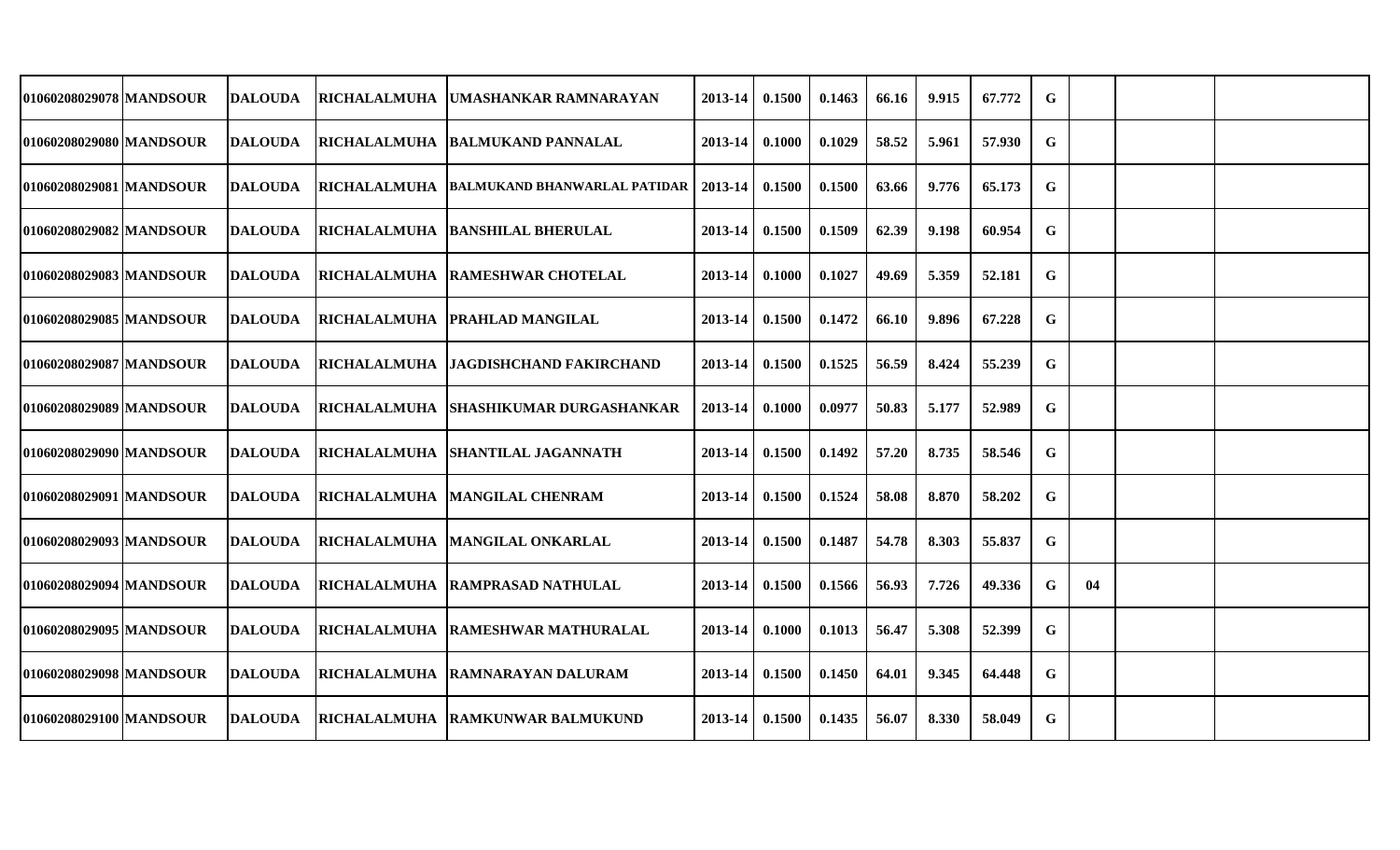| 01060208029103 MANDSOUR   | DALOUDA        | RICHALALMUHA  DEVRAM SHIVNARAYAN     | 2013-14     | 0.1500 | 0.1474 | 64.52 | 9.936 | 67.408 | G           |    |                    |
|---------------------------|----------------|--------------------------------------|-------------|--------|--------|-------|-------|--------|-------------|----|--------------------|
| 01060208029106   MANDSOUR | <b>DALOUDA</b> | RICHALALMUHA  ONKARLAL RAMNIWAS      | 2013-14     | 0.1500 | 0.1534 | 64.05 | 9.818 | 64.003 | G           |    |                    |
| 01060208029108 MANDSOUR   | <b>DALOUDA</b> | RICHALALMUHA BRAJESHKUMAR RAMGOPAL   | 2013-14     | 0.1500 | 0.1500 | 62.09 | 9.491 | 63.273 | G           |    |                    |
| 01060208029109 MANDSOUR   | <b>DALOUDA</b> | RICHALALMUHA   MANGILAL RAMCHANDRA   | 2013-14     | 0.1500 | 0.1528 | 62.35 | 8.898 | 58.233 | G           |    |                    |
| 01060208029112 MANDSOUR   | <b>DALOUDA</b> | RICHALALMUHA BAGDIRAM BHERULAL       | $2013 - 14$ | 0.1500 | 0.1506 | 56.80 | 8.033 | 53.340 | G           |    |                    |
| 01060208029113   MANDSOUR | <b>DALOUDA</b> | RICHALALMUHA LILASHANKER KANHAIYALAL | $2013 - 14$ | 0.1000 | 0.1005 | 57.80 | 5.871 | 58.418 | G           |    | <b>NAME CHANGE</b> |
| 01060208029119 MANDSOUR   | <b>DALOUDA</b> | RICHALALMUHA BASANTILAL LAXMINARAYAN | $2013 - 14$ | 0.1500 | 0.1511 | 66.09 | 9.791 | 64.798 | G           |    |                    |
| 01060208029121 MANDSOUR   | DALOUDA        | RICHALALMUHA ISHAK VALIMOHAMMAD      | $2013 - 14$ | 0.1500 | 0.1528 | 62.41 | 9.763 | 63.894 | G           |    |                    |
| 01060208029122 MANDSOUR   | DALOUDA        | RICHALALMUHA PRAYAGBAI RAMKARAN      | 2013-14     | 0.1000 | 0.1008 | 57.56 | 5.435 | 53.919 | G           |    |                    |
| 01060208029123 MANDSOUR   | <b>DALOUDA</b> | RICHALALMUHA SURESHCHAND CHAMPALAL   | 2013-14     | 0.1500 | 0.1514 | 60.44 | 8.626 | 56.975 | G           |    |                    |
| 01060208029125 MANDSOUR   | <b>DALOUDA</b> | RICHALALMUHA BANSHILAL HIRALAL       | 2013-14     | 0.1500 | 0.1568 | 52.55 | 7.334 | 46.773 | G           | 04 |                    |
| 01060208029126 MANDSOUR   | <b>DALOUDA</b> | RICHALALMUHA BHAGWANTABAI DEVICHAND  | $2013 - 14$ | 0.1500 | 0.1480 | 56.03 | 8.517 | 57.547 | G           |    |                    |
| 01060208029127 MANDSOUR   | DALOUDA        | RICHALALMUHA   MANGUBAI RANCHODDAS   | 2013-14     | 0.1000 | 0.0977 | 57.97 | 5.366 | 54.923 | G           |    |                    |
| 01060208029128 MANDSOUR   | <b>DALOUDA</b> | RICHALALMUHA ISHWARLAL MANOHARDAS    | 2013-14     | 0.1500 | 0.1544 | 58.66 | 8.791 | 56.937 | G           |    |                    |
| 01060208029130 MANDSOUR   | <b>DALOUDA</b> | RICHALALMUHA   BALARAM BHUWANIRAM    | $2013 - 14$ | 0.1000 | 0.0969 | 50.20 | 4.955 | 51.135 | $\mathbf G$ |    |                    |
|                           |                |                                      |             |        |        |       |       |        |             |    |                    |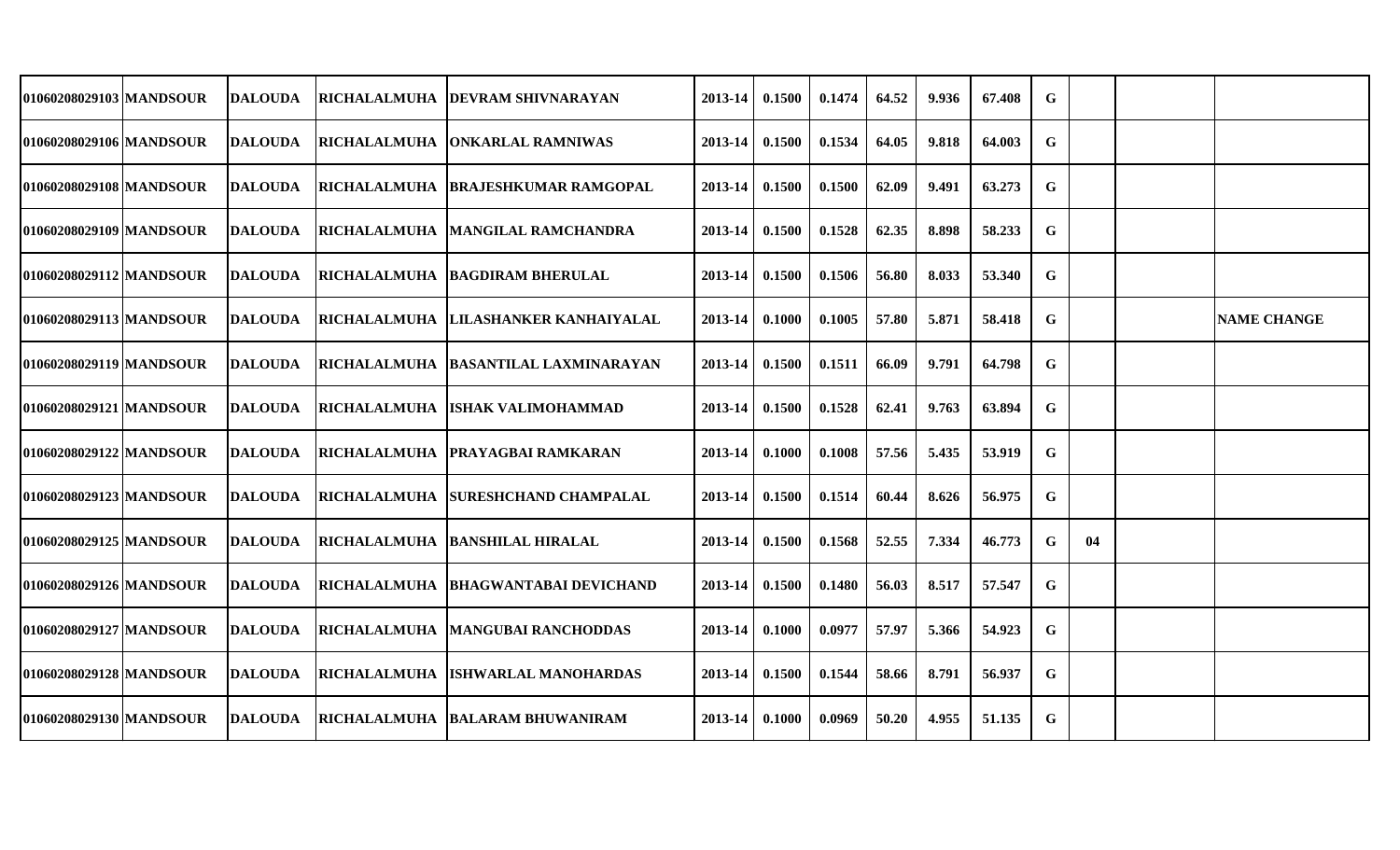| 01060208029132 MANDSOUR   | DALOUDA        | <b>IRICHALALMUHA IPUSHKARLAL KANHAIYALAL</b>      | 2013-14            | 0.1500 | 0.1465 | 55.28 | 8.039  | 54.874 | G           |    |  |
|---------------------------|----------------|---------------------------------------------------|--------------------|--------|--------|-------|--------|--------|-------------|----|--|
| 010602080291331MANDSOUR   | DALOUDA        | <b>RICHALALMUHA ISATYANARAYAN VARDICHAND</b>      | 2013-14            | 0.1500 | 0.1509 | 61.10 | 9.968  | 66.057 | G           |    |  |
| 01060208029134 MANDSOUR   | DALOUDA        | <b>IRICHALALMUHA IGOPAL ASHOKKUMAR</b>            | 2013-14            | 0.1500 | 0.1473 | 51.46 | 7.388  | 50.156 | G           | 04 |  |
| 01060208029135 MANDSOUR   | <b>DALOUDA</b> | RICHALALMUHA DEVRAM MANGILAL NAI                  | 2013-14            | 0.1500 | 0.1425 | 65.60 | 9.371  | 65.761 | G           |    |  |
| 01060208029136 MANDSOUR   | <b>DALOUDA</b> | RICHALALMUHA   PARMANAND BHAGIRATH                | $2013 - 14$ 0.1500 |        | 0.1485 | 63.19 | 9.686  | 65.226 | G           |    |  |
| 01060208029137 MANDSOUR   | <b>DALOUDA</b> | RICHALALMUHA SURESHCHAND KHYALIRAM                | $2013-14$ 0.1500   |        | 0.1529 | 62.55 | 9.954  | 65.101 | G           |    |  |
| 01060208029138 MANDSOUR   | <b>DALOUDA</b> | <b>RICHALALMUHA DHANSUKH JAYRAJ</b>               | $2013 - 14$        | 0.1500 | 0.1525 | 62.23 | 9.441  | 61.908 | G           |    |  |
| 01060208029139   MANDSOUR | DALOUDA        | RICHALALMUHA CHANDKHA KHAJUKHA                    | $2013-14$ 0.1500   |        | 0.1481 | 56.91 | 8.154  | 55.057 | G           |    |  |
| 01060208029142 MANDSOUR   | <b>DALOUDA</b> | RICHALALMUHA ATMARAM DOLATRAM                     | 2013-14 0.1000     |        | 0.1014 | 53.27 | 5.928  | 58.462 | G           |    |  |
| 01060208029143 MANDSOUR   | <b>DALOUDA</b> | RICHALALMUHA SURESHCHANDRA LAXMINARAYAN   2013-14 |                    | 0.1500 | 0.1500 | 63.64 | 9.264  | 61.760 | G           |    |  |
| 01060208029144 MANDSOUR   | DALOUDA        | <b>RICHALALMUHA RAMDAYAL RAMPRASAD</b>            | 2013-14            | 0.1500 | 0.1491 | 52.24 | 7.463  | 50.054 | G           | 04 |  |
| 01060208029145 MANDSOUR   | <b>DALOUDA</b> | RICHALALMUHA   KHEMRAJ RAMPRASAD                  | 2013-14            | 0.1500 | 0.1479 | 57.03 | 8.318  | 56.241 | G           |    |  |
| 01060208029148 MANDSOUR   | <b>DALOUDA</b> | RICHALALMUHA   VARDIBAI MANGILAL                  | $2013-14$ 0.1500   |        | 0.1548 | 65.50 | 9.703  | 62.681 | G           |    |  |
| 01060208029149 MANDSOUR   | <b>DALOUDA</b> | RICHALALMUHA RAMPRAHLAD UDERAM                    | $2013-14$ 0.1500   |        | 0.1496 | 68.42 | 10.312 | 68.930 | G           |    |  |
| 01060208029150 MANDSOUR   | DALOUDA        | RICHALALMUHA SHANTILAL BHANWARLAL                 | $2013-14$ 0.1500   |        | 0.1450 | 62.53 | 9.112  | 62.841 | $\mathbf G$ |    |  |
|                           |                |                                                   |                    |        |        |       |        |        |             |    |  |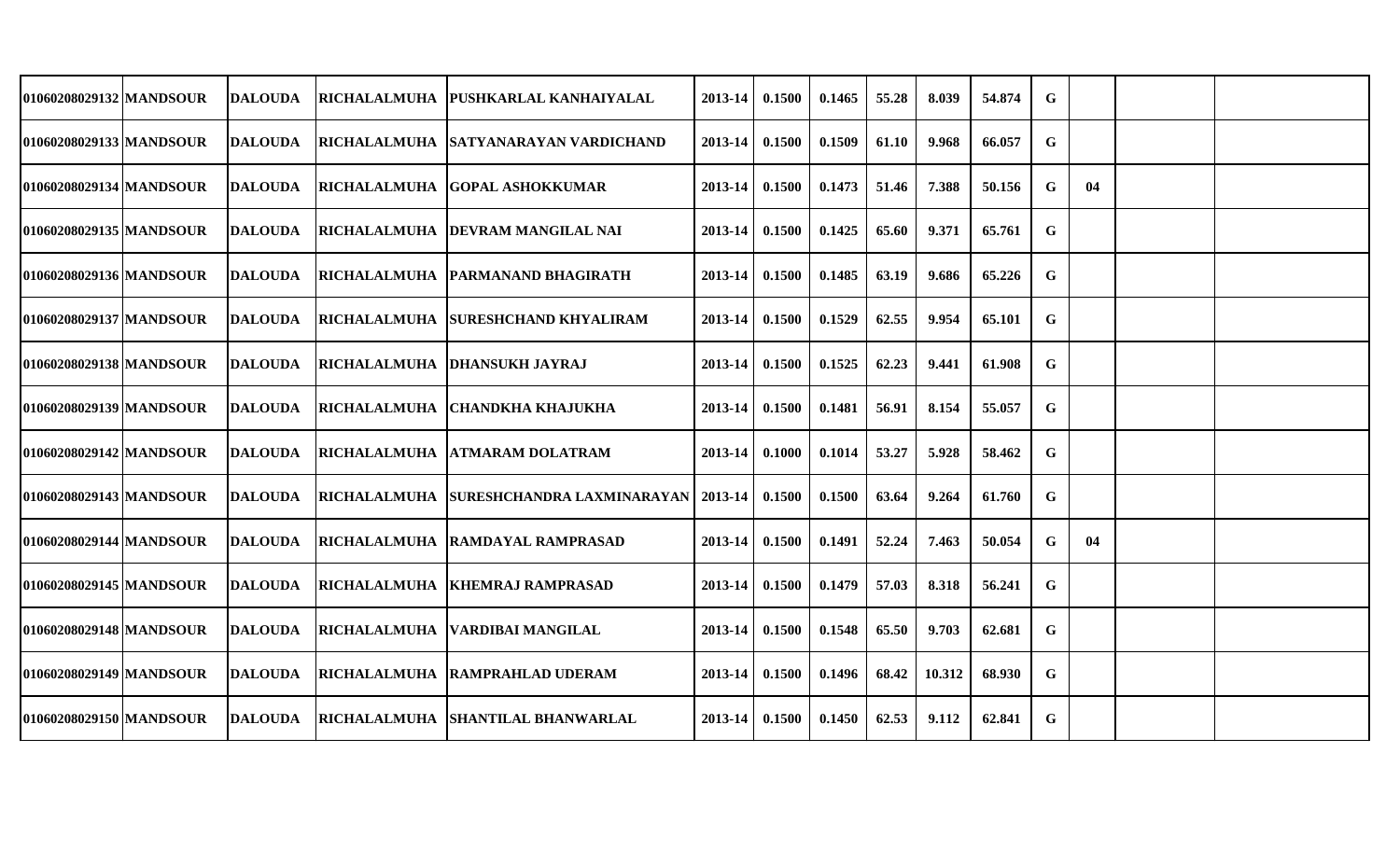| 01060208029151   MANDSOUR | <b>DALOUDA</b> | <b>RICHALALMUHA</b> | INAMINOOR VAJIRMOHAMMAD              | 2013-14 | 0.1000 | 0.1000 | 62.62 | 6.521  | 65.210 | G |                       |  |
|---------------------------|----------------|---------------------|--------------------------------------|---------|--------|--------|-------|--------|--------|---|-----------------------|--|
| 01060208029156 MANDSOUR   | <b>DALOUDA</b> |                     | RICHALALMUHA RAJARAM MANGILAL        | 2013-14 | 0.1000 | 0.1029 | 60.56 | 6.151  | 59.776 | G |                       |  |
| 01060208029157 MANDSOUR   | DALOUDA        |                     | RICHALALMUHA RAVINDRAKUMAR RAMESHWAR | 2013-14 | 0.1500 | 0.1470 | 59.89 | 9.215  | 62.687 | G |                       |  |
| 01060208029140   MANDSOUR | DALOUDA        |                     | RICHALALMUHA   SARJUBAI MANGILAL     | 2013-14 | 0.1500 | 0.1462 | 60.65 | 9.098  | 62.230 | G |                       |  |
| 01060208029160 MANDSOUR   | <b>DALOUDA</b> | <b>RICHALALMUHA</b> | <b>VENIRAM RATANLAL</b>              | 2013-14 | 0.1500 | 0.1507 | 58.24 | 8.719  | 57.857 | G | 01060208038016        |  |
| 01060208029161 MANDSOUR   | <b>DALOUDA</b> | RICHALALMUHA        | <b>IVISHNUPRASAD RAMGOPAL</b>        | 2013-14 | 0.1500 | 0.1508 | 59.39 | 9.163  | 60.763 | G | 01060208038020        |  |
| 01060208029162 MANDSOUR   | <b>DALOUDA</b> |                     | RICHALALMUHA SHIVNARAYAN RAMRATAN    | 2013-14 | 0.1500 | 0.1506 | 62.32 | 9.437  | 62.663 | G | 01030208078074        |  |
| 01060208029163 MANDSOUR   | <b>DALOUDA</b> |                     | RICHALALMUHA  AMRITRAM NANDRAM       | 2013-14 | 0.1500 | 0.1491 | 70.41 | 10.702 | 71.777 | G | 01030208074028        |  |
| 01060208029165 MANDSOUR   | <b>DALOUDA</b> |                     | RICHALALMUHA BALMUKUND CHUNILAL      | 2013-14 | 0.1500 | 0.1500 | 69.46 | 10.399 | 69.327 | G | 01030208078132        |  |
| 01060208029166 MANDSOUR   | <b>DALOUDA</b> |                     | RICHALALMUHA   BHAGIRATH SUKHLAL     | 2013-14 | 0.1500 | 0.1480 | 59.54 | 9.263  | 62.588 | G | 01060208024009        |  |
| 01060208029167 MANDSOUR   | <b>DALOUDA</b> | RICHALALMUHA        | <b>CHANDRAKALABAI SITARAM</b>        | 2013-14 | 0.1500 | 0.1003 | 62.55 | 6.309  | 62.901 | G | 01060208024022        |  |
| 01060208029168 MANDSOUR   | <b>DALOUDA</b> |                     | RICHALALMUHA DAMARLAL CHUNILAL       | 2013-14 | 0.1500 | 0.1447 | 59.82 | 8.939  | 61.776 | G | <b>01030208074012</b> |  |
| 01060208029169 MANDSOUR   | <b>DALOUDA</b> |                     | RICHALALMUHA DEVBAI RAMLAL BALAI     | 2013-14 | 0.1000 | 0.1012 | 66.05 | 6.775  | 66.947 | G | 01030208074029        |  |
| 01060208029170 MANDSOUR   | <b>DALOUDA</b> |                     | RICHALALMUHA   DEVILAL FAKIRCHAND    | 2013-14 | 0.1500 | 0.1536 | 61.82 | 9.768  | 63.594 | G | 01060208024012        |  |
| 01060208029171 MANDSOUR   | <b>DALOUDA</b> |                     | RICHALALMUHA   DEVKARAN RAMNARAYAN   | 2013-14 | 0.1500 | 0.1495 | 60.07 | 9.285  | 62.107 | G |                       |  |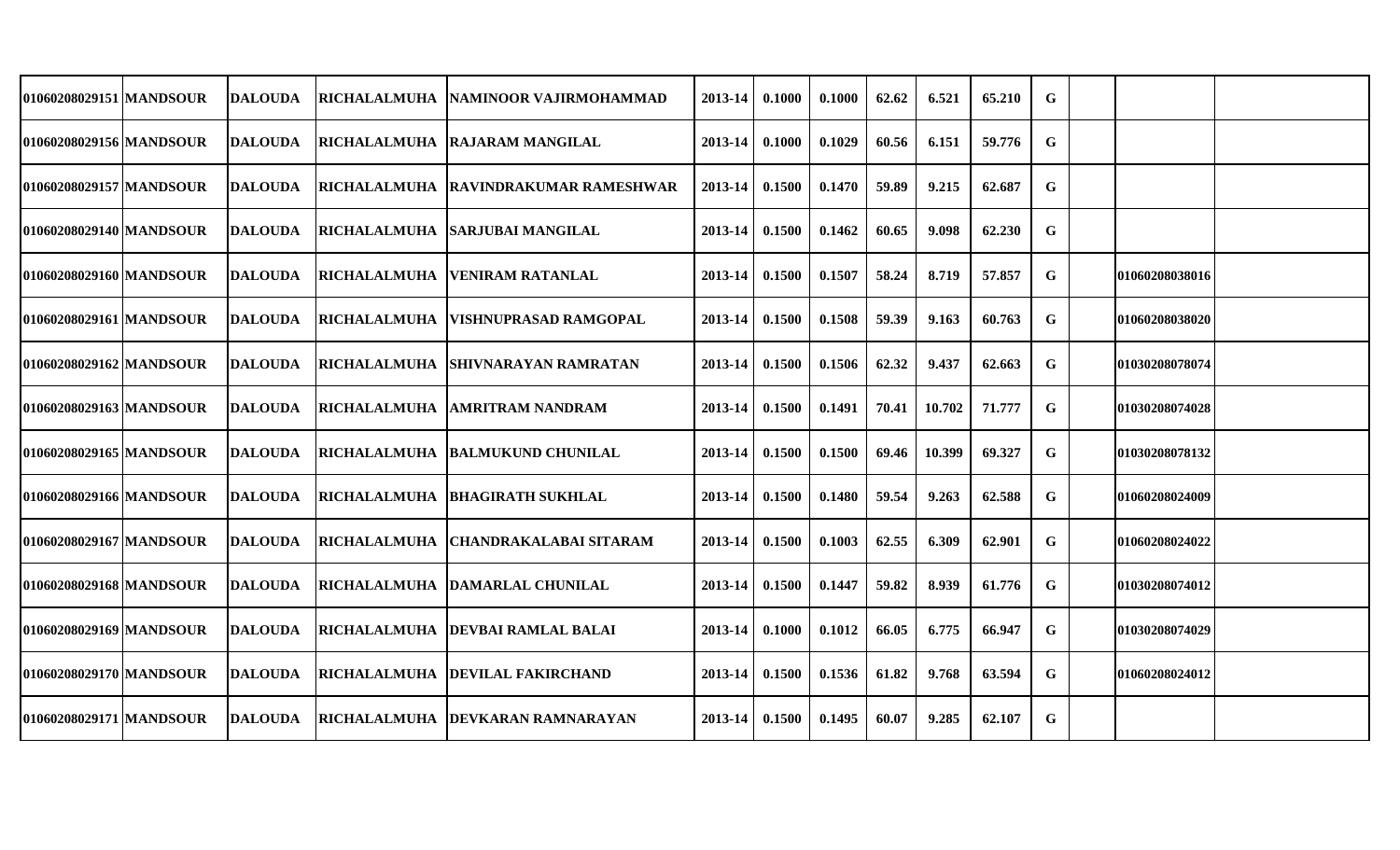| 01060208029172 MANDSOUR   | DALOUDA         | RICHALALMUHA         | <b>IDINESH RAMPRASAD</b>               | 2013-14 | 0.1500 | 0.1481 | 62.67 | 9.365  | 63.234 | G | 01060208038102 |  |
|---------------------------|-----------------|----------------------|----------------------------------------|---------|--------|--------|-------|--------|--------|---|----------------|--|
| 01060208029173 MANDSOUR   | <b>DALOUDA</b>  |                      | RICHALALMUHA GANGARAM VENIRAM          | 2013-14 | 0.1500 | 0.1478 | 60.03 | 8.962  | 60.636 | G | 01060208038022 |  |
| 01060208029174 MANDSOUR   | <b>DALOUDA</b>  | <b>RICHALALMUHA</b>  | <b>IGHANSHYAM MOTILAL</b>              | 2013-14 | 0.1500 | 0.1493 | 55.29 | 7.827  | 52.425 | G | 01060208024032 |  |
| 01060208029175   MANDSOUR | <b>IDALOUDA</b> | <b> RICHALALMUHA</b> | <b>GHANSHYAM RAMGOPAL</b>              | 2013-14 | 0.1000 | 0.1011 | 59.43 | 5.850  | 57.864 | G | 01060208038019 |  |
| 01060208029176 MANDSOUR   | <b>DALOUDA</b>  | <b>RICHALALMUHA</b>  | <b>IGOBARCHAND BHAGWANLAL</b>          | 2013-14 | 0.1500 | 0.1501 | 52.87 | 7.817  | 52.079 | G |                |  |
| 01060208029177 MANDSOUR   | <b>DALOUDA</b>  |                      | RICHALALMUHA JAGDISH BANSILAL          | 2013-14 | 0.1000 | 0.1013 | 69.92 | 7.422  | 73.268 | G | 01030208074049 |  |
| 01060208029178 MANDSOUR   | DALOUDA         |                      | RICHALALMUHA KAMLASHANKAR GULABCHAND   | 2013-14 | 0.1000 | 0.1003 | 59.73 | 5.982  | 59.641 | G |                |  |
| 01060208029179 MANDSOUR   | <b>IDALOUDA</b> |                      | RICHALALMUHA   KAMLASHANKAR FAKIRCHAND | 2013-14 | 0.1500 | 0.1491 | 59.89 | 8.872  | 59.504 | G | 01060208024013 |  |
| 01060208029180 MANDSOUR   | <b>DALOUDA</b>  |                      | RICHALALMUHA   KANHAIYALAL SHIVRAM     | 2013-14 | 0.1500 | 0.1540 | 59.40 | 8.240  | 53.506 | G | 01060208038021 |  |
| 01060208029181 MANDSOUR   | <b>DALOUDA</b>  |                      | RICHALALMUHA  KHEMRAJ RAMKISHAN        | 2013-14 | 0.1500 | 0.1477 | 67.92 | 10.411 | 70.487 | G | 01030208078033 |  |
| 01060208029183 MANDSOUR   | <b>DALOUDA</b>  |                      | RICHALALMUHA BALARAM MANGILAL          | 2013-14 | 0.1500 | 0.1520 | 61.20 | 9.215  | 60.625 | G |                |  |
| 01060208029185 MANDSOUR   | <b>DALOUDA</b>  |                      | RICHALALMUHA   DEVRAM NIRBHAYRAM       | 2013-14 | 0.1000 | 0.0998 | 57.40 | 5.519  | 55.301 | G |                |  |
| 01060208029186 MANDSOUR   | <b>DALOUDA</b>  | RICHALALMUHA         | MANGILAL KHEMRAJ                       | 2013-14 | 0.1500 | 0.1459 | 62.63 | 9.403  | 64.448 | G | 01060208038099 |  |
| 01060208029187 MANDSOUR   | <b>DALOUDA</b>  | <b>RICHALALMUHA</b>  | <b>MITHUBAI CHENRAM</b>                | 2013-14 | 0.1500 | 0.1525 | 57.53 | 8.638  | 56.643 | G | 01060208038188 |  |
| 01060208029188 MANDSOUR   | <b>DALOUDA</b>  | <b>RICHALALMUHA</b>  | MOHANBAI UMMEDRAM                      | 2013-14 | 0.1000 | 0.1012 | 57.85 | 5.901  | 58.310 | G | 01030208074036 |  |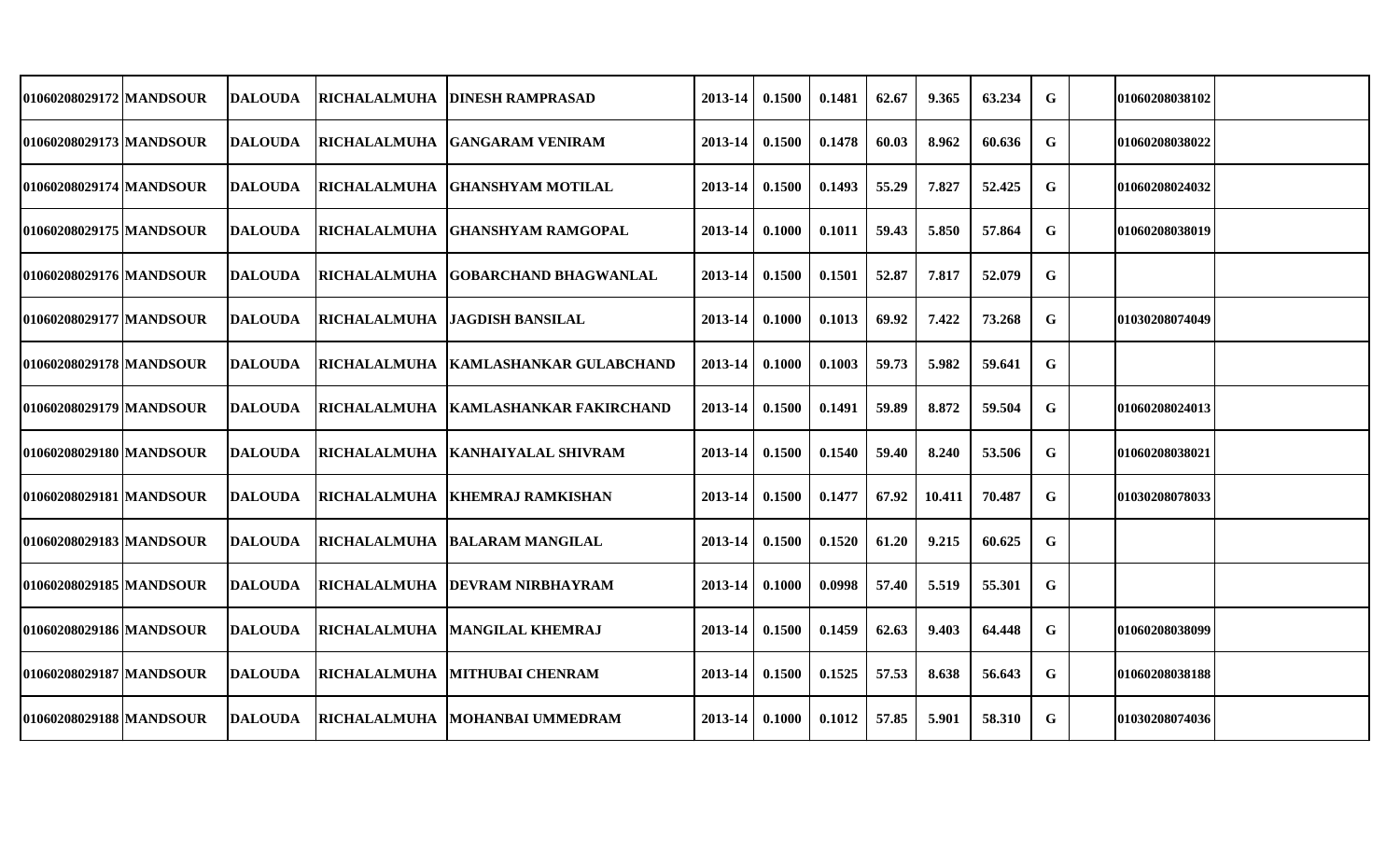| 01060208029189   MANDSOUR | <b>IDALOUDA</b> |              | RICHALALMUHA  MOHANLAL RAMRATAN       | 2013-14     | 0.1500 | 0.1406 | 66.18 | 9.587 | 68.186 | G |    | 01030208078044 |  |
|---------------------------|-----------------|--------------|---------------------------------------|-------------|--------|--------|-------|-------|--------|---|----|----------------|--|
| 01060208029190 MANDSOUR   | <b>DALOUDA</b>  |              | RICHALALMUHA MULCHAND CHUNILAL        | 2013-14     | 0.1000 | 0.0982 | 62.26 | 6.324 | 64.399 | G |    | 01030208078043 |  |
| 01060208029191 MANDSOUR   | <b>IDALOUDA</b> |              | RICHALALMUHA   NIRANJAN BHERULAL      | 2013-14     | 0.1500 | 0.1477 | 61.76 | 9.379 | 63.500 | G |    | 01060208024031 |  |
| 01060208029192 MANDSOUR   | <b>DALOUDA</b>  |              | RICHALALMUHA NIRBHYRAM PANNLAL        | $2013 - 14$ | 0.1500 | 0.1504 | 61.44 | 9.251 | 61.509 | G |    |                |  |
| 01060208029193 MANDSOUR   | <b>IDALOUDA</b> |              | RICHALALMUHA RADHESHYAM MOTILAL       | 2013-14     | 0.1500 | 0.1545 | 57.54 | 8.672 | 56.129 | G |    | 01060208024027 |  |
| 01060208029195 MANDSOUR   | <b>IDALOUDA</b> |              | RICHALALMUHA   RAMPRASAD JAGANNATH    | $2013 - 14$ | 0.1500 | 0.1500 | 63.08 | 9.336 | 62.240 | G |    | 01060208024010 |  |
| 01060208029196 MANDSOUR   | <b>DALOUDA</b>  |              | RICHALALMUHA KHEMRAJ FAKIRCHAND       | 2013-14     | 0.1500 | 0.1490 | 55.62 | 8.486 | 56.953 | G |    |                |  |
| 01060208029197   MANDSOUR | <b>DALOUDA</b>  |              | RICHALALMUHA RAMESHWAR LAXMICHAND     | 2013-14     | 0.1000 | 0.0980 | 48.80 | 4.768 | 48.653 | G | 04 |                |  |
| 01060208029065 MANDSOUR   | <b>DALOUDA</b>  |              | RICHALALMUHA SONABAI KAILASH          | 2013-14     | 0.1500 | 0.1484 | 57.68 | 8.726 | 58.801 | G |    |                |  |
| 01060208029200 MANDSOUR   | <b>DALOUDA</b>  |              | RICHALALMUHA RUPRAM RAMKISHAN         | 2013-14     | 0.1000 | 0.1015 | 64.46 | 6.520 | 64.236 | G |    | 01030208078048 |  |
| 01060208029201 MANDSOUR   | <b>DALOUDA</b>  |              | RICHALALMUHA JAGDISH TIKAMCHAND       | $2013 - 14$ | 0.1500 | 0.1536 | 53.24 | 7.857 | 51.152 | G |    | 01030208074021 |  |
| 01060208029202 MANDSOUR   | <b>IDALOUDA</b> |              | RICHALALMUHA JAGDISHCHANDRA KHYALIRAM | $2013 - 14$ | 0.1500 | 0.1500 | 62.65 | 9.514 | 63.427 | G |    | 01060208043097 |  |
| 01060208030001 MANDSOUR   | <b>DALOUDA</b>  | <b>KARJU</b> | <b>RAMPRASAD KANWARLAL</b>            | $2013 - 14$ | 0.1500 | 0.1513 | 62.58 | 9.986 | 66.001 | G |    |                |  |
| 01060208030002   MANDSOUR | <b>DALOUDA</b>  | <b>KARJU</b> | <b>BADRILAL BHANWARLAL</b>            | $2013 - 14$ | 0.1500 | 0.1468 | 63.08 | 9.291 | 63.290 | G |    |                |  |
| 01060208030005 MANDSOUR   | <b>DALOUDA</b>  | <b>KARJU</b> | <b>SAJJANBAI BHAGWAN</b>              | $2013 - 14$ | 0.1000 | 0.1004 | 57.22 | 5.787 | 57.639 | G |    |                |  |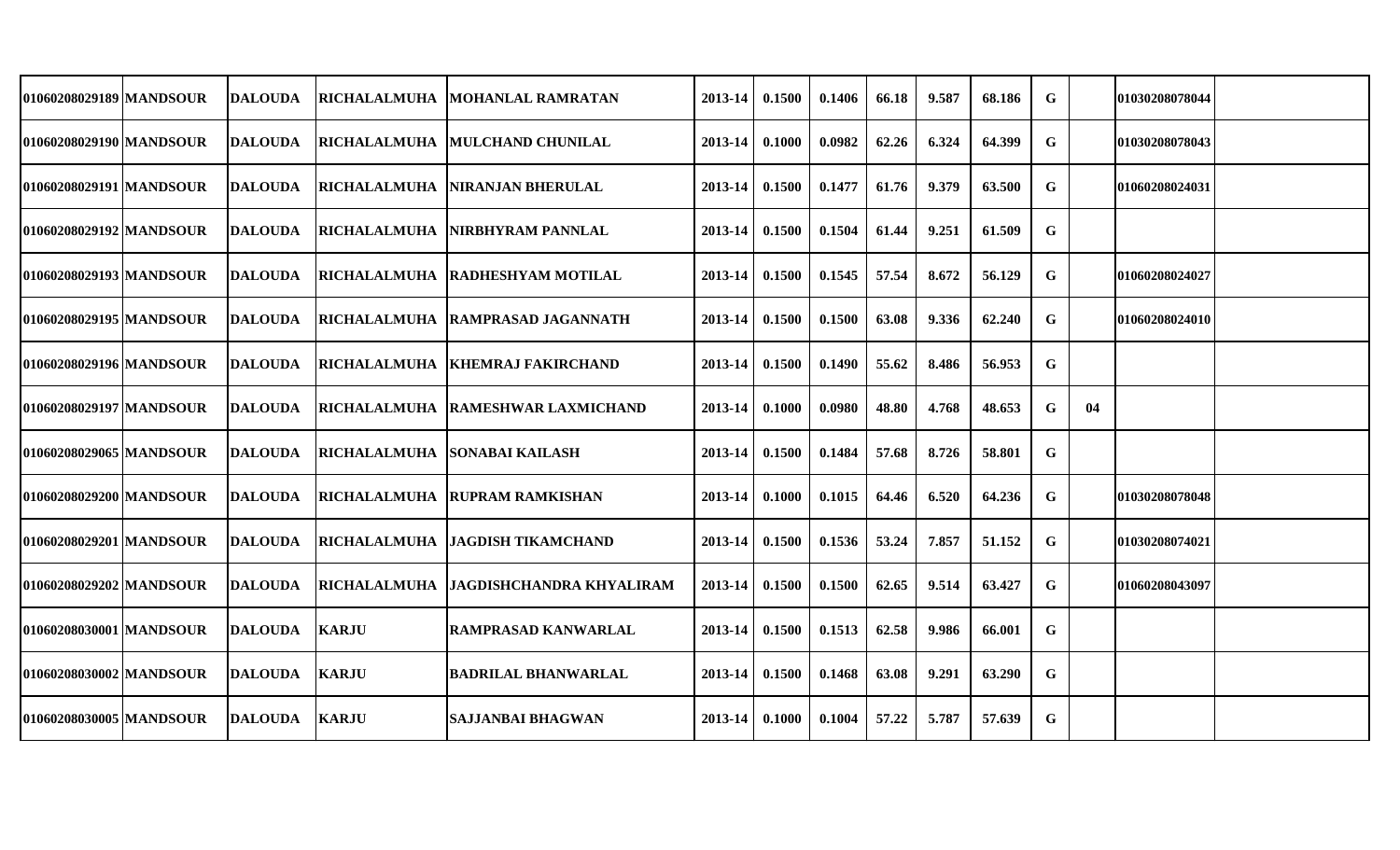| 01060208030006   MANDSOUR | DALOUDA        | <b>KARJU</b> | ISHWARLAL NATHULAL                 | 2013-14            | 0.1500 | 0.1510 | 63.49 | 10.131 | 67.093 | G |  |                    |
|---------------------------|----------------|--------------|------------------------------------|--------------------|--------|--------|-------|--------|--------|---|--|--------------------|
| 01060208030008 MANDSOUR   | <b>DALOUDA</b> | <b>KARJU</b> | RAMKUNWARBAI BAHADURSINGH  2013-14 |                    | 0.1500 | 0.1381 | 57.57 | 8.216  | 59.493 | G |  |                    |
| 01060208030010 MANDSOUR   | <b>DALOUDA</b> | <b>KARJU</b> | <b>DEVILAL KANA JI</b>             | 2013-14            | 0.1500 | 0.1467 | 63.52 | 9.691  | 66.060 | G |  |                    |
| 01060208030011 MANDSOUR   | <b>DALOUDA</b> | <b>KARJU</b> | <b>GAUTAM NANURAM</b>              | $2013 - 14$        | 0.1500 | 0.1440 | 58.45 | 8.751  | 60.771 | G |  |                    |
| 01060208030012 MANDSOUR   | <b>DALOUDA</b> | <b>KARJU</b> | <b>SHANKARLAL MOTI</b>             | $2013 - 14$        | 0.1500 | 0.1547 | 58.20 | 9.162  | 59.224 | G |  |                    |
| 01060208030013   MANDSOUR | <b>DALOUDA</b> | <b>KARJU</b> | BAPULAL SAMANDARLAL                | $2013 - 14$ 0.1500 |        | 0.1445 | 60.12 | 9.550  | 66.090 | G |  |                    |
| 01060208030017 MANDSOUR   | <b>DALOUDA</b> | <b>KARJU</b> | <b>BHAGWANSINGH HIRALAL</b>        | 2013-14            | 0.1000 | 0.1037 | 57.86 | 6.274  | 60.501 | G |  |                    |
| 01060208030018 MANDSOUR   | DALOUDA        | <b>KARJU</b> | <b>ASHOK BALARAM</b>               | 2013-14            | 0.1500 | 0.1457 | 62.62 | 9.992  | 68.579 | G |  |                    |
| 01060208030019 MANDSOUR   | <b>DALOUDA</b> | <b>KARJU</b> | <b>MANNALAL ONKARLAL</b>           | 2013-14            | 0.1500 | 0.1534 | 74.80 | 12.502 | 81.499 | G |  |                    |
| 01060208030020 MANDSOUR   | DALOUDA        | <b>KARJU</b> | NATHIBAI KANWARLAL                 | 2013-14            | 0.1500 | 0.1453 | 57.97 | 9.126  | 62.808 | G |  |                    |
| 01060208030021 MANDSOUR   | DALOUDA        | <b>KARJU</b> | <b>KAMLABAI JAGDISH</b>            | 2013-14            | 0.1500 | 0.1454 | 67.66 | 10.246 | 70.468 | G |  |                    |
| 01060208030025 MANDSOUR   | <b>DALOUDA</b> | <b>KARJU</b> | <b>BHAGWANTABAI BAGDIRAM</b>       | 2013-14            | 0.1500 | 0.1508 | 63.06 | 9.540  | 63.263 | G |  |                    |
| 01060208030026   MANDSOUR | <b>DALOUDA</b> | <b>KARJU</b> | <b>MOTYABAI MANNALAL</b>           | $2013 - 14$        | 0.1500 | 0.1447 | 57.50 | 8.576  | 59.267 | G |  |                    |
| 01060208030027 MANDSOUR   | <b>DALOUDA</b> | <b>KARJU</b> | <b>AMBARAM SHAMBHULAL</b>          | 2013-14            | 0.1500 | 0.1488 | 60.56 | 9.560  | 64.247 | G |  |                    |
| 01060208030028 MANDSOUR   | <b>DALOUDA</b> | <b>KARJU</b> | <b>SHANKERLAL NAHARJI</b>          | $2013-14$ 0.1000   |        | 0.1023 | 55.56 | 5.469  | 53.460 | G |  | <b>NAME CHANGE</b> |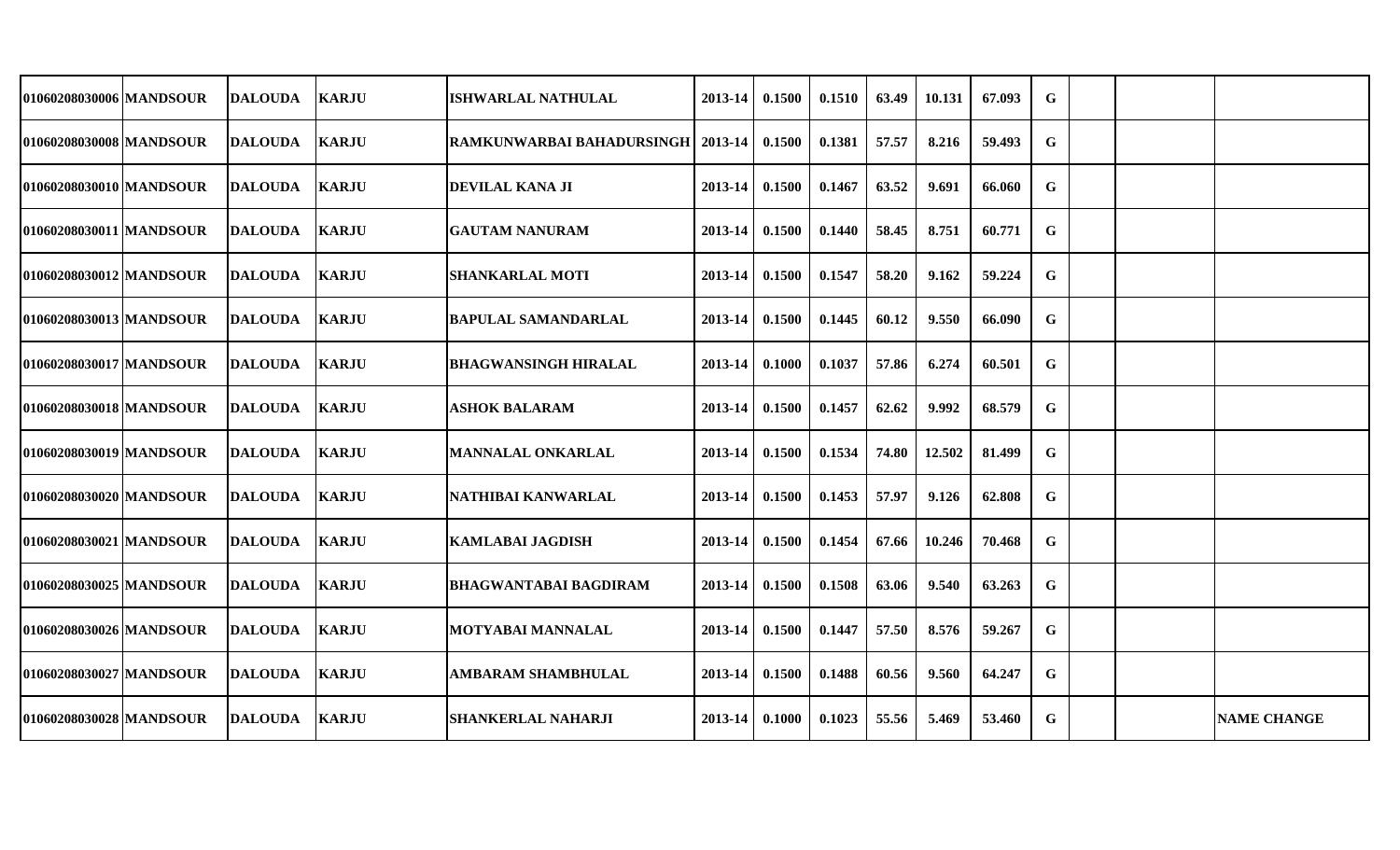| 01060208030030 MANDSOUR   | <b>DALOUDA</b>  | <b>KARJU</b> | <b>BHERULAL NANURAM</b>                       | 2013-14          | 0.1500 | 0.1516 | 47.07 | 7.074  | 46.662 | G  | 04 |  |
|---------------------------|-----------------|--------------|-----------------------------------------------|------------------|--------|--------|-------|--------|--------|----|----|--|
| 01060208030031 MANDSOUR   | <b>DALOUDA</b>  | <b>KARJU</b> | <b>KAVERIBAI NATHU</b>                        | 2013-14          | 0.1000 | 0.1027 | 58.50 | 6.418  | 62.493 | G  |    |  |
| 01060208030032 MANDSOUR   | <b>DALOUDA</b>  | <b>KARJU</b> | <b>JUJHARLAL SURATRAM</b>                     | 2013-14          | 0.1500 | 0.1486 | 53.23 | 8.532  | 57.416 | G  |    |  |
| 01060208030035   MANDSOUR | <b>DALOUDA</b>  | <b>KARJU</b> | ILACHHIRAM RATANLAL                           | $2013 - 14$      | 0.1500 | 0.1500 | 46.91 | 7.425  | 49.500 | G  | 04 |  |
| 01060208030037 MANDSOUR   | <b>DALOUDA</b>  | <b>KARJU</b> | SHANKARLAL DEVRAM SARPANCH   2013-14   0.1500 |                  |        | 0.1465 | 64.01 | 10.260 | 70.034 | Т. | 02 |  |
| 01060208030039   MANDSOUR | <b>DALOUDA</b>  | <b>KARJU</b> | <b>GITABAI CHAGANLAL</b>                      | $2013-14$ 0.1500 |        | 0.1503 | 62.70 | 9.727  | 64.717 | G  |    |  |
| 01060208030041 MANDSOUR   | <b>DALOUDA</b>  | <b>KARJU</b> | <b>KESHARBAI AMRATRAM</b>                     | 2013-14          | 0.1500 | 0.1503 | 54.76 | 8.558  | 56.939 | G  |    |  |
| 01060208030044 MANDSOUR   | <b>DALOUDA</b>  | <b>KARJU</b> | <b>BALARAM KALU TALER</b>                     | $2013 - 14$      | 0.1000 | 0.0954 | 60.82 | 6.794  | 71.216 | G  |    |  |
| 01060208030045 MANDSOUR   | <b>IDALOUDA</b> | <b>KARJU</b> | IRAMKANYABAI RAMRATAN                         | 2013-14          | 0.1500 | 0.1508 | 69.31 | 11.060 | 73.342 | G  |    |  |
| 01060208030046 MANDSOUR   | <b>DALOUDA</b>  | <b>KARJU</b> | <b>BAPULAL DEVRAM</b>                         | 2013-14          | 0.1500 | 0.1485 | 61.29 | 9.929  | 66.862 | G  |    |  |
| 01060208030047 MANDSOUR   | <b>DALOUDA</b>  | <b>KARJU</b> | <b>GOPAL BALARAM</b>                          | 2013-14          | 0.1500 | 0.1494 | 56.84 | 8.810  | 58.969 | G  |    |  |
| 01060208030048 MANDSOUR   | <b>DALOUDA</b>  | <b>KARJU</b> | <b>MANGIBAI DHANNA BALAI</b>                  | 2013-14          | 0.1500 | 0.1471 | 56.90 | 8.844  | 60.122 | G  |    |  |
| 01060208030049 MANDSOUR   | <b>DALOUDA</b>  | <b>KARJU</b> | <b>MANGILAL NATHU</b>                         | $2013 - 14$      | 0.1000 | 0.1000 | 57.93 | 5.975  | 59.750 | G  |    |  |
| 01060208030051 MANDSOUR   | <b>DALOUDA</b>  | <b>KARJU</b> | <b>KESHARBAI NATHULAL</b>                     | $2013 - 14$      | 0.1500 | 0.1494 | 55.42 | 9.010  | 60.308 | G  |    |  |
| 01060208030052 MANDSOUR   | <b>DALOUDA</b>  | <b>KARJU</b> | <b>BADRILAL MAGNIRAM</b>                      | $2013 - 14$      | 0.1500 | 0.1431 | 60.40 | 9.051  | 63.249 | G  |    |  |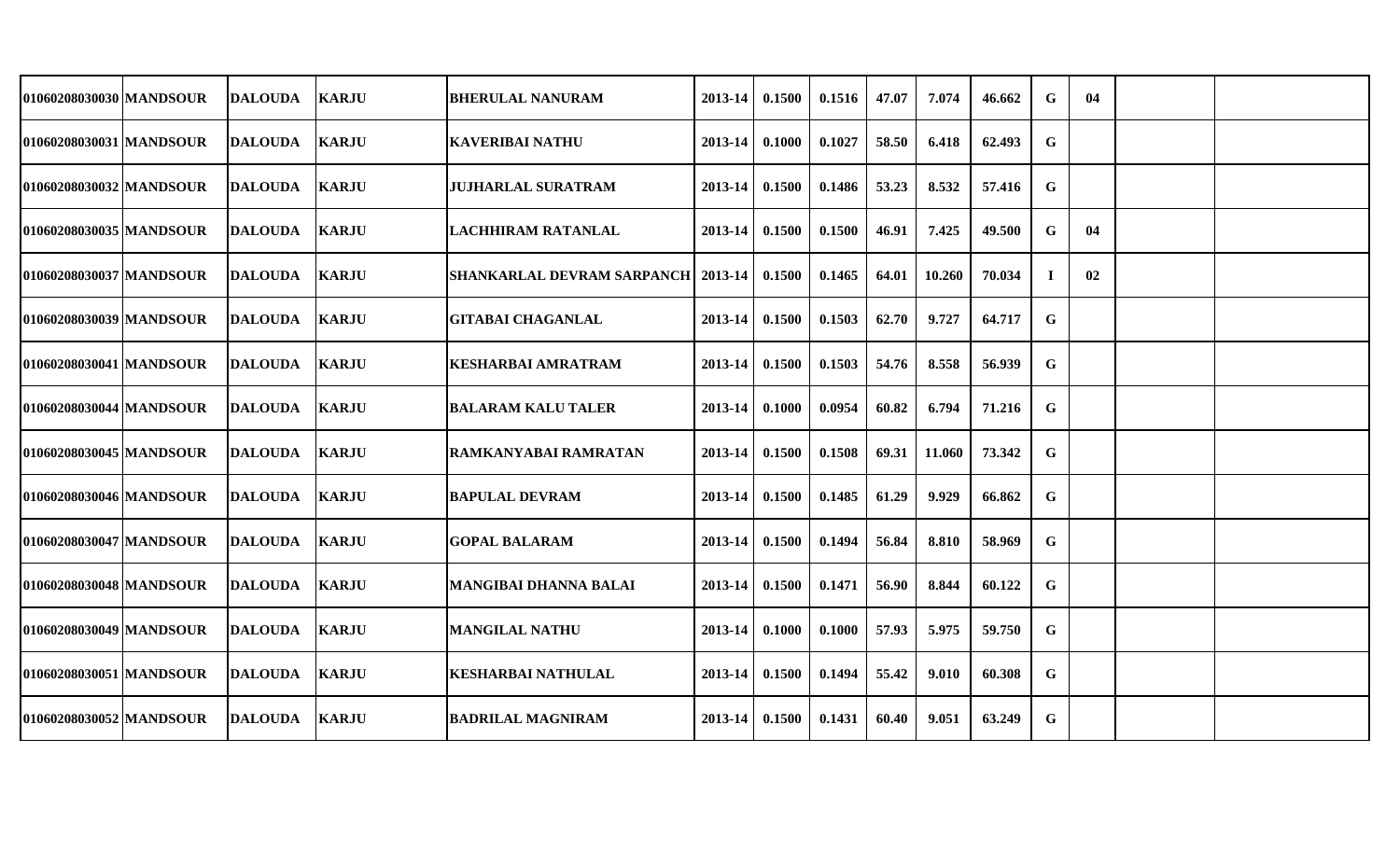| 01060208030054   MANDSOUR | DALOUDA        | <b>KARJU</b> | <b>BARDIBAI KISHANLAL</b>    | 2013-14 | 0.1000 | 0.0968 | 53.96 | 5.303  | 54.783 | G |  | <b>NAME CHANGE</b> |
|---------------------------|----------------|--------------|------------------------------|---------|--------|--------|-------|--------|--------|---|--|--------------------|
| 01060208030055  MANDSOUR  | DALOUDA        | <b>KARJU</b> | <b>NATHU NANDA</b>           | 2013-14 | 0.1500 | 0.1458 | 59.27 | 8.941  | 61.324 | G |  |                    |
| 01060208030059 MANDSOUR   | <b>DALOUDA</b> | <b>KARJU</b> | <b>CHENRAM KISHAN</b>        | 2013-14 | 0.1500 | 0.0977 | 56.68 | 5.854  | 59.918 | G |  | <b>NAME CHANGE</b> |
| 01060208030061   MANDSOUR | DALOUDA        | <b>KARJU</b> | <b>BALURAM RATANLAL</b>      | 2013-14 | 0.1500 | 0.1474 | 61.97 | 9.906  | 67.205 | G |  |                    |
| 01060208030062 MANDSOUR   | <b>DALOUDA</b> | <b>KARJU</b> | <b>BAGDIBAI SAGA</b>         | 2013-14 | 0.1500 | 0.1482 | 59.23 | 8.758  | 59.096 | G |  |                    |
| 01060208030064 MANDSOUR   | <b>DALOUDA</b> | <b>KARJU</b> | <b>DASHRATH MANGILAL</b>     | 2013-14 | 0.1000 | 0.0488 | 62.82 | 3.446  | 70.615 | G |  |                    |
| 01060208030065 MANDSOUR   | <b>DALOUDA</b> | <b>KARJU</b> | <b>MANGILAL GANPAT</b>       | 2013-14 | 0.1500 | 0.1456 | 64.08 | 9.292  | 63.819 | G |  |                    |
| 01060208030066 MANDSOUR   | DALOUDA        | <b>KARJU</b> | <b>SAVITRIBAI LAXMAN</b>     | 2013-14 | 0.1500 | 0.1470 | 55.89 | 8.879  | 60.401 | G |  |                    |
| 01060208030067 MANDSOUR   | <b>DALOUDA</b> | <b>KARJU</b> | <b>AMRATRAM MOTI</b>         | 2013-14 | 0.1500 | 0.1556 | 56.88 | 8.540  | 54.884 | G |  |                    |
| 01060208030068 MANDSOUR   | DALOUDA        | <b>KARJU</b> | <b>KARULAL NANURAM</b>       | 2013-14 | 0.1500 | 0.0518 | 65.57 | 3.709  | 71.602 | G |  |                    |
| 01060208030070 MANDSOUR   | <b>DALOUDA</b> | <b>KARJU</b> | <b>VIKRAMSINGH RATANLAL</b>  | 2013-14 | 0.1500 | 0.1406 | 61.27 | 8.910  | 63.371 | G |  |                    |
| 01060208030071 MANDSOUR   | <b>DALOUDA</b> | <b>KARJU</b> | <b>BASANTIBAI SUNDARBAI</b>  | 2013-14 | 0.1500 | 0.1467 | 69.38 | 10.546 | 71.888 | G |  |                    |
| 01060208030072 MANDSOUR   | DALOUDA        | <b>KARJU</b> | <b>RAMRATANBAI SHANTILAL</b> | 2013-14 | 0.1500 | 0.1460 | 61.98 | 9.164  | 62.767 | G |  |                    |
| 01060208030075 MANDSOUR   | <b>DALOUDA</b> | <b>KARJU</b> | <b>BAPULAL LALJI</b>         | 2013-14 | 0.1000 | 0.1007 | 58.27 | 5.919  | 58.779 | G |  |                    |
| 01060208030077 MANDSOUR   | DALOUDA        | <b>KARJU</b> | <b>SHIVNARAYAN MANGILAL</b>  | 2013-14 | 0.1000 | 0.0975 | 59.80 | 6.288  | 64.492 | G |  |                    |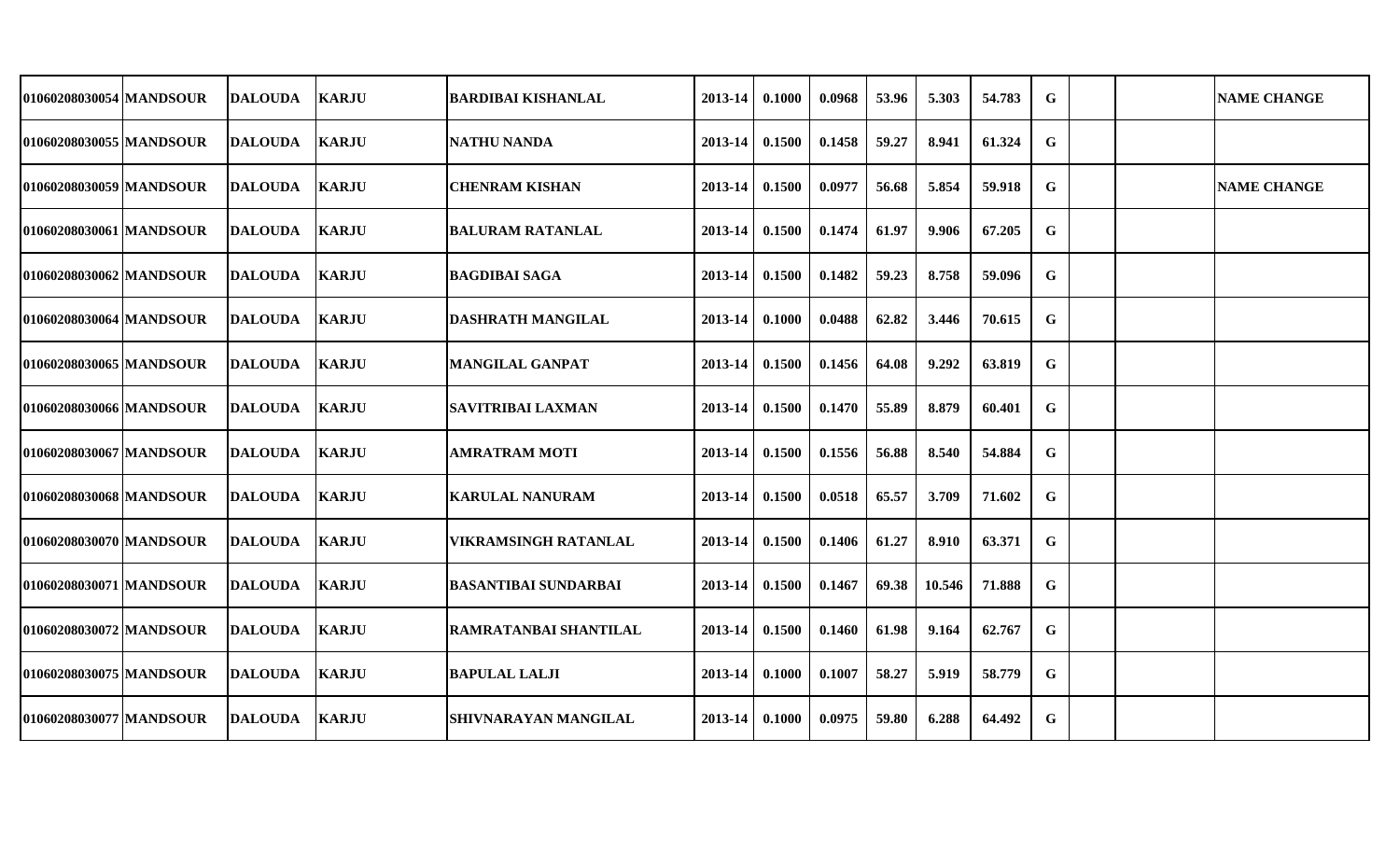| 01060208030084 MANDSOUR   | <b>IDALOUDA</b> | <b>KARJU</b> | JIWANSINGH BADRILAL POTR DHURIBAI   2013-14               |                    | 0.1500 | 0.1460 | 55.62 | 8.105  | 55.514 | G |    |  |
|---------------------------|-----------------|--------------|-----------------------------------------------------------|--------------------|--------|--------|-------|--------|--------|---|----|--|
| 01060208030085 MANDSOUR   | <b>DALOUDA</b>  | <b>KARJU</b> | <b> BHUWAN GULAB</b>                                      | 2013-14            | 0.1500 | 0.1501 | 67.54 | 10.498 | 69.940 | G |    |  |
| 01060208030086 MANDSOUR   | <b>DALOUDA</b>  | <b>KARJU</b> | MOHANBAI GIRDHARILAL                                      | 2013-14            | 0.1500 | 0.1531 | 62.65 | 10.409 | 67.988 | G |    |  |
| 01060208030087 MANDSOUR   | DALOUDA         | <b>KARJU</b> | RAMKUNWARBAI JAWAHARLAL                                   | 2013-14            | 0.1000 | 0.1040 | 51.74 | 5.277  | 50.740 | G | 04 |  |
| 01060208030088 MANDSOUR   | <b>DALOUDA</b>  | <b>KARJU</b> | <b>JIWANSINGH RAGHUVIRSINGH</b>                           | $2013 - 14$        | 0.1000 | 0.0990 | 53.51 | 5.427  | 54.818 | G |    |  |
| 01060208030089   MANDSOUR | <b>IDALOUDA</b> | <b>KARJU</b> | <b> KACHRU DEVRAM</b>                                     | $2013-14$   0.1500 |        | 0.1434 | 59.21 | 9.042  | 63.054 | G |    |  |
| 01060208030090 MANDSOUR   | <b>DALOUDA</b>  | <b>KARJU</b> | <b>BAPULAL ATMARAM</b>                                    | 2013-14            | 0.1000 | 0.0989 | 61.77 | 6.495  | 65.672 | G |    |  |
| 01060208030093 MANDSOUR   | <b>IDALOUDA</b> | <b>KARJU</b> | <b>SURAJBAI BAGDIRAM</b>                                  | 2013-14            | 0.1500 | 0.1535 | 50.71 | 8.034  | 52.339 | G |    |  |
| 01060208030094 MANDSOUR   | <b>DALOUDA</b>  | <b>KARJU</b> | <b>KANHAIYALAL MANGILAL</b>                               | 2013-14            | 0.1500 | 0.1496 | 63.29 | 9.828  | 65.695 | G |    |  |
| 01060208030095 MANDSOUR   | <b>DALOUDA</b>  | <b>KARJU</b> | <b>DEVILAL BHANWARBAI son Ratanial   2013-14   0.1500</b> |                    |        | 0.1419 | 64.62 | 9.287  | 65.447 | G |    |  |
| 01060208030097 MANDSOUR   | <b>DALOUDA</b>  | <b>KARJU</b> | <b>BHUWAN MAGNIRAM</b>                                    | 2013-14            | 0.1500 | 0.1507 | 55.54 | 8.315  | 55.176 | G |    |  |
| 01060208030098 MANDSOUR   | <b>DALOUDA</b>  | <b>KARJU</b> | <b>BAGDIRAM CHUNA</b>                                     | 2013-14            | 0.1000 | 0.1026 | 53.97 | 5.844  | 56.959 | G |    |  |
| 01060208030099 MANDSOUR   | <b>DALOUDA</b>  | <b>KARJU</b> | <b>PUNA SAGA</b>                                          | 2013-14            | 0.1500 | 0.1505 | 68.44 | 10.550 | 70.100 | G |    |  |
| 01060208030102 MANDSOUR   | <b>DALOUDA</b>  | <b>KARJU</b> | <b>JAGDISH DEVRAM</b>                                     | $2013 - 14$        | 0.1500 | 0.1382 | 55.20 | 8.162  | 59.059 | G |    |  |
| 01060208030103 MANDSOUR   | <b>DALOUDA</b>  | <b>KARJU</b> | <b>DEVRAM BHERA</b>                                       | $2013 - 14$        | 0.1500 | 0.1452 | 54.06 | 8.518  | 58.664 | G |    |  |
|                           |                 |              |                                                           |                    |        |        |       |        |        |   |    |  |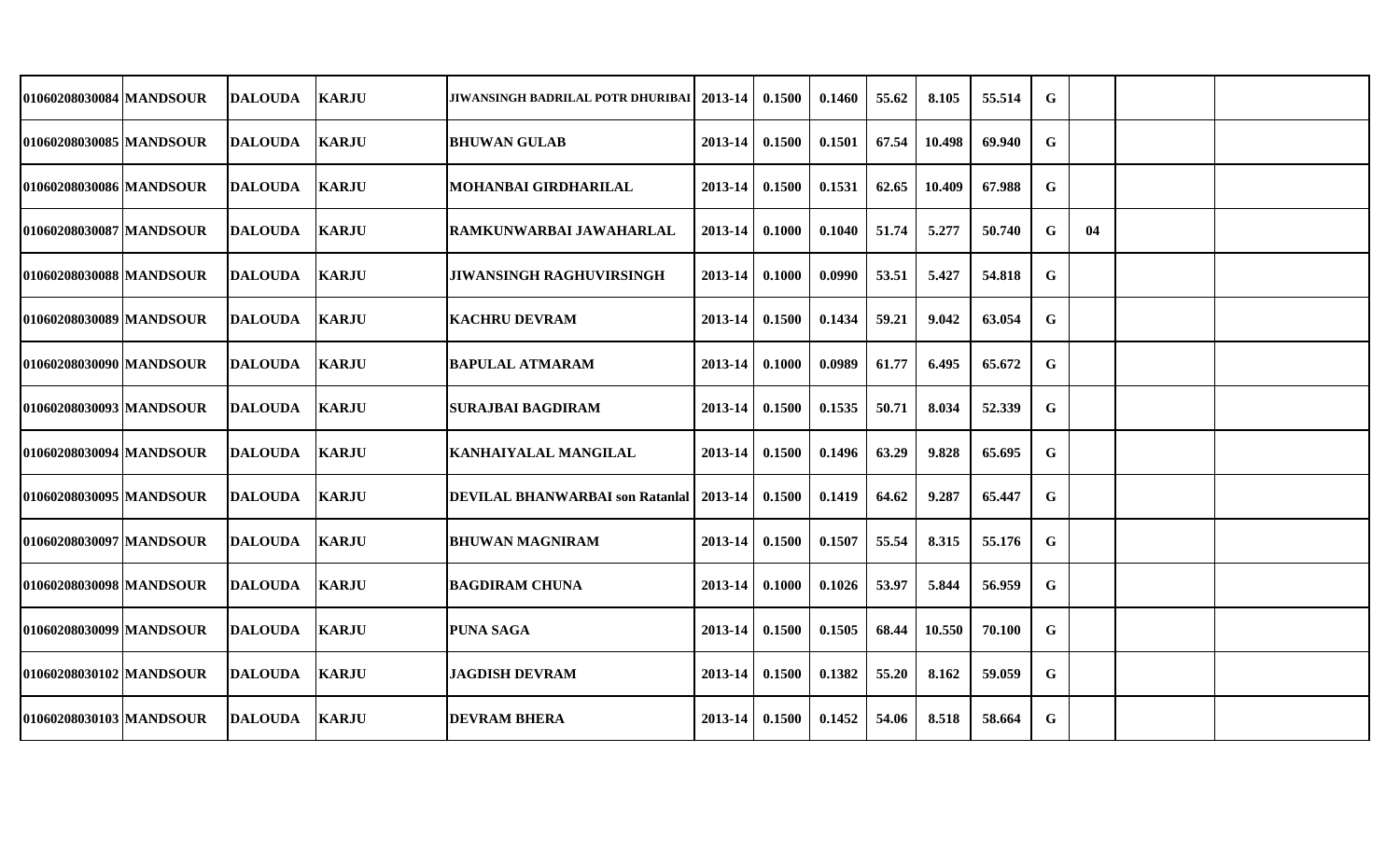| 01060208030104 MANDSOUR   | <b>DALOUDA</b> | <b>KARJU</b> | <b>RAJARAM NATHU GAYRI</b>                 | 2013-14 | 0.1500 | 0.1480 | 64.08 | 9.722  | 65.689 | G           |    |  |
|---------------------------|----------------|--------------|--------------------------------------------|---------|--------|--------|-------|--------|--------|-------------|----|--|
| 01060208030105 MANDSOUR   | <b>DALOUDA</b> | <b>KARJU</b> | <b>RAJARAM HIRA BALAI</b>                  | 2013-14 | 0.1000 | 0.0988 | 58.05 | 5.515  | 55.820 | G           |    |  |
| 01060208030108 MANDSOUR   | <b>DALOUDA</b> | <b>KARJU</b> | <b>KAMLABAI BALU SUTAR</b>                 | 2013-14 | 0.1000 | 0.1000 | 61.67 | 6.088  | 60.880 | G           |    |  |
| 01060208030111 MANDSOUR   | <b>DALOUDA</b> | <b>KARJU</b> | <b>MANSINGH LALJI</b>                      | 2013-14 | 0.1500 | 0.1488 | 61.81 | 9.510  | 63.911 | $\mathbf G$ |    |  |
| 01060208030115 MANDSOUR   | <b>DALOUDA</b> | <b>KARJU</b> | <b>BULAKIBAI HIRALAL</b>                   | 2013-14 | 0.1000 | 0.0972 | 57.04 | 5.117  | 52.644 | Т.          | 02 |  |
| 01060208030116 MANDSOUR   | <b>DALOUDA</b> | <b>KARJU</b> | <b>VAJERAM RATANLAL</b>                    | 2013-14 | 0.1000 | 0.1024 | 65.45 | 7.069  | 69.033 | $\mathbf G$ |    |  |
| 01060208030117 MANDSOUR   | <b>DALOUDA</b> | <b>KARJU</b> | <b>SAMANDBAI GANGARAM</b>                  | 2013-14 | 0.1500 | 0.1476 | 59.69 | 9.380  | 63.550 | G           |    |  |
| 01060208030120 MANDSOUR   | <b>DALOUDA</b> | <b>KARJU</b> | <b>BAGMAL MANNALAL</b>                     | 2013-14 | 0.1500 | 0.1566 | 67.01 | 10.894 | 69.566 | G           |    |  |
| 01060208030122 MANDSOUR   | DALOUDA        | <b>KARJU</b> | <b>KAMALSINGH DEVRAM</b>                   | 2013-14 | 0.1500 | 0.1513 | 53.25 | 8.946  | 59.128 | G           |    |  |
| 01060208030124 MANDSOUR   | DALOUDA        | <b>KARJU</b> | <b>RAMIBAI KANA</b>                        | 2013-14 | 0.1000 | 0.1035 | 55.98 | 5.758  | 55.633 | Т.          | 02 |  |
| 01060208030129 MANDSOUR   | <b>DALOUDA</b> | <b>KARJU</b> | <b>PUSHPABAI SHANTILAL</b>                 | 2013-14 | 0.1500 | 0.1533 | 68.06 | 11.249 | 73.379 | G           |    |  |
| 01060208030130 MANDSOUR   | DALOUDA        | <b>KARJU</b> | <b>BALARAM CHENRAM</b>                     | 2013-14 | 0.1500 | 0.1444 | 58.25 | 8.505  | 58.899 | G           |    |  |
| 01060208030132 MANDSOUR   | <b>DALOUDA</b> | <b>KARJU</b> | <b>BHANWARLAL HIRALAL</b>                  | 2013-14 | 0.1000 | 0.1008 | 62.58 | 6.043  | 59.950 | G           |    |  |
| 01060208030138   MANDSOUR | DALOUDA        | <b>KARJU</b> | BHANWARLAL LALJI DA.PU. MOHANLAL   2013-14 |         | 0.1500 | 0.1485 | 59.97 | 9.253  | 62.310 | G           |    |  |
| 01060208030140 MANDSOUR   | <b>DALOUDA</b> | <b>KARJU</b> | <b>RAMESHCHANDRA GANESHRAM</b>             | 2013-14 | 0.1500 | 0.1540 | 54.98 | 8.789  | 57.071 | G           |    |  |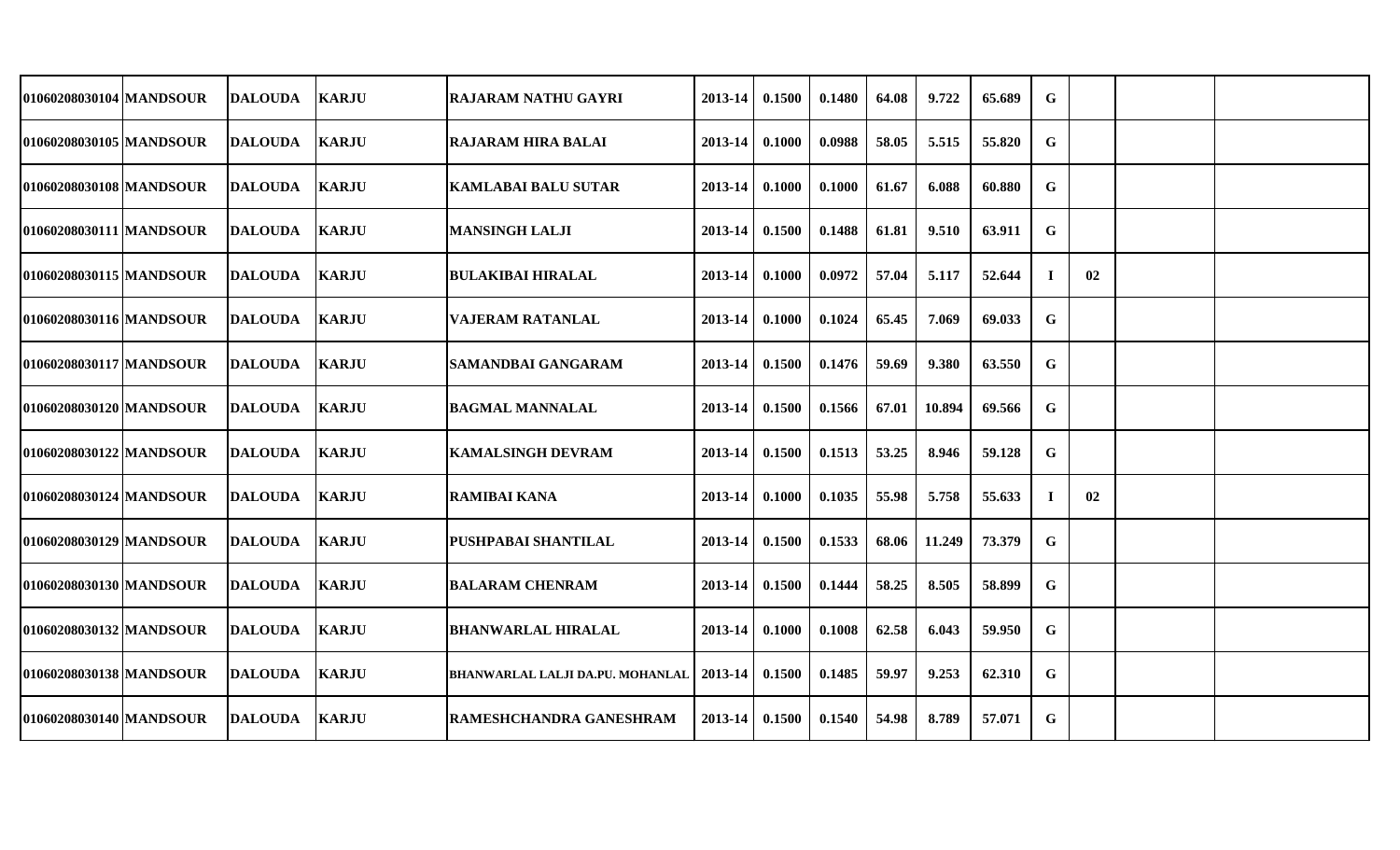| 01060208030141 MANDSOUR   | <b>DALOUDA</b> | <b>KARJU</b>   | <b>NATHULAL HIRALAL</b>                      | 2013-14                | 0.1000 | 0.0918 | 60.54 | 5.535 | 60.294 | G |    |  |
|---------------------------|----------------|----------------|----------------------------------------------|------------------------|--------|--------|-------|-------|--------|---|----|--|
| 01060208030143 MANDSOUR   | <b>DALOUDA</b> | <b>KARJU</b>   | <b>JIWANLAL NATHULAL</b>                     | 2013-14                | 0.1500 | 0.1458 | 58.55 | 9.100 | 62.414 | G |    |  |
| 01060208030145 MANDSOUR   |                |                | <b>SHRILAL BHAGWANSINGH</b>                  | 2013-14                | 0.1000 | 0.1047 | 57.57 | 6.226 | 59.465 | G |    |  |
| 01060208030146   MANDSOUR | <b>DALOUDA</b> |                | <b>RAMESHWAR MANNALAL</b>                    | 2013-14                | 0.1500 | 0.1522 | 59.06 | 9.374 | 61.590 | G |    |  |
| 01060208030150 MANDSOUR   | <b>DALOUDA</b> | <b>KARJU</b>   | <b>BHERULAL MOTIJI</b>                       | 2013-14                | 0.1000 | 0.0973 | 49.25 | 4.770 | 49.024 |   | 02 |  |
| 01060208030151   MANDSOUR | <b>DALOUDA</b> | <b>KARJU</b>   | <b>BHUWANSINGH BHANWARLAL</b>                | 2013-14                | 0.1000 | 0.1013 | 59.08 | 5.646 | 55.735 | G |    |  |
| 01060208030153 MANDSOUR   | <b>DALOUDA</b> | <b>KARJU</b>   |                                              | 2013-14                | 0.1500 | 0.1395 | 63.21 | 9.545 | 68.423 | G |    |  |
| 01060208030154 MANDSOUR   | <b>DALOUDA</b> | <b>KARJU</b>   | <b>PARVATSINGH KISHANSINGH</b>               | 2013-14                | 0.1500 | 0.1517 | 53.71 | 8.302 | 54.726 | G |    |  |
| 01060208030157 MANDSOUR   | <b>DALOUDA</b> | <b>KARJU</b>   | <b>RAMCHANDRA KARULAL</b>                    | 2013-14                | 0.1000 | 0.0985 | 59.70 | 6.473 | 65.716 | G |    |  |
| 01060208030158 MANDSOUR   | <b>DALOUDA</b> | <b>KARJU</b>   | <b>GANPAT LAL MANNALAL</b>                   | 2013-14                | 0.1500 | 0.1500 | 58.00 | 8.990 | 59.933 | G |    |  |
| 01060208030159 MANDSOUR   | <b>DALOUDA</b> | <b>KARJU</b>   | <b>JAGDISH RATANLAL BADA</b>                 | 2013-14                | 0.1000 | 0.1011 | 56.18 | 5.827 | 57.636 | G |    |  |
| 01060208030161 MANDSOUR   | <b>DALOUDA</b> | <b>KARJU</b>   | PANNALAL KISHANLAL                           | 2013-14                | 0.1000 | 0.0986 | 51.33 | 5.302 | 53.773 | G |    |  |
| 01060208030162 MANDSOUR   | <b>DALOUDA</b> | <b>KARJU</b>   | LAXMINARAYAN NANURAM                         | 2013-14                | 0.1000 | 0.1000 | 57.82 | 5.823 | 58.230 | G |    |  |
| 01060208030165 MANDSOUR   | <b>DALOUDA</b> | <b>KARJU</b>   | <b>PARASRAM HIRALAL</b>                      | 2013-14                | 0.1500 | 0.1500 | 57.40 | 8.799 | 58.660 | G |    |  |
| 01060208030166 MANDSOUR   | <b>DALOUDA</b> |                | <b>PANNALAL BHAGWAN</b>                      | $2013 - 14$            | 0.1000 | 0.1000 | 57.12 | 6.055 | 60.550 | G |    |  |
|                           |                | <b>DALOUDA</b> | <b>KARJU</b><br><b>KARJU</b><br><b>KARJU</b> | <b>BADRILAL DEVRAM</b> |        |        |       |       |        |   |    |  |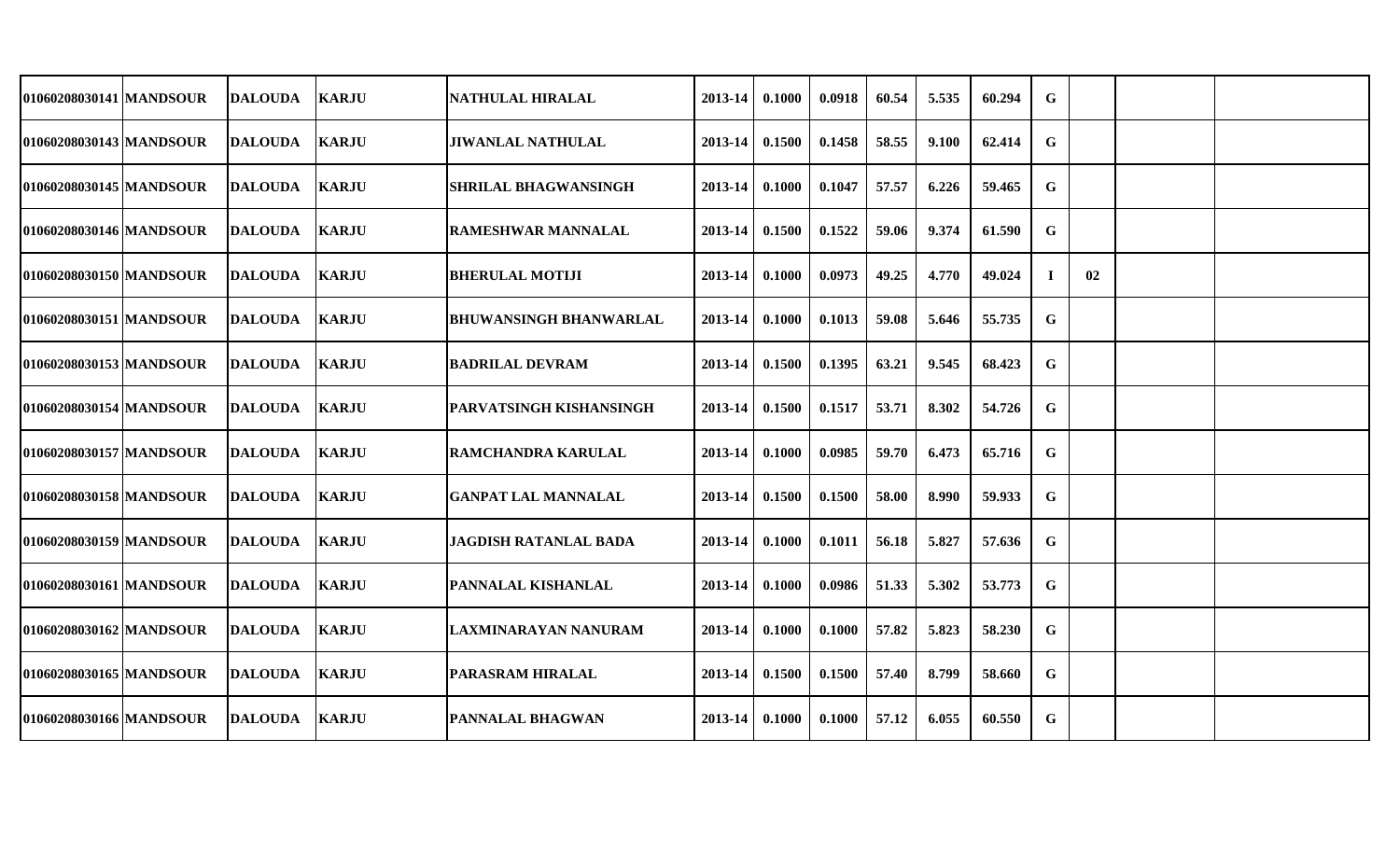| 01060208030169 MANDSOUR | <b>DALOUDA</b> | <b>KARJU</b> | <b>BASANTILAL KISHANLAL</b>  | 2013-14     | 0.1500 | 0.1443 | 65.40 | 9.782  | 67.789 | G |    |  |
|-------------------------|----------------|--------------|------------------------------|-------------|--------|--------|-------|--------|--------|---|----|--|
| 01060208030170 MANDSOUR | <b>DALOUDA</b> | <b>KARJU</b> | <b>GABARILAL NAHARJI</b>     | 2013-14     | 0.1500 | 0.1512 | 52.44 | 8.188  | 54.153 | G |    |  |
| 01060208030172 MANDSOUR | <b>DALOUDA</b> | <b>KARJU</b> | <b>BADARLAL NAHARJI</b>      | 2013-14     | 0.1500 | 0.1472 | 50.84 | 7.503  | 50.971 | G | 04 |  |
| 01060208030173 MANDSOUR | <b>DALOUDA</b> | <b>KARJU</b> | <b>BAPULAL KISHANLAL</b>     | 2013-14     | 0.1500 | 0.1512 | 59.79 | 9.250  | 61.177 | G |    |  |
| 01060208030174 MANDSOUR | <b>DALOUDA</b> | <b>KARJU</b> | <b>BHERULAL JAGDISH</b>      | 2013-14     | 0.1500 | 0.1474 | 68.58 | 10.601 | 71.920 | G |    |  |
| 01060208030175 MANDSOUR | <b>DALOUDA</b> | <b>KARJU</b> | <b>KACHRULAL NAHARJI</b>     | 2013-14     | 0.1000 | 0.0980 | 51.36 | 5.297  | 54.051 | G |    |  |
| 01060208030176 MANDSOUR | <b>DALOUDA</b> | <b>KARJU</b> | <b>KANCHANBAI RAMESHWAR</b>  | 2013-14     | 0.1500 | 0.1494 | 60.28 | 9.128  | 61.098 | G |    |  |
| 01060208030177 MANDSOUR | <b>DALOUDA</b> | <b>KARJU</b> | <b>BADRILAL HIRALAL</b>      | 2013-14     | 0.1500 | 0.1464 | 63.36 | 9.314  | 63.620 | G |    |  |
| 01060208030178 MANDSOUR | <b>DALOUDA</b> | <b>KARJU</b> | <b>SHANKARLAL GAUTAMLAL</b>  | 2013-14     | 0.1500 | 0.1376 | 68.99 | 10.772 | 78.285 | G |    |  |
| 01060208030181 MANDSOUR | <b>DALOUDA</b> | <b>KARJU</b> | <b>PREMBAI BHERULAL</b>      | 2013-14     | 0.1500 |        |       |        |        | F |    |  |
| 01060208030182 MANDSOUR | <b>DALOUDA</b> | <b>KARJU</b> | <b>KANHAIYALAL MODA JI</b>   | 2013-14     | 0.1500 |        |       |        |        | F |    |  |
| 01060208030183 MANDSOUR | <b>DALOUDA</b> | <b>KARJU</b> | <b>MAHESHKUMAR RAMKISHAN</b> | 2013-14     | 0.1000 | 0.1009 | 57.68 | 5.859  | 58.067 | G |    |  |
| 01060208030184 MANDSOUR | <b>DALOUDA</b> | <b>KARJU</b> | <b>GANESHRAM RAJARAM</b>     | 2013-14     | 0.1500 | 0.1496 | 65.12 | 10.019 | 66.972 | G |    |  |
| 01060208030185 MANDSOUR | <b>DALOUDA</b> | <b>KARJU</b> | GANPATSINGH KISHANLAL        | $2013 - 14$ | 0.1500 | 0.1501 | 58.81 | 9.040  | 60.227 | G |    |  |
| 01060208030186 MANDSOUR | <b>DALOUDA</b> | <b>KARJU</b> | <b>RAMLAL NANDA</b>          | 2013-14     | 0.1500 | 0.1416 | 58.36 | 8.471  | 59.823 | G |    |  |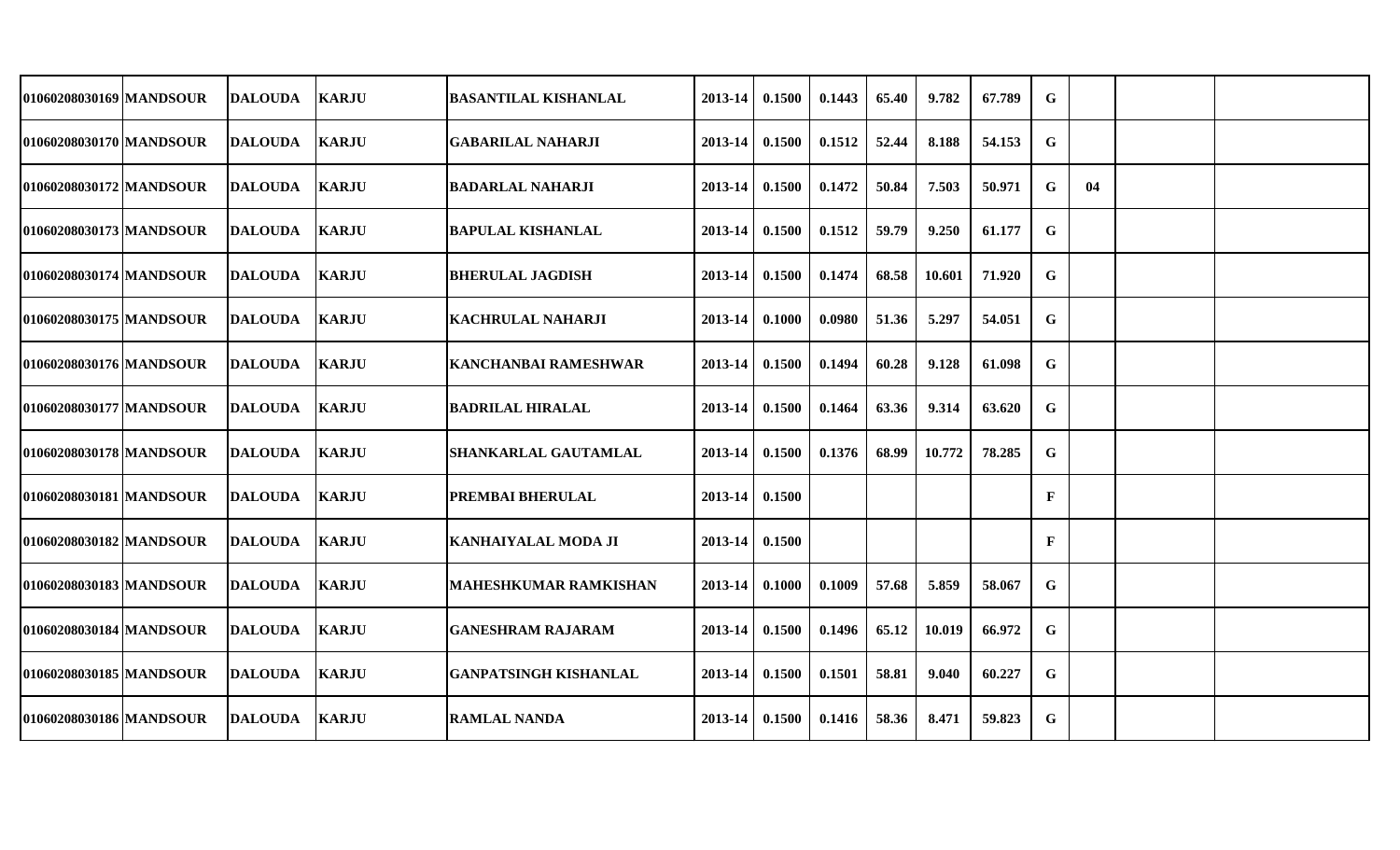| 01060208030187 MANDSOUR | DALOUDA        | <b>KARJU</b> | NATHULAL RATANLAL              | 2013-14          | 0.1500 | 0.0504 | 68.56 | 3.634  | 72.103 | G           |    |  |
|-------------------------|----------------|--------------|--------------------------------|------------------|--------|--------|-------|--------|--------|-------------|----|--|
| 01060208030188 MANDSOUR | DALOUDA        | <b>KARJU</b> | BAHADURSINGH RATANLAL          | 2013-14          | 0.1500 | 0.1457 | 62.88 | 9.863  | 67.694 | G           |    |  |
| 01060208030189 MANDSOUR | DALOUDA        | <b>KARJU</b> | <b>JIWANKUNWAR BHANWARLAL</b>  | 2013-14          | 0.1500 | 0.1500 | 61.08 | 9.520  | 63.467 | G           |    |  |
| 01060208030190 MANDSOUR | <b>DALOUDA</b> | <b>KARJU</b> | <b>MANGILAL GOBARLAL</b>       | 2013-14          | 0.1500 | 0.1502 | 62.50 | 9.813  | 65.333 | G           |    |  |
| 01060208030191 MANDSOUR | <b>DALOUDA</b> | <b>KARJU</b> | <b>BALWANTSINGH SHANTILAL</b>  | $2013 - 14$      | 0.1500 | 0.1443 | 60.08 | 8.952  | 62.037 | G           |    |  |
| 01060208030192 MANDSOUR | <b>DALOUDA</b> | <b>KARJU</b> | <b>MOHANLAL HIRALAL</b>        | $2013-14$ 0.1000 |        | 0.1008 | 57.61 | 6.354  | 63.036 | G           |    |  |
| 01060208030195 MANDSOUR | <b>DALOUDA</b> | <b>KARJU</b> | <b>PRAKASH BAGDIRAM</b>        | 2013-14          | 0.1500 | 0.1430 | 50.94 | 7.692  | 53.790 | G           |    |  |
| 01060208030196 MANDSOUR | DALOUDA        | <b>KARJU</b> | <b>SOHANBAI BALARAM</b>        | 2013-14          | 0.1500 | 0.1519 | 55.62 | 8.796  | 57.907 | G           |    |  |
| 01060208030197 MANDSOUR | <b>DALOUDA</b> | <b>KARJU</b> | <b>BAPULAL RAMLAL</b>          | 2013-14          | 0.1500 | 0.1406 | 68.26 | 10.561 | 75.114 | G           |    |  |
| 01060208030198 MANDSOUR | <b>DALOUDA</b> | <b>KARJU</b> | <b>SHANKARLAL DEVRAM CHOTA</b> | 2013-14          | 0.1000 | 0.1027 | 58.61 | 6.539  | 63.671 | G           |    |  |
| 01060208030200 MANDSOUR | <b>DALOUDA</b> | <b>KARJU</b> | NANDIBAI DEVRAM                | 2013-14          | 0.1000 | 0.0544 | 49.18 | 2.529  | 46.489 | G           | 04 |  |
| 01060208030201 MANDSOUR | <b>DALOUDA</b> | <b>KARJU</b> | <b>SHANTIDAS NANDRAMDAS</b>    | 2013-14          | 0.1000 | 0.1005 | 59.19 | 6.113  | 60.826 | G           |    |  |
| 01060208030202 MANDSOUR | <b>DALOUDA</b> | <b>KARJU</b> | VARDICHAND MAGNIRAM            | $2013 - 14$      | 0.1500 | 0.1500 | 65.11 | 9.311  | 62.073 | G           |    |  |
| 01060208030204 MANDSOUR | <b>DALOUDA</b> | <b>KARJU</b> | NANDIBAI SHANTILAL             | $2013 - 14$      | 0.1500 | 0.1553 | 44.15 | 6.988  | 44.997 | G           | 04 |  |
| 01060208030207 MANDSOUR | <b>DALOUDA</b> | <b>KARJU</b> | <b>RAMLAL RATANLAL</b>         | $2013-14$ 0.1000 |        | 0.1000 | 58.53 | 6.279  | 62.790 | $\mathbf G$ |    |  |
|                         |                |              |                                |                  |        |        |       |        |        |             |    |  |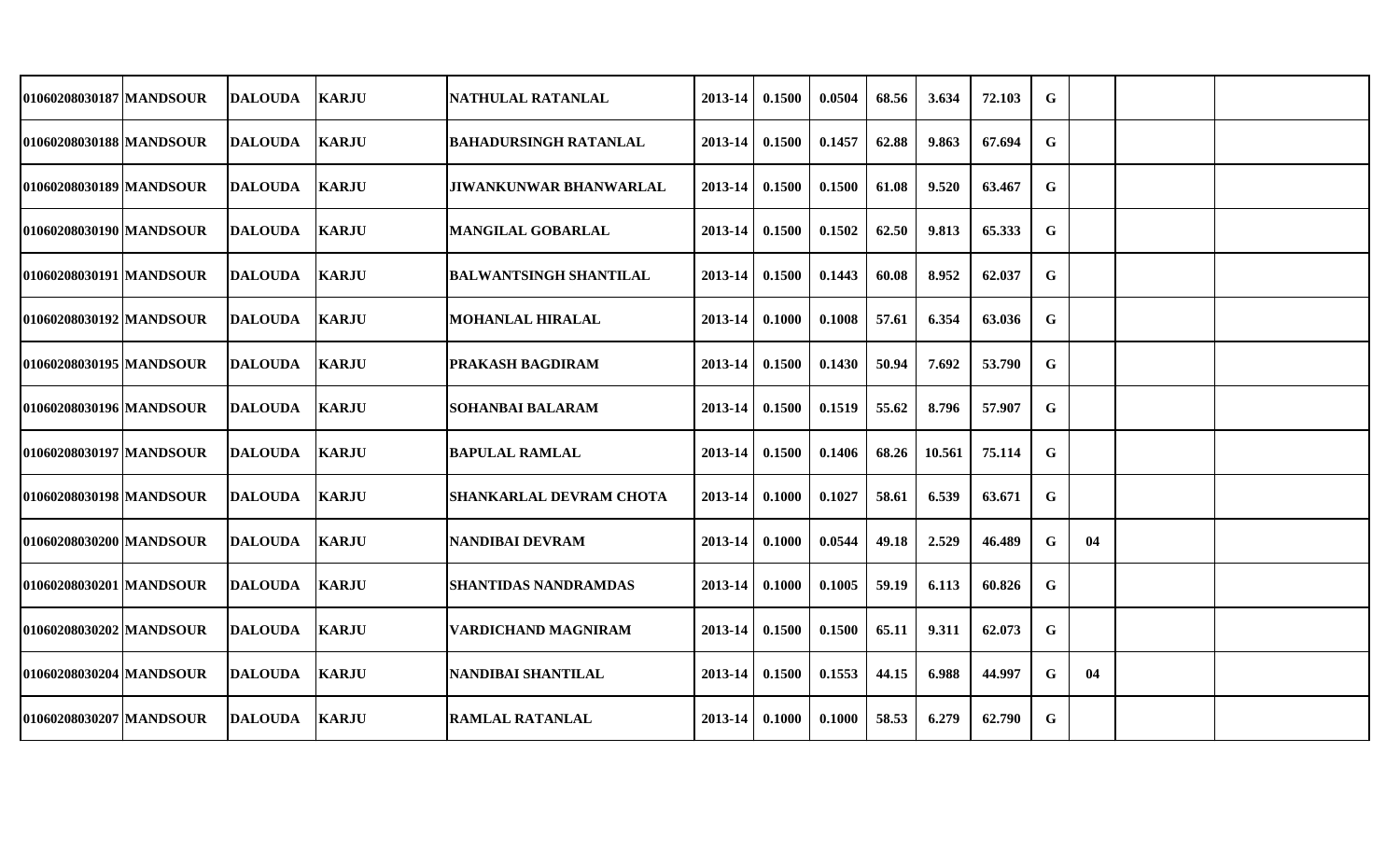| 01060208030208 MANDSOUR | <b>DALOUDA</b> | <b>KARJU</b> | <b>MANGILAL SAWA</b>       | 2013-14     | 0.1000 | 0.1019 | 62.92 | 6.939  | 68.096 | G |    |  |
|-------------------------|----------------|--------------|----------------------------|-------------|--------|--------|-------|--------|--------|---|----|--|
| 01060208030210 MANDSOUR | <b>DALOUDA</b> | <b>KARJU</b> | NANDLAL HIRALAL            | 2013-14     | 0.1500 | 0.0750 | 65.09 | 5.124  | 68.320 | G |    |  |
| 01060208030211 MANDSOUR | <b>DALOUDA</b> | <b>KARJU</b> | <b>BHAGIRATH DALU</b>      | 2013-14     | 0.1000 | 0.0966 | 57.63 | 5.961  | 61.708 | G |    |  |
| 01060208030212 MANDSOUR | <b>DALOUDA</b> | <b>KARJU</b> | <b>RAMLAL DOLA</b>         | 2013-14     | 0.1500 | 0.1504 | 52.21 | 7.951  | 52.866 | G |    |  |
| 01060208030215 MANDSOUR | <b>DALOUDA</b> | <b>KARJU</b> | <b>RATANBAI AMARSINGH</b>  | 2013-14     | 0.1500 | 0.1515 | 66.65 | 10.464 | 69.069 | G |    |  |
| 01060208030216 MANDSOUR | <b>DALOUDA</b> | <b>KARJU</b> | <b>BABULAL RATANLAL</b>    | 2013-14     | 0.1000 | 0.0975 | 46.23 | 4.689  | 48.092 | G | 04 |  |
| 01060208030217 MANDSOUR | <b>DALOUDA</b> | <b>KARJU</b> | <b>RAMDAYAL BAHADURLAL</b> | 2013-14     | 0.1500 | 0.1485 | 63.46 | 10.063 | 67.764 | G |    |  |
| 01060208030218 MANDSOUR | <b>DALOUDA</b> | <b>KARJU</b> | <b>RAMPRASAD ONKARLAL</b>  | 2013-14     | 0.1000 | 0.0984 | 57.32 | 6.019  | 61.169 | G |    |  |
| 01060208030219 MANDSOUR | <b>DALOUDA</b> | <b>KARJU</b> | <b>GIRDHARI HIRALAL</b>    | 2013-14     | 0.1000 | 0.1050 | 58.27 | 6.093  | 58.029 | G |    |  |
| 01060208030220 MANDSOUR | <b>DALOUDA</b> | <b>KARJU</b> | <b>RUGHANATH MAGNIRAM</b>  | 2013-14     | 0.1500 | 0.1494 | 65.60 | 9.971  | 66.740 | 1 | 02 |  |
| 01060208030222 MANDSOUR | <b>DALOUDA</b> | <b>KARJU</b> | LILABAI GIRDHARI           | 2013-14     | 0.1500 | 0.1448 | 57.44 | 8.575  | 59.220 | G |    |  |
| 01060208030223 MANDSOUR | DALOUDA        | <b>KARJU</b> | <b>SAMPATBAI BHAGWAN</b>   | 2013-14     | 0.1500 | 0.1551 | 61.97 | 9.889  | 63.759 | G |    |  |
| 01060208030224 MANDSOUR | <b>DALOUDA</b> | <b>KARJU</b> | <b>KAMLABAI PANNALAL</b>   | 2013-14     | 0.1000 | 0.1018 | 57.03 | 5.801  | 56.984 | G |    |  |
| 01060208030228 MANDSOUR | <b>DALOUDA</b> | <b>KARJU</b> | <b>BADRILAL BHAGIRATH</b>  | $2013 - 14$ | 0.1500 | 0.1495 | 63.88 | 10.148 | 67.880 | G |    |  |
| 01060208030229 MANDSOUR | <b>DALOUDA</b> | <b>KARJU</b> | <b>SHANTILAL GAUTAMLAL</b> | 2013-14     | 0.1500 | 0.1438 | 63.55 | 9.478  | 65.911 | G |    |  |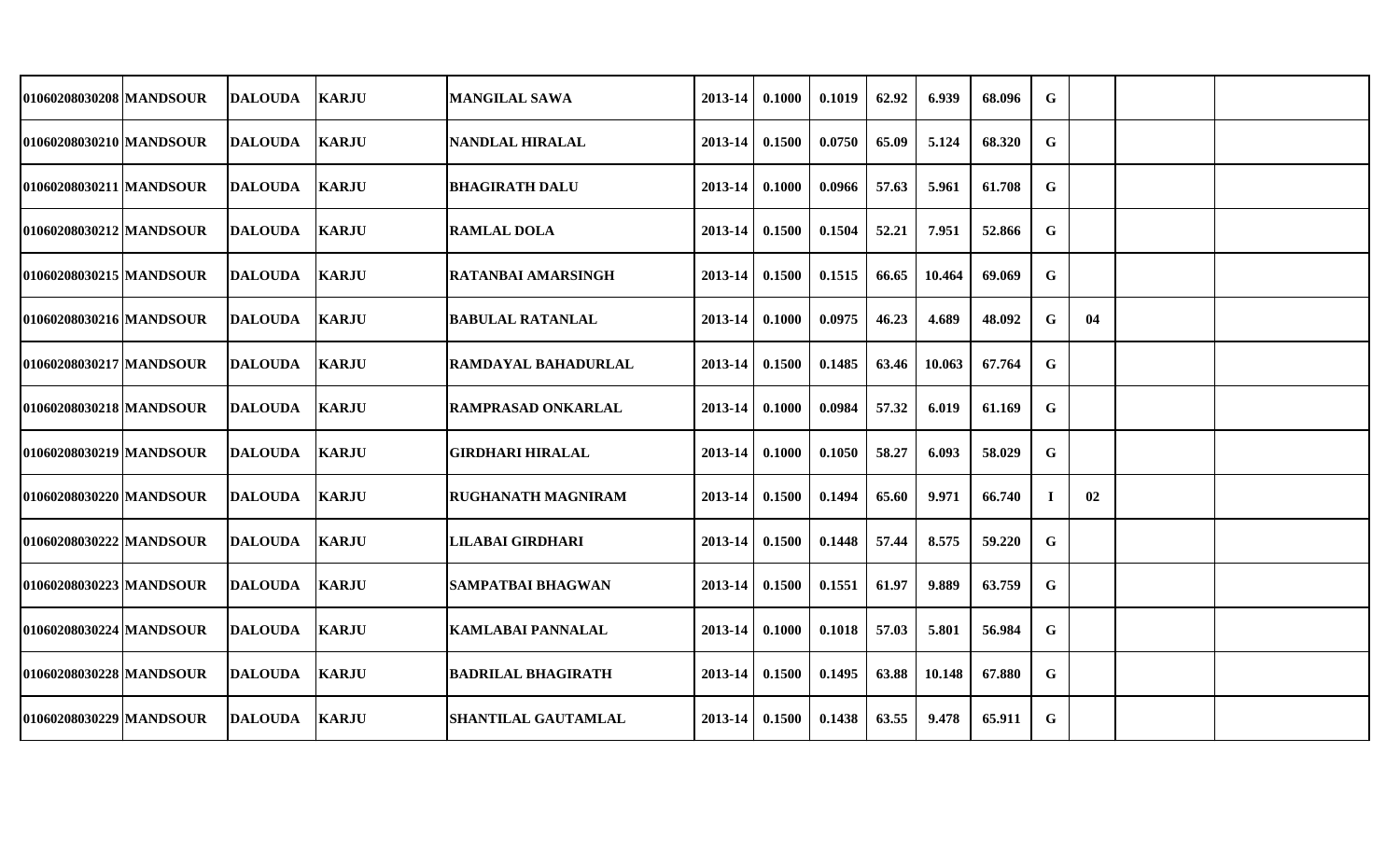| 01060208030230 MANDSOUR | <b>DALOUDA</b> | <b>KARJU</b> | <b>BHUWAN RAMA</b>           | 2013-14     | 0.1500 | 0.1151 | 66.10 | 7.677  | 66.699 | G |  |  |
|-------------------------|----------------|--------------|------------------------------|-------------|--------|--------|-------|--------|--------|---|--|--|
| 01060208030231 MANDSOUR | <b>DALOUDA</b> | <b>KARJU</b> | <b>GITABAI KACHRUDAS</b>     | 2013-14     | 0.1500 | 0.1512 | 57.56 | 9.012  | 59.603 | G |  |  |
| 01060208030233 MANDSOUR | <b>DALOUDA</b> | <b>KARJU</b> | <b>BHAGWANSINGH RATANLAL</b> | 2013-14     | 0.1500 | 0.1470 | 63.32 | 9.588  | 65.224 | G |  |  |
| 01060208030235 MANDSOUR | <b>DALOUDA</b> | <b>KARJU</b> | <b>RADHESHYAM GAUTAMLAL</b>  | $2013 - 14$ | 0.1500 | 0.1439 | 63.73 | 9.414  | 65.420 | G |  |  |
| 01060208030236 MANDSOUR | <b>DALOUDA</b> | <b>KARJU</b> | <b>JAGDISH NATHULAL</b>      | 2013-14     | 0.1000 | 0.0500 | 57.84 | 2.999  | 59.980 | G |  |  |
| 01060208030237 MANDSOUR | <b>DALOUDA</b> | <b>KARJU</b> | <b>MANOHARLAL MANGILAL</b>   | 2013-14     | 0.1500 | 0.1438 | 60.95 | 9.439  | 65.640 | G |  |  |
| 01060208030239 MANDSOUR | <b>DALOUDA</b> | <b>KARJU</b> | <b>JAGDISH KANJI</b>         | 2013-14     | 0.1500 | 0.1473 | 62.02 | 9.285  | 63.035 | G |  |  |
| 01060208030243 MANDSOUR | <b>DALOUDA</b> | <b>KARJU</b> | <b>AMARSINGH SHANTILAL</b>   | 2013-14     | 0.1500 | 0.1455 | 57.70 | 8.507  | 58.467 | G |  |  |
| 01060208030245 MANDSOUR | <b>DALOUDA</b> | <b>KARJU</b> | <b>MOHANBAI NANDLAL</b>      | 2013-14     | 0.1500 | 0.1535 | 65.73 | 10.479 | 68.267 | G |  |  |
| 01060208030247 MANDSOUR | <b>DALOUDA</b> | <b>KARJU</b> | <b>DEVRAM MANGILAL</b>       | $2013 - 14$ | 0.1500 | 0.1472 | 60.80 | 9.302  | 63.193 | G |  |  |
| 01060208030250 MANDSOUR | <b>DALOUDA</b> | <b>KARJU</b> | <b>CHAGANLAL SHOBHARAM</b>   | $2013 - 14$ | 0.1500 | 0.1500 | 67.45 | 10.522 | 70.147 | G |  |  |
| 01060208030251 MANDSOUR | <b>DALOUDA</b> | <b>KARJU</b> | <b>MANGILAL SALAGRAM</b>     | $2013 - 14$ | 0.1500 | 0.1469 | 61.30 | 9.790  | 66.644 | G |  |  |
| 01060208030254 MANDSOUR | <b>DALOUDA</b> | <b>KARJU</b> | <b>NAGULAL RAJARAM</b>       | $2013 - 14$ | 0.1500 | 0.1423 | 65.33 | 9.613  | 67.554 | G |  |  |
| 01060208030260 MANDSOUR | <b>DALOUDA</b> | <b>KARJU</b> | <b>MANJUBAI RATANLAL</b>     | $2013 - 14$ | 0.1500 | 0.1558 | 56.27 | 8.304  | 53.299 | G |  |  |
| 01060208030262 MANDSOUR | <b>DALOUDA</b> | <b>KARJU</b> | NARAYAN BHANWARLAL           | 2013-14     | 0.1500 | 0.1437 | 66.38 | 10.251 | 71.336 | G |  |  |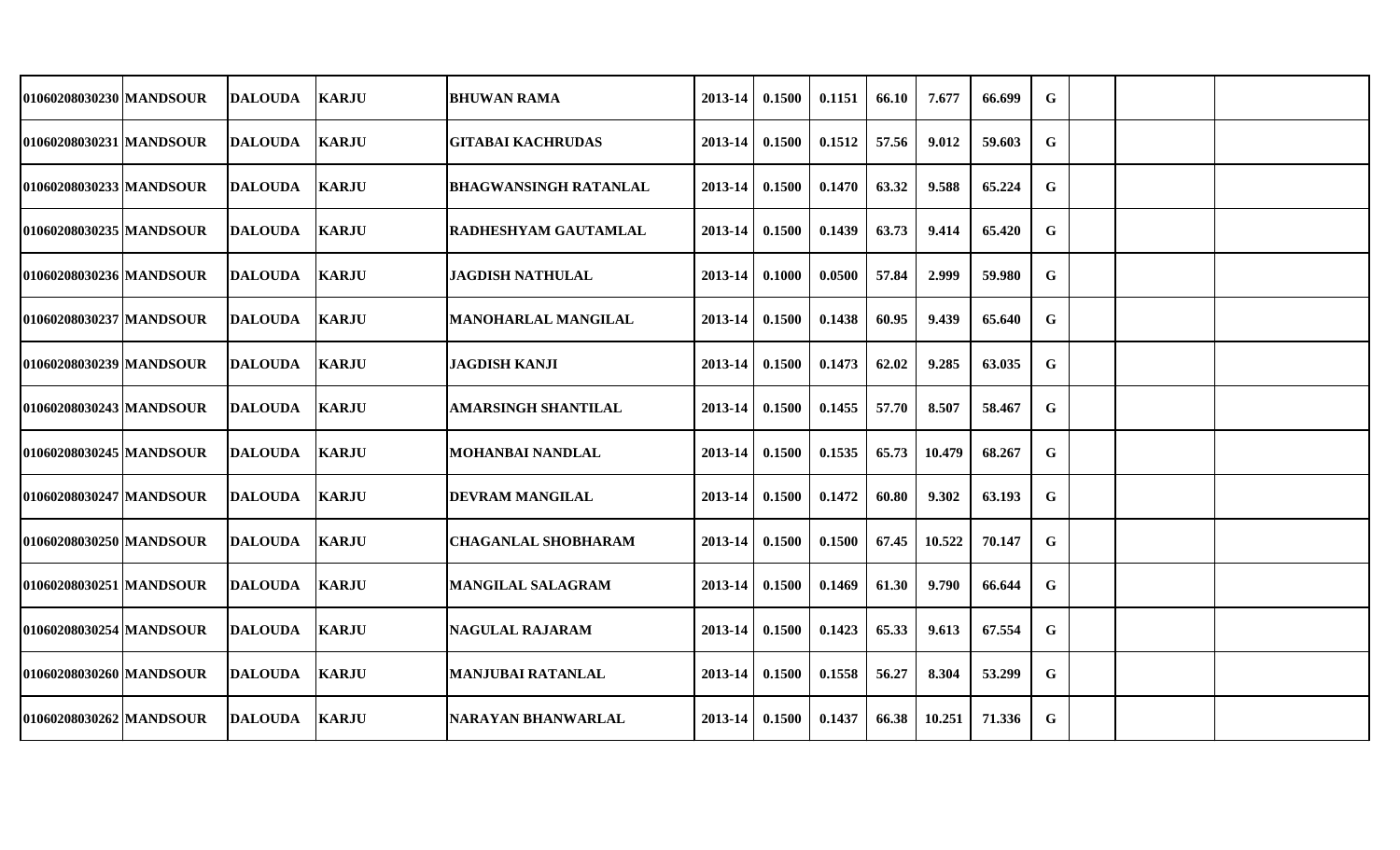| 01060208030263 MANDSOUR | <b>DALOUDA</b> | <b>KARJU</b>    | <b>AMRATRAM KACHRU</b>           | 2013-14 | 0.1000 | 0.1000 | 55.31 | 5.705  | 57.050 | G  |    |                |  |
|-------------------------|----------------|-----------------|----------------------------------|---------|--------|--------|-------|--------|--------|----|----|----------------|--|
| 01060208030265 MANDSOUR | <b>DALOUDA</b> | <b>KARJU</b>    | <b>MUKESH KANWARLAL</b>          | 2013-14 | 0.1500 | 0.1454 | 57.80 | 9.066  | 62.352 | G  |    |                |  |
| 01060208030266 MANDSOUR | <b>DALOUDA</b> | <b>KARJU</b>    | <b>MANGILAL VRASHABHLAL</b>      | 2013-14 | 0.1500 | 0.1499 | 66.53 | 10.274 | 68.539 | G  |    |                |  |
| 01060208030267 MANDSOUR | <b>DALOUDA</b> | <b>KARJU</b>    | NANDLAL BAGDIRAM                 | 2013-14 | 0.1000 | 0.0999 | 66.01 | 6.705  | 67.117 | G  |    |                |  |
| 01060208030269 MANDSOUR | <b>DALOUDA</b> | <b>KARJU</b>    | <b>PUNAMCHAND ATMARAM</b>        | 2013-14 | 0.1500 | 0.1471 | 64.51 | 10.681 | 72.610 | G  |    |                |  |
| 01060208030270 MANDSOUR | <b>DALOUDA</b> | <b>KARJU</b>    | <b>BHAGWANSINGH BAHADURSINGH</b> | 2013-14 | 0.1500 | 0.1492 | 63.19 | 9.794  | 65.643 | G  |    |                |  |
| 01060208030272 MANDSOUR | <b>DALOUDA</b> | <b>KARJU</b>    | <b>SHIVNARAYAN BHAGIRATH</b>     | 2013-14 | 0.1500 | 0.1455 | 59.00 | 9.010  | 61.924 | G  |    |                |  |
| 01060208030274 MANDSOUR | <b>DALOUDA</b> | <b>KARJU</b>    | <b>RAMLAL BHAGCHAND</b>          | 2013-14 | 0.1500 | 0.1420 | 65.58 | 10.184 | 71.718 | G  |    |                |  |
| 01060208030193 MANDSOUR | <b>DALOUDA</b> | <b>KARJU</b>    | <b>KAMLABAI KACHRULAL</b>        | 2013-14 | 0.1500 | 0.1424 | 57.99 | 8.699  | 61.088 | G  |    |                |  |
| 01060208030280 MANDSOUR | <b>DALOUDA</b> | <b>KARJU</b>    | <b>JASPAL BHERULAL</b>           | 2013-14 | 0.1500 |        |       |        |        | F  |    |                |  |
| 01060208030281 MANDSOUR | <b>DALOUDA</b> | <b>KARJU</b>    | <b>GOPALSINGH MODSINGH</b>       | 2013-14 | 0.1500 | 0.1564 | 61.07 | 9.789  | 62.590 | G  |    |                |  |
| 01060208030282 MANDSOUR | <b>DALOUDA</b> | <b>KARJU</b>    | <b>DOLATRAM NATHU</b>            | 2013-14 | 0.1000 | 0.1012 | 67.98 | 6.963  | 68.804 | G  |    | 01060207015055 |  |
| 01060208030284 MANDSOUR | <b>DALOUDA</b> | <b>KARJU</b>    | <b>JUJHARLAL RAMA</b>            | 2013-14 | 0.1000 | 0.1015 | 63.19 | 6.599  | 65.015 | Ι. | 02 | 01060207015025 |  |
| 01060208031002 MANDSOUR | <b>DALOUDA</b> | <b>MAUKHEDI</b> | <b>BHANWARLAL JAGANNATH</b>      | 2013-14 | 0.1000 | 0.1011 | 58.04 | 5.854  | 57.903 | G  |    |                |  |
| 01060208031005 MANDSOUR | <b>DALOUDA</b> | <b>MAUKHEDI</b> | <b>RAMIBAI KANIRAM</b>           | 2013-14 | 0.1000 | 0.0997 | 54.21 | 5.522  | 55.386 | G  |    |                |  |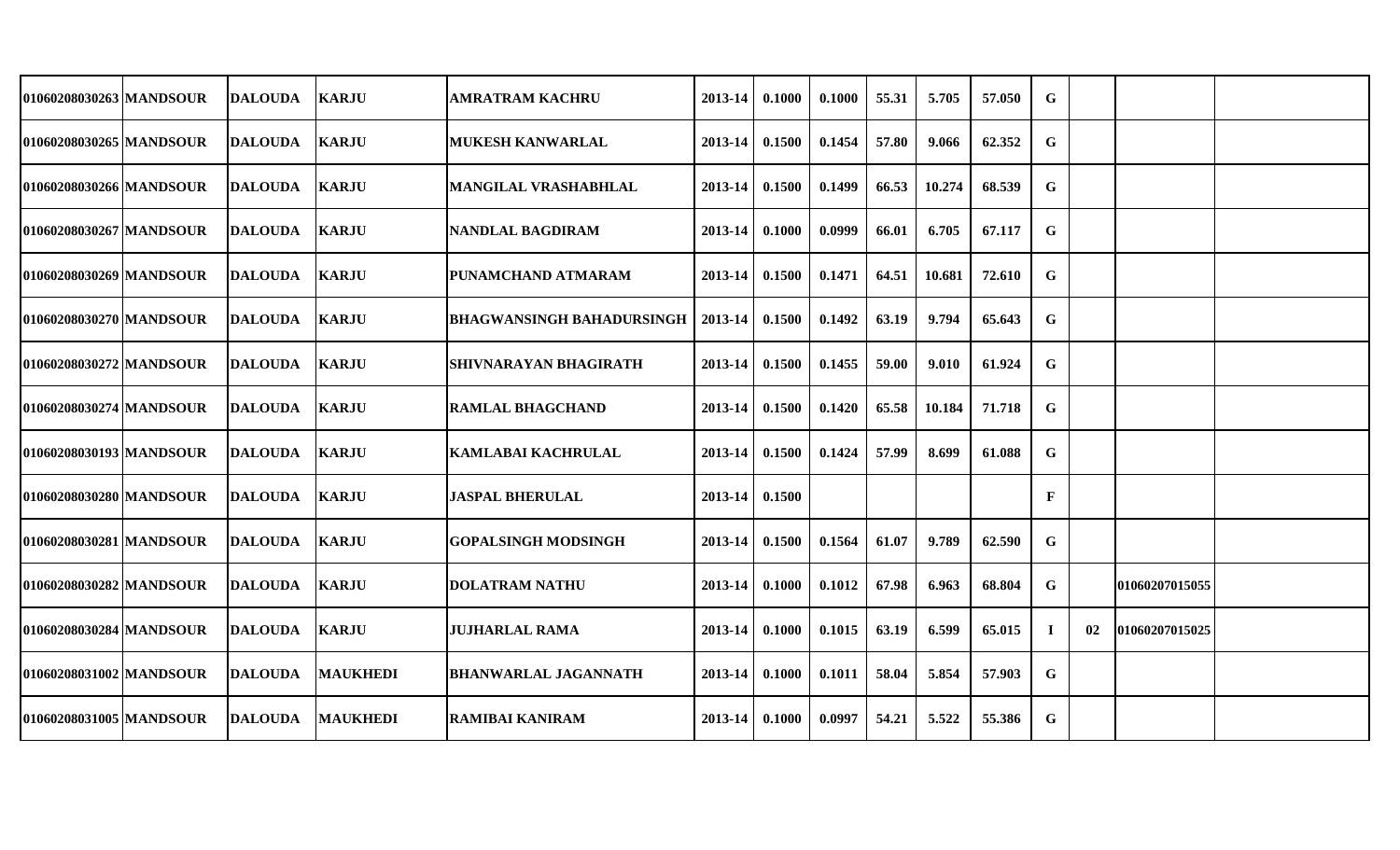| 01060208031014 MANDSOUR   | <b>DALOUDA</b> | <b>MAUKHEDI</b> | <b>RAMNANDI GANGARAM</b>   | 2013-14 | 0.1000 | 0.0502 | 59.39 | 3.080 | 61.355 | G            |    |  |
|---------------------------|----------------|-----------------|----------------------------|---------|--------|--------|-------|-------|--------|--------------|----|--|
| 01060208031015 MANDSOUR   | <b>DALOUDA</b> | <b>MAUKHEDI</b> | <b>KANWARLAL GULAB</b>     | 2013-14 | 0.1000 | 0.1006 | 53.05 | 2.266 | 22.525 | $\mathbf G$  | 04 |  |
| 01060208031021 MANDSOUR   | <b>DALOUDA</b> | <b>MAUKHEDI</b> | <b>GANGABAI HIRALAL</b>    | 2013-14 | 0.1000 | 0.1002 | 57.13 | 4.848 | 48.383 | G            | 04 |  |
| 01060208031027 MANDSOUR   | <b>DALOUDA</b> | <b>MAUKHEDI</b> | <b>KESHARBAI MANA</b>      | 2013-14 | 0.1500 | 0.1518 | 53.34 | 3.040 | 20.026 | G            | 04 |  |
| 01060208031031 MANDSOUR   | DALOUDA        | <b>MAUKHEDI</b> | <b>VAKHTA NARSINGH</b>     | 2013-14 | 0.1000 | 0.0990 | 57.51 | 6.145 | 62.071 | -1           | 02 |  |
| 01060208031047 MANDSOUR   | <b>DALOUDA</b> | <b>MAUKHEDI</b> | <b>HIRALAL BHAGIRATH</b>   | 2013-14 | 0.1000 | 0.1013 | 46.81 | 3.016 | 29.773 | $\mathbf I$  | 02 |  |
| 01060208032004 MANDSOUR   | <b>DALOUDA</b> | <b>BANI</b>     | <b>KESHERBAI SHOBHARAM</b> | 2013-14 | 0.1000 | 0.1011 | 55.79 | 2.694 | 26.647 | G            | 04 |  |
| 01060208032007 MANDSOUR   | <b>DALOUDA</b> | <b>BANI</b>     | <b>MOHANBAI BHERULAL</b>   | 2013-14 | 0.1000 |        |       |       |        | $\mathbf{F}$ |    |  |
| 01060208032011 MANDSOUR   | <b>DALOUDA</b> | <b>BANI</b>     | ANANDIBAI MANGILAL         | 2013-14 | 0.1000 |        |       |       |        | F            |    |  |
| 01060208032015   MANDSOUR | <b>DALOUDA</b> | <b>BANI</b>     | <b>KACHRU KANIRAM</b>      | 2013-14 | 0.1500 | 0.1350 | 63.07 | 7.010 | 51.926 | G            |    |  |
| 01060208032020 MANDSOUR   | <b>DALOUDA</b> | <b>BANI</b>     | <b>KANHAIYALAL DEVRAM</b>  | 2013-14 | 0.1500 | 0.1473 | 60.15 | 9.057 | 61.487 | $\bf{l}$     | 02 |  |
| 01060208032023 MANDSOUR   | <b>DALOUDA</b> | <b>BANI</b>     | <b>RUKMANIBAI NANURAM</b>  | 2013-14 | 0.1000 | 0.1000 | 69.58 | 6.401 | 64.010 | G            |    |  |
| 01060208032009 MANDSOUR   | <b>DALOUDA</b> | <b>BANI</b>     | <b>RAMRATAN DEVRAM</b>     | 2013-14 | 0.1000 | 0.1000 | 56.33 | 5.705 | 57.050 | G            |    |  |
| 01060208032030 MANDSOUR   | <b>DALOUDA</b> | <b>BANI</b>     | SITABAI NANURAM MALI       | 2013-14 | 0.1000 | 0.1000 | 51.59 | 5.439 | 54.390 | G            |    |  |
| 01060208032032 MANDSOUR   | <b>DALOUDA</b> | <b>BANI</b>     | <b>KAMLABAI VAJERAM</b>    | 2013-14 | 0.1500 | 0.1460 | 57.58 | 8.028 | 54.986 | G            |    |  |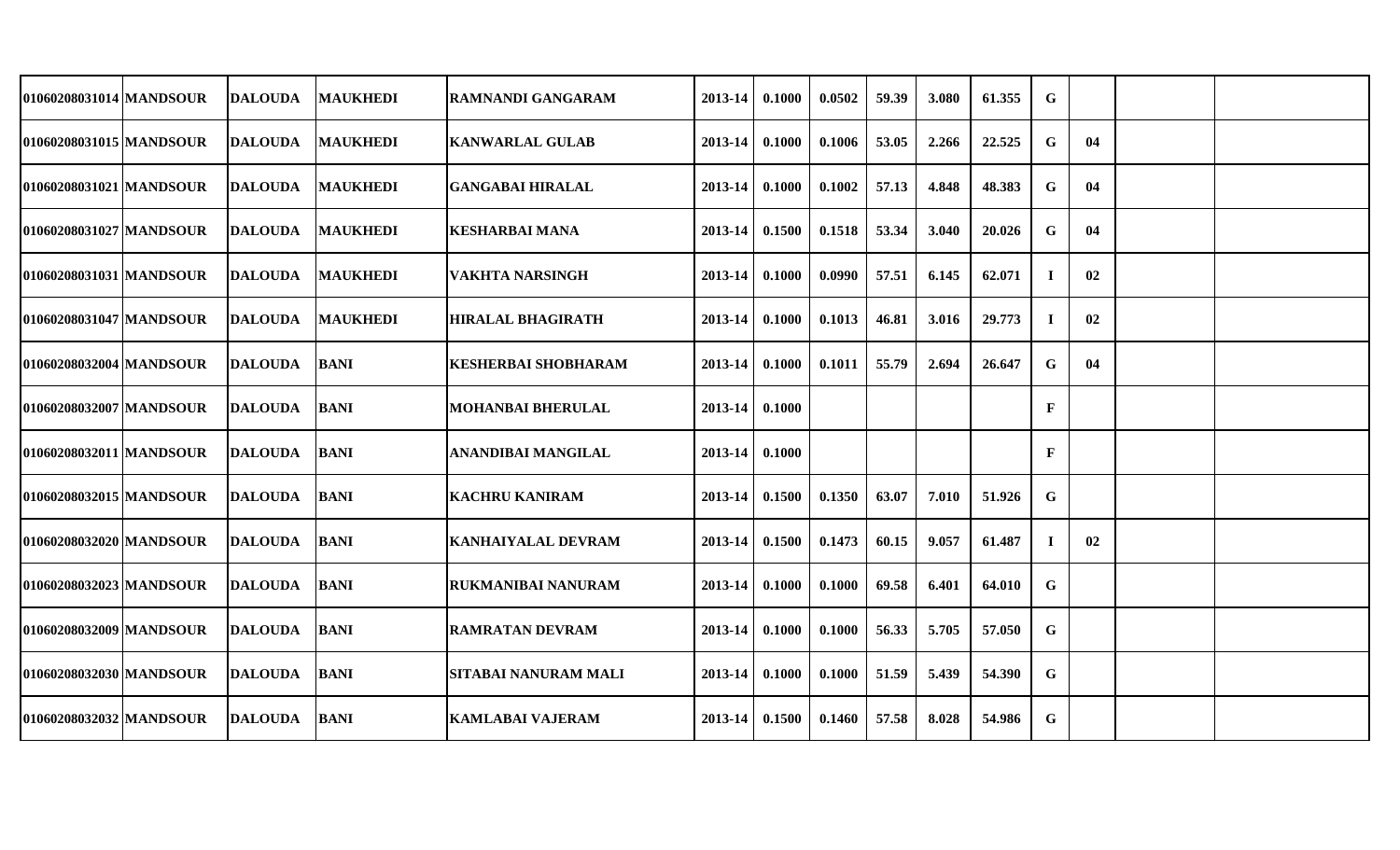| 01060208032040 MANDSOUR | DALOUDA         | <b>BANI</b> | <b>PYARIBAI GANGARAM</b>  | 2013-14            | 0.1500 | 0.1520 | 53.58 | 6.927 | 45.572 | G           | 04 |                    |
|-------------------------|-----------------|-------------|---------------------------|--------------------|--------|--------|-------|-------|--------|-------------|----|--------------------|
| 01060208032041 MANDSOUR | DALOUDA         | <b>BANI</b> | ILAXMINARAYAN CHENRAM     | 2013-14            | 0.1500 | 0.1512 | 63.06 | 9.819 | 64.940 | G           |    | <b>NAME CHANGE</b> |
| 01060208032048 MANDSOUR | DALOUDA         | <b>BANI</b> | IRAMPRATAP BALA           | 2013-14            | 0.1000 | 0.1015 | 60.42 | 5.809 | 57.232 | G           |    |                    |
| 01060208032053 MANDSOUR | DALOUDA         | <b>BANI</b> | <b>SITABAI NARSINGH</b>   | 2013-14            | 0.1000 | 0.1000 | 49.07 | 4.872 | 48.720 | G           | 04 |                    |
| 01060208032064 MANDSOUR | <b>DALOUDA</b>  | <b>BANI</b> | <b>GOPAL VARDA</b>        | $2013 - 14$        | 0.1000 | 0.1000 | 56.77 | 5.409 | 54.090 | G           |    |                    |
| 01060208032066 MANDSOUR | <b>DALOUDA</b>  | <b>BANI</b> | <b>PRYAGBAI NANDRAM</b>   | $2013-14$ 0.1000   |        | 0.1014 | 59.78 | 6.234 | 61.479 | G           |    |                    |
| 01060208032067 MANDSOUR | <b>IDALOUDA</b> | <b>BANI</b> | <b>MOTYABAI VIRAM</b>     | 2013-14            | 0.1000 | 0.1020 | 59.49 | 5.737 | 56.245 | G           |    |                    |
| 01060208032072 MANDSOUR | <b> DALOUDA</b> | <b>BANI</b> | <b>RODIBAI MAKNIRAM</b>   | 2013-14            | 0.1000 | 0.0990 | 64.23 | 5.872 | 59.313 | G           |    |                    |
| 01060208032075 MANDSOUR | <b>DALOUDA</b>  | <b>BANI</b> | <b>SHANTABAI MANGUDAS</b> | 2013-14            | 0.1000 | 0.1025 | 52.95 | 2.201 | 21.473 | G           | 04 |                    |
| 01060208032080 MANDSOUR | <b>DALOUDA</b>  | <b>BANI</b> | <b>KESHURAM PUNA</b>      | 2013-14            | 0.1000 | 0.1008 | 59.07 | 2.667 | 26.458 | G           | 04 |                    |
| 01060208032081 MANDSOUR | <b>DALOUDA</b>  | <b>BANI</b> | <b>IRAMLAL VAJERAM</b>    | 2013-14            | 0.1000 | 0.1000 | 53.78 | 5.401 | 54.010 | G           |    |                    |
| 01060208032084 MANDSOUR | <b>DALOUDA</b>  | <b>BANI</b> | <b>CHAMPALAL BAGDIRAM</b> | 2013-14            | 0.1000 | 0.1025 | 55.99 | 5.759 | 56.185 | G           |    |                    |
| 01060208032085 MANDSOUR | <b>DALOUDA</b>  | <b>BANI</b> | <b>DHAPUBAI RAMKISHAN</b> | $2013 - 14$        | 0.1000 | 0.0990 | 46.68 | 4.728 | 47.758 | G           | 04 |                    |
| 01060208032095 MANDSOUR | <b>DALOUDA</b>  | <b>BANI</b> | <b>PYARCHAND SHRIRAM</b>  | $2013 - 14$        | 0.1000 | 0.1008 | 55.15 | 4.672 | 46.349 | G           | 04 |                    |
| 01060208032108 MANDSOUR | <b>DALOUDA</b>  | <b>BANI</b> | NANALAL BHAGWAN           | $2013 - 14$ 0.1500 |        | 0.1240 | 55.74 | 7.063 | 56.960 | $\mathbf G$ |    |                    |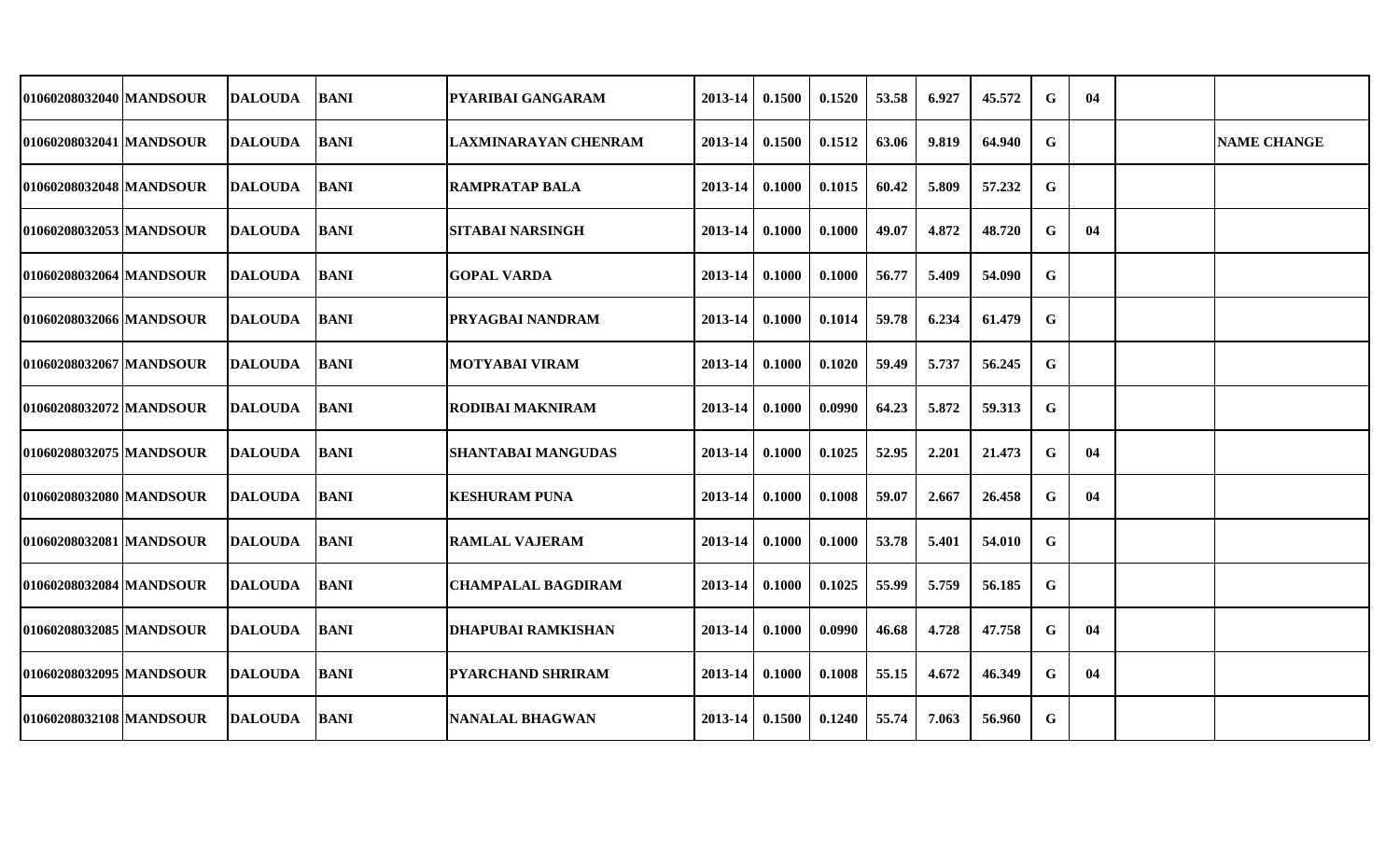| 01060208032111 MANDSOUR | <b>IDALOUDA</b> | <b>BANI</b>   | <b>HIRALAL NANURAM</b>    | 2013-14     | 0.1000 | 0.1010 | 47.45 | 4.047 | 40.069 | G           | 04 |  |
|-------------------------|-----------------|---------------|---------------------------|-------------|--------|--------|-------|-------|--------|-------------|----|--|
| 01060208032112 MANDSOUR | <b>DALOUDA</b>  | <b>BANI</b>   | <b>NANDIBAI VISHRAM</b>   | 2013-14     | 0.1000 | 0.0987 | 58.56 | 2.577 | 26.109 | G           | 04 |  |
| 01060208032115 MANDSOUR | <b>DALOUDA</b>  | <b>BANI</b>   | <b>JUJHAR SAVIBAI</b>     | 2013-14     | 0.1000 | 0.0935 | 51.65 | 4.619 | 49.401 |             | 02 |  |
| 01060208032117 MANDSOUR | <b>DALOUDA</b>  | <b>BANI</b>   | RAMCHANDRA DHAPUBAI       | 2013-14     | 0.1000 | 0.1000 | 55.13 | 4.694 | 46.940 | G           | 04 |  |
| 01060208032118 MANDSOUR | <b>DALOUDA</b>  | <b>BANI</b>   | RADHESHYAM PANNALAL       | 2013-14     | 0.1000 | 0.0990 | 52.66 | 4.416 | 44.606 | G           | 04 |  |
| 01060208032119 MANDSOUR | <b>DALOUDA</b>  | <b>BANI</b>   | <b>KACHRURAM TULSIRAM</b> | 2013-14     | 0.1000 | 0.0973 | 54.92 | 5.092 | 52.333 | G           |    |  |
| 01060208032123 MANDSOUR | <b>DALOUDA</b>  | <b>BANI</b>   | <b>PRABHULAL KACHRU</b>   | 2013-14     | 0.1000 | 0.1000 | 61.14 | 6.367 | 63.670 | G           |    |  |
| 01060208032130 MANDSOUR | <b>DALOUDA</b>  | <b>BANI</b>   | <b>NILESH SAMRATHMAL</b>  | $2013 - 14$ | 0.1000 | 0.0999 | 51.34 | 5.383 | 53.884 | G           |    |  |
| 01060208032133 MANDSOUR | <b>DALOUDA</b>  | <b>BANI</b>   | <b>RAMSUKH BHERA</b>      | 2013-14     | 0.1000 | 0.1008 | 56.88 | 5.395 | 53.522 | $\mathbf G$ |    |  |
| 01060208033001 MANDSOUR | <b>DALOUDA</b>  | <b>KATLAR</b> | VAJJIBAI RUGHNATH         | $2013 - 14$ | 0.1500 | 0.1488 | 60.23 | 8.854 | 59.503 | G           |    |  |
| 01060208033002 MANDSOUR | <b>DALOUDA</b>  | <b>KATLAR</b> | <b>HIRALAL NANDRAM</b>    | $2013 - 14$ | 0.1500 | 0.1464 | 56.92 | 8.546 | 58.374 | G           |    |  |
| 01060208033004 MANDSOUR | <b>DALOUDA</b>  | <b>KATLAR</b> | <b>DHANNALAL JANIBAI</b>  | $2013 - 14$ | 0.1500 | 0.1500 | 58.50 | 8.633 | 57.553 | G           |    |  |
| 01060208033005 MANDSOUR | <b>DALOUDA</b>  | <b>KATLAR</b> | <b>RATANLAL CHENA</b>     | 2013-14     | 0.1000 | 0.0958 | 63.60 | 6.296 | 65.720 | G           |    |  |
| 01060208033006 MANDSOUR | <b>DALOUDA</b>  | <b>KATLAR</b> | <b>BIHARILAL BHAGGA</b>   | $2013 - 14$ | 0.1000 | 0.1044 | 59.40 | 5.414 | 51.858 | G           |    |  |
| 01060208033007 MANDSOUR | <b>DALOUDA</b>  | <b>KATLAR</b> | <b>BHERULAL HARIRAM</b>   | 2013-14     | 0.1500 | 0.1299 | 63.27 | 8.008 | 61.647 | G           |    |  |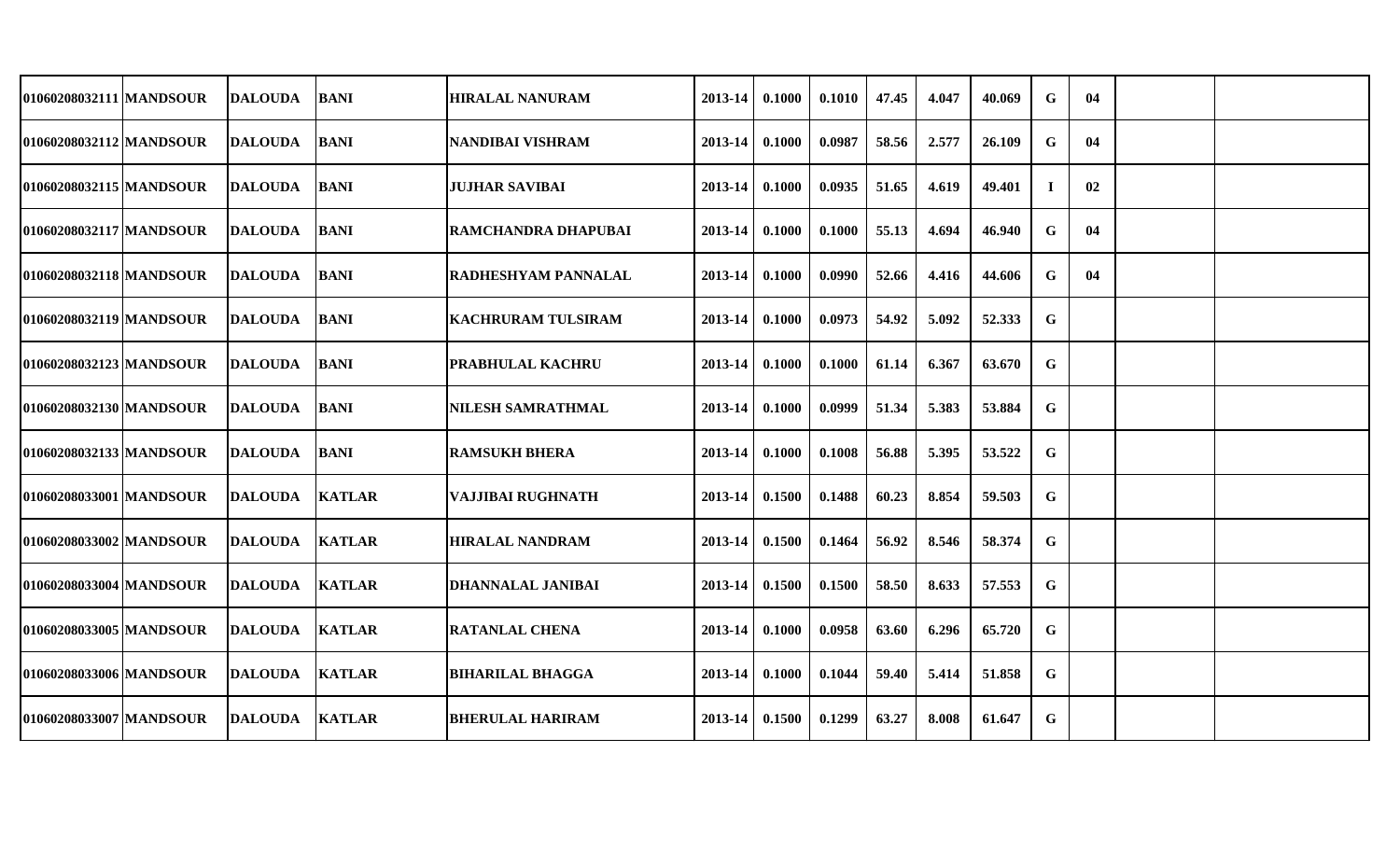| 01060208033009 MANDSOUR | <b>DALOUDA</b> | <b>KATLAR</b> | <b>SHANTILAL KASTURIBAI</b>     | 2013-14 | 0.1500 | 0.1514 | 60.36 | 9.821  | 64.868 | G        |    |                    |
|-------------------------|----------------|---------------|---------------------------------|---------|--------|--------|-------|--------|--------|----------|----|--------------------|
| 01060208033013 MANDSOUR | <b>DALOUDA</b> | <b>KATLAR</b> | <b>GOVINDRAM SHANGA</b>         | 2013-14 | 0.1500 | 0.1431 | 59.67 | 8.882  | 62.068 | G        |    |                    |
| 01060208033014 MANDSOUR | <b>DALOUDA</b> | <b>KATLAR</b> | <b>BHULIBAI RAMLAL</b>          | 2013-14 | 0.1500 | 0.1464 | 59.12 | 8.758  | 59.822 | G        |    |                    |
| 01060208033018 MANDSOUR | <b>DALOUDA</b> | <b>KATLAR</b> | <b>MOTIYABAI NANURAM</b>        | 2013-14 | 0.1500 | 0.1485 | 54.11 | 8.271  | 55.697 | G        |    |                    |
| 01060208033019 MANDSOUR | <b>DALOUDA</b> | <b>KATLAR</b> | <b>PREMA DOLATRAM</b>           | 2013-14 | 0.1500 | 0.1448 | 59.03 | 9.158  | 63.246 | G        |    |                    |
| 01060208033021 MANDSOUR | <b>DALOUDA</b> | <b>KATLAR</b> | <b>KACHRU SUKKHA</b>            | 2013-14 | 0.1500 | 0.1514 | 68.37 | 10.802 | 71.347 | G        |    |                    |
| 01060208033022 MANDSOUR | <b>DALOUDA</b> | <b>KATLAR</b> | MOHANSINGH SARDARSINGH          | 2013-14 | 0.1000 | 0.0972 | 65.24 | 6.804  | 70.000 | G        |    | <b>NAME CHANGE</b> |
| 01060208033023 MANDSOUR | <b>DALOUDA</b> | <b>KATLAR</b> | <b>DHULSINGH ISHWARSINGH</b>    | 2013-14 | 0.1000 | 0.0992 | 59.68 | 6.002  | 60.504 | G        |    |                    |
| 01060208033025 MANDSOUR | <b>DALOUDA</b> | <b>KATLAR</b> | NANDRAM MANNALAL                | 2013-14 | 0.1500 | 0.1465 | 50.54 | 2.816  | 19.222 | G        | 04 |                    |
| 01060208033028 MANDSOUR | DALOUDA        | <b>KATLAR</b> | <b>SAMANTSINGH RESHAMKUNWAR</b> | 2013-14 | 0.1000 | 0.1008 | 39.98 | 2.382  | 23.631 | $\bf{l}$ | 02 |                    |
| 01060208033031 MANDSOUR | <b>DALOUDA</b> | <b>KATLAR</b> | <b>CHAMPALAL DOLATRAM</b>       | 2013-14 | 0.1500 | 0.1460 | 58.38 | 9.132  | 62.548 | G        |    |                    |
| 01060208033032 MANDSOUR | DALOUDA        | <b>KATLAR</b> | <b>BARDICHAND RATAN</b>         | 2013-14 | 0.1000 | 0.0988 | 64.52 | 6.480  | 65.587 | G        |    |                    |
| 01060208033033 MANDSOUR | <b>DALOUDA</b> | <b>KATLAR</b> | <b>BAGDIBAI KASTURCHAND</b>     | 2013-14 | 0.1500 | 0.1519 | 54.25 | 7.921  | 52.146 | G        |    |                    |
| 01060208033034 MANDSOUR | DALOUDA        | <b>KATLAR</b> | <b>JUJHARSINGH AMARSINGH</b>    | 2013-14 | 0.1000 | 0.1038 | 57.74 | 5.889  | 56.734 | G        |    |                    |
| 01060208033036 MANDSOUR | <b>DALOUDA</b> | <b>KATLAR</b> | <b>GITABAI KASTURCHAND</b>      | 2013-14 | 0.1000 | 0.1035 | 63.12 | 6.979  | 67.430 | G        |    |                    |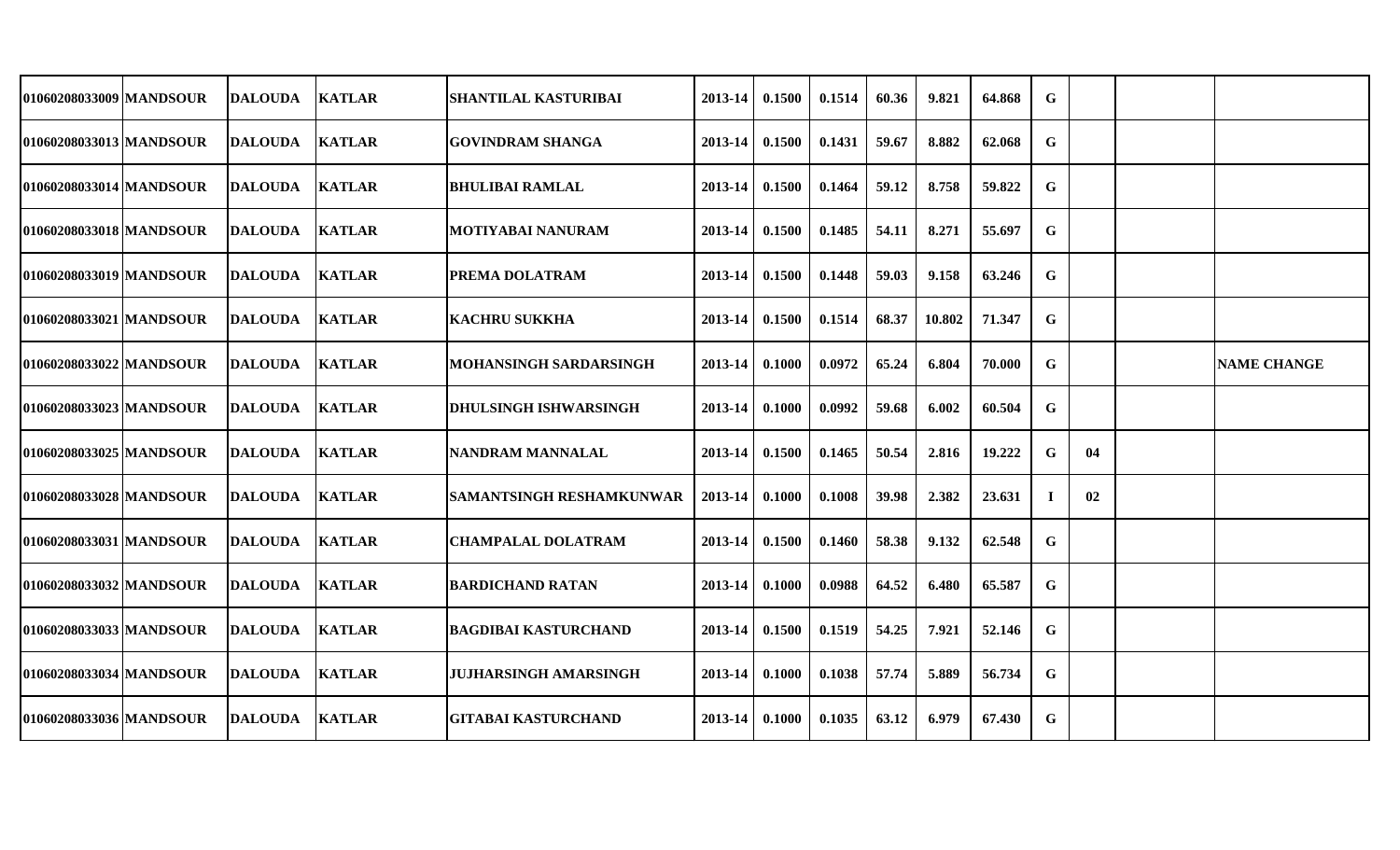| 01060208033037 MANDSOUR<br><b>KATLAR</b><br>DALOUDA<br>01060208033038 MANDSOUR<br><b>KATLAR</b><br>DALOUDA | AMRATRAM RAGHUNATH                 | 2013-14                        | 0.1500 |        |       |        |        | $\mathbf{F}$ |    |                    |
|------------------------------------------------------------------------------------------------------------|------------------------------------|--------------------------------|--------|--------|-------|--------|--------|--------------|----|--------------------|
|                                                                                                            |                                    |                                |        |        |       |        |        |              |    |                    |
|                                                                                                            | INATHULAL BAGDIRAM                 | 2013-14                        | 0.1000 | 0.0999 | 61.85 | 6.309  | 63.153 | $\bf{I}$     | 02 |                    |
| 01060208033047 MANDSOUR<br><b>KATLAR</b><br>DALOUDA                                                        | RAMKANYABAI SHAMBHULAL             | 2013-14                        | 0.1000 | 0.1000 | 56.19 | 5.699  | 56.990 | G            |    |                    |
| <b>KATLAR</b><br>01060208033048 IMANDSOUR<br><b>DALOUDA</b>                                                | MANGILAL JAGANNATH                 | 2013-14                        | 0.1500 | 0.1459 | 70.60 | 10.146 | 69.541 | G            |    |                    |
| 01060208033051 MANDSOUR<br><b>KATLAR</b><br><b>DALOUDA</b>                                                 | <b>MADANSINGH BHERUSINGH</b>       | $2013-14$ 0.1500               |        | 0.1493 | 54.48 | 8.779  | 58.801 | G            |    |                    |
| <b>KATLAR</b><br>01060208033055 MANDSOUR<br><b>DALOUDA</b>                                                 | DHULSINGH RASALKUNWAR              | 2013-14 0.1500                 |        |        |       |        |        | $\mathbf F$  |    |                    |
| 01060208033064 MANDSOUR<br><b>KATLAR</b><br><b>DALOUDA</b>                                                 | <b>BHERU RUGGA</b>                 | 2013-14                        | 0.1500 | 0.1505 | 66.59 | 9.865  | 65.548 | G            |    | <b>NAME CHANGE</b> |
| <b>KATLAR</b><br>01060208033068 MANDSOUR<br>DALOUDA                                                        | <b>DUNGARSINGH DALPATSINGH</b>     | 2013-14 0.1000                 |        |        |       |        |        | $\mathbf F$  |    |                    |
| 01060208033070 MANDSOUR<br><b>DALOUDA</b><br><b>KATLAR</b>                                                 | <b>HARIRAM CHAMPALAL</b>           | 2013-14                        | 0.1500 | 0.1511 | 63.67 | 9.787  | 64.772 | G            |    |                    |
| 01060208033071 MANDSOUR<br><b>KATLAR</b><br><b>DALOUDA</b>                                                 | <b>AMRATRAM BHERULAL</b>           | 2013-14                        | 0.1000 | 0.0984 | 59.24 | 6.127  | 62.266 | G            |    |                    |
| 01060208033077 MANDSOUR<br><b>KATLAR</b><br><b>DALOUDA</b>                                                 | <b>MADHUBAI BHERULAL</b>           | 2013-14                        | 0.1000 | 0.0988 | 60.16 | 5.896  | 59.676 | G            |    | <b>NAME CHANGE</b> |
| 01060208033081 MANDSOUR<br><b>KATLAR</b><br><b>DALOUDA</b>                                                 | <b>BHANWARLAL MOHANLAL</b>         | 2013-14                        | 0.1500 | 0.1446 | 63.36 | 9.178  | 63.472 | G            |    |                    |
| <b>KATLAR</b><br>01060208033082 MANDSOUR<br><b>DALOUDA</b>                                                 | <b>RAMRATAN GANGARAM</b>           | $2013 - 14$                    | 0.1500 | 0.1489 | 60.54 | 9.211  | 61.860 | G            |    |                    |
| 01060208033084 MANDSOUR<br><b>KATLAR</b><br><b>DALOUDA</b>                                                 | <b>SAHAYTAKUNWAR RAGHUVIRSINGH</b> | $\vert$ 2013-14 $\vert$ 0.1500 |        | 0.1422 | 51.39 | 7.797  | 54.831 | G            |    |                    |
| <b>KATLAR</b><br>01060208033085 MANDSOUR<br><b>DALOUDA</b>                                                 | <b>MOHANLAL NANURAM</b>            | $2013 - 14$ 0.1500             |        | 0.1478 | 60.86 | 8.868  | 60.000 | G            |    |                    |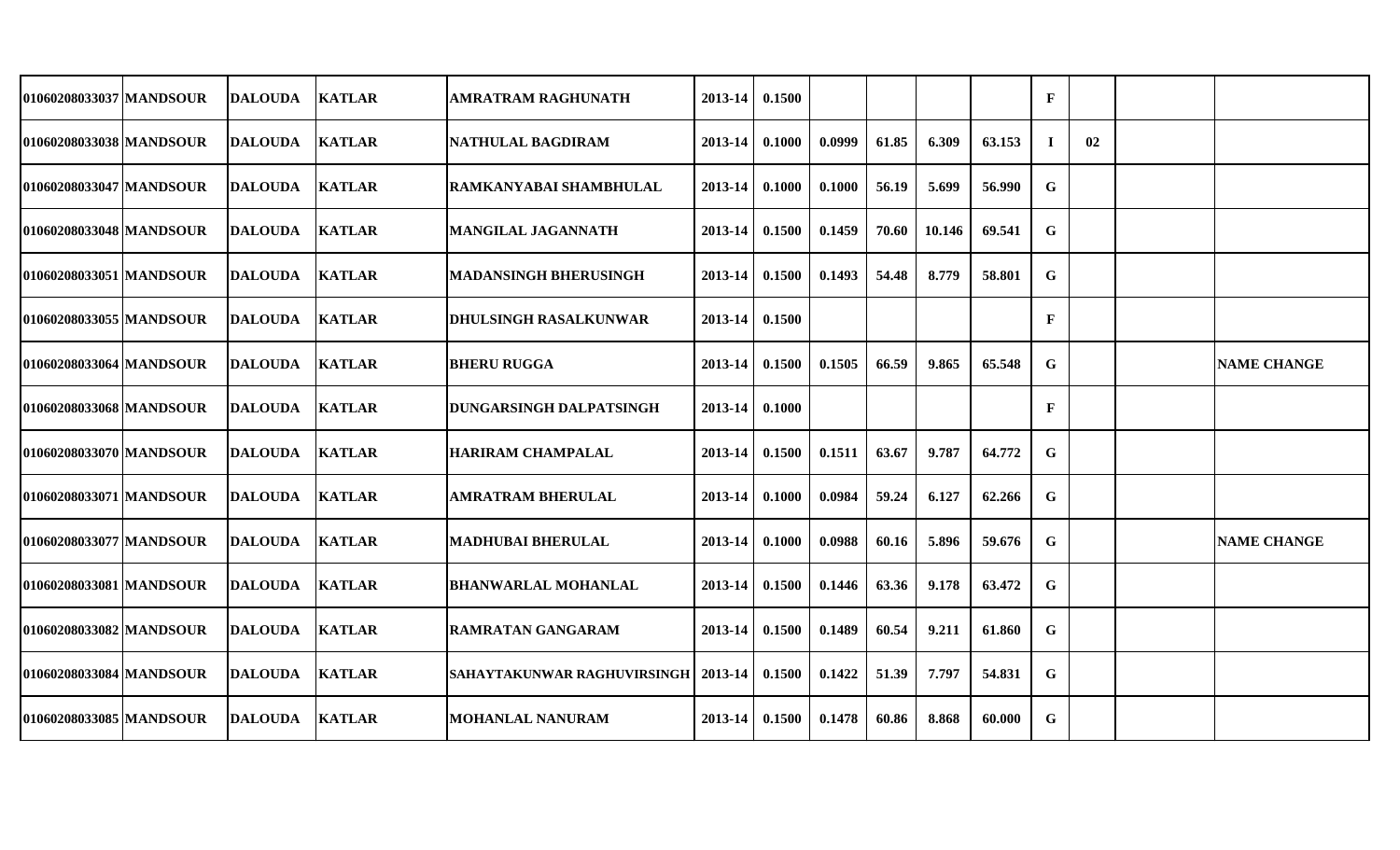| 01060208033086 MANDSOUR | <b>DALOUDA</b>  | <b>KATLAR</b> | <b>BHANWARLAL CHENRAM</b>       | 2013-14     | 0.1500 | 0.1440 | 54.15 | 8.161  | 56.674 | G |  |  |
|-------------------------|-----------------|---------------|---------------------------------|-------------|--------|--------|-------|--------|--------|---|--|--|
|                         |                 |               |                                 |             |        |        |       |        |        |   |  |  |
| 01060208033089 MANDSOUR | <b>DALOUDA</b>  | <b>KATLAR</b> | <b>SHAMBHULAL JAGANNATH</b>     | 2013-14     | 0.1500 | 0.1505 | 54.93 | 7.808  | 51.880 | G |  |  |
| 01060208033090 MANDSOUR | <b>DALOUDA</b>  | <b>KATLAR</b> | <b>LACHIRAM MOTIJI</b>          | 2013-14     | 0.1500 | 0.1453 | 60.26 | 9.091  | 62.567 | G |  |  |
| 01060208033091 MANDSOUR | <b>DALOUDA</b>  | <b>KATLAR</b> | <b>BHERULAL HIRALAL</b>         | 2013-14     | 0.1500 | 0.1492 | 65.62 | 9.552  | 64.021 | G |  |  |
| 01060208033092 MANDSOUR | <b>DALOUDA</b>  | <b>KATLAR</b> | <b>RATANLAL NANDA</b>           | 2013-14     | 0.1500 | 0.1512 | 59.36 | 8.472  | 56.032 | G |  |  |
| 01060208033093 MANDSOUR | <b>DALOUDA</b>  | <b>KATLAR</b> | <b>MOHANBAI KANIRAM</b>         | 2013-14     | 0.1500 | 0.1506 | 54.83 | 8.616  | 57.211 | G |  |  |
| 01060208033094 MANDSOUR | <b>DALOUDA</b>  | <b>KATLAR</b> | <b>RAMESHWAR MULCHAND</b>       | 2013-14     | 0.1500 | 0.1459 | 63.37 | 8.899  | 60.994 | G |  |  |
| 01060208033095 MANDSOUR | <b>DALOUDA</b>  | <b>KATLAR</b> | <b>MOHANSINGH RAMSINGH</b>      | 2013-14     | 0.1500 |        |       |        |        | F |  |  |
| 01060208033096 MANDSOUR | <b>DALOUDA</b>  | <b>KATLAR</b> | <b>BALARAM KHEEMALAL</b>        | 2013-14     | 0.1000 | 0.0989 | 63.69 | 6.606  | 66.795 | G |  |  |
| 01060208033098 MANDSOUR | <b>IDALOUDA</b> | <b>KATLAR</b> | <b>RAMESHKUNWAR MANSINGH</b>    | 2013-14     | 0.1000 | 0.0989 | 54.42 | 5.636  | 56.987 | G |  |  |
| 01060208033102 MANDSOUR | <b>DALOUDA</b>  | <b>KATLAR</b> | <b>SITARAM RAGHUNATH</b>        | 2013-14     | 0.1500 | 0.1517 | 65.25 | 10.962 | 72.261 | G |  |  |
| 01060208033104 MANDSOUR | DALOUDA         | <b>KATLAR</b> | <b>SHRIKRISHANA KASTURCHAND</b> | $2013 - 14$ | 0.1500 | 0.1506 | 57.86 | 9.613  | 63.831 | G |  |  |
| 01060208033106 MANDSOUR | <b>DALOUDA</b>  | <b>KATLAR</b> | <b>BALWANTSINGH HAKKESINGH</b>  | 2013-14     | 0.1500 | 0.1485 | 57.22 | 8.281  | 55.764 | G |  |  |
| 01060208033107 MANDSOUR | <b>DALOUDA</b>  | <b>KATLAR</b> | <b>ISHWARSINGH HAMERSINGH</b>   | 2013-14     | 0.1000 | 0.1000 | 59.13 | 6.082  | 60.820 | G |  |  |
| 01060208033108 MANDSOUR | <b>DALOUDA</b>  | <b>KATLAR</b> | <b>GOVINDSINGH HAKKESINGH</b>   | 2013-14     | 0.1500 | 0.1500 | 60.79 | 8.927  | 59.513 | G |  |  |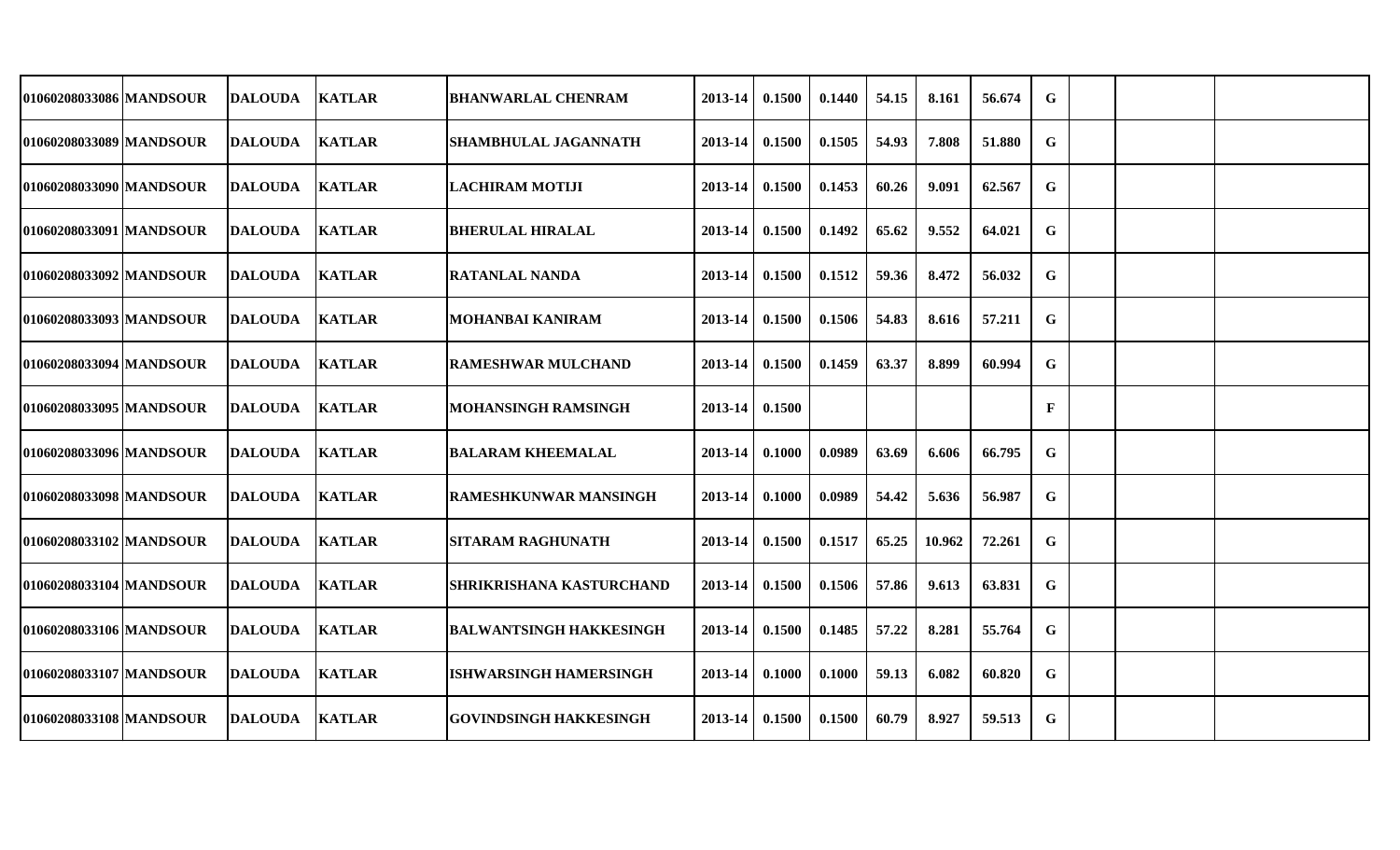| 01060208033111 MANDSOUR   | <b>DALOUDA</b> | <b>KATLAR</b> | <b>DULICHAND NANURAM</b>         | 2013-14     | 0.1500 | 0.1450 | 55.44 | 8.094  | 55.821 | G           |    |  |
|---------------------------|----------------|---------------|----------------------------------|-------------|--------|--------|-------|--------|--------|-------------|----|--|
| 01060208033112 MANDSOUR   | <b>DALOUDA</b> | <b>KATLAR</b> | <b>BHANWARBAI DEUBAI</b>         | 2013-14     | 0.1000 | 0.1020 | 59.35 | 6.079  | 59.598 | G           |    |  |
| 01060208033113 MANDSOUR   | <b>DALOUDA</b> | <b>KATLAR</b> | <b>BHANWARLAL PREMCHAND</b>      | 2013-14     | 0.1500 | 0.1500 | 55.43 | 8.410  | 56.067 | G           |    |  |
| 01060208033114 MANDSOUR   | <b>DALOUDA</b> | <b>KATLAR</b> | <b>RAMRATAN SALAGRAM</b>         | 2013-14     | 0.1500 | 0.1500 | 57.82 | 8.830  | 58.867 | G           |    |  |
| 01060208033116 MANDSOUR   | <b>DALOUDA</b> | <b>KATLAR</b> | <b>KALUSINGH MADANSINGH</b>      | 2013-14     | 0.1500 | 0.1543 | 61.70 | 9.546  | 61.866 | G           |    |  |
| 01060208033117 MANDSOUR   | <b>DALOUDA</b> | <b>KATLAR</b> | <b>PAPPULAL CHENRAM</b>          | 2013-14     | 0.1500 | 0.1488 | 62.68 | 9.671  | 64.993 | G           |    |  |
| 01060208033118 MANDSOUR   | <b>DALOUDA</b> | <b>KATLAR</b> | <b>RAMESHWAR CHENRAM</b>         | 2013-14     | 0.1000 | 0.1003 | 62.22 | 6.480  | 64.606 | G           |    |  |
| 01060208033120 MANDSOUR   | <b>DALOUDA</b> | <b>KATLAR</b> | <b>BHAGATRAM GANGARAM</b>        | 2013-14     | 0.1000 | 0.1002 | 66.02 | 6.574  | 65.609 | G           |    |  |
| 01060208033123 MANDSOUR   | <b>DALOUDA</b> | <b>KATLAR</b> | <b>MANOHARSINGH DALPATSINGH</b>  | 2013-14     | 0.1500 |        |       |        |        | F           |    |  |
| 01060208033124 MANDSOUR   | DALOUDA        | <b>KATLAR</b> | <b>DHIRAJSINGH DHULSINGH</b>     | 2013-14     | 0.1000 | 0.0972 | 59.52 | 5.918  | 60.885 | G           |    |  |
| 01060208033125 MANDSOUR   | <b>DALOUDA</b> | <b>KATLAR</b> | NARENDRASINGH LAXMANSINGH        | 2013-14     | 0.1500 | 0.1511 | 56.47 | 8.608  | 56.969 | G           |    |  |
| 01060208033128 MANDSOUR   | <b>DALOUDA</b> | <b>KATLAR</b> | <b>NAGULAL KHEEMA</b>            | 2013-14     | 0.1500 |        |       |        |        | F           |    |  |
| 01060208033129 MANDSOUR   | <b>DALOUDA</b> | <b>KATLAR</b> | <b>GORDHANSINGH SHARDULSINGH</b> | $2013 - 14$ | 0.1500 | 0.1534 | 52.58 | 7.789  | 50.776 | G           | 04 |  |
| 01060208033131   MANDSOUR | <b>DALOUDA</b> | <b>KATLAR</b> | NATHULAL GANGARAM                | 2013-14     | 0.1500 | 0.1459 | 72.56 | 10.925 | 74.880 | $\mathbf I$ | 02 |  |
| 01060208033132 MANDSOUR   | <b>DALOUDA</b> | <b>KATLAR</b> | <b>PARMANAND GANGARAM</b>        | 2013-14     | 0.1500 | 0.1471 | 57.90 | 8.032  | 54.602 | G           |    |  |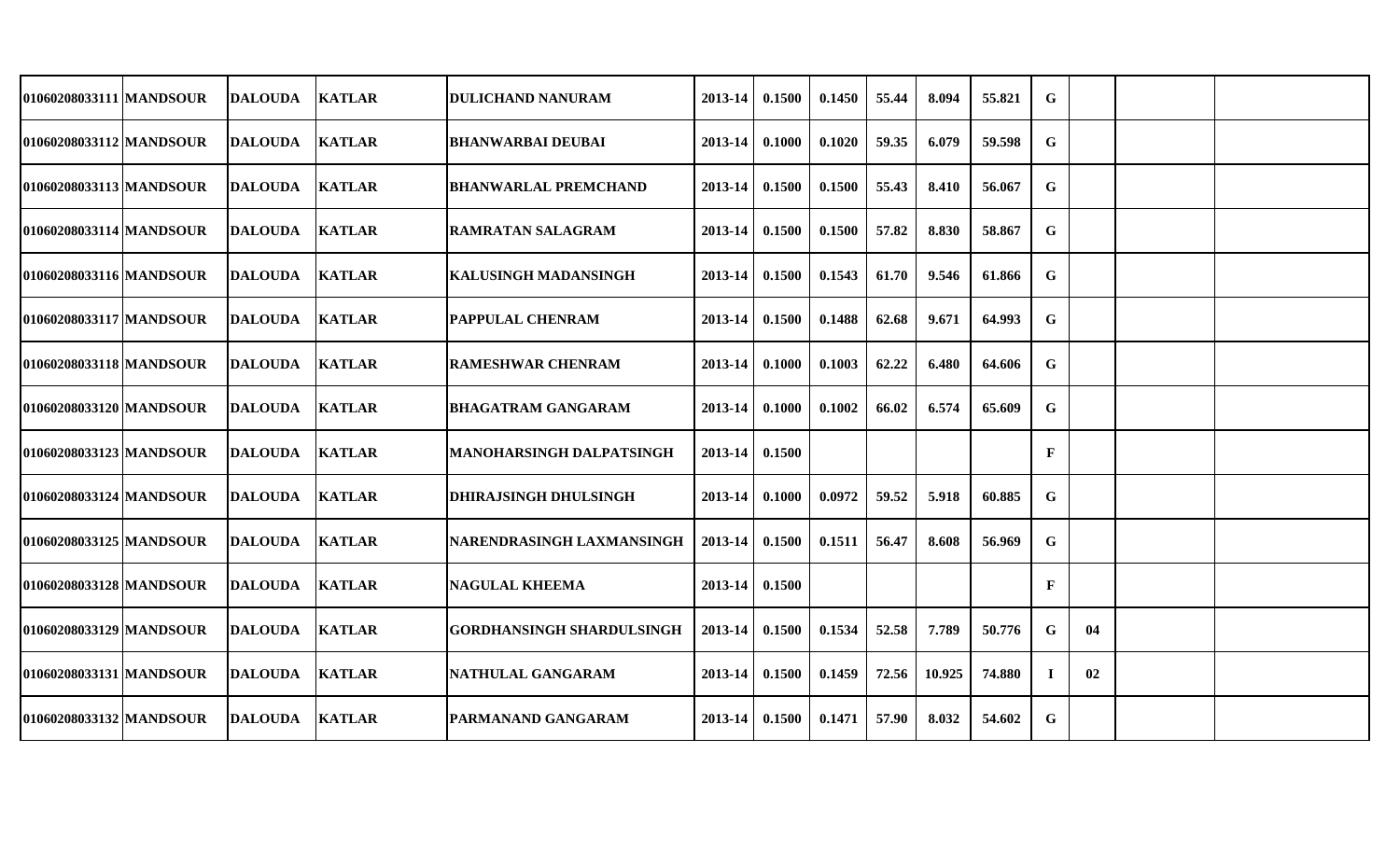| 01060208033134 MANDSOUR   |                |                                                                                                                                                                                  | <b>KUSHALSINGH GOPALSINGH</b>                                                                                      | 2013-14                                                | 0.1500 | 0.1421 | 58.84 | 8.960 | 63.054 | G |    |  |
|---------------------------|----------------|----------------------------------------------------------------------------------------------------------------------------------------------------------------------------------|--------------------------------------------------------------------------------------------------------------------|--------------------------------------------------------|--------|--------|-------|-------|--------|---|----|--|
| 01060208033140 MANDSOUR   |                |                                                                                                                                                                                  | <b>SHIVNARAYAN BHERULAL</b>                                                                                        | 2013-14                                                | 0.1000 | 0.1008 | 60.25 | 5.767 | 57.212 | G |    |  |
| 01060208034002 MANDSOUR   |                | <b>PIPALKHEDI</b>                                                                                                                                                                |                                                                                                                    | 2013-14                                                | 0.1500 | 0.1188 | 58.20 | 6.527 | 54.941 | G |    |  |
| 01060208034006   MANDSOUR |                |                                                                                                                                                                                  | <b>RADHABAI CHENRAM</b>                                                                                            | 2013-14                                                | 0.1000 | 0.1020 | 53.51 | 5.435 | 53.284 | G |    |  |
| 01060208034010 MANDSOUR   |                | <b>PIPALKHEDI</b>                                                                                                                                                                |                                                                                                                    | 2013-14                                                | 0.1500 | 0.1402 | 60.28 | 7.983 | 56.940 |   | 02 |  |
| 01060208034016   MANDSOUR |                |                                                                                                                                                                                  | <b>GITABAI HIRALAL</b>                                                                                             | 2013-14                                                | 0.1000 | 0.0995 | 58.84 | 6.271 | 63.025 | G |    |  |
| 01060208034017 MANDSOUR   | <b>DALOUDA</b> | <b>PIPALKHEDI</b>                                                                                                                                                                | LAXMINARAYAN LALA                                                                                                  | 2013-14                                                | 0.1000 | 0.1000 | 55.64 | 5.580 | 55.800 | G |    |  |
| 01060208034020 MANDSOUR   |                | <b>PIPALKHEDI</b>                                                                                                                                                                | <b>SALAGRAM SHRIRAM</b>                                                                                            | 2013-14                                                | 0.1000 | 0.0975 | 51.92 | 5.125 | 52.564 | G |    |  |
| 01060208034022 MANDSOUR   |                | <b>PIPALKHEDI</b>                                                                                                                                                                | <b>MANGILAL BHERULAL</b>                                                                                           | 2013-14                                                | 0.1500 | 0.1517 | 52.15 | 8.344 | 55.003 | G |    |  |
| 01060208034025 MANDSOUR   |                |                                                                                                                                                                                  | <b>MOHAN KISHAN</b>                                                                                                | 2013-14                                                | 0.1000 | 0.1034 | 58.95 | 5.811 | 56.199 | G |    |  |
| 01060208034029 MANDSOUR   |                | <b>PIPALKHEDI</b>                                                                                                                                                                | MEHTABSINGH NAWALSINGH                                                                                             | 2013-14                                                | 0.1000 | 0.1020 | 57.16 | 6.051 | 59.324 | G |    |  |
| 01060208034030 MANDSOUR   | <b>DALOUDA</b> |                                                                                                                                                                                  | <b>SHIVSINGH GOPALSINGH</b>                                                                                        | 2013-14                                                | 0.1000 | 0.0959 | 58.40 | 5.915 | 61.679 |   | 02 |  |
| 01060208034031 MANDSOUR   | <b>DALOUDA</b> | <b>PIPALKHEDI</b>                                                                                                                                                                | <b>BHANWARSINGH KISHORSINGH</b>                                                                                    | 2013-14                                                | 0.1000 | 0.0978 | 48.67 | 3.143 | 32.137 |   | 02 |  |
| 01060208034034 MANDSOUR   | <b>DALOUDA</b> | <b>PIPALKHEDI</b>                                                                                                                                                                | <b>BISHANSINGH MADANSINGH</b>                                                                                      | 2013-14                                                | 0.1500 | 0.1528 | 54.22 | 7.428 | 48.613 | G | 04 |  |
| 01060208034039 MANDSOUR   | <b>DALOUDA</b> | <b>PIPALKHEDI</b>                                                                                                                                                                | <b>BHARATSINGH D.P.RUPSINGH</b>                                                                                    | 2013-14                                                | 0.1000 | 0.1000 | 59.51 | 5.942 | 59.420 | G |    |  |
|                           |                | <b>DALOUDA</b><br><b>DALOUDA</b><br><b>DALOUDA</b><br><b>DALOUDA</b><br><b>DALOUDA</b><br><b>DALOUDA</b><br><b>DALOUDA</b><br><b>DALOUDA</b><br><b>DALOUDA</b><br><b>DALOUDA</b> | <b>KATLAR</b><br><b>KATLAR</b><br><b>PIPALKHEDI</b><br><b>PIPALKHEDI</b><br><b>PIPALKHEDI</b><br><b>PIPALKHEDI</b> | <b>PARVATIBAI KACHRU</b><br><b>PARVATIBAI BHERULAL</b> |        |        |       |       |        |   |    |  |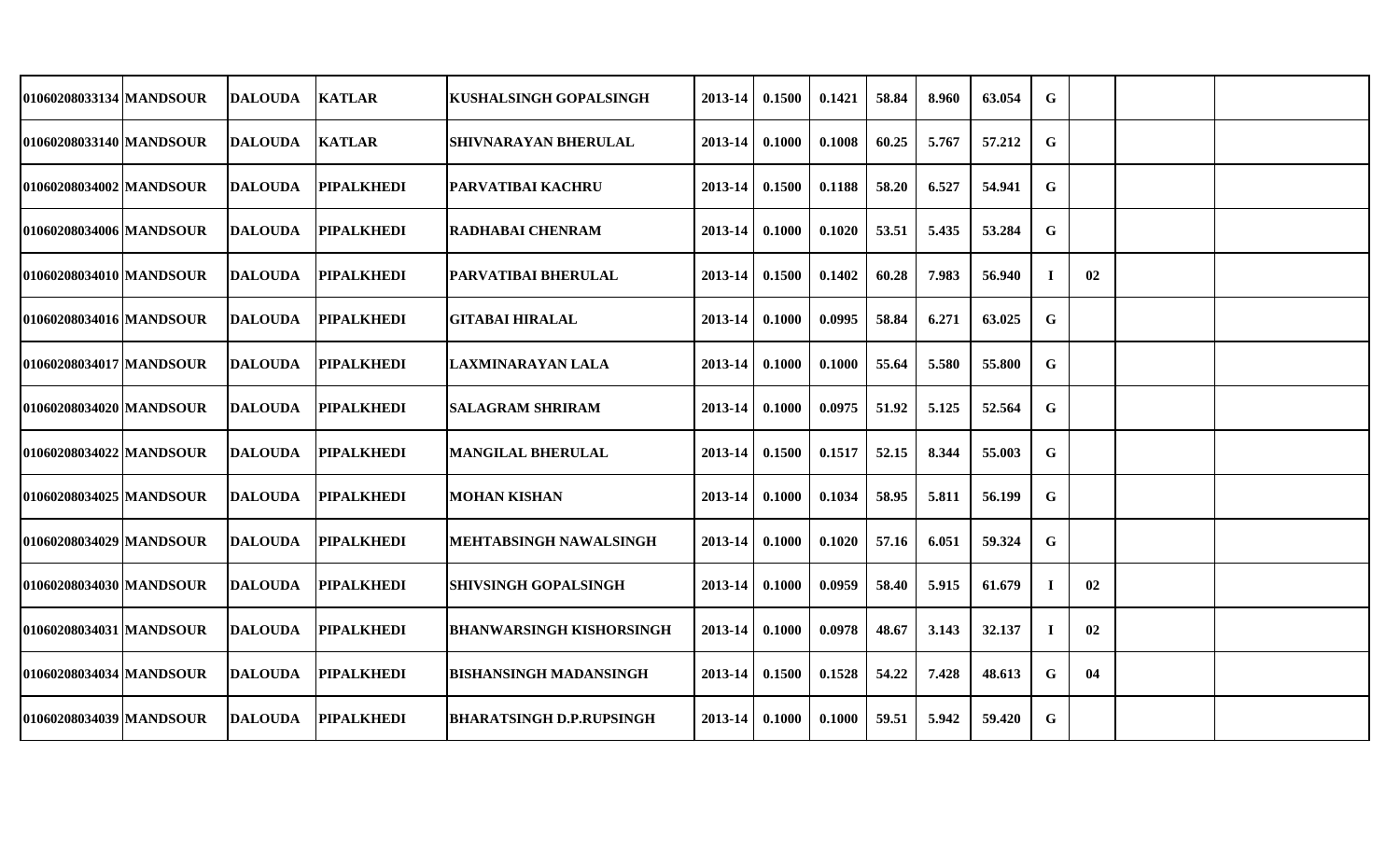| 01060208034041 MANDSOUR   | <b>DALOUDA</b> | <b>PIPALKHEDI</b> | <b>PARTHESINGH BHERUSINGH</b> | 2013-14 | 0.1000 |        |       |        |        | N  |    |  |
|---------------------------|----------------|-------------------|-------------------------------|---------|--------|--------|-------|--------|--------|----|----|--|
| 01060208034043 MANDSOUR   | <b>DALOUDA</b> | <b>PIPALKHEDI</b> | <b>BAGDIRAM RATANLAL</b>      | 2013-14 | 0.1500 | 0.1530 | 54.18 | 7.895  | 51.601 | G  |    |  |
| 01060208035001 MANDSOUR   | <b>DALOUDA</b> | <b>GARODA</b>     | <b>GANGABAI GANESHRAM</b>     | 2013-14 | 0.1500 | 0.1482 | 57.92 | 8.837  | 59.629 | G  |    |  |
| 01060208035005 MANDSOUR   | <b>DALOUDA</b> | <b>GARODA</b>     | LAXMINARAYAN BAGDIRAM         | 2013-14 | 0.1500 | 0.1500 | 59.44 | 9.239  | 61.593 | G  |    |  |
| 01060208035007 MANDSOUR   | <b>DALOUDA</b> | <b>GARODA</b>     | <b>KARULAL DHURA</b>          | 2013-14 | 0.1500 | 0.1502 | 65.58 | 9.949  | 66.238 | G  |    |  |
| 01060208035016 MANDSOUR   | <b>DALOUDA</b> | <b>GARODA</b>     | <b>KASHIRAM OMKAR BALAI</b>   | 2013-14 | 0.1500 | 0.1510 | 61.00 | 9.072  | 60.079 | л. | 02 |  |
| 01060208035018 MANDSOUR   | <b>DALOUDA</b> | <b>GARODA</b>     | <b>RAMPRASAD BAGDIRAM</b>     | 2013-14 | 0.1500 | 0.1534 | 58.67 | 9.412  | 61.356 | G  |    |  |
| 01060208035021 MANDSOUR   | <b>DALOUDA</b> | <b>GARODA</b>     | <b>MANOHARLAL UDAIRAM</b>     | 2013-14 | 0.1500 | 0.1518 | 57.93 | 9.558  | 62.964 | G  |    |  |
| 01060208035024 MANDSOUR   | <b>DALOUDA</b> | <b>GARODA</b>     | <b>DEVBAI HARIRAM</b>         | 2013-14 | 0.1000 | 0.1034 | 59.61 | 6.336  | 61.277 | G  |    |  |
| 01060208035025   MANDSOUR | <b>DALOUDA</b> | <b>GARODA</b>     | <b>KANWARLAL NANURAM</b>      | 2013-14 | 0.1500 | 0.1496 | 57.94 | 9.403  | 62.854 | G  |    |  |
| 01060208035026 MANDSOUR   | <b>DALOUDA</b> | <b>GARODA</b>     | <b>HEMRAJ DHULA</b>           | 2013-14 | 0.1500 | 0.1505 | 62.24 | 8.847  | 58.784 | G  |    |  |
| 01060208035031 MANDSOUR   | <b>DALOUDA</b> | <b>GARODA</b>     | <b>KANWARLAL MADHAV</b>       | 2013-14 | 0.1500 | 0.1500 | 62.32 | 9.161  | 61.073 | G  |    |  |
| 01060208035035 MANDSOUR   | <b>DALOUDA</b> | <b>GARODA</b>     | <b>KAMLABAI GENDADAS</b>      | 2013-14 | 0.1500 | 0.1500 | 57.60 | 8.130  | 54.200 | G  |    |  |
| 01060208035036   MANDSOUR | <b>DALOUDA</b> | <b>GARODA</b>     | <b>BHANWARLAL BHERULAL</b>    | 2013-14 | 0.1000 | 0.0959 | 58.06 | 5.624  | 58.644 | G  |    |  |
| 01060208035037 MANDSOUR   | <b>DALOUDA</b> | <b>GARODA</b>     | <b>BHANWARLAL DHURILAL</b>    | 2013-14 | 0.1500 | 0.1500 | 69.58 | 10.864 | 72.427 | G  |    |  |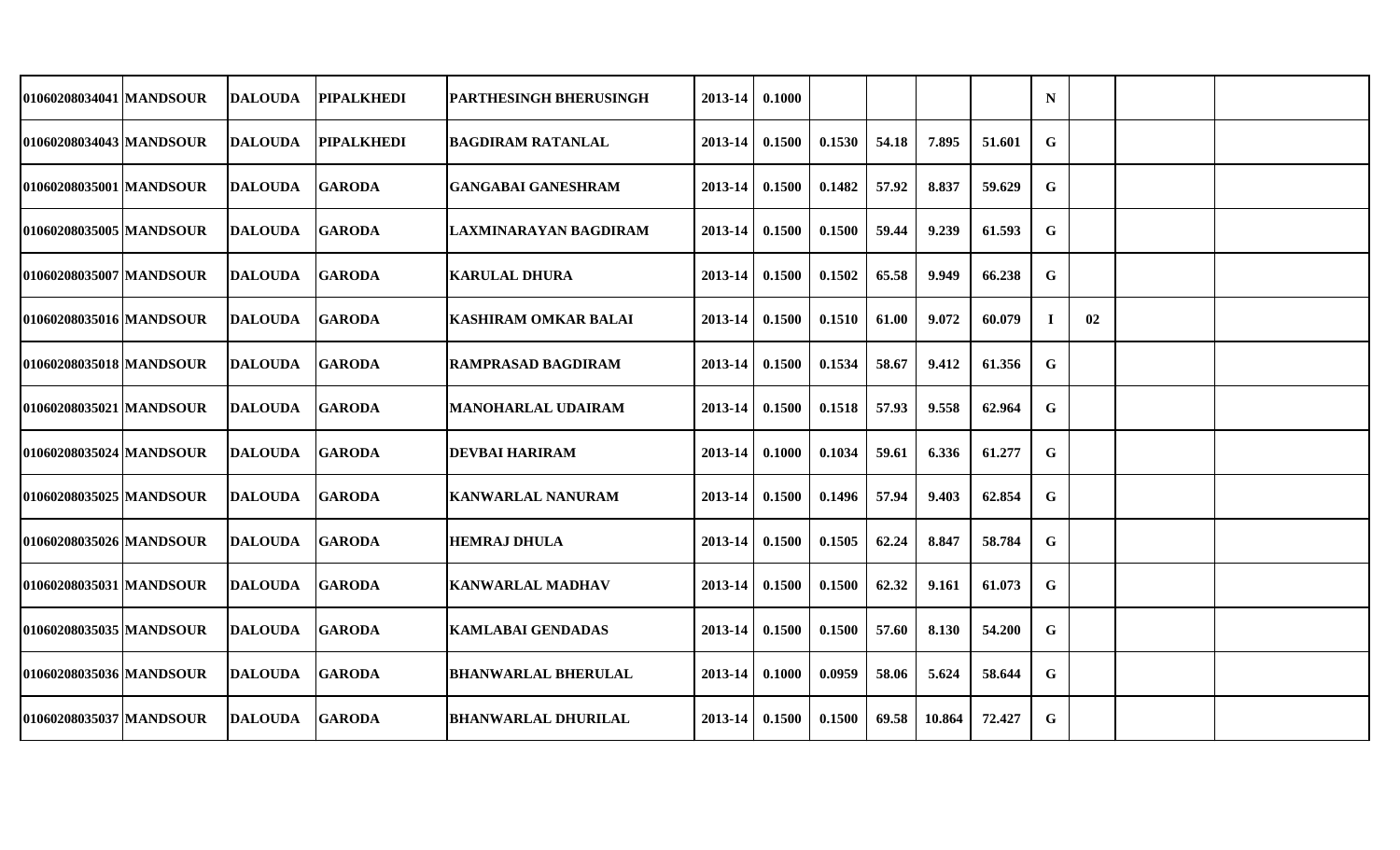| 01060208035040 MANDSOUR   | <b>DALOUDA</b> | <b>GARODA</b> | KANKUBAI MANGILAL               | 2013-14 | 0.1500 | 0.1482 | 58.18 | 9.517 | 64.217 | G |  |                    |
|---------------------------|----------------|---------------|---------------------------------|---------|--------|--------|-------|-------|--------|---|--|--------------------|
| 01060208035041 MANDSOUR   | <b>DALOUDA</b> | <b>GARODA</b> | <b>SHANKERLAL BHANWARLAL</b>    | 2013-14 | 0.1500 | 0.1506 | 58.50 | 8.884 | 58.991 | G |  |                    |
| 01060208035055 MANDSOUR   | <b>DALOUDA</b> | <b>GARODA</b> | <b>RATANLAL KHEMA</b>           | 2013-14 | 0.1500 | 0.1492 | 57.47 | 8.489 | 56.897 | G |  |                    |
| 01060208035059 MANDSOUR   | <b>DALOUDA</b> | <b>GARODA</b> | <b>MANGUBAI RATANLAL</b>        | 2013-14 | 0.1500 | 0.1512 | 61.14 | 9.311 | 61.581 | G |  |                    |
| 01060208035060 MANDSOUR   | <b>DALOUDA</b> | <b>GARODA</b> | DASHRATHLAL MANAKLAL            | 2013-14 | 0.1500 | 0.1520 | 60.24 | 8.675 | 57.072 | G |  |                    |
| 01060208035065 MANDSOUR   | <b>DALOUDA</b> | <b>GARODA</b> | <b>AMBARAM RAMCHANDRA</b>       | 2013-14 | 0.1500 | 0.1479 | 54.29 | 7.818 | 52.860 | G |  |                    |
| 01060208035067 MANDSOUR   | <b>DALOUDA</b> | <b>GARODA</b> | MUNNAKUNWAR PRATAPSINGH         | 2013-14 | 0.1500 | 0.1513 | 54.76 | 8.402 | 55.532 | G |  | <b>NAME CHANGE</b> |
| 01060208035068 MANDSOUR   | <b>DALOUDA</b> | <b>GARODA</b> | <b>BASANTILAL SALAGRAM</b>      | 2013-14 | 0.1500 | 0.1520 | 60.28 | 9.533 | 62.717 | G |  |                    |
| 01060208035075 MANDSOUR   | <b>DALOUDA</b> | <b>GARODA</b> | <b>BHURIBAI MOTILAL</b>         | 2013-14 | 0.1000 | 0.1005 | 56.21 | 5.790 | 57.612 | G |  |                    |
| 01060208035081 MANDSOUR   | <b>DALOUDA</b> | <b>GARODA</b> | <b>BHANWARLAL RAMLAL</b>        | 2013-14 | 0.1500 | 0.1490 | 58.43 | 8.965 | 60.168 | G |  |                    |
| 01060208035090 MANDSOUR   | <b>DALOUDA</b> | <b>GARODA</b> | <b>BASANTILAL GANGARAM</b>      | 2013-14 | 0.1000 | 0.1008 | 59.80 | 5.971 | 59.236 | G |  |                    |
| 01060208035091 MANDSOUR   | <b>DALOUDA</b> | <b>GARODA</b> | <b>ASHARAM CHAMPABAI</b>        | 2013-14 | 0.1500 |        |       |       |        | F |  |                    |
| 01060208035093 MANDSOUR   | <b>DALOUDA</b> | <b>GARODA</b> | <b>GANESHRAM RUPA</b>           | 2013-14 | 0.1500 | 0.1484 | 58.89 | 9.010 | 60.714 | G |  |                    |
| 01060208035098   MANDSOUR | <b>DALOUDA</b> | <b>GARODA</b> | <b>SHIVABAI RAMNARAYAN</b>      | 2013-14 | 0.1500 | 0.1499 | 58.31 | 8.896 | 59.346 | G |  |                    |
| 01060208035104 MANDSOUR   | <b>DALOUDA</b> | <b>GARODA</b> | <b>GOPAL BHERULAL D.P KANJI</b> | 2013-14 | 0.1500 | 0.1518 | 63.66 | 9.867 | 65.000 | G |  |                    |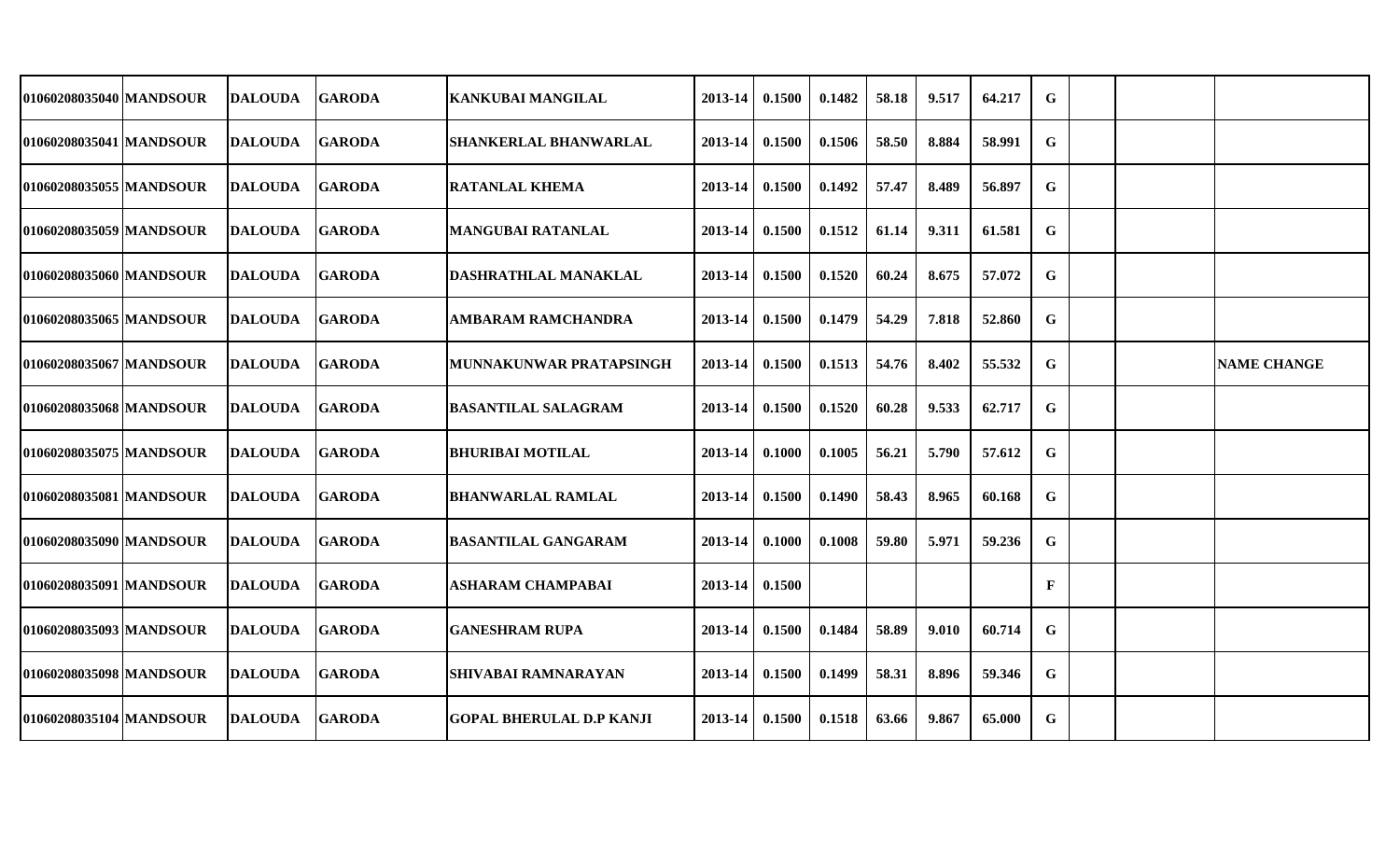| 01060208035105   MANDSOUR | DALOUDA        | <b>GARODA</b>  | LILABAI RAMCHANDRA          | 2013-14          | 0.1500 | 0.1535 | 58.02 | 8.479  | 55.238 | G           |                 |                    |
|---------------------------|----------------|----------------|-----------------------------|------------------|--------|--------|-------|--------|--------|-------------|-----------------|--------------------|
| 01060208035107 MANDSOUR   | DALOUDA        | <b>IGARODA</b> | BHERULAL NAGULAL            | 2013-14          | 0.1500 | 0.1510 | 56.01 | 8.618  | 57.073 | G           |                 |                    |
| 01060208035109 MANDSOUR   | DALOUDA        | <b>IGARODA</b> | MANGIBAI RAMLAL             | 2013-14          | 0.1500 | 0.1482 | 64.52 | 9.807  | 66.174 | G           |                 |                    |
| 01060208035110 MANDSOUR   | <b>DALOUDA</b> | <b>IGARODA</b> | <b>KESHURAM KAMMU</b>       | 2013-14          | 0.1000 | 0.1026 | 60.22 | 6.332  | 61.715 | G           | 101060316064008 |                    |
| 01060208035111 MANDSOUR   | <b>DALOUDA</b> | <b>GARODA</b>  | <b>JAGDISH BHERULAL</b>     | $2013 - 14$      | 0.1000 | 0.1018 | 66.15 | 6.842  | 67.210 | G           |                 |                    |
| 01060208038005 MANDSOUR   | <b>DALOUDA</b> | <b>NIMBOD</b>  | <b>ONKARLAL RAMLAL</b>      | $2013 - 14$      | 0.1500 | 0.1500 | 66.12 | 10.447 | 69.647 | G           |                 |                    |
| 01060208038007 MANDSOUR   | <b>DALOUDA</b> | <b>NIMBOD</b>  | <b>KESHURAM BAGDIRAM</b>    | 2013-14          | 0.1500 | 0.1442 | 57.47 | 8.547  | 59.272 | G           |                 |                    |
| 01060208038025 MANDSOUR   | <b>DALOUDA</b> | <b>NIMBOD</b>  | MANGIBAI JITMAL             | 2013-14          | 0.1500 | 0.1485 | 64.04 | 9.441  | 63.576 | G           |                 |                    |
| 01060208038026 MANDSOUR   | <b>DALOUDA</b> | <b>NIMBOD</b>  | <b>IBRAHIM SHUBHANKHAN</b>  | 2013-14          | 0.1000 | 0.1016 | 61.94 | 6.150  | 60.531 | G           |                 |                    |
| 01060208038027 MANDSOUR   | <b>DALOUDA</b> | <b>NIMBOD</b>  | VARDICHAND BHAGWAN          | 2013-14          | 0.1000 | 0.1019 | 54.16 | 6.236  | 61.197 | G           |                 |                    |
| 01060208038035 MANDSOUR   | <b>DALOUDA</b> | <b>NIMBOD</b>  | INANURAM RUPA               | 2013-14          | 0.1500 | 0.1455 | 63.43 | 8.599  | 59.100 | G           |                 |                    |
| 01060208038047 MANDSOUR   | <b>DALOUDA</b> | <b>NIMBOD</b>  | YASHWANTLAL VARDICHAND      | 2013-14          | 0.1500 | 0.1488 | 60.70 | 8.914  | 59.906 | G           |                 |                    |
| 01060208038053 MANDSOUR   | <b>DALOUDA</b> | <b>NIMBOD</b>  | <b>PUNAMCHAND HAKKA JI</b>  | $2013 - 14$      | 0.1000 | 0.0990 | 55.29 | 5.940  | 60.000 | G           |                 | <b>NAME CHANGE</b> |
| 01060208038054 MANDSOUR   | <b>DALOUDA</b> | <b>NIMBOD</b>  | <b>JUJHAR SUKKHA</b>        | $2013 - 14$      | 0.1000 | 0.0992 | 63.05 | 6.134  | 61.835 | G           |                 |                    |
| 01060208038057 MANDSOUR   | <b>DALOUDA</b> | <b>NIMBOD</b>  | <b>RAMCHANDRA CHAMPALAL</b> | $2013-14$ 0.1500 |        | 0.1499 | 61.32 | 9.207  | 61.421 | $\mathbf G$ |                 |                    |
|                           |                |                |                             |                  |        |        |       |        |        |             |                 |                    |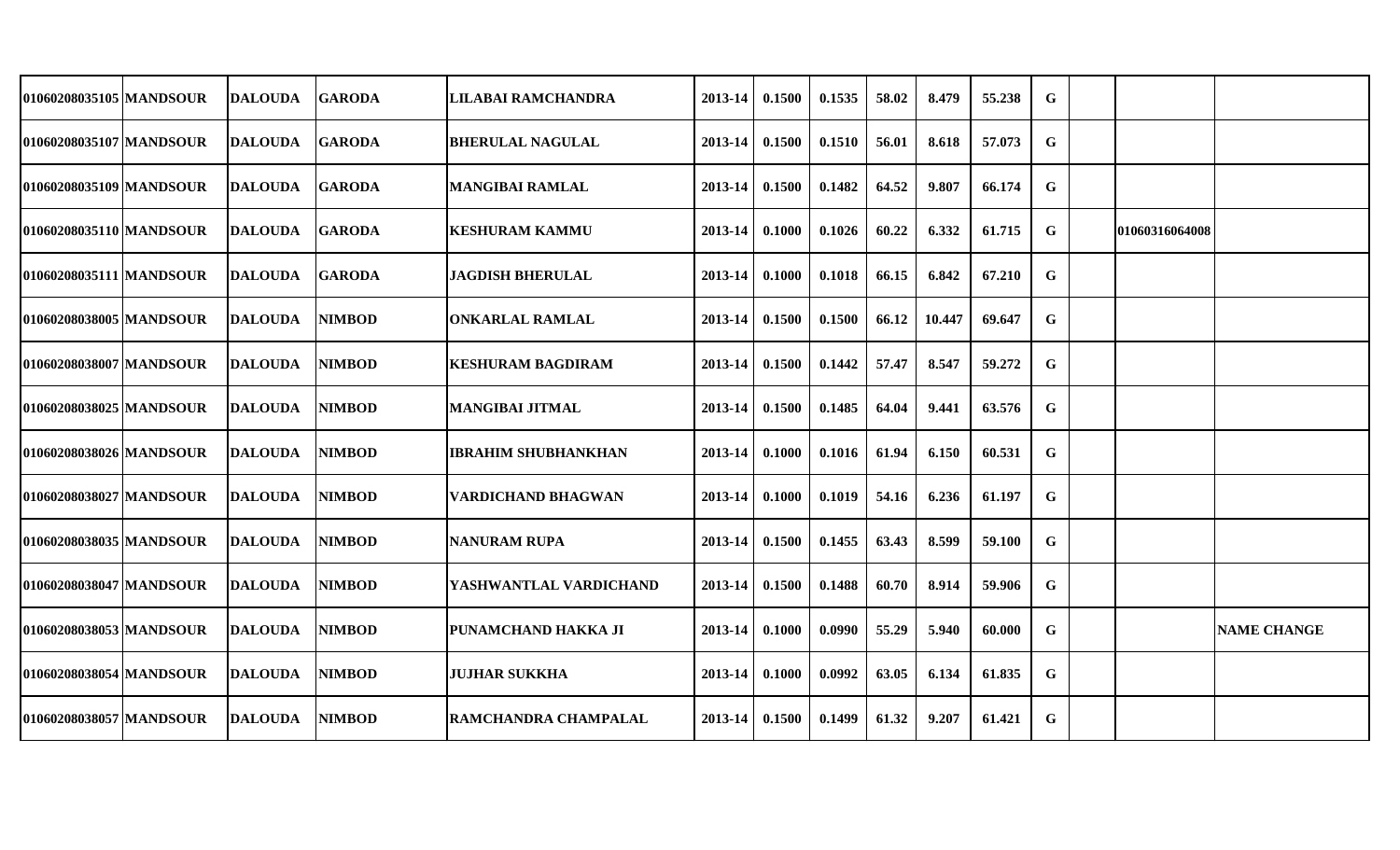| 01060208038058 MANDSOUR   | <b>DALOUDA</b> | NIMBOD        | <b>BHERULAL BAGDIRAM</b>        | 2013-14 | 0.1500 | 0.1500 | 60.27 | 7.938 | 52.920 | G            |    |  |
|---------------------------|----------------|---------------|---------------------------------|---------|--------|--------|-------|-------|--------|--------------|----|--|
| 01060208038059 MANDSOUR   | <b>DALOUDA</b> | <b>NIMBOD</b> | <b>CHATARKUNWAR BHARATSINGH</b> | 2013-14 | 0.1500 | 0.1472 | 63.66 | 9.449 | 64.192 | G            |    |  |
| 01060208038061 MANDSOUR   | <b>DALOUDA</b> | <b>NIMBOD</b> | <b>KACHRU DEEPAJI</b>           | 2013-14 | 0.1000 | 0.0986 | 58.30 | 5.738 | 58.195 | G            |    |  |
| 01060208038067 MANDSOUR   | <b>DALOUDA</b> | <b>NIMBOD</b> | <b>KAMLABAI NANDA</b>           | 2013-14 | 0.1000 |        |       |       |        | $\mathbf{F}$ |    |  |
| 01060208038068 MANDSOUR   | <b>DALOUDA</b> | NIMBOD        | AMRATRAM BALU (BARODA)          | 2013-14 | 0.1000 | 0.1004 | 57.99 | 5.956 | 59.323 | G            |    |  |
| 01060208038070 MANDSOUR   | <b>DALOUDA</b> | NIMBOD        | <b>HIRALAL NANDLAL</b>          | 2013-14 | 0.1000 | 0.0993 | 52.21 | 4.990 | 50.252 | G            | 04 |  |
| 01060208038074 MANDSOUR   | <b>DALOUDA</b> | <b>NIMBOD</b> | <b>BHERULAL GULAB</b>           | 2013-14 | 0.1000 | 0.0972 | 59.56 | 5.582 | 57.428 | G            |    |  |
| 010602080380761MANDSOUR   | <b>DALOUDA</b> | <b>NIMBOD</b> | SHANTIBAI HIRALAL               | 2013-14 | 0.1000 | 0.1004 | 62.78 | 6.000 | 59.761 | G            |    |  |
| 01060208038078 MANDSOUR   | <b>DALOUDA</b> | <b>NIMBOD</b> | <b>HARIRAM MANNAJI</b>          | 2013-14 | 0.1000 | 0.1006 | 56.80 | 5.266 | 52.346 | G            |    |  |
| 01060208038085   MANDSOUR | <b>DALOUDA</b> | <b>NIMBOD</b> | MOHANLAL BAGDIRAM TELI          | 2013-14 | 0.1500 | 0.1518 | 60.54 | 8.553 | 56.344 | G            |    |  |
| 01060208038086 MANDSOUR   | <b>DALOUDA</b> | <b>NIMBOD</b> | <b>LAXMAN BAGDIRAM</b>          | 2013-14 | 0.1000 | 0.0983 | 59.19 | 6.097 | 62.024 | G            |    |  |
| 01060208038087 MANDSOUR   | <b>DALOUDA</b> | <b>NIMBOD</b> | <b>GITABAI VENIRAM</b>          | 2013-14 | 0.1000 | 0.0990 | 54.45 | 5.328 | 53.818 | G            |    |  |
| 01060208038092 MANDSOUR   | <b>DALOUDA</b> | <b>NIMBOD</b> | <b>PARMANAND TULSIRAM</b>       | 2013-14 | 0.1000 | 0.1004 | 53.33 | 5.318 | 52.968 | G            |    |  |
| 01060208038101 MANDSOUR   | <b>DALOUDA</b> | <b>NIMBOD</b> | <b>SHANTILAL PANNALAL</b>       | 2013-14 | 0.1500 | 0.1529 | 61.30 | 8.687 | 56.815 | G            |    |  |
| 01060208038104 MANDSOUR   | <b>DALOUDA</b> | <b>NIMBOD</b> | <b>GUNMALABAI GORDHAN</b>       | 2013-14 | 0.1000 | 0.0900 | 49.46 | 4.317 | 47.967 | G            | 04 |  |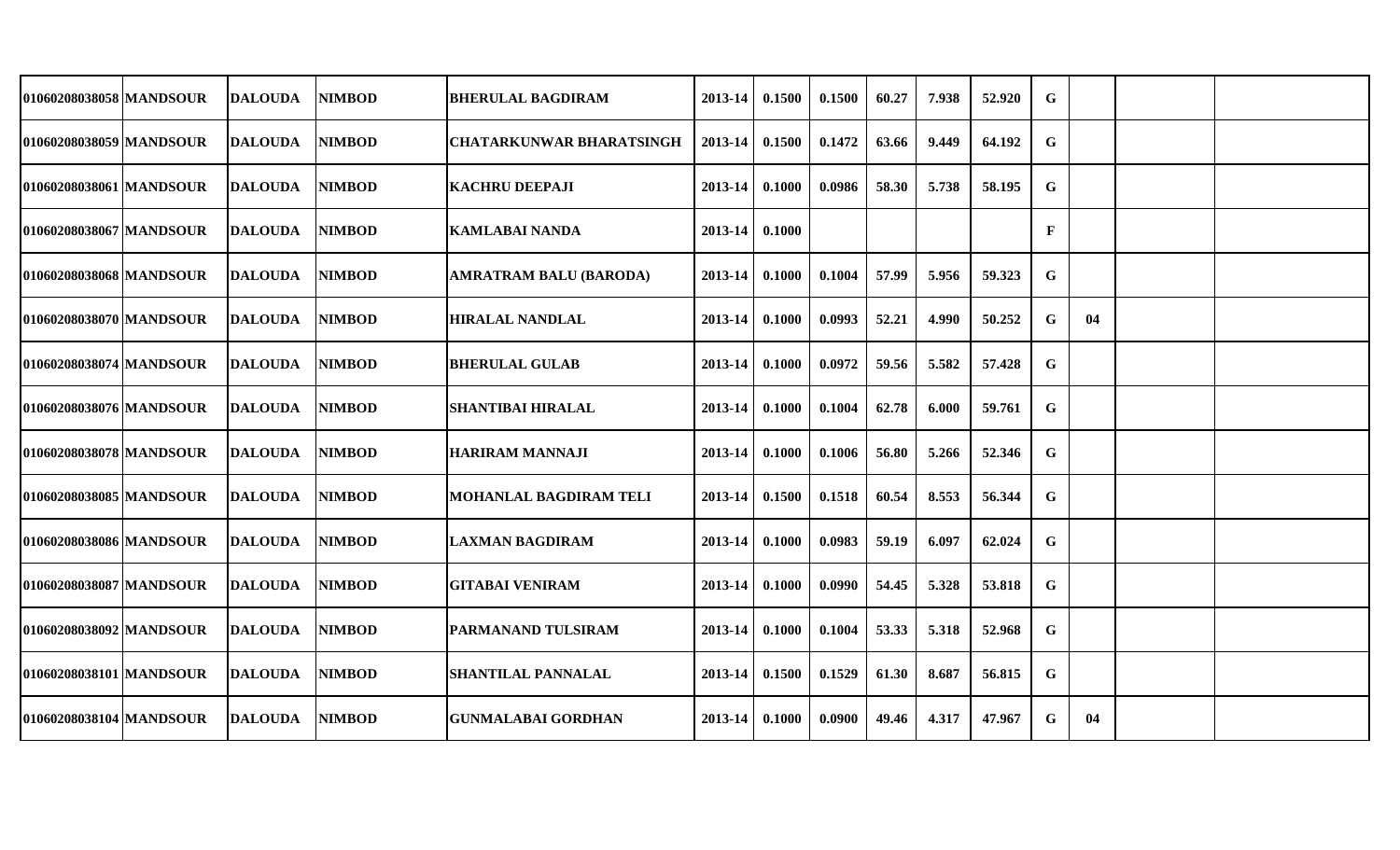| 01060208038107 MANDSOUR | <b>DALOUDA</b> | NIMBOD        | <b>SURAJBAI MANGILAL</b>                        | 2013-14 | 0.1000 | 0.0983 | 54.33 | 5.464  | 55.585 | G  |    |                |  |
|-------------------------|----------------|---------------|-------------------------------------------------|---------|--------|--------|-------|--------|--------|----|----|----------------|--|
| 01060208038110 MANDSOUR | <b>DALOUDA</b> | <b>NIMBOD</b> | <b>MANGUBAI BAGDIRAM</b>                        | 2013-14 | 0.1500 | 0.1470 | 53.26 | 8.035  | 54.660 | G  |    | 01060208046083 |  |
| 01060208038111 MANDSOUR | <b>DALOUDA</b> | NIMBOD        | <b>KANWARLAL NATHULAL</b>                       | 2013-14 | 0.1500 | 0.0532 | 62.88 | 3.360  | 63.158 | G  |    |                |  |
| 01060208038114 MANDSOUR | <b>DALOUDA</b> | <b>NIMBOD</b> | <b>TULSIRAM HARIRAM</b>                         | 2013-14 | 0.1000 | 0.1036 | 54.54 | 5.618  | 54.228 | G  |    |                |  |
| 01060208038115 MANDSOUR | <b>DALOUDA</b> | NIMBOD        | <b>GHANSHYAM BHERULAL</b>                       | 2013-14 | 0.1500 | 0.1520 | 69.32 | 10.418 | 68.539 | G  |    |                |  |
| 01060208038117 MANDSOUR | <b>DALOUDA</b> | <b>NIMBOD</b> | <b>DEVRAM BADRILAL</b>                          | 2013-14 | 0.1500 | 0.1520 | 57.67 | 8.362  | 55.013 | G  |    |                |  |
| 01060208038120 MANDSOUR | <b>DALOUDA</b> | <b>NIMBOD</b> | <b>CHANDRAPRATAPSINGH KESHARSINGH   2013-14</b> |         | 0.1000 | 0.1001 | 49.93 | 4.865  | 48.601 | G  | 04 |                |  |
| 01060208038127 MANDSOUR | <b>DALOUDA</b> | <b>NIMBOD</b> | <b>KESHRIBAI BHAGIRATH</b>                      | 2013-14 | 0.1000 | 0.1004 | 58.50 | 6.143  | 61.185 | G  |    |                |  |
| 01060208038134 MANDSOUR | <b>DALOUDA</b> | <b>NIMBOD</b> | <b>BHANWARLAL KACHRU</b>                        | 2013-14 | 0.1500 | 0.1553 | 57.12 | 8.666  | 55.802 |    | 02 |                |  |
| 01060208038135 MANDSOUR | <b>DALOUDA</b> | NIMBOD        | <b>JAGDISH GOVINDRAM</b>                        | 2013-14 | 0.1000 | 0.0992 | 56.50 | 5.892  | 59.395 | G  |    |                |  |
| 01060208038137 MANDSOUR | <b>DALOUDA</b> | <b>NIMBOD</b> | <b>HIRABAI JAGANNATH</b>                        | 2013-14 | 0.1500 | 0.1493 | 63.81 | 9.453  | 63.315 | G  |    |                |  |
| 01060208038139 MANDSOUR | <b>DALOUDA</b> | NIMBOD        | DASHRATH SAGARMAL                               | 2013-14 | 0.1500 | 0.1548 | 66.68 | 10.421 | 67.319 | G  |    |                |  |
| 01060208038143 MANDSOUR | <b>DALOUDA</b> | <b>NIMBOD</b> | <b>KAMALDAS RATANDAS</b>                        | 2013-14 | 0.1000 | 0.1020 | 55.31 | 5.278  | 51.745 | -1 | 02 |                |  |
| 01060208038146 MANDSOUR | <b>DALOUDA</b> | <b>NIMBOD</b> | MOHANLAL KANHAIYALAL                            | 2013-14 | 0.1000 | 0.1014 | 59.73 | 5.888  | 58.067 | G  |    |                |  |
| 01060208038147 MANDSOUR | <b>DALOUDA</b> | <b>NIMBOD</b> | ONKARLAL KANHAIYALAL                            | 2013-14 | 0.1000 | 0.1000 | 62.67 | 6.437  | 64.370 | G  |    |                |  |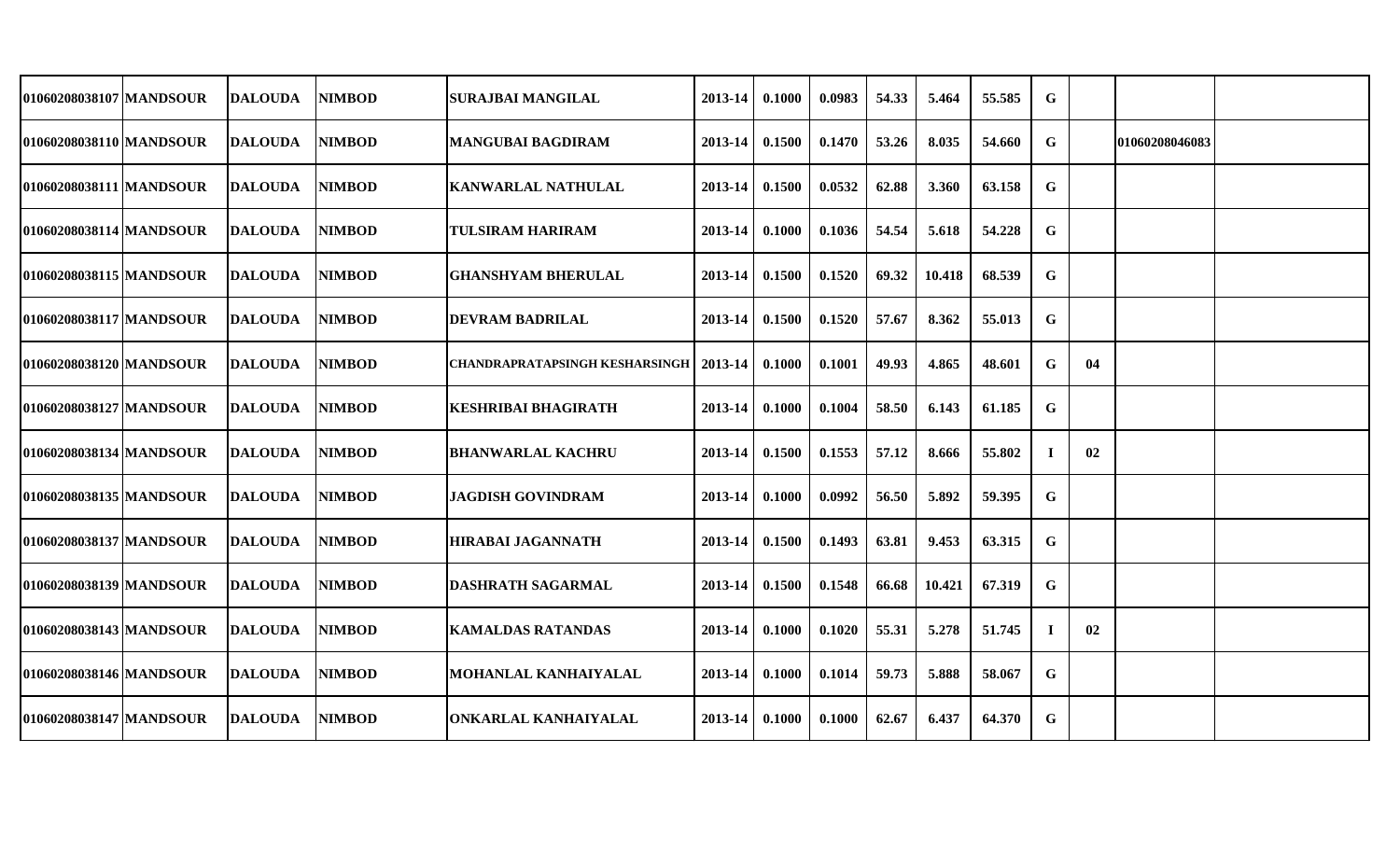| 01060208038148 MANDSOUR | IDALOUDA        | <b>NIMBOD</b> | IRADHESHYAM RAMNIWAS        | 2013-14     | 0.1500 | 0.0910 | 59.44 | 5.774 | 63.451 | $\mathbf G$ |    |  |
|-------------------------|-----------------|---------------|-----------------------------|-------------|--------|--------|-------|-------|--------|-------------|----|--|
| 01060208038149 MANDSOUR | <b>DALOUDA</b>  | <b>NIMBOD</b> | <b>KANHAIYALAL RATANLAL</b> | 2013-14     | 0.1500 | 0.1489 | 62.35 | 8.952 | 60.121 | G           |    |  |
| 01060208038150 MANDSOUR | <b>DALOUDA</b>  | <b>NIMBOD</b> | <b>RANCHOD KACHRU</b>       | 2013-14     | 0.1000 | 0.1026 | 58.75 | 5.925 | 57.749 | G           |    |  |
| 01060208038151 MANDSOUR | <b>DALOUDA</b>  | <b>NIMBOD</b> | SHANKARLAL CHOTHARAM        | $2013 - 14$ | 0.1500 | 0.1512 | 62.67 | 9.320 | 61.640 | G           |    |  |
| 01060208038152 MANDSOUR | <b>DALOUDA</b>  | <b>NIMBOD</b> | <b>RASUL SHUBHANJ</b>       | 2013-14     | 0.1500 | 0.1525 | 62.85 | 9.598 | 62.938 | G           |    |  |
| 01060208038156 MANDSOUR | <b>DALOUDA</b>  | <b>NIMBOD</b> | DASHRATH AMRATRAM           | $2013 - 14$ | 0.1000 | 0.1020 | 50.50 | 5.151 | 50.500 | G           | 04 |  |
| 01060208038157 MANDSOUR | <b>DALOUDA</b>  | <b>NIMBOD</b> | <b>GOPAL UMMEDRAM</b>       | 2013-14     | 0.1000 | 0.0992 | 58.38 | 5.930 | 59.778 | G           |    |  |
| 01060208038160 MANDSOUR | <b>IDALOUDA</b> | <b>NIMBOD</b> | <b>BHUWANIRAM MANGILAL</b>  | 2013-14     | 0.1000 | 0.1000 | 63.39 | 6.058 | 60.580 | G           |    |  |
| 01060208038161 MANDSOUR | <b>DALOUDA</b>  | <b>NIMBOD</b> | PUNAMCHAND RAMNARAYAN       | 2013-14     | 0.1000 | 0.0993 | 63.36 | 6.390 | 64.350 | G           |    |  |
| 01060208038164 MANDSOUR | <b>DALOUDA</b>  | <b>NIMBOD</b> | <b>MANGILAL KANIRAM</b>     | 2013-14     | 0.1000 | 0.0960 | 58.08 | 4.912 | 51.167 | G           |    |  |
| 01060208038165 MANDSOUR | <b>DALOUDA</b>  | <b>NIMBOD</b> | <b>SHOBHARAM MANGILAL</b>   | 2013-14     | 0.1000 | 0.1023 | 59.30 | 6.099 | 59.619 | G           |    |  |
| 01060208038166 MANDSOUR | <b>DALOUDA</b>  | NIMBOD        | <b>SAGARMAL BALURAM</b>     | 2013-14     | 0.1500 | 0.1505 | 59.88 | 9.076 | 60.306 | G           |    |  |
| 01060208038168 MANDSOUR | <b>DALOUDA</b>  | NIMBOD        | RAMNARAYAN CHAMPA           | 2013-14     | 0.1000 | 0.1008 | 49.85 | 5.056 | 50.159 | G           | 04 |  |
| 01060208038170 MANDSOUR | <b>DALOUDA</b>  | <b>NIMBOD</b> | <b>CHUNNILAL BHAGGA</b>     | 2013-14     | 0.1000 | 0.1006 | 59.81 | 6.297 | 62.594 | G           |    |  |
| 01060208038173 MANDSOUR | <b>DALOUDA</b>  | <b>NIMBOD</b> | <b>RAMKISHAN ONKARLAL</b>   | $2013 - 14$ | 0.1000 | 0.0620 | 59.73 | 3.370 | 54.355 | G           |    |  |
|                         |                 |               |                             |             |        |        |       |       |        |             |    |  |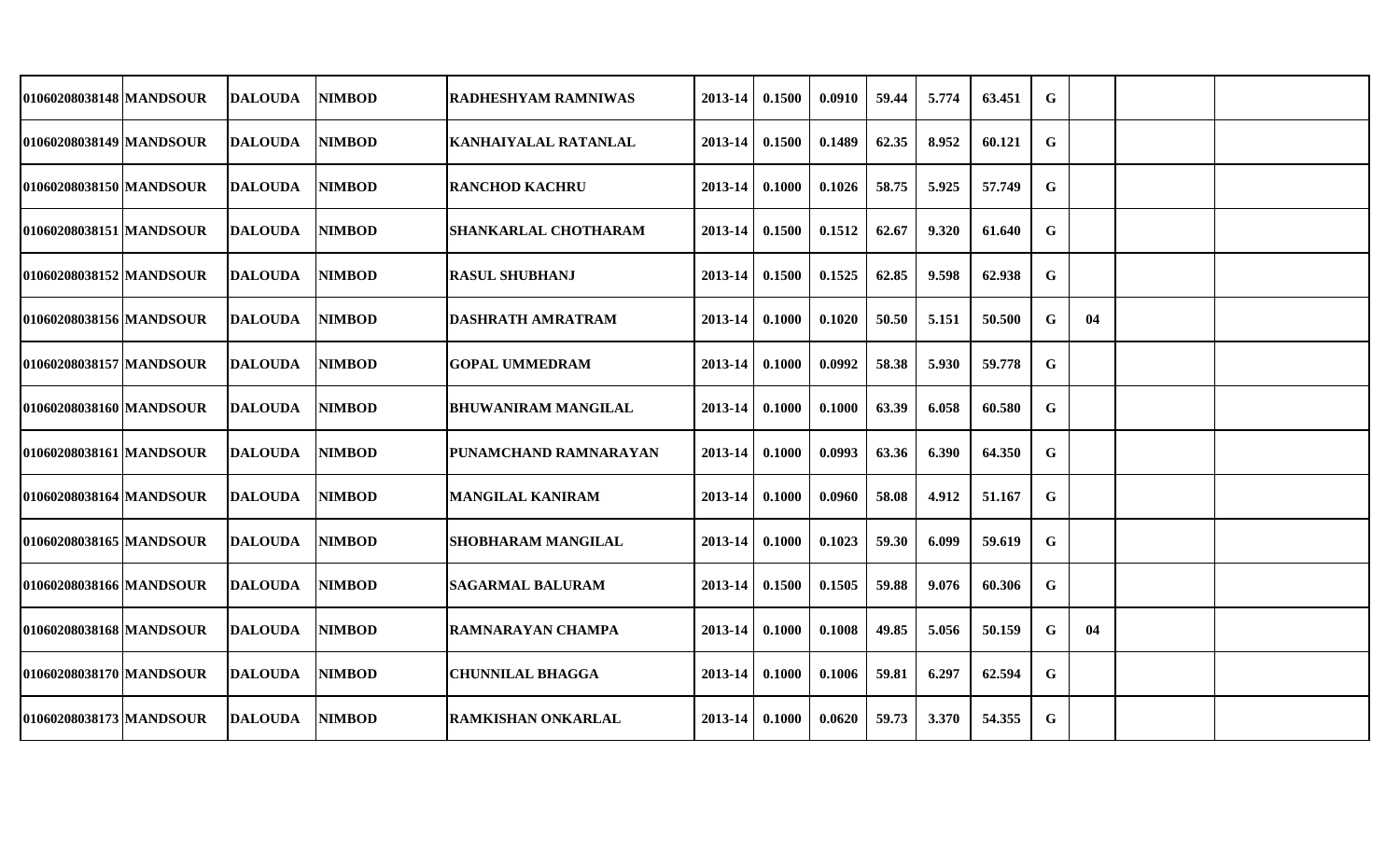| 01060208038174   MANDSOUR | DALOUDA        |                                                                                                                            | UDAYKUNWAR RAMSINGH                                                                                                                                                                                                                             | 2013-14                                                                                                                                                           | 0.1500 | 0.1424                                           | 61.28 | 8.842 | 62.093 | G           |    |                    |
|---------------------------|----------------|----------------------------------------------------------------------------------------------------------------------------|-------------------------------------------------------------------------------------------------------------------------------------------------------------------------------------------------------------------------------------------------|-------------------------------------------------------------------------------------------------------------------------------------------------------------------|--------|--------------------------------------------------|-------|-------|--------|-------------|----|--------------------|
| 01060208038175 MANDSOUR   | DALOUDA        |                                                                                                                            | <b> GOPAL KACHRU</b>                                                                                                                                                                                                                            | 2013-14                                                                                                                                                           | 0.1000 | 0.0986                                           | 58.60 | 5.659 | 57.394 | G           |    |                    |
| 01060208038177 MANDSOUR   | DALOUDA        |                                                                                                                            | IRAMKISHAN AMRATRAM                                                                                                                                                                                                                             | 2013-14                                                                                                                                                           | 0.1500 | 0.1500                                           | 50.14 | 8.108 | 54.053 | G           |    |                    |
| 01060208038181 MANDSOUR   | <b>DALOUDA</b> |                                                                                                                            |                                                                                                                                                                                                                                                 | 2013-14                                                                                                                                                           | 0.1000 | 0.1014                                           | 60.01 | 5.907 | 58.254 | G           |    |                    |
| 01060208038183 MANDSOUR   |                |                                                                                                                            | <b>KRISHNAKUNWAR DHIRAJSINGH</b>                                                                                                                                                                                                                | 2013-14                                                                                                                                                           | 0.1000 | 0.0992                                           | 42.87 | 3.889 | 39.204 | G           | 04 |                    |
| 01060208038185 MANDSOUR   |                |                                                                                                                            | <b>JAGDISH ONKAR</b>                                                                                                                                                                                                                            | $2013 - 14$                                                                                                                                                       | 0.1000 | 0.1014                                           | 62.77 | 6.905 | 68.097 | G           |    |                    |
| 01060208038186 MANDSOUR   |                |                                                                                                                            |                                                                                                                                                                                                                                                 | 2013-14                                                                                                                                                           | 0.1000 | 0.1041                                           | 60.67 | 5.946 | 57.118 | G           |    |                    |
| 01060208038187   MANDSOUR | <b>DALOUDA</b> |                                                                                                                            | <b>JANIBAI MANGILAL</b>                                                                                                                                                                                                                         | 2013-14                                                                                                                                                           | 0.1000 | 0.1025                                           | 53.34 | 5.090 | 49.659 | G           | 04 |                    |
| 01060208038189 MANDSOUR   |                |                                                                                                                            | <b>MANGUBAI RAMNIWAS</b>                                                                                                                                                                                                                        | 2013-14                                                                                                                                                           | 0.1000 | 0.0910                                           | 59.38 | 5.930 | 65.165 | G           |    |                    |
| 01060208039004 MANDSOUR   |                |                                                                                                                            |                                                                                                                                                                                                                                                 | 2013-14                                                                                                                                                           | 0.1000 | 0.0510                                           | 60.25 | 2.978 | 58.392 | G           |    |                    |
| 01060208039005 MANDSOUR   | <b>DALOUDA</b> |                                                                                                                            | <b>SITABAI DEVRAM</b>                                                                                                                                                                                                                           | 2013-14                                                                                                                                                           | 0.1000 | 0.1016                                           | 66.35 | 6.313 | 62.136 | G           |    | <b>NAME CHANGE</b> |
| 01060208039010 MANDSOUR   |                |                                                                                                                            |                                                                                                                                                                                                                                                 | 2013-14                                                                                                                                                           | 0.1500 | 0.1493                                           | 52.51 | 5.334 | 35.727 |             | 02 |                    |
| 01060208039019 MANDSOUR   | <b>DALOUDA</b> |                                                                                                                            |                                                                                                                                                                                                                                                 |                                                                                                                                                                   | 0.1500 | 0.0660                                           | 51.80 | 3.249 | 49.227 | G           | 04 |                    |
| 01060208039021 MANDSOUR   |                |                                                                                                                            |                                                                                                                                                                                                                                                 |                                                                                                                                                                   | 0.1500 | 0.1472                                           | 59.34 | 8.553 | 58.105 | G           |    |                    |
| 01060208039025 MANDSOUR   | <b>DALOUDA</b> | <b>SAGWALI</b>                                                                                                             | <b>RAJARAM BHERULAL</b>                                                                                                                                                                                                                         |                                                                                                                                                                   |        | 0.1470                                           | 57.99 | 8.591 | 58.442 | $\mathbf G$ |    |                    |
|                           |                | <b>DALOUDA</b><br><b>DALOUDA</b><br><b>DALOUDA</b><br><b>DALOUDA</b><br><b>DALOUDA</b><br><b>DALOUDA</b><br><b>DALOUDA</b> | <b>NIMBOD</b><br><b>NIMBOD</b><br><b>NIMBOD</b><br><b>NIMBOD</b><br><b>NIMBOD</b><br><b>NIMBOD</b><br><b>NIMBOD</b><br><b>NIMBOD</b><br><b>NIMBOD</b><br><b>SAGWALI</b><br><b>SAGWALI</b><br><b>SAGWALI</b><br><b>SAGWALI</b><br><b>SAGWALI</b> | <b>RUGHNATH KACHRULAL</b><br><b>HARIRAM GAMERA</b><br><b>SAWARAM GABRU GAYARI</b><br><b>KAMERIBAI NANURAM</b><br><b>BHUWAN GABRU</b><br><b>BHANWARLAL RAMIBAI</b> |        | $2013 - 14$<br>$2013 - 14$<br>$2013 - 14$ 0.1500 |       |       |        |             |    | 01060208046050     |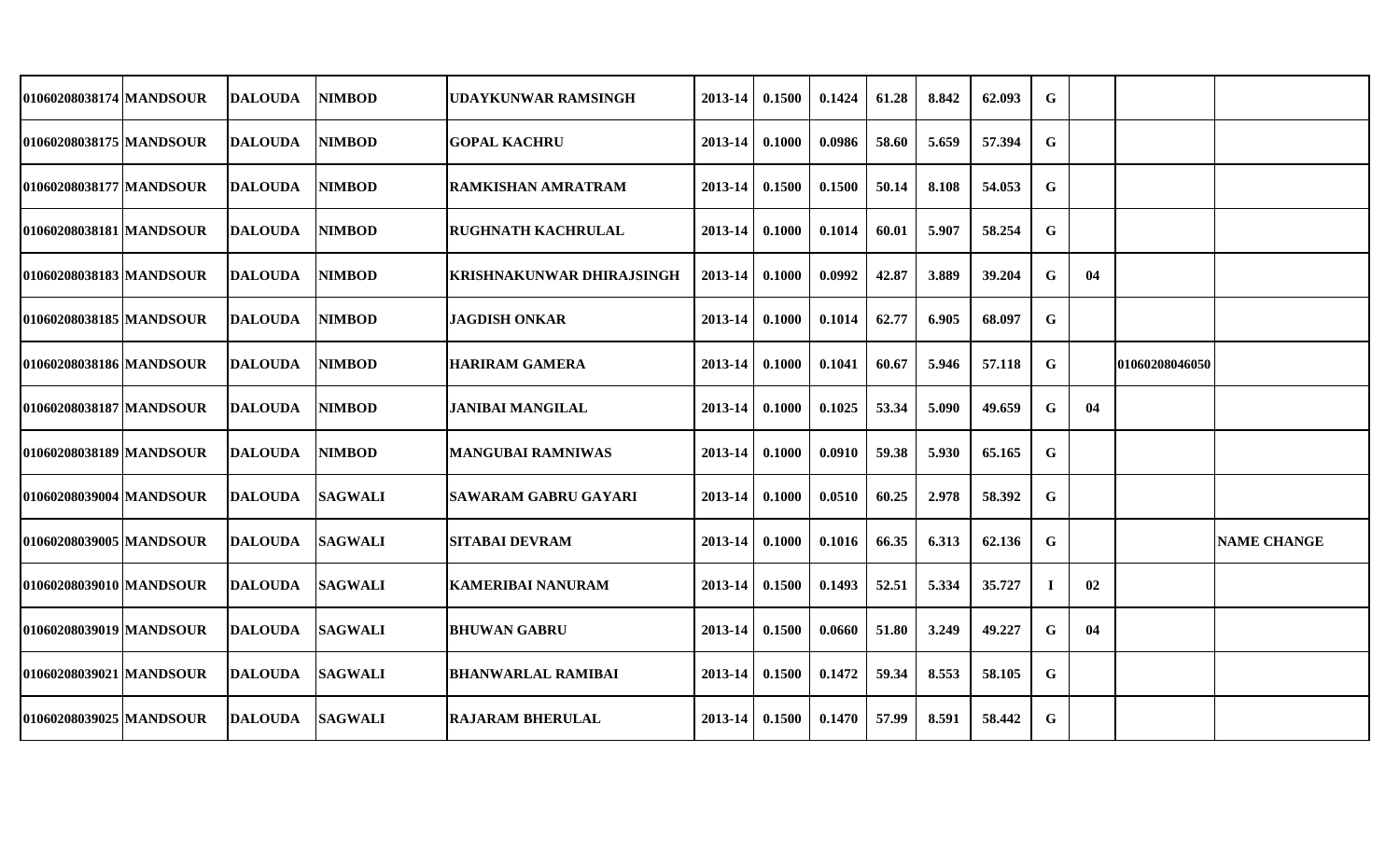| 01060208039026 MANDSOUR  | IDALOUDA       | <b>SAGWALI</b> | <b>MUNSILAL MATHURALAL</b>                | 2013-14 | 0.1000 | 0.0975 | 67.43 | 6.290  | 64.513 | G |  | <b>NAME CHANGE</b> |
|--------------------------|----------------|----------------|-------------------------------------------|---------|--------|--------|-------|--------|--------|---|--|--------------------|
| 01060208040001 MANDSOUR  | <b>DALOUDA</b> |                | KHAJURIYASARANG RAMPRASAD SHIVNARAYAN     | 2013-14 | 0.1500 | 0.1505 | 56.72 | 8.767  | 58.252 | G |  |                    |
| 01060208040002 MANDSOUR  | <b>DALOUDA</b> |                | KHAJURIYASARANG MOHANLAL SHIVNARAYAN      | 2013-14 | 0.1500 | 0.1489 | 54.19 | 7.710  | 51.780 | G |  |                    |
| 01060208040007 MANDSOUR  | <b>DALOUDA</b> |                | <b>KHAJURIYASARANG RANGLAL DEVRAM</b>     | 2013-14 | 0.1500 | 0.1506 | 56.95 | 8.697  | 57.749 | G |  |                    |
| 01060208040012 MANDSOUR  | <b>DALOUDA</b> |                | KHAJURIYASARANG KANTILALSUKHLAL CHAGANLAL | 2013-14 | 0.1000 | 0.0988 | 55.63 | 5.468  | 55.344 | G |  |                    |
| 01060208040015 MANDSOUR  | IDALOUDA       |                | KHAJURIYASARANG SITABAI SHANKARGIRI       | 2013-14 | 0.1500 | 0.1506 | 66.35 | 9.479  | 62.942 | G |  |                    |
| 01060208040019 MANDSOUR  | IDALOUDA       |                | KHAJURIYASARANG RAMPRASAD NARAYAN         | 2013-14 | 0.1500 | 0.1510 | 48.51 | 8.032  | 53.192 | G |  |                    |
| 01060208040020 IMANDSOUR | <b>DALOUDA</b> |                | KHAJURIYASARANG RANCHOD BHANWARLAL        | 2013-14 | 0.1500 | 0.1508 | 71.27 | 10.976 | 72.785 | G |  |                    |
| 01060208040022 MANDSOUR  | IDALOUDA       |                | khajuriyasarang  RAMKANIYABAI CHAMPALAL   | 2013-14 | 0.1500 | 0.1518 | 65.20 | 10.441 | 68.781 | G |  |                    |
| 01060208040026 MANDSOUR  | <b>DALOUDA</b> |                | KHAJURIYASARANG KOMALCHAND CHAMPALAL      | 2013-14 | 0.1000 | 0.1000 | 65.18 | 6.509  | 65.090 | G |  |                    |
| 01060208040027 MANDSOUR  | <b>DALOUDA</b> |                | khajuriyasarang RODHILAL BHUWANILAL       | 2013-14 | 0.1500 | 0.1410 | 68.35 | 10.340 | 73.333 | G |  |                    |
| 01060208040029 MANDSOUR  | IDALOUDA       |                | KHAJURIYASARANG   LACHCHIBAI SONIBAI      | 2013-14 | 0.1500 | 0.1500 | 66.31 | 10.221 | 68.140 | G |  |                    |
| 01060208040031 MANDSOUR  | DALOUDA        |                | KHAJURIYASARANG BHANWARLAL DHANNA         | 2013-14 | 0.1500 | 0.1515 | 55.36 | 8.383  | 55.333 | G |  |                    |
| 01060208040037 MANDSOUR  | <b>DALOUDA</b> |                | KHAJURIYASARANG KAILASHBAI RAMPRASAD      | 2013-14 | 0.1000 | 0.1008 | 65.25 | 6.711  | 66.577 | G |  | <b>NAME CHANGE</b> |
| 01060208040039 MANDSOUR  | <b>DALOUDA</b> |                | <b>KHAJURIYASARANG DEVRAM NANDRAM</b>     | 2013-14 | 0.1000 | 0.1015 | 57.26 | 5.865  | 57.783 | G |  |                    |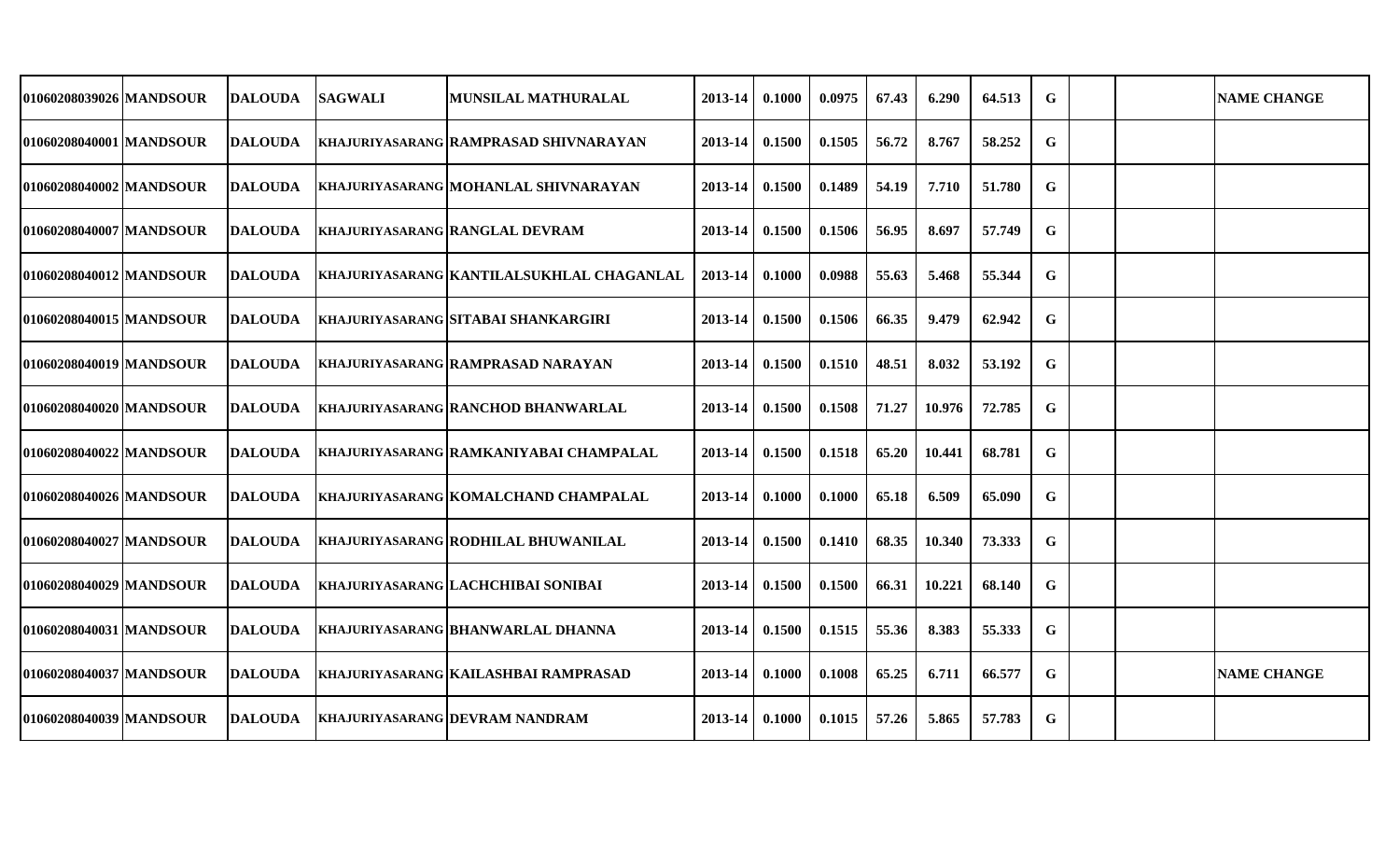| 01060208040040 MANDSOUR   | <b>DALOUDA</b> |                                       | KHAJURIYASARANG NANDGIR SHANKARGIR         | 2013-14 | 0.1500 | 0.1320 | 64.11 | 8.215  | 62.235 | G  |    |  |
|---------------------------|----------------|---------------------------------------|--------------------------------------------|---------|--------|--------|-------|--------|--------|----|----|--|
| 01060208040044 MANDSOUR   | <b>DALOUDA</b> |                                       | KHAJURIYASARANG RAMIBAI NANURAM            | 2013-14 | 0.1500 | 0.1343 | 57.60 | 7.406  | 55.145 | л. | 02 |  |
| 01060208040045 MANDSOUR   | <b>DALOUDA</b> |                                       | <b>KHAJURIYASARANG BHANWARLAL DEVRAM</b>   | 2013-14 | 0.1500 | 0.1492 | 64.72 | 9.662  | 64.759 | G  |    |  |
| 01060208040046 MANDSOUR   | <b>DALOUDA</b> |                                       | <b>KHAJURIYASARANG GOPAL NIRBHAYRAM</b>    | 2013-14 | 0.1000 | 0.1033 | 54.07 | 5.685  | 55.034 | G  |    |  |
| 01060208040049   MANDSOUR | <b>DALOUDA</b> | KHAJURIYASARANG BAGDIRAM TEKA         |                                            | 2013-14 | 0.1500 | 0.1448 | 61.98 | 8.925  | 61.637 | G  |    |  |
| 01060208040043 MANDSOUR   | <b>DALOUDA</b> | <b>KHAJURIYASARANG BADRILAL NANDA</b> |                                            | 2013-14 | 0.1500 | 0.1454 | 50.68 | 7.450  | 51.238 | G  |    |  |
| 01060208040053 MANDSOUR   | <b>DALOUDA</b> |                                       | KHAJURIYASARANG SURATRAM KASHIRAM          | 2013-14 | 0.1000 | 0.1010 | 45.20 | 4.255  | 42.129 | G  | 04 |  |
| 01060208040058 MANDSOUR   | <b>DALOUDA</b> |                                       | <b>KHAJURIYASARANG BAPULAL CHENRAM</b>     | 2013-14 | 0.1000 | 0.1030 | 55.90 | 5.830  | 56.602 | G  |    |  |
| 01060208040059 MANDSOUR   | <b>DALOUDA</b> |                                       | KHAJURIYASARANG SUGANBAI BHERULAL          | 2013-14 | 0.1500 | 0.1433 | 70.25 | 10.417 | 72.694 | G  |    |  |
| 01060208040060 MANDSOUR   | DALOUDA        |                                       | <b>KHAJURIYASARANG MANGILAL PRABHULAL</b>  | 2013-14 | 0.1500 | 0.1500 | 59.54 | 8.395  | 55.967 | G  |    |  |
| 01060208040062 MANDSOUR   | <b>DALOUDA</b> |                                       | KHAJURIYASARANG MOHANGIR KELASHGIR         | 2013-14 | 0.1500 | 0.1458 | 60.02 | 8.617  | 59.102 | G  |    |  |
| 01060208040063 MANDSOUR   | <b>DALOUDA</b> |                                       | <b>KHAJURIYASARANG GENDALAL MOHANLAL</b>   | 2013-14 | 0.1000 | 0.0994 | 59.95 | 6.252  | 62.897 | G  |    |  |
| 01060208040066 MANDSOUR   | <b>DALOUDA</b> |                                       | <b>KHAJURIYASARANG CHENRAM SUDIBAI</b>     | 2013-14 | 0.1000 |        |       |        |        | F  |    |  |
| 01060208040070   MANDSOUR | <b>DALOUDA</b> |                                       | <b>KHAJURIYASARANG BHANWARLAL KESHURAM</b> | 2013-14 | 0.1500 | 0.1508 | 63.53 | 9.820  | 65.119 | G  |    |  |
| 01060208040072 MANDSOUR   | <b>DALOUDA</b> |                                       | <b>KHAJURIYASARANG MADANLAL BAGDIRAM</b>   | 2013-14 | 0.1000 | 0.1014 | 57.87 | 5.936  | 58.540 | G  |    |  |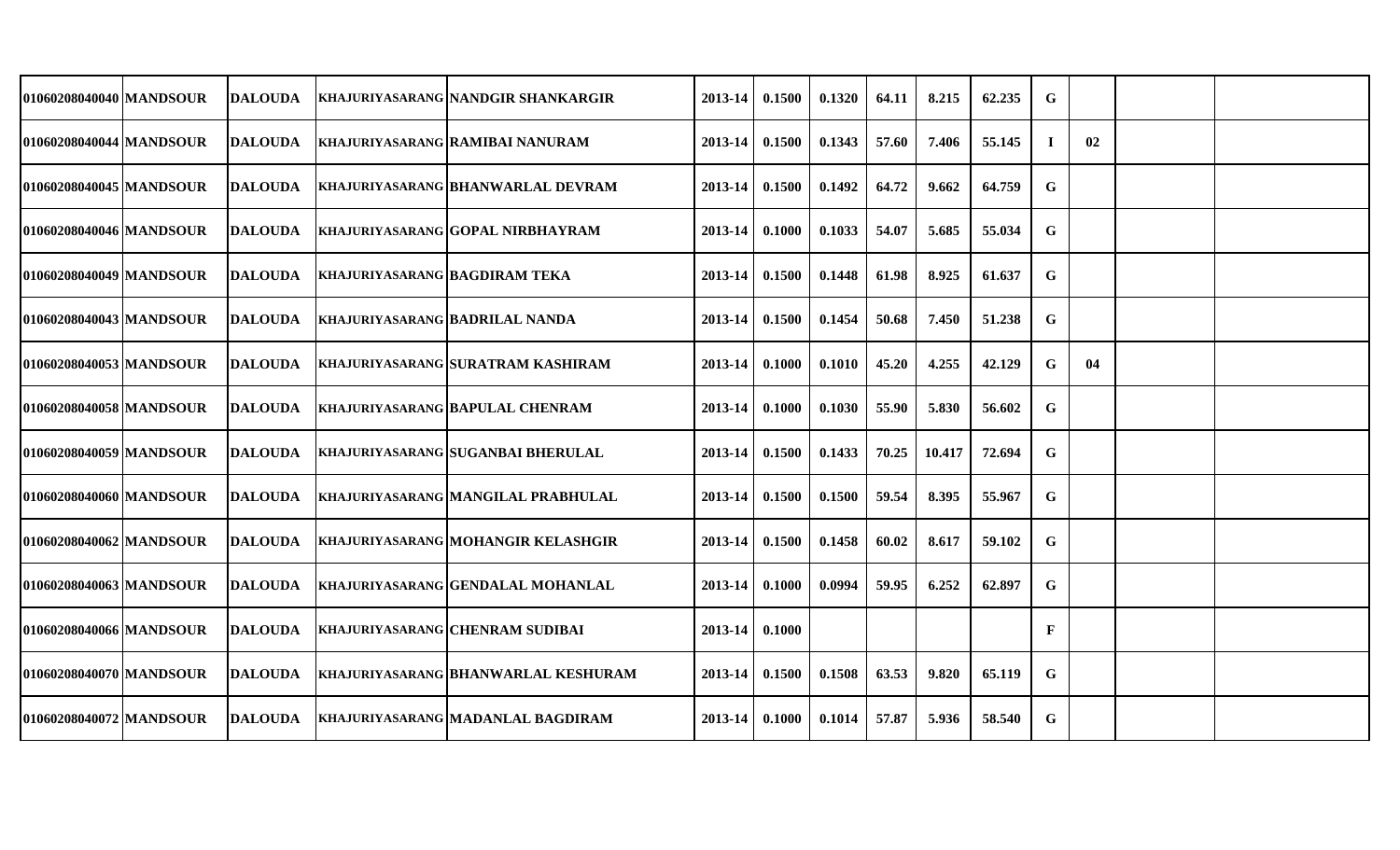| 01060208040073 MANDSOUR  | DALOUDA        |                                     | <b>KHAJURIYASARANG MANGILAL SHOBHARAM</b>                     | 2013-14          | 0.1500 | 0.1518 | 60.71 | 9.549  | 62.905 | G           |    |  |
|--------------------------|----------------|-------------------------------------|---------------------------------------------------------------|------------------|--------|--------|-------|--------|--------|-------------|----|--|
| 01060208040077 IMANDSOUR | DALOUDA        |                                     | <b>KHAJURIYASARANG MOHANLAL PANNALAL</b>                      | 2013-14          | 0.1000 | 0.1003 | 48.32 | 5.053  | 50.379 | G           | 04 |  |
| 01060208040078 MANDSOUR  | DALOUDA        |                                     | <b>KHAJURIYASARANG RAMNIWAS GHASI</b>                         | 2013-14          | 0.1500 | 0.1516 | 63.92 | 9.953  | 65.653 | G           |    |  |
| 01060208040081 IMANDSOUR | <b>DALOUDA</b> |                                     | <b>KHAJURIYASARANG GHEESIBAI DEVRAM</b>                       | 2013-14          | 0.1000 | 0.0999 | 57.53 | 5.942  | 59.479 | G           |    |  |
| 01060208040084 MANDSOUR  | <b>DALOUDA</b> |                                     | KHAJURIYASARANG VARDIBAI RDHESHYAM                            | 2013-14 0.1500   |        | 0.1484 | 53.36 | 8.202  | 55.270 | G           |    |  |
| 01060208040087 MANDSOUR  | <b>DALOUDA</b> |                                     | KHAJURIYASARANG PREMCHAND RAMCHAND PATIDAR   2013-14   0.1500 |                  |        | 0.1512 | 68.45 | 10.698 | 70.754 | G           |    |  |
| 01060208040089 MANDSOUR  | <b>DALOUDA</b> |                                     | <b>KHAJURIYASARANG NAGULAL JAGANNATH</b>                      | $2013 - 14$      | 0.1500 | 0.1470 | 52.01 | 7.423  | 50.497 | G           | 04 |  |
| 01060208040090 MANDSOUR  | <b>DALOUDA</b> |                                     | <b>KHAJURIYASARANG RAMCHANDRA NANURAM</b>                     | $2013 - 14$      | 0.1500 | 0.1520 | 58.27 | 8.832  | 58.105 | G           |    |  |
| 01060208040098 MANDSOUR  | <b>DALOUDA</b> |                                     | <b>KHAJURIYASARANG RAMESHWAR NATHULAL</b>                     | $2013 - 14$      | 0.1000 | 0.1020 | 61.25 | 6.283  | 61.598 | G           |    |  |
| 01060208040099 MANDSOUR  | <b>DALOUDA</b> |                                     | KHAJURIYASARANG KANWARLAL VENIRAM                             | 2013-14          | 0.1500 | 0.1502 | 62.97 | 10.012 | 66.658 | G           |    |  |
| 01060208040100 MANDSOUR  | DALOUDA        |                                     | KHAJURIYASARANG KOSHALYABAI BHANWARLAL                        | 2013-14          | 0.1000 | 0.1000 | 68.19 | 7.170  | 71.700 | G           |    |  |
| 01060208040105 MANDSOUR  | <b>DALOUDA</b> |                                     | <b>KHAJURIYASARANG RAJMAL BHERULAL JAIN</b>                   | 2013-14          | 0.1000 | 0.1000 | 51.25 | 5.301  | 53.010 | G           |    |  |
| 01060208040108 MANDSOUR  | <b>DALOUDA</b> |                                     | <b>KHAJURIYASARANG BADRILAL BAGDIRAM</b>                      | 2013-14 0.1500   |        | 0.1515 | 53.56 | 7.720  | 50.957 | G           | 04 |  |
| 01060208040109 MANDSOUR  | <b>DALOUDA</b> |                                     | <b>KHAJURIYASARANG NAMIBAI BHERULAL</b>                       | $2013 - 14$      | 0.1000 | 0.1000 | 43.94 | 4.425  | 44.250 | G           | 04 |  |
| 01060208040110 MANDSOUR  | DALOUDA        | <b>KHAJURIYASARANG GITABAI RAMA</b> |                                                               | $2013-14$ 0.1500 |        | 0.1473 | 57.88 | 8.128  | 55.180 | $\mathbf G$ |    |  |
|                          |                |                                     |                                                               |                  |        |        |       |        |        |             |    |  |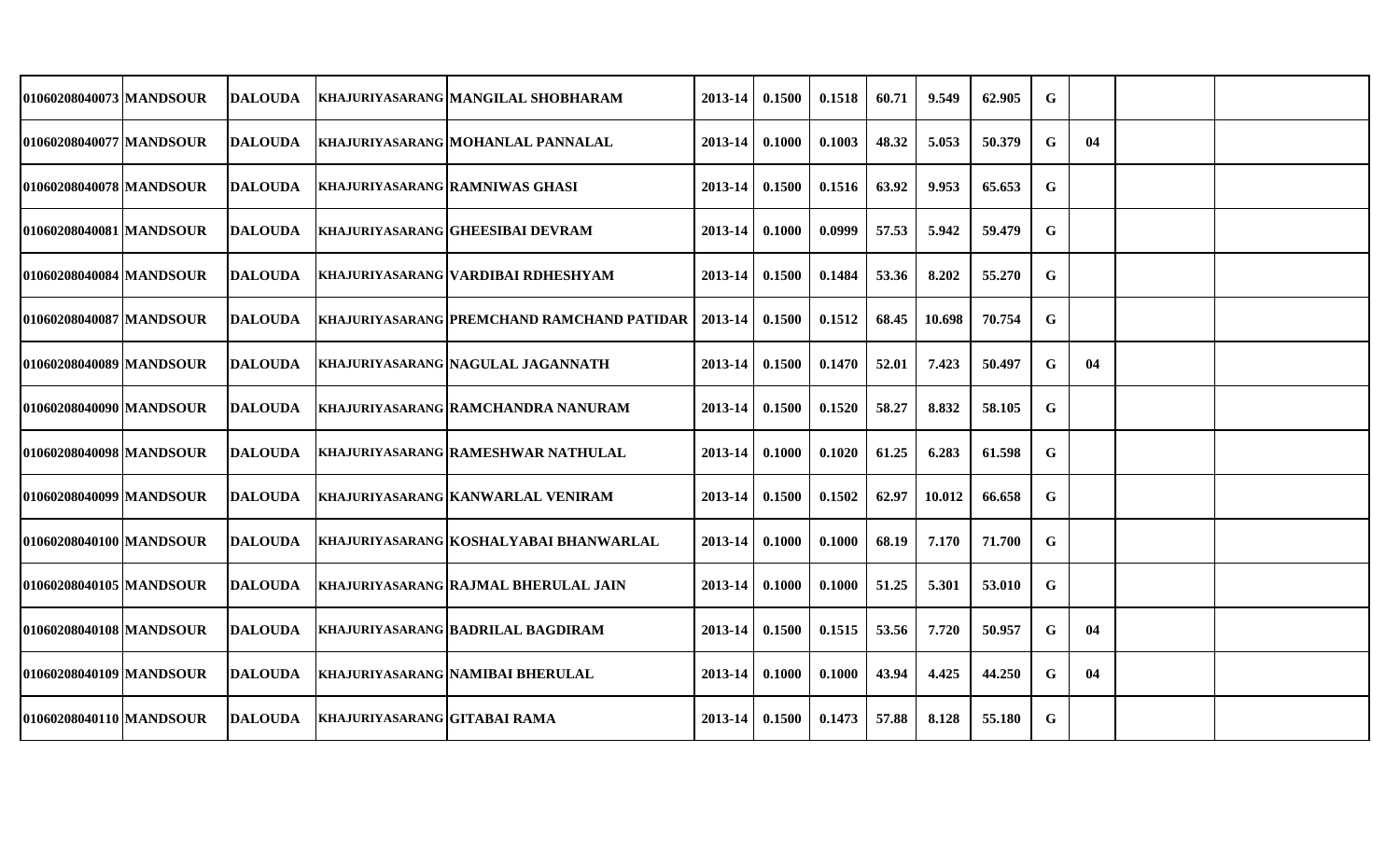| 01060208040113 MANDSOUR | <b>DALOUDA</b> |                                      | <b>KHAJURIYASARANG MANGUBAI BHERU</b>       | 2013-14     | 0.1500 | 0.1494 | 56.47 | 8.188 | 54.806 | G |    |                    |
|-------------------------|----------------|--------------------------------------|---------------------------------------------|-------------|--------|--------|-------|-------|--------|---|----|--------------------|
| 01060208040115 MANDSOUR | <b>DALOUDA</b> |                                      | KHAJURIYASARANG SAMPATBAI SHRILAL           | 2013-14     | 0.1000 | 0.0993 | 52.11 | 5.390 | 54.280 | G |    | <b>NAME CHANGE</b> |
| 01060208040116 MANDSOUR | <b>DALOUDA</b> |                                      | <b>KHAJURIYASARANG NANDRAM RATANLAL</b>     | 2013-14     | 0.1000 | 0.0980 | 52.60 | 5.177 | 52.827 | G |    |                    |
| 01060208040118 MANDSOUR | <b>DALOUDA</b> |                                      | KHAJURIYASARANG KAMLABAI MOHANLAL           | 2013-14     | 0.1500 | 0.1441 | 60.93 | 9.409 | 65.295 | G |    |                    |
| 01060208040121 MANDSOUR | <b>DALOUDA</b> |                                      | KHAJURIYASARANG MAINABAI VAJERAM            | $2013 - 14$ | 0.1000 | 0.1000 | 59.50 | 5.857 | 58.570 | G |    |                    |
| 01060208040122 MANDSOUR | DALOUDA        |                                      | <b>KHAJURIYASARANG MANGUBAI SHYAMDAS</b>    | $2013 - 14$ | 0.1000 | 0.0560 | 67.74 | 3.735 | 66.696 | G |    | <b>NAME CHANGE</b> |
| 01060208040125 MANDSOUR | <b>DALOUDA</b> |                                      | <b>KHAJURIYASARANG JUJHARLAL GANESHRAM</b>  | 2013-14     | 0.1000 | 0.1005 | 58.09 | 6.008 | 59.781 | G |    |                    |
| 01060208040130 MANDSOUR | <b>DALOUDA</b> |                                      | <b>KHAJURIYASARANG VARDICHAND NATHU</b>     | 2013-14     | 0.1500 | 0.1495 | 64.02 | 9.539 | 63.806 | G |    |                    |
| 01060208040132 MANDSOUR | DALOUDA        |                                      | <b>KHAJURIYASARANG NANIBAI UMRAVGIR</b>     | 2013-14     | 0.1000 | 0.1011 | 49.56 | 5.459 | 53.996 | G |    |                    |
| 01060208040133 MANDSOUR | <b>DALOUDA</b> |                                      | <b>KHAJURIYASARANG GOPILAL AMBARAM</b>      | 2013-14     | 0.1500 | 0.1400 | 54.84 | 7.309 | 52.207 | G |    |                    |
| 01060208040134 MANDSOUR | <b>DALOUDA</b> |                                      | <b>KHAJURIYASARANG DHURIBAI RATANLAL</b>    | 2013-14     | 0.1500 | 0.1500 | 54.86 | 8.002 | 53.347 | G |    |                    |
| 01060208040135 MANDSOUR | <b>DALOUDA</b> |                                      | <b>KHAJURIYASARANG RADHESHYAM PRABHULAL</b> | 2013-14     | 0.1500 | 0.1504 | 61.45 | 9.314 | 61.928 | G |    |                    |
| 01060208040136 MANDSOUR | <b>DALOUDA</b> | <b>KHAJURIYASARANG MOHANLAL DEVA</b> |                                             | 2013-14     | 0.1000 | 0.0960 | 51.00 | 4.779 | 49.781 | G | 04 |                    |
| 01060208040139 MANDSOUR | <b>DALOUDA</b> |                                      | KHAJURIYASARANG RAMKANIYABAI DEVRAM         | 2013-14     | 0.1500 | 0.1510 | 63.00 | 9.945 | 65.861 | G |    |                    |
| 01060208040143 MANDSOUR | <b>DALOUDA</b> |                                      | <b>KHAJURIYASARANG SHANTILAL RAMESHWAR</b>  | $2013 - 14$ | 0.1500 | 0.1471 | 61.85 | 9.578 | 65.112 | G |    |                    |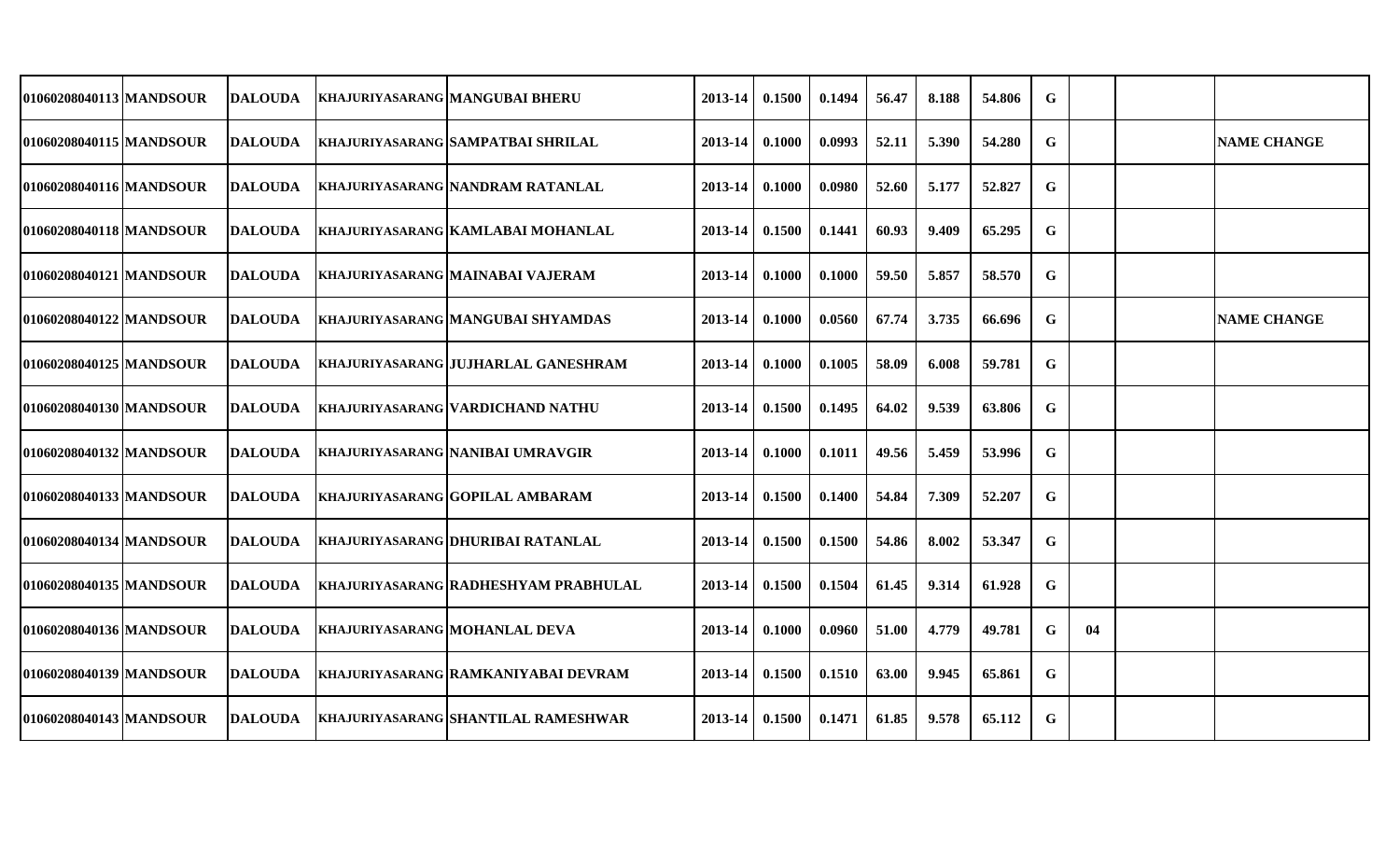| 01060208040144 MANDSOUR | <b>DALOUDA</b>  |               | KHAJURIYASARANG MANNALAL SUKHLAL        | 2013-14 | 0.1500 | 0.1496 | 61.79 | 9.163  | 61.250 | G |    |                |                    |
|-------------------------|-----------------|---------------|-----------------------------------------|---------|--------|--------|-------|--------|--------|---|----|----------------|--------------------|
| 01060208040149 MANDSOUR | <b>DALOUDA</b>  |               | KHAJURIYASARANG PRABHULAL NIRBHAYRAM    | 2013-14 | 0.1000 | 0.1038 | 48.30 | 4.175  | 40.222 | G | 04 |                |                    |
| 01060208040157 MANDSOUR | <b>DALOUDA</b>  |               | KHAJURIYASARANG LAXMINARAYAN RAMCHANDRA | 2013-14 | 0.1500 | 0.1505 | 67.96 | 10.514 | 69.860 | G |    |                |                    |
| 01060208040158 MANDSOUR | <b>DALOUDA</b>  |               | KHAJURIYASARANG GENDALAL KANHAIYALAL    | 2013-14 | 0.1000 | 0.1000 | 61.23 | 6.044  | 60.440 | G |    |                |                    |
| 01060208040160 MANDSOUR | <b>IDALOUDA</b> |               | KHAJURIYASARANG DHAPUBAI KESHURAM       | 2013-14 | 0.1000 | 0.1000 | 57.84 | 5.743  | 57.430 | G |    |                |                    |
| 01060208040161 MANDSOUR | <b>DALOUDA</b>  |               | <b>KHAJURIYASARANG BAGDIRAM PANNA</b>   | 2013-14 | 0.1000 | 0.1014 | 53.93 | 5.354  | 52.801 | G |    | 01060319152030 |                    |
| 01060208040009 MANDSOUR | <b>IDALOUDA</b> |               | <b>KHAJURIYASARANG RAMPRASAD NATHU</b>  | 2013-14 | 0.1500 | 0.1491 | 64.24 | 10.150 | 68.075 | G |    |                |                    |
| 01060208040050 MANDSOUR | <b>DALOUDA</b>  |               | KHAJURIYASARANG MAINABAI BADRILAL       | 2013-14 | 0.1500 | 0.1500 | 52.80 | 8.033  | 53.553 | G |    |                |                    |
| 01060208041002 MANDSOUR | <b>DALOUDA</b>  | <b>BEHPUR</b> | <b>BHULIBAI CHAGANLAL</b>               | 2013-14 | 0.1500 | 0.1457 | 61.75 | 9.536  | 65.450 | G |    |                |                    |
| 01060208041003 MANDSOUR | <b>IDALOUDA</b> | <b>BEHPUR</b> | <b>GORDHANLAL GANGARAM</b>              | 2013-14 | 0.1500 | 0.1517 | 56.38 | 8.425  | 55.537 | G |    |                |                    |
| 01060208041010 MANDSOUR | <b>IDALOUDA</b> | <b>BEHPUR</b> | <b>JAGGANATH KALU</b>                   | 2013-14 | 0.1500 | 0.1466 | 51.23 | 7.297  | 49.775 | G | 04 |                |                    |
| 01060208041011 MANDSOUR | <b>DALOUDA</b>  | <b>BEHPUR</b> | <b>SHANKERLAL RATANLAL</b>              | 2013-14 | 0.1000 | 0.0975 | 48.97 | 4.820  | 49.436 | G | 04 |                | <b>NAME CHANGE</b> |
| 01060208041013 MANDSOUR | <b>DALOUDA</b>  | <b>BEHPUR</b> | <b>MANGILAL LAXMAN</b>                  | 2013-14 | 0.1500 | 0.1470 | 56.47 | 8.261  | 56.197 | G |    |                |                    |
| 01060208041016 MANDSOUR | <b>IDALOUDA</b> | <b>BEHPUR</b> | MOHANSINGH BHANWARSINGH                 | 2013-14 | 0.1500 | 0.1470 | 54.92 | 8.897  | 60.524 | G |    |                |                    |
| 01060208041021 MANDSOUR | <b>DALOUDA</b>  | <b>BEHPUR</b> | <b>VARDICHAND NATHU</b>                 | 2013-14 | 0.1500 | 0.1410 | 59.73 | 8.985  | 63.723 | G |    |                | <b>NAME CHANGE</b> |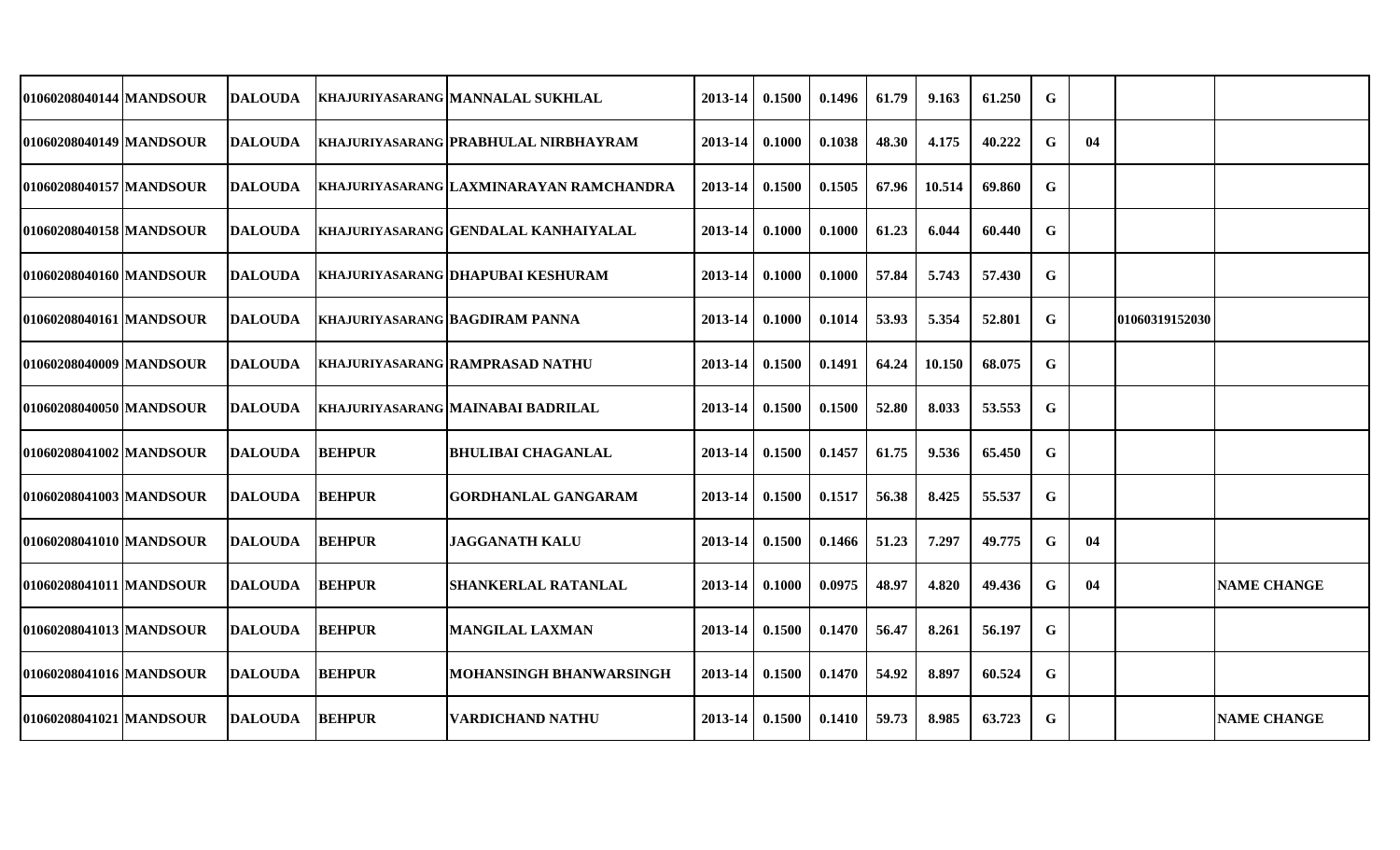| 01060208041031 MANDSOUR   | <b>DALOUDA</b> | <b>BEHPUR</b> | <b>SHANKARLAL HIRALAL</b>       | 2013-14     | 0.1000 | 0.0966 | 44.83 | 4.195 | 43.427 | G           | 04 |                    |
|---------------------------|----------------|---------------|---------------------------------|-------------|--------|--------|-------|-------|--------|-------------|----|--------------------|
| 01060208041042 MANDSOUR   | <b>DALOUDA</b> | <b>BEHPUR</b> | <b>HEMKUWAR LAXMANSINGH</b>     | 2013-14     | 0.1000 | 0.1006 | 50.07 | 5.322 | 52.903 | G           |    |                    |
| 01060208041044 MANDSOUR   | <b>DALOUDA</b> | <b>BEHPUR</b> | NANDLAL RAMSUKHIBAI             | 2013-14     | 0.1500 | 0.1500 | 55.69 | 8.449 | 56.327 | G           |    |                    |
| 010602080410531MANDSOUR   | DALOUDA        | <b>BEHPUR</b> | <b>KISHANLAL HIRALAL</b>        | $2013 - 14$ | 0.1000 | 0.1000 | 49.68 | 5.096 | 50.960 | G           | 04 |                    |
| 01060208041058 MANDSOUR   | <b>DALOUDA</b> | <b>BEHPUR</b> | <b>MANGILAL HAMERIBAI</b>       | $2013 - 14$ | 0.1500 | 0.1410 | 49.98 | 7.111 | 50.433 | G           | 04 |                    |
| 01060208041075 MANDSOUR   | <b>DALOUDA</b> | <b>BEHPUR</b> | <b>BAGDIRAM JAYCHAND</b>        | 2013-14     | 0.1000 | 0.0949 | 53.14 | 5.496 | 57.914 | G           |    |                    |
| 01060208041077 MANDSOUR   | <b>DALOUDA</b> | <b>BEHPUR</b> | <b>RUKMANBAI JAGANNATH</b>      | 2013-14     | 0.1000 | 0.0962 | 56.54 | 5.840 | 60.707 | G           |    | <b>NAME CHANGE</b> |
| 01060208041078 MANDSOUR   | <b>DALOUDA</b> | <b>BEHPUR</b> | <b>KESHURAM SONIBAI</b>         | 2013-14     | 0.1500 | 0.1508 | 62.29 | 9.441 | 62.606 | G           |    |                    |
| 01060208041082 MANDSOUR   | DALOUDA        | <b>BEHPUR</b> | <b>TAMMAKUNWAR BHAGWANSINGH</b> | 2013-14     | 0.1000 | 0.0996 | 61.05 | 6.279 | 63.042 | G           |    |                    |
| 01060208041085 MANDSOUR   | <b>DALOUDA</b> | <b>BEHPUR</b> | <b>BAGDIBAI BHAGWAN</b>         | 2013-14     | 0.1000 | 0.0998 | 61.37 | 4.778 | 47.876 | G           | 04 |                    |
| 01060208041088 MANDSOUR   | <b>DALOUDA</b> | <b>BEHPUR</b> | <b>MOHANSINGH NATHUSINGH</b>    | 2013-14     | 0.1500 | 0.1472 | 59.33 | 9.069 | 61.610 | G           |    |                    |
| 01060208041090 MANDSOUR   | <b>DALOUDA</b> | <b>BEHPUR</b> | <b>RAMLAL MEGHA</b>             | 2013-14     | 0.1000 | 0.0988 | 52.12 | 4.974 | 50.344 | G           | 04 |                    |
| 01060208041091   MANDSOUR | <b>DALOUDA</b> | <b>BEHPUR</b> | <b>CHAMPABAI NANURAM</b>        | 2013-14     | 0.1000 | 0.1000 | 49.69 | 1.313 | 13.130 | G           | 04 |                    |
| 01060208041095 MANDSOUR   | <b>DALOUDA</b> | <b>BEHPUR</b> | <b>JAGHNTAH NANDA</b>           | 2013-14     | 0.1000 | 0.0976 | 56.43 | 5.836 | 59.795 | G           |    |                    |
| 01060208041107 MANDSOUR   | <b>DALOUDA</b> | <b>BEHPUR</b> | <b>JAMUNABAI NAWAL</b>          | $2013 - 14$ | 0.1500 | 0.1476 | 52.16 | 7.727 | 52.351 | $\mathbf G$ |    |                    |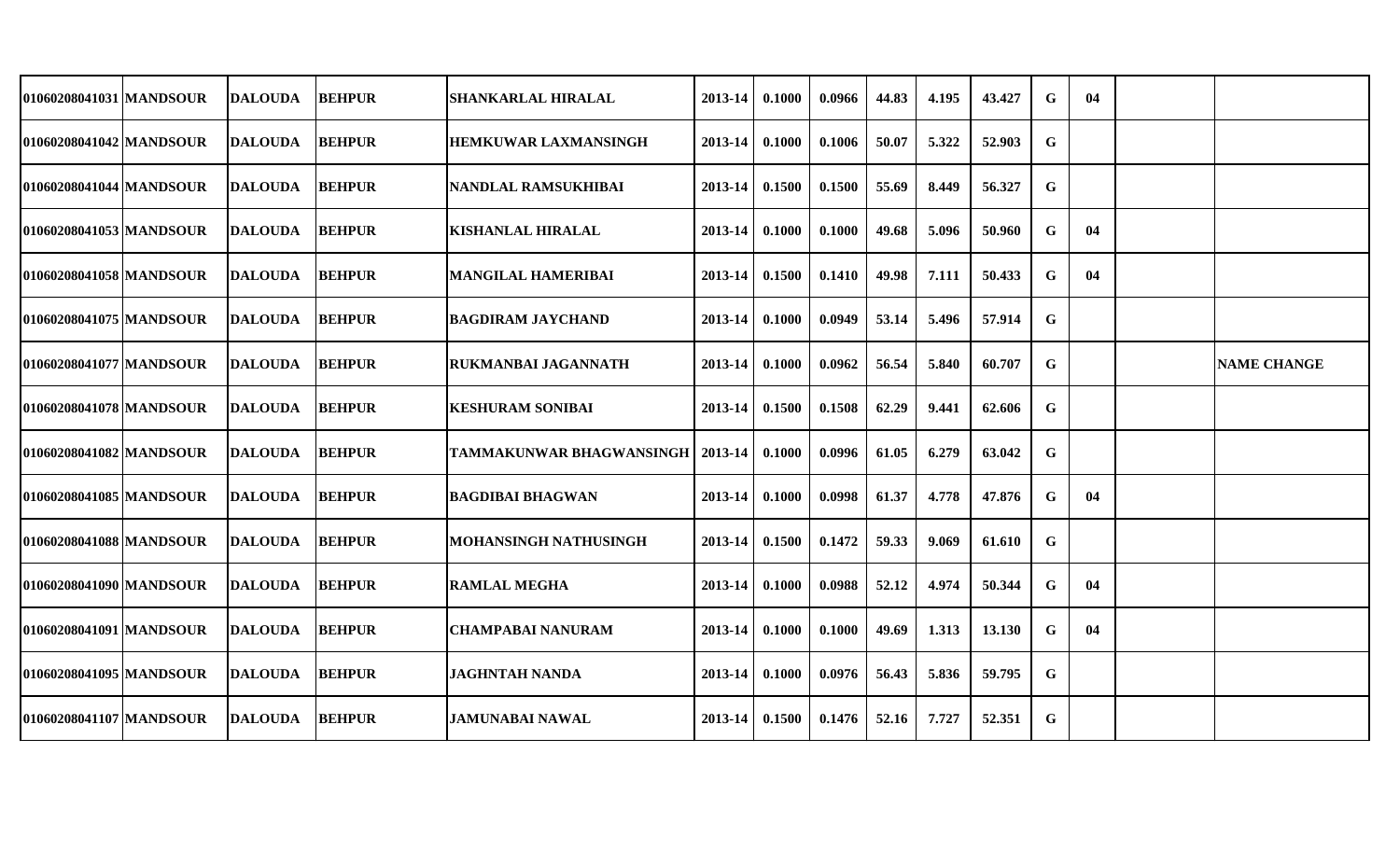| 01060208041108 MANDSOUR   | <b>DALOUDA</b> | <b>BEHPUR</b>       | <b>TULSIBAI RAMLAL</b>         | 2013-14     | 0.1500 | 0.1504 | 49.88 | 7.019 | 46.669 | G        | 04 |  |
|---------------------------|----------------|---------------------|--------------------------------|-------------|--------|--------|-------|-------|--------|----------|----|--|
| 01060208041111 MANDSOUR   | <b>DALOUDA</b> | <b>BEHPUR</b>       | <b>BALMUKAND SADHURAM</b>      | 2013-14     | 0.1000 | 0.1006 | 59.84 | 6.087 | 60.507 | G        |    |  |
| 01060208041119 MANDSOUR   | <b>DALOUDA</b> | <b>BEHPUR</b>       | <b>BAHADURSINGH NAHARSINGH</b> | 2013-14     | 0.1500 | 0.1500 | 54.72 | 9.029 | 60.193 | G        |    |  |
| 01060208041127 MANDSOUR   | DALOUDA        | <b>BEHPUR</b>       | <b>MOHANLAL RAMA TELI</b>      | $2013 - 14$ | 0.1000 | 0.1032 | 63.33 | 6.433 | 62.335 | G        |    |  |
| 01060208041129   MANDSOUR | <b>DALOUDA</b> | <b>BEHPUR</b>       | <b>GENDKUNWAR SHAMBHUSINGH</b> | $2013 - 14$ | 0.1500 | 0.1509 | 47.19 | 4.604 | 30.510 | G        | 04 |  |
| 01060208041133 MANDSOUR   | <b>DALOUDA</b> | <b>BEHPUR</b>       | <b>KISHANLAL BAGDIRAM</b>      | 2013-14     | 0.1000 | 0.0759 | 55.85 | 4.229 | 55.718 | G        |    |  |
| 01060208041134 MANDSOUR   | <b>DALOUDA</b> | <b>BEHPUR</b>       | <b>BALMUKUND GANESHRAM</b>     | 2013-14     | 0.1500 | 0.1500 | 60.61 | 8.780 | 58.533 | G        |    |  |
| 01060208041138 MANDSOUR   | <b>DALOUDA</b> | <b>BEHPUR</b>       | <b>KASHIRAM KISHANLAL</b>      | 2013-14     | 0.1000 | 0.0922 | 59.31 | 5.448 | 59.089 | $\bf{I}$ | 02 |  |
| 01060208041145 MANDSOUR   | <b>DALOUDA</b> | <b>BEHPUR</b>       | <b>MOHANSINGH NIRBHAYSINGH</b> | $2013 - 14$ | 0.1500 | 0.1470 | 51.87 | 8.381 | 57.014 | G        |    |  |
| 01060208042011 MANDSOUR   | <b>DALOUDA</b> | <b>LASUDIYAILLA</b> | <b>KALU PEMA</b>               | 2013-14     | 0.1000 | 0.0974 | 50.39 | 4.960 | 50.924 | G        | 04 |  |
| 01060208042012 MANDSOUR   | DALOUDA        | <b>LASUDIYAILLA</b> | <b>MODIRAM BHUWAN</b>          | 2013-14     | 0.1000 | 0.0994 | 52.58 | 5.175 | 52.062 | G        |    |  |
| 01060208042021 MANDSOUR   | <b>DALOUDA</b> | <b>LASUDIYAILLA</b> | <b>SORABHKUNWAR MOHANSINGH</b> | 2013-14     | 0.1500 | 0.1458 | 58.96 | 8.676 | 59.506 | G        |    |  |
| 01060208042022 MANDSOUR   | <b>DALOUDA</b> | <b>LASUDIYAILLA</b> | <b>GITABAI HUDIBAI</b>         | 2013-14     | 0.1500 | 0.1535 | 60.89 | 9.438 | 61.485 | G        |    |  |
| 01060208042025 MANDSOUR   | <b>DALOUDA</b> | <b>LASUDIYAILLA</b> | <b>KACHRU RAMRATAN MEENA</b>   | 2013-14     | 0.1000 | 0.1033 | 49.72 | 4.894 | 47.377 | G        | 04 |  |
| 01060208042027 MANDSOUR   | <b>DALOUDA</b> | <b>LASUDIYAILLA</b> | NARAYANIBAI RAMCHANDRA         | $2013 - 14$ | 0.1000 | 0.1012 | 53.43 | 5.015 | 49.555 | Т.       | 02 |  |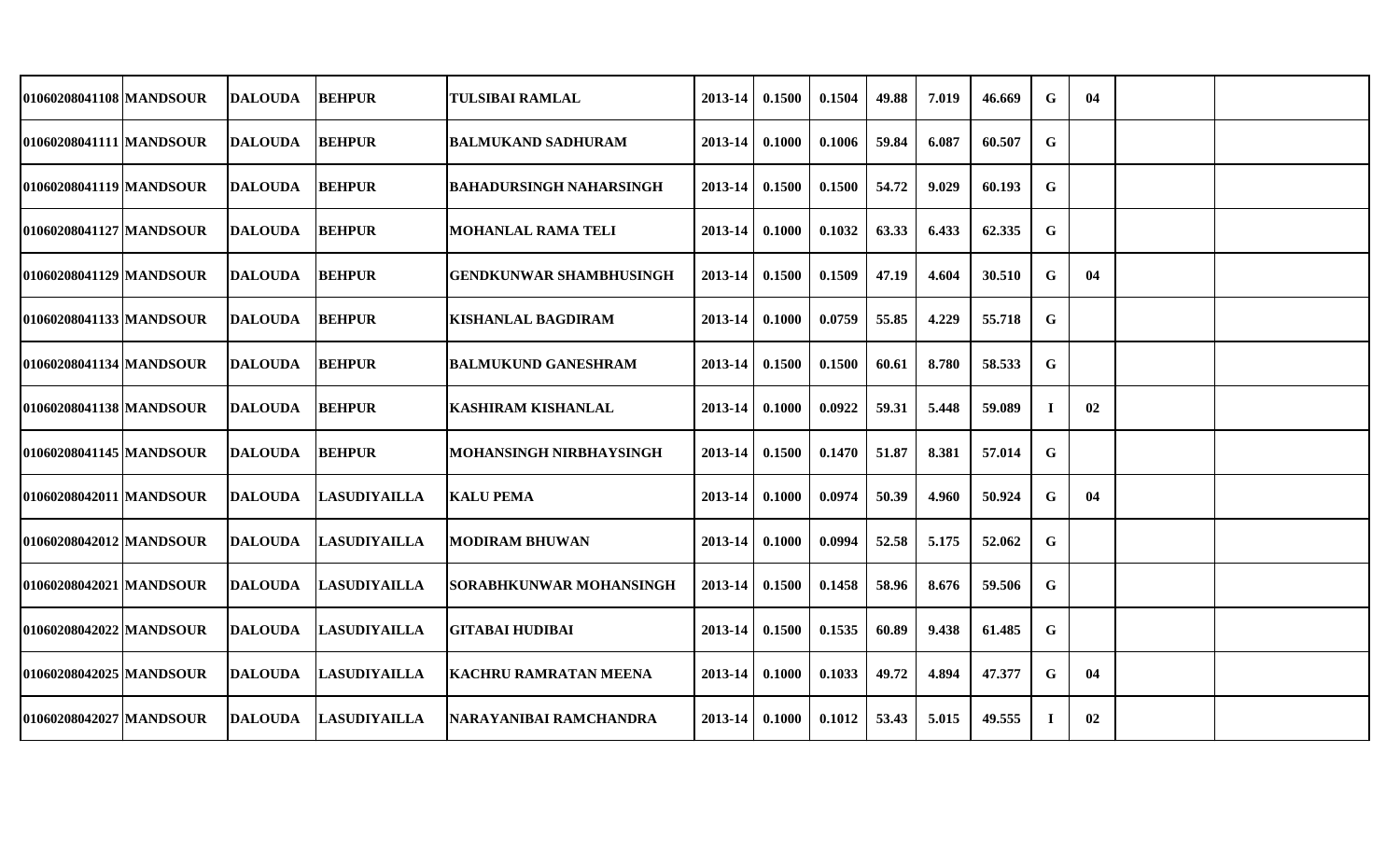| 01060208042070 MANDSOUR | DALOUDA        | <b>LASUDIYAILLA</b> | <b>KANHAIYALAL BHUWAN</b>        | 2013-14          | 0.1500 | 0.1465 | 59.16 | 8.722 | 59.536 | G              |    |  |
|-------------------------|----------------|---------------------|----------------------------------|------------------|--------|--------|-------|-------|--------|----------------|----|--|
| 01060208042074 MANDSOUR | DALOUDA        | <b>LASUDIYAILLA</b> | ISURESHCHAND DEVRAM              | 2013-14          | 0.1500 | 0.0390 | 58.71 | 2.155 | 55.256 | G              |    |  |
| 01060208043001 MANDSOUR | DALOUDA        | <b>SARSOD</b>       | <b>GOVERDHANLAL PARMANAND</b>    | 2013-14          | 0.1500 | 0.1441 | 65.74 | 9.814 | 68.105 | $\blacksquare$ | 02 |  |
| 01060208043002 MANDSOUR | <b>DALOUDA</b> | <b>SARSOD</b>       | <b>CHAMPALAL KESHURAM</b>        | 2013-14          | 0.1500 | 0.1433 | 45.53 | 6.439 | 44.934 | G              | 04 |  |
| 01060208043004 MANDSOUR | <b>DALOUDA</b> | <b>SARSOD</b>       | RAMCHANDRA HIRALAL               | 2013-14 0.1500   |        | 0.1490 | 50.42 | 7.455 | 50.034 | G              | 04 |  |
| 01060208043005 MANDSOUR | <b>DALOUDA</b> | <b>SARSOD</b>       | <b>PRAKASHCHAND MOTILAL JAIN</b> | $2013 - 14$      | 0.1000 | 0.0961 | 59.51 | 5.551 | 57.763 | G              |    |  |
| 01060208043010 MANDSOUR | <b>DALOUDA</b> | <b>SARSOD</b>       | <b>RAMCHANDRA TORIRAM</b>        | 2013-14          | 0.1500 | 0.1494 | 64.35 | 9.800 | 65.596 | G              |    |  |
| 01060208043012 MANDSOUR | <b>DALOUDA</b> | <b>SARSOD</b>       | <b>RAMPRASAD GOVINDRAM</b>       | 2013-14          | 0.1500 | 0.1482 | 62.36 | 9.541 | 64.379 | -1             | 02 |  |
| 01060208043017 MANDSOUR | <b>DALOUDA</b> | <b>SARSOD</b>       | <b>KACHRIBAI MOTILAL</b>         | 2013-14          | 0.1000 | 0.0991 | 41.81 | 4.330 | 43.693 | G              | 04 |  |
| 01060208043019 MANDSOUR | <b>DALOUDA</b> | <b>SARSOD</b>       | <b>BHAGWATILAL NAHAR</b>         | 2013-14          | 0.1500 | 0.1520 | 57.47 | 7.644 | 50.289 | G              | 04 |  |
| 01060208043022 MANDSOUR | <b>DALOUDA</b> | <b>SARSOD</b>       | <b>HIRALAL UDAYRAM</b>           | 2013-14          | 0.1500 | 0.1455 | 62.89 | 9.155 | 62.921 | G              |    |  |
| 01060208043034 MANDSOUR | <b>DALOUDA</b> | <b>SARSOD</b>       | <b>HANSRAJ AMRATRAM</b>          | 2013-14          | 0.1000 | 0.1004 | 49.68 | 4.940 | 49.203 | G              | 04 |  |
| 01060208043039 MANDSOUR | <b>DALOUDA</b> | <b>SARSOD</b>       | <b>HIRALAL CHAMPALAL</b>         | 2013-14 0.1500   |        | 0.1122 | 53.81 | 5.996 | 53.440 | G              |    |  |
| 01060208043043 MANDSOUR | <b>DALOUDA</b> | <b>SARSOD</b>       | <b>GULABBAI DHURA</b>            | $2013 - 14$      | 0.1000 | 0.0963 | 50.53 | 4.988 | 51.796 | -1             | 02 |  |
| 01060208043044 MANDSOUR | <b>DALOUDA</b> | <b>SARSOD</b>       | <b>GANGABAI SHRILAL</b>          | $2013-14$ 0.1000 |        | 0.1005 | 54.51 | 5.358 | 53.313 | $\mathbf G$    |    |  |
|                         |                |                     |                                  |                  |        |        |       |       |        |                |    |  |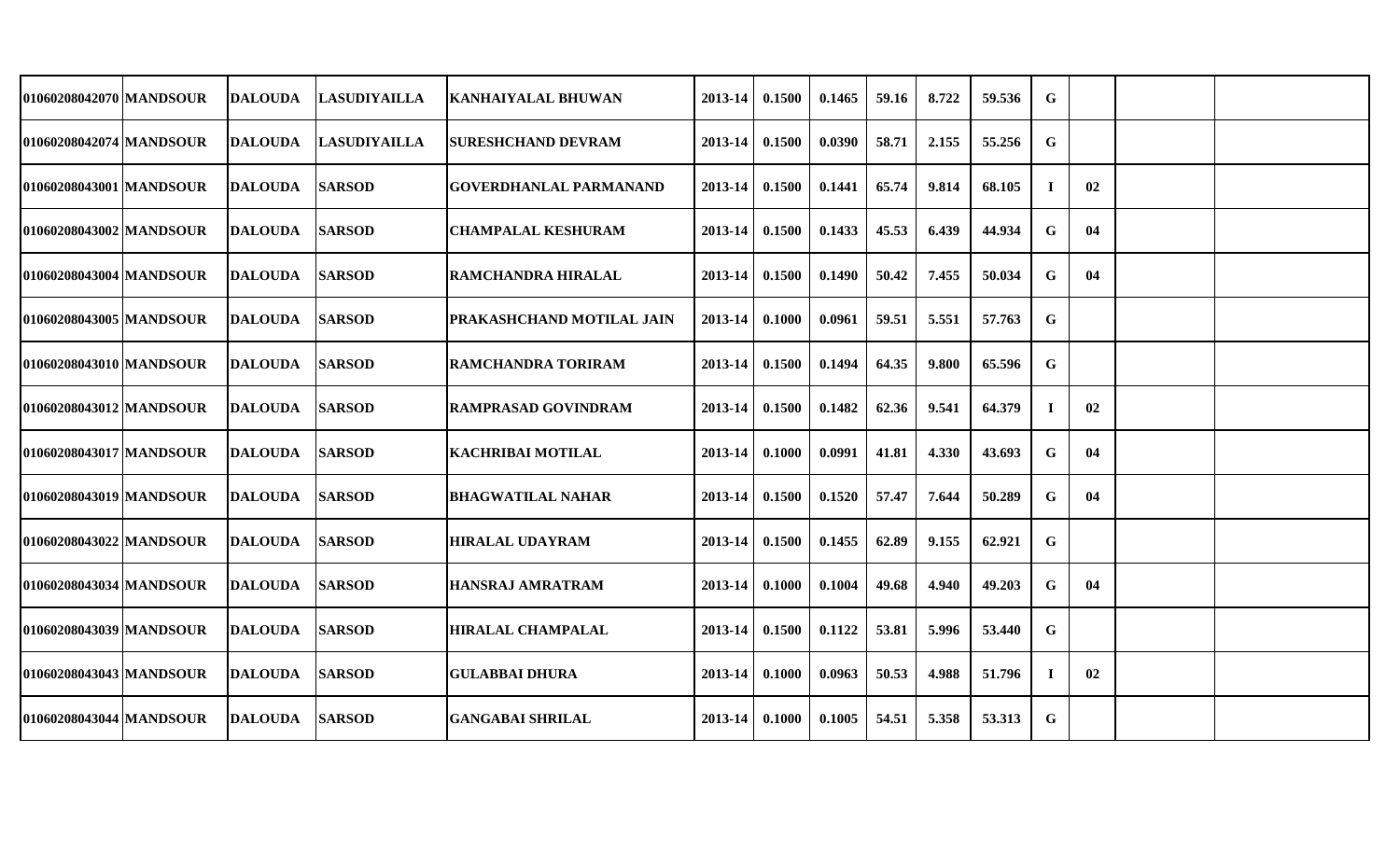| 01060208043045 MANDSOUR | <b>DALOUDA</b>  | <b>SARSOD</b> | DHAPUBAI RAMNARAYAN         | 2013-14     | 0.1000 | 0.0963 | 66.58 | 6.496 | 67.456 | G  |    | <b>NAME CHANGE</b> |
|-------------------------|-----------------|---------------|-----------------------------|-------------|--------|--------|-------|-------|--------|----|----|--------------------|
| 01060208043050 MANDSOUR | <b>DALOUDA</b>  | <b>SARSOD</b> | <b>MANGILAL KESHURAM</b>    | 2013-14     | 0.1500 | 0.1517 | 61.54 | 9.064 | 59.750 | G  |    |                    |
| 01060208043055 MANDSOUR | <b>DALOUDA</b>  | <b>SARSOD</b> | <b>GANGABAI KASTURCHAND</b> | 2013-14     | 0.1500 | 0.0960 | 63.74 | 6.192 | 64.500 | л. | 02 |                    |
| 010602080430581MANDSOUR | <b>DALOUDA</b>  | <b>SARSOD</b> | <b>ASHARAM KALU</b>         | 2013-14     | 0.1000 | 0.1004 | 49.19 | 4.961 | 49.412 | G  | 04 |                    |
| 01060208043063 MANDSOUR | <b>IDALOUDA</b> | <b>SARSOD</b> | NANDIBAI PARMANAND          | 2013-14     | 0.1000 | 0.1000 | 59.69 | 6.208 | 62.080 | G  |    |                    |
| 01060208043071 MANDSOUR | <b>DALOUDA</b>  | <b>SARSOD</b> | <b>RAMCHANDRA MANGILAL</b>  | 2013-14     | 0.1500 | 0.1460 | 60.14 | 8.686 | 59.493 | G  |    |                    |
| 01060208043073 MANDSOUR | <b>DALOUDA</b>  | <b>SARSOD</b> | <b>BHUWAN LAKHMA</b>        | 2013-14     | 0.1500 | 0.1513 | 48.65 | 7.631 | 50.436 | G  | 04 |                    |
| 01060208043080 MANDSOUR | <b>DALOUDA</b>  | <b>SARSOD</b> | <b>BASANTILAL MOTILAL</b>   | 2013-14     | 0.1500 |        |       |       |        | F  |    |                    |
| 01060208043091 MANDSOUR | <b>DALOUDA</b>  | <b>SARSOD</b> | <b>PARMANAND SHOBHARAM</b>  | 2013-14     | 0.1500 | 0.1400 | 52.74 | 7.353 | 52.521 | G  |    |                    |
| 01060208043092 MANDSOUR | <b>DALOUDA</b>  | <b>SARSOD</b> | <b>KANCHANBAI DULICHAND</b> | $2013 - 14$ | 0.1500 | 0.1406 | 51.47 | 7.140 | 50.782 | G  | 04 |                    |
| 01060208043096 MANDSOUR | <b>DALOUDA</b>  | <b>SARSOD</b> | <b>BALARAM CHUNNILAL</b>    | 2013-14     | 0.1000 | 0.0972 | 57.06 | 5.771 | 59.372 | G  |    |                    |
| 01060208043110 MANDSOUR | <b>DALOUDA</b>  | <b>SARSOD</b> | <b>SUHAGBAI ONKARLAL</b>    | 2013-14     | 0.1500 | 0.1411 | 56.12 | 7.905 | 56.024 | G  |    |                    |
| 01060208043111 MANDSOUR | <b>DALOUDA</b>  | <b>SARSOD</b> | <b>ASHARAM NANDRAM</b>      | 2013-14     | 0.1500 | 0.1379 | 61.07 | 8.332 | 60.421 | G  |    |                    |
| 01060208043115 MANDSOUR | <b>DALOUDA</b>  | <b>SARSOD</b> | <b>BALARAM RAMCHANDRA</b>   | 2013-14     | 0.1500 | 0.1479 | 63.42 | 9.540 | 64.503 | G  |    |                    |
| 01060208043118 MANDSOUR | <b>DALOUDA</b>  | <b>SARSOD</b> | <b>BHERULAL PRATHVIRAJ</b>  | 2013-14     | 0.1000 | 0.0966 | 54.61 | 5.484 | 56.770 | G  |    |                    |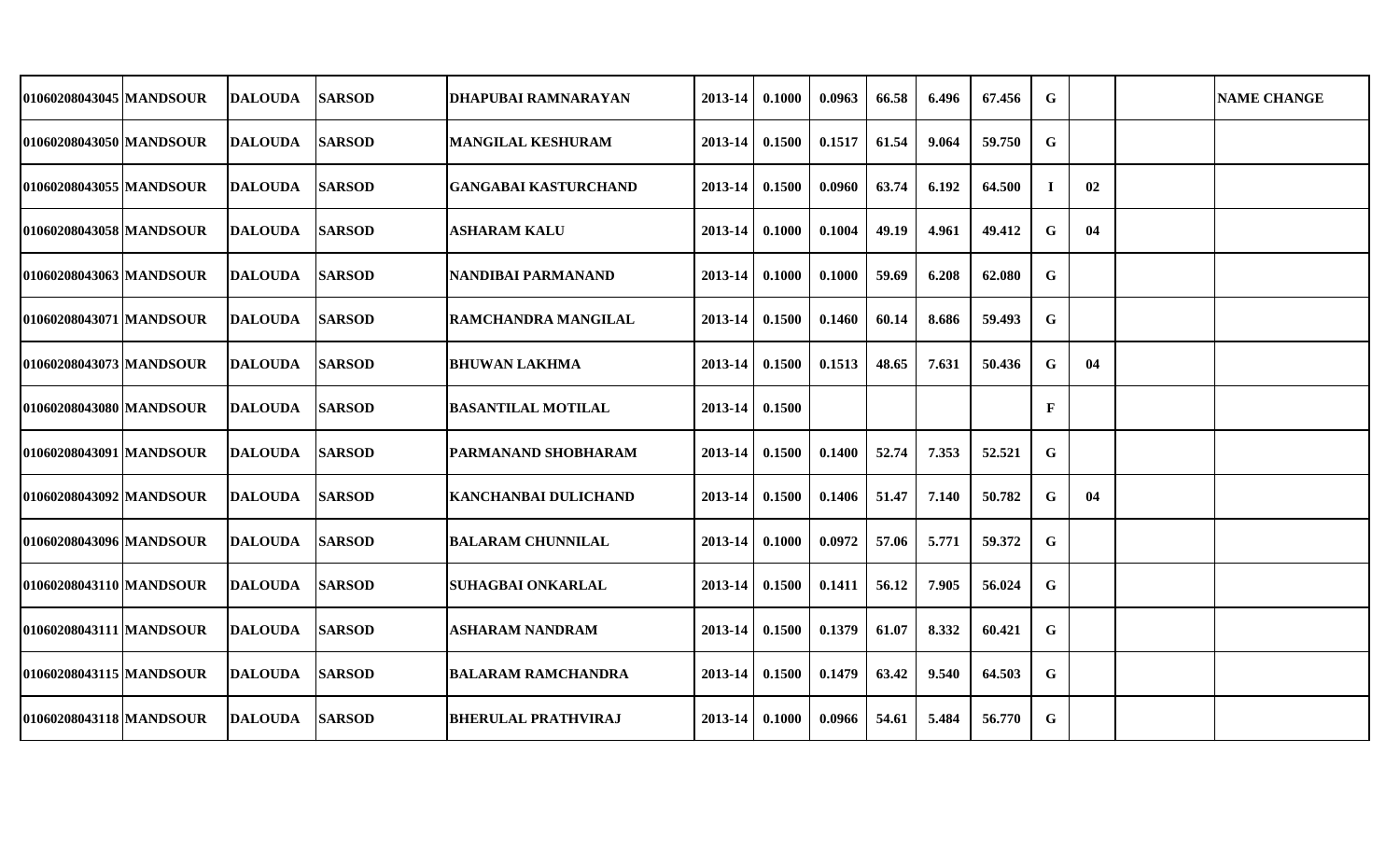| 01060208043119 MANDSOUR   | <b>DALOUDA</b> | <b>SARSOD</b> | CHUNNILAL MATHURALAL             | 2013-14 | 0.1500 | 0.1433 | 60.80 | 8.608 | 60.070 | G |    |  |
|---------------------------|----------------|---------------|----------------------------------|---------|--------|--------|-------|-------|--------|---|----|--|
| 01060208043120 MANDSOUR   | <b>DALOUDA</b> | <b>SARSOD</b> | <b>DEVRAM SURATRAM</b>           | 2013-14 | 0.1500 | 0.1517 | 53.13 | 8.083 | 53.283 | G |    |  |
| 01060208043125 MANDSOUR   | <b>DALOUDA</b> | <b>SARSOD</b> | <b>JAGDISH RAMKISHAN</b>         | 2013-14 | 0.1000 | 0.0962 | 59.01 | 5.876 | 61.081 | G |    |  |
| 01060208043128 MANDSOUR   | <b>DALOUDA</b> | <b>SARSOD</b> | <b>KAMALSINGH SAJJANSINGH</b>    | 2013-14 | 0.1000 | 0.0977 | 48.16 | 4.561 | 46.684 | G | 04 |  |
| 01060208043132 MANDSOUR   | DALOUDA        | <b>SARSOD</b> | LAXMINARAYAN TULSIRAM            | 2013-14 | 0.1000 | 0.1005 | 61.29 | 6.357 | 63.254 | G |    |  |
| 01060208043133 MANDSOUR   | <b>DALOUDA</b> | <b>SARSOD</b> | <b>LILABAI CHENRAM</b>           | 2013-14 | 0.1500 | 0.1016 | 45.05 | 4.936 | 48.583 | G | 04 |  |
| 01060208043134 MANDSOUR   | <b>DALOUDA</b> | <b>SARSOD</b> | <b>MANGILAL RAMLAL</b>           | 2013-14 | 0.1500 | 0.1430 | 58.41 | 8.353 | 58.413 | G |    |  |
| 01060208043135  MANDSOUR  | <b>DALOUDA</b> | <b>SARSOD</b> | NANALAL BHERULAL                 | 2013-14 | 0.1500 | 0.1452 | 57.17 | 8.396 | 57.824 | G |    |  |
| 01060208043137 MANDSOUR   | <b>DALOUDA</b> | <b>SARSOD</b> | <b>PARMANAND MOTI</b>            | 2013-14 | 0.1500 | 0.1480 | 58.31 | 8.830 | 59.662 | G |    |  |
| 01060208043140   MANDSOUR | <b>DALOUDA</b> | <b>SARSOD</b> | RADHESHYAM CHAMPALAL             | 2013-14 | 0.1500 | 0.1451 | 42.12 | 6.186 | 42.633 | G | 04 |  |
| 01060208043142 MANDSOUR   | <b>DALOUDA</b> | <b>SARSOD</b> | <b>RAMCHANDRA CHABILAL</b>       | 2013-14 | 0.1000 | 0.0968 | 53.19 | 5.334 | 55.103 | G |    |  |
| 01060208043144 MANDSOUR   | DALOUDA        | <b>SARSOD</b> | <b>RAMGOPAL GENDALAL</b>         | 2013-14 | 0.1500 | 0.1500 | 61.97 | 9.331 | 62.207 | G |    |  |
| 01060208043146 MANDSOUR   | <b>DALOUDA</b> | <b>SARSOD</b> | <b>RAMKANHYABAI DULICHAND</b>    | 2013-14 | 0.1500 | 0.1485 | 48.00 | 7.173 | 48.303 | G | 04 |  |
| 01060208043148 MANDSOUR   | <b>DALOUDA</b> | <b>SARSOD</b> | <b>SHAMBHUSINGH NIRBHAYSINGH</b> | 2013-14 | 0.1500 | 0.1455 | 61.70 | 8.947 | 61.491 | G |    |  |
| 01060208043149 MANDSOUR   | <b>DALOUDA</b> | <b>SARSOD</b> | <b>UDEYLAL BHERULAL</b>          | 2013-14 | 0.1000 | 0.0990 | 56.94 | 5.727 | 57.848 | G |    |  |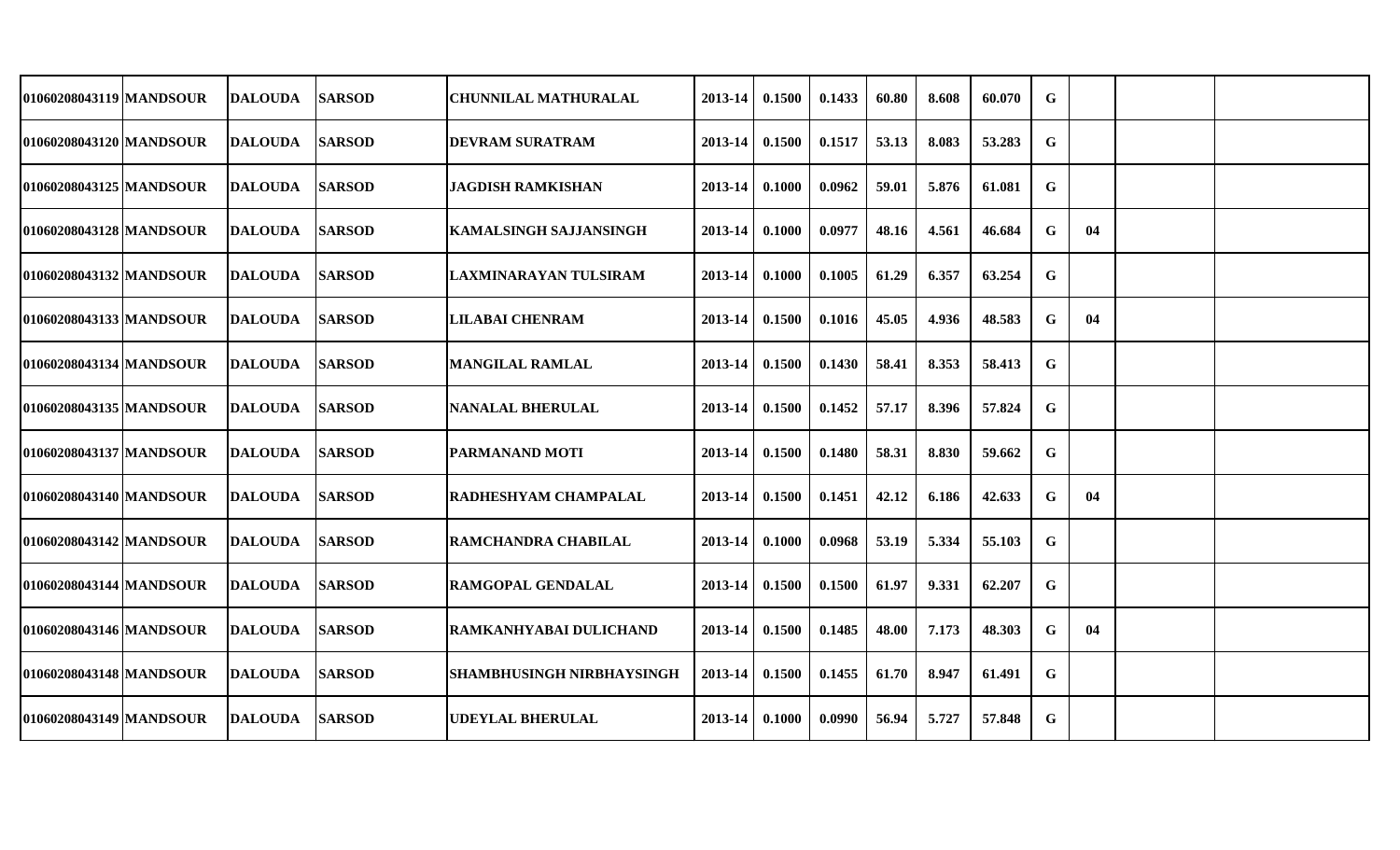| 01060208043151 MANDSOUR | <b>DALOUDA</b> | <b>SARSOD</b>       | <b>JADURAM NANURAM</b>              | 2013-14 | 0.1500 | 0.0897 | 61.77 | 6.036  | 67.291 | G |    |  |
|-------------------------|----------------|---------------------|-------------------------------------|---------|--------|--------|-------|--------|--------|---|----|--|
| 01060208044005 MANDSOUR | <b>DALOUDA</b> | <b>GURADIYASHAH</b> | <b>BHERULAL BHAGIRATH</b>           | 2013-14 | 0.1500 | 0.1335 | 50.23 | 6.516  | 48.809 | G | 04 |  |
| 01060208044007 MANDSOUR | <b>DALOUDA</b> | <b>GURADIYASHAH</b> | <b>DEVILAL PANNALAL</b>             | 2013-14 | 0.1500 | 0.1463 | 58.74 | 8.819  | 60.280 | G |    |  |
| 01060208044011 MANDSOUR | <b>DALOUDA</b> | <b>GURADIYASHAH</b> | MANGILAL BHERULAL                   | 2013-14 | 0.1000 | 0.0981 | 64.12 | 6.614  | 67.421 | G |    |  |
| 01060208044013 MANDSOUR | <b>DALOUDA</b> | <b>GURADIYASHAH</b> | <b>BHUWANSINGH FUNDALAL</b>         | 2013-14 | 0.1500 | 0.1267 | 58.11 | 7.305  | 57.656 | G |    |  |
| 01060208044017 MANDSOUR | <b>DALOUDA</b> | <b>GURADIYASHAH</b> | <b>MANGU NATHU</b>                  | 2013-14 | 0.1500 | 0.1440 | 40.97 | 5.970  | 41.458 | G | 04 |  |
| 01060208044019 MANDSOUR | <b>DALOUDA</b> | <b>GURADIYASHAH</b> | <b>RAMCHANDRA SHANKARLAL</b>        | 2013-14 | 0.1000 | 0.1016 | 53.57 | 5.709  | 56.191 | G |    |  |
| 01060208044020 MANDSOUR | <b>DALOUDA</b> | <b>GURADIYASHAH</b> | <b>BHUWANILAL BHERULAL</b>          | 2013-14 | 0.1500 | 0.1476 | 58.32 | 8.748  | 59.268 | G |    |  |
| 01060208044021 MANDSOUR | <b>DALOUDA</b> | <b>GURADIYASHAH</b> | <b>VAJJIBAI DEVA</b>                | 2013-14 | 0.1500 | 0.1470 | 58.24 | 8.678  | 59.034 | G |    |  |
| 01060208044024 MANDSOUR | <b>DALOUDA</b> |                     | GURADIYASHAH   RAMCHANDRA BAHGIRATH | 2013-14 | 0.1500 | 0.1513 | 58.15 | 9.362  | 61.877 | G |    |  |
| 01060208044026 MANDSOUR | <b>DALOUDA</b> | <b>GURADIYASHAH</b> | <b>RODA DHANNA GAYRI</b>            | 2013-14 | 0.1500 | 0.1464 | 56.19 | 8.404  | 57.404 | G |    |  |
| 01060208044027 MANDSOUR | <b>DALOUDA</b> | <b>GURADIYASHAH</b> | <b>MANGU GAMERA</b>                 | 2013-14 | 0.1500 | 0.1489 | 56.47 | 8.430  | 56.615 | G |    |  |
| 01060208044029 MANDSOUR | <b>DALOUDA</b> |                     | GURADIYASHAH   KAMLABAI BHAGATRAM   | 2013-14 | 0.1500 | 0.1512 | 63.93 | 10.092 | 66.746 | G |    |  |
| 01060208044037 MANDSOUR | <b>DALOUDA</b> | <b>GURADIYASHAH</b> | <b>SHAMBHUSINGH KARANSINGH</b>      | 2013-14 | 0.1000 | 0.0965 | 59.66 | 5.881  | 60.943 | G |    |  |
| 01060208044040 MANDSOUR | <b>DALOUDA</b> | <b>GURADIYASHAH</b> | <b>BHUWAN LACHIRAM</b>              | 2013-14 | 0.1000 | 0.1023 | 53.70 | 5.585  | 54.594 | G |    |  |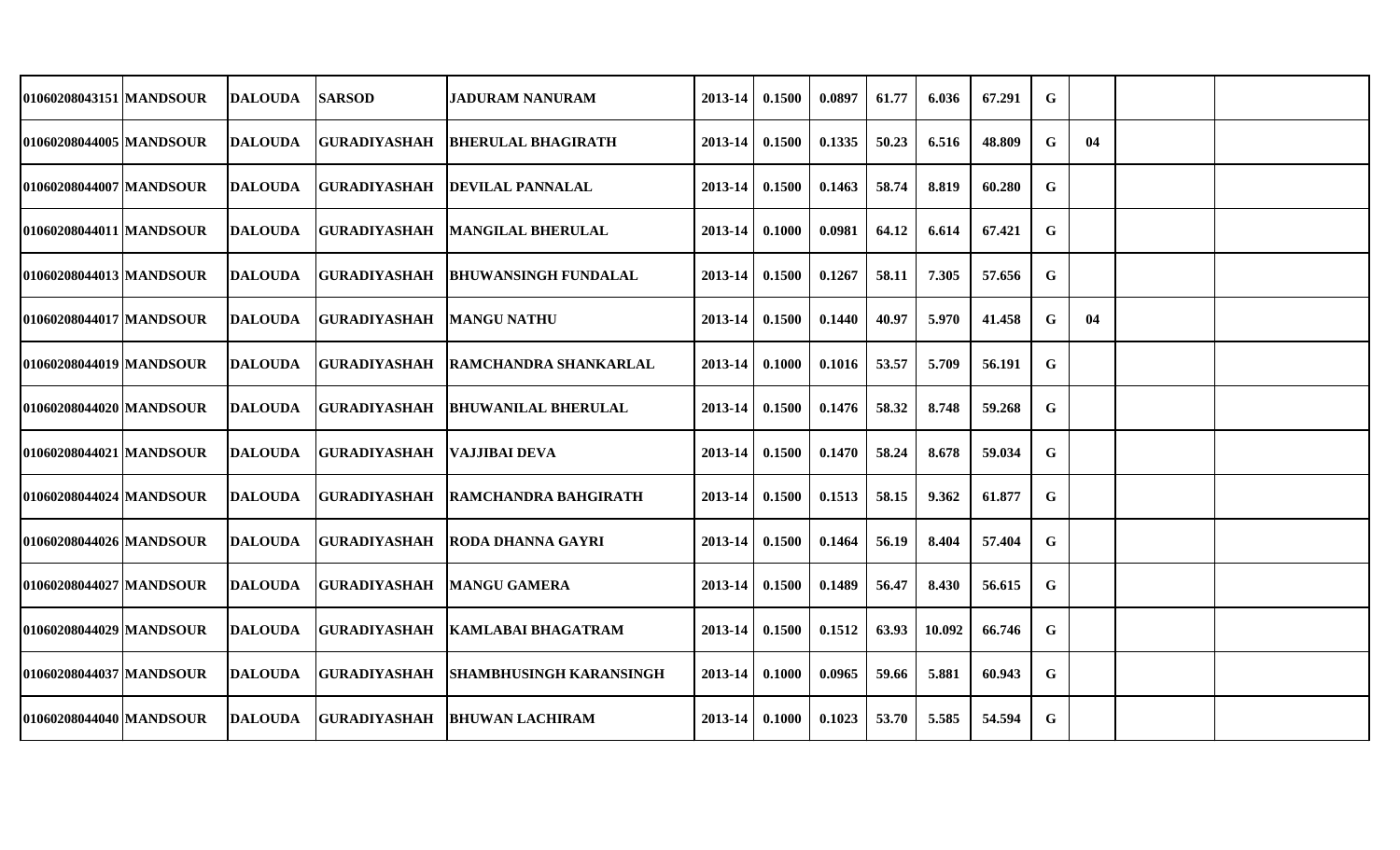| 01060208044043 MANDSOUR   | <b>DALOUDA</b> | <b>GURADIYASHAH</b>        | <b>RAMSUKH AMBARAM</b>      | 2013-14 | 0.1500 | 0.1275 | 54.59 | 7.175  | 56.275 | G           |    |  |
|---------------------------|----------------|----------------------------|-----------------------------|---------|--------|--------|-------|--------|--------|-------------|----|--|
| 01060208044046 MANDSOUR   | <b>DALOUDA</b> | <b>GURADIYASHAH</b>        | NANALAL ONKARLAL            | 2013-14 | 0.1000 | 0.0999 | 61.56 | 6.490  | 64.965 | $\mathbf G$ |    |  |
| 01060208044051   MANDSOUR | <b>DALOUDA</b> | <b>GURADIYASHAH</b>        | <b>IRAMNIWAS GANESHRAM</b>  | 2013-14 | 0.1500 | 0.1436 | 62.26 | 9.259  | 64.478 | G           |    |  |
| 01060208044052 MANDSOUR   | <b>DALOUDA</b> | <b>GURADIYASHAH</b>        | <b>ISHWARLAL RAMNARAYAN</b> | 2013-14 | 0.1500 | 0.1540 | 68.78 | 10.965 | 71.201 | $\mathbf G$ |    |  |
| 01060208044055   MANDSOUR | <b>DALOUDA</b> | <b>GURADIYASHAH</b>        | UMMEDRAM KANHAIYALAL        | 2013-14 | 0.1500 | 0.1462 | 60.55 | 8.771  | 59.993 | G           |    |  |
| 01060208044057 MANDSOUR   | <b>DALOUDA</b> | GURADIYASHAH HARIRAM PYARA |                             | 2013-14 | 0.1000 | 0.1005 | 30.10 | 2.640  | 26.269 | G           | 04 |  |
| 01060208044060 MANDSOUR   | <b>DALOUDA</b> | <b>GURADIYASHAH</b>        | <b>IDHAPUBAI KISHAN</b>     | 2013-14 | 0.1000 | 0.0960 | 38.70 | 2.676  | 27.875 | G           | 04 |  |
| 01060208044067 MANDSOUR   | <b>DALOUDA</b> | <b>GURADIYASHAH</b>        | ISHIVNARAYAN MOHAN          | 2013-14 | 0.1500 | 0.1457 | 67.80 | 10.189 | 69.931 | G           |    |  |
| 01060208045001 MANDSOUR   | <b>DALOUDA</b> | <b>CHANDAKHEDI</b>         | <b>NANDRAM BAGDIRAM</b>     | 2013-14 | 0.1500 | 0.1488 | 64.27 | 9.696  | 65.161 | G           |    |  |
| 01060208045002 MANDSOUR   | <b>DALOUDA</b> | <b>CHANDAKHEDI</b>         | GOVERDHANLAL UMMEDRAM       | 2013-14 | 0.1500 | 0.1469 | 71.05 | 9.470  | 64.466 | G           |    |  |
| 01060208045004 MANDSOUR   | <b>DALOUDA</b> | <b>CHANDAKHEDI</b>         | <b>BHAGATRAM RUGHNATH</b>   | 2013-14 | 0.1000 | 0.1025 | 54.36 | 5.591  | 54.546 | G           |    |  |
| 01060208045005 MANDSOUR   | <b>DALOUDA</b> | <b>CHANDAKHEDI</b>         | <b>SUNDARLAL UMMEDRAM</b>   | 2013-14 | 0.1500 | 0.1535 | 63.97 | 10.071 | 65.609 | G           |    |  |
| 01060208045007 MANDSOUR   | <b>DALOUDA</b> | <b>CHANDAKHEDI</b>         | <b>RAMSURATBAI MANGILAL</b> | 2013-14 | 0.1500 | 0.1478 | 61.17 | 9.123  | 61.725 | G           |    |  |
| 01060208045012   MANDSOUR | <b>DALOUDA</b> | <b>CHANDAKHEDI</b>         | NATHULAL MADHOLAL           | 2013-14 | 0.1500 | 0.1466 | 55.95 | 8.353  | 56.978 | G           |    |  |
| 01060208045015 MANDSOUR   | <b>DALOUDA</b> | <b>CHANDAKHEDI</b>         | <b>RUGHNATH BHERULAL</b>    | 2013-14 | 0.1500 | 0.1386 | 62.57 | 8.250  | 59.524 | G           |    |  |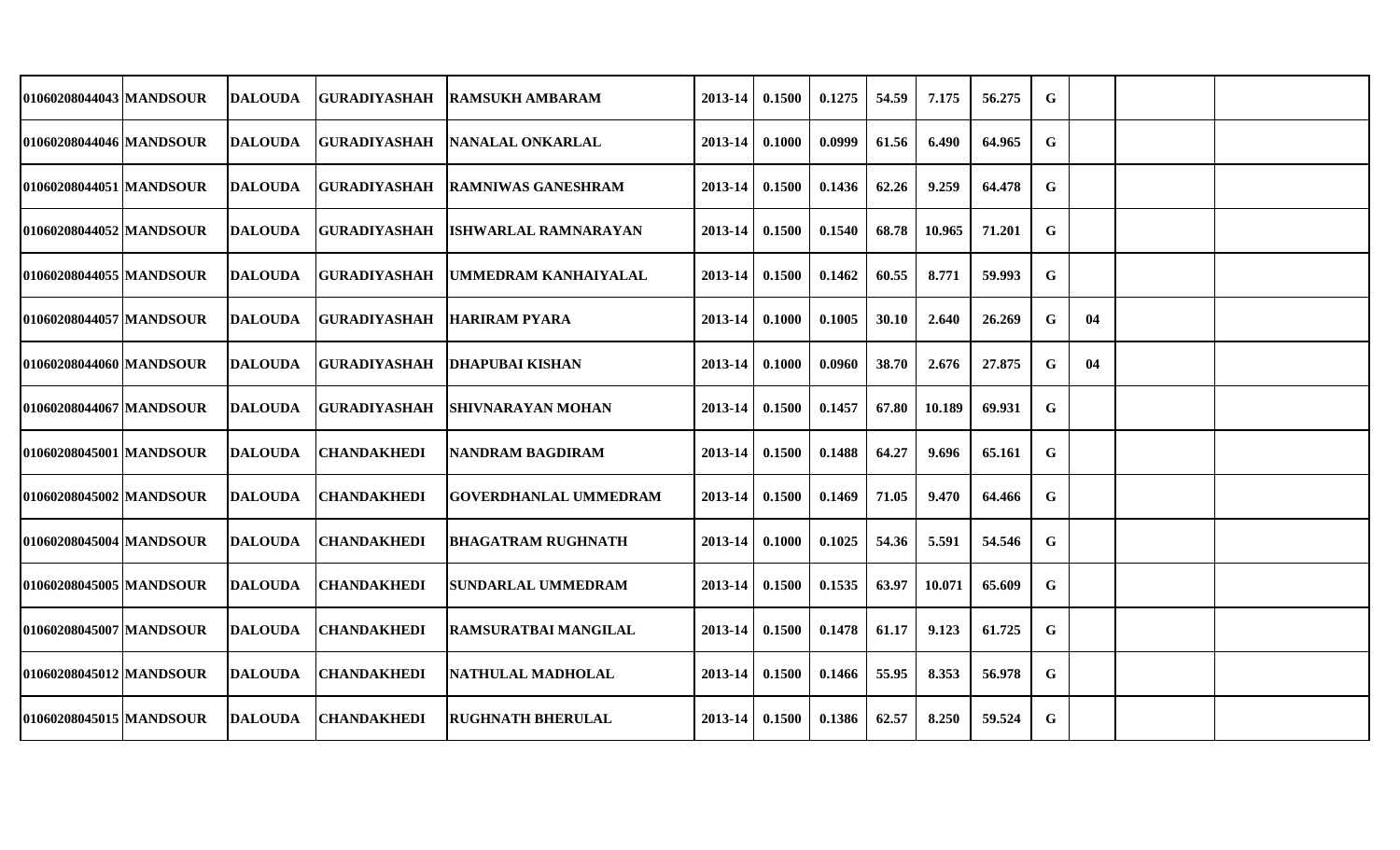| 01060208045016 MANDSOUR   | <b>DALOUDA</b> | CHANDAKHEDI        | <b>KODARSINGH NATHU</b>        | 2013-14 | 0.1500 | 0.1500 | 69.26 | 9.360 | 62.400 | G           |    |  |
|---------------------------|----------------|--------------------|--------------------------------|---------|--------|--------|-------|-------|--------|-------------|----|--|
| 01060208045018 MANDSOUR   | <b>DALOUDA</b> | <b>CHANDAKHEDI</b> | <b>KANSINGH LALSINGH</b>       | 2013-14 | 0.1000 | 0.1001 | 59.97 | 5.809 | 58.032 | G           |    |  |
| 01060208045019 MANDSOUR   | <b>DALOUDA</b> | CHANDAKHEDI        | <b>BAHADURSINGH MADHOSINGH</b> | 2013-14 | 0.1000 | 0.0980 | 62.17 | 5.995 | 61.173 | G           |    |  |
| 01060208045020 MANDSOUR   | <b>DALOUDA</b> | <b>CHANDAKHEDI</b> | <b>BHAGIRATH DEWA</b>          | 2013-14 | 0.1500 | 0.1490 | 56.41 | 8.220 | 55.168 | $\mathbf G$ |    |  |
| 01060208045022 MANDSOUR   | <b>DALOUDA</b> | <b>CHANDAKHEDI</b> | <b>MANGU BHANWARLAL</b>        | 2013-14 | 0.1500 | 0.1480 | 63.80 | 9.798 | 66.203 | G           |    |  |
| 01060208045023 MANDSOUR   | <b>DALOUDA</b> | <b>CHANDAKHEDI</b> | <b>JAGANNATH KISHANLAL</b>     | 2013-14 | 0.1000 | 0.0975 | 63.02 | 6.041 | 61.959 | $\bf{l}$    | 02 |  |
| 01060208045026 MANDSOUR   | <b>DALOUDA</b> | <b>CHANDAKHEDI</b> | <b>JAGDISH BHUWANJI</b>        | 2013-14 | 0.1000 | 0.1028 | 63.52 | 5.935 | 57.733 | G           |    |  |
| 01060208045027 MANDSOUR   | <b>DALOUDA</b> | <b>CHANDAKHEDI</b> | <b>DEVKARAN KISHORRAM</b>      | 2013-14 | 0.1000 | 0.1010 | 56.80 | 5.664 | 56.079 | G           |    |  |
| 01060208045030 MANDSOUR   | <b>DALOUDA</b> | <b>CHANDAKHEDI</b> | <b>BHARATRAM BHANWARLAL</b>    | 2013-14 | 0.1500 | 0.1531 | 62.14 | 9.472 | 61.868 | G           |    |  |
| 01060208045033   MANDSOUR | <b>DALOUDA</b> | <b>CHANDAKHEDI</b> | <b>BHARATSINGH BHERUSINGH</b>  | 2013-14 | 0.1500 | 0.1524 | 61.52 | 9.070 | 59.514 | G           |    |  |
| 01060208045037 MANDSOUR   | <b>DALOUDA</b> | <b>CHANDAKHEDI</b> | DASHRATHLAL MATHURALAL         | 2013-14 | 0.1000 | 0.1000 | 61.74 | 6.447 | 64.470 | G           |    |  |
| 01060208045039   MANDSOUR | <b>DALOUDA</b> | <b>CHANDAKHEDI</b> | <b>RAMNIWAS SHANTILAL</b>      | 2013-14 | 0.1000 | 0.1000 | 60.00 | 5.820 | 58.200 | G           |    |  |
| 01060208045041 MANDSOUR   | <b>DALOUDA</b> | <b>CHANDAKHEDI</b> | <b>MOHANLAL HIRALAL</b>        | 2013-14 | 0.1000 | 0.1000 | 64.73 | 6.270 | 62.700 | G           |    |  |
| 01060208045042   MANDSOUR | <b>DALOUDA</b> | <b>CHANDAKHEDI</b> | <b>KELASHBAI MANGILAL</b>      | 2013-14 | 0.1500 | 0.1472 | 67.65 | 9.152 | 62.174 | G           |    |  |
| 01060208045044   MANDSOUR | <b>DALOUDA</b> | <b>CHANDAKHEDI</b> | <b>GANGARAM KALU</b>           | 2013-14 | 0.1000 | 0.0980 | 57.33 | 5.446 | 55.571 | G           |    |  |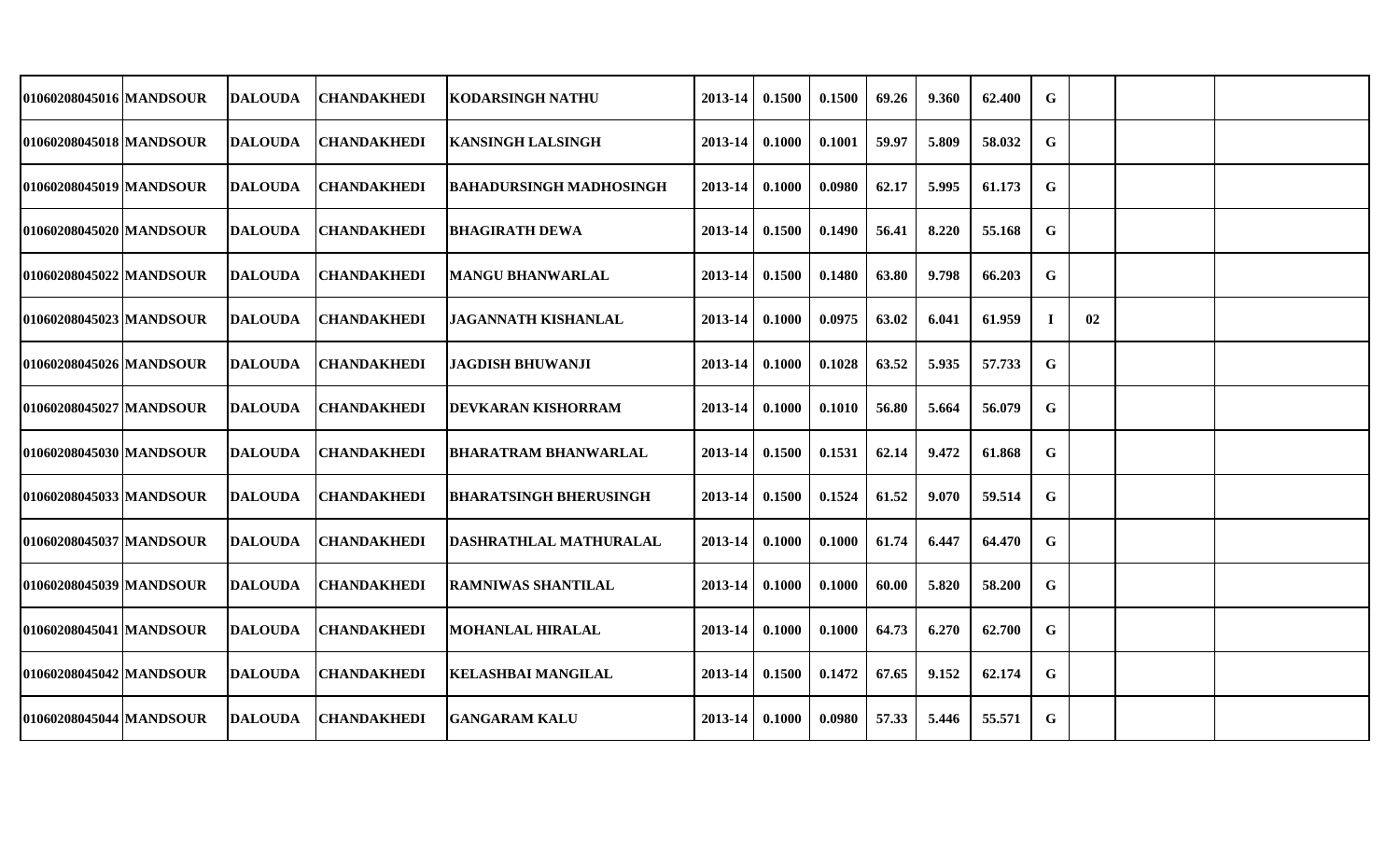| 01060208045046 MANDSOUR   | <b>DALOUDA</b> | <b>CHANDAKHEDI</b> | <b>GORDHANLAL MOHANLAL</b>       | 2013-14 | 0.1500 | 0.1508 | 65.71 | 9.913 | 65.736 | G |  |  |
|---------------------------|----------------|--------------------|----------------------------------|---------|--------|--------|-------|-------|--------|---|--|--|
| 01060208045048 MANDSOUR   | <b>DALOUDA</b> | <b>CHANDAKHEDI</b> | <b>MUNNIBAI LAXMAN</b>           | 2013-14 | 0.1500 | 0.1520 | 65.86 | 9.512 | 62.579 | G |  |  |
| 01060208045055   MANDSOUR | <b>DALOUDA</b> | <b>CHANDAKHEDI</b> | <b>BHERULAL RAMA</b>             | 2013-14 | 0.1500 | 0.1523 | 64.74 | 9.665 | 63.460 | G |  |  |
| 01060208045056 MANDSOUR   | <b>DALOUDA</b> | <b>CHANDAKHEDI</b> | DATARSINGH VAKHTAWARSINGH        | 2013-14 | 0.1000 | 0.1000 | 51.37 | 5.203 | 52.030 | G |  |  |
| 01060208045058 MANDSOUR   | <b>DALOUDA</b> | <b>CHANDAKHEDI</b> | <b> TAKHATSINGH PADAMSINGH</b>   | 2013-14 | 0.1000 | 0.1008 | 63.56 | 6.283 | 62.331 | G |  |  |
| 01060208045061 MANDSOUR   | <b>DALOUDA</b> | <b>CHANDAKHEDI</b> | <b>KANWARLAL UMMEDRAM</b>        | 2013-14 | 0.1500 | 0.1454 | 57.32 | 8.508 | 58.514 | G |  |  |
| 01060208045063 MANDSOUR   | <b>DALOUDA</b> | <b>CHANDAKHEDI</b> | AMRATRAM UMMEDRAM                | 2013-14 | 0.1500 | 0.1500 | 63.72 | 9.103 | 60.687 | G |  |  |
| 01060208045065 MANDSOUR   | <b>DALOUDA</b> | <b>CHANDAKHEDI</b> | <b>BADRILAL RANCHODDAS</b>       | 2013-14 | 0.1500 | 0.1457 | 61.37 | 8.443 | 57.948 | G |  |  |
| 01060208045067 MANDSOUR   | <b>DALOUDA</b> | <b>CHANDAKHEDI</b> | <b>BISMILLABAI NAJIRKHAN</b>     | 2013-14 | 0.1500 | 0.0684 | 61.06 | 4.239 | 61.974 | G |  |  |
| 01060208045070   MANDSOUR | <b>DALOUDA</b> | <b>CHANDAKHEDI</b> | KRISHNAKUNWAR MANSINGH           | 2013-14 | 0.1000 | 0.1018 | 60.77 | 6.363 | 62.505 | G |  |  |
| 01060208045071 MANDSOUR   | <b>DALOUDA</b> | <b>CHANDAKHEDI</b> | <b>VIKRAMSINGH NAHARSINGH</b>    | 2013-14 | 0.1000 | 0.1028 | 70.01 | 6.131 | 59.640 | G |  |  |
| 01060208045073   MANDSOUR | <b>DALOUDA</b> | <b>CHANDAKHEDI</b> | <b>SHANTILAL HIRALAL</b>         | 2013-14 | 0.1500 | 0.1504 | 59.89 | 8.154 | 54.215 | G |  |  |
| 01060208045074 MANDSOUR   | <b>DALOUDA</b> | <b>CHANDAKHEDI</b> | <b>RAGHUVIRSINGH JUJHARSINGH</b> | 2013-14 | 0.1000 | 0.1015 | 58.75 | 5.816 | 57.300 | G |  |  |
| 01060208045075   MANDSOUR | <b>DALOUDA</b> | <b>CHANDAKHEDI</b> | <b>MADANSINGH PRATAPSINGH</b>    | 2013-14 | 0.1000 | 0.0967 | 54.00 | 5.084 | 52.575 | G |  |  |
| 01060208045076 MANDSOUR   | <b>DALOUDA</b> | <b>CHANDAKHEDI</b> | <b>GIRDHARI HIRALAL</b>          | 2013-14 | 0.1500 | 0.1515 | 60.02 | 8.634 | 56.990 | G |  |  |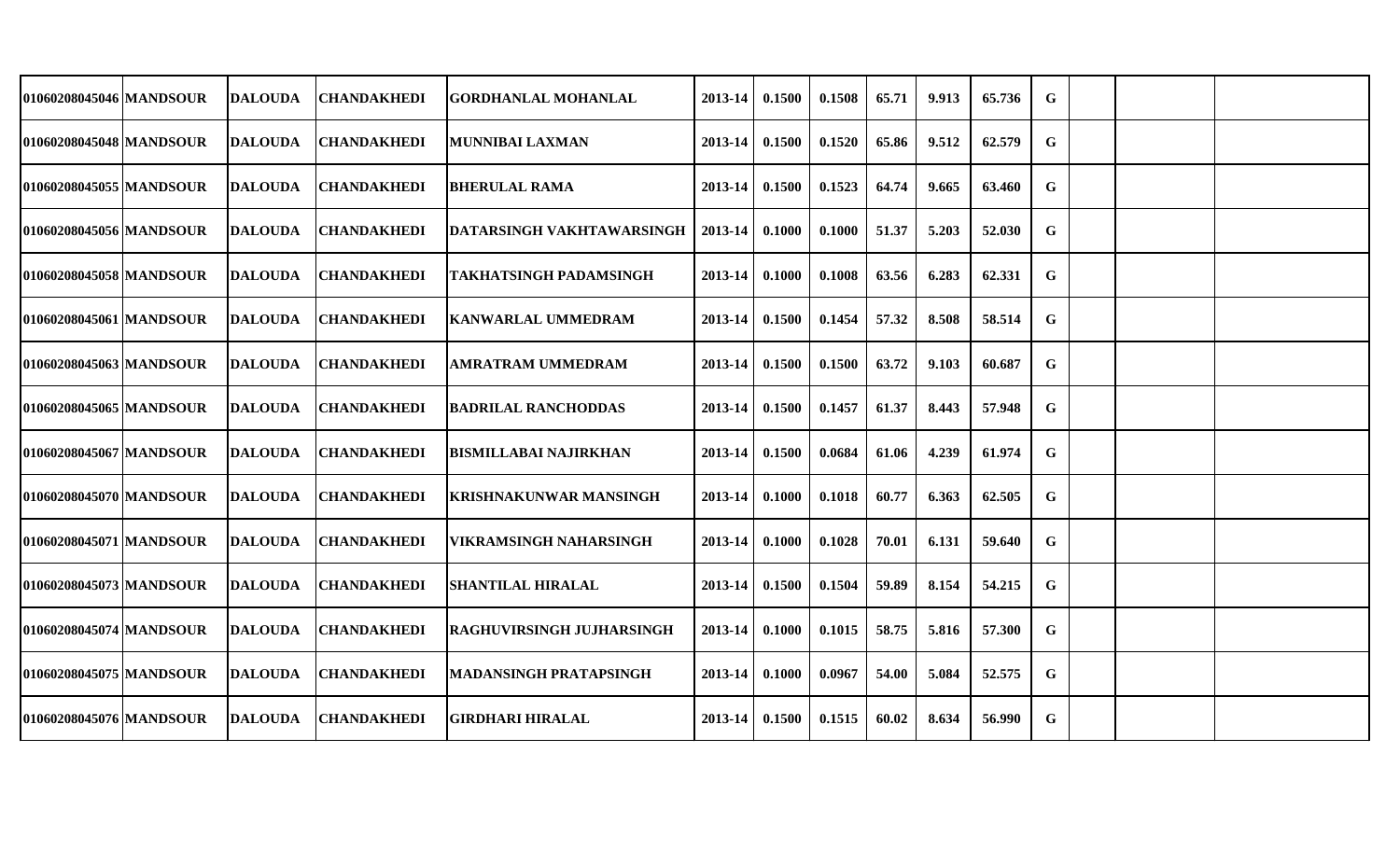| 01060208045078   MANDSOUR | DALOUDA        | CHANDAKHEDI        | MOHABBATSINGH UMRAVSINGH        | 2013-14     | 0.1000 | 0.0998 | 66.02 | 6.347  | 63.597 | G           |    |  |
|---------------------------|----------------|--------------------|---------------------------------|-------------|--------|--------|-------|--------|--------|-------------|----|--|
| 01060208045080 MANDSOUR   | <b>DALOUDA</b> | <b>CHANDAKHEDI</b> | <b>JAYENDERSINGH KODARSINGH</b> | 2013-14     | 0.1500 | 0.1485 | 63.29 | 8.870  | 59.731 | G           |    |  |
| 01060208045082 MANDSOUR   | <b>DALOUDA</b> | <b>CHANDAKHEDI</b> | <b>GAUTAMLAL PANNALAL</b>       | 2013-14     | 0.1500 | 0.1457 | 64.38 | 8.149  | 55.930 | G           |    |  |
| 01060208045083 MANDSOUR   | <b>DALOUDA</b> | <b>CHANDAKHEDI</b> | <b>RAMDAYAL MANGILAL</b>        | 2013-14     | 0.1500 | 0.1474 | 61.34 | 9.148  | 62.062 | G           |    |  |
| 01060208045084 MANDSOUR   | <b>DALOUDA</b> | <b>CHANDAKHEDI</b> | <b>AIMANKUNWAR JUJHARSINGH</b>  | 2013-14     | 0.1000 | 0.1019 | 61.91 | 6.085  | 59.715 | G           |    |  |
| 01060208045086   MANDSOUR | <b>DALOUDA</b> | <b>CHANDAKHEDI</b> | <b>SHANKARLAL RAMKARAN</b>      | $2013 - 14$ | 0.1500 | 0.1460 | 63.72 | 9.330  | 63.904 | G           |    |  |
| 01060208045087 MANDSOUR   | <b>DALOUDA</b> | <b>CHANDAKHEDI</b> | <b>SURAJBAI BHERULAL</b>        | $2013 - 14$ | 0.1000 | 0.0986 | 55.85 | 5.226  | 53.002 | G           |    |  |
| 01060208045089 MANDSOUR   | <b>DALOUDA</b> | <b>CHANDAKHEDI</b> | <b>KAMALSINGH MANSINGH</b>      | 2013-14     | 0.1000 | 0.1029 | 60.77 | 6.172  | 59.981 | G           |    |  |
| 01060208045090 MANDSOUR   | <b>DALOUDA</b> | <b>CHANDAKHEDI</b> | <b>BABULAL RATANLAL</b>         | 2013-14     | 0.1000 | 0.1012 | 48.22 | 4.471  | 44.180 | G           | 04 |  |
| 01060208045091 MANDSOUR   | <b>DALOUDA</b> | <b>CHANDAKHEDI</b> | <b>ISHWARLAL RAMKARAN</b>       | 2013-14     | 0.1500 | 0.1417 | 62.37 | 8.776  | 61.934 | G           |    |  |
| 01060208045092 MANDSOUR   | <b>DALOUDA</b> | <b>CHANDAKHEDI</b> | <b>MANGUSINGH KODARSINGH</b>    | 2013-14     | 0.1500 | 0.1495 | 64.15 | 9.558  | 63.933 | G           |    |  |
| 01060208045093 MANDSOUR   | <b>DALOUDA</b> | <b>CHANDAKHEDI</b> | <b>NAGUSINGH DEVISINGH</b>      | 2013-14     | 0.1000 | 0.0990 | 61.69 | 6.143  | 62.051 | G           |    |  |
| 01060208045094   MANDSOUR | DALOUDA        | <b>CHANDAKHEDI</b> | <b>BHAGWANSINGH HARESINGH</b>   | 2013-14     | 0.1500 | 0.1508 | 66.26 | 10.034 | 66.538 | G           |    |  |
| 01060208045096 MANDSOUR   | <b>DALOUDA</b> | <b>CHANDAKHEDI</b> | <b>FATEHSINGH HARESINGH</b>     | 2013-14     | 0.1000 | 0.1008 | 62.92 | 5.977  | 59.296 | G           |    |  |
| 01060208045097 MANDSOUR   | <b>DALOUDA</b> | <b>CHANDAKHEDI</b> | <b>KARULAL NANURAM</b>          | $2013 - 14$ | 0.1500 | 0.1481 | 62.36 | 9.113  | 61.533 | $\mathbf G$ |    |  |
|                           |                |                    |                                 |             |        |        |       |        |        |             |    |  |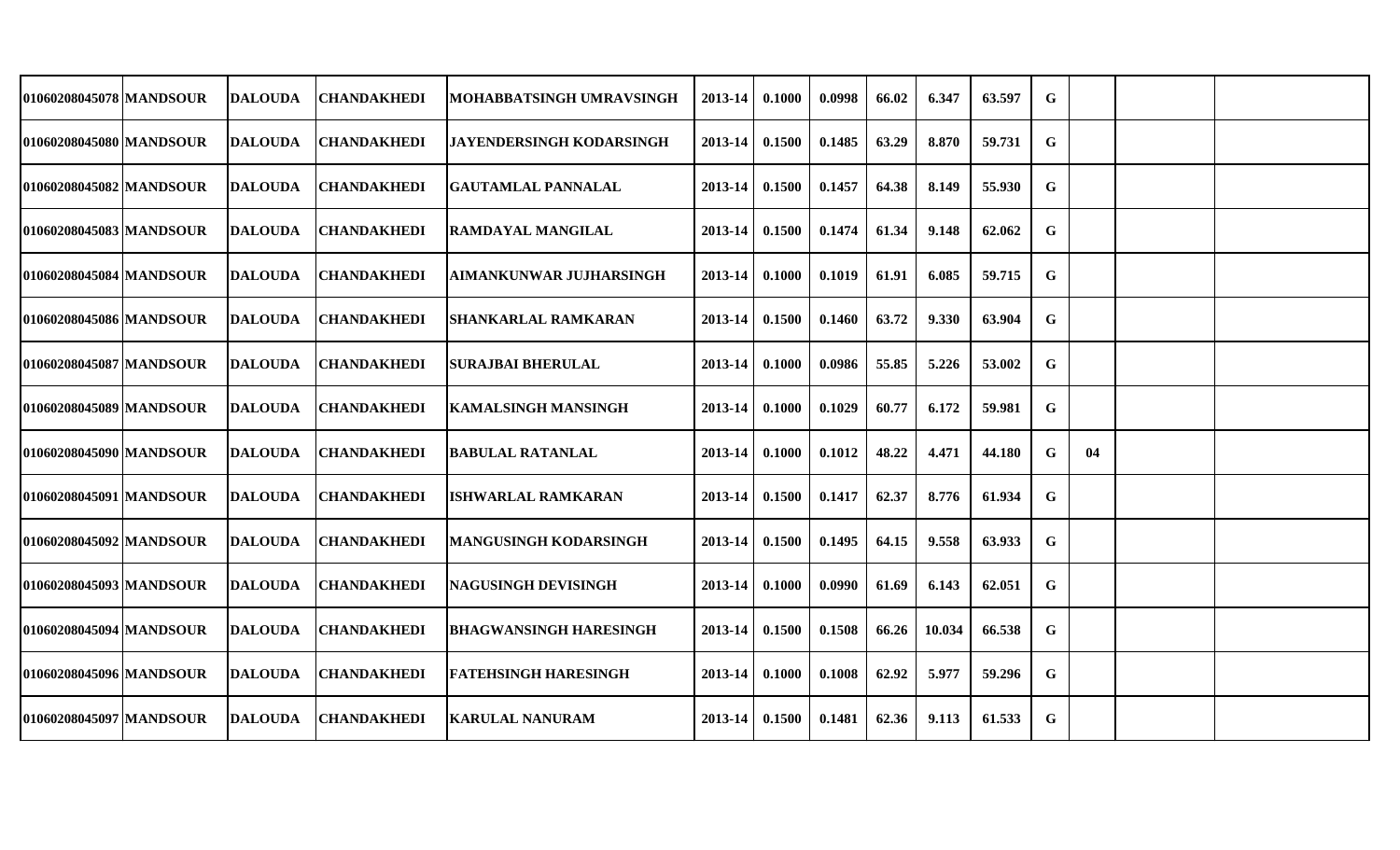| 01060208045098 MANDSOUR | <b>DALOUDA</b> | <b>CHANDAKHEDI</b> | <b>TULSIBAI BAGDIRAM</b>           | 2013-14 | 0.1500 | 0.1532 | 60.92 | 8.999  | 58.740 | G           |    |                |                    |
|-------------------------|----------------|--------------------|------------------------------------|---------|--------|--------|-------|--------|--------|-------------|----|----------------|--------------------|
| 01060208045100 MANDSOUR | <b>DALOUDA</b> | <b>CHANDAKHEDI</b> | <b>BHARATSINGH VAKHTAWAR</b>       | 2013-14 | 0.1000 |        |       |        |        | $\mathbf F$ |    |                |                    |
| 01060208045102 MANDSOUR | <b>DALOUDA</b> | <b>CHANDAKHEDI</b> | <b>BASANTIBAI KANWARLAL</b>        | 2013-14 | 0.1500 | 0.1524 | 60.47 | 8.544  | 56.063 | G           |    |                |                    |
| 01060208045104 MANDSOUR | <b>DALOUDA</b> | <b>CHANDAKHEDI</b> | <b>PRATHVIRAJ KISHANLAL</b>        | 2013-14 | 0.1500 | 0.1459 | 57.65 | 8.219  | 56.333 | $\mathbf G$ |    |                |                    |
| 01060208045105 MANDSOUR | <b>DALOUDA</b> | <b>CHANDAKHEDI</b> | <b>RAMESHWAR TORIRAM</b>           | 2013-14 | 0.1000 | 0.1000 | 71.00 | 7.171  | 71.710 | G           |    |                |                    |
| 01060208045107 MANDSOUR | <b>DALOUDA</b> | <b>CHANDAKHEDI</b> | <b>JAGANNATH BAGDIRAM</b>          | 2013-14 | 0.1000 | 0.0992 | 58.70 | 5.526  | 55.706 | G           |    | 01060319155096 |                    |
| 01060208045006 MANDSOUR | <b>DALOUDA</b> | <b>CHANDAKHEDI</b> | <b>BHERULAL AMBARAM</b>            | 2013-14 | 0.1500 | 0.1486 | 63.66 | 9.367  | 63.035 | -1          | 02 |                |                    |
| 01060208046001 MANDSOUR | <b>DALOUDA</b> | <b>PALASIYA</b>    | <b>HAKKIRAM BHERULAL</b>           | 2013-14 | 0.1000 |        |       |        |        | F           |    |                |                    |
| 01060208046007 MANDSOUR | <b>DALOUDA</b> | <b>PALASIYA</b>    | <b>DEVILAL RAMA</b>                | 2013-14 | 0.1000 | 0.1001 | 56.21 | 5.525  | 55.195 | G           |    |                |                    |
| 01060208046009 MANDSOUR | <b>DALOUDA</b> | <b>PALASIYA</b>    | JANIBAI BHAGWATILAL                | 2013-14 | 0.1000 | 0.0988 | 52.33 | 5.293  | 53.573 | $\mathbf G$ |    |                | <b>NAME CHANGE</b> |
| 01060208046011 MANDSOUR | <b>DALOUDA</b> | <b>PALASIYA</b>    | <b>DULLIBAI CHENANATH</b>          | 2013-14 | 0.1500 | 0.1499 | 60.71 | 9.375  | 62.542 | G           |    |                |                    |
| 01060208046014 MANDSOUR | <b>DALOUDA</b> | <b>PALASIYA</b>    | VIKRAMKUNWAR SHANKARSINGH  2013-14 |         | 0.1500 | 0.1430 | 56.78 | 8.631  | 60.357 | G           |    |                |                    |
| 01060208046016 MANDSOUR | <b>DALOUDA</b> | <b>PALASIYA</b>    | <b>NARAYAN SAWARAM</b>             | 2013-14 | 0.1500 | 0.1421 | 58.34 | 9.051  | 63.695 | G           |    |                |                    |
| 01060208046018 MANDSOUR | <b>DALOUDA</b> | <b>PALASIYA</b>    | <b>DASHRATHSINGH HARESINGH</b>     | 2013-14 | 0.1500 | 0.1463 | 71.38 | 11.135 | 76.111 | G           |    |                |                    |
| 01060208046021 MANDSOUR | <b>DALOUDA</b> | <b>PALASIYA</b>    | <b>MANGILAL TULSIRAM</b>           | 2013-14 | 0.1000 | 0.0998 | 58.91 | 6.135  | 61.473 | G           |    |                |                    |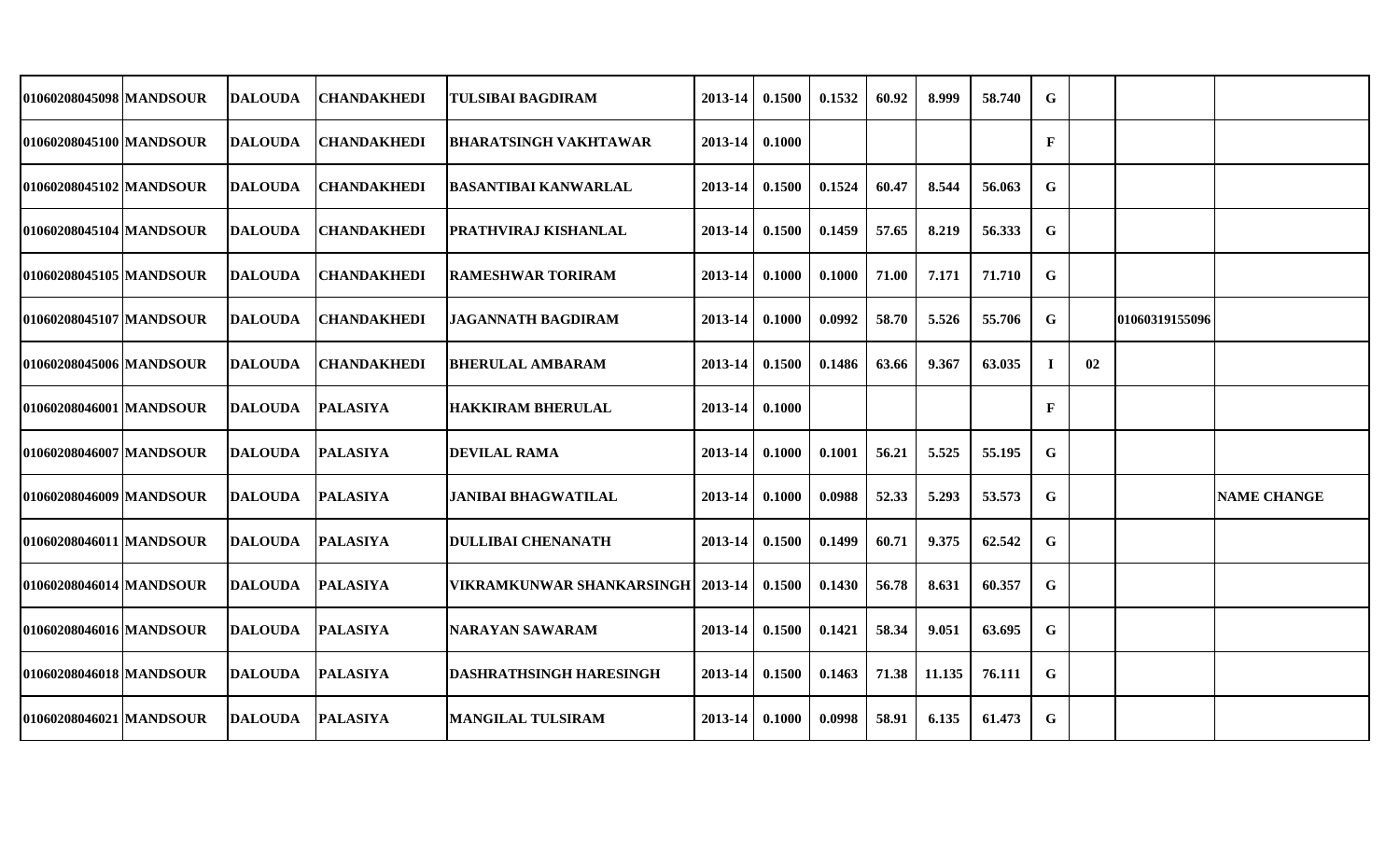| 01060208046025 MANDSOUR   | <b>DALOUDA</b> | <b>PALASIYA</b> | <b>DHULSINGH CHANDANSINGH</b>  | 2013-14 | 0.1000 | 0.0961 | 66.21 | 6.630 | 68.991 | G  |    |  |
|---------------------------|----------------|-----------------|--------------------------------|---------|--------|--------|-------|-------|--------|----|----|--|
| 01060208046038 MANDSOUR   | <b>DALOUDA</b> | <b>PALASIYA</b> | <b>RAMCHANDRA MATHURALAL</b>   | 2013-14 | 0.1000 | 0.1006 | 51.58 | 5.571 | 55.378 | G  |    |  |
| 01060208046041 MANDSOUR   | <b>DALOUDA</b> | <b>PALASIYA</b> | <b>HAKKIRAM KANIRAM</b>        | 2013-14 | 0.1500 | 0.1016 | 59.74 | 6.401 | 63.002 | J. | 02 |  |
| 01060208046056 MANDSOUR   | <b>DALOUDA</b> | <b>PALASIYA</b> | <b>UDA DHULA</b>               | 2013-14 | 0.1500 | 0.1420 | 61.36 | 9.195 | 64.754 | G  |    |  |
| 01060208046060 MANDSOUR   | <b>DALOUDA</b> | <b>PALASIYA</b> | <b>PREMCHAND TIKAMCHAND</b>    | 2013-14 | 0.1000 | 0.1020 | 57.20 | 5.826 | 57.118 | G  |    |  |
| 01060208046061 MANDSOUR   | <b>DALOUDA</b> | <b>PALASIYA</b> | <b>RAMNATH HIRANATH</b>        | 2013-14 | 0.1500 | 0.1264 | 53.74 | 7.316 | 57.880 | G  |    |  |
| 01060208046062 MANDSOUR   | <b>DALOUDA</b> | <b>PALASIYA</b> | <b>JUJHAR CHUNNILAL</b>        | 2013-14 | 0.1000 | 0.0978 | 52.72 | 5.536 | 56.605 | G  |    |  |
| 01060208046063 MANDSOUR   | <b>DALOUDA</b> | <b>PALASIYA</b> | <b>ISHWARSINGH ARJUNSINGH</b>  | 2013-14 | 0.1000 | 0.1042 | 58.23 | 5.956 | 57.159 | G  |    |  |
| 01060208046069 MANDSOUR   | <b>DALOUDA</b> | <b>PALASIYA</b> | <b>MOHANSINGH HARESINGH</b>    | 2013-14 | 0.1500 | 0.1470 | 63.59 | 9.766 | 66.435 | G  |    |  |
| 01060208046071   MANDSOUR | <b>DALOUDA</b> | <b>PALASIYA</b> | <b>RADHESHYAM HAKKIRAM</b>     | 2013-14 | 0.1000 | 0.0999 | 57.54 | 5.581 | 55.866 | 1  | 02 |  |
| 01060208046072 MANDSOUR   | <b>DALOUDA</b> | <b>PALASIYA</b> | <b>MOHANLAL SAVARAM</b>        | 2013-14 | 0.1500 |        |       |       |        | F  |    |  |
| 01060208046073 MANDSOUR   | <b>DALOUDA</b> | <b>PALASIYA</b> | <b>RATANLAL BHERULAL</b>       | 2013-14 | 0.1500 | 0.1513 | 59.16 | 9.474 | 62.617 | 1  | 02 |  |
| 01060208046075 MANDSOUR   | <b>DALOUDA</b> | <b>PALASIYA</b> | <b>BHANWARSINGH NATHUSINGH</b> | 2013-14 | 0.1500 | 0.1504 | 55.05 | 8.462 | 56.263 | G  |    |  |
| 01060208046076   MANDSOUR | <b>DALOUDA</b> | <b>PALASIYA</b> | <b>BHERULAL KARULAL</b>        | 2013-14 | 0.1500 | 0.1500 | 57.35 | 8.447 | 56.313 | G  |    |  |
| 01060208046077 MANDSOUR   | <b>DALOUDA</b> | <b>PALASIYA</b> | <b>RATANKUNWAR BHUWANSINGH</b> | 2013-14 | 0.1000 | 0.0980 | 55.03 | 4.984 | 50.857 | G  | 04 |  |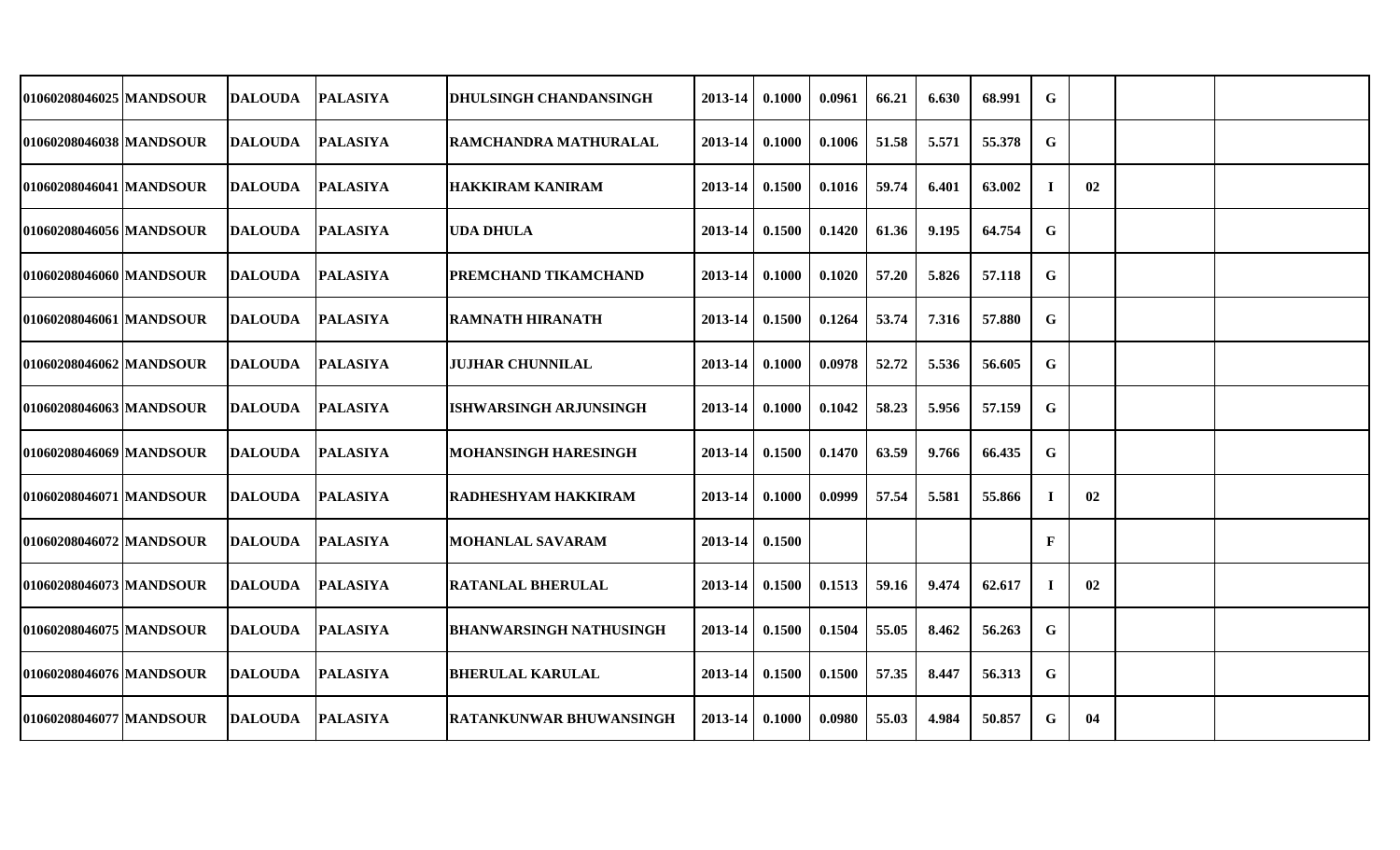| 01060208046082 MANDSOUR<br>2013-14<br>0.1000<br>$\mathbf{F}$<br>DALOUDA<br><b>PALASIYA</b><br><b>GITABAI KANIRAM</b><br><b>PALASIYA</b><br>53.90<br>5.552<br>54.753<br>G<br>01060208022043 TRANSFER/KHODANA<br>DALOUDA<br>INANDIBAI PANNALAL<br>2013-14<br>0.1000<br>0.1014<br><b>PALASIYA</b><br><b>GANPAT AMRATRAM TELI</b><br>0.1000<br>$\mathbf{F}$<br>01060208022056 TRANSFER/KHODANA<br>DALOUDA<br>2013-14<br><b>PALASIYA</b><br>0.1000<br>$\mathbf{F}$<br><b>DALOUDA</b><br><b>RAMA NANDA</b><br>$2013 - 14$<br>101060208022021  TRANSFER/KHODANA<br><b>LAKHMAKHEDI</b><br>2013-14 0.1500<br>$\mathbf{F}$<br><b>DALOUDA</b><br><b>SHANTIBAI KISHANDAS</b><br><b>LAKHMAKHEDI</b><br>57.871<br>G<br><b>DALOUDA</b><br><b> GITABAI BHERULAL</b><br>$2013 - 14$<br>0.1000<br>0.0202<br>60.16<br>1.169<br><b>LAKHMAKHEDI</b><br>0.1500<br>0.1374<br>57.05<br>7.294<br>53.086<br>G<br><b>DALOUDA</b><br><b>BHERULAL BHAGGA</b><br>2013-14<br><b>LAKHMAKHEDI</b><br>0.1000<br>60.83<br>56.411<br>G<br>DALOUDA<br><b>BHAGATRAM GORDHAN</b><br>2013-14<br>0.0992<br>5.596<br><b>LAKHMAKHEDI</b><br>59.93<br>58.267<br>G<br><b>DALOUDA</b><br>0.1500<br>0.1512<br>8.810<br><b>RAMA MODA</b><br>2013-14<br><b>LAKHMAKHEDI</b><br>0.1500<br>0.1498<br>60.07<br>8.607<br>57.457<br><b>DALOUDA</b><br><b>BANKATLAL KHEMRAJ</b><br>2013-14<br>G |  |                |                    |                       |         |        |        |       |       |        |   |  |  |
|-----------------------------------------------------------------------------------------------------------------------------------------------------------------------------------------------------------------------------------------------------------------------------------------------------------------------------------------------------------------------------------------------------------------------------------------------------------------------------------------------------------------------------------------------------------------------------------------------------------------------------------------------------------------------------------------------------------------------------------------------------------------------------------------------------------------------------------------------------------------------------------------------------------------------------------------------------------------------------------------------------------------------------------------------------------------------------------------------------------------------------------------------------------------------------------------------------------------------------------------------------------------------------------------------------------------------------------------|--|----------------|--------------------|-----------------------|---------|--------|--------|-------|-------|--------|---|--|--|
| 010602080460831MANDSOUR<br>01060208046084 MANDSOUR<br>01060208046086 MANDSOUR<br>01060208048011 MANDSOUR<br>01060208048012 MANDSOUR<br>01060208048017 MANDSOUR<br>01060208048019 MANDSOUR<br>01060208048020 MANDSOUR<br>01060208048021 MANDSOUR<br>01060208048025 MANDSOUR                                                                                                                                                                                                                                                                                                                                                                                                                                                                                                                                                                                                                                                                                                                                                                                                                                                                                                                                                                                                                                                              |  |                |                    |                       |         |        |        |       |       |        |   |  |  |
|                                                                                                                                                                                                                                                                                                                                                                                                                                                                                                                                                                                                                                                                                                                                                                                                                                                                                                                                                                                                                                                                                                                                                                                                                                                                                                                                         |  |                |                    |                       |         |        |        |       |       |        |   |  |  |
|                                                                                                                                                                                                                                                                                                                                                                                                                                                                                                                                                                                                                                                                                                                                                                                                                                                                                                                                                                                                                                                                                                                                                                                                                                                                                                                                         |  |                |                    |                       |         |        |        |       |       |        |   |  |  |
|                                                                                                                                                                                                                                                                                                                                                                                                                                                                                                                                                                                                                                                                                                                                                                                                                                                                                                                                                                                                                                                                                                                                                                                                                                                                                                                                         |  |                |                    |                       |         |        |        |       |       |        |   |  |  |
|                                                                                                                                                                                                                                                                                                                                                                                                                                                                                                                                                                                                                                                                                                                                                                                                                                                                                                                                                                                                                                                                                                                                                                                                                                                                                                                                         |  |                |                    |                       |         |        |        |       |       |        |   |  |  |
|                                                                                                                                                                                                                                                                                                                                                                                                                                                                                                                                                                                                                                                                                                                                                                                                                                                                                                                                                                                                                                                                                                                                                                                                                                                                                                                                         |  |                |                    |                       |         |        |        |       |       |        |   |  |  |
|                                                                                                                                                                                                                                                                                                                                                                                                                                                                                                                                                                                                                                                                                                                                                                                                                                                                                                                                                                                                                                                                                                                                                                                                                                                                                                                                         |  |                |                    |                       |         |        |        |       |       |        |   |  |  |
|                                                                                                                                                                                                                                                                                                                                                                                                                                                                                                                                                                                                                                                                                                                                                                                                                                                                                                                                                                                                                                                                                                                                                                                                                                                                                                                                         |  |                |                    |                       |         |        |        |       |       |        |   |  |  |
|                                                                                                                                                                                                                                                                                                                                                                                                                                                                                                                                                                                                                                                                                                                                                                                                                                                                                                                                                                                                                                                                                                                                                                                                                                                                                                                                         |  |                |                    |                       |         |        |        |       |       |        |   |  |  |
|                                                                                                                                                                                                                                                                                                                                                                                                                                                                                                                                                                                                                                                                                                                                                                                                                                                                                                                                                                                                                                                                                                                                                                                                                                                                                                                                         |  |                |                    |                       |         |        |        |       |       |        |   |  |  |
|                                                                                                                                                                                                                                                                                                                                                                                                                                                                                                                                                                                                                                                                                                                                                                                                                                                                                                                                                                                                                                                                                                                                                                                                                                                                                                                                         |  | <b>DALOUDA</b> | <b>LAKHMAKHEDI</b> | <b>BAGDIRAM NAGGA</b> | 2013-14 | 0.1000 | 0.0985 | 55.67 | 5.082 | 51.594 | G |  |  |
| 01060208048038 MANDSOUR<br><b>LAKHMAKHEDI</b><br>55.25<br>54.591<br><b>DALOUDA</b><br><b>RAMPRASAD NAGU</b><br>2013-14<br>0.1500<br>0.1505<br>8.216<br>G                                                                                                                                                                                                                                                                                                                                                                                                                                                                                                                                                                                                                                                                                                                                                                                                                                                                                                                                                                                                                                                                                                                                                                                |  |                |                    |                       |         |        |        |       |       |        |   |  |  |
| <b>LAKHMAKHEDI</b><br>55.54<br>57.557<br>G<br>01060208048039 MANDSOUR<br><b>DALOUDA</b><br>ISHOBHARAM AMBARAM<br>$2013 - 14$<br>0.1500<br>0.1486<br>8.553                                                                                                                                                                                                                                                                                                                                                                                                                                                                                                                                                                                                                                                                                                                                                                                                                                                                                                                                                                                                                                                                                                                                                                               |  |                |                    |                       |         |        |        |       |       |        |   |  |  |
| 01060208049001 MANDSOUR<br><b>DALODASAGRA</b><br>62.00<br>52.790<br><b>DALOUDA</b><br><b>MODIRAM DEVRAM</b><br>$2013 - 14$<br>0.1000<br>0.1000<br>5.279<br>G                                                                                                                                                                                                                                                                                                                                                                                                                                                                                                                                                                                                                                                                                                                                                                                                                                                                                                                                                                                                                                                                                                                                                                            |  |                |                    |                       |         |        |        |       |       |        |   |  |  |
| G<br>01060208049002 MANDSOUR<br><b>DALOUDA</b><br><b>DALODASAGRA</b><br><b>RAMPYARI MANGU</b><br>0.1000<br>44.62<br>1.734<br>17.151<br>04<br>$2013 - 14$<br>0.1011                                                                                                                                                                                                                                                                                                                                                                                                                                                                                                                                                                                                                                                                                                                                                                                                                                                                                                                                                                                                                                                                                                                                                                      |  |                |                    |                       |         |        |        |       |       |        |   |  |  |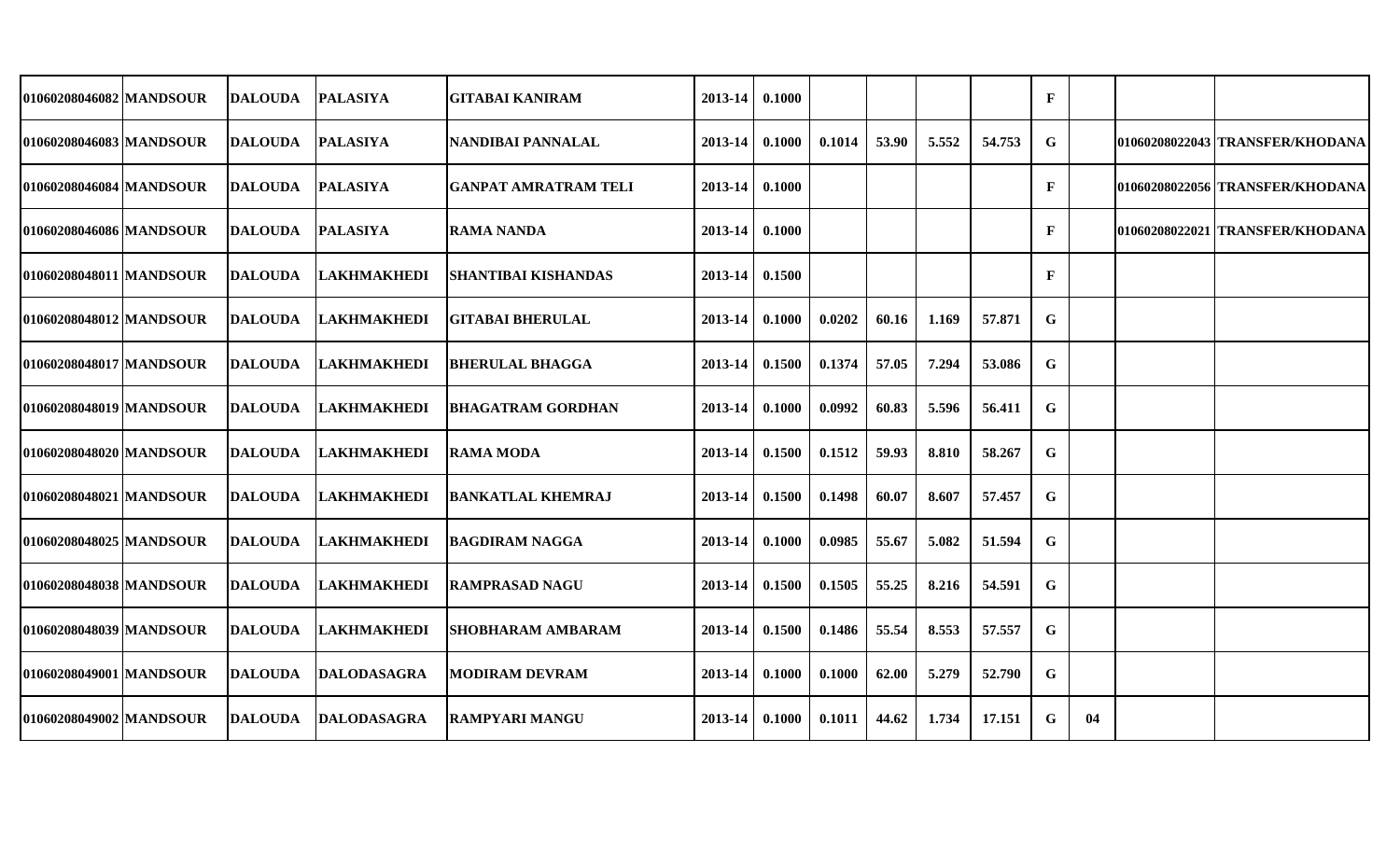| 01060208049003 MANDSOUR  | <b>DALOUDA</b> | <b>DALODASAGRA</b> | <b>RAMESHWAR JAGANNATH</b>      | 2013-14 | 0.1500 | 0.1500 | 53.65 | 7.917 | 52.780 | G           |    |                    |
|--------------------------|----------------|--------------------|---------------------------------|---------|--------|--------|-------|-------|--------|-------------|----|--------------------|
| 01060208049005 MANDSOUR  | <b>DALOUDA</b> | <b>DALODASAGRA</b> | <b>BALARAM DEVRAM</b>           | 2013-14 | 0.1500 | 0.1368 | 65.79 | 8.929 | 65.270 | G           |    |                    |
| 01060208049006 MANDSOUR  | <b>DALOUDA</b> | <b>DALODASAGRA</b> | <b>RAMCHANDRA PANNALAL</b>      | 2013-14 | 0.1000 | 0.1022 | 58.86 | 5.407 | 52.906 | G           |    |                    |
| 01060208049007 MANDSOUR  | <b>DALOUDA</b> | <b>DALODASAGRA</b> | <b>BHAGATRAM HIRALAL</b>        | 2013-14 | 0.1000 | 0.0957 | 43.85 | 3.884 | 40.585 | G           | 04 |                    |
| 01060208049009 MANDSOUR  | <b>DALOUDA</b> | <b>DALODASAGRA</b> | <b>MAGNIRAM NATHURAM</b>        | 2013-14 | 0.1500 | 0.1510 | 64.60 | 8.989 | 59.530 | G           |    |                    |
| 01060208049010 IMANDSOUR | <b>DALOUDA</b> | <b>DALODASAGRA</b> | VIMLABAI JIWAN BALU             | 2013-14 | 0.1500 | 0.1247 | 54.92 | 6.410 | 51.403 | G           |    |                    |
| 01060208049012 MANDSOUR  | <b>DALOUDA</b> | <b>DALODASAGRA</b> | BHULIBAI VARDA                  | 2013-14 | 0.1000 | 0.0999 | 52.38 | 4.999 | 50.040 | G           | 04 |                    |
| 01060208049015 IMANDSOUR | <b>DALOUDA</b> | DALODASAGRA        | <b>BHULIBAI RAMESHWAR</b>       | 2013-14 | 0.1000 | 0.0992 | 52.68 | 4.997 | 50.373 | G           | 04 |                    |
| 01060208049016 MANDSOUR  | <b>DALOUDA</b> | <b>DALODASAGRA</b> | <b>AMRATRAM BHAGIRATH</b>       | 2013-14 | 0.1000 | 0.0986 | 46.92 | 4.498 | 45.619 | G           | 04 |                    |
| 01060208049017 MANDSOUR  | <b>DALOUDA</b> | DALODASAGRA        | <b>BALWANTSINGH JUJHARSINGH</b> | 2013-14 | 0.1000 | 0.0988 | 57.59 | 4.912 | 49.717 | G           | 04 |                    |
| 01060208049019 MANDSOUR  | <b>DALOUDA</b> | <b>DALODASAGRA</b> | <b>NAGURAM RATANLAL</b>         | 2013-14 | 0.1000 | 0.0969 | 62.60 | 5.992 | 61.837 | G           |    | <b>NAME CHANGE</b> |
| 01060208049025 MANDSOUR  | <b>DALOUDA</b> | <b>DALODASAGRA</b> | <b>JAGDISHCHANDRA SURATRAM</b>  | 2013-14 | 0.1000 | 0.1018 | 63.05 | 5.954 | 58.487 | G           |    |                    |
| 01060208049026 MANDSOUR  | <b>DALOUDA</b> | <b>DALODASAGRA</b> | <b>SAHELIBAI BHUWANIRAM</b>     | 2013-14 | 0.1500 | 0.0672 | 59.72 | 4.283 | 63.735 | G           |    |                    |
| 01060208049028 MANDSOUR  | <b>DALOUDA</b> | DALODASAGRA        | <b>OMPRAKASH LALUPARSAD</b>     | 2013-14 | 0.1000 | 0.1008 | 53.03 | 2.205 | 21.875 | G           | 04 |                    |
| 01060208049033 MANDSOUR  | <b>DALOUDA</b> | <b>DALODASAGRA</b> | LAXMINARAYAN HIRALAL            | 2013-14 | 0.1500 | 0.1383 | 58.62 | 7.822 | 56.558 | $\mathbf G$ |    |                    |
|                          |                |                    |                                 |         |        |        |       |       |        |             |    |                    |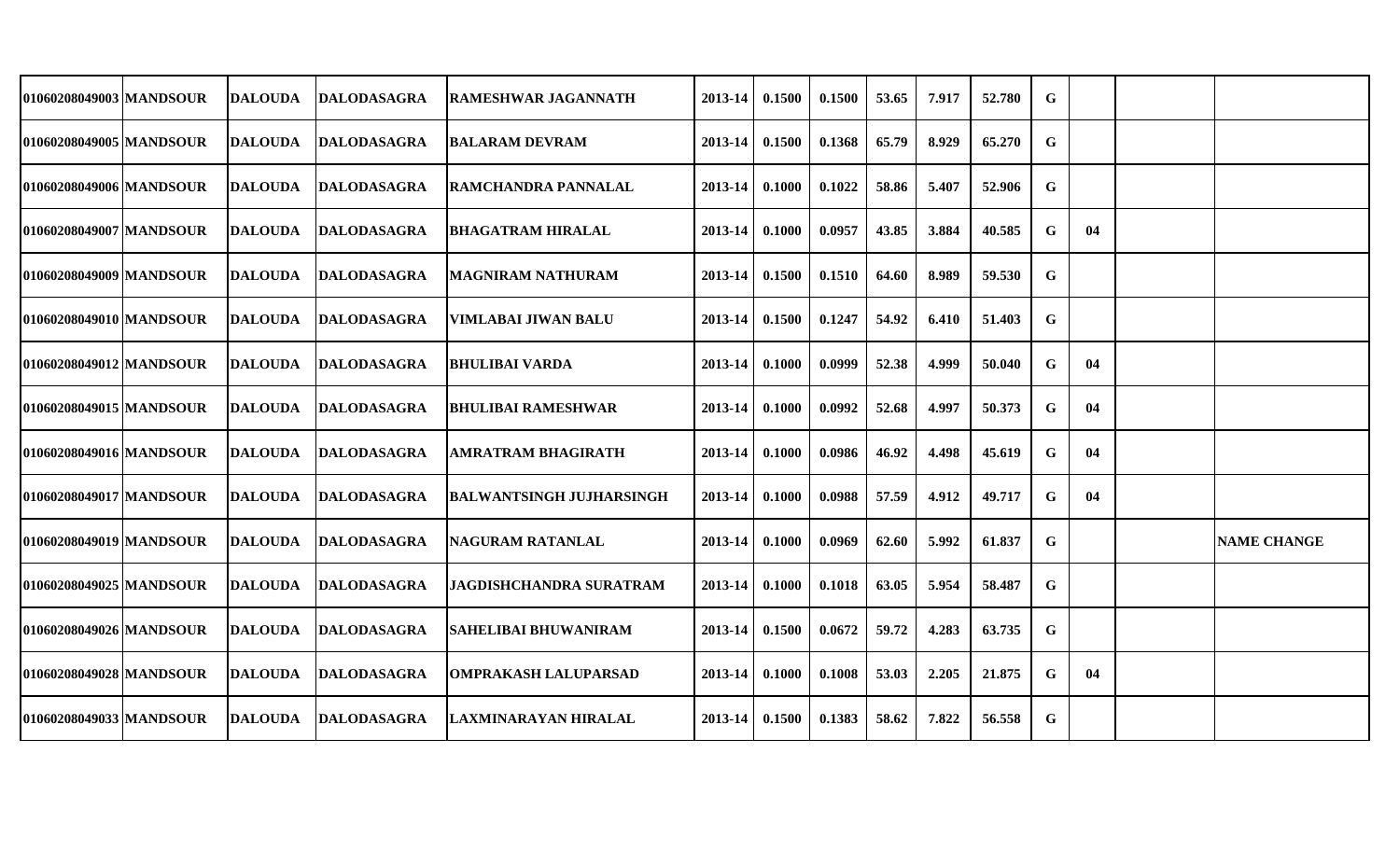| 01060208049035 MANDSOUR  | <b>DALOUDA</b> | DALODASAGRA        | <b>SITABAI BHANWARLAL</b>       | 2013-14 | 0.1500 | 0.1481 | 58.02 | 8.637 | 58.319 | T. | 02 |  |
|--------------------------|----------------|--------------------|---------------------------------|---------|--------|--------|-------|-------|--------|----|----|--|
| 01060208049036 MANDSOUR  | <b>DALOUDA</b> | <b>DALODASAGRA</b> | <b>PANNALAL GANESHRAM</b>       | 2013-14 | 0.1000 | 0.0967 | 59.27 | 5.436 | 56.215 | G  |    |  |
| 01060208049042 MANDSOUR  | <b>DALOUDA</b> | <b>DALODASAGRA</b> | <b>BAPULAL DHANNIBAI</b>        | 2013-14 | 0.1000 | 0.0997 | 53.20 | 4.446 | 44.594 | G  | 04 |  |
| 01060208049043 MANDSOUR  | <b>DALOUDA</b> | <b>DALODASAGRA</b> | <b>RAMESHCHANDR RADHAKISHAN</b> | 2013-14 | 0.1000 | 0.1008 | 53.96 | 5.504 | 54.603 | G  |    |  |
| 01060208049045 MANDSOUR  | <b>DALOUDA</b> | <b>DALODASAGRA</b> | <b>RAMESHWAR BALARAM</b>        | 2013-14 | 0.1000 | 0.1027 | 56.48 | 5.511 | 53.661 | G  |    |  |
| 01060208049047 MANDSOUR  | <b>DALOUDA</b> | <b>DALODASAGRA</b> | ISAMANBAI AMBARAM               | 2013-14 | 0.1000 | 0.1028 | 56.60 | 5.789 | 56.313 | G  |    |  |
| 01060208049048 MANDSOUR  | <b>DALOUDA</b> | DALODASAGRA        | <b>NAGU SALAGRAM</b>            | 2013-14 | 0.1500 | 0.1440 | 58.32 | 8.448 | 58.667 | G  |    |  |
| 01060208049051 MANDSOUR  | <b>DALOUDA</b> | <b>DALODASAGRA</b> | JAMNABAI KACHRU                 | 2013-14 | 0.1500 | 0.1123 | 61.07 | 6.508 | 57.952 | G  |    |  |
| 01060208049052 MANDSOUR  | <b>DALOUDA</b> | <b>DALODASAGRA</b> | <b>PANNALAL KHEMRAJ</b>         | 2013-14 | 0.1000 | 0.0996 | 58.94 | 5.785 | 58.082 | G  |    |  |
| 01060208049069 IMANDSOUR | <b>DALOUDA</b> | <b>DALODASAGRA</b> | <b>GENDALAL BHAGIRATH</b>       | 2013-14 | 0.1500 | 0.1260 | 52.40 | 6.752 | 53.587 | G  |    |  |
| 01060208049071 MANDSOUR  | <b>DALOUDA</b> | <b>DALODASAGRA</b> | LAXMINARAYAN BHAGATRAM          | 2013-14 | 0.1500 | 0.1245 | 47.68 | 5.674 | 45.574 | G  | 04 |  |
| 01060208049073 MANDSOUR  | <b>DALOUDA</b> | DALODASAGRA        | <b>UDEYRAM GAUTAM</b>           | 2013-14 | 0.1500 | 0.1485 | 60.83 | 9.177 | 61.798 | G  |    |  |
| 01060208049075 MANDSOUR  | <b>DALOUDA</b> | <b>DALODASAGRA</b> | DASHRATHLAL RATANLAL            | 2013-14 | 0.1000 | 0.0868 | 58.75 | 5.027 | 57.915 | -1 | 02 |  |
| 01060208049076 MANDSOUR  | <b>DALOUDA</b> | <b>DALODASAGRA</b> | <b>ANANDILAL PRABHULAL</b>      | 2013-14 | 0.1000 | 0.1002 | 57.41 | 5.511 | 55.000 | G  |    |  |
| 01060208049077 MANDSOUR  | <b>DALOUDA</b> | <b>DALODASAGRA</b> | <b>RADHESHYAM CHUNNILAL</b>     | 2013-14 | 0.1000 | 0.0983 | 48.93 | 4.592 | 46.714 | G  | 04 |  |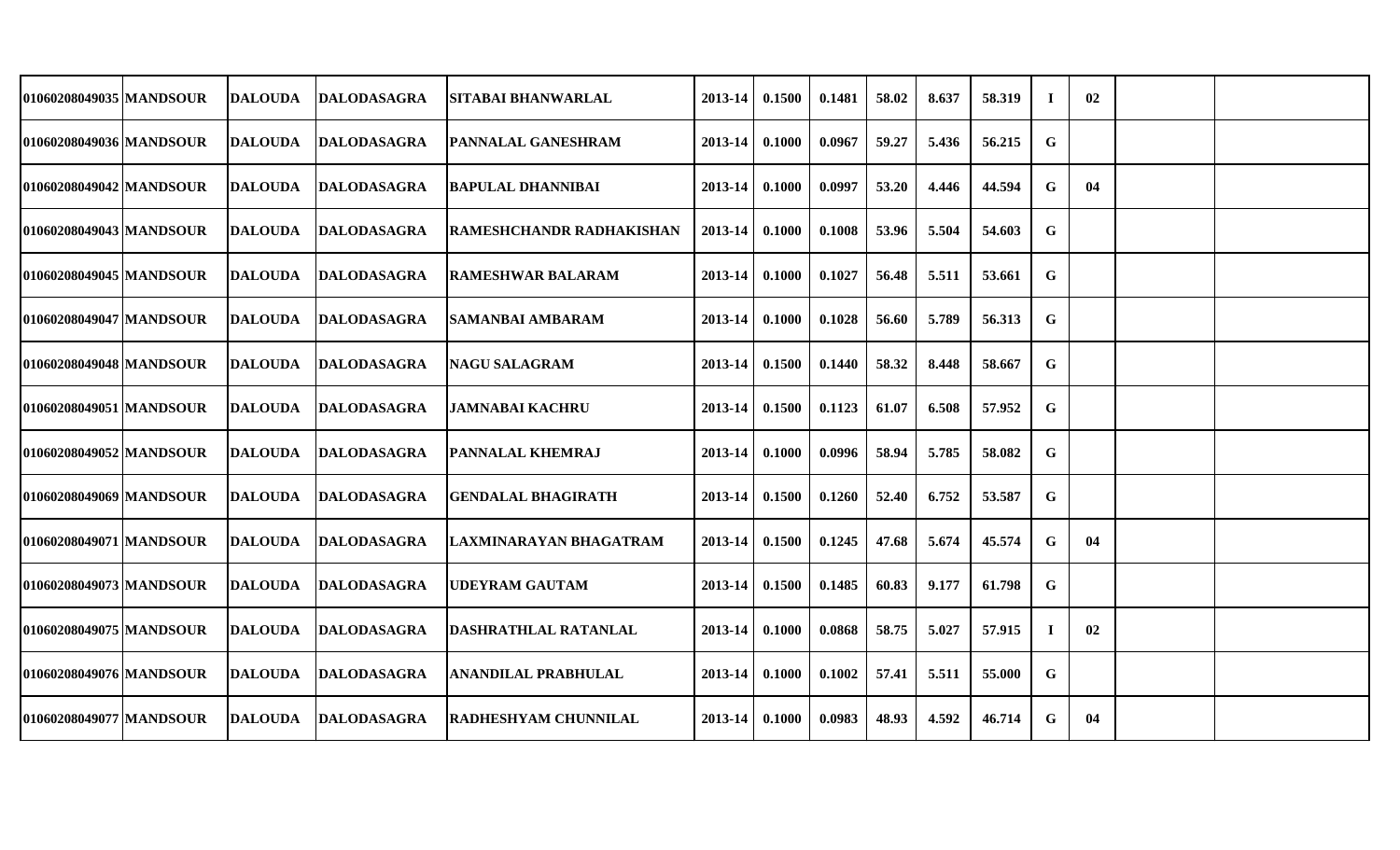| 01060208049078 MANDSOUR | <b>DALOUDA</b> | DALODASAGRA        | <b>RATANLAL PANNALAL</b>        | 2013-14 | 0.1000 | 0.1016 | 58.46 | 5.646  | 55.571 | G           |    |                    |
|-------------------------|----------------|--------------------|---------------------------------|---------|--------|--------|-------|--------|--------|-------------|----|--------------------|
| 01060208049080 MANDSOUR | <b>DALOUDA</b> | <b>DALODASAGRA</b> | MOHANKUNWAR CHATARSINGH         | 2013-14 | 0.1000 | 0.0921 | 59.89 | 5.287  | 57.405 | $\mathbf G$ |    |                    |
| 01060208049083 MANDSOUR | <b>DALOUDA</b> | <b>DALODASAGRA</b> | NATHULAL SAWA                   | 2013-14 | 0.1500 | 0.1487 | 62.39 | 8.975  | 60.356 | G           |    |                    |
| 01060208049085 MANDSOUR | <b>DALOUDA</b> | <b>DALODASAGRA</b> | <b>PRABHULAL HIRALAL</b>        | 2013-14 | 0.1500 | 0.1480 | 64.65 | 9.291  | 62.777 | G           |    |                    |
| 01060208049090 MANDSOUR | <b>DALOUDA</b> | DALODASAGRA        | <b>GANGABAI KELASHCHAND</b>     | 2013-14 | 0.1000 | 0.0946 | 55.27 | 5.519  | 58.340 | G           |    | <b>NAME CHANGE</b> |
| 01060208049092 MANDSOUR | <b>DALOUDA</b> | <b>DALODASAGRA</b> | <b>RAMNIWAS LAKHMIRAM</b>       | 2013-14 | 0.1000 | 0.0993 | 54.32 | 5.052  | 50.876 | G           | 04 |                    |
| 01060208049096 MANDSOUR | <b>DALOUDA</b> | DALODASAGRA        | BHANWARLAL NANDA                | 2013-14 | 0.1500 | 0.1475 | 55.34 | 7.526  | 51.024 | G           |    |                    |
| 01060208049097 MANDSOUR | <b>DALOUDA</b> | <b>DALODASAGRA</b> | <b>MANGILAL BHAGIRATH</b>       | 2013-14 | 0.1000 | 0.0992 | 38.51 | 1.403  | 14.143 | G           | 04 |                    |
| 01060208049098 MANDSOUR | <b>DALOUDA</b> | DALODASAGRA        | <b>PARVATSINGH BHANWARSINGH</b> | 2013-14 | 0.1500 | 0.1455 | 59.79 | 8.678  | 59.643 | G           |    |                    |
| 01060208049100 MANDSOUR | <b>DALOUDA</b> | <b>DALODASAGRA</b> | AMARCHAND BHANWARLAL            | 2013-14 | 0.1500 | 0.1479 | 59.87 | 8.202  | 55.456 | G           |    |                    |
| 01060208050009 MANDSOUR | <b>DALOUDA</b> | <b>KACHNARA</b>    | <b>DHAPUBAI BHERULAL</b>        | 2013-14 | 0.1000 | 0.0989 | 60.84 | 6.119  | 61.871 | G           |    |                    |
| 01060208050019 MANDSOUR | <b>DALOUDA</b> | <b>KACHNARA</b>    | NAJIRMOHAMMAD KHOJANBAI         | 2013-14 | 0.1500 | 0.1510 | 53.95 | 7.622  | 50.477 | G           | 04 |                    |
| 01060208050032 MANDSOUR | <b>DALOUDA</b> | <b>KACHNARA</b>    | <b>MANGILAL RAMA CHAMAR</b>     | 2013-14 | 0.1000 | 0.0972 | 54.33 | 5.107  | 52.541 | G           |    |                    |
| 01060208050035 MANDSOUR | <b>DALOUDA</b> | <b>KACHNARA</b>    | <b>KANCHANBAI PARBHULAL</b>     | 2013-14 | 0.1500 | 0.1470 | 62.76 | 10.006 | 68.068 | G           |    |                    |
| 01060208050038 MANDSOUR | <b>DALOUDA</b> | <b>KACHNARA</b>    | <b>FATESINGH BHERULAL</b>       | 2013-14 | 0.1000 | 0.1025 | 65.77 | 7.037  | 68.654 | G           |    |                    |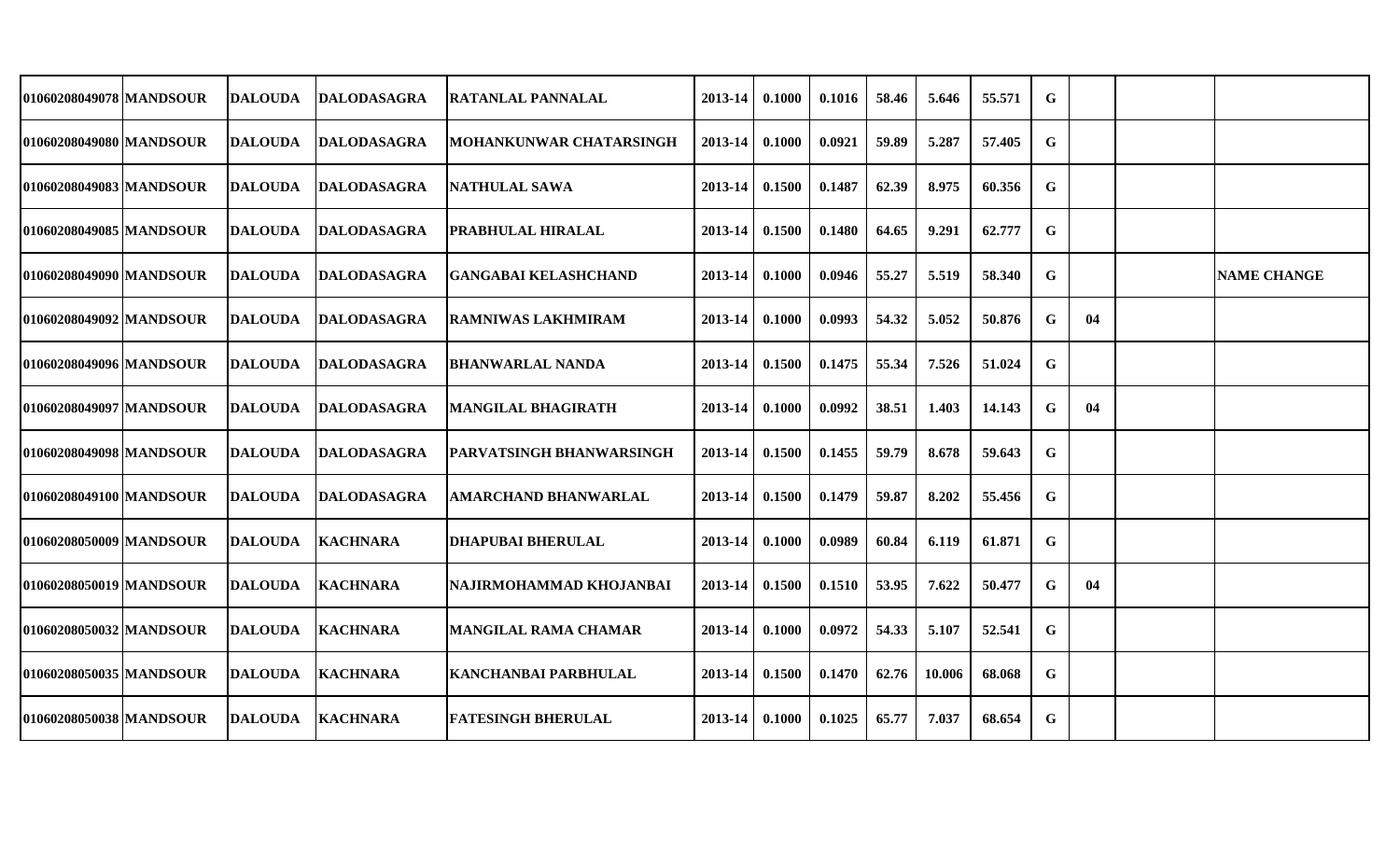| 010602080500521MANDSOUR   | DALOUDA        | <b>IKACHNARA</b>   | <b>ASLAM GAFUR</b>           | 2013-14            | 0.1500 | 0.1512 | 58.77 | 9.151  | 60.522 | G        |    |                |  |
|---------------------------|----------------|--------------------|------------------------------|--------------------|--------|--------|-------|--------|--------|----------|----|----------------|--|
| 01060208050055 MANDSOUR   | <b>DALOUDA</b> | <b>KACHNARA</b>    | <b>KASHIRAM KISHAN</b>       | 2013-14            | 0.1000 | 0.1019 | 57.51 | 5.677  | 55.711 | G        |    |                |  |
| 01060208050057 MANDSOUR   | <b>DALOUDA</b> | <b>KACHNARA</b>    | <b>BRAJLAL KOSHALYABAI</b>   | 2013-14            | 0.1000 | 0.1004 | 60.53 | 5.820  | 57.968 | G        |    |                |  |
| 01060208050070   MANDSOUR | <b>DALOUDA</b> | <b>KACHNARA</b>    | <b>GHISIBAI BHANWARLAL</b>   | $2013 - 14$        | 0.1000 | 0.0970 | 54.83 | 3.533  | 36.423 | G        | 04 |                |  |
| 01060208050074 MANDSOUR   | <b>DALOUDA</b> | <b>KACHNARA</b>    | <b>GOVERDHANLAL BHERULAL</b> | 2013-14            | 0.1000 | 0.0990 | 56.06 | 4.869  | 49.182 | $\bf{I}$ | 02 |                |  |
| 01060208050075   MANDSOUR | DALOUDA        | <b>KACHNARA</b>    | BALURAM NANURAM              | $2013 - 14$        | 0.1500 | 0.1536 | 61.75 | 9.271  | 60.358 | П.       | 02 |                |  |
| 01060208050078 MANDSOUR   | <b>DALOUDA</b> | <b>KACHNARA</b>    | <b>SULEMAN VALI MOHAMMAD</b> | 2013-14            | 0.1000 | 0.1008 | 58.52 | 6.011  | 59.633 | G        |    |                |  |
| 01060208050081 MANDSOUR   | DALOUDA        | <b>KACHNARA</b>    | <b>YAKUB GAFURKHAN</b>       | $2013 - 14$        | 0.1500 | 0.1520 | 67.34 | 10.486 | 68.987 | G        |    |                |  |
| 01060208050093 MANDSOUR   | <b>DALOUDA</b> | <b>KACHNARA</b>    | GAJRAJSINGH NANURAM          | 2013-14            | 0.1000 | 0.1027 | 63.65 | 6.592  | 64.187 | G        |    |                |  |
| 01060208050109 MANDSOUR   | DALOUDA        | <b>KACHNARA</b>    | ISHABBIRKHA HUSSSAIN         | 2013-14            | 0.1000 | 0.1000 | 57.40 | 6.109  | 61.090 | G        |    |                |  |
| 01060208050110 MANDSOUR   | DALOUDA        | <b>KACHNARA</b>    | <b>MANGU HIRA</b>            | 2013-14            | 0.1000 | 0.1005 | 57.78 | 5.795  | 57.662 | G        |    |                |  |
| 01060208050132 MANDSOUR   | <b>DALOUDA</b> | <b>KACHNARA</b>    | <b>SUNDARBAI PANNA</b>       | 2013-14            | 0.1000 | 0.1000 | 33.72 | 3.194  | 31.940 | G        | 04 |                |  |
| 01060208050144 MANDSOUR   | <b>DALOUDA</b> | <b>KACHNARA</b>    | <b>BALUSINGH NAHARSINGH</b>  | $2013 - 14$        | 0.1000 | 0.1000 | 46.59 | 2.396  | 23.960 | G        | 04 |                |  |
| 01060208050147 MANDSOUR   | <b>DALOUDA</b> | <b>KACHNARA</b>    | <b>VISHRAM NANDA</b>         | $2013 - 14$        | 0.1000 | 0.0982 | 47.63 | 1.769  | 18.014 | G        | 04 | 01070319197012 |  |
| 01060208051001 MANDSOUR   | <b>DALOUDA</b> | <b>AKYAUMAHEDA</b> | <b>ARJUNSINGH SHIVSINGH</b>  | $2013 - 14$ 0.1000 |        | 0.0947 | 47.48 | 4.117  | 43.474 | G        | 04 |                |  |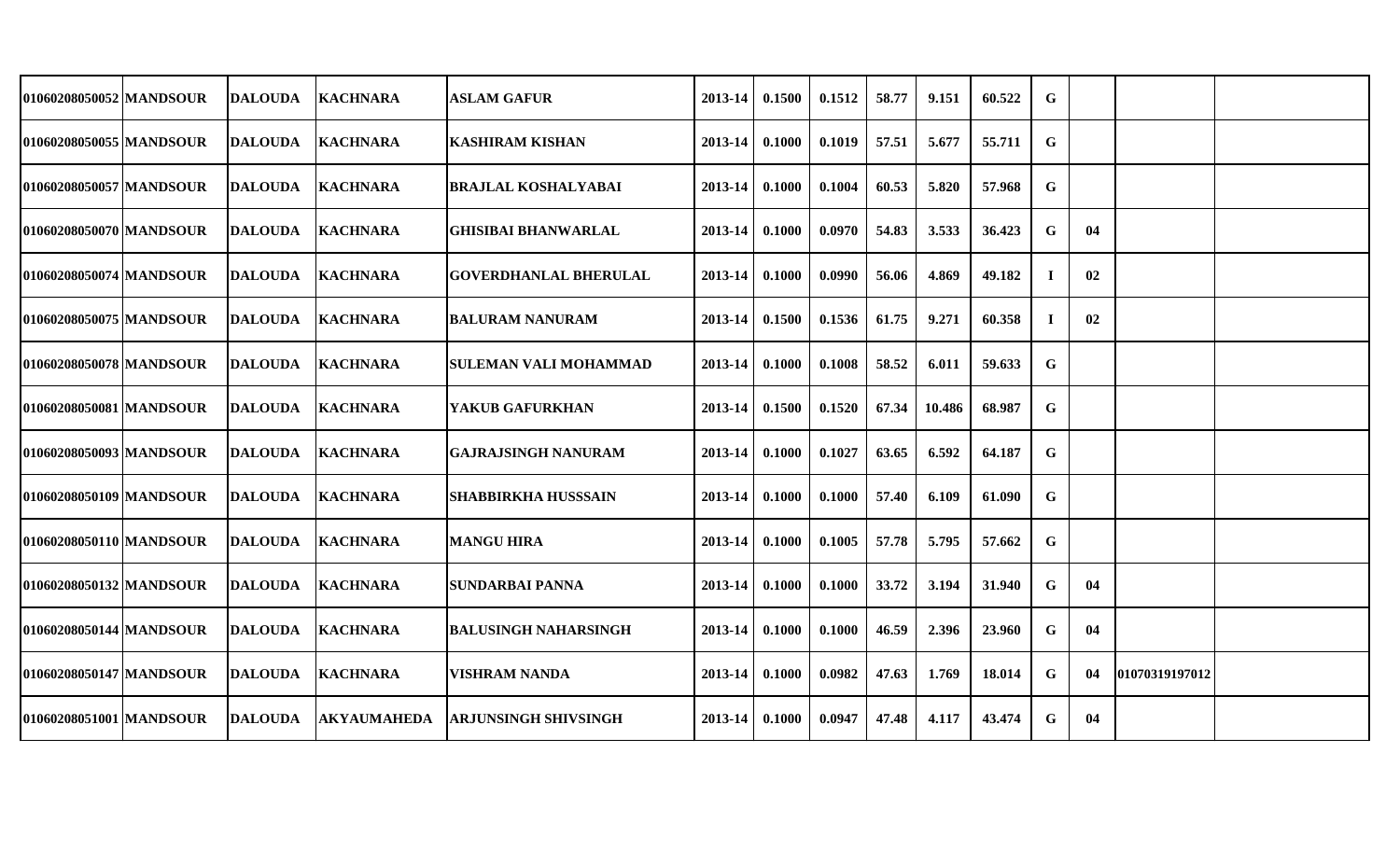| 01060208051003 MANDSOUR   | <b>DALOUDA</b> | <b>AKYAUMAHEDA</b> | <b>LAXMAN BHERA MALI</b>   | 2013-14 | 0.1000 |        |       |       |        | F |    |                    |
|---------------------------|----------------|--------------------|----------------------------|---------|--------|--------|-------|-------|--------|---|----|--------------------|
| 01060208051005 MANDSOUR   | <b>DALOUDA</b> | <b>AKYAUMAHEDA</b> | <b>TULSIBAI BHAGIRATH</b>  | 2013-14 | 0.1500 | 0.1500 | 61.72 | 8.985 | 59.900 | G |    |                    |
| 01060208051006 MANDSOUR   | <b>DALOUDA</b> | <b>AKYAUMAHEDA</b> | <b>SHIVLAL BHUWAN</b>      | 2013-14 | 0.1000 | 0.0756 | 58.23 | 3.985 | 52.712 | G |    |                    |
| 01060208051008 MANDSOUR   | <b>DALOUDA</b> | <b>AKYAUMAHEDA</b> | <b>DEVBAI HIRALAL</b>      | 2013-14 | 0.1000 | 0.0992 | 40.98 | 2.629 | 26.502 | G | 04 |                    |
| 01060208051009 MANDSOUR   | <b>DALOUDA</b> | <b>AKYAUMAHEDA</b> | <b>GATTUBAI LALU</b>       | 2013-14 | 0.1500 | 0.1500 | 62.39 | 9.278 | 61.853 | G |    |                    |
| 01060208051012 MANDSOUR   | <b>DALOUDA</b> | <b>AKYAUMAHEDA</b> | <b>BHANWARLAL VAJERAM</b>  | 2013-14 | 0.1500 | 0.1502 | 50.32 | 7.519 | 50.060 | G | 04 |                    |
| 01060208051016 MANDSOUR   | <b>DALOUDA</b> | AKYAUMAHEDA        | <b>KACHRULAL UDA</b>       | 2013-14 | 0.1500 | 0.1252 | 49.87 | 5.835 | 46.605 | G | 04 |                    |
| 01060208051017   MANDSOUR | <b>DALOUDA</b> | AKYAUMAHEDA        | <b>NANDLAL KHEMAJI</b>     | 2013-14 | 0.1500 | 0.1046 | 58.23 | 6.023 | 57.581 | G |    |                    |
| 01060208051018 MANDSOUR   | <b>DALOUDA</b> | <b>AKYAUMAHEDA</b> | MUNNIBAI BALMUKUND         | 2013-14 | 0.1000 | 0.0967 | 59.64 | 5.845 | 60.445 | G |    |                    |
| 01060208051019 MANDSOUR   | <b>DALOUDA</b> | <b>AKYAUMAHEDA</b> | <b>PRABHULAL VAJERAM</b>   | 2013-14 | 0.1000 | 0.1000 | 64.08 | 6.115 | 61.150 | G |    |                    |
| 01060208051020 MANDSOUR   | <b>DALOUDA</b> | AKYAUMAHEDA        | NANDKISHOR ONKARLAL        | 2013-14 | 0.1500 | 0.1482 | 52.57 | 6.661 | 44.946 | G | 04 |                    |
| 01060208051021 MANDSOUR   | <b>DALOUDA</b> | AKYAUMAHEDA        | <b>SHANKARLAL KESHURAM</b> | 2013-14 | 0.1000 |        |       |       |        | F |    |                    |
| 01060208051023 MANDSOUR   | <b>DALOUDA</b> | <b>AKYAUMAHEDA</b> | <b>BHERUDAS SALAGRAM</b>   | 2013-14 | 0.1500 | 0.1496 | 57.03 | 7.642 | 51.083 | G |    |                    |
| 01060208051024 MANDSOUR   | <b>DALOUDA</b> | AKYAUMAHEDA        | <b>KACHRU NATHU</b>        | 2013-14 | 0.1000 | 0.0949 | 57.50 | 4.469 | 47.092 | G | 04 |                    |
| 01060208051025 MANDSOUR   | <b>DALOUDA</b> | <b>AKYAUMAHEDA</b> | <b>RATANLAL HARIRAM</b>    | 2013-14 | 0.1000 | 0.0952 | 61.83 | 5.697 | 59.842 | G |    | <b>NAME CHANGE</b> |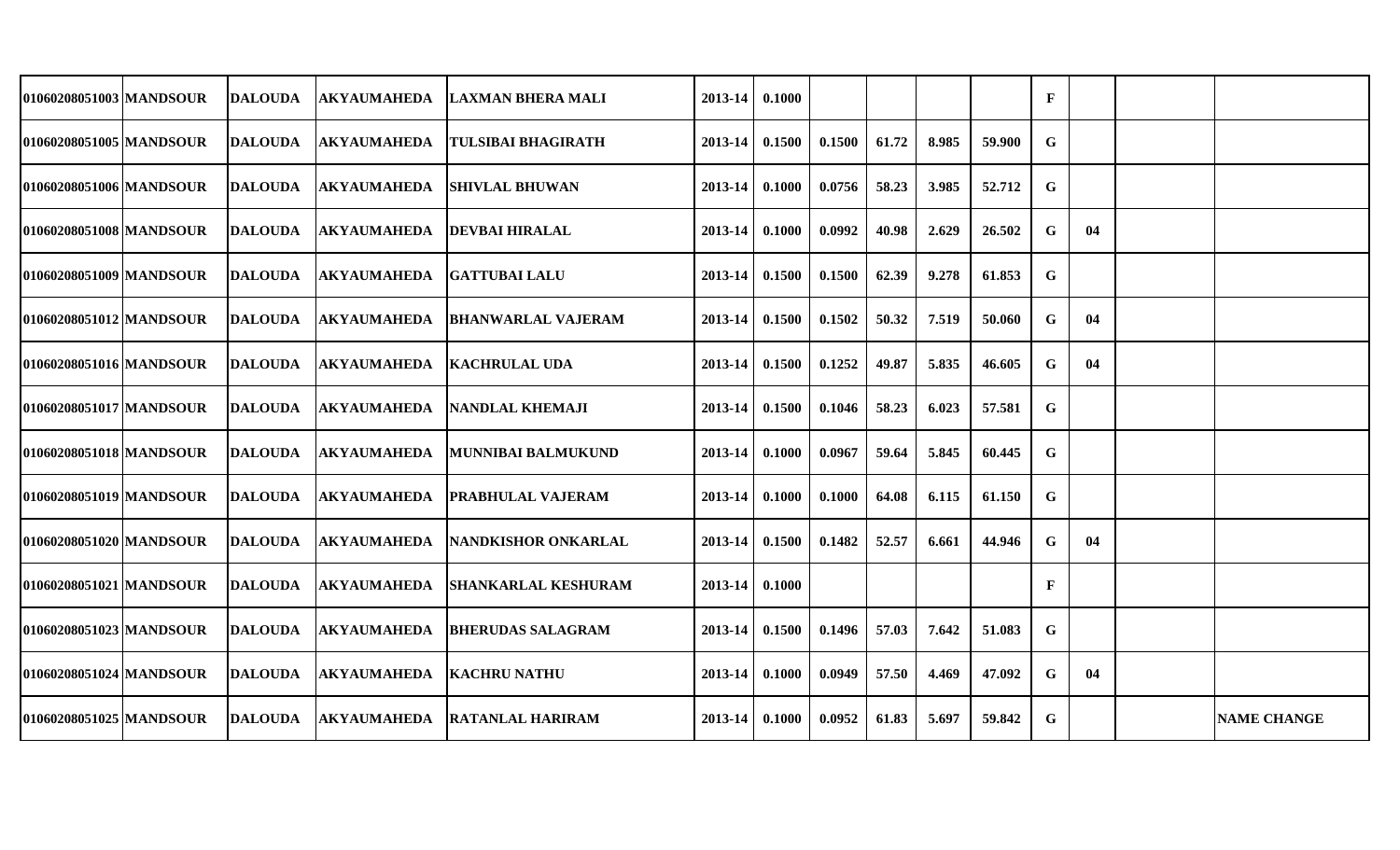| 01060208051026 MANDSOUR   | <b>DALOUDA</b> | <b>AKYAUMAHEDA</b> | <b>HARIRAM JAGGA</b>        | 2013-14 | 0.1000 | 0.1028 | 61.89 | 6.658 | 64.767 | G |    |  |
|---------------------------|----------------|--------------------|-----------------------------|---------|--------|--------|-------|-------|--------|---|----|--|
| 01060208051028 MANDSOUR   | <b>DALOUDA</b> | <b>AKYAUMAHEDA</b> | <b>TULSIBAI VARDIBAI</b>    | 2013-14 | 0.1500 | 0.1484 | 61.17 | 8.013 | 53.996 | G |    |  |
| 01060208051029 MANDSOUR   | <b>DALOUDA</b> | <b>AKYAUMAHEDA</b> | <b>RADHAKISHAN BHAJJA</b>   | 2013-14 | 0.1000 | 0.1000 | 57.50 | 4.904 | 49.040 | G | 04 |  |
| 01060208051039 MANDSOUR   | <b>DALOUDA</b> | <b>AKYAUMAHEDA</b> | <b>PARMANAND RAMA</b>       | 2013-14 | 0.1000 | 0.1000 | 47.38 | 4.061 | 40.610 | G | 04 |  |
| 01060208051040 MANDSOUR   | <b>DALOUDA</b> | <b>AKYAUMAHEDA</b> | <b>PARMANAND ONKARLAL</b>   | 2013-14 | 0.1500 | 0.1409 | 55.68 | 8.066 | 57.246 | G |    |  |
| 01060208051042 MANDSOUR   | <b>DALOUDA</b> | <b>AKYAUMAHEDA</b> | <b>DHANNIBAI UDAYRAM</b>    | 2013-14 | 0.1000 | 0.1006 | 54.60 | 4.688 | 46.600 | G | 04 |  |
| 01060208051044 MANDSOUR   | <b>DALOUDA</b> | AKYAUMAHEDA        | <b>RAMCHANDRA AMBARAM</b>   | 2013-14 | 0.1500 | 0.1513 | 50.38 | 7.622 | 50.377 |   | 02 |  |
| 01060208051055   MANDSOUR | <b>DALOUDA</b> | <b>AKYAUMAHEDA</b> | <b>MOHANBAI BALARAM</b>     | 2013-14 | 0.1000 | 0.1003 | 44.21 | 1.579 | 15.743 | G | 04 |  |
| 01060208051057 MANDSOUR   | <b>DALOUDA</b> | <b>AKYAUMAHEDA</b> | <b>PRABHULAL SUNDARBAI</b>  | 2013-14 | 0.1500 | 0.1200 | 64.71 | 7.497 | 62.475 | G |    |  |
| 01060208051059 MANDSOUR   | <b>DALOUDA</b> | <b>AKYAUMAHEDA</b> | <b>RADHIBAI KACHRU</b>      | 2013-14 | 0.1500 | 0.1503 | 60.48 | 8.424 | 56.048 | G |    |  |
| 01060208051063 MANDSOUR   | <b>DALOUDA</b> | AKYAUMAHEDA        | <b>PRABHULAL NANDIBAI</b>   | 2013-14 | 0.1000 |        |       |       |        | F |    |  |
| 01060208051065 MANDSOUR   | <b>DALOUDA</b> | AKYAUMAHEDA        | <b>NANDKISHOR BHAGIRATH</b> | 2013-14 | 0.1000 | 0.0984 | 46.96 | 1.778 | 18.069 | G | 04 |  |
| 01060208051066 MANDSOUR   | <b>DALOUDA</b> | <b>AKYAUMAHEDA</b> | <b>BHAGWANLAL SALAGRAM</b>  | 2013-14 | 0.1500 | 0.1482 | 56.09 | 7.973 | 53.799 | G |    |  |
| 01060208051067 MANDSOUR   | <b>DALOUDA</b> | AKYAUMAHEDA        | <b>BHERUSINGH RUPSINGH</b>  | 2013-14 | 0.1000 | 0.1007 | 57.38 | 5.312 | 52.751 | G |    |  |
| 01060208051069 MANDSOUR   | <b>DALOUDA</b> | <b>AKYAUMAHEDA</b> | <b>SITARAM BHUWAN</b>       | 2013-14 | 0.1000 |        |       |       |        | F |    |  |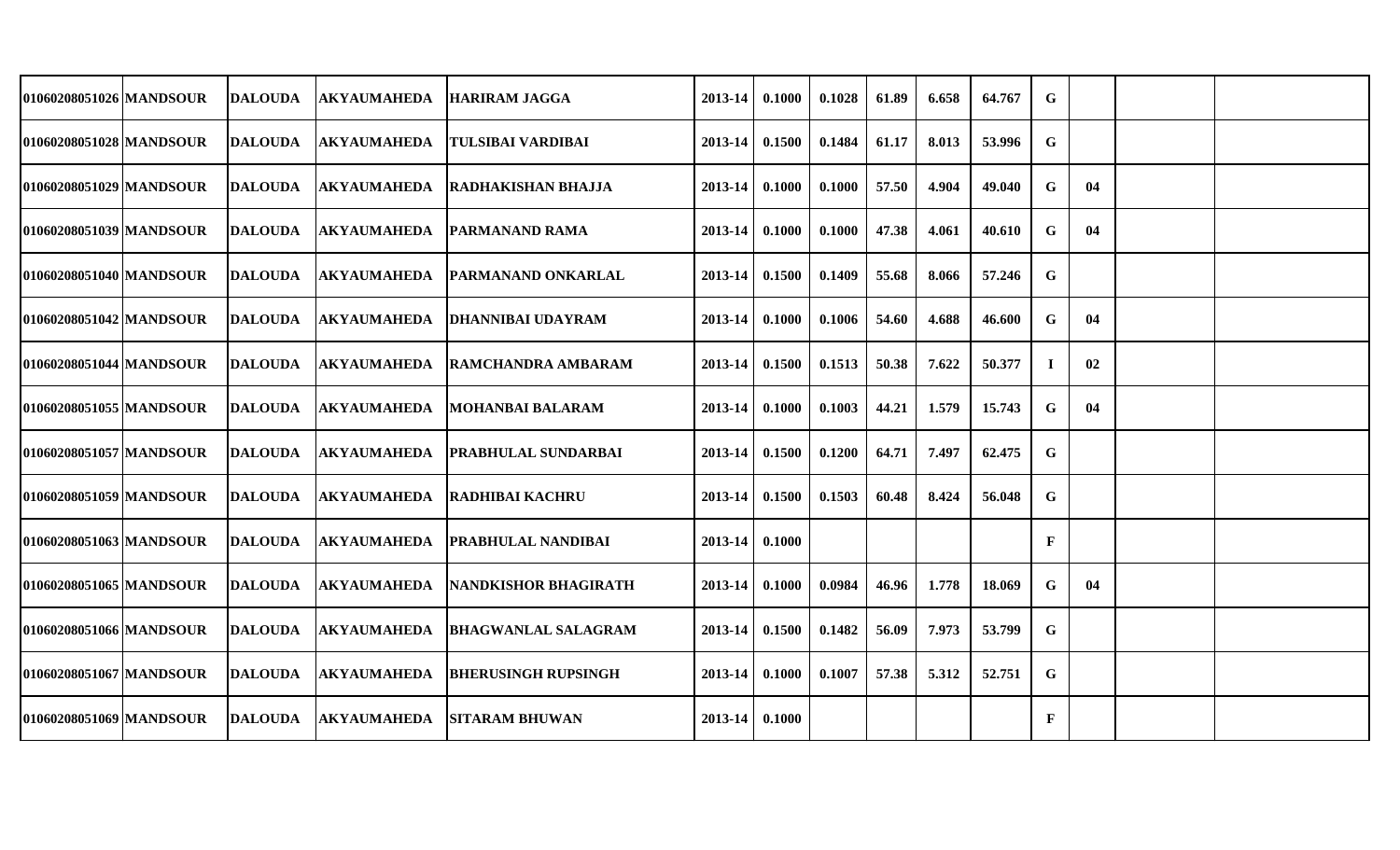| 01060208051071 MANDSOUR | <b>DALOUDA</b>  | <b>AKYAUMAHEDA</b> | <b>NANDLAL KHEMRAJ</b>      | 2013-14     | 0.1500 | 0.1482 | 64.06 | 9.371 | 63.232 | G            |    |  |
|-------------------------|-----------------|--------------------|-----------------------------|-------------|--------|--------|-------|-------|--------|--------------|----|--|
| 01060208051072 MANDSOUR | <b>DALOUDA</b>  | <b>AKYAUMAHEDA</b> | <b>DHAPUBAI RAMNARAYAN</b>  | 2013-14     | 0.1500 | 0.1500 | 52.76 | 8.404 | 56.027 | G            |    |  |
| 01060208051074 MANDSOUR | <b>DALOUDA</b>  | <b>AKYAUMAHEDA</b> | <b>MAGNIRAM RAMAJI</b>      | 2013-14     | 0.1500 | 0.1490 | 58.85 | 7.886 | 52.926 | G            |    |  |
| 01060208051088 MANDSOUR | <b>DALOUDA</b>  | <b>AKYAUMAHEDA</b> | <b>RAMCHANDRA BHUWAN</b>    | 2013-14     | 0.1000 | 0.0995 | 59.24 | 5.484 | 55.116 | G            |    |  |
| 01060208051090 MANDSOUR | <b>DALOUDA</b>  | <b>AKYAUMAHEDA</b> | <b>BHERULAL TARACHAND</b>   | $2013 - 14$ | 0.1000 | 0.1021 | 52.56 | 4.588 | 44.936 | G            | 04 |  |
| 01060208051094 MANDSOUR | <b>DALOUDA</b>  | <b>AKYAUMAHEDA</b> | <b>SHANTILAL SALAGRAM</b>   | $2013 - 14$ | 0.1500 | 0.1521 | 59.81 | 7.006 | 46.062 | G            | 04 |  |
| 01060208051102 MANDSOUR | <b>IDALOUDA</b> | <b>AKYAUMAHEDA</b> | <b>BHAGIRATH DALURAM</b>    | 2013-14     | 0.1000 | 0.1020 | 52.68 | 4.756 | 46.627 | G            | 04 |  |
| 01060208051103 MANDSOUR | <b>DALOUDA</b>  | <b>AKYAUMAHEDA</b> | <b>MOHANBAI GANESHRAM</b>   | 2013-14     | 0.1000 | 0.0978 | 55.36 | 4.935 | 50.460 | G            | 04 |  |
| 01060208051110 MANDSOUR | <b>DALOUDA</b>  | <b>AKYAUMAHEDA</b> | <b>BAGDIRAM TULSIRAM</b>    | 2013-14     | 0.1500 | 0.1500 | 55.50 | 3.393 | 22.620 | G            | 04 |  |
| 01060208051127 MANDSOUR | <b>DALOUDA</b>  | <b>AKYAUMAHEDA</b> | <b>UDAYRAM DHANNA</b>       | 2013-14     | 0.1500 | 0.1426 | 69.41 | 9.757 | 68.422 | G            |    |  |
| 01060208051128 MANDSOUR | <b>DALOUDA</b>  | <b>AKYAUMAHEDA</b> | <b>MENABAI BADRILAL</b>     | 2013-14     | 0.1000 | 0.0977 | 57.26 | 5.628 | 57.605 | G            |    |  |
| 01060208051136 MANDSOUR | <b>DALOUDA</b>  | <b>AKYAUMAHEDA</b> | <b>KANHAIYALAL TULSIRAM</b> | 2013-14     | 0.1000 | 0.0996 | 48.87 | 4.566 | 45.843 | G            | 04 |  |
| 01060208051143 MANDSOUR | <b>DALOUDA</b>  | <b>AKYAUMAHEDA</b> | <b>SITARAM BHERULAL</b>     | 2013-14     | 0.1000 |        |       |       |        | $\mathbf{F}$ |    |  |
| 01060208051145 MANDSOUR | <b>DALOUDA</b>  | <b>AKYAUMAHEDA</b> | <b>PRABHULAL BHUWAN</b>     | 2013-14     | 0.1000 | 0.0990 | 66.17 | 6.315 | 63.788 | G            |    |  |
| 01060208051146 MANDSOUR | <b>DALOUDA</b>  | <b>AKYAUMAHEDA</b> | <b>RUKMANIBAI KACHRU</b>    | 2013-14     | 0.1500 | 0.1496 | 60.47 | 9.010 | 60.227 | $\mathbf G$  |    |  |
|                         |                 |                    |                             |             |        |        |       |       |        |              |    |  |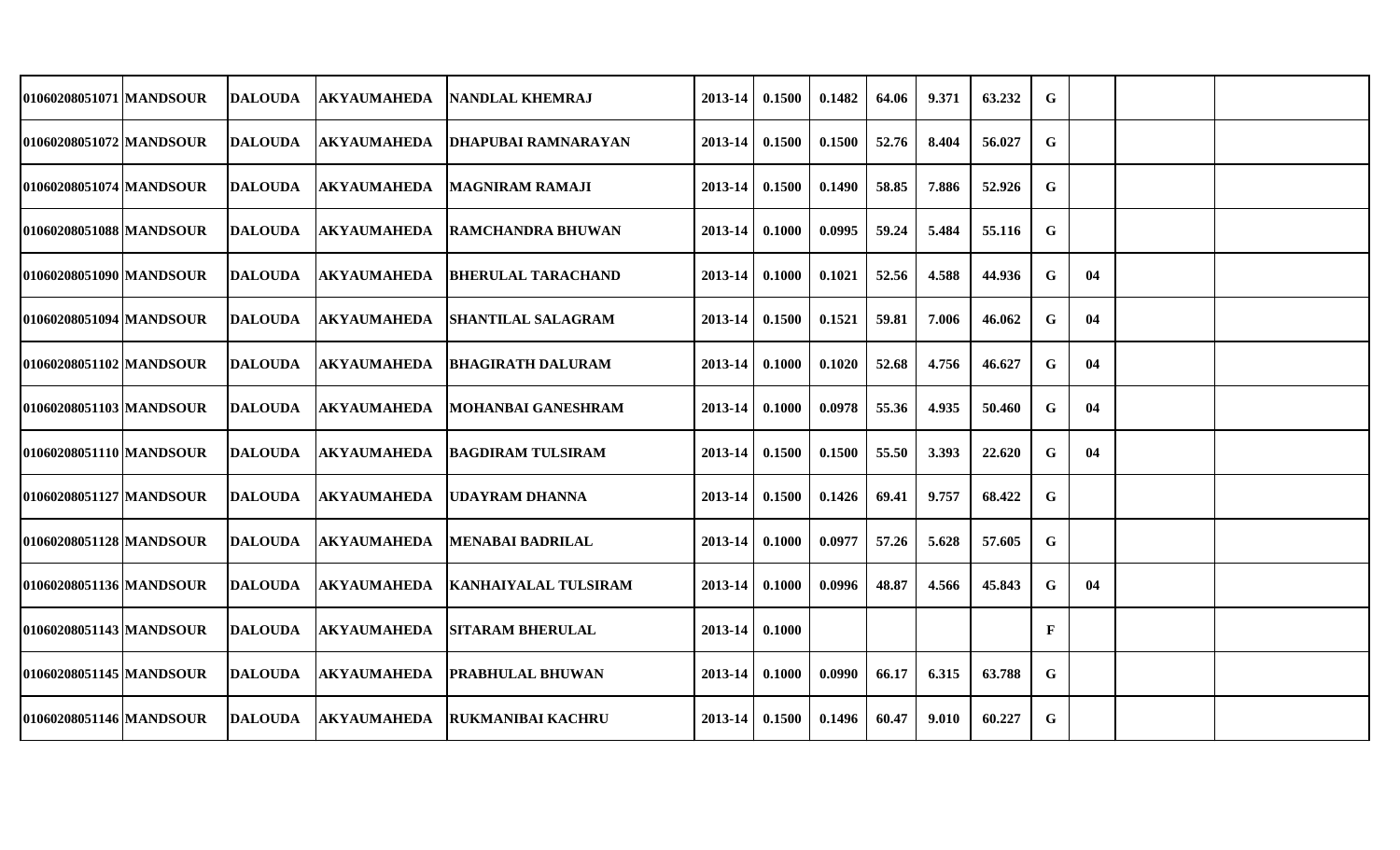| 01060208051147 MANDSOUR | <b>DALOUDA</b> | <b>AKYAUMAHEDA</b> | <b>MADANSINGH GORDHANSINGH</b> | 2013-14 | 0.1000 | 0.1012 | 43.01 | 1.610  | 15.909 | G           | 04 |  |
|-------------------------|----------------|--------------------|--------------------------------|---------|--------|--------|-------|--------|--------|-------------|----|--|
| 01060208051148 MANDSOUR | <b>DALOUDA</b> | <b>AKYAUMAHEDA</b> | <b>KUSHALBAI RUGHNATH</b>      | 2013-14 | 0.1000 | 0.0984 | 61.39 | 6.051  | 61.494 | Ι.          | 02 |  |
| 01060208051154 MANDSOUR | <b>DALOUDA</b> | <b>AKYAUMAHEDA</b> | <b>VENIRAM BALU</b>            | 2013-14 | 0.1000 | 0.1020 | 61.72 | 5.714  | 56.020 | G           |    |  |
| 01060208051156 MANDSOUR | <b>DALOUDA</b> | <b>AKYAUMAHEDA</b> | <b>KASHIRAM JIWA</b>           | 2013-14 | 0.1500 | 0.0891 | 58.80 | 5.074  | 56.947 | $\mathbf G$ |    |  |
| 01060208051157 MANDSOUR | <b>DALOUDA</b> | <b>AKYAUMAHEDA</b> | <b>ONKARLAL BHERU</b>          | 2013-14 | 0.1000 | 0.0992 | 62.96 | 5.711  | 57.571 | G           |    |  |
| 01060208051158 MANDSOUR | <b>DALOUDA</b> | <b>AKYAUMAHEDA</b> | <b>GANGARAM MEDHA</b>          | 2013-14 | 0.1500 | 0.1478 | 62.60 | 9.149  | 61.901 | G           |    |  |
| 01060208051163 MANDSOUR | <b>DALOUDA</b> | <b>AKYAUMAHEDA</b> | <b>SHIVNARAYAN MOTI</b>        | 2013-14 | 0.1500 | 0.1500 | 66.31 | 10.524 | 70.160 | G           |    |  |
| 01060208051015 MANDSOUR | <b>DALOUDA</b> | <b>AKYAUMAHEDA</b> | <b>MOTILAL RAMCHANDRA</b>      | 2013-14 | 0.1000 | 0.0958 | 61.04 | 5.433  | 56.712 | G           |    |  |
| 01060315056010 RATLAM   | <b>SAILANA</b> | <b>SAILANA</b>     | <b>JAGDISH FAKIRCHAND</b>      | 2013-14 | 0.1000 | 0.1005 | 55.34 | 5.265  | 52.388 | $\mathbf G$ |    |  |
| 01060315056013 RATLAM   | <b>SAILANA</b> | <b>SAILANA</b>     | <b>RAMCHANDRA NANURAM</b>      | 2013-14 | 0.1000 | 0.0977 | 47.28 | 4.492  | 45.977 | G           | 04 |  |
| 01060315056015 RATLAM   | <b>SAILANA</b> | <b>SAILANA</b>     | <b>SALAGRAM PUNA</b>           | 2013-14 | 0.1000 | 0.1003 | 61.92 | 5.590  | 55.733 | G           |    |  |
| 01060315056017 RATLAM   | <b>SAILANA</b> | <b>SAILANA</b>     | <b>BADRILAL NANDA</b>          | 2013-14 | 0.1000 | 0.1020 | 60.67 | 6.535  | 64.069 |             | 02 |  |
| 01060315056024 RATLAM   | <b>SAILANA</b> | <b>SAILANA</b>     | <b>DEVCHAND AMBARAM</b>        | 2013-14 | 0.1000 | 0.0977 | 53.42 | 5.449  | 55.773 | G           |    |  |
| 01060315056046 RATLAM   | <b>SAILANA</b> | <b>SAILANA</b>     | <b>NANDLAL BAPULAL</b>         | 2013-14 | 0.1000 | 0.1007 | 63.70 | 6.816  | 67.686 | G           |    |  |
| 01060315056089 RATLAM   | <b>SAILANA</b> | <b>SAILANA</b>     | <b>PUNAMCHAND VARDICHAND</b>   | 2013-14 | 0.1000 | 0.0887 | 54.41 | 4.905  | 55.299 | G           |    |  |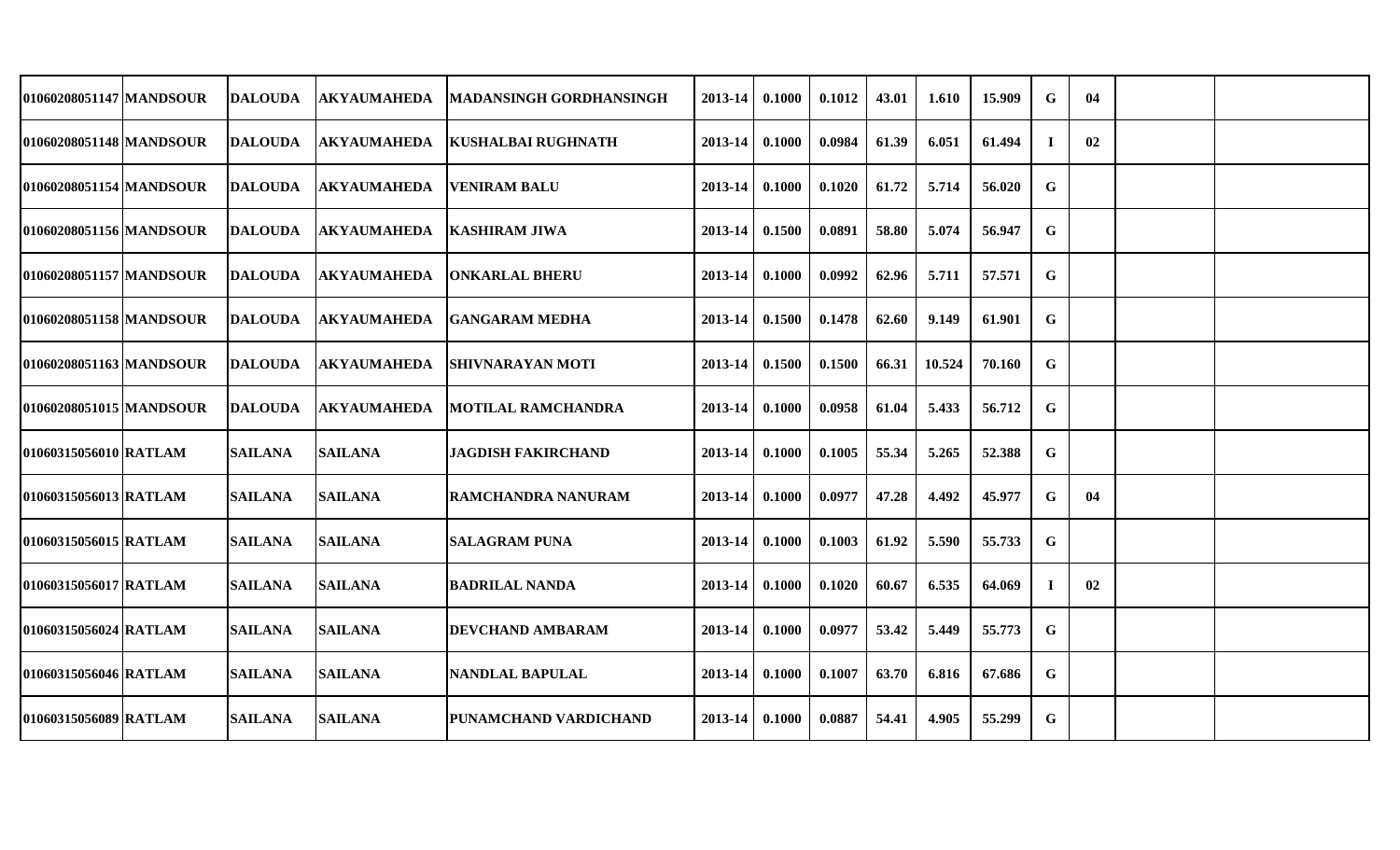| 01060315056090 RATLAM | <b>SAILANA</b> | <b>SAILANA</b>      | <b>BHARATLAL SHOBHARAM</b>  | 2013-14 | 0.1000 | 0.0866 | 49.17 | 4.348 | 50.208 | G           | 04 |                |                                |
|-----------------------|----------------|---------------------|-----------------------------|---------|--------|--------|-------|-------|--------|-------------|----|----------------|--------------------------------|
| 01060315056092 RATLAM | <b>SAILANA</b> | <b>SAILANA</b>      | <b>ISHWARLAL LAXMAN</b>     | 2013-14 | 0.1000 | 0.0986 | 57.79 | 3.434 | 34.828 | G           | 04 |                |                                |
| 01060315056093 RATLAM | <b>SAILANA</b> | <b>SAILANA</b>      | <b>KAMLABAI RATANLAL</b>    | 2013-14 | 0.1000 | 0.0991 | 48.56 | 4.905 | 49.495 | G           | 04 | 01060317145047 |                                |
| 01060315056094 RATLAM | <b>SAILANA</b> | <b>SAILANA</b>      | <b>RANCHODLAL GOBAJI</b>    | 2013-14 | 0.1000 | 0.0600 | 50.67 | 2.990 | 49.833 | G           | 04 |                |                                |
| 01060315056095 RATLAM | <b>SAILANA</b> | <b>SAILANA</b>      | <b>SAMRATHMAL SAITANMAL</b> | 2013-14 | 0.1000 |        |       |       |        | F           |    |                | 01060317145011 TRANSFER/BODINA |
| 01060315056096 RATLAM | <b>SAILANA</b> | <b>SAILANA</b>      | <b>SHANKARLAL DHANNAJI</b>  | 2013-14 | 0.1000 | 0.1027 | 52.58 | 4.559 | 44.391 | $\mathbf G$ | 04 |                |                                |
| 01060315056097 RATLAM | <b>SAILANA</b> | <b>SAILANA</b>      | VIMALCHAND SAITANMAL        | 2013-14 | 0.1000 |        |       |       |        | F           |    |                | 01060317145032 TRANSFER/BODINA |
| 01060315056098 RATLAM | <b>SAILANA</b> | <b>SAILANA</b>      | <b> SUSHILABAI RAMLAL</b>   | 2013-14 | 0.1500 | 0.1337 | 58.33 | 7.816 | 58.459 | Т.          | 02 | 01060317145064 |                                |
| 01060315056100 RATLAM | <b>SAILANA</b> | <b>SAILANA</b>      | ISHWARLAL TARACHAND KODAR   | 2013-14 | 0.1000 |        |       |       |        | F           |    |                | 01060317145046 TRANSFER/BODINA |
| 01060315056104 RATLAM | <b>SAILANA</b> | <b>SAILANA</b>      | <b>SHOBHARAM PUNAJI</b>     | 2013-14 | 0.1000 | 0.1012 | 56.61 | 5.669 | 56.018 | G           |    |                |                                |
| 01060315056105 RATLAM | <b>SAILANA</b> | <b>SAILANA</b>      | <b>SHANKARLAL ATMARAM</b>   | 2013-14 | 0.1000 |        |       |       |        | N           |    |                |                                |
| 01060316074001 RATLAM | <b>JAORA</b>   | <b>PIPLIYAJODHA</b> | <b>BALUSINGH BHERUSINGH</b> | 2013-14 | 0.1000 | 0.1026 | 49.47 | 4.996 | 48.694 | G           | 04 |                |                                |
| 01060316074002 RATLAM | <b>JAORA</b>   | <b>PIPLIYAJODHA</b> | DAYARAM RAMCHANDRA          | 2013-14 | 0.1000 | 0.1004 | 57.87 | 5.696 | 56.733 | G           |    |                |                                |
| 01060316074008 RATLAM | <b>JAORA</b>   | <b>PIPLIYAJODHA</b> | <b>DEVILAL NATHULAL</b>     | 2013-14 | 0.1000 | 0.0986 | 56.85 | 5.758 | 58.398 | G           |    |                |                                |
| 01060316074012 RATLAM | <b>JAORA</b>   | <b>PIPLIYAJODHA</b> | NATHULAL KANWARLAL          | 2013-14 | 0.1000 | 0.0518 | 55.69 | 2.689 | 51.911 | G           |    |                | <b>NAME CHANGE</b>             |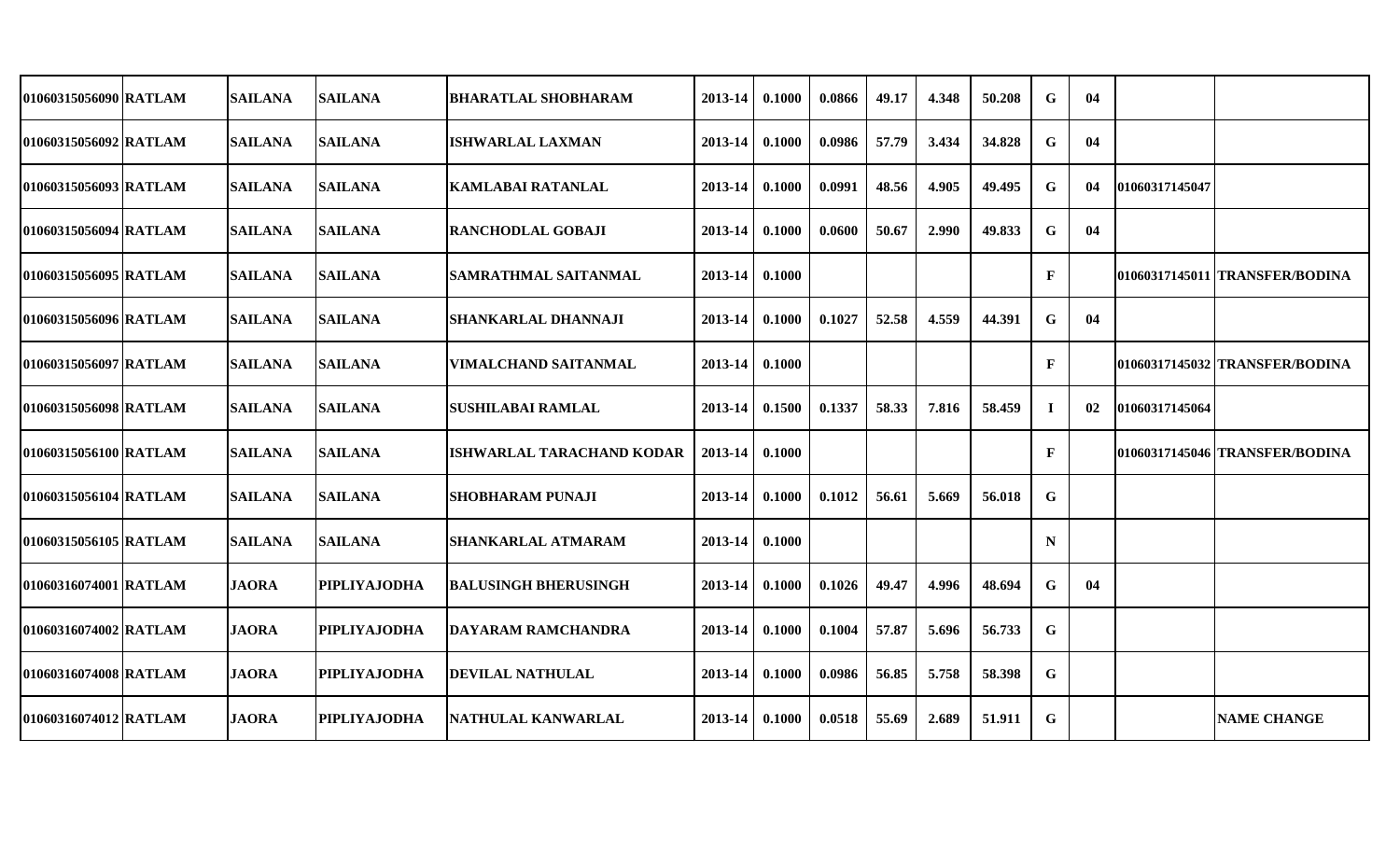| 01060316074032 RATLAM | <b>JAORA</b> | <b>PIPLIYAJODHA</b> | <b>MOHANLAL DEVRAM</b>      | 2013-14 | 0.1000 | 0.0960 | 53.75 | 5.567 | 57.990 | G  |    |                |                          |
|-----------------------|--------------|---------------------|-----------------------------|---------|--------|--------|-------|-------|--------|----|----|----------------|--------------------------|
| 01060316074049 RATLAM | <b>JAORA</b> | <b>PIPLIYAJODHA</b> | <b>KAMLABAI UDERAM</b>      | 2013-14 | 0.1000 | 0.1000 | 46.06 | 4.382 | 43.820 | G  | 04 |                |                          |
| 01060316074055 RATLAM | <b>JAORA</b> | <b>PIPLIYAJODHA</b> | <b>OMPRAKASH RUGHNATH</b>   | 2013-14 | 0.1000 | 0.1015 | 49.04 | 4.953 | 48.798 | G  | 04 |                |                          |
| 01060316074073 RATLAM | <b>JAORA</b> | <b>PIPLIYAJODHA</b> | <b>VAJERAM SHANKERLAL</b>   | 2013-14 | 0.1500 | 0.1480 | 48.93 | 7.116 | 48.081 | G  | 04 | 01060316073018 |                          |
| 01060316074076 RATLAM | <b>JAORA</b> | <b>PIPLIYAJODHA</b> | <b>SHANKARLAL KHEMRAJ</b>   | 2013-14 | 0.1000 | 0.1017 | 60.23 | 5.619 | 55.251 | -1 | 02 |                |                          |
| 01060316074077 RATLAM | <b>JAORA</b> | <b>PIPLIYAJODHA</b> | <b>DEVRAM KISHANLAL</b>     | 2013-14 | 0.1000 | 0.0979 | 65.72 | 6.628 | 67.702 | G  |    |                | <b>TRANSFER/UPARWADA</b> |
| 01060316079001 RATLAM | <b>JAORA</b> | <b>HANUMANTIYA</b>  | <b>MANGILAL RAMNARAYAN</b>  | 2013-14 | 0.1500 |        |       |       |        | F  |    |                |                          |
| 01060316079006 RATLAM | <b>JAORA</b> | <b>HANUMANTIYA</b>  | LAXMINARAYAN KISHANLAL      | 2013-14 | 0.1000 | 0.0998 | 57.49 | 5.634 | 56.453 | G  |    |                |                          |
| 01060316079007 RATLAM | <b>JAORA</b> | <b>HANUMANTIYA</b>  | <b>BADRILAL BHERULAL</b>    | 2013-14 | 0.1000 | 0.1000 | 59.91 | 6.196 | 61.960 | G  |    |                |                          |
| 01060316079008 RATLAM | <b>JAORA</b> | HANUMANTIYA         | RAMCAHANDRIBAI RAMRATAN     | 2013-14 | 0.1500 | 0.1495 | 64.56 | 9.887 | 66.134 | G  |    |                |                          |
| 01060316079010 RATLAM | <b>JAORA</b> | <b>HANUMANTIYA</b>  | <b>BALU GANESHRAM</b>       | 2013-14 | 0.1500 | 0.1375 | 61.48 | 7.773 | 56.531 | G  |    |                |                          |
| 01060316079015 RATLAM | <b>JAORA</b> | <b>HANUMANTIYA</b>  | <b>SAMPATBAI BAGDIRAM</b>   | 2013-14 | 0.1000 | 0.1005 | 59.41 | 6.043 | 60.129 | G  |    |                |                          |
| 01060316079018 RATLAM | <b>JAORA</b> | <b>HANUMANTIYA</b>  | <b>KESHURAM HIRA</b>        | 2013-14 | 0.1500 | 0.1526 | 51.69 | 7.333 | 48.054 | G  | 04 |                |                          |
| 01060316079019 RATLAM | <b>JAORA</b> | <b>HANUMANTIYA</b>  | <b>GANPATLAL RAMNARAYAN</b> | 2013-14 | 0.1500 | 0.1442 | 52.40 | 7.276 | 50.458 | G  | 04 |                |                          |
| 01060316079022 RATLAM | <b>JAORA</b> | <b>HANUMANTIYA</b>  | <b>SHRIRAM RAMKISHAN</b>    | 2013-14 | 0.1500 |        |       |       |        | F  |    |                |                          |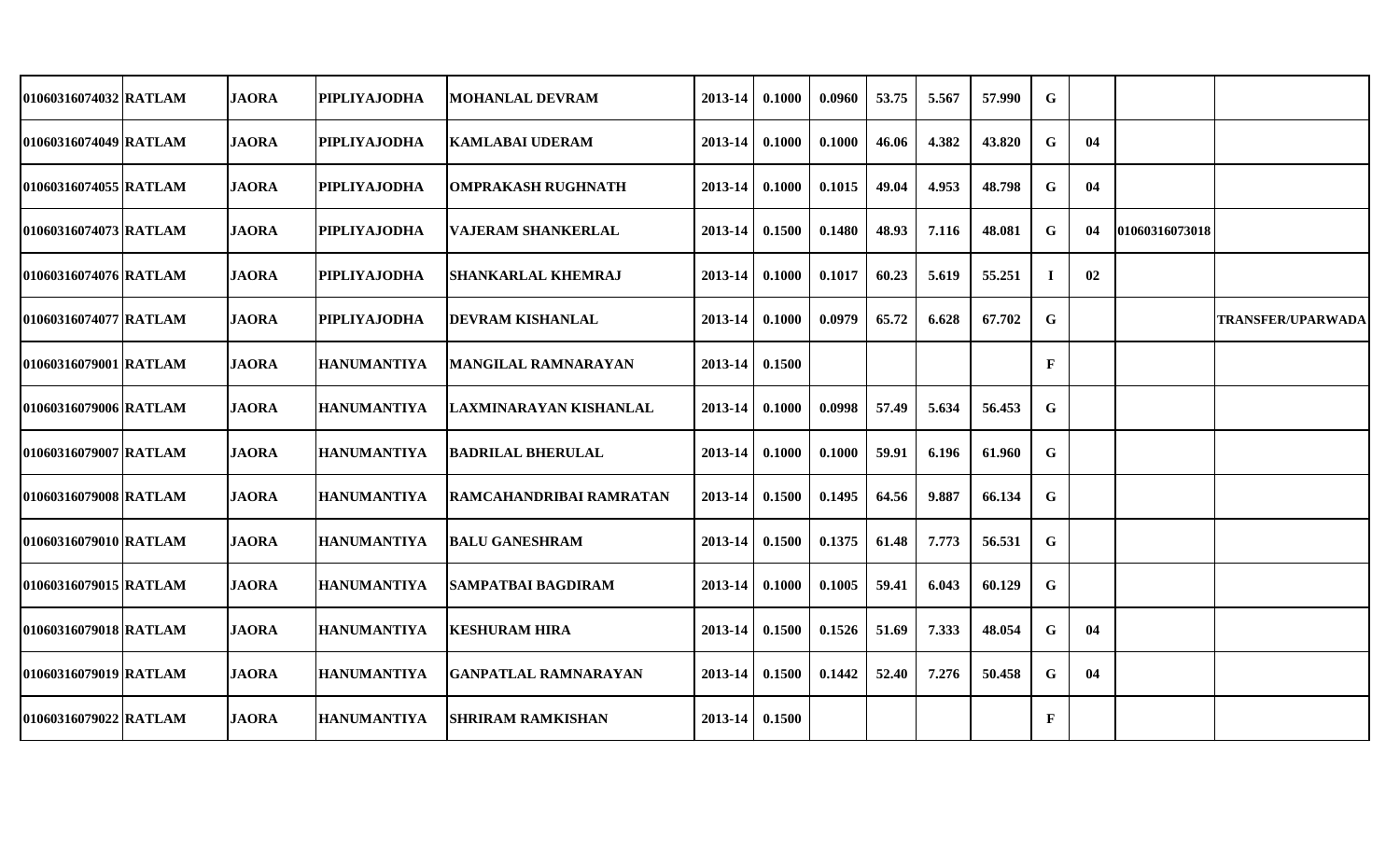| 01060316079023 RATLAM | <b>JAORA</b> | <b>HANUMANTIYA</b> | <b>GITABAI MADHOLAL</b>     | 2013-14 | 0.1500 | 0.1506 | 55.36 | 8.415 | 55.876 | G           |     |                |  |
|-----------------------|--------------|--------------------|-----------------------------|---------|--------|--------|-------|-------|--------|-------------|-----|----------------|--|
| 01060316079024 RATLAM | <b>JAORA</b> | <b>HANUMANTIYA</b> | <b>PARVATIBAI GOVINDRAM</b> | 2013-14 | 0.1500 | 0.1408 | 66.16 | 9.073 | 64.439 | $\mathbf G$ |     |                |  |
| 01060316079025 RATLAM | <b>JAORA</b> | <b>HANUMANTIYA</b> | <b>DHANNA BHAGGA</b>        | 2013-14 | 0.1000 | 0.0939 | 56.22 | 5.325 | 56.709 | G           |     |                |  |
| 01060316079029 RATLAM | <b>JAORA</b> | <b>HANUMANTIYA</b> | <b>BIHARILAL BHUWANJI</b>   | 2013-14 | 0.1000 | 0.0592 | 56.83 | 3.369 | 56.909 | G           |     |                |  |
| 01060316079032 RATLAM | <b>JAORA</b> | <b>HANUMANTIYA</b> | LAXMINARAYAN SALAGRAM       | 2013-14 | 0.1500 | 0.1433 | 62.55 | 8.712 | 60.796 | G           |     |                |  |
| 01060316079033 RATLAM | <b>JAORA</b> | HANUMANTIYA        | <b>BALUSINGH BHERUSINGH</b> | 2013-14 | 0.1000 | 0.1022 | 46.85 | 4.739 | 46.370 | G           | 04  |                |  |
| 01060316079036 RATLAM | <b>JAORA</b> | <b>HANUMANTIYA</b> | <b>BAPULAL BHAGIRATH</b>    | 2013-14 | 0.1500 | 0.1514 | 57.87 | 9.019 | 59.571 | 1           | 02  |                |  |
| 01060316079038 RATLAM | <b>JAORA</b> | <b>HANUMANTIYA</b> | <b>BANKATLAL KISHANLAL</b>  | 2013-14 | 0.1000 | 0.0936 | 57.40 | 5.387 | 57.553 | G           |     |                |  |
| 01060316079039 RATLAM | <b>JAORA</b> | <b>HANUMANTIYA</b> | <b>BHAGWAN DHANNA</b>       | 2013-14 | 0.1500 | 0.1491 | 51.89 | 6.968 | 46.734 | G           | -04 | 01060208047057 |  |
| 01060316079041 RATLAM | <b>JAORA</b> | <b>HANUMANTIYA</b> | <b>BALARAM GANESHRAM</b>    | 2013-14 | 0.1000 |        |       |       |        | F           |     |                |  |
| 01060316079042 RATLAM | <b>JAORA</b> | <b>HANUMANTIYA</b> | <b>RAMLAL GOVINDRAM</b>     | 2013-14 | 0.1000 | 0.1000 | 52.43 | 5.153 | 51.530 | G           |     | 01060208047007 |  |
| 01060316079043 RATLAM | <b>JAORA</b> | <b>HANUMANTIYA</b> | <b>GOPILAL BIHARILAL</b>    | 2013-14 | 0.1500 | 0.1500 | 53.15 | 8.018 | 53.453 | G           |     |                |  |
| 01060316082005 RATLAM | <b>JAORA</b> | <b>KALALIYA</b>    | <b>ISHWARLAL BHARATRAM</b>  | 2013-14 | 0.1500 | 0.1520 | 61.19 | 9.345 | 61.480 | G           |     |                |  |
| 01060316082006 RATLAM | <b>JAORA</b> | <b>KALALIYA</b>    | <b>DEVRAM RATANLAL</b>      | 2013-14 | 0.1000 | 0.0946 | 46.74 | 1.616 | 17.082 | G           | 04  |                |  |
| 01060316082024 RATLAM | <b>JAORA</b> | <b>KALALIYA</b>    | <b>MADHUSUDAN CHAMPALAL</b> | 2013-14 | 0.1500 | 0.1494 | 63.56 | 9.697 | 64.906 | G           |     |                |  |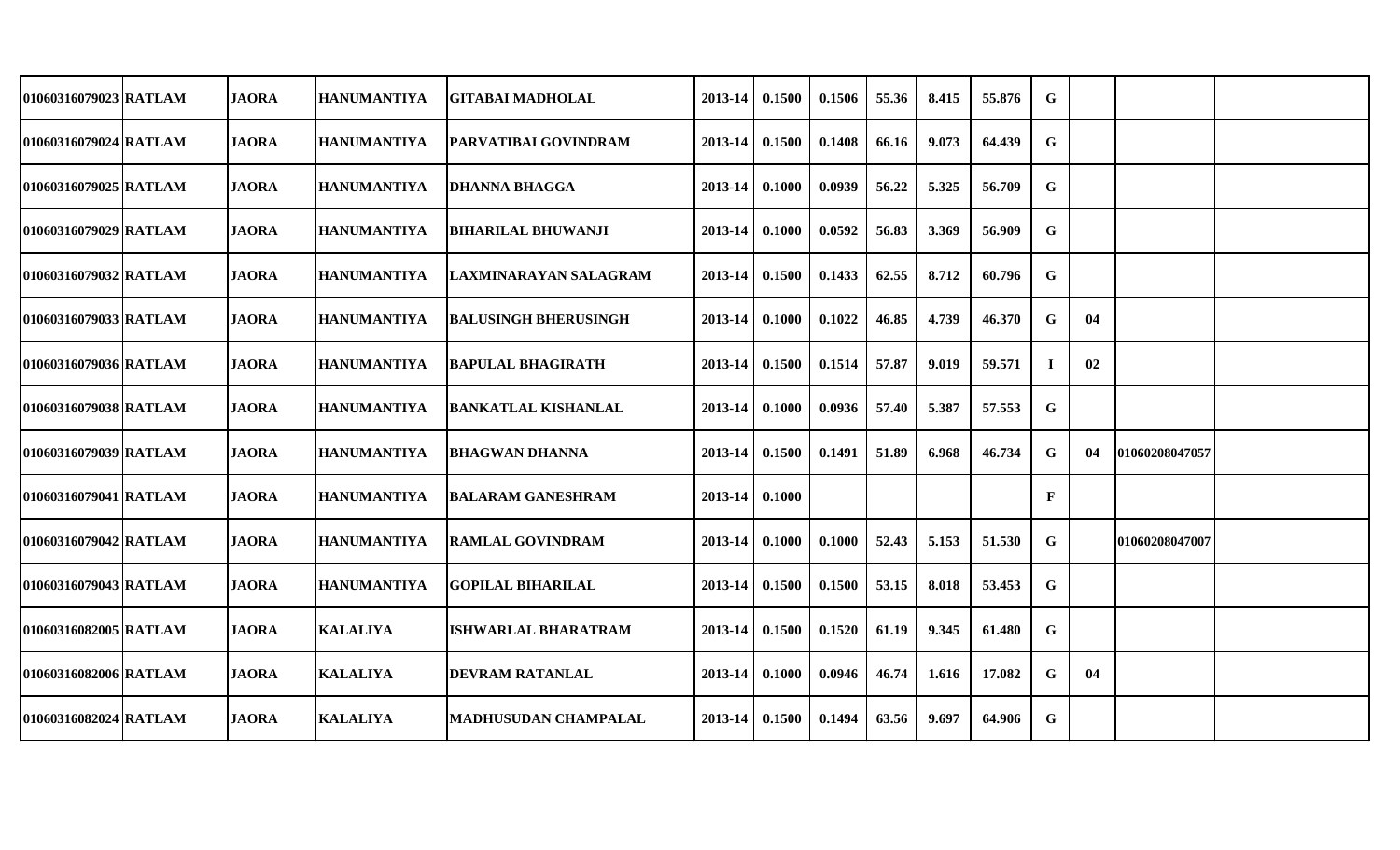| 01060316082026 RATLAM | <b>JAORA</b> | <b>KALALIYA</b> | <b>BALKISHAN NIRBHAYRAM</b>  | 2013-14          | 0.1500 | 0.0595 | 62.65 | 3.965 | 66.639 | $\mathbf G$  |    |  |
|-----------------------|--------------|-----------------|------------------------------|------------------|--------|--------|-------|-------|--------|--------------|----|--|
| 01060316082081 RATLAM | <b>JAORA</b> | <b>KALALIYA</b> | <b>BHANWARLAL NIRBHAYRAM</b> | 2013-14          | 0.1000 | 0.1032 | 54.63 | 2.435 | 23.595 | G            | 04 |  |
| 01060316082091 RATLAM | <b>JAORA</b> | <b>KALALIYA</b> | <b>SAVITABAI DHAPUBAI</b>    | 2013-14          | 0.1500 | 0.1485 | 47.14 | 3.919 | 26.391 | G            | 04 |  |
| 01060316082099 RATLAM | <b>JAORA</b> | <b>KALALIYA</b> | RAJENDRAKUMAR CHENRAM        | 2013-14          | 0.1500 | 0.1559 | 54.26 | 7.953 | 51.013 | G            |    |  |
| 01060316082105 RATLAM | <b>JAORA</b> | <b>KALALIYA</b> | <b>SHYAMSUNDAR GITABAI</b>   | 2013-14 0.1500   |        | 0.1500 | 62.01 | 2.746 | 18.307 | G            | 04 |  |
| 01060316082114 RATLAM | <b>JAORA</b> | <b>KALALIYA</b> | <b>KANHAIYALAL HIRALAL</b>   | $2013-14$ 0.1000 |        | 0.0990 | 61.93 | 1.681 | 16.980 | G            | 04 |  |
| 01060316089001 RATLAM | <b>JAORA</b> | <b>MEHANDI</b>  | <b>JAWAHAR NATHULAL</b>      | 2013-14 0.1500   |        |        |       |       |        | $\mathbf{F}$ |    |  |
| 01060316089002 RATLAM | <b>JAORA</b> | <b>MEHANDI</b>  | <b>LALSINGH DHULSINGH</b>    | 2013-14 0.1500   |        |        |       |       |        | $\mathbf{F}$ |    |  |
| 01060316089004 RATLAM | <b>JAORA</b> | <b>MEHANDI</b>  | LAXMINARAYAN RAMCHANDRA      | 2013-14 0.1500   |        |        |       |       |        | $\mathbf{F}$ |    |  |
| 01060316089007 RATLAM | <b>JAORA</b> | <b>MEHANDI</b>  | <b>BALU BHAGWAN</b>          | 2013-14          | 0.1000 | 0.0224 | 62.04 | 1.445 | 64.509 | G            |    |  |
| 01060316089008 RATLAM | <b>JAORA</b> | <b>MEHANDI</b>  | FATESINGH GIRWARSINGH        | 2013-14          | 0.1500 | 0.1423 | 48.61 | 1.799 | 12.642 | G            | 04 |  |
| 01060316089010 RATLAM | <b>JAORA</b> | <b>MEHANDI</b>  | <b>BALUSINGH DULESINGH</b>   | 2013-14          | 0.1000 | 0.0990 | 35.63 | 3.166 | 31.980 | G            | 04 |  |
| 01060316089017 RATLAM | <b>JAORA</b> | <b>MEHANDI</b>  | <b>DULLA BHERA</b>           | 2013-14 0.1500   |        |        |       |       |        | $\mathbf{F}$ |    |  |
| 01060316089019 RATLAM | <b>JAORA</b> | <b>MEHANDI</b>  | <b>HIMMATSINGH NAGUSINGH</b> | 2013-14 0.1500   |        |        |       |       |        | $\mathbf{F}$ |    |  |
| 01060316089024 RATLAM | <b>JAORA</b> | <b>MEHANDI</b>  | <b>GOKULSINGH RAMSINGH</b>   | $2013-14$ 0.1000 |        |        |       |       |        | $\mathbf{F}$ |    |  |
|                       |              |                 |                              |                  |        |        |       |       |        |              |    |  |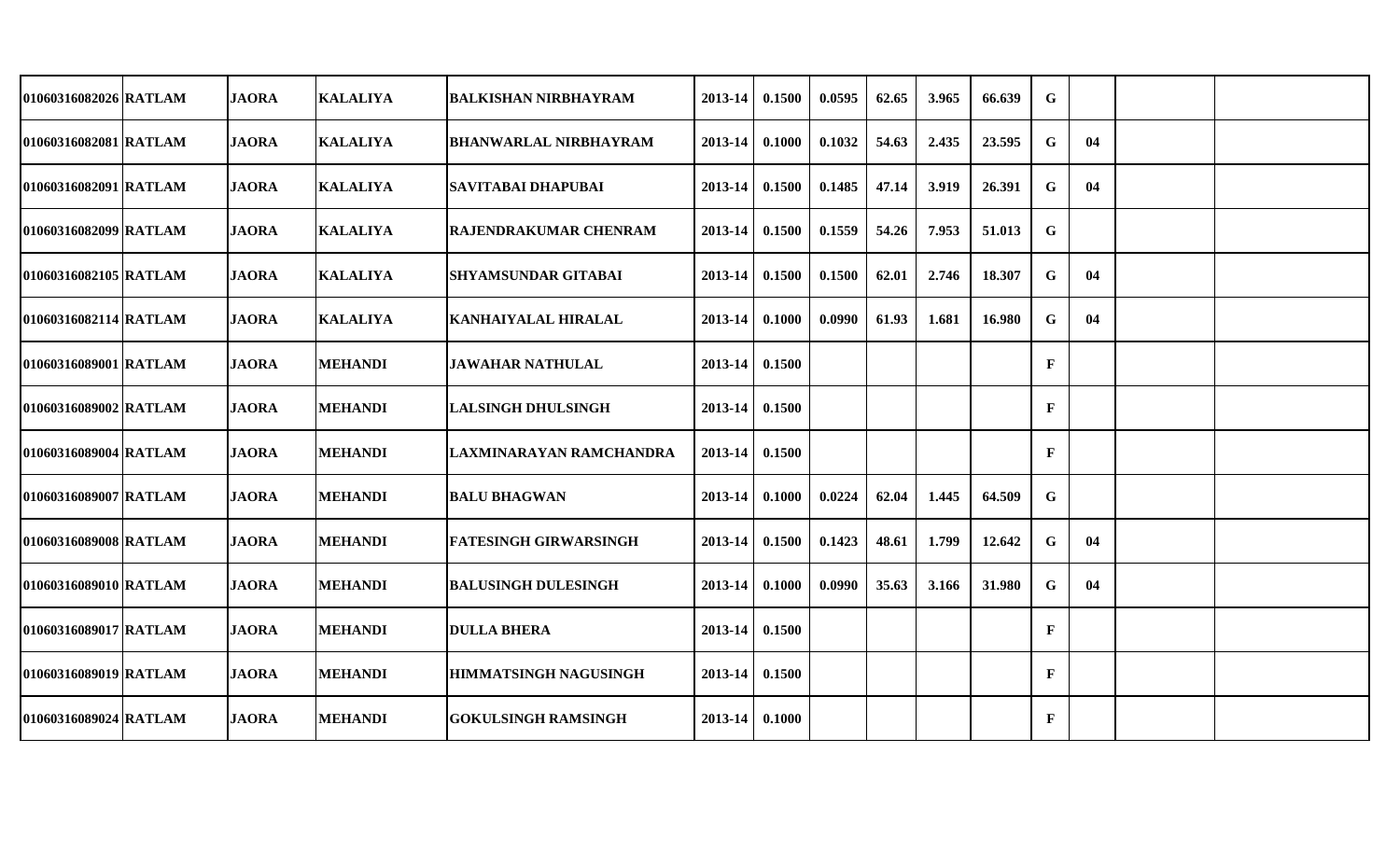| 01060316089029 RATLAM | <b>JAORA</b> | <b>MEHANDI</b> | SAYABKUNWAR MOHANSINGH          | 2013-14 | 0.1000 |        |       |       |        | F            |    | <b>NAME CHANGE</b>                           |
|-----------------------|--------------|----------------|---------------------------------|---------|--------|--------|-------|-------|--------|--------------|----|----------------------------------------------|
| 01060316089032 RATLAM | <b>JAORA</b> | <b>MEHANDI</b> | <b>RAMPRATAP RAMNARAYAN</b>     | 2013-14 | 0.1500 | 0.1485 | 52.28 | 2.285 | 15.387 | $\mathbf G$  | 04 |                                              |
| 01060316089033 RATLAM | <b>JAORA</b> | <b>MEHANDI</b> | <b>NANDRAM GULAB</b>            | 2013-14 | 0.1500 |        |       |       |        | $\mathbf F$  |    |                                              |
| 01060316089035 RATLAM | <b>JAORA</b> | <b>MEHANDI</b> | <b>SAMANTSINGH NAGUSINGH</b>    | 2013-14 | 0.1500 |        |       |       |        | F            |    |                                              |
| 01060316089037 RATLAM | <b>JAORA</b> | <b>MEHANDI</b> | <b>RAJENDARSINGH NATHUSINGH</b> | 2013-14 | 0.1000 | 0.0999 | 58.75 | 4.843 | 48.478 | G            | 04 |                                              |
| 01060316089038 RATLAM | <b>JAORA</b> | <b>MEHANDI</b> | ANTARKUNWAR MADANSINGH          | 2013-14 | 0.1000 | 0.0970 | 67.00 | 6.882 | 70.948 | $\mathbf G$  |    |                                              |
| 01060316089039 RATLAM | <b>JAORA</b> | <b>MEHANDI</b> | <b>LAXMANSINGH RUPSINGH</b>     | 2013-14 | 0.1000 |        |       |       |        | F            |    |                                              |
| 01060316089040 RATLAM | <b>JAORA</b> | <b>MEHANDI</b> | <b>JASVANTSINGH DHULSINGH</b>   | 2013-14 | 0.1000 |        |       |       |        | F            |    |                                              |
| 01060316089042 RATLAM | <b>JAORA</b> | <b>MEHANDI</b> | <b>FUNDALAL BHANVERSINGH</b>    | 2013-14 | 0.1000 | 0.0969 | 60.85 | 6.537 | 67.461 | $\mathbf G$  |    | <b>TRANSFER/LASUDIYARATHOR MANDSOR II DN</b> |
| 01060316089043 RATLAM | <b>JAORA</b> | MEHANDI        | <b>FUNDASINGH SHIVSINGH</b>     | 2013-14 | 0.1000 |        |       |       |        | F            |    |                                              |
| 01060316089044 RATLAM | <b>JAORA</b> | <b>MEHANDI</b> | <b>HEMRAJ BAGDIRAM</b>          | 2013-14 | 0.1000 |        |       |       |        | F            |    |                                              |
| 01060316089058 RATLAM | <b>JAORA</b> | <b>MEHANDI</b> | <b>DALPATSINGH NATHU</b>        | 2013-14 | 0.1000 |        |       |       |        | $\mathbf{F}$ |    |                                              |
| 01060316089059 RATLAM | <b>JAORA</b> | <b>MEHANDI</b> | <b>BHOPALSINGH NAWALSINGH</b>   | 2013-14 | 0.1500 |        |       |       |        | F            |    |                                              |
| 01060316089060 RATLAM | <b>JAORA</b> | <b>MEHANDI</b> | <b>BHERA NAGGA</b>              | 2013-14 | 0.1000 |        |       |       |        | F            |    |                                              |
| 01060316089062 RATLAM | <b>JAORA</b> | <b>MEHANDI</b> | <b>BHANWARSINGH NAGUSINGH</b>   | 2013-14 | 0.1500 | 0.1394 | 54.45 | 2.442 | 17.518 | G            | 04 |                                              |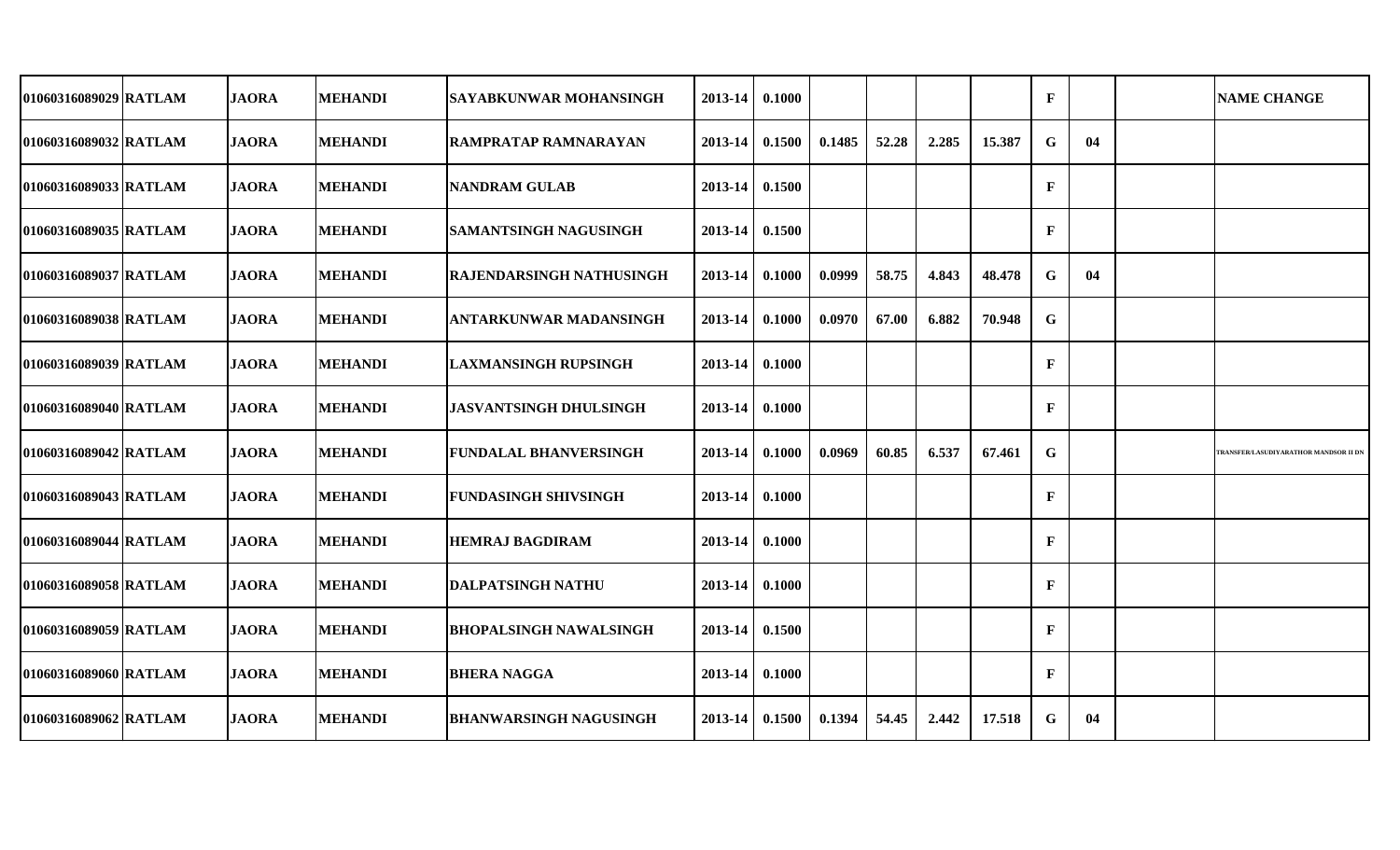| 01060316089067 RATLAM | <b>JAORA</b> | <b>MEHANDI</b>               | <b>BALWANTSINGH DHULSINGH</b>            | 2013-14 | 0.1500 |        |       |       |        | $\mathbf{F}$ |    |                    |
|-----------------------|--------------|------------------------------|------------------------------------------|---------|--------|--------|-------|-------|--------|--------------|----|--------------------|
| 01060316100003 RATLAM | <b>JAORA</b> |                              | LASUDIYAJANGLI BALWANTSINGH BHANWARSINGH | 2013-14 | 0.1000 | 0.0977 | 53.24 | 1.894 | 19.386 | G            | 04 |                    |
| 01060316100005 RATLAM | <b>JAORA</b> |                              | LASUDIYAJANGLI GOPALKUNWAR DHULSINGH     | 2013-14 | 0.1000 | 0.0966 | 56.05 | 2.218 | 22.961 | G            | 04 |                    |
| 01060316100008 RATLAM | <b>JAORA</b> |                              | LASUDIYAJANGLI PRABHUBAI MANNALAL        | 2013-14 | 0.1000 | 0.0943 | 59.41 | 1.850 | 19.618 | G            | 04 | <b>NAME CHANGE</b> |
| 01060316100030 RATLAM | <b>JAORA</b> |                              | LASUDIYAJANGLI BHANWARLAL NANDA          | 2013-14 | 0.1000 | 0.0966 | 54.18 | 1.246 | 12.899 | G            | 04 |                    |
| 01060316100044 RATLAM | <b>JAORA</b> | LASUDIYAJANGLI KANIRAM RUPA  |                                          | 2013-14 | 0.1000 |        |       |       |        | F            |    |                    |
| 01060316100048 RATLAM | <b>JAORA</b> | LASUDIYAJANGLI LILABAI MANGU |                                          | 2013-14 | 0.1500 | 0.1500 | 56.68 | 2.518 | 16.787 | G            | 04 |                    |
| 01060316100050 RATLAM | <b>JAORA</b> |                              | LASUDIYAJANGLI MANPURI SAMANDPURI        | 2013-14 | 0.1000 | 0.0961 | 59.38 | 2.036 | 21.186 |              | 02 |                    |
| 01060316100064 RATLAM | <b>JAORA</b> |                              | LASUDIYAJANGLI RATANLAL VAJERAM          | 2013-14 | 0.1000 | 0.1014 | 51.45 | 1.713 | 16.893 | G            | 04 |                    |
| 01060316100072 RATLAM | <b>JAORA</b> | LASUDIYAJANGLI VISHRAM NAGGA |                                          | 2013-14 | 0.1000 | 0.0992 | 55.24 | 1.862 | 18.770 | -1           | 02 |                    |
| 01060316101001 RATLAM | <b>JAORA</b> | <b>HIRUKHEDI</b>             | <b>KAMLABAI MANGU</b>                    | 2013-14 | 0.1000 | 0.0965 | 52.83 | 5.238 | 54.280 | G            |    |                    |
| 01060316101006 RATLAM | <b>JAORA</b> | <b>HIRUKHEDI</b>             | <b>MANGUBAI BALU</b>                     | 2013-14 | 0.1000 | 0.0992 | 42.24 | 1.291 | 13.014 | G            | 04 |                    |
| 01060316101007 RATLAM | <b>JAORA</b> | <b>HIRUKHEDI</b>             | <b>KISHANLAL GANPAT</b>                  | 2013-14 | 0.1000 | 0.1000 | 52.25 | 5.091 | 50.910 | G            | 04 |                    |
| 01060316101014 RATLAM | <b>JAORA</b> | <b>HIRUKHEDI</b>             | <b>GORDHANSINGH BHANWARSINGH</b>         | 2013-14 | 0.1000 | 0.0985 | 54.73 | 1.697 | 17.228 | G            | 04 |                    |
| 01060316101015 RATLAM | <b>JAORA</b> | <b>HIRUKHEDI</b>             | <b>KARUSINGH MANGUSINGH</b>              | 2013-14 | 0.1000 | 0.0976 | 56.93 | 5.498 | 56.332 | G            |    |                    |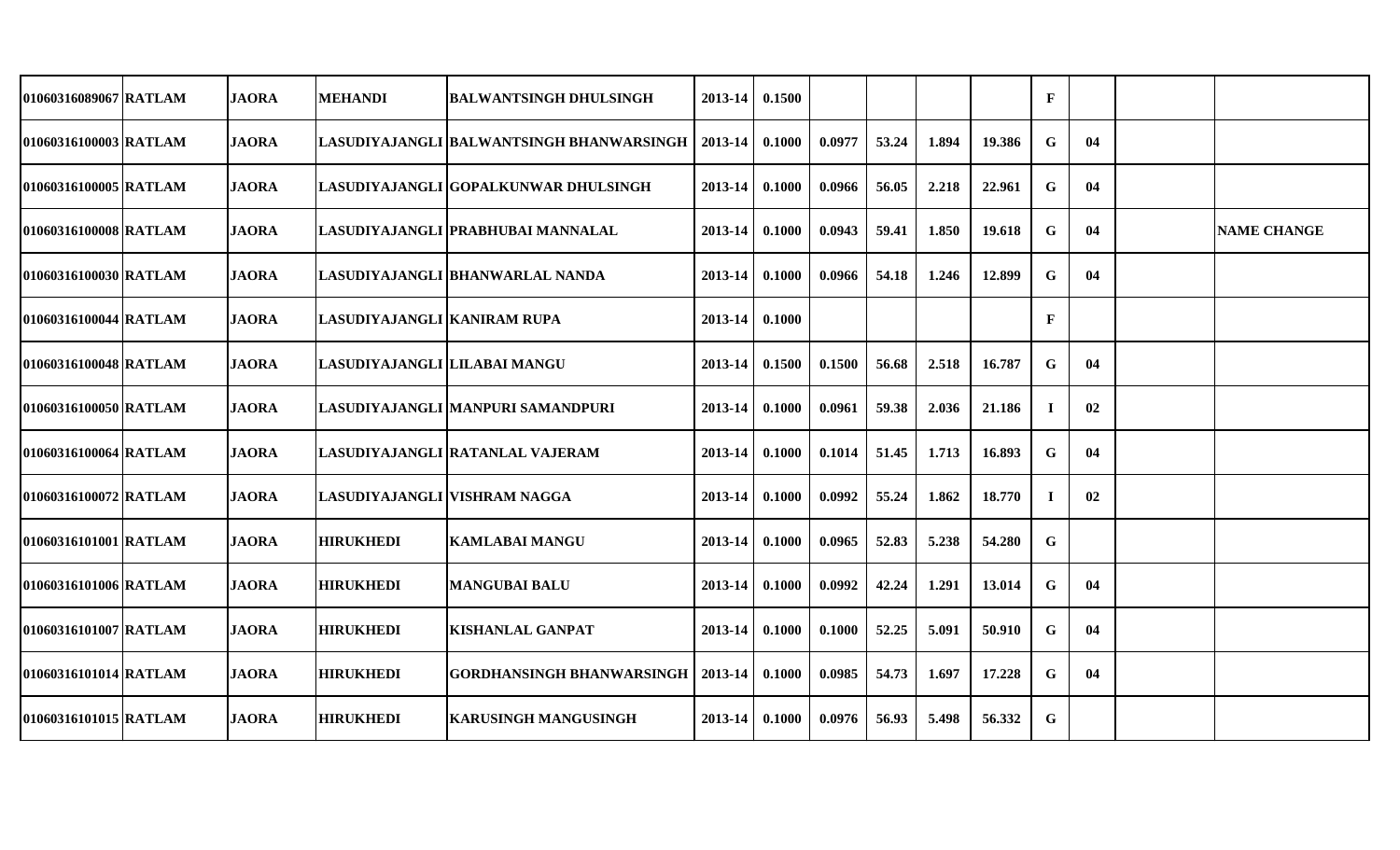| 01060316101017 RATLAM | <b>JAORA</b> | <b>HIRUKHEDI</b> | <b>KISHANLAL NATHU</b>          | 2013-14     | 0.1000 | 0.1000 | 54.63 | 1.522  | 15.220 | -1 | 02 |  |
|-----------------------|--------------|------------------|---------------------------------|-------------|--------|--------|-------|--------|--------|----|----|--|
| 01060316101023 RATLAM | <b>JAORA</b> | <b>HIRUKHEDI</b> | <b>RATANLAL CHATURBHUJ</b>      | 2013-14     | 0.1000 | 0.0990 | 45.27 | 1.339  | 13.525 | G  | 04 |  |
| 01060316107002 RATLAM | <b>JAORA</b> | <b>VEERPURA</b>  | <b>RAMIBAI NAGU</b>             | 2013-14     | 0.1000 | 0.0970 | 58.78 | 5.467  | 56.361 | G  |    |  |
| 01060316107003 RATLAM | <b>JAORA</b> | <b>VEERPURA</b>  | <b>HIRALAL PREMCHAND</b>        | 2013-14     | 0.1000 | 0.0999 | 66.84 | 6.073  | 60.791 | G  |    |  |
| 01060316107004 RATLAM | <b>JAORA</b> | <b>VEERPURA</b>  | <b>DASHRATH SAJJANSINGH</b>     | 2013-14     | 0.1000 | 0.0993 | 60.00 | 6.231  | 62.749 | G  |    |  |
| 01060316107006 RATLAM | <b>JAORA</b> | <b>VEERPURA</b>  | <b>PARVATIBAI SHANTILAL</b>     | $2013 - 14$ | 0.1000 | 0.1000 | 56.07 | 5.711  | 57.110 | G  |    |  |
| 01060316107007 RATLAM | <b>JAORA</b> | <b>VEERPURA</b>  | IRUKMANIBAI PUNA                | $2013 - 14$ | 0.1500 |        |       |        |        | F  |    |  |
| 01060316107009 RATLAM | <b>JAORA</b> | <b>VEERPURA</b>  | <b>MANOHARSINGH PRATAPSINGH</b> | $2013 - 14$ | 0.1000 | 0.1000 | 42.23 | 1.798  | 17.980 | G  | 04 |  |
| 01060316107012 RATLAM | <b>JAORA</b> | <b>VEERPURA</b>  | <b>PANNALAL ONKARLAL</b>        | 2013-14     | 0.1000 | 0.0993 | 59.10 | 5.733  | 57.734 | G  |    |  |
| 01060316107013 RATLAM | <b>JAORA</b> | <b>VEERPURA</b>  | <b>RAJUBAI GORDHAN</b>          | 2013-14     | 0.1000 |        |       |        |        | F  |    |  |
| 01060316107014 RATLAM | <b>JAORA</b> | <b>VEERPURA</b>  | <b>ONKAR PUNA</b>               | 2013-14     | 0.1000 | 0.0973 | 63.59 | 6.559  | 67.410 | G  |    |  |
| 01060316107016 RATLAM | <b>JAORA</b> | <b>VEERPURA</b>  | <b>RUKMANIBAI HARIRAM</b>       | 2013-14     | 0.1000 |        |       |        |        | F  |    |  |
| 01060316107017 RATLAM | <b>JAORA</b> | <b>VEERPURA</b>  | SOHANBAI RADHAKISHAN            | 2013-14     | 0.1500 | 0.1500 | 66.97 | 10.275 | 68.500 | G  |    |  |
| 01060316107018 RATLAM | <b>JAORA</b> | <b>VEERPURA</b>  | <b>MADANLAL GIRDHARI</b>        | 2013-14     | 0.1000 | 0.1000 | 60.40 | 5.876  | 58.760 | G  |    |  |
| 01060316107020 RATLAM | <b>JAORA</b> | <b>VEERPURA</b>  | <b>BABULAL KACHRU</b>           | $2013 - 14$ | 0.1500 | 0.1485 | 63.43 | 9.070  | 61.077 | G  |    |  |
|                       |              |                  |                                 |             |        |        |       |        |        |    |    |  |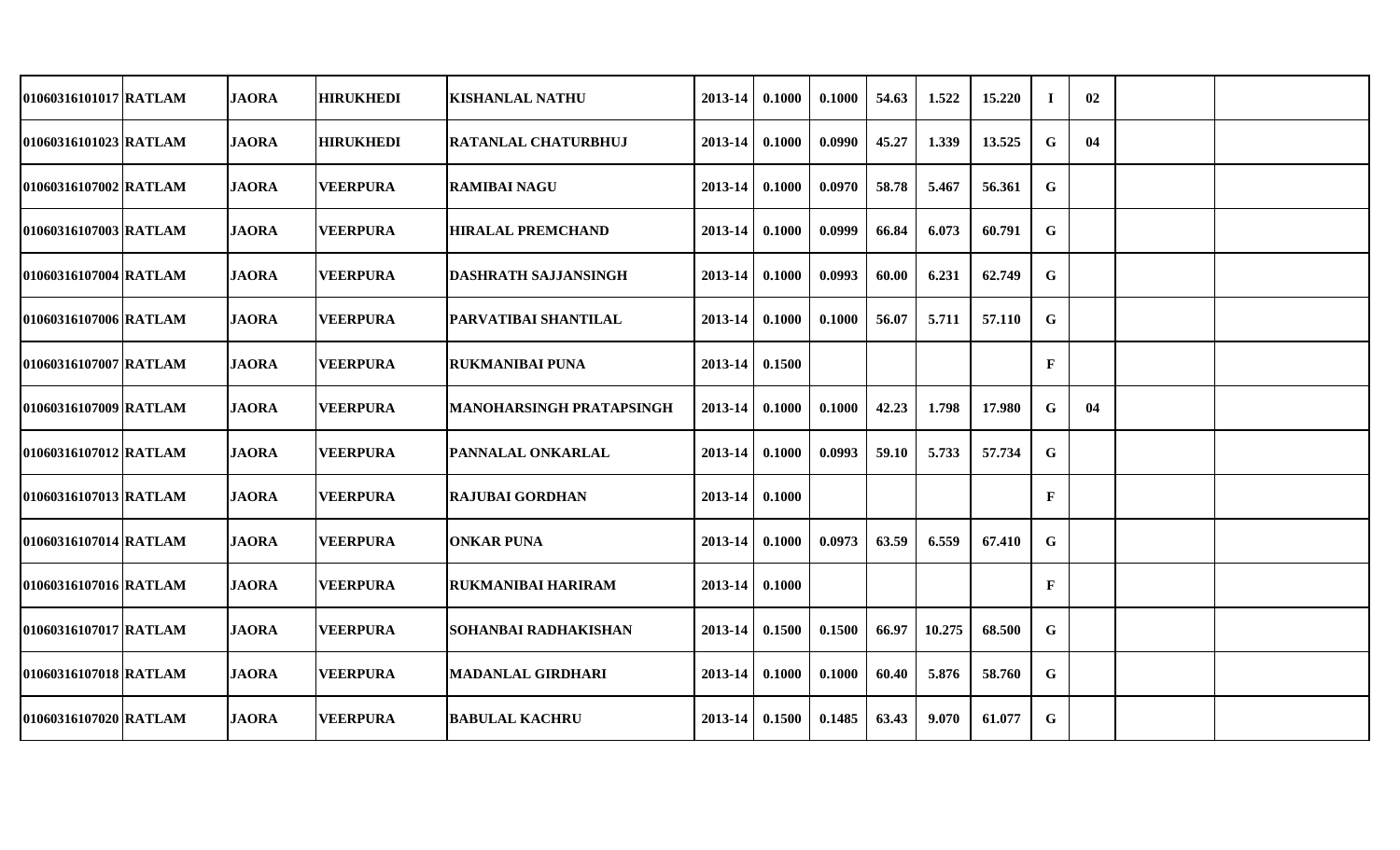| 01060316107021 RATLAM | <b>JAORA</b> | <b>VEERPURA</b> | <b>BADRILAL RAMPRATAP</b>     | 2013-14 | 0.1000 | 0.1013 | 62.57 | 6.409 | 63.268 | G           |    |  |
|-----------------------|--------------|-----------------|-------------------------------|---------|--------|--------|-------|-------|--------|-------------|----|--|
| 01060316107025 RATLAM | <b>JAORA</b> | <b>VEERPURA</b> | <b>BHIMSINGH RUGHNATH</b>     | 2013-14 | 0.1500 |        |       |       |        | $\mathbf F$ |    |  |
| 01060316107028 RATLAM | <b>JAORA</b> | <b>VEERPURA</b> | <b>GULABSINGH MADANSINGH</b>  | 2013-14 | 0.1000 | 0.0630 | 36.16 | 0.971 | 15.413 | G           | 04 |  |
| 01060316107031 RATLAM | <b>JAORA</b> | <b>VEERPURA</b> | <b>GENDKUNWAR KALUSINGH</b>   | 2013-14 | 0.1000 | 0.0994 | 51.75 | 4.968 | 49.980 | G           | 04 |  |
| 01060316107034 RATLAM | <b>JAORA</b> | <b>VEERPURA</b> | <b>KISHORSINGH DIWANSINGH</b> | 2013-14 | 0.1500 | 0.1512 | 60.93 | 8.939 | 59.120 | G           |    |  |
| 01060316107037 RATLAM | <b>JAORA</b> | <b>VEERPURA</b> | <b>MOHANLAL NANDRAM</b>       | 2013-14 | 0.1000 |        |       |       |        | F           |    |  |
| 01060316107042 RATLAM | <b>JAORA</b> | <b>VEERPURA</b> | <b>RAMA GANGARAM</b>          | 2013-14 | 0.1000 | 0.0420 | 59.00 | 2.444 | 58.190 | G           |    |  |
| 01060316107045 RATLAM | <b>JAORA</b> | <b>VEERPURA</b> | SHAMBHUSINGH DIWAN            | 2013-14 | 0.1500 | 0.1515 | 61.86 | 8.917 | 58.858 | G           |    |  |
| 01060316107047 RATLAM | <b>JAORA</b> | <b>VEERPURA</b> | <b>KARU SAWA</b>              | 2013-14 | 0.1500 | 0.1462 | 63.13 | 8.802 | 60.205 | G           |    |  |
| 01060316108001 RATLAM | <b>JAORA</b> | <b>THIKRIYA</b> | <b>GITABAI RATANLAL</b>       | 2013-14 | 0.1000 | 0.1013 | 60.89 | 5.332 | 52.636 | G           |    |  |
| 01060316108002 RATLAM | <b>JAORA</b> | <b>THIKRIYA</b> | <b>SAWA TULSIRAM</b>          | 2013-14 | 0.1000 | 0.0620 | 55.61 | 3.440 | 55.484 | G           |    |  |
| 01060316108004 RATLAM | <b>JAORA</b> | <b>THIKRIYA</b> | <b>SHANKARLAL SIDDHNATH</b>   | 2013-14 | 0.1000 | 0.0994 | 61.03 | 5.623 | 56.569 | G           |    |  |
| 01060316108006 RATLAM | <b>JAORA</b> | <b>THIKRIYA</b> | <b>BHAGWAN DEVA</b>           | 2013-14 | 0.1000 | 0.0963 | 66.26 | 2.944 | 30.571 | G           | 04 |  |
| 01060316108007 RATLAM | <b>JAORA</b> | <b>THIKRIYA</b> | <b>SAMANDBAI CHANDA</b>       | 2013-14 | 0.1000 | 0.1000 | 55.61 | 4.862 | 48.620 | G           | 04 |  |
| 01060316108012 RATLAM | <b>JAORA</b> | <b>THIKRIYA</b> | <b>KARU RAMA</b>              | 2013-14 | 0.1500 | 0.1458 | 57.19 | 6.226 | 42.702 | G           | 04 |  |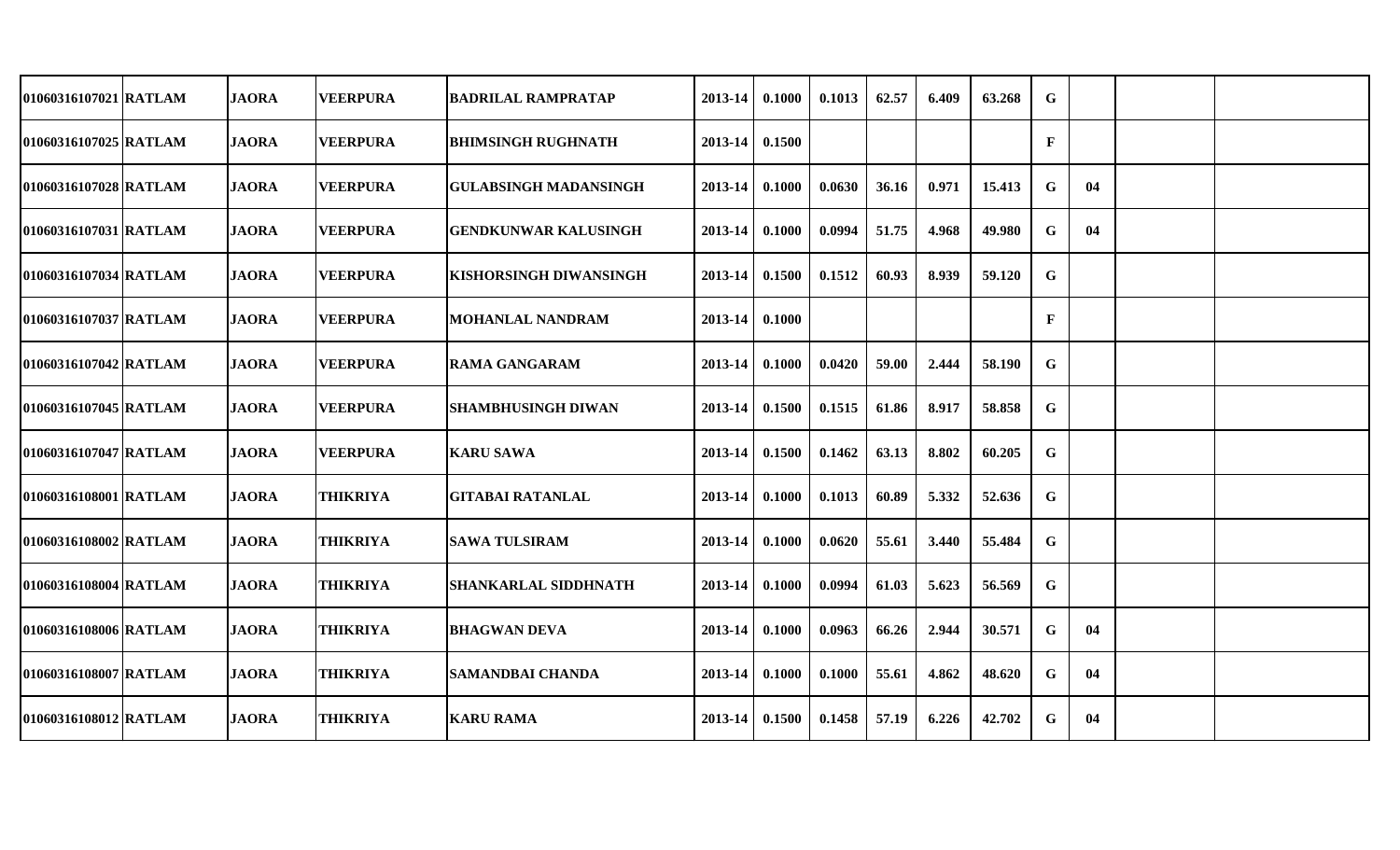| 01060316108017 RATLAM | <b>JAORA</b>  | <b>THIKRIYA</b>   | <b>DIGPALSINGH DATARSINGH</b> | 2013-14 | 0.1000 | 0.1020 | 58.65 | 5.882 | 57.667 | G |    |  |
|-----------------------|---------------|-------------------|-------------------------------|---------|--------|--------|-------|-------|--------|---|----|--|
| 01060316108021 RATLAM | <b>JAORA</b>  | <b>THIKRIYA</b>   | <b>LILABAI KARU</b>           | 2013-14 | 0.1500 | 0.1514 | 47.35 | 4.417 | 29.174 | G | 04 |  |
| 01060316108023 RATLAM | <b>JAORA</b>  | <b>THIKRIYA</b>   | <b>KISHANLAL MOTILAL</b>      | 2013-14 | 0.1000 | 0.1000 | 59.39 | 4.929 | 49.290 | G | 04 |  |
| 01060316108026 RATLAM | <b>JAORA</b>  | <b>THIKRIYA</b>   | <b>MANGUBAI AMRA</b>          | 2013-14 | 0.1500 | 0.1449 | 59.17 | 8.495 | 58.627 | G |    |  |
| 01060316108027 RATLAM | <b>JAORA</b>  | <b>THIKRIYA</b>   | MANOHARSINGH BHERUSINGH       | 2013-14 | 0.1500 | 0.1443 | 59.45 | 6.429 | 44.553 | G | 04 |  |
| 01060316108028 RATLAM | <b>JAORA</b>  | <b>THIKRIYA</b>   | <b>MOHANSINGH RATANSINGH</b>  | 2013-14 | 0.1500 | 0.1485 | 58.54 | 5.887 | 39.643 | G | 04 |  |
| 01060316108008 RATLAM | <b>JAORA</b>  | <b>THIKRIYA</b>   | MUNNALAL RAMCHANDRA           | 2013-14 | 0.1500 | 0.1465 | 63.62 | 6.698 | 45.720 | G | 04 |  |
| 01060317132004 RATLAM | <b>RATLAM</b> | <b>KANDARWASA</b> | <b>BAGDIBAI BADRILAL</b>      | 2013-14 | 0.1500 | 0.1492 | 50.56 | 7.418 | 49.718 | G | 04 |  |
| 01060317132005 RATLAM | <b>RATLAM</b> | <b>KANDARWASA</b> | <b>MADHOLAL MOTILAL</b>       | 2013-14 | 0.1000 | 0.0988 | 48.94 | 4.985 | 50.455 | G | 04 |  |
| 01060317132006 RATLAM | <b>RATLAM</b> | <b>KANDARWASA</b> | AJABKUNWAR MANOHARSINGH       | 2013-14 | 0.1000 | 0.0990 | 42.11 | 1.678 | 16.949 | G | 04 |  |
| 01060317132010 RATLAM | <b>RATLAM</b> | <b>KANDARWASA</b> | <b>BABUDAS LALDAS</b>         | 2013-14 | 0.1000 | 0.1002 | 52.72 | 2.071 | 20.669 | G | 04 |  |
| 01060317132032 RATLAM | <b>RATLAM</b> | <b>KANDARWASA</b> | <b>JAGDISH MANGILAL</b>       | 2013-14 | 0.1000 |        |       |       |        | F |    |  |
| 01060317132033 RATLAM | <b>RATLAM</b> | <b>KANDARWASA</b> | <b>KARUDAS KAMALDAS</b>       | 2013-14 | 0.1000 | 0.1026 | 40.00 | 1.389 | 13.538 | G | 04 |  |
| 01060317132035 RATLAM | <b>RATLAM</b> | <b>KANDARWASA</b> | <b>DATARSINGH LALSINGH</b>    | 2013-14 | 0.1000 | 0.1039 | 49.02 | 1.134 | 10.914 | G | 04 |  |
| 01060317132036 RATLAM | <b>RATLAM</b> | <b>KANDARWASA</b> | <b>MADANLAL NAGUJI</b>        | 2013-14 | 0.1000 | 0.0990 | 54.56 | 1.902 | 19.212 | G | 04 |  |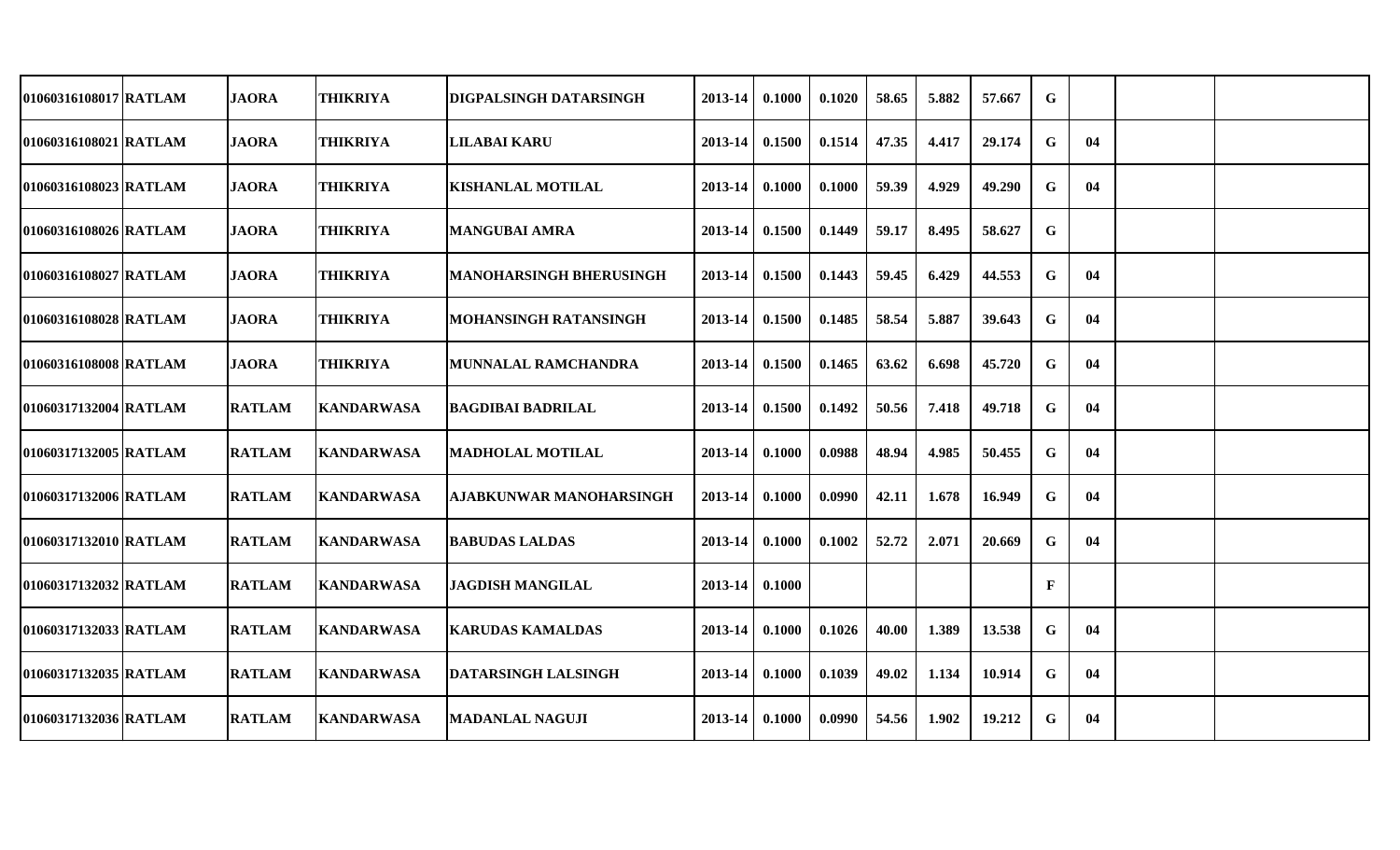| 01060317132037 RATLAM | <b>RATLAM</b> | <b>KANDARWASA</b> | IMANGILAL NANDRAM              | 2013-14 | 0.1500 | 0.1500 | 37.78 | 2.574 | 17.160 | G  | 04 |  |
|-----------------------|---------------|-------------------|--------------------------------|---------|--------|--------|-------|-------|--------|----|----|--|
| 01060317132038 RATLAM | <b>RATLAM</b> | <b>KANDARWASA</b> | <b>MOTILAL NANDRAM</b>         | 2013-14 | 0.1500 | 0.1530 | 53.02 | 7.998 | 52.275 | G  |    |  |
| 01060317132040 RATLAM | <b>RATLAM</b> | <b>KANDARWASA</b> | <b>PRAHLADSINGH BHERUSINGH</b> | 2013-14 | 0.1000 | 0.1025 | 53.01 | 5.672 | 55.337 | G  |    |  |
| 01060317132041 RATLAM | <b>RATLAM</b> | <b>KANDARWASA</b> | <b>PRITAMLAL ANOKHILAL</b>     | 2013-14 | 0.1000 | 0.1010 | 51.60 | 2.116 | 20.950 | G  | 04 |  |
| 01060317132043 RATLAM | <b>RATLAM</b> | <b>KANDARWASA</b> | <b>KESHARBAI RAGHUVIRDAS</b>   | 2013-14 | 0.1000 | 0.1025 | 42.43 | 4.298 | 41.932 | G  | 04 |  |
| 01060317132047 RATLAM | <b>RATLAM</b> | <b>KANDARWASA</b> | <b>RUGHNATH BADRILAL</b>       | 2013-14 | 0.1000 | 0.0990 | 47.21 | 4.512 | 45.576 | G  | 04 |  |
| 01060317134013 RATLAM | <b>RATLAM</b> | <b>PALDUNA</b>    | <b>GULABBAI GULABCHAND</b>     | 2013-14 | 0.1000 | 0.1018 | 58.45 | 5.870 | 57.662 | G  |    |  |
| 01060317134019 RATLAM | <b>RATLAM</b> | <b>PALDUNA</b>    | <b>MULCHAND BHAGIRATH</b>      | 2013-14 | 0.1000 | 0.0899 | 51.22 | 3.702 | 41.179 | G  | 04 |  |
| 01060317134036 RATLAM | <b>RATLAM</b> | <b>PALDUNA</b>    | <b>RATANLAL JAGANNATH</b>      | 2013-14 | 0.1000 | 0.1020 | 62.04 | 5.300 | 51.961 | G  |    |  |
| 01060317134055 RATLAM | <b>RATLAM</b> | <b>PALDUNA</b>    | <b>RAMKISHAN SHOBHARAM</b>     | 2013-14 | 0.1000 | 0.1007 | 44.87 | 2.519 | 25.015 | G  | 04 |  |
| 01060317134062 RATLAM | <b>RATLAM</b> | <b>PALDUNA</b>    | <b>SHANKARLAL BHERULAL</b>     | 2013-14 | 0.1000 | 0.0594 | 69.66 | 4.249 | 71.532 | G  |    |  |
| 01060317134063 RATLAM | <b>RATLAM</b> | <b>PALDUNA</b>    | NATHIBAI AMRATRAM              | 2013-14 | 0.1000 | 0.0942 | 42.93 | 3.575 | 37.951 | G  | 04 |  |
| 01060317134065 RATLAM | <b>RATLAM</b> | <b>PALDUNA</b>    | <b>RAMCHANDRA JAGANNATH</b>    | 2013-14 | 0.1000 | 0.0505 | 68.80 | 3.361 | 66.554 | -1 | 02 |  |
| 01060317134085 RATLAM | <b>RATLAM</b> | <b>PALDUNA</b>    | <b>PANNALAL NANDAJI</b>        | 2013-14 | 0.1000 | 0.1008 | 60.62 | 5.638 | 55.933 | Ι. | 02 |  |
| 01060317134091 RATLAM | <b>RATLAM</b> | <b>PALDUNA</b>    | <b>DHANNA HEMRAJ</b>           | 2013-14 | 0.1000 | 0.0929 | 45.69 | 3.995 | 43.003 | G  | 04 |  |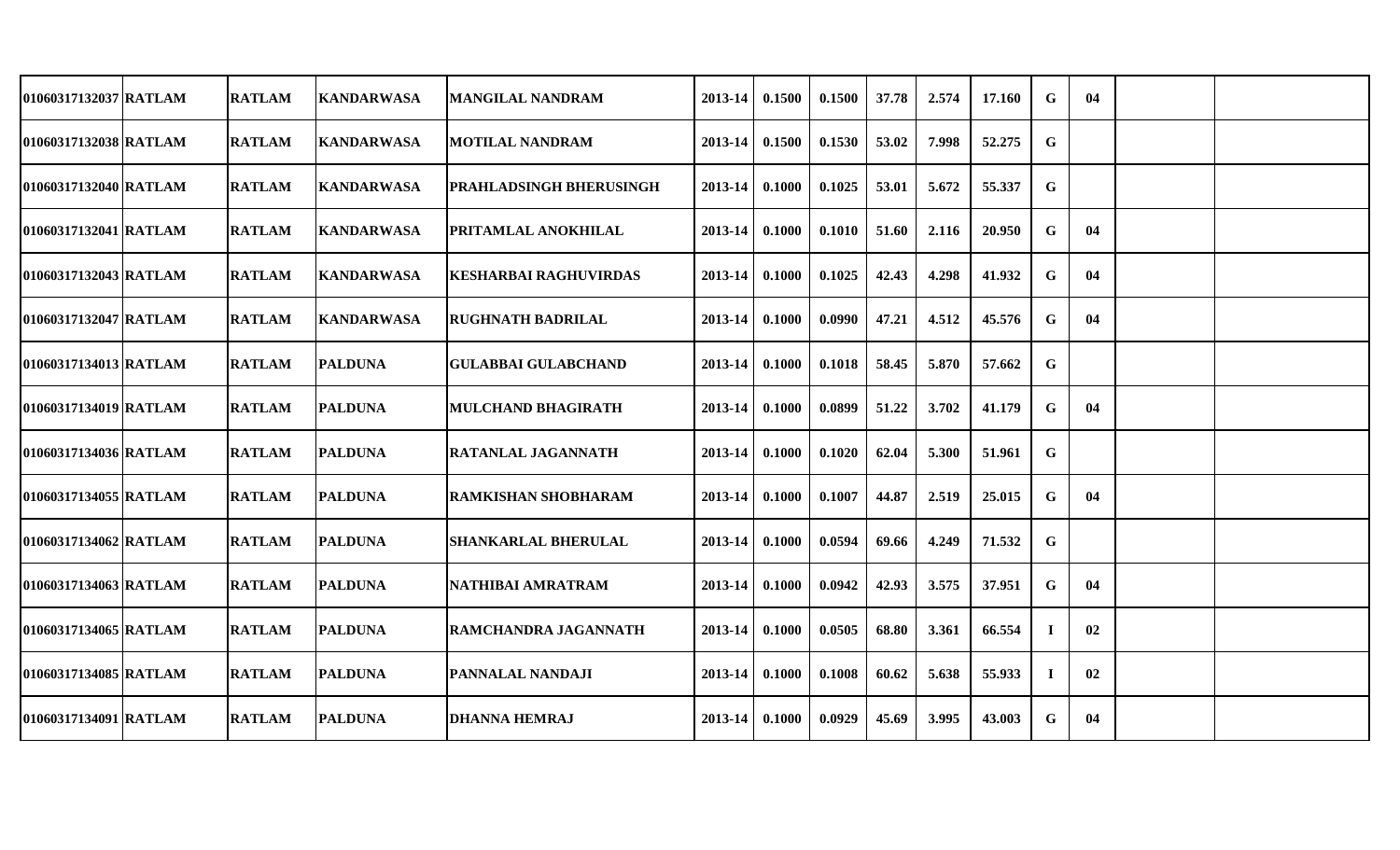| 01060317144003 RATLAM | <b>RATLAM</b>  | <b>BADODA</b>    | <b>SUNDARBAI JANKILAL</b>    | 2013-14 | 0.1000 | 0.0975 | 59.20 | 2.554 | 26.195 | G | 04 |                    |
|-----------------------|----------------|------------------|------------------------------|---------|--------|--------|-------|-------|--------|---|----|--------------------|
| 01060317144005 RATLAM | <b>RATLAM</b>  | <b>BADODA</b>    | PREMNARAYAN KALURAM          | 2013-14 | 0.1000 | 0.0972 | 50.89 | 4.965 | 51.080 | G |    |                    |
| 01060317144006 RATLAM | <b>RATLAM</b>  | <b>BADODA</b>    | <b>LAXMAN PRATHIVRAJ</b>     | 2013-14 | 0.1000 | 0.0960 | 55.84 | 5.680 | 59.167 | G |    |                    |
| 01060317144008 RATLAM | <b>RATLAM</b>  | <b>BADODA</b>    | <b>RAJENDRA BHAGIRATH</b>    | 2013-14 | 0.1000 | 0.0959 | 58.10 | 5.428 | 56.601 | G |    |                    |
| 01060317144012 RATLAM | <b>RATLAM</b>  | <b>BADODA</b>    | <b>SURAJBAI RAMESHWAR</b>    | 2013-14 | 0.1000 | 0.0985 | 56.41 | 5.480 | 55.635 | G |    | <b>NAME CHANGE</b> |
| 01060317144014 RATLAM | <b>RATLAM</b>  | <b>BADODA</b>    | <b>BHANWARLAL PREMCHANDR</b> | 2013-14 | 0.1000 | 0.0970 | 38.89 | 3.806 | 39.237 | G | 04 |                    |
| 01060317144015 RATLAM | <b>RATLAM</b>  | <b>BADODA</b>    | <b>ISHWARLAL MANGILAL</b>    | 2013-14 | 0.1000 | 0.0975 | 50.45 | 4.699 | 48.195 | G | 04 |                    |
| 01060317144016 RATLAM | <b>RATLAM</b>  | <b>BADODA</b>    | <b>BHAGIRATH KACHRU</b>      | 2013-14 | 0.1000 | 0.1021 | 42.39 | 4.160 | 40.744 | G | 04 |                    |
| 01060317144018 RATLAM | <b>RATLAM</b>  | <b>BADODA</b>    | RAMACHANDRA JAGANNATH        | 2013-14 | 0.1000 | 0.1005 | 53.26 | 5.075 | 50.498 | G | 04 |                    |
| 01060317144021 RATLAM | <b>RATLAM</b>  | <b>BADODA</b>    | <b>MANGU BAGDIRAM</b>        | 2013-14 | 0.1000 | 0.1024 | 49.09 | 4.930 | 48.145 | G | 04 |                    |
| 01060317144025 RATLAM | <b>RATLAM</b>  | <b>BADODA</b>    | <b>GANGABAI RAMLAL</b>       | 2013-14 | 0.1000 | 0.0971 | 13.26 | 0.405 | 4.171  |   | 02 |                    |
| 01060317144026 RATLAM | <b>RATLAM</b>  | <b>BADODA</b>    | <b>AJADBAI BABULAL</b>       | 2013-14 | 0.1000 | 0.0980 | 46.78 | 4.752 | 48.490 | G | 04 | <b>NAME CHANGE</b> |
| 01060317144041 RATLAM | <b>RATLAM</b>  | <b>BADODA</b>    | <b>AVANTIBAI ONKARLAL</b>    | 2013-14 | 0.1000 | 0.0999 | 56.43 | 5.208 | 52.132 | G |    |                    |
| 01060317144043 RATLAM | <b>RATLAM</b>  | <b>BADODA</b>    | <b>LALSINGH SWARUPSINGH</b>  | 2013-14 | 0.1000 | 0.1015 | 54.87 | 5.291 | 52.128 | G |    |                    |
| 01060319148003 RATLAM | <b>PIPLODA</b> | <b>BHATKHEDA</b> | <b>MANIBAI MANGILAL</b>      | 2013-14 | 0.1000 | 0.0999 | 49.74 | 5.031 | 50.360 | G | 04 | <b>NAME CHANGE</b> |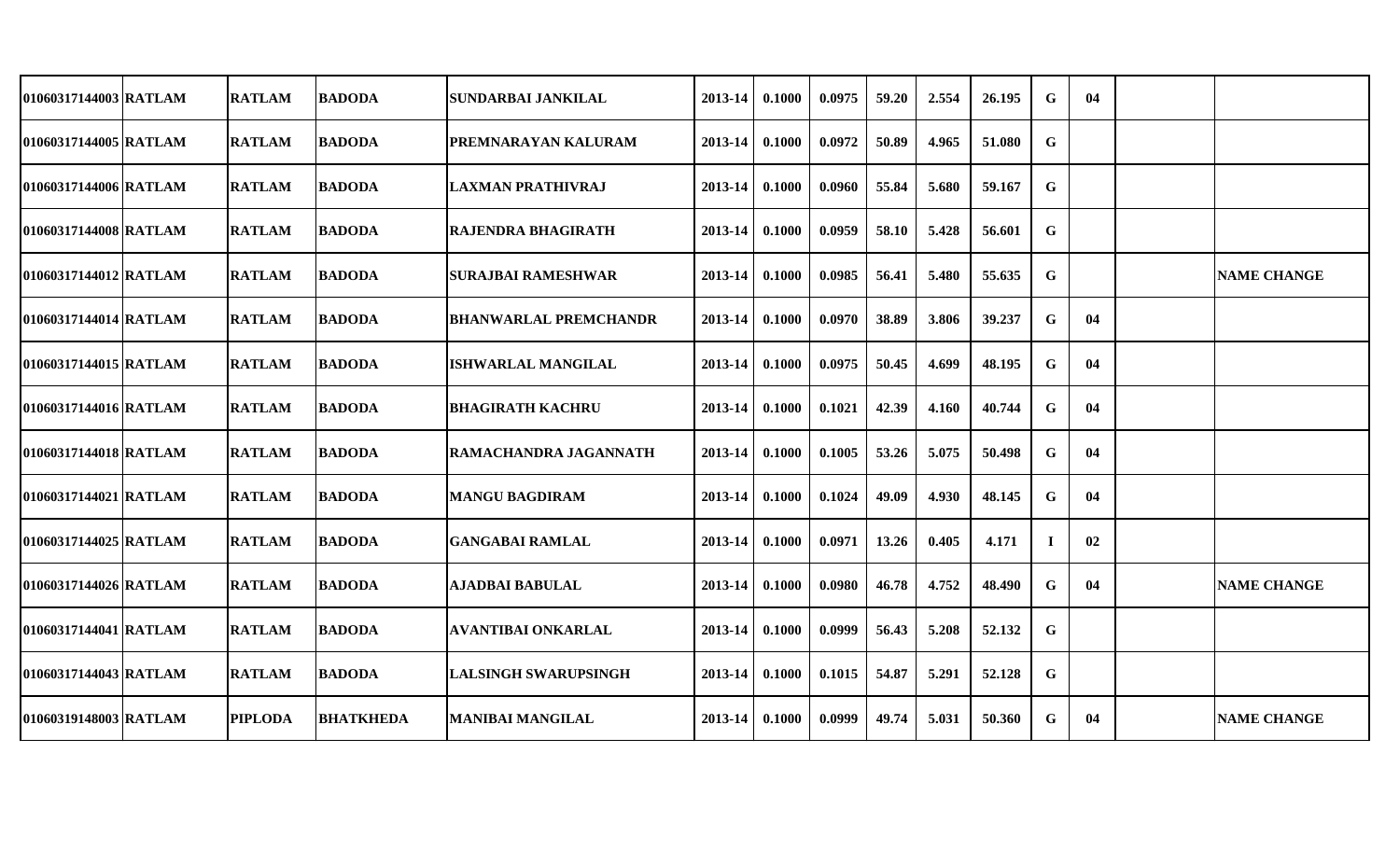| 01060319148008 RATLAM   | <b>PIPLODA</b> | <b>BHATKHEDA</b>  | <b>BAGDIBAI BAGDIRAM</b>    | 2013-14 | 0.1000 | 0.1000 | 53.79 | 5.548 | 55.480 | G           |    |  |
|-------------------------|----------------|-------------------|-----------------------------|---------|--------|--------|-------|-------|--------|-------------|----|--|
| 01060319148011 RATLAM   | <b>PIPLODA</b> | <b>BHATKHEDA</b>  | <b>KANCHANBAI RATANLAL</b>  | 2013-14 | 0.1000 | 0.0980 | 49.56 | 5.175 | 52.806 | $\mathbf G$ |    |  |
| 01060319148013 RATLAM   | <b>PIPLODA</b> | <b>BHATKHEDA</b>  | <b>BASANTIBAI BALARAM</b>   | 2013-14 | 0.1000 | 0.0969 | 58.43 | 5.910 | 60.991 | G           |    |  |
| 01060319148020 RATLAM   | <b>PIPLODA</b> | <b>BHATKHEDA</b>  | RAMCHANDRA MAGANIRAM        | 2013-14 | 0.1000 | 0.1025 | 57.07 | 5.756 | 56.156 | G           |    |  |
| 01060319148021 RATLAM   | <b>PIPLODA</b> | <b>BHATKHEDA</b>  | <b>KALU KESHURAM</b>        | 2013-14 | 0.1000 | 0.0969 | 44.48 | 2.402 | 24.788 | G           | 04 |  |
| 01060319148024 RATLAM   | <b>PIPLODA</b> | <b>BHATKHEDA</b>  | GANGABAI DHULICHAND         | 2013-14 | 0.1000 | 0.0962 | 50.40 | 4.745 | 49.324 | G           | 04 |  |
| 01060319148032 RATLAM   | <b>PIPLODA</b> | <b>BHATKHEDA</b>  | <b>DEVRAM GULAB</b>         | 2013-14 | 0.1000 | 0.1000 | 60.05 | 6.202 | 62.020 | G           |    |  |
| 01060319148034 RATLAM   | <b>PIPLODA</b> | <b>BHATKHEDA</b>  | <b>MANGILAL SHOBHARAM</b>   | 2013-14 | 0.1500 | 0.1495 | 54.23 | 8.437 | 56.435 | G           |    |  |
| 01060319148035 RATLAM   | <b>PIPLODA</b> | <b>BHATKHEDA</b>  | <b>RANCHHOD KALU</b>        | 2013-14 | 0.1000 | 0.0980 | 49.63 | 4.403 | 44.929 | G           | 04 |  |
| 01060319148036   RATLAM | <b>PIPLODA</b> | <b>BHATKHEDA</b>  | <b>GITABAI PREMCHAND</b>    | 2013-14 | 0.1000 |        |       |       |        | F           |    |  |
| 01060319148045 RATLAM   | <b>PIPLODA</b> | <b>BHATKHEDA</b>  | <b>NARSINGH GANESHRAM</b>   | 2013-14 | 0.1000 | 0.1000 | 55.16 | 4.854 | 48.540 | G           | 04 |  |
| 01060319148052 RATLAM   | <b>PIPLODA</b> | <b>BHATKHEDA</b>  | <b>KAILASH JAGANNATH</b>    | 2013-14 | 0.1000 | 0.0980 | 60.46 | 6.081 | 62.051 | G           |    |  |
| 01060319150001 RATLAM   | <b>PIPLODA</b> | <b>RICHADEVDA</b> | <b>SHOBHARAM RAMCHANDRA</b> | 2013-14 | 0.1500 | 0.1509 | 54.94 | 8.633 | 57.210 | G           |    |  |
| 01060319150004 RATLAM   | <b>PIPLODA</b> | <b>RICHADEVDA</b> | <b>GITABAI VENIRAM</b>      | 2013-14 | 0.1000 | 0.0940 | 49.95 | 4.974 | 52.915 | G           |    |  |
| 01060319150005 RATLAM   | <b>PIPLODA</b> | <b>RICHADEVDA</b> | <b>RAMRATAN KESHURAM</b>    | 2013-14 | 0.1500 | 0.1462 | 56.11 | 8.489 | 58.064 | G           |    |  |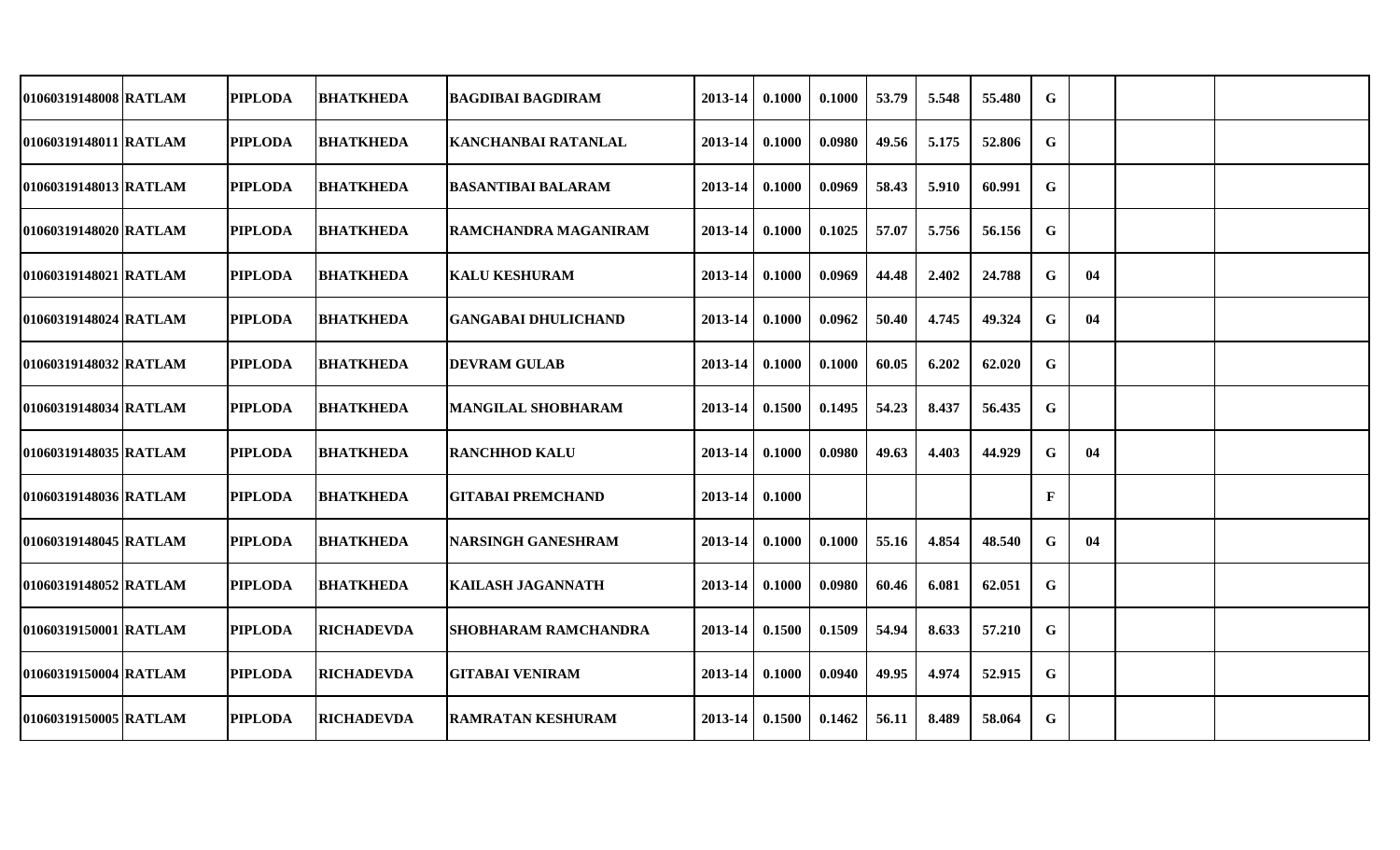| 01060319150009 RATLAM | <b>PIPLODA</b> |                                                                                                                                                                                                                                                                                                                         | 2013-14                                                                                                                                                                                           | 0.1500 | 0.1398                                                                                  | 51.46 | 7.329 | 52.425 | G            |    |                                  |
|-----------------------|----------------|-------------------------------------------------------------------------------------------------------------------------------------------------------------------------------------------------------------------------------------------------------------------------------------------------------------------------|---------------------------------------------------------------------------------------------------------------------------------------------------------------------------------------------------|--------|-----------------------------------------------------------------------------------------|-------|-------|--------|--------------|----|----------------------------------|
| 01060319150011 RATLAM | <b>PIPLODA</b> | RAMKUNWARBAI BALUSINGH                                                                                                                                                                                                                                                                                                  | 2013-14                                                                                                                                                                                           | 0.1000 | 0.0959                                                                                  | 46.71 | 5.051 | 52.669 | G            |    |                                  |
| 01060319150012 RATLAM | <b>PIPLODA</b> |                                                                                                                                                                                                                                                                                                                         | 2013-14                                                                                                                                                                                           | 0.1500 |                                                                                         |       |       |        | $\mathbf{F}$ |    |                                  |
| 01060319150013 RATLAM | <b>PIPLODA</b> | IRAMNARAYAN RAMCHANDRA                                                                                                                                                                                                                                                                                                  | 2013-14                                                                                                                                                                                           | 0.1500 | 0.1456                                                                                  | 55.33 | 8.371 | 57.493 | G            |    |                                  |
| 01060319150017 RATLAM | <b>PIPLODA</b> | <b>GITABAI NANDA</b>                                                                                                                                                                                                                                                                                                    |                                                                                                                                                                                                   |        | 0.1462                                                                                  | 52.83 | 8.015 | 54.822 | G            |    |                                  |
| 01060319150031 RATLAM | <b>PIPLODA</b> |                                                                                                                                                                                                                                                                                                                         |                                                                                                                                                                                                   |        | 0.0954                                                                                  | 53.40 | 5.676 | 59.497 | G            |    |                                  |
| 01060319150035 RATLAM | <b>PIPLODA</b> | <b>MANGILAL LALCHAND</b>                                                                                                                                                                                                                                                                                                | 2013-14                                                                                                                                                                                           | 0.1500 | 0.1484                                                                                  | 46.38 | 7.070 | 47.642 | G            | 04 |                                  |
| 01060319150039 RATLAM | <b>PIPLODA</b> | <b>BHERULAL NANDAJI</b>                                                                                                                                                                                                                                                                                                 | 2013-14                                                                                                                                                                                           | 0.1000 | 0.0990                                                                                  | 56.24 | 5.945 | 60.051 | G            |    |                                  |
| 01060319150040 RATLAM | <b>PIPLODA</b> | NANDRAM RAMCHAND SUTHAR                                                                                                                                                                                                                                                                                                 | 2013-14                                                                                                                                                                                           | 0.1000 | 0.1003                                                                                  | 48.97 | 5.065 | 50.499 | G            | 04 |                                  |
| 01060319150041 RATLAM | <b>PIPLODA</b> |                                                                                                                                                                                                                                                                                                                         | 2013-14                                                                                                                                                                                           | 0.1000 | 0.0990                                                                                  | 55.19 | 5.519 | 55.747 | G            |    |                                  |
| 01060319150046 RATLAM | <b>PIPLODA</b> | <b>GOVINDRAM RAMCHANDRA</b>                                                                                                                                                                                                                                                                                             | 2013-14                                                                                                                                                                                           | 0.1500 | 0.1517                                                                                  | 63.18 | 9.784 | 64.496 | G            |    |                                  |
| 01060319150047 RATLAM | <b>PIPLODA</b> | <b>JASVANTSINGH RAMSINGH</b>                                                                                                                                                                                                                                                                                            | 2013-14                                                                                                                                                                                           | 0.1000 | 0.0990                                                                                  | 49.54 | 5.039 | 50.899 | G            | 04 |                                  |
| 01060319150051 RATLAM | <b>PIPLODA</b> |                                                                                                                                                                                                                                                                                                                         |                                                                                                                                                                                                   | 0.1000 | 0.1014                                                                                  | 55.41 | 5.858 | 57.771 | G            |    | <b>TRANSFER/SEMALKHEDI</b>       |
| 01060319150052 RATLAM | <b>PIPLODA</b> |                                                                                                                                                                                                                                                                                                                         |                                                                                                                                                                                                   | 0.1000 | 0.0921                                                                                  | 57.86 | 5.571 | 60.489 | G            |    |                                  |
| 01060319150059 RATLAM | <b>PIPLODA</b> |                                                                                                                                                                                                                                                                                                                         |                                                                                                                                                                                                   |        | 0.0970                                                                                  | 51.83 | 5.272 | 54.351 | G            |    | 01060319152031 TRANSFER-PINGRALA |
|                       |                | <b>RICHADEVDA</b><br><b>RICHADEVDA</b><br><b>RICHADEVDA</b><br><b>RICHADEVDA</b><br><b>RICHADEVDA</b><br><b>RICHADEVDA</b><br><b>RICHADEVDA</b><br><b>RICHADEVDA</b><br><b>RICHADEVDA</b><br><b>RICHADEVDA</b><br><b>RICHADEVDA</b><br><b>RICHADEVDA</b><br><b>RICHADEVDA</b><br><b>RICHADEVDA</b><br><b>RICHADEVDA</b> | <b>DOLATRAM GAMER</b><br><b>BASANTILAL KESHURAM</b><br><b>BHAGIRATH GAUTAM RAMCHAND</b><br><b>KARU HARIRAM</b><br><b>BALARAM MADHOJI</b><br><b>DEUBAI RAGHUNATH</b><br><b>DURGABAI SHANKERLAL</b> |        | 2013-14 0.1500<br>$12013 - 1410.1000$<br>$2013 - 14$<br>$2013 - 14$<br>$2013-14$ 0.1000 |       |       |        |              |    |                                  |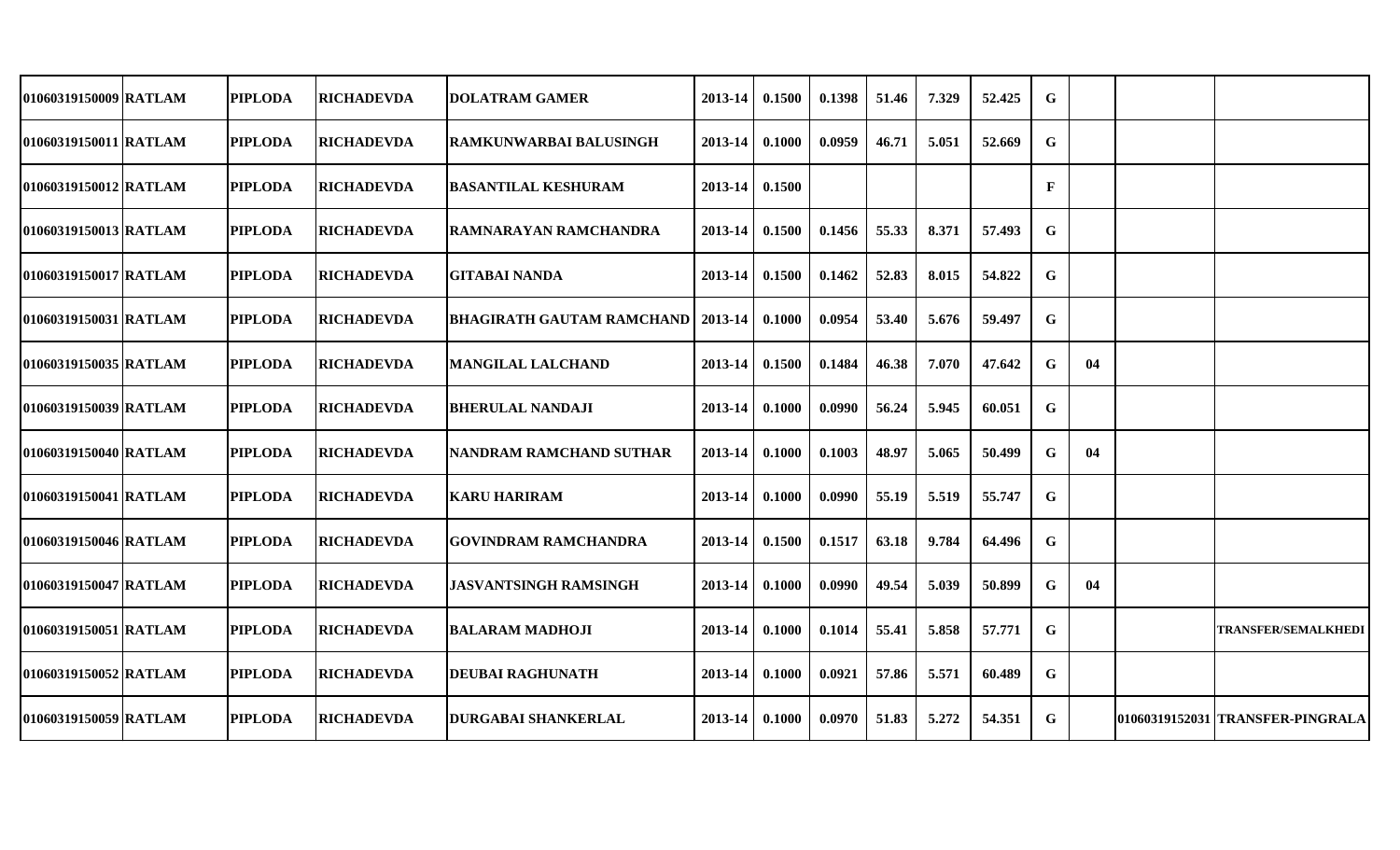| 01060319150058 RATLAM | <b>PIPLODA</b> | <b>RICHADEVDA</b> | SHANTIBAI JAGGANATH                         | 2013-14 | 0.1500 | 0.1458 | 53.59 | 8.123 | 55.713 | $\mathbf G$ |    |                    |
|-----------------------|----------------|-------------------|---------------------------------------------|---------|--------|--------|-------|-------|--------|-------------|----|--------------------|
| 01060319151002 RATLAM | <b>PIPLODA</b> | <b>RANAYRA</b>    | KANCHANBAI PRABHULAL                        | 2013-14 | 0.1500 | 0.1501 | 55.05 | 9.264 | 61.719 | $\mathbf G$ |    |                    |
| 01060319151004 RATLAM | <b>PIPLODA</b> | <b>RANAYRA</b>    | <b>KANWARLAL RATANLAL</b>                   | 2013-14 | 0.1000 | 0.0992 | 52.77 | 5.405 | 54.486 | $\mathbf G$ |    |                    |
| 01060319151005 RATLAM | <b>PIPLODA</b> | <b>RANAYRA</b>    | <b>SHATANAND RAMPRATAP</b>                  | 2013-14 | 0.1000 | 0.1001 | 59.92 | 5.881 | 58.751 | $\mathbf G$ |    |                    |
| 01060319151006 RATLAM | <b>PIPLODA</b> | <b>RANAYRA</b>    | <b>SAVITRIBAI BHAGWAN</b>                   | 2013-14 | 0.1000 | 0.1002 | 61.61 | 6.143 | 61.307 | $\mathbf G$ |    |                    |
| 01060319151009 RATLAM | <b>PIPLODA</b> | <b>RANAYRA</b>    | RAMCHANDRA SHANKAR LAL                      | 2013-14 | 0.1500 | 0.1516 | 61.73 | 9.489 | 62.592 | $\mathbf G$ |    |                    |
| 01060319151014 RATLAM | <b>PIPLODA</b> | <b>RANAYRA</b>    | <b>FUDASINGH FATEHSINGH</b>                 | 2013-14 | 0.1500 | 0.1515 | 47.63 | 7.634 | 50.389 | $\mathbf G$ | 04 |                    |
| 01060319151018 RATLAM | <b>PIPLODA</b> | <b>RANAYRA</b>    | <b>CHAGANLAL SHIVRAM</b>                    | 2013-14 | 0.1000 | 0.1020 | 44.53 | 4.472 | 43.843 | $\mathbf G$ | 04 |                    |
| 01060319151024 RATLAM | <b>PIPLODA</b> | <b>RANAYRA</b>    | <b>KARUSINGH KESHARSINGH</b>                | 2013-14 | 0.1000 | 0.1007 | 55.92 | 6.015 | 59.732 | $\mathbf G$ |    | <b>NAME CHANGE</b> |
| 01060319151026 RATLAM | <b>PIPLODA</b> | <b>RANAYRA</b>    | <b>BADRILAL GANESHRAM</b>                   | 2013-14 | 0.1500 | 0.1518 | 55.83 | 8.534 | 56.219 | $\mathbf G$ |    |                    |
| 01060319151032 RATLAM | <b>PIPLODA</b> | <b>RANAYRA</b>    | <b>PAWANKUNWAR BHANWARSINGH   2013-14</b>   |         | 0.1000 | 0.1008 | 51.71 | 5.348 | 53.056 | $\mathbf G$ |    |                    |
| 01060319151040 RATLAM | <b>PIPLODA</b> | <b>RANAYRA</b>    | <b>RAJARAM NANDRAM</b>                      | 2013-14 | 0.1500 | 0.1536 | 56.16 | 9.980 | 64.974 | $\mathbf G$ |    |                    |
| 01060319151043 RATLAM | <b>PIPLODA</b> | <b>RANAYRA</b>    | <b>BAGDIRAM ONKARLAL</b>                    | 2013-14 | 0.1500 | 0.1514 | 53.33 | 8.556 | 56.513 | $\mathbf G$ |    |                    |
| 01060319151045 RATLAM | <b>PIPLODA</b> | <b>RANAYRA</b>    | <b>BADAMBAI RAJARAM</b>                     | 2013-14 | 0.1500 | 0.1469 | 58.57 | 9.622 | 65.500 | $\mathbf G$ |    |                    |
| 01060319151048 RATLAM | <b>PIPLODA</b> | <b>RANAYRA</b>    | <b>JITENDRAKUMAR GAURISHANKER   2013-14</b> |         | 0.1000 | 0.0992 | 59.04 | 5.676 | 57.218 | ${\bf G}$   |    |                    |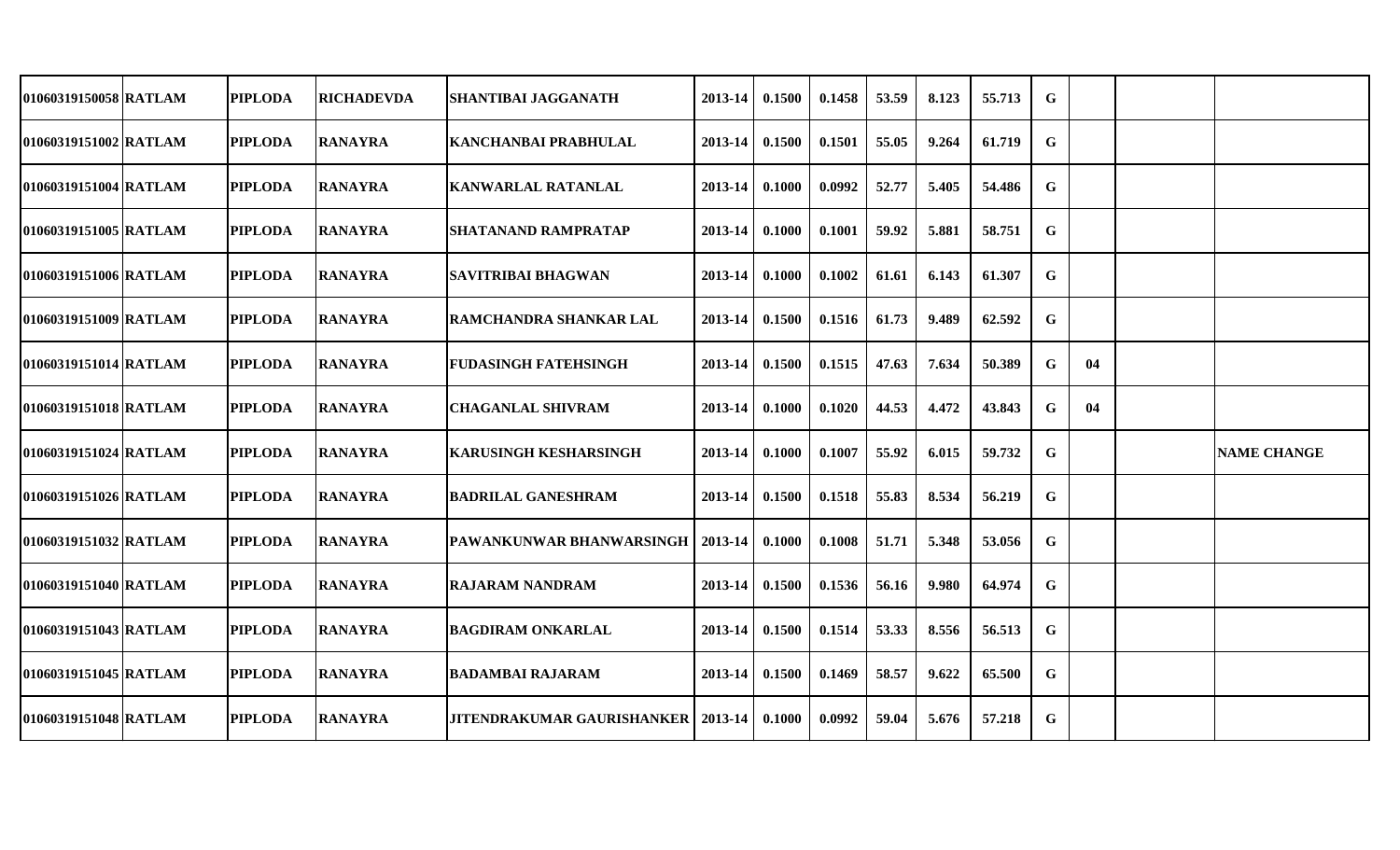| 01060319151050 RATLAM | <b>PIPLODA</b> | <b>RANAYRA</b> | RAMKANYABAI DURGA             | 2013-14          | 0.1000 | 0.1035 | 48.60 | 5.006 | 48.367 | $\mathbf G$ | 04 |  |
|-----------------------|----------------|----------------|-------------------------------|------------------|--------|--------|-------|-------|--------|-------------|----|--|
| 01060319151054 RATLAM | <b>PIPLODA</b> | <b>RANAYRA</b> | <b>BHERULAL NANURAM</b>       | 2013-14          | 0.1000 | 0.0935 | 60.70 | 5.264 | 56.299 | G           |    |  |
| 01060319151055 RATLAM | <b>PIPLODA</b> | <b>RANAYRA</b> | <b>SHANTILAL MANGALPRASAD</b> | 2013-14          | 0.1000 | 0.0999 | 59.58 | 5.669 | 56.747 | G           |    |  |
| 01060319151056 RATLAM | <b>PIPLODA</b> | <b>RANAYRA</b> | <b>VENIRAM AMBARAM</b>        | $2013 - 14$      | 0.1000 |        |       |       |        | F           |    |  |
| 01060319151058 RATLAM | <b>PIPLODA</b> | <b>RANAYRA</b> | <b>DASAHRATH SHOBHARAM</b>    | $2013 - 14$      | 0.1500 | 0.1502 | 65.53 | 9.614 | 64.008 | G           |    |  |
| 01060319151067 RATLAM | <b>PIPLODA</b> | <b>RANAYRA</b> | <b>HIRA NATHU</b>             | $2013-14$ 0.1500 |        | 0.1480 | 57.54 | 9.083 | 61.372 | G           |    |  |
| 01060319151072 RATLAM | <b>PIPLODA</b> | <b>RANAYRA</b> | IRAMESHWAR SHANKERLAL         | $2013 - 14$      | 0.1000 | 0.1020 | 58.06 | 6.204 | 60.824 | G           |    |  |
| 01060319151081 RATLAM | <b>PIPLODA</b> | <b>RANAYRA</b> | <b>VARDIBAI NATHU</b>         | 2013-14          | 0.1000 | 0.1003 | 60.47 | 6.237 | 62.183 | G           |    |  |
| 01060319151084 RATLAM | <b>PIPLODA</b> | <b>RANAYRA</b> | <b>NAGULAL DHURAJI</b>        | 2013-14          | 0.1000 | 0.0981 | 62.34 | 6.483 | 66.086 | G           |    |  |
| 01060319151092 RATLAM | <b>PIPLODA</b> | <b>RANAYRA</b> | <b>RADHESHYAM BAGDIBAI</b>    | 2013-14          | 0.1500 | 0.1508 | 54.88 | 8.757 | 58.070 | G           |    |  |
| 01060319151099 RATLAM | <b>PIPLODA</b> | <b>RANAYRA</b> | <b>BAGDIRAM FULCHAND</b>      | 2013-14          | 0.1500 | 0.1475 | 60.92 | 9.051 | 61.363 | G           |    |  |
| 01060319151108 RATLAM | <b>PIPLODA</b> | <b>RANAYRA</b> | <b>DASHRATH CHUNNILAL</b>     | 2013-14          | 0.1000 | 0.0980 | 62.17 | 6.279 | 64.071 | G           |    |  |
| 01060319151109 RATLAM | <b>PIPLODA</b> | <b>RANAYRA</b> | <b>DASHRATH KHEMRAJ</b>       | 2013-14          | 0.1000 | 0.1020 | 59.20 | 6.021 | 59.029 | G           |    |  |
| 01060319151110 RATLAM | <b>PIPLODA</b> | <b>RANAYRA</b> | <b>DAYARAM KAMLASHANKER</b>   | $2013 - 14$      | 0.1500 | 0.1474 | 53.42 | 3.556 | 24.125 | Т.          | 02 |  |
| 01060319151114 RATLAM | <b>PIPLODA</b> | <b>RANAYRA</b> | <b>GANESHRAM HIRALAL</b>      | $2013 - 14$      | 0.1000 | 0.1026 | 59.25 | 6.585 | 64.181 | G           |    |  |
|                       |                |                |                               |                  |        |        |       |       |        |             |    |  |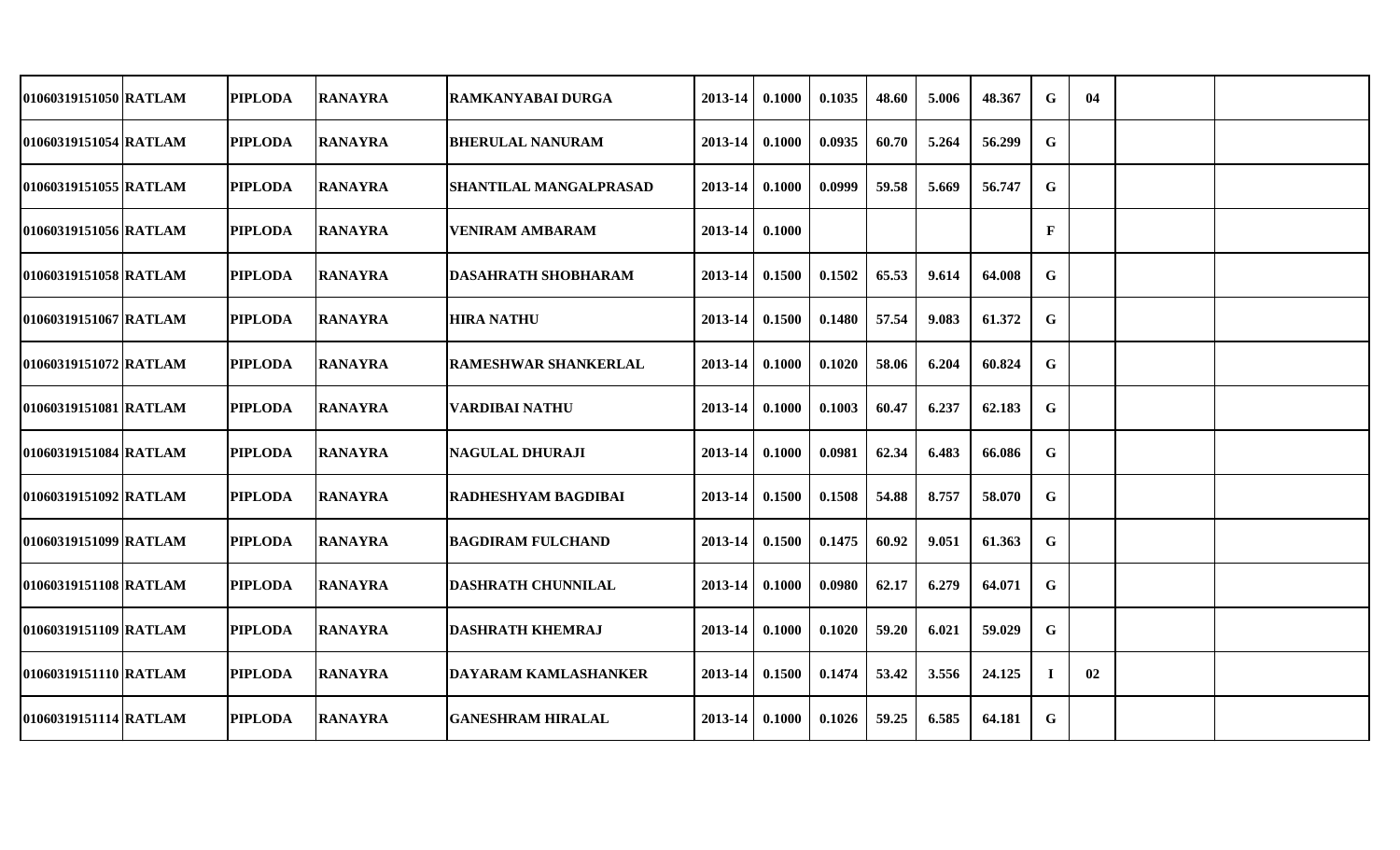| 01060319151115 RATLAM | <b>PIPLODA</b> | <b>RANAYRA</b> | <b>GANESHRAM NATHUJI</b>        | 2013-14     | 0.1500        | 0.1496 | 53.53 | 8.588  | 57.406 | G            |    |                |                                 |
|-----------------------|----------------|----------------|---------------------------------|-------------|---------------|--------|-------|--------|--------|--------------|----|----------------|---------------------------------|
| 01060319151116 RATLAM | <b>PIPLODA</b> | <b>RANAYRA</b> | GATTUKUNWAR JUJHARSINGH         | 2013-14     | 0.1000        | 0.1006 | 54.49 | 5.535  | 55.020 | G            |    | 01070319197043 |                                 |
| 01060319151118 RATLAM | <b>PIPLODA</b> | <b>RANAYRA</b> | <b>GOPAL MOHANLAL</b>           | 2013-14     | 0.1500        | 0.1496 | 61.68 | 9.367  | 62.614 | G            |    |                |                                 |
| 01060319151120 RATLAM | <b>PIPLODA</b> | <b>RANAYRA</b> | RAJKUNWAR GUMANSINGH            | 2013-14     | 0.1000        | 0.1015 | 62.39 | 6.177  | 60.857 | G            |    |                | <b>NAME CHANGE</b>              |
| 01060319151121 RATLAM | <b>PIPLODA</b> | <b>RANAYRA</b> | <b>HUKMICHAND SHANKERLAL</b>    | 2013-14     | 0.1500        | 0.1514 | 65.41 | 10.634 | 70.238 |              | 02 |                |                                 |
| 01060319151122 RATLAM | <b>PIPLODA</b> | <b>RANAYRA</b> | <b>ISHWARLAL CHUNNILAL</b>      | $2013 - 14$ | 0.1500        | 0.1525 | 59.77 | 8.991  | 58.957 | G            |    |                |                                 |
| 01060319151124 RATLAM | <b>PIPLODA</b> | <b>RANAYRA</b> | <b>JAGDISH NAGULAL</b>          | 2013-14     | 0.1500        | 0.1512 | 53.70 | 8.753  | 57.890 | G            |    |                |                                 |
| 01060319151127 RATLAM | <b>PIPLODA</b> | <b>RANAYRA</b> | <b>KACHRU KASTURIBAI</b>        | 2013-14     | 0.1000        | 0.1020 | 55.15 | 5.491  | 53.833 | G            |    |                | 01060208022036 TRANSFER/KHODANA |
| 01060319151128 RATLAM | <b>PIPLODA</b> | <b>RANAYRA</b> | <b>KANWARLAL PARTHA</b>         | 2013-14     | 0.1000        | 0.0986 | 59.92 | 6.180  | 62.677 | G            |    |                |                                 |
| 01060319151131 RATLAM | <b>PIPLODA</b> | <b>RANAYRA</b> | LAXMINARAYAN KESHURAM           | 2013-14     | 0.1500        | 0.1495 | 58.65 | 9.099  | 60.863 | G            |    |                |                                 |
| 01060319151132 RATLAM | <b>PIPLODA</b> | <b>RANAYRA</b> | LILABAI HARIRAM                 | 2013-14     | 0.1500        |        |       |        |        | $\mathbf{F}$ |    |                |                                 |
| 01060319151133 RATLAM | <b>PIPLODA</b> | <b>RANAYRA</b> | <b>MANGALPRASAD RADHAKISHAN</b> | 2013-14     | 0.1000        |        |       |        |        | F            |    |                |                                 |
| 01060319151150 RATLAM | <b>PIPLODA</b> | <b>RANAYRA</b> | <b>RAMDAYAL NATHULAL</b>        | $2013 - 14$ | 0.1500        | 0.1458 | 59.33 | 8.883  | 60.926 | G            |    |                |                                 |
| 01060319151152 RATLAM | <b>PIPLODA</b> | <b>RANAYRA</b> | <b>RAMESHCHAND NATHULAL</b>     | 2013-14     | 0.1500        | 0.1500 | 62.24 | 9.621  | 64.140 | G            |    |                |                                 |
| 01060319151159 RATLAM | <b>PIPLODA</b> | <b>RANAYRA</b> | <b>RUPSINGH NATHUSINGH</b>      | $2013 - 14$ | $\bm{0.1000}$ | 0.1008 | 44.20 | 4.433  | 43.978 | G            | 04 |                |                                 |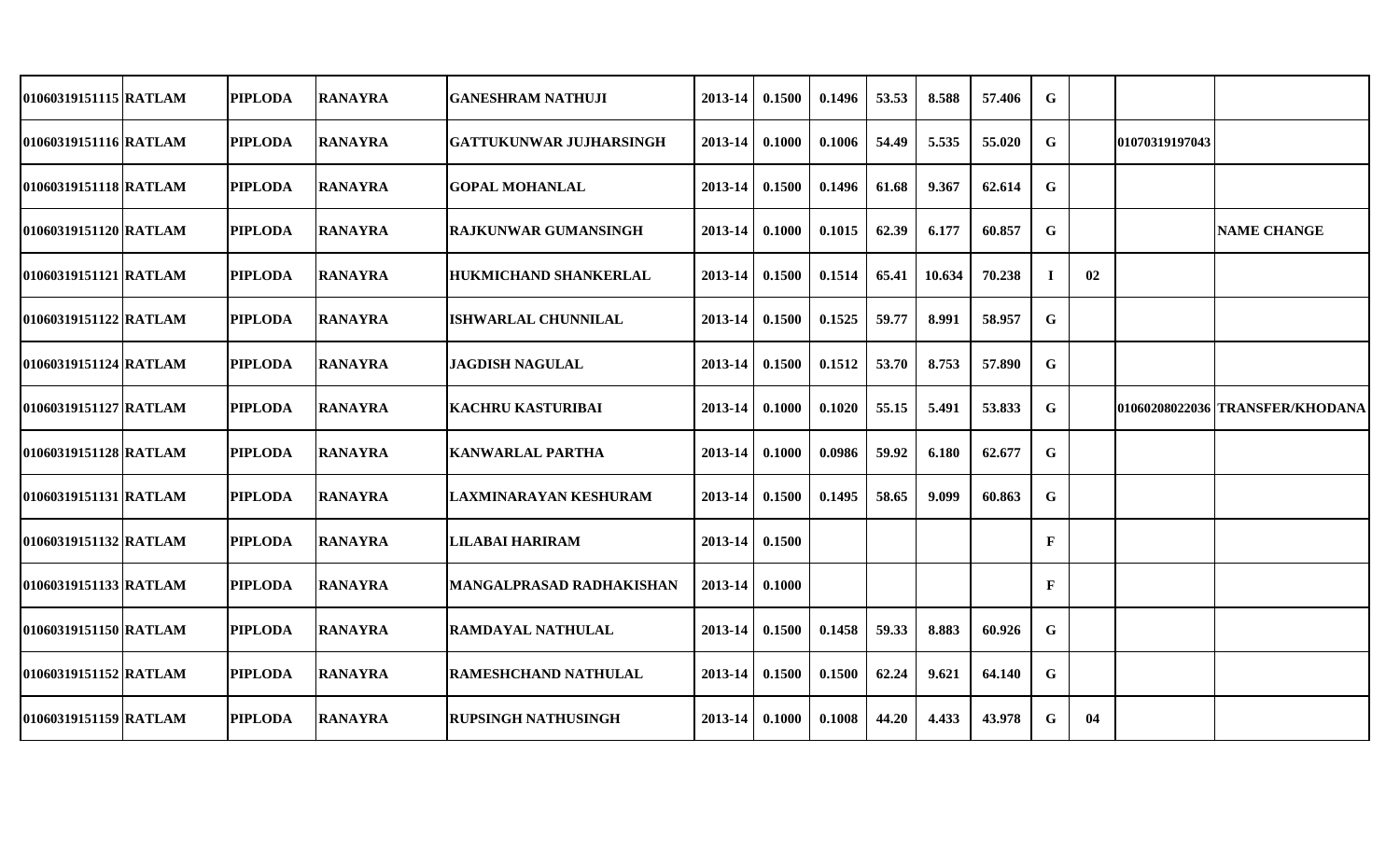| 01060319151165 RATLAM |                                                                                                                                                                                                                                                                            | SHANTIBAI NAGULAL                                                                                                                                                                                                                                                                     | 2013-14                                                                                                                                  | 0.1000 | 0.0990 | 56.90 | 5.601 | 56.576 | G  |    |                |
|-----------------------|----------------------------------------------------------------------------------------------------------------------------------------------------------------------------------------------------------------------------------------------------------------------------|---------------------------------------------------------------------------------------------------------------------------------------------------------------------------------------------------------------------------------------------------------------------------------------|------------------------------------------------------------------------------------------------------------------------------------------|--------|--------|-------|-------|--------|----|----|----------------|
| 01060319151173 RATLAM |                                                                                                                                                                                                                                                                            | VISHNUPRASAD KAMLASHNAKAR                                                                                                                                                                                                                                                             | 2013-14                                                                                                                                  | 0.1000 | 0.1015 | 53.88 | 5.996 | 59.074 | Ι. | 02 |                |
| 01060319151095 RATLAM |                                                                                                                                                                                                                                                                            |                                                                                                                                                                                                                                                                                       | 2013-14                                                                                                                                  | 0.1500 | 0.1529 | 59.83 | 9.308 | 60.876 | G  |    |                |
| 01060319151027 RATLAM |                                                                                                                                                                                                                                                                            | <b>SHIVNARAYAN TORIRAM</b>                                                                                                                                                                                                                                                            | 2013-14                                                                                                                                  | 0.1500 | 0.1484 | 53.43 | 8.213 | 55.344 | G  |    |                |
| 01060319153003 RATLAM |                                                                                                                                                                                                                                                                            | <b>AMRITLAL GANPATLAL</b>                                                                                                                                                                                                                                                             | 2013-14                                                                                                                                  | 0.1000 | 0.1005 | 47.02 | 4.386 | 43.642 | G  | 04 |                |
| 01060319153011 RATLAM |                                                                                                                                                                                                                                                                            |                                                                                                                                                                                                                                                                                       | 2013-14                                                                                                                                  | 0.1000 |        |       |       |        | F  |    |                |
| 01060319153013 RATLAM |                                                                                                                                                                                                                                                                            |                                                                                                                                                                                                                                                                                       | 2013-14                                                                                                                                  | 0.1000 | 0.0982 | 52.15 | 4.798 | 48.859 | G  | 04 |                |
| 01060319153052 RATLAM |                                                                                                                                                                                                                                                                            | GITABAI RAMLAL                                                                                                                                                                                                                                                                        | 2013-14                                                                                                                                  | 0.1500 | 0.1504 | 50.25 | 7.358 | 48.923 | G  | 04 |                |
| 01060319153057 RATLAM |                                                                                                                                                                                                                                                                            |                                                                                                                                                                                                                                                                                       | 2013-14                                                                                                                                  | 0.1500 | 0.1505 | 60.46 | 8.240 | 54.751 | G  |    |                |
| 01060319153059 RATLAM |                                                                                                                                                                                                                                                                            |                                                                                                                                                                                                                                                                                       | 2013-14                                                                                                                                  | 0.1000 | 0.0992 | 48.03 | 4.700 | 47.379 | G  | 04 |                |
| 01060319153060 RATLAM |                                                                                                                                                                                                                                                                            | AWANTIBAI RAMCHANDRA                                                                                                                                                                                                                                                                  | 2013-14                                                                                                                                  | 0.1000 | 0.0990 | 61.56 | 5.883 | 59.424 | G  |    |                |
| 01060319153061 RATLAM |                                                                                                                                                                                                                                                                            | <b>BABRU KACHRU</b>                                                                                                                                                                                                                                                                   | 2013-14                                                                                                                                  | 0.1000 | 0.0942 | 56.89 | 5.543 | 58.843 | G  |    |                |
| 01060319153071 RATLAM |                                                                                                                                                                                                                                                                            | <b>BHERULAL RAMRATAN</b>                                                                                                                                                                                                                                                              | 2013-14                                                                                                                                  | 0.1000 | 0.1000 | 55.57 | 5.914 | 59.140 |    | 02 |                |
| 01060319153073 RATLAM |                                                                                                                                                                                                                                                                            | <b>DINESHKUMAR AMRATLAL</b>                                                                                                                                                                                                                                                           | 2013-14                                                                                                                                  | 0.1000 | 0.0983 | 54.22 | 5.314 | 54.059 | G  |    |                |
| 01060319153076 RATLAM |                                                                                                                                                                                                                                                                            | <b>GORISHANKAR BALMUKAND</b>                                                                                                                                                                                                                                                          | 2013-14                                                                                                                                  | 0.1500 | 0.1460 | 60.11 | 9.162 | 62.753 | G  |    |                |
|                       | <b>PIPLODA</b><br><b>PIPLODA</b><br><b>PIPLODA</b><br><b>PIPLODA</b><br><b>PIPLODA</b><br><b>PIPLODA</b><br><b>PIPLODA</b><br><b>PIPLODA</b><br><b>PIPLODA</b><br><b>PIPLODA</b><br><b>PIPLODA</b><br><b>PIPLODA</b><br><b>PIPLODA</b><br><b>PIPLODA</b><br><b>PIPLODA</b> | <b>RANAYRA</b><br><b>RANAYRA</b><br><b>RANAYRA</b><br><b>RANAYRA</b><br><b>BARKHEDI</b><br><b>BARKHEDI</b><br><b>BARKHEDI</b><br><b>BARKHEDI</b><br><b>BARKHEDI</b><br><b>BARKHEDI</b><br><b>BARKHEDI</b><br><b>BARKHEDI</b><br><b>BARKHEDI</b><br><b>BARKHEDI</b><br><b>BARKHEDI</b> | <b>SAMPATBAI BABULAL</b><br> SAMPATBAI KANHAIYALAL<br><b>RAMCHANDRA RUPAJI</b><br><b>RAMCHANDRA MODIRAM</b><br><b>BHERULAL GANESHRAM</b> |        |        |       |       |        |    |    | 01060319152060 |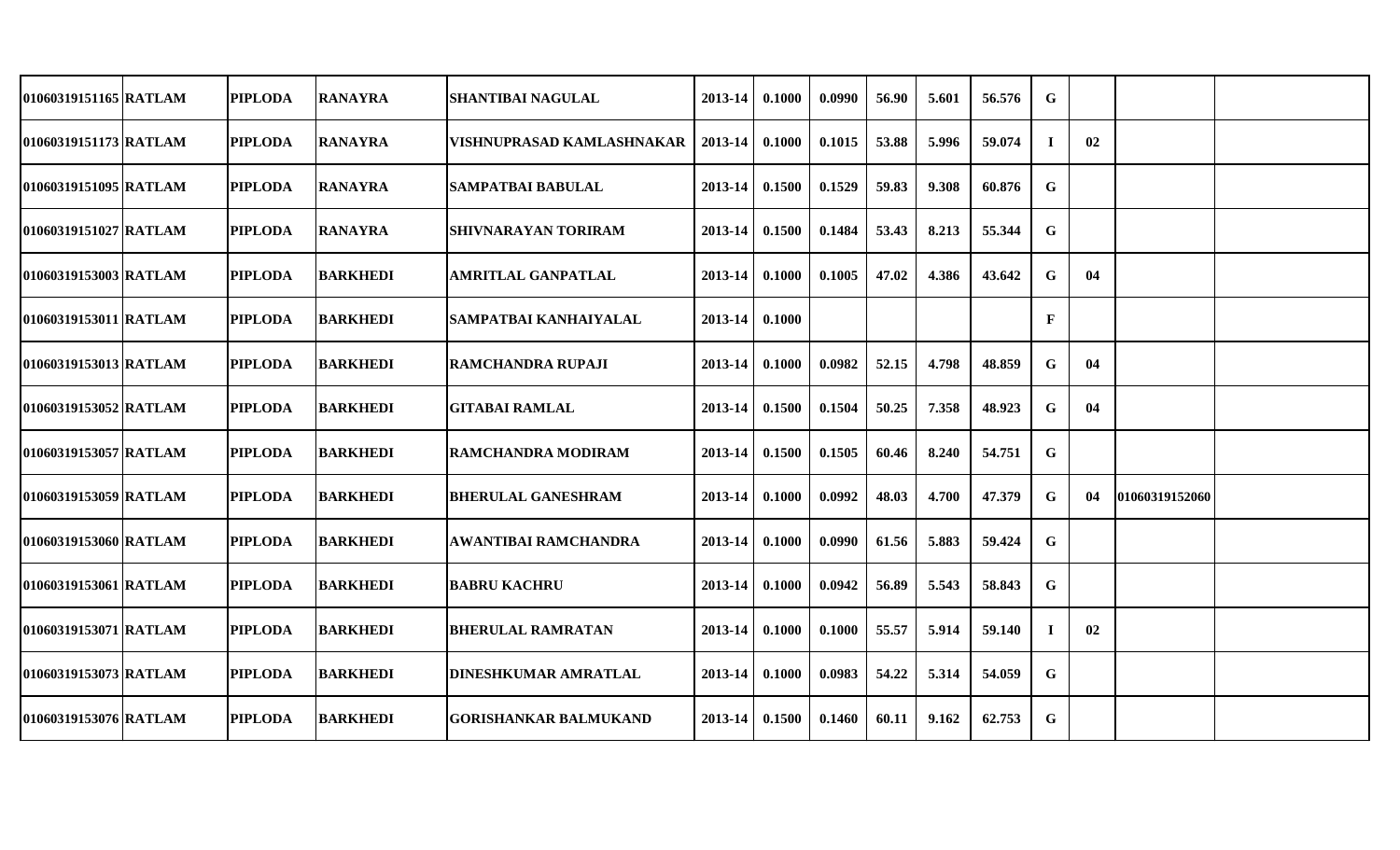| 01060319153082 RATLAM | <b>PIPLODA</b> | <b>BARKHEDI</b> | JAGDISH KANHAIYALAL         | 2013-14          | 0.1500 | 0.1500 | 55.15 | 8.422 | 56.147 | G |    |  |
|-----------------------|----------------|-----------------|-----------------------------|------------------|--------|--------|-------|-------|--------|---|----|--|
| 01060319153089 RATLAM | <b>PIPLODA</b> | <b>BARKHEDI</b> | INANDRAM MODIRAM            | 2013-14          | 0.1000 | 0.1000 | 57.69 | 5.349 | 53.490 | G |    |  |
| 01060319153090 RATLAM | <b>PIPLODA</b> | <b>BARKHEDI</b> | NARAYAN GANPATLAL           | 2013-14          | 0.1000 | 0.0968 | 55.25 | 5.312 | 54.876 | G |    |  |
| 01060319153099 RATLAM | <b>PIPLODA</b> | <b>BARKHEDI</b> | SHIVNARAYAN GANPATLAL       | $2013 - 14$      | 0.1500 | 0.1488 | 50.56 | 7.440 | 50.000 | G | 04 |  |
| 01060319153104 RATLAM | <b>PIPLODA</b> | <b>BARKHEDI</b> | <b>GORDHANLAL GANPATLAL</b> | 2013-14          | 0.1000 | 0.1000 | 46.35 | 4.357 | 43.570 | G | 04 |  |
| 01060319154002 RATLAM | <b>PIPLODA</b> | <b>JADWASA</b>  | <b>MANGILAL BABRU</b>       | $2013-14$ 0.1000 |        | 0.1020 | 56.83 | 5.115 | 50.147 | G | 04 |  |
| 01060319154004 RATLAM | <b>PIPLODA</b> | <b>JADWASA</b>  | <b>HARIRAM UDA</b>          | $2013 - 14$      | 0.1000 | 0.0483 | 48.72 | 2.443 | 50.580 | G | 04 |  |
| 01060319154008 RATLAM | <b>PIPLODA</b> | <b>JADWASA</b>  | <b>GITABAI SHANKARLAL</b>   | $2013 - 14$      | 0.1000 | 0.0927 | 58.90 | 5.688 | 61.359 | G |    |  |
| 01060319154010 RATLAM | <b>PIPLODA</b> | <b>JADWASA</b>  | <b>BHAGWANSINGH BALARAM</b> | 2013-14          | 0.1500 | 0.1488 | 61.09 | 9.713 | 65.276 | G |    |  |
| 01060319154027 RATLAM | <b>PIPLODA</b> | <b>JADWASA</b>  | <b>PARMANAND RAMCHANDRA</b> | 2013-14          | 0.1000 | 0.1014 | 51.06 | 5.026 | 49.566 | G | 04 |  |
| 01060319154035 RATLAM | <b>PIPLODA</b> | <b>JADWASA</b>  | <b>DEVRAM NANURAM</b>       | 2013-14          | 0.1000 | 0.0798 | 55.22 | 4.599 | 57.632 | G |    |  |
| 01060319154036 RATLAM | <b>PIPLODA</b> | <b>JADWASA</b>  | <b>SHOBARAM NANDRAM</b>     | 2013-14          | 0.1500 | 0.1505 | 59.05 | 9.009 | 59.860 | G |    |  |
| 01060319154043 RATLAM | <b>PIPLODA</b> | <b>JADWASA</b>  | <b>CHUNNILAL MANNA</b>      | $2013 - 14$      | 0.1500 | 0.1447 | 57.29 | 8.594 | 59.392 | G |    |  |
| 01060319154049 RATLAM | <b>PIPLODA</b> | <b>JADWASA</b>  | <b>SITABAI HARIRAM</b>      | $2013 - 14$      | 0.1000 | 0.1023 | 55.78 | 5.721 | 55.924 | G |    |  |
| 01060319154075 RATLAM | <b>PIPLODA</b> | <b>JADWASA</b>  | <b>AYODHYABAI RAMESHWAR</b> | $2013 - 14$      | 0.1500 | 0.1462 | 58.49 | 8.715 | 59.610 | G |    |  |
|                       |                |                 |                             |                  |        |        |       |       |        |   |    |  |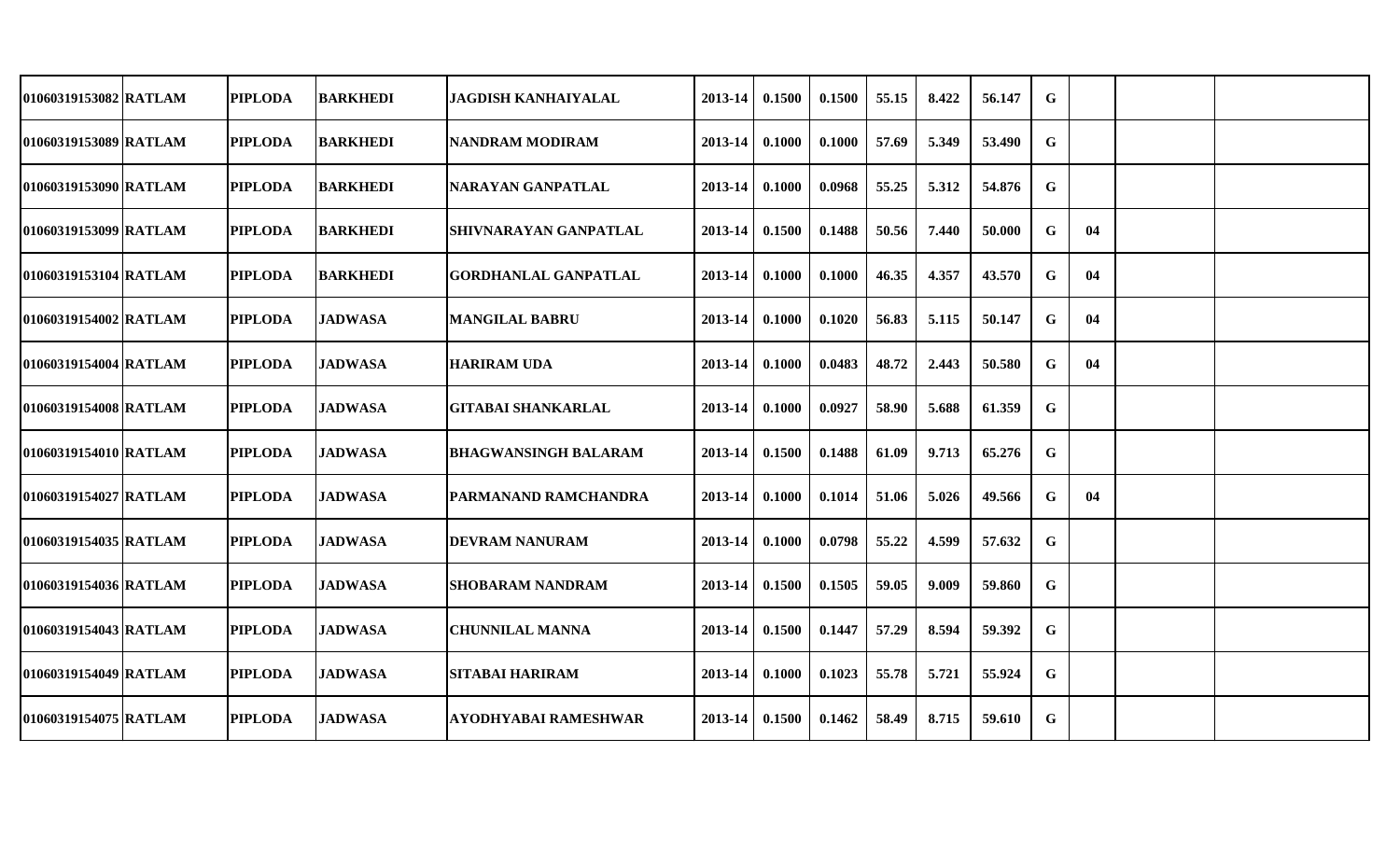| 01060319154078 RATLAM | <b>PIPLODA</b> | <b>JADWASA</b> | IBALU SAWA                     | 2013-14          | 0.1500 | 0.1474 | 59.68 | 9.105 | 61.771 | G            |    | 101060319152042 |  |
|-----------------------|----------------|----------------|--------------------------------|------------------|--------|--------|-------|-------|--------|--------------|----|-----------------|--|
| 01060319154079 RATLAM | <b>PIPLODA</b> | <b>JADWASA</b> | <b>JAGDISH ONKARLAL</b>        | 2013-14          | 0.1000 | 0.1015 | 62.45 | 6.343 | 62.493 | G            |    |                 |  |
| 01060319154085 RATLAM | <b>PIPLODA</b> | <b>JADWASA</b> | <b>BHAGUBAI RAMCHANDRA</b>     | 2013-14          | 0.1000 | 0.0992 | 57.99 | 5.882 | 59.294 | G            |    |                 |  |
| 01060319154086 RATLAM | <b>PIPLODA</b> | <b>JADWASA</b> | IRAJARAM NANDRAM               | $2013 - 14$      | 0.1000 | 0.1008 | 55.17 | 5.801 | 57.550 | G            |    |                 |  |
| 01060319154091 RATLAM | <b>PIPLODA</b> | <b>JADWASA</b> | PUSHKARLAL GOPALCHAND          | $2013 - 14$      | 0.1500 | 0.1488 | 51.20 | 8.163 | 54.859 | $\mathbf G$  |    |                 |  |
| 01060319154092 RATLAM | <b>PIPLODA</b> | <b>JADWASA</b> | <b>PRABHULAL HARIKISHAN</b>    | $2013-14$ 0.1000 |        | 0.1008 | 52.49 | 5.152 | 51.111 | G            |    |                 |  |
| 01060319154111 RATLAM | <b>PIPLODA</b> | <b>JADWASA</b> | <b>ISHWARLAL BALARAM</b>       | $2013-14$ 0.1500 |        | 0.1481 | 59.92 | 9.981 | 67.394 | G            |    |                 |  |
| 01060319154114 RATLAM | <b>PIPLODA</b> | <b>JADWASA</b> | <b>HIRALAL BHERA</b>           | $2013 - 14$      | 0.1500 | 0.1497 | 65.21 | 4.071 | 27.194 | G            | 04 |                 |  |
| 01060319154117 RATLAM | <b>PIPLODA</b> | <b>JADWASA</b> | <b>GOPALSINGH PRAHLADSINGH</b> | $2013 - 14$      | 0.1000 | 0.0752 | 55.41 | 4.156 | 55.266 | G            |    |                 |  |
| 01060319154122 RATLAM | <b>PIPLODA</b> | <b>JADWASA</b> | GAJRAJSINGH RAMSINGH           | $2013 - 14$      | 0.1000 | 0.0907 | 56.25 | 5.296 | 58.390 | G            |    |                 |  |
| 01060319154126 RATLAM | <b>PIPLODA</b> | <b>JADWASA</b> | <b>CHAMPALAL ONKARLAL</b>      | 2013-14          | 0.1000 | 0.1008 | 47.48 | 4.768 | 47.302 | G            | 04 | 01060319152035  |  |
| 01060319155001 RATLAM | <b>PIPLODA</b> | <b>BARGAD</b>  | RAMNARAYAN KANHAIYALAL         | $2013 - 14$      | 0.1500 |        |       |       |        | $\mathbf{F}$ |    |                 |  |
| 01060319155003 RATLAM | <b>PIPLODA</b> | <b>BARGAD</b>  | <b>DROPATIBAI GHANSHYAM</b>    | $2013-14$ 0.1500 |        | 0.1372 | 55.32 | 7.697 | 56.101 | G            |    |                 |  |
| 01060319155005 RATLAM | <b>PIPLODA</b> | <b>BARGAD</b>  | <b>CHIMANLAL KANHAIYALAL</b>   | $2013-14$ 0.1500 |        |        |       |       |        | $\mathbf{F}$ |    |                 |  |
| 01060319155006 RATLAM | <b>PIPLODA</b> | <b>BARGAD</b>  | <b>DHULCHAND GANESHRAM</b>     | $2013-14$ 0.1000 |        | 0.0966 | 56.74 | 5.415 | 56.056 | G            |    |                 |  |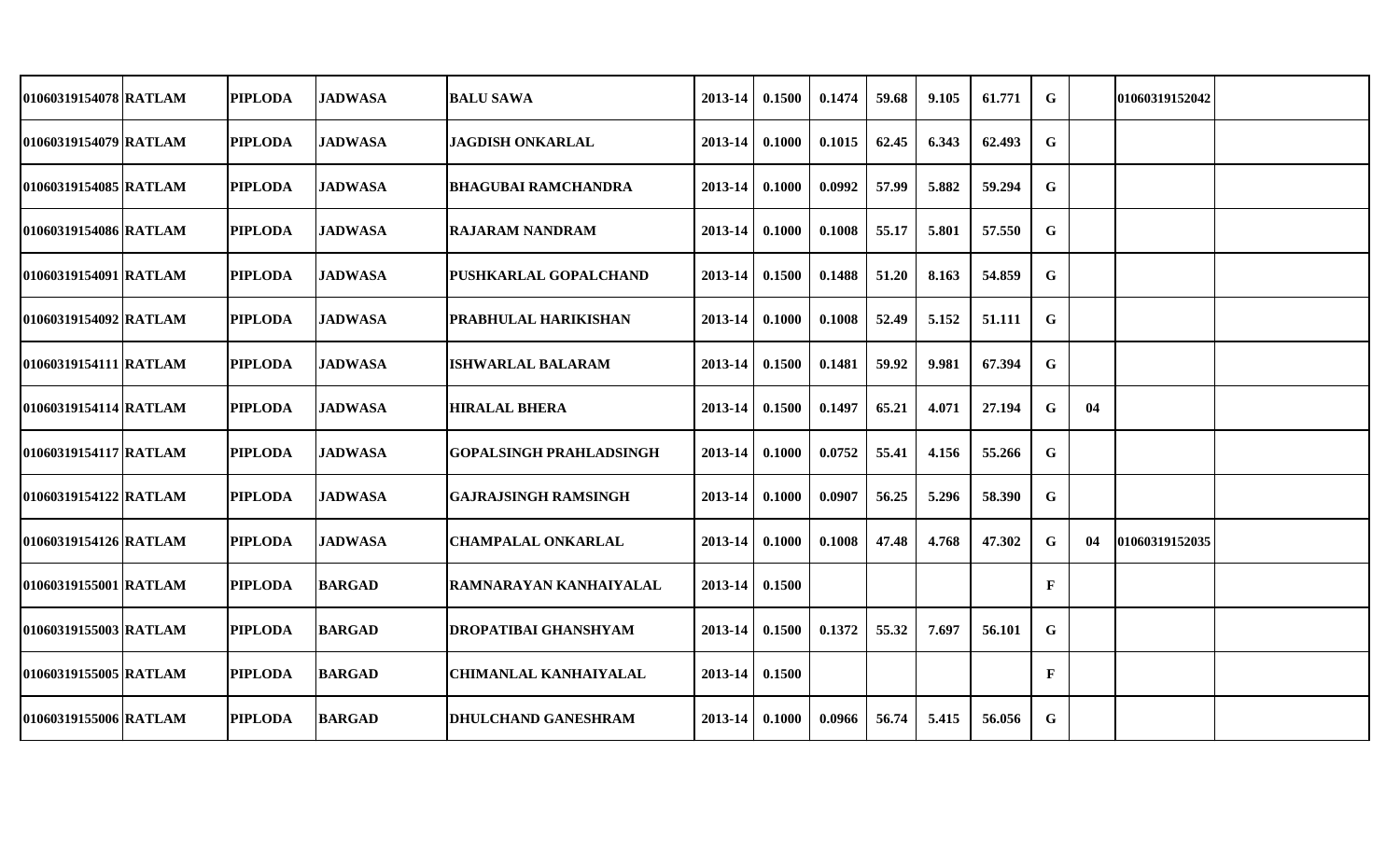| 01060319155007 RATLAM | <b>PIPLODA</b> | <b>BARGAD</b> | KANIRAM BHERAJI              | 2013-14          | 0.1000 | 0.1006 | 55.61 | 5.879  | 58.439 | $\mathbf G$ |    |  |
|-----------------------|----------------|---------------|------------------------------|------------------|--------|--------|-------|--------|--------|-------------|----|--|
| 01060319155008 RATLAM | <b>PIPLODA</b> | <b>BARGAD</b> | <b>AMBARAM PUNA</b>          | 2013-14          | 0.1500 | 0.1432 | 62.85 | 10.002 | 69.846 | G           |    |  |
| 01060319155009 RATLAM | <b>PIPLODA</b> | <b>BARGAD</b> | <b>RADHESHYAM MANGU</b>      | 2013-14          | 0.1000 |        |       |        |        | F           |    |  |
| 01060319155010 RATLAM | <b>PIPLODA</b> | <b>BARGAD</b> | VISHNUKUNWAR GYANSINGH       | $2013 - 14$      | 0.1000 | 0.0983 | 46.09 | 4.576  | 46.551 | G           | 04 |  |
| 01060319155011 RATLAM | <b>PIPLODA</b> | <b>BARGAD</b> | <b>RAMLAL GULAB</b>          | 2013-14          | 0.1000 | 0.1010 | 55.79 | 5.579  | 55.238 | G           |    |  |
| 01060319155013 RATLAM | <b>PIPLODA</b> | <b>BARGAD</b> | <b>BALMUKUND HIRALAL</b>     | $2013-14$ 0.1500 |        | 0.1433 | 59.60 | 8.599  | 60.007 | G           |    |  |
| 01060319155016 RATLAM | <b>PIPLODA</b> | <b>BARGAD</b> | <b>BHAGWATILAL CHIMANLAL</b> | $2013 - 14$      | 0.1000 | 0.0906 | 58.48 | 5.464  | 60.309 | G           |    |  |
| 01060319155020 RATLAM | <b>PIPLODA</b> | <b>BARGAD</b> | <b>DURGABAI RAMNARAYAN</b>   | 2013-14          | 0.1000 | 0.1000 | 55.87 | 5.659  | 56.590 | G           |    |  |
| 01060319155021 RATLAM | <b>PIPLODA</b> | <b>BARGAD</b> | <b>BAGDIRAM BHOLA</b>        | 2013-14          | 0.1000 | 0.1014 | 58.76 | 6.027  | 59.438 | G           |    |  |
| 01060319155022 RATLAM | <b>PIPLODA</b> | <b>BARGAD</b> | <b>RAMLAL BABRU</b>          | 2013-14          | 0.1500 | 0.0350 | 55.98 | 2.079  | 59.400 | G           |    |  |
| 01060319155023 RATLAM | <b>PIPLODA</b> | <b>BARGAD</b> | <b>KESHURAM NANURAM</b>      | 2013-14          | 0.1000 |        |       |        |        | F           |    |  |
| 01060319155024 RATLAM | <b>PIPLODA</b> | <b>BARGAD</b> | <b>BADRILAL CHIMANLAL</b>    | 2013-14          | 0.1500 | 0.1436 | 61.42 | 9.116  | 63.482 | G           |    |  |
| 01060319155027 RATLAM | <b>PIPLODA</b> | <b>BARGAD</b> | <b>BAGDIRAM RAMA</b>         | $2013 - 14$      | 0.1000 |        |       |        |        | F           |    |  |
| 01060319155029 RATLAM | <b>PIPLODA</b> | <b>BARGAD</b> | <b>SHANKARLAL NANDRAM</b>    | $2013 - 14$      | 0.1500 | 0.1465 | 53.87 | 8.019  | 54.737 | G           |    |  |
| 01060319155030 RATLAM | <b>PIPLODA</b> | <b>BARGAD</b> | <b>PRATAPBAI RAMA</b>        | $2013 - 14$      | 0.1500 | 0.1488 | 51.11 | 7.813  | 52.507 | G           |    |  |
|                       |                |               |                              |                  |        |        |       |        |        |             |    |  |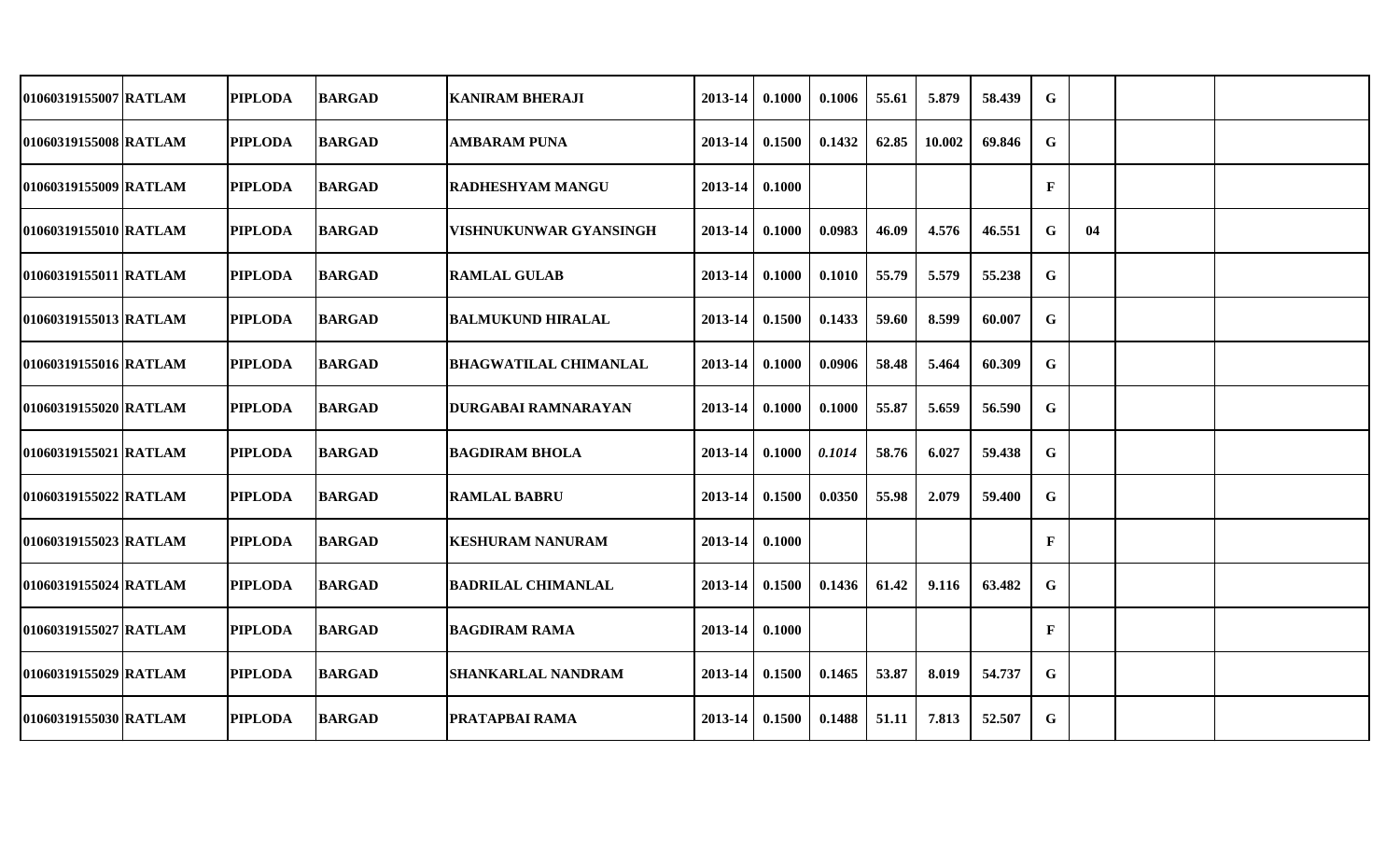| 01060319155031 RATLAM   | <b>PIPLODA</b> | <b>BARGAD</b> | <b>HARIRAM KANIRAM</b>      | 2013-14 | 0.1500 | 0.1440 | 56.53 | 8.794  | 61.069 | G           |    |  |
|-------------------------|----------------|---------------|-----------------------------|---------|--------|--------|-------|--------|--------|-------------|----|--|
| 01060319155033 RATLAM   | <b>PIPLODA</b> | <b>BARGAD</b> | <b>SAMANDBAI BHERULAL</b>   | 2013-14 | 0.1000 | 0.0960 | 47.33 | 4.408  | 45.917 | G           | 04 |  |
| 01060319155034 RATLAM   | <b>PIPLODA</b> | <b>BARGAD</b> | <b>RAMKUNWARBAI RAMLAL</b>  | 2013-14 | 0.1500 | 0.1480 | 59.36 | 9.133  | 61.709 | G           |    |  |
| 01060319155037 RATLAM   | <b>PIPLODA</b> | <b>BARGAD</b> | <b>SATYANARAYAN SHIVRAM</b> | 2013-14 | 0.1000 | 0.1013 | 46.66 | 4.639  | 45.795 | G           | 04 |  |
| 01060319155040 RATLAM   | <b>PIPLODA</b> | <b>BARGAD</b> | <b>RAMESHWAR VANIRAM</b>    | 2013-14 | 0.1000 | 0.0545 | 53.09 | 2.973  | 54.550 | G           |    |  |
| 01060319155041 RATLAM   | <b>PIPLODA</b> | <b>BARGAD</b> | <b>SURAJBAI UMASHANKAR</b>  | 2013-14 | 0.1000 | 0.0987 | 52.70 | 4.321  | 43.779 | G           | 04 |  |
| 01060319155043 RATLAM   | <b>PIPLODA</b> | <b>BARGAD</b> | <b>MANGILAL PUNA</b>        | 2013-14 | 0.1500 | 0.1440 | 64.29 | 10.580 | 73.472 | G           |    |  |
| 01060319155055 RATLAM   | <b>PIPLODA</b> | <b>BARGAD</b> | <b>MANGILAL BHERULAL</b>    | 2013-14 | 0.1500 | 0.1426 | 64.74 | 10.617 | 74.453 | G           |    |  |
| 01060319155048 RATLAM   | <b>PIPLODA</b> | <b>BARGAD</b> | <b>BHUWAN ONKARLAL</b>      | 2013-14 | 0.1500 |        |       |        |        | $\mathbf F$ |    |  |
| 01060319155049   RATLAM | <b>PIPLODA</b> | <b>BARGAD</b> | SHARDABAI GITABAI           | 2013-14 | 0.1000 | 0.1008 | 55.45 | 5.513  | 54.692 | G           |    |  |
| 01060319155050 RATLAM   | <b>PIPLODA</b> | <b>BARGAD</b> | <b>NATHIBAI BHERULAL</b>    | 2013-14 | 0.1000 |        |       |        |        | F           |    |  |
| 01060319155051 RATLAM   | <b>PIPLODA</b> | <b>BARGAD</b> | UMMEDRAM HARIRAM            | 2013-14 | 0.1000 | 0.0999 | 63.51 | 6.442  | 64.484 | G           |    |  |
| 01060319155054 RATLAM   | <b>PIPLODA</b> | <b>BARGAD</b> | <b>NANURAM KESHURAM</b>     | 2013-14 | 0.1000 | 0.1000 | 50.41 | 5.142  | 51.420 | G           |    |  |
| 01060319155058 RATLAM   | <b>PIPLODA</b> | <b>BARGAD</b> | <b>CHIMANLAL PUNA</b>       | 2013-14 | 0.1000 | 0.1000 | 63.80 | 6.881  | 68.810 | G           |    |  |
| 01060319155059 RATLAM   | <b>PIPLODA</b> | <b>BARGAD</b> | <b>RAMLAL KANIRAM</b>       | 2013-14 | 0.1000 | 0.1008 | 58.32 | 5.607  | 55.625 | G           |    |  |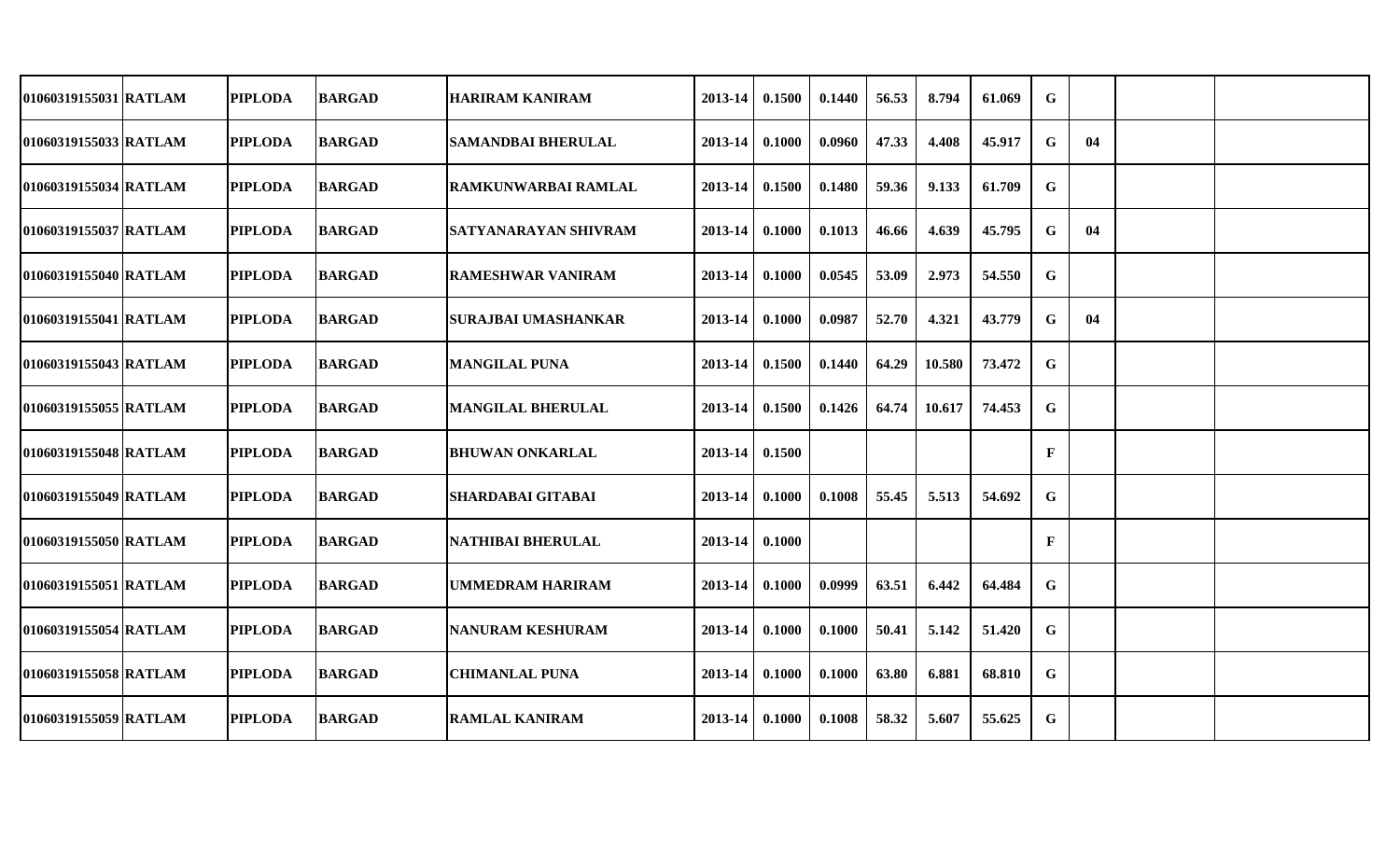| 01060319155060 RATLAM | <b>PIPLODA</b> | <b>BARGAD</b> | <b>KANHAIYALAL GANESHRAM</b>     | 2013-14 | 0.1000 | 0.1001 | 57.13 | 5.378 | 53.726 | G           |    |                    |
|-----------------------|----------------|---------------|----------------------------------|---------|--------|--------|-------|-------|--------|-------------|----|--------------------|
| 01060319155061 RATLAM | <b>PIPLODA</b> | <b>BARGAD</b> | <b>MOHAN ONKAR</b>               | 2013-14 | 0.1500 | 0.0656 | 67.23 | 4.773 | 72.759 | G           |    |                    |
| 01060319155063 RATLAM | <b>PIPLODA</b> | <b>BARGAD</b> | <b>MANGILAL RAMKARAN</b>         | 2013-14 | 0.1000 | 0.0980 | 53.38 | 5.300 | 54.082 | G           |    |                    |
| 01060319155064 RATLAM | <b>PIPLODA</b> | <b>BARGAD</b> | <b>GANESHRAM KALURAM</b>         | 2013-14 | 0.1000 | 0.0975 | 52.16 | 4.687 | 48.072 | G           | 04 |                    |
| 01060319155065 RATLAM | <b>PIPLODA</b> | <b>BARGAD</b> | <b>DEVRAM NARSINGH</b>           | 2013-14 | 0.1500 | 0.1482 | 59.70 | 9.032 | 60.945 | G           |    |                    |
| 01060319155066 RATLAM | <b>PIPLODA</b> | <b>BARGAD</b> | <b>KALURAM SHRIRAM</b>           | 2013-14 | 0.1500 | 0.1468 | 60.19 | 9.398 | 64.019 | G           |    |                    |
| 01060319155067 RATLAM | <b>PIPLODA</b> | <b>BARGAD</b> | <b>NANURAM KALU</b>              | 2013-14 | 0.1500 | 0.1442 | 61.40 | 9.175 | 63.627 | G           |    |                    |
| 01060319155071 RATLAM | <b>PIPLODA</b> | <b>BARGAD</b> | <b>BALARAM PANNA</b>             | 2013-14 | 0.1500 | 0.1378 | 59.55 | 8.890 | 64.514 | G           |    |                    |
| 01060319155073 RATLAM | <b>PIPLODA</b> | <b>BARGAD</b> | <b>MANGILAL MAGNIRAM</b>         | 2013-14 | 0.1000 | 0.0975 | 51.87 | 5.150 | 52.821 | G           |    |                    |
| 01060319155076 RATLAM | <b>PIPLODA</b> | <b>BARGAD</b> | <b>NANURAM TOLARAM</b>           | 2013-14 | 0.1500 | 0.1450 | 56.23 | 8.242 | 56.841 | $\mathbf G$ |    |                    |
| 01060319155080 RATLAM | <b>PIPLODA</b> | <b>BARGAD</b> | <b>JAGANNATH BHERULAL</b>        | 2013-14 | 0.1000 |        |       |       |        | F           |    | <b>NAME CHANGE</b> |
| 01060319155081 RATLAM | <b>PIPLODA</b> | <b>BARGAD</b> | <b>PRAHALAD GOVERDHANLAL</b>     | 2013-14 | 0.1000 | 0.0986 | 59.65 | 6.076 | 61.623 | G           |    | <b>NAME CHANGE</b> |
| 01060319155082 RATLAM | <b>PIPLODA</b> | <b>BARGAD</b> | <b>KELASHCHANDRA KANHAIYALAL</b> | 2013-14 | 0.1000 |        |       |       |        | F           |    |                    |
| 01060319155083 RATLAM | <b>PIPLODA</b> | <b>BARGAD</b> | GOVERDHANSINGH DEVISINGH         | 2013-14 | 0.1000 | 0.0941 | 48.75 | 4.548 | 48.332 | G           | 04 |                    |
| 01060319155084 RATLAM | <b>PIPLODA</b> | <b>BARGAD</b> | <b>MOTILAL OMKARLAL</b>          | 2013-14 | 0.1500 |        |       |       |        | F           |    |                    |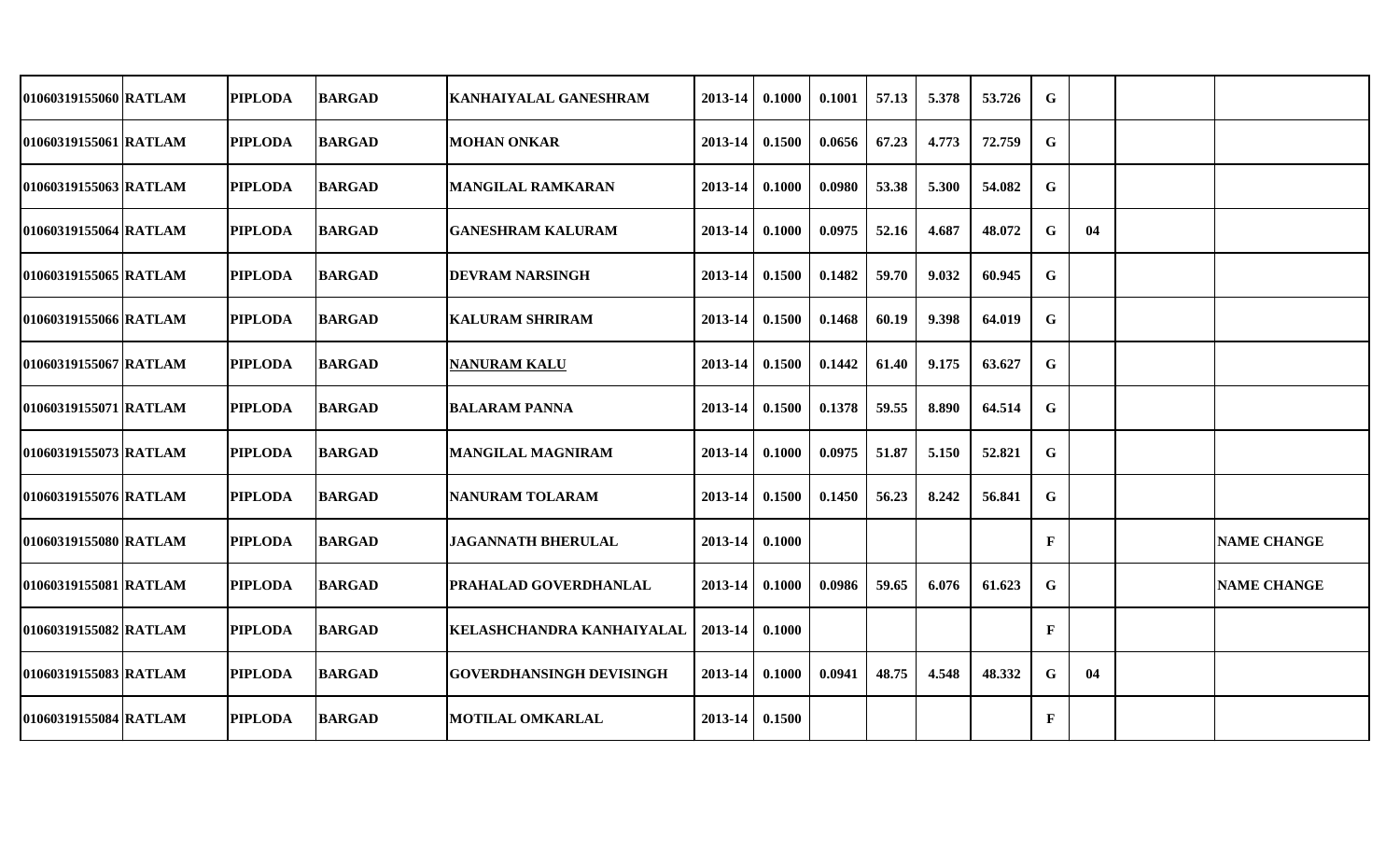| 01060319155085 RATLAM | <b>PIPLODA</b> | <b>BARGAD</b> | <b>RADHESHYAM KANHAIYALAL</b> | 2013-14 | 0.1500 |        |       |       |        | $\mathbf F$ |    |  |
|-----------------------|----------------|---------------|-------------------------------|---------|--------|--------|-------|-------|--------|-------------|----|--|
| 01060319155086 RATLAM | <b>PIPLODA</b> | <b>BARGAD</b> | <b>MANAKLAL BHANWARLAL</b>    | 2013-14 | 0.1500 | 0.1436 | 61.12 | 8.810 | 61.351 | G           |    |  |
| 01060319155089 RATLAM | <b>PIPLODA</b> | <b>BARGAD</b> | <b>AMBARAM BHERULAL</b>       | 2013-14 | 0.1000 |        |       |       |        | F           |    |  |
| 01060319155090 RATLAM | <b>PIPLODA</b> | <b>BARGAD</b> | <b>AYODHIYABAI BHANWARLAL</b> | 2013-14 | 0.1500 | 0.1445 | 59.65 | 8.641 | 59.799 | G           |    |  |
| 01060319155091 RATLAM | <b>PIPLODA</b> | <b>BARGAD</b> | <b>BALARAM BHERULAL</b>       | 2013-14 | 0.1500 | 0.1513 | 57.36 | 8.555 | 56.543 | G           |    |  |
| 01060319155092 RATLAM | <b>PIPLODA</b> | <b>BARGAD</b> | <b>BHANWARLAL OKARLAL</b>     | 2013-14 | 0.1000 | 0.0970 | 60.38 | 5.365 | 55.309 | G           |    |  |
| 01060319155093 RATLAM | <b>PIPLODA</b> | <b>BARGAD</b> | <b>GANESHRAM NADAR</b>        | 2013-14 | 0.1500 | 0.1482 | 49.56 | 7.526 | 50.783 | G           | 04 |  |
| 01060319155097 RATLAM | <b>PIPLODA</b> | <b>BARGAD</b> | <b>KAILASH SHYAMSUNDAR</b>    | 2013-14 | 0.1500 | 0.0630 | 56.55 | 3.328 | 52.825 | G           |    |  |
| 01060319155099 RATLAM | <b>PIPLODA</b> | <b>BARGAD</b> | <b>KODARLAL BAGDIRAM</b>      | 2013-14 | 0.1000 | 0.1020 | 52.06 | 5.392 | 52.863 | G           |    |  |
| 01060319155101 RATLAM | <b>PIPLODA</b> | <b>BARGAD</b> | LAXMINARAYAN UMMEDRAM         | 2013-14 | 0.1500 | 0.1493 | 61.50 | 9.251 | 61.962 | G           |    |  |
| 01060319155106 RATLAM | <b>PIPLODA</b> | <b>BARGAD</b> | <b>PRATHVIRAJ RAMA</b>        | 2013-14 | 0.1000 |        |       |       |        | F           |    |  |
| 01060319155107 RATLAM | <b>PIPLODA</b> | <b>BARGAD</b> | <b>RAMESHWAR BHERULAL</b>     | 2013-14 | 0.1000 |        |       |       |        | F           |    |  |
| 01060319155108 RATLAM | <b>PIPLODA</b> | <b>BARGAD</b> | <b>RAMLAL KALUJI</b>          | 2013-14 | 0.1000 | 0.0936 | 46.80 | 4.513 | 48.216 | G           | 04 |  |
| 01060319155110 RATLAM | <b>PIPLODA</b> | <b>BARGAD</b> | <b>RAMLAL NANDAJI</b>         | 2013-14 | 0.1000 | 0.0973 | 59.93 | 6.139 | 63.094 | G           |    |  |
| 01060319155111 RATLAM | <b>PIPLODA</b> | <b>BARGAD</b> | <b>RATANLAL GULAB</b>         | 2013-14 | 0.1500 | 0.1504 | 61.33 | 9.296 | 61.809 | G           |    |  |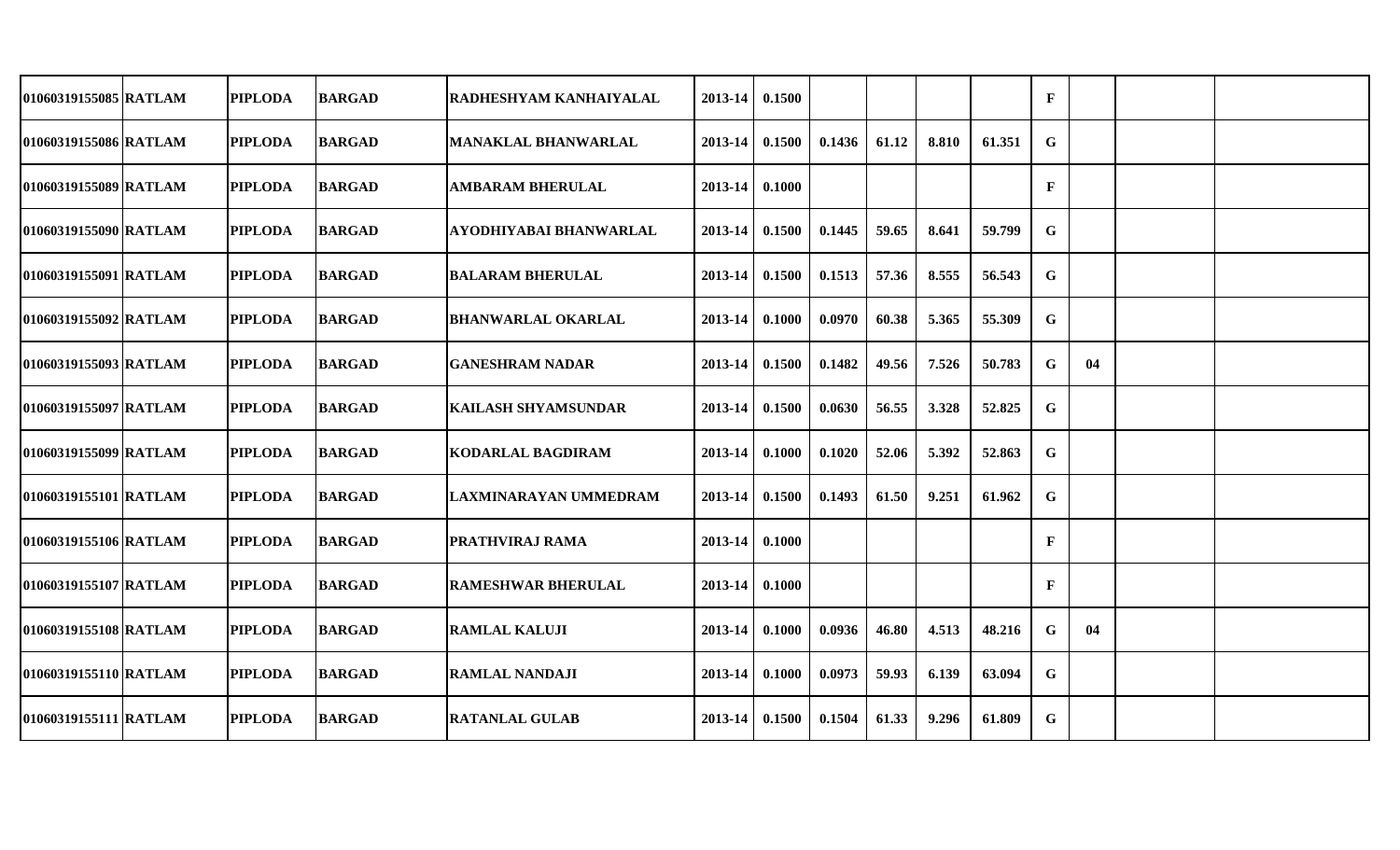| 01060319155115 RATLAM | <b>PIPLODA</b> |                |                                                                                                                                                                                                                                                                                         | 2013-14                                                                                                                                                                                                                                           | 0.1500 | 0.1494                                                                                                                      | 53.94 | 8.422  | 56.372 | G            |    |                    |
|-----------------------|----------------|----------------|-----------------------------------------------------------------------------------------------------------------------------------------------------------------------------------------------------------------------------------------------------------------------------------------|---------------------------------------------------------------------------------------------------------------------------------------------------------------------------------------------------------------------------------------------------|--------|-----------------------------------------------------------------------------------------------------------------------------|-------|--------|--------|--------------|----|--------------------|
| 01060319156003 RATLAM | <b>PIPLODA</b> |                | IRAMNARAYAN BAGDIRAM                                                                                                                                                                                                                                                                    | 2013-14                                                                                                                                                                                                                                           | 0.1000 | 0.0996                                                                                                                      | 58.57 | 6.242  | 62.671 | G            |    |                    |
| 01060319156004 RATLAM | <b>PIPLODA</b> |                |                                                                                                                                                                                                                                                                                         | 2013-14                                                                                                                                                                                                                                           | 0.1000 | 0.0982                                                                                                                      | 68.01 | 6.636  | 67.576 | G            |    |                    |
| 01060319156006 RATLAM | <b>PIPLODA</b> |                | <b>AMBARAM CHIMANLAL</b>                                                                                                                                                                                                                                                                | 2013-14                                                                                                                                                                                                                                           | 0.1000 | 0.0538                                                                                                                      | 59.74 | 3.363  | 62.509 | G            |    |                    |
| 01060319156011 RATLAM |                |                |                                                                                                                                                                                                                                                                                         |                                                                                                                                                                                                                                                   |        |                                                                                                                             |       |        |        | $\mathbf{F}$ |    |                    |
| 01060319156022 RATLAM | <b>PIPLODA</b> |                |                                                                                                                                                                                                                                                                                         |                                                                                                                                                                                                                                                   |        | 0.1449                                                                                                                      | 55.08 | 8.443  | 58.268 | G            |    |                    |
| 01060319156023 RATLAM | <b>PIPLODA</b> |                |                                                                                                                                                                                                                                                                                         |                                                                                                                                                                                                                                                   |        |                                                                                                                             |       |        |        | $\mathbf F$  |    |                    |
| 01060319156029 RATLAM | <b>PIPLODA</b> |                |                                                                                                                                                                                                                                                                                         |                                                                                                                                                                                                                                                   | 0.1000 | 0.0297                                                                                                                      | 60.78 | 2.093  | 70.471 | G            |    |                    |
| 01060319156030 RATLAM | <b>PIPLODA</b> |                |                                                                                                                                                                                                                                                                                         | $2013 - 14$                                                                                                                                                                                                                                       | 0.1000 | 0.0989                                                                                                                      | 59.60 | 6.062  | 61.294 | G            |    | <b>NAME CHANGE</b> |
| 01060319156036 RATLAM | <b>PIPLODA</b> |                |                                                                                                                                                                                                                                                                                         | 2013-14                                                                                                                                                                                                                                           | 0.1000 | 0.0970                                                                                                                      | 62.32 | 6.268  | 64.619 | G            |    |                    |
| 01060319156042 RATLAM | <b>PIPLODA</b> |                | <b>SHANKARLAL CHIMANLAL</b>                                                                                                                                                                                                                                                             | 2013-14                                                                                                                                                                                                                                           | 0.1000 |                                                                                                                             |       |        |        | $\mathbf{F}$ |    |                    |
| 01060319156045 RATLAM | <b>PIPLODA</b> |                | <b>MOHANLAL CHUNNILAL</b>                                                                                                                                                                                                                                                               | 2013-14                                                                                                                                                                                                                                           | 0.1500 | 0.1449                                                                                                                      | 45.60 | 6.514  | 44.955 | G            | 04 |                    |
| 01060319156046 RATLAM | <b>PIPLODA</b> |                | <b>CHAMPALAL CHUNNILAL</b>                                                                                                                                                                                                                                                              |                                                                                                                                                                                                                                                   |        | 0.1451                                                                                                                      | 61.50 | 9.172  | 63.212 | G            |    |                    |
| 01060319156051 RATLAM | <b>PIPLODA</b> |                |                                                                                                                                                                                                                                                                                         |                                                                                                                                                                                                                                                   |        | 0.0966                                                                                                                      | 60.69 | 5.835  | 60.404 | G            |    |                    |
| 01060319156053 RATLAM | <b>PIPLODA</b> |                | <b>VIDHYABAI RAMESHWAR</b>                                                                                                                                                                                                                                                              |                                                                                                                                                                                                                                                   |        | 0.1504                                                                                                                      | 64.84 | 10.050 | 66.822 | $\mathbf G$  |    |                    |
|                       |                | <b>PIPLODA</b> | <b>BARGAD</b><br><b>UPARWADA</b><br><b>UPARWADA</b><br><b>UPARWADA</b><br><b>UPARWADA</b><br><b>UPARWADA</b><br><b>UPARWADA</b><br><b>UPARWADA</b><br><b>UPARWADA</b><br><b>UPARWADA</b><br><b>UPARWADA</b><br><b>UPARWADA</b><br><b>UPARWADA</b><br><b>UPARWADA</b><br><b>UPARWADA</b> | <b>SITABAI KESHURAM</b><br><b>BASANTILAL HIRALAL</b><br><b>BABULAL NAGU</b><br><b>BADRILAL KISHANLAL</b><br><b>RAJIBAI NANDRAM</b><br><b>MOHANLAL BAGDIRAM</b><br><b>BASANTILAL LACHIRAM</b><br><b>GITABAI CHOGALAL</b><br><b>PAYARIBAI BHERU</b> |        | 2013-14 0.1500<br>$2013-14$ 0.1500<br>2013-14 0.1000<br>$2013 - 14$<br>2013-14 0.1500<br>2013-14 0.1000<br>$2013-14$ 0.1500 |       |        |        |              |    |                    |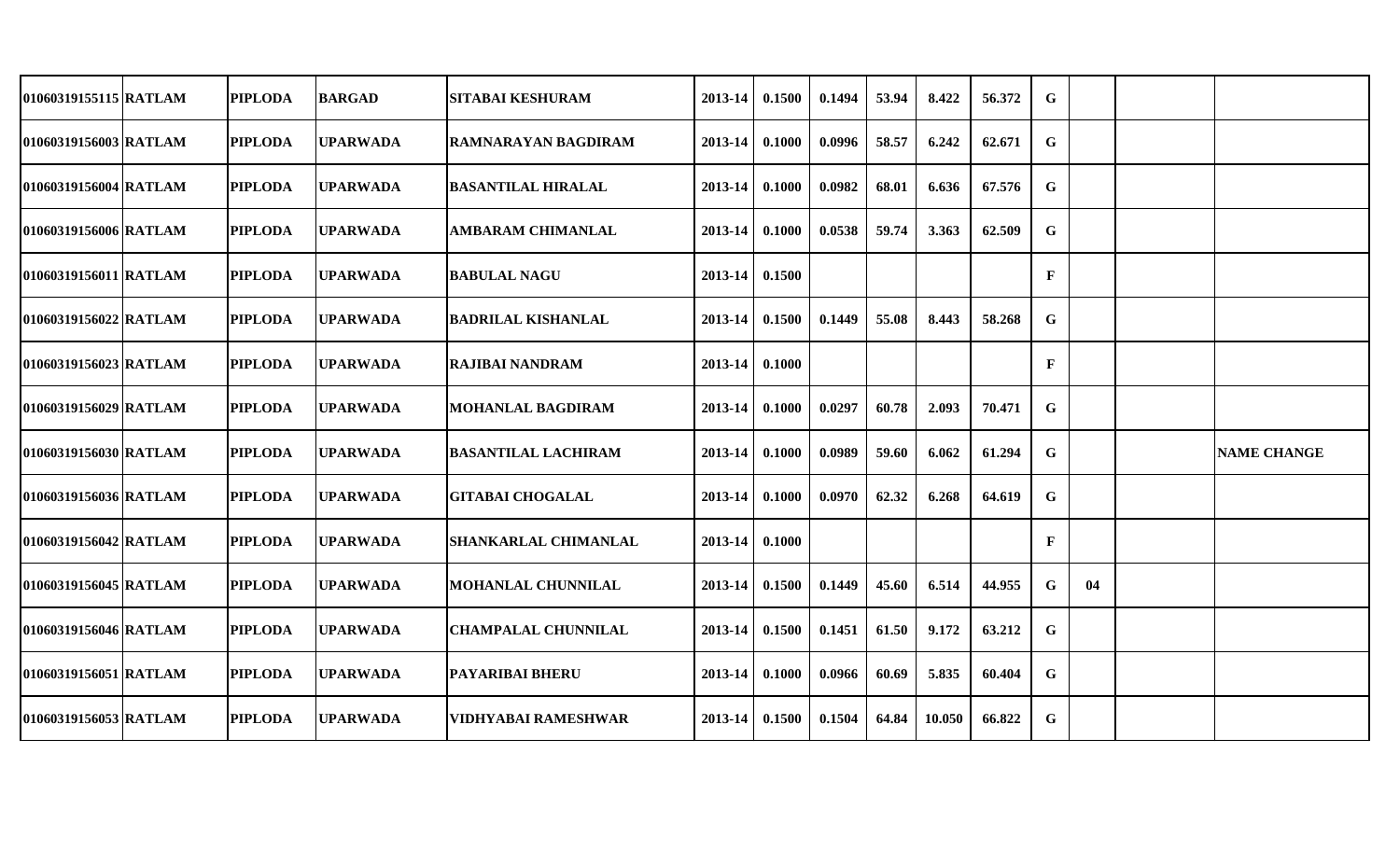| 01060319156055 RATLAM | <b>PIPLODA</b> | <b>UPARWADA</b>    | <b>RAMESHWAR HIRALAL</b>        | 2013-14     | 0.1000 | 0.0990 | 59.74 | 5.581 | 56.374 | G            |    |  |
|-----------------------|----------------|--------------------|---------------------------------|-------------|--------|--------|-------|-------|--------|--------------|----|--|
| 01060319156060 RATLAM | <b>PIPLODA</b> | <b>UPARWADA</b>    | <b>AMBARAM HIRALAL</b>          | 2013-14     | 0.1000 | 0.0983 | 60.94 | 6.103 | 62.085 | G            |    |  |
| 01060319156062 RATLAM | <b>PIPLODA</b> | <b>UPARWADA</b>    | <b>LALSINGH KESHARSINGH</b>     | 2013-14     | 0.1000 | 0.0950 | 55.61 | 6.022 | 63.389 | G            |    |  |
| 01060319156065 RATLAM | <b>PIPLODA</b> | <b>UPARWADA</b>    | <b>GANESHRAM DEVRAM</b>         | 2013-14     | 0.1000 | 0.1000 | 62.25 | 4.286 | 42.860 | $\mathbf{I}$ | 02 |  |
| 01060319156066 RATLAM | <b>PIPLODA</b> | <b>UPARWADA</b>    | <b>KALURAM NANDA</b>            | 2013-14     | 0.1000 | 0.0978 | 51.22 | 5.056 | 51.697 | G            |    |  |
| 01060319176003 RATLAM | <b>PIPLODA</b> | <b>HARIYAKHEDA</b> | <b>ARJUNSINGH RAMSINGH</b>      | 2013-14     | 0.1000 | 0.1000 | 49.53 | 2.936 | 29.360 | G            | 04 |  |
| 01060319176011 RATLAM | <b>PIPLODA</b> | <b>HARIYAKHEDA</b> | <b>SHANKERLAL HIRALAL</b>       | 2013-14     | 0.1000 |        |       |       |        | F            |    |  |
| 01060319176012 RATLAM | <b>PIPLODA</b> | <b>HARIYAKHEDA</b> | <b>PRABHUBAI BHAGGA</b>         | 2013-14     | 0.1000 |        |       |       |        | F            |    |  |
| 01060319176014 RATLAM | <b>PIPLODA</b> | <b>HARIYAKHEDA</b> | <b>KANHAIYALAL SHANKERLAL</b>   | 2013-14     | 0.1000 | 0.0974 | 49.66 | 4.108 | 42.177 | G            | 04 |  |
| 01060319176020 RATLAM | <b>PIPLODA</b> | <b>HARIYAKHEDA</b> | <b>GOVINDRAM PRATAPBAI</b>      | 2013-14     | 0.1000 | 0.0917 | 58.36 | 4.919 | 53.642 | G            | 08 |  |
| 01060319176021 RATLAM | <b>PIPLODA</b> | <b>HARIYAKHEDA</b> | <b>MANGILAL MAGNIRAM</b>        | 2013-14     | 0.1500 | 0.1520 | 58.03 | 8.696 | 57.211 | G            |    |  |
| 01060319176030 RATLAM | <b>PIPLODA</b> | <b>HARIYAKHEDA</b> | <b>RADHAKISHAN GOPAL</b>        | 2013-14     | 0.1500 | 0.1538 | 49.08 | 6.976 | 45.358 | G            | 04 |  |
| 01060319176031 RATLAM | <b>PIPLODA</b> | <b>HARIYAKHEDA</b> | <b>BHANWARKUNWAR AMARSINGH</b>  | 2013-14     | 0.1000 | 0.0961 | 45.46 | 3.663 | 38.117 | G            | 04 |  |
| 01060319176032 RATLAM | <b>PIPLODA</b> | <b>HARIYAKHEDA</b> | <b>RUKMANIBAI SAMPATBAI</b>     | 2013-14     | 0.1000 | 0.1008 | 57.07 | 5.740 | 56.944 | G            |    |  |
| 01060319176037 RATLAM | <b>PIPLODA</b> | <b>HARIYAKHEDA</b> | <b>SHAMBHUSINGH KHUSALSINGH</b> | $2013 - 14$ | 0.1000 | 0.0984 | 52.69 | 4.750 | 48.272 | G            | 04 |  |